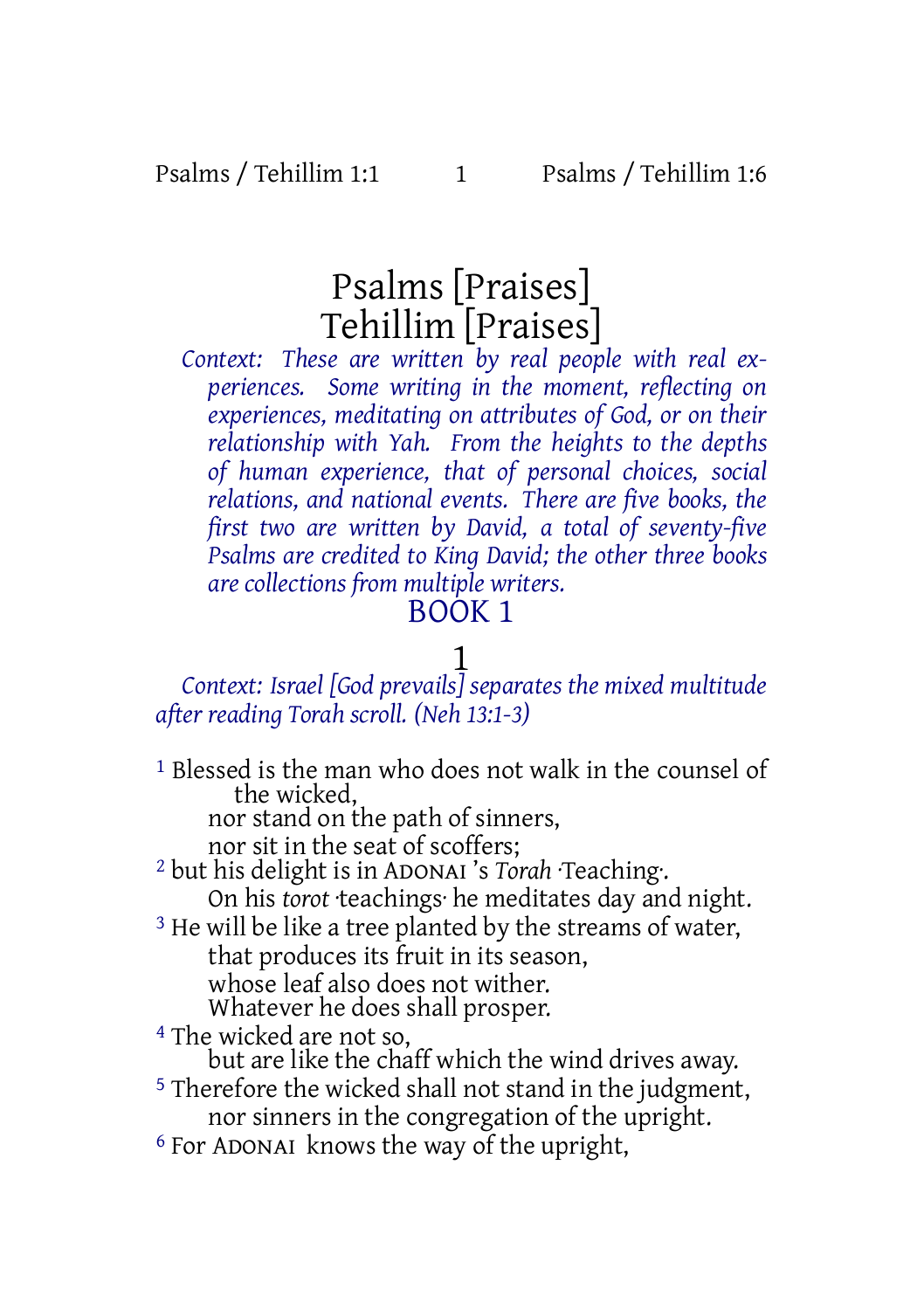### Psalms / Tehillim 2:1 2 Psalms / Tehillim 2:4

but the way of the wicked shall perish.

2

*Context: God makes covenant promise to David [Beloved] to establish his houseforever and that Messiah will beestablished on David's throne. David [Beloved] is humblein hisreply. (1 Chr 17:7-27)*

<sup>1</sup> \* *Why do the nations rage,* † *and the peoples plot a vain* thing?  $2 \nmid 5$  The kings of the earth  $*$  take a stand, and the *rulers* take counsel together, *against ADONAI , and against* † his Anointed, ‡ saying, <sup>3</sup> "Let's break their bonds apart, and cast their cords from us." 4 He who sits in the heavens will laugh. The Lord will have them in derision.

<sup>\*</sup> 2:1 MP: Messiah rejected by the Gentiles. (Acts 2:23, 4:25-28)  $\uparrow$  2:1 Quoted in Rev 11:18  $\pm$  2:2 MPr: Messiah is slain by Robbers (Satan) but this becomes his downfall and Messiah overcomes(Ps 2). Also commented; in the last days Gog and Magog will fight against the Messiah and be defeated. (Ps 2:1 in Talmud Berach. 7B, Talmud Abhod. Zarah 3B, and Midrash Psalms 2). (Mark 3:4-6, 14:41-42; John 12:30-32; Luke 6:7-11, 22:1-7, 24:7; Acts 2:23-24; <sup>2</sup> Cor 5:15; Rev 12:10-11) § 2:2 MPr: "Against God, and His Messiah," (Ps 2:2) is likened to a robber (Satan) who stands defiantly behind the palace of the king, and says, If I shall find the son of the king, I shall lay hold on him, and crucify him, and kill him with a cruel death. But the Holy Spirit mocks at him, "He that sits in the heavens shall laugh" (Ps 2:4, 37:13). (Ps 92:11 Midrash Pirke de-Rabbi Eliezer c.28, Midrash Pirke de-Rabbi Eliezer c. 28, and Yalkut vol. ii. par. 620, p. 90A). (Mark 12:6-11; Luke 20:13-18; <sup>1</sup> Cor 15:20-26) \* 2:2 Quoted in Rev 19:19 † 2:2 MP: To possess the title of "Anointed One," literally *Mashiach* - "Messiah". (Acts 2:27-28) ‡ 2:2 Quoted in Acts 4:25-26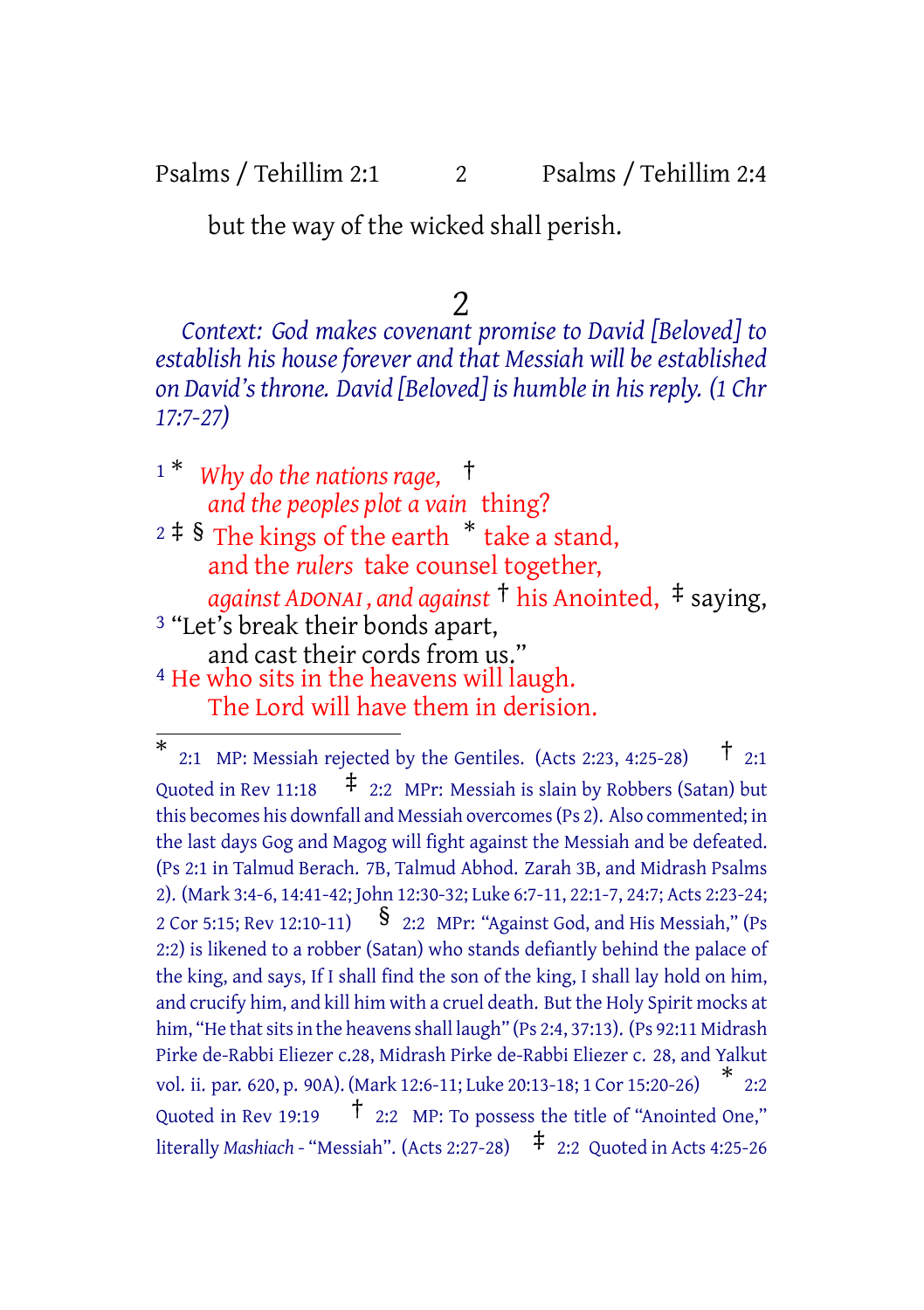Psalms / Tehillim 2:5 3 Psalms / Tehillim 2:11

- 5 Then he will speak to them in his anger, and terrify them in his wrath:
- <sup>6</sup> § \* "Yet I have set † my King *on* my holy *hill of Zion [Mountain ridge, Marking]."* ‡
- 7 I will tell of the statute. ADONAI said to me, § *"You are my son. Today I have become your father.* \*
- <sup>8</sup> † Ask of me, and *I will give the nations* for your inheritance,
	- ‡ the uttermost parts of the earth for your possession.
- 9 *You shall* break *them with a rod of iron.* You shall *dash them in pieces like pottery."* §
- 10 Now therefore be wise, you kings. Be instructed, you judges of the earth.
- 11 *Abad* ·Serve· ADONAI *with fear, and* rejoice with *trembling.* \*

<sup>§</sup> 2:6 MP: King Messiah rules from mount Zion. (Heb 12:22, 12:28) \* 2:6 Combined with (Ps 2:6-7 and 2:12), this Son is the King whom God installs in Zion and who has a special unique relationship to God. His wrath is not something to be desired. (See also Prov 30:4). (John 3:36, 5:43 (context John 5:14-47)) † 2:6 MP: Messiah is <sup>a</sup> King. (Matt 2:2; John 18:37) ‡ 2:6 Quoted in Rev 14:1  $\frac{\$}$  2:7 Quoted in John 10:36; Acts 13:33; Heb 1:5, 5:5 \* 2:7 MP: Messiah is the *Ben-Elohim* ·Son of Elohim God·. (See also 2 Sam 7:12-14; <sup>1</sup> Chr 17:13-15). (Luke 1:35; John 10:36; Acts 13:30-33) † 2:8 MP: Messiah will ask God for His inheritance, the nations of the world. (John 17:4-10 (Context 17:4-24); Acts 13:46-49) ‡ 2:8 MP: Messiah is given authority over all nations. (Matt 28:18)  $\frac{8}{2}$  2:9 Quoted in Rev 2:26-27, 12:5, 19:11 \* 2:11 Quoted in Phil 2:12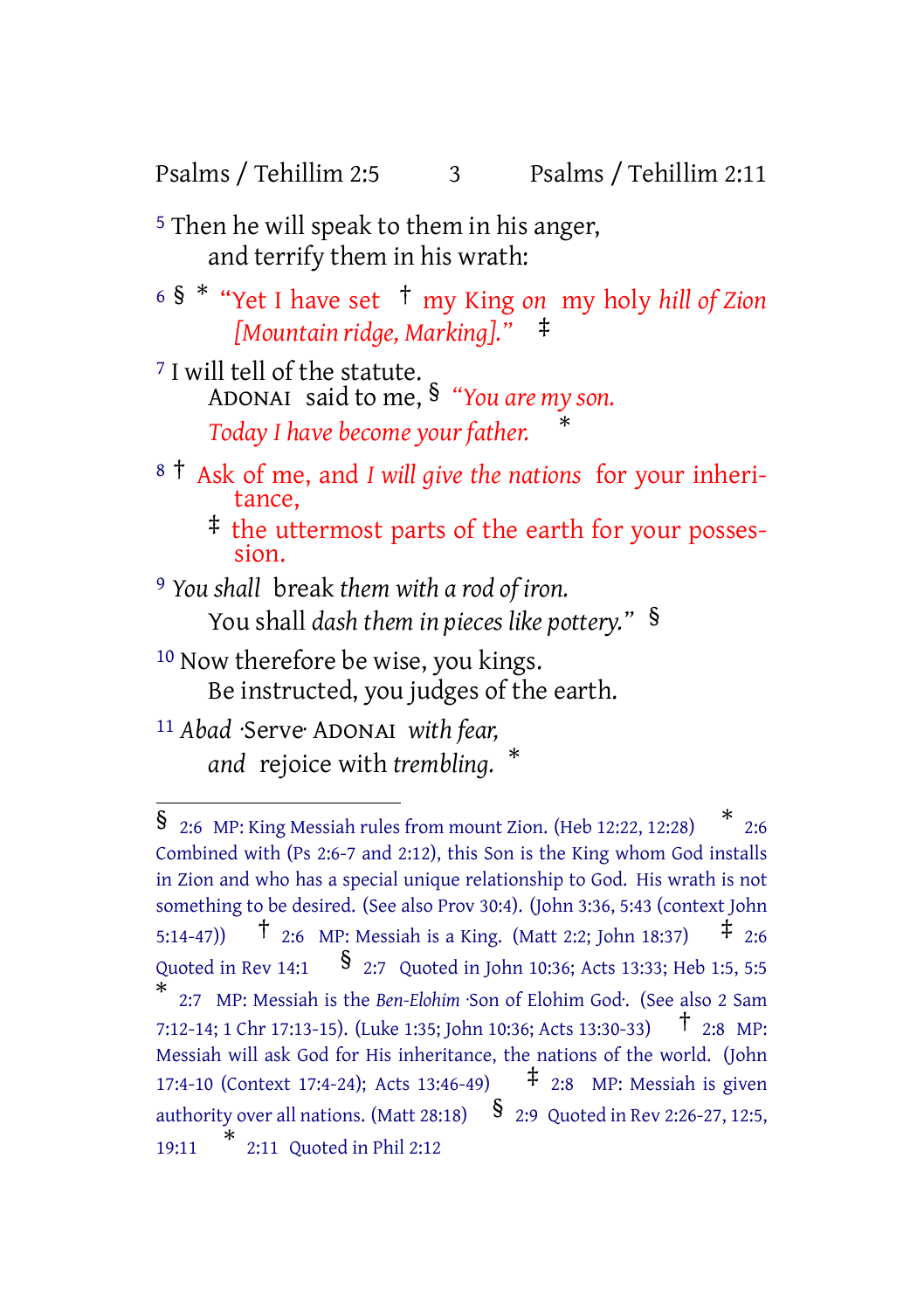Psalms / Tehillim 2:12 4 Psalms / Tehillim 3:6

<sup>12</sup> <sup>†</sup> Kiss the Son,  $\neq$  § lest he be angry, and you perish on the way, for his wrath will soon be kindled. Blessed are all those who take refuge in him.

 $\frac{3}{2}$ 

*A Psalm by David [Beloved], when he fled from Absalom [Father peace] his son.*

*Context: Absalom [Father peace] conspires against David [Beloved] and wins the hearts of Israel [God prevails]. David [Beloved] flees to the Mount of Olives. (2 Sam 15:1-30)*

1 ADONAI , how my adversaries have increased! Many are those who rise up against me. 2 Many there are who say of my soul, "There is no *yishu'ah* ·salvation· for him in God." Selah contemplation with musical interlude 3 But you, ADONAI , are a shield around me, my *kavod* ·weighty glory·, and the one who lifts up my head. 4 I cry to ADONAI with my voice, and he answers me out of his holy hill. Selah ·contemplation with musical interlude· 5 I laid myself down and slept. I awakened; for ADONAI sustains me. 6 I will not be afraid of tens of thousands of people who have set themselves against me on every side.

<sup>†</sup> 2:12 MP: "Kiss the Son" shows God has <sup>a</sup> Son deserving honor. (Matt 17:5; John 3:36)  $\pm$  2:12 Alternative Phrasing: Give sincere homage to the Son § 2:12 MP: Combined verses (Ps 2:6-7 and 2:12), this Son is the King whom God installs in Zion and who has a special unique relationship to God. His wrath is not something to be desired. (See also Prov 30:4). (John 3:36, 5:43 (context John 5:14-47))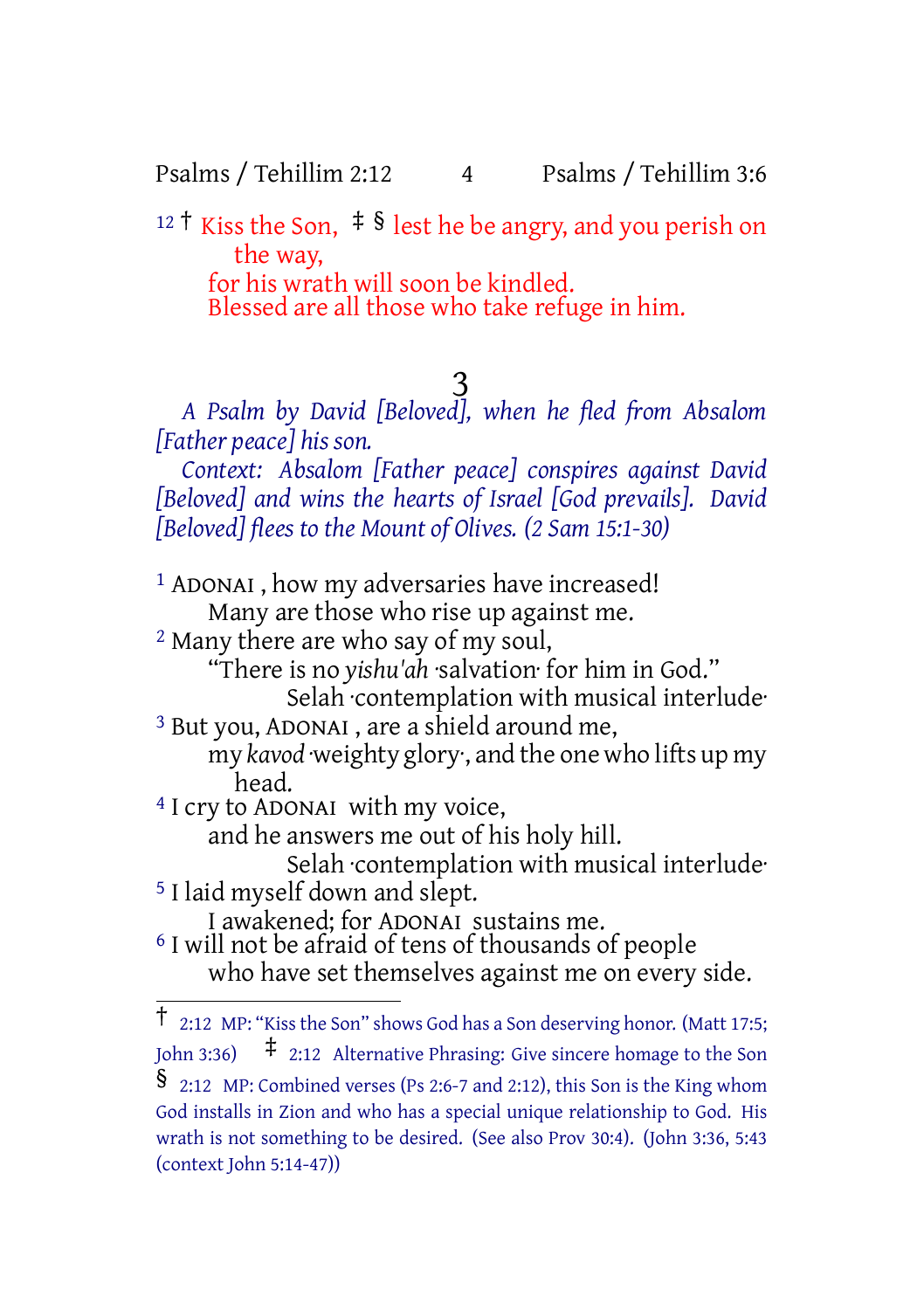PSALMS / TEHILLIM 3:7 5 PSALMS / TEHILLIM 4:5

7 Arise, ADONAI !

Save me, my God! For you have struck all of my enemies on the cheek bone. You have broken the teeth of the wicked.

8 *Yishu'ah* ·Salvation· belongs to ADONAI .

Your blessing be on your people.

Selah contemplation with musical interlude

### 4

*For the Chief Musician; on stringed instruments. A Psalm by David [Beloved].*

*Context: David [Beloved] and the people with him cross the river Jordan [Descender] to Mahanaim [Two camps]. Absalom [Father peace] is actively trying to usurp his father, David [Beloved], as king. (2 Sam 15:1-30)*

1 Answer me when I call, God of my righteousness. Give me relief from my distress.

Have mercy on me, and *sh'ma* ·hear obey· my prayer.

2 You sons of men, how long shall my *kavod* ·weighty glory· be turned into dishonor?

Will you *'ahav* ·affectionately love· vanity, and seek after falsehood?

Selah contemplation with musical interlude <sup>3</sup> But know that ADONAI has set apart for himself him who

is godly:

ADONAI will *sh'ma* ·hear obey· when I call to him.

<sup>4</sup> You can *be angry, but don't sin.* \*

Search your own heart on your bed, and be still.

Selah contemplation with musical interlude

5 Offer the sacrifices of righteousness. Put your trust in ADONAI .

<sup>\*</sup> 4:4 Quoted in Eph 4:26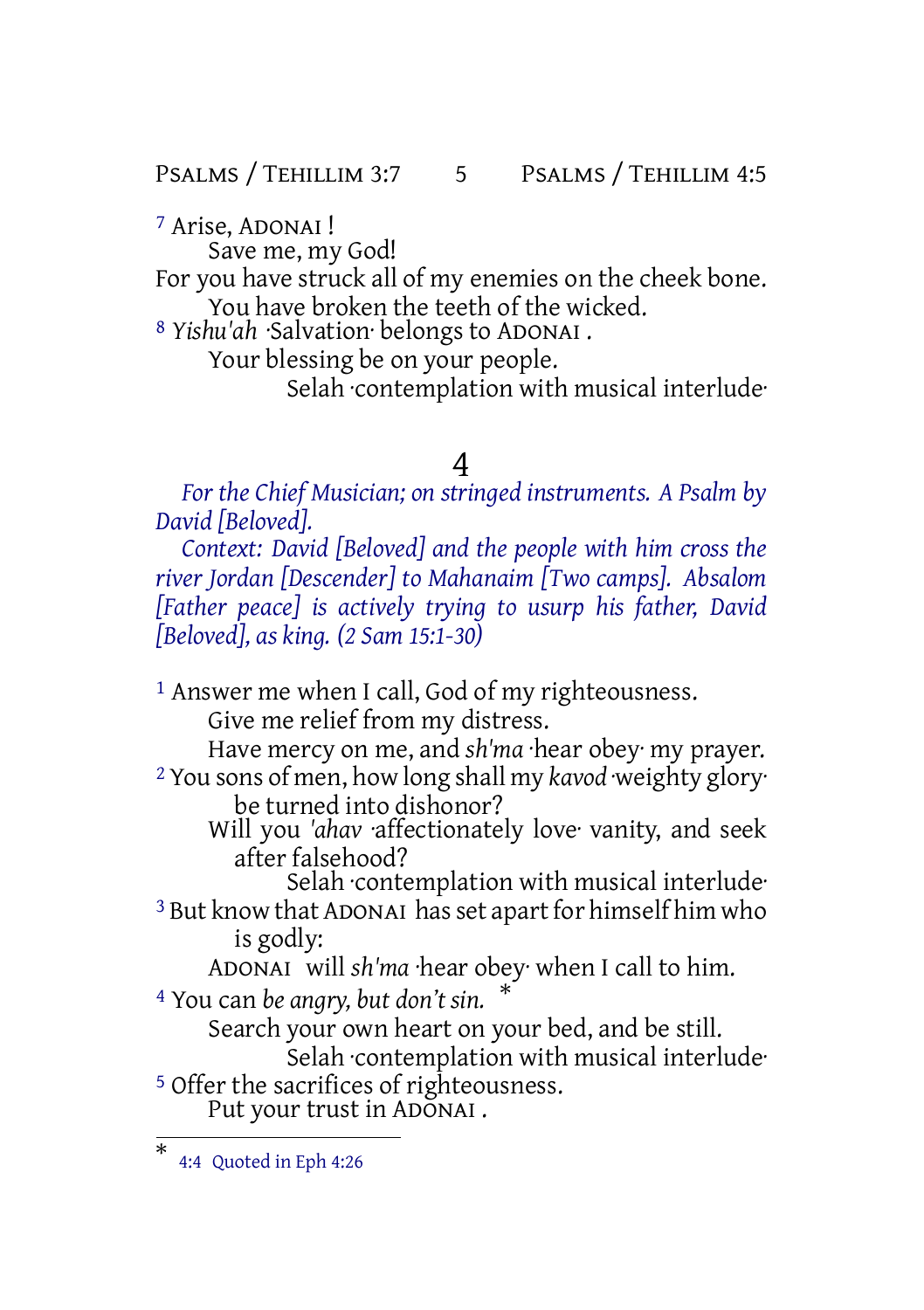Psalms / Tehillim 4:6 6 Psalms / Tehillim 5:7

6 Many say, "Who will show us any good?"

ADONAI , let the light of your face shine on us.

7 You have put gladness in my heart,

more than when their grain and their new wine are increased.

8 In peace I will both lay myself down and sleep,

for you, ADONAI alone, make me live in safety.

# 5

*For the Chief Musician, with the flutes. A Psalm by David [Beloved].*

*Context: David [Beloved] and the people with him cross the river Jordan [Descender] to Mahanaim [Two camps]. Absalom [Father peace] is actively trying to usurp his father, David [Beloved], as king. (2 Sam 17:22-29)*

<sup>1</sup> Give ear to my words, ADONAI.

Consider my meditation.

- <sup>2</sup> Listen to the voice of my cry, my King and my God; for to you do I pray.
- 3 ADONAI , in the morning you shall *sh'ma* ·hear obey· my voice.

In the morning I will lay my requests before you, and will watch expectantly.

- 4 For you are not a God who has pleasure in wickedness. Evil can't live with you.
- 5 The arrogant shall not stand in your sight. You hate all workers of iniquity.
- 6 You will destroy those who speak lies. ADONAI abhors the bloodthirsty and deceitful man.
- 7 But as for me, in the abundance of your *cheshed* ·lovingkindness· I will come into your house.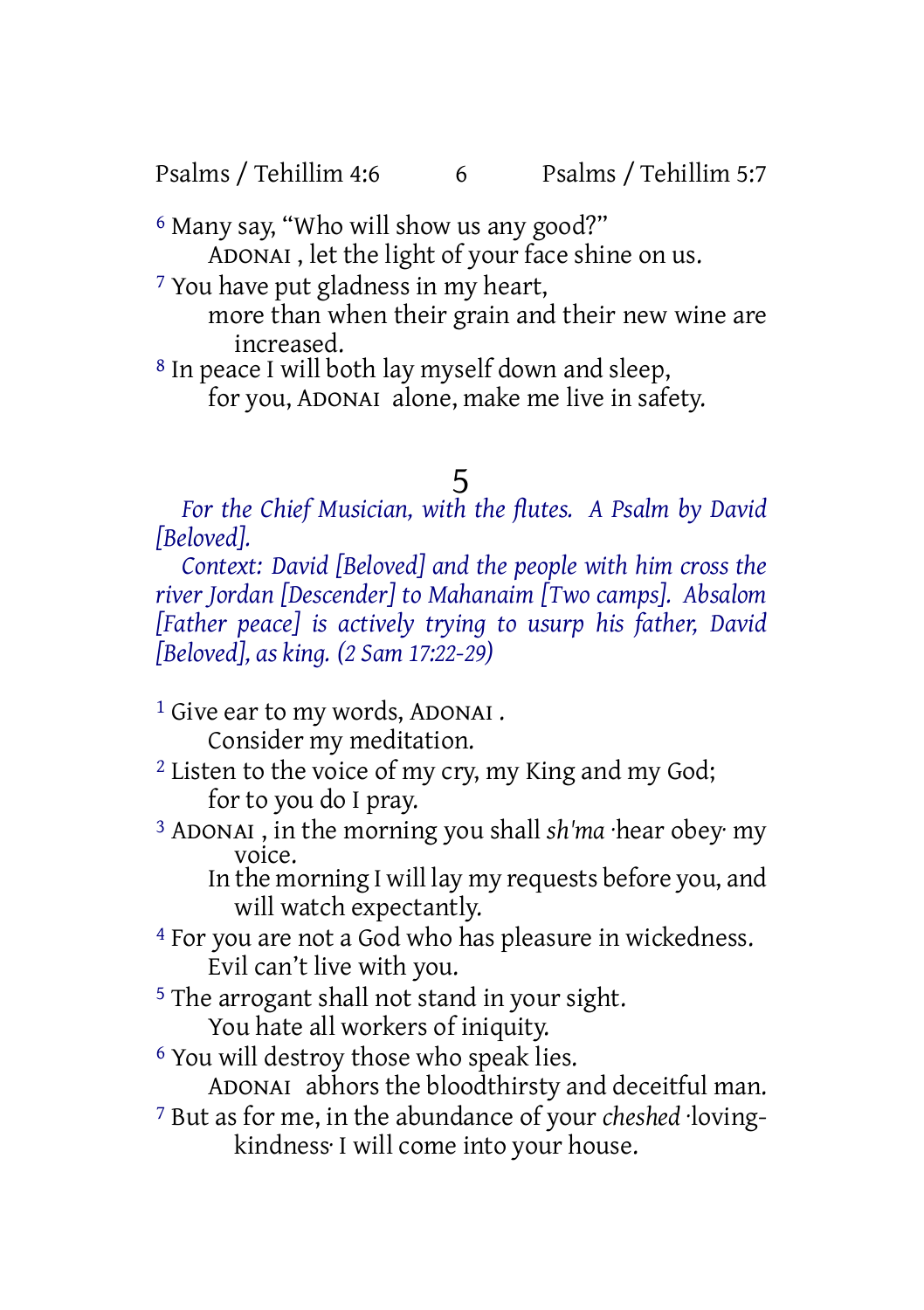#### Psalms / Tehillim 5:8 7 Psalms / Tehillim 6:2

I will *hawa* ·bow low, prostrate· toward your holy temple in reverence of you.

8 Lead me, ADONAI , in your righteousness because of my enemies.

Make your way straight before my face.

9 For there is no faithfulness in their mouth. Their heart is destruction.

*Their throat is an open tomb.*

*They* flatter *with their tongue.* \*

10 Hold them guilty, God.

Let them fall by their own counsels;

Thrust them out in the multitude of their transgressions, for they have rebelled against you.

<sup>11</sup> But let all those who take refuge in you rejoice,

Let them always shout for joy, because you defend them.

Let them also who *'ahav* ·affectionately love· your name be joyful in you.

12 For you will bless the upright.

ADONAI , you will surround him with favor as with a shield.

### 6

*For the Chief Musician; on stringed instruments, upon the eight-stringed lyre. A Psalm by David [Beloved].*

*Context: David [Beloved] commits adultery with Bathsheba, wife* of Uriah *[My light Yah]. Later he experiences great remorse and repentance. (2 Sam 11-12)*

1 ADONAI , don't rebuke me in your anger, neither discipline me in your wrath. 2 Have mercy on me, ADONAI , for I am faint.

<sup>\*</sup> 5:9 Quoted in Rom 3:13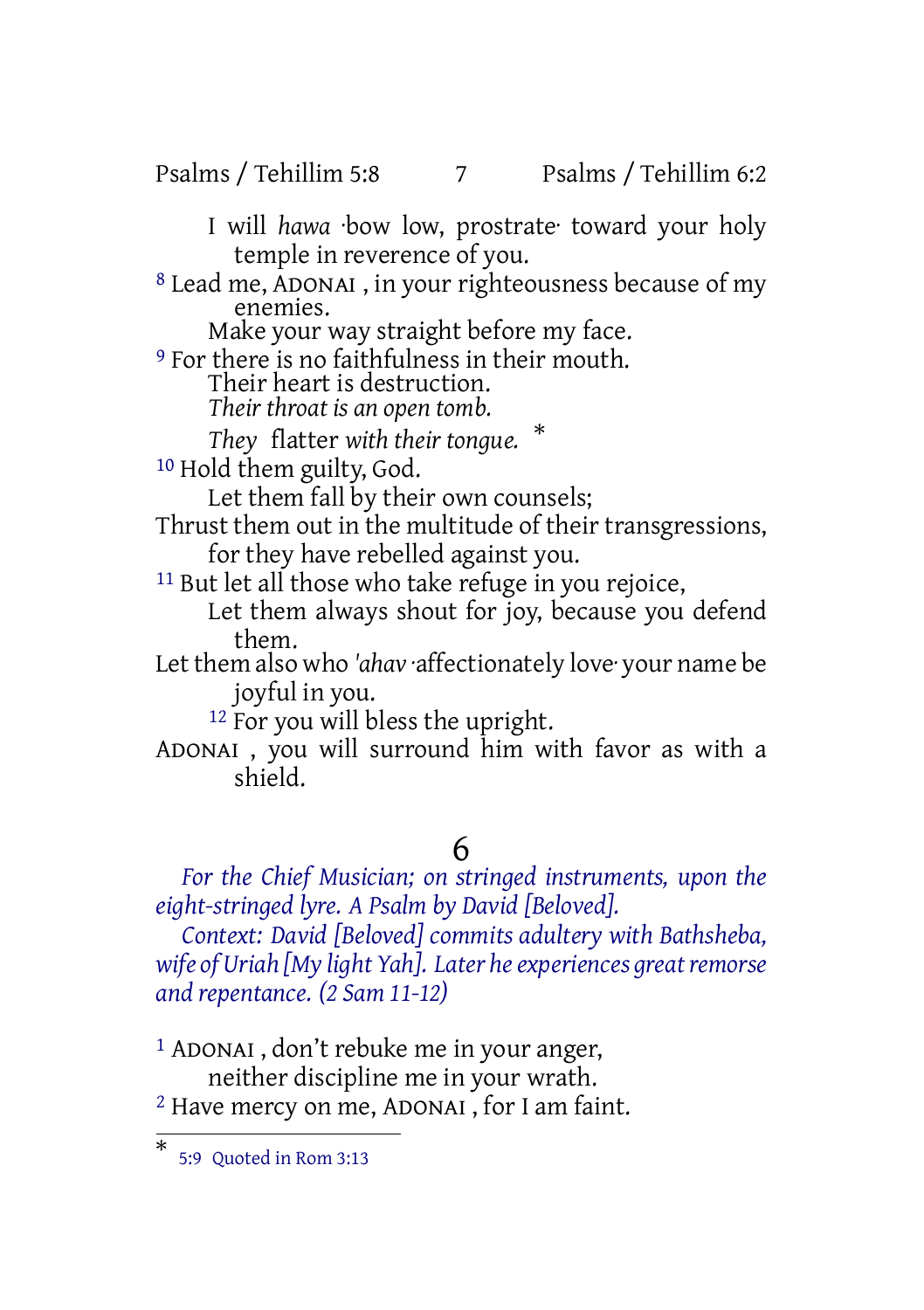Psalms / Tehillim 6:3 8 Psalms / Tehillim 6:10

ADONAI , heal me, for my bones are troubled.

<sup>3</sup> My soul is also in great anguish.

But you, ADONAI, how long?

4 *Teshuvah* ·Completely return·, ADONAI . Deliver my soul, and save me for your *cheshed* ·loving-kindness'· sake.

5 For in death there is no memory of you.

In *Sheol* ·Place of the dead·, who shall *yadah* ·extend hands in thankful praise· to you?

6 I am weary with my groaning. Every night I flood my bed.

I drench my couch with my tears.

<sup>7</sup> My eye wastes away because of grief.

It grows old because of all my adversaries.

<sup>8</sup> *Depart from me, all you workers of iniquity,* \* for ADONAI has *sh'ma* ·heard obeyed· the voice of my weeping.

9 ADONAI has *sh'ma* ·heard obeyed· my supplication. ADONAI accepts my prayer.

10 May all my enemies be ashamed and dismayed. They shall turn back, they shall be disgraced suddenly.

7

*A shiggayon ·meditative poem, musical instrument· by David [Beloved], which he sang to ADONAI , concerning the words of Cush, the Benjamite.*

*Context: King David [Beloved] arrives at Bahurim. Shimei, "a man of the family of the house of Saul [Asked for]," and son of Gera curses David [Beloved]. David [Beloved] reflects on the words of Cush of Benjamin [Son of right hand, Son of south]. (2 Sam 16:5-14)*

<sup>\*</sup> 6:8 Quoted in Matt 7:23, 25:41; Luke 13:27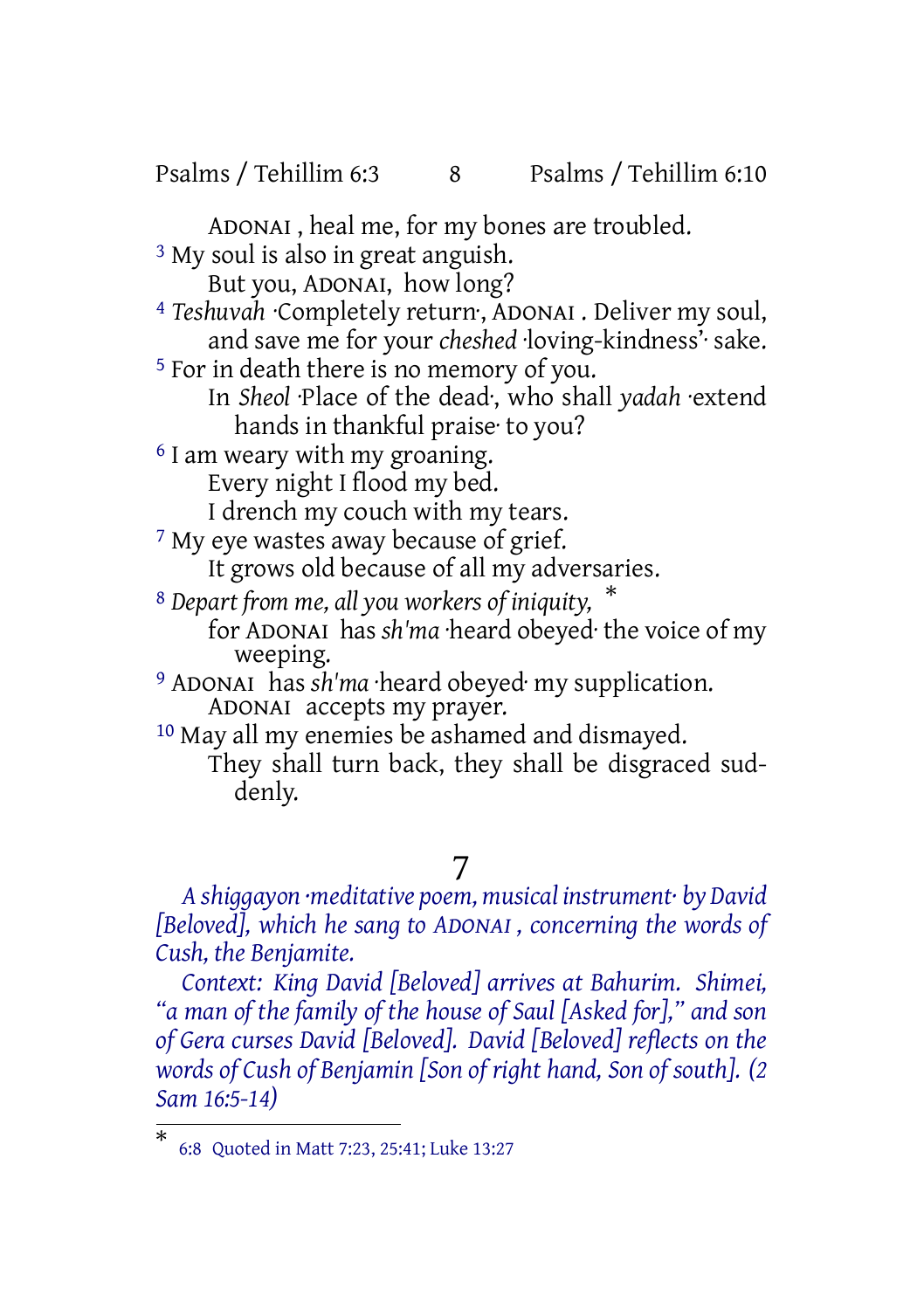- 1 ADONAI , my God, I take refuge in you. Save me from all those who pursue me, and deliver me,
- 2 lest they tear apart my soul like a lion,
	- ripping it in pieces, while there is no one to deliver.
- 3 ADONAI , my God, if I have done this,
	- if there is iniquity in my hands,
- 4 if I have rewarded evil to him who was at peace with me (yes, if I have delivered him who without cause was my adversary),
	- <sup>5</sup> let the enemy pursue my soul, and overtake it:
- yes, let him tread my life down to the earth,
	- and lay my glory in the dust.
		- Selah ·contemplation with musical interlude·.
- 6 Arise, ADONAI , in your anger.
	- Lift up yourself against the rage of my adversaries.
- Awake for me. You have enjoined judgment.
	- 7 Let the congregation of the peoples surround you. Rule over them on high.
- 8 ADONAI administers judgment to the peoples. Judge me, ADONAI , according to my righteousness, and to my integrity that is in me.
- 9 Oh let the wickedness of the wicked come to an end, but establish the upright;
	- their minds and hearts are searched by the righteous God.
- 10 My shield is with God,
	- who saves the upright in heart.
- 11 God is a righteous judge,
	- yes, a God who has indignation every day.
- 12 If a man does not relent, he will sharpen his sword; he has bent and strung his bow.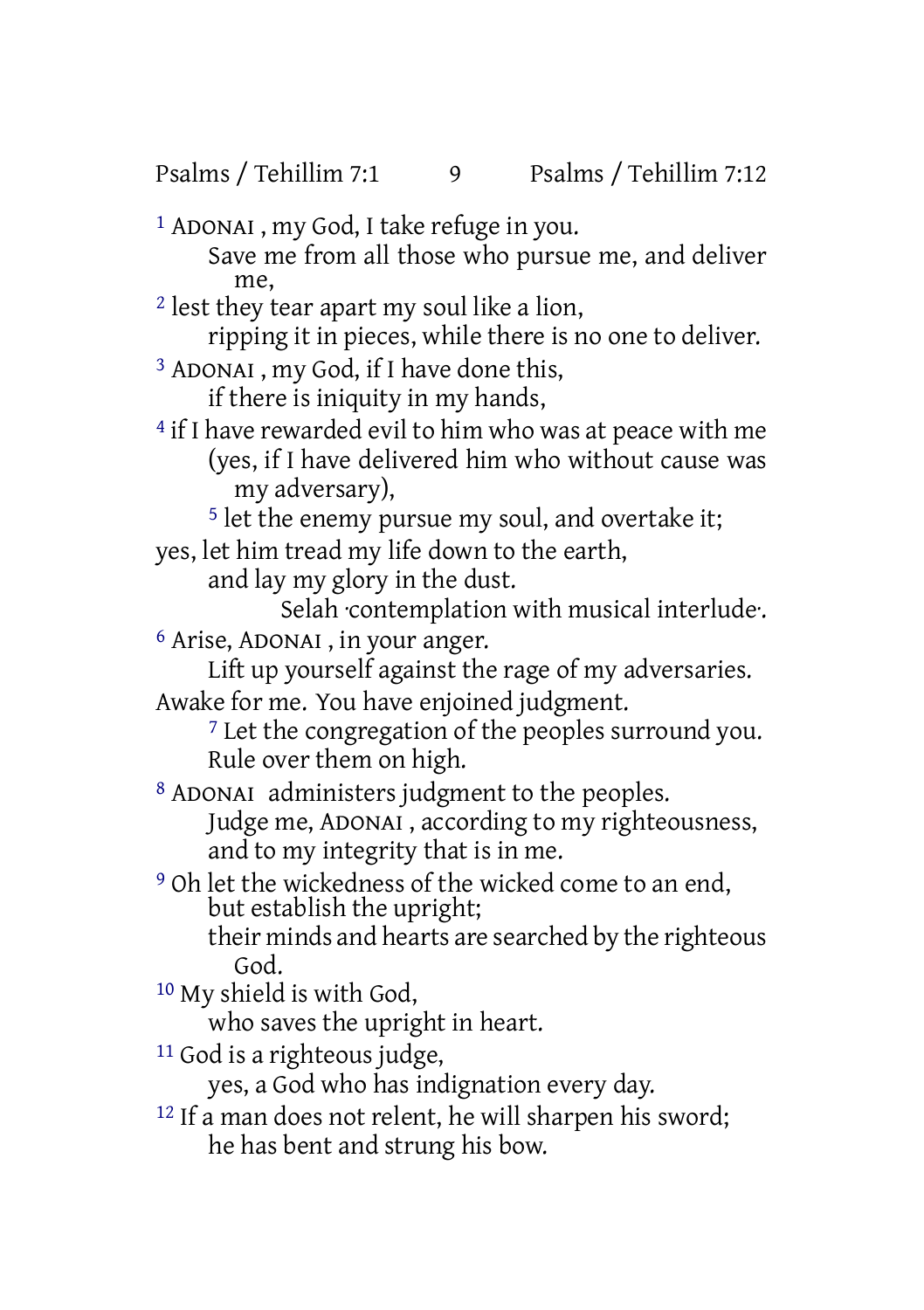Psalms / Tehillim 7:13 10 Psalms / Tehillim 8:2

13 He has also prepared for himself the instruments of death.

He makes ready his flaming arrows.

14 Behold, he travails with iniquity.

Yes, he has conceived mischief,

and brought out falsehood.

15 He has dug a hole,

and has fallen into the pit which he made.

<sup>16</sup> The trouble he causes shall *teshuvah* completely return· to his own head.

His violence shall come down on the crown of his own head.

17 I will *yadah* ·extend hands in thankful praise· to ADONAI according to his righteousness,

and will make *zahmar* ·musical praise· to the name of ADONAI Most High.

#### 8

*Forthe Chief Musician; on an instrument of Gath. A Psalm by David [Beloved].*

*Context: Possible, David [Beloved] singing and playing, bringing the Spirit of peace,comfort, and guidanceto King Saul [Asked for] when he was tormented by evil spirits. (1 Sam 16:14- 23)*

1 ADONAI , our Lord, how majestic is your name in all the earth, who has set your glory above the heavens!

<sup>2</sup> \* *From thelips of babes and infants you have* † established strength,

<sup>\*</sup> 8:2 MP: Infants give strength / praise to Messiah. (Matt 21:15-16) † 8:2 Quoted in Matt 21:15-16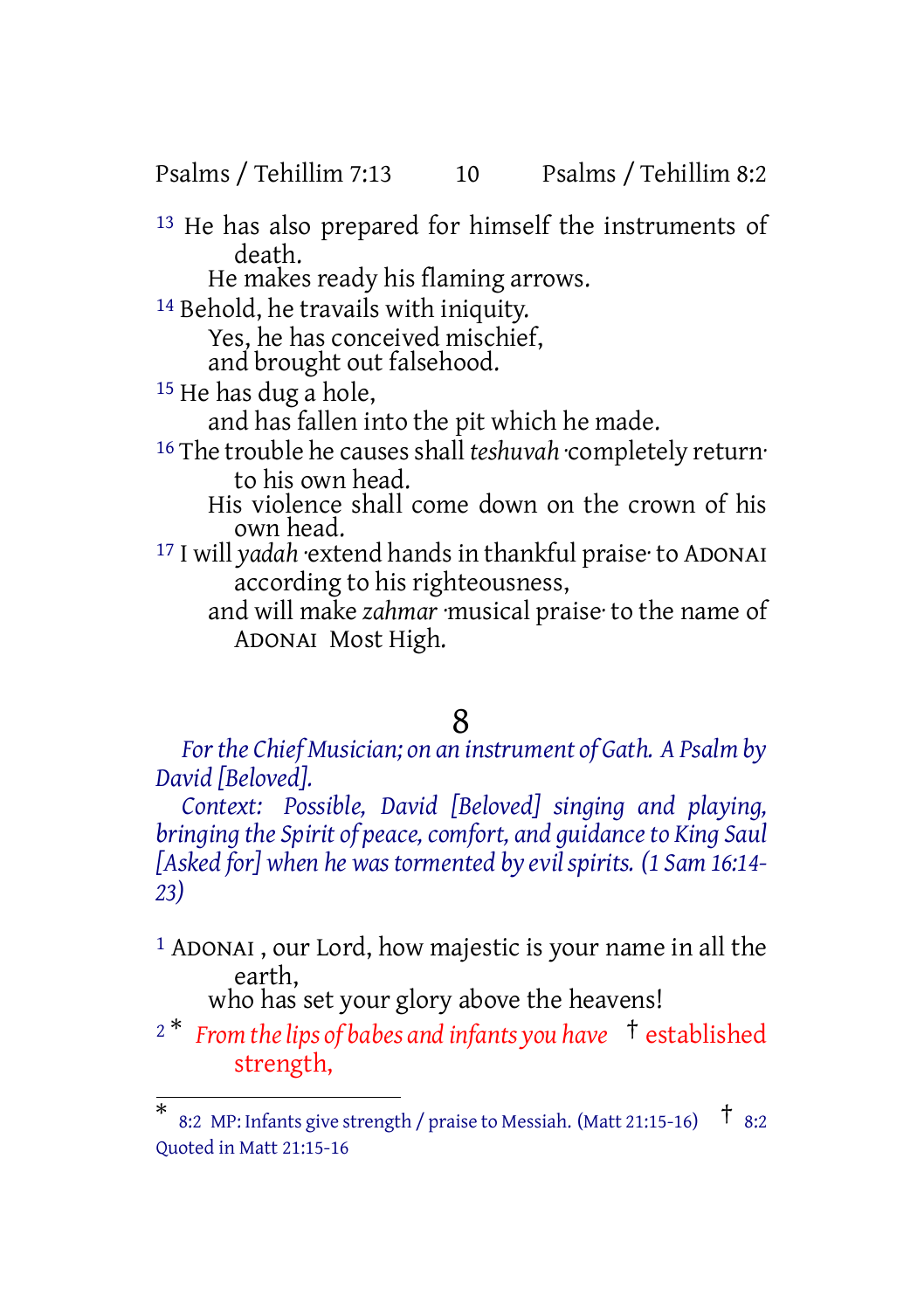Psalms / Tehillim 8:3 11 Psalms / Tehillim 9:2

because of your adversaries, that you might silence the enemy and the avenger.

3 When I consider your heavens, the work of your fingers, the moon and the stars, which you have ordained;

- 4 *what is man, that you think of him? What is the son of man, that you care for him?*
- <sup>5</sup> ‡ *For you have made him a little lower than the angels,* § *and crowned him with glory and honor.*
- 6 You make him ruler over the works of your hands. *You have put all things under his feet:* \* †
- 7 All sheep and cattle,

yes, and the animals of the field,

<sup>8</sup> The birds of the sky, the fish of the sea,

and whatever passes through the paths of the seas.

9 ADONAI , our Lord,

how majestic is your name in all the earth!

### 9

*Forthe ChiefMusician. Setto "The Death ofthe Son." APsalm by David [Beloved]. Context: Psalm 9 to 10 is a broken Hebrew acrostic. Acrostic Psalm*

1 I will *yadah* ·extend hands in thankful praise· to ADONAI with my whole heart. I will tell of all your marvelous works.

2 I will be glad and rejoice in you.

<sup>‡</sup> 8:5 MP: His humiliation and exaltation is foretold. (Acts 2:23-24, 3:17-18; <sup>1</sup> Cor 15:20-27; Phil 2:7-9) § 8:5 MP: Messiah is given authority over all things. (Matt 28:18; <sup>1</sup> Cor 15:27; Heb 2:8-9) \* 8:6 Quoted in 1 Cor 15:27; Eph 1:22 † 8:6 Quoted in Heb 2:6-9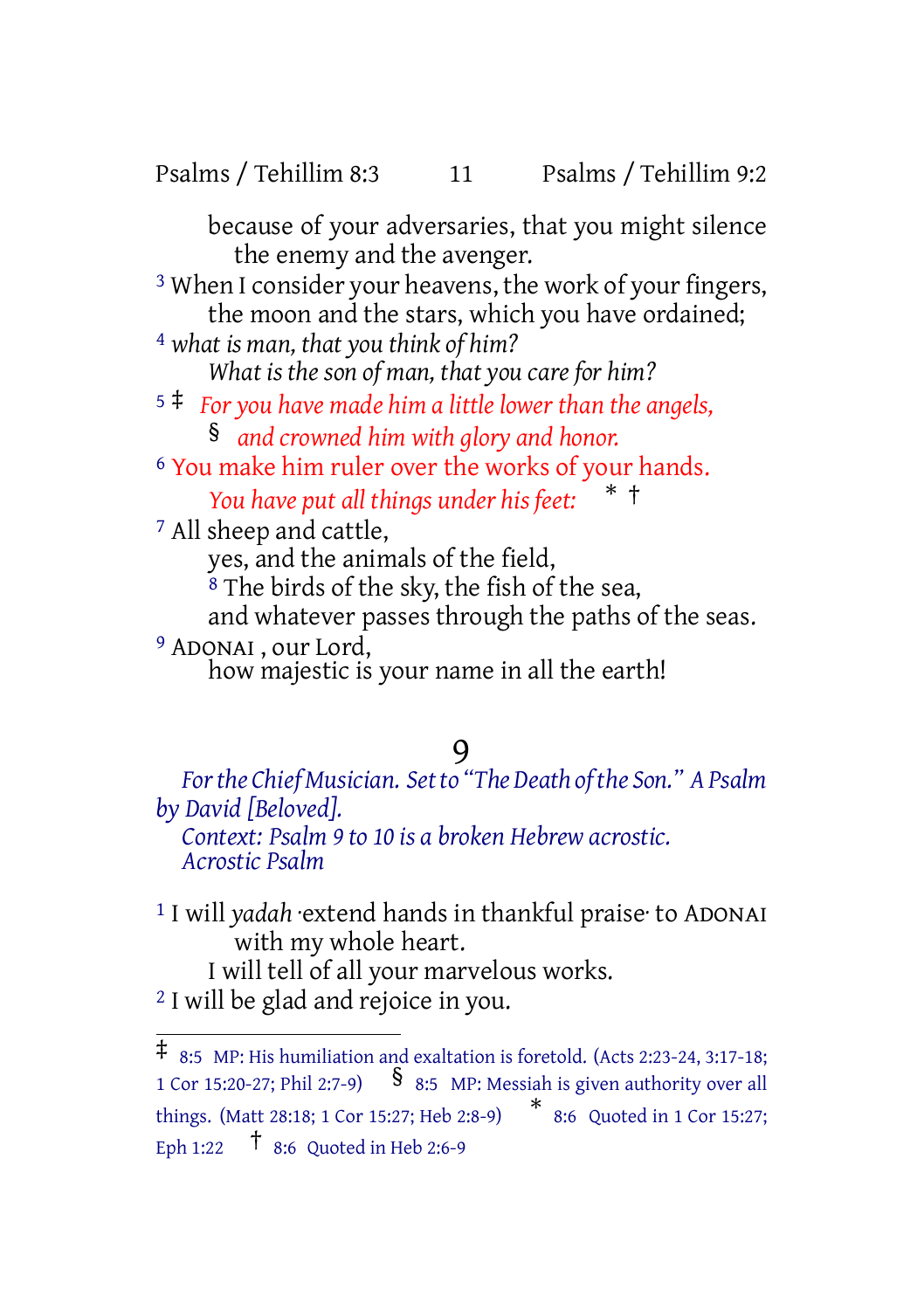I will sing *zahmar* ·musical praise· to your name, O Most High.

3 When my enemies turn back,

they stumble and perish in your presence.

4 For you have maintained my *mishpat* ·just· cause.

You sit on the throne judging righteously.

5 You have rebuked the nations.

You have destroyed the wicked.

You have blotted out their name forever and ever. 6 The enemy is overtaken by endless ruin.

The very memory of the cities which you have overthrown has perished.

7 But ADONAI reigns forever.

He has prepared his throne for judgment.

8 He will judge the world in righteousness.

He will administer judgment to the peoples in uprightness.

9 ADONAI will also be a high tower for the oppressed; a high tower in times of trouble.

10 Those who know your name will put their trust in you, for you, ADONAI , have not forsaken those who seek you.

11 Sing *zahmar* ·musical praise· to ADONAI , who dwells in Zion [Mountain ridge, Marking],

and declare among the people what he has done.

<sup>12</sup> For he who avenges blood remembers them.

He does not forget the cry of the afflicted.

13 Have mercy on me, ADONAI .

See my affliction by those who hate me,

and lift me up from the gates of death;

14 that I may show all of your *tehilah* ·praise song·.

In the gates of the daughter of Zion [Mountain ridge, Marking], I will rejoice in your *yishu'ah* ·salvation·.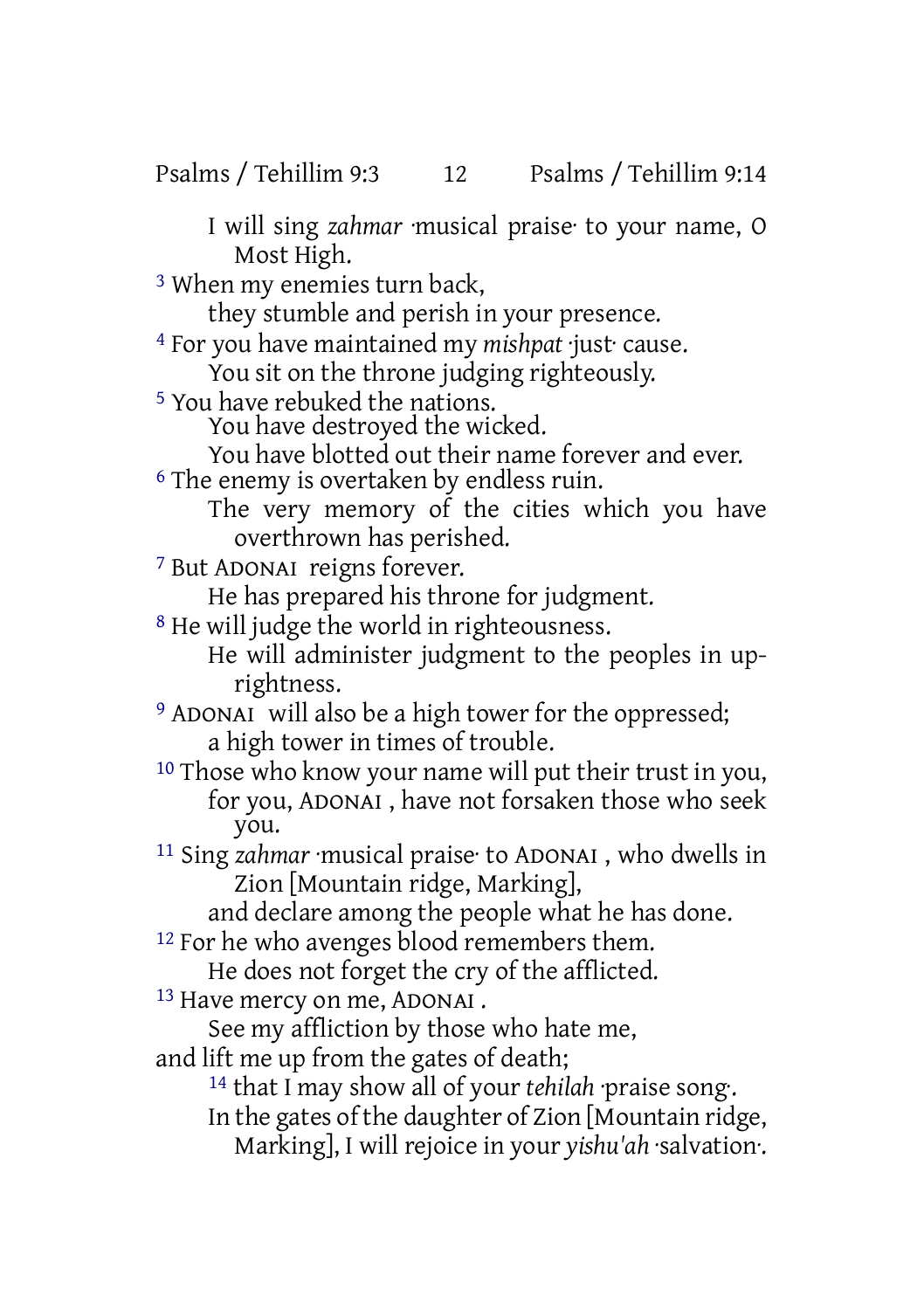Psalms / Tehillim 9:15 13 Psalms / Tehillim 10:5

<sup>15</sup> The nations have sunk down in the pit that they made. In the net which they hid, their own foot is taken.

16 ADONAI has made himself known.

He has executed judgment.

The wicked is snared by the work of his own hands. *Higgayon* ·Meditation·.

Selah ·contemplation with musical interlude·. 17 The wicked shall be turned back to *Sheol* ·Place of the dead·,

even all the nations that forget God.

 $18$  For the needy shall not always be forgotten, nor the hope of the poor perish forever.

19 Arise, ADONAI ! Don't let man prevail. Let the nations be judged in your sight.

20 Put them in fear, ADONAI .

Let the nations know that they are only men.

Selah contemplation with musical interlude.

## 10

#### *Context: Psalm 9 to 10 is a broken Hebrew acrostic. Acrostic Psalm*

<sup>1</sup> Why do you stand far off, ADONAI? Why do you hide yourself in times of trouble? 2 In arrogance, the wicked hunt down the weak. They are caught in the schemes that they devise. <sup>3</sup> For the wicked boasts of his heart's cravings. He blesses the greedy, and condemns ADONAI . 4 The wicked, in the pride of his face, has no room in his thoughts for God. 5 His ways are prosperous at all times. He is haughty, and your judgments are far from his sight.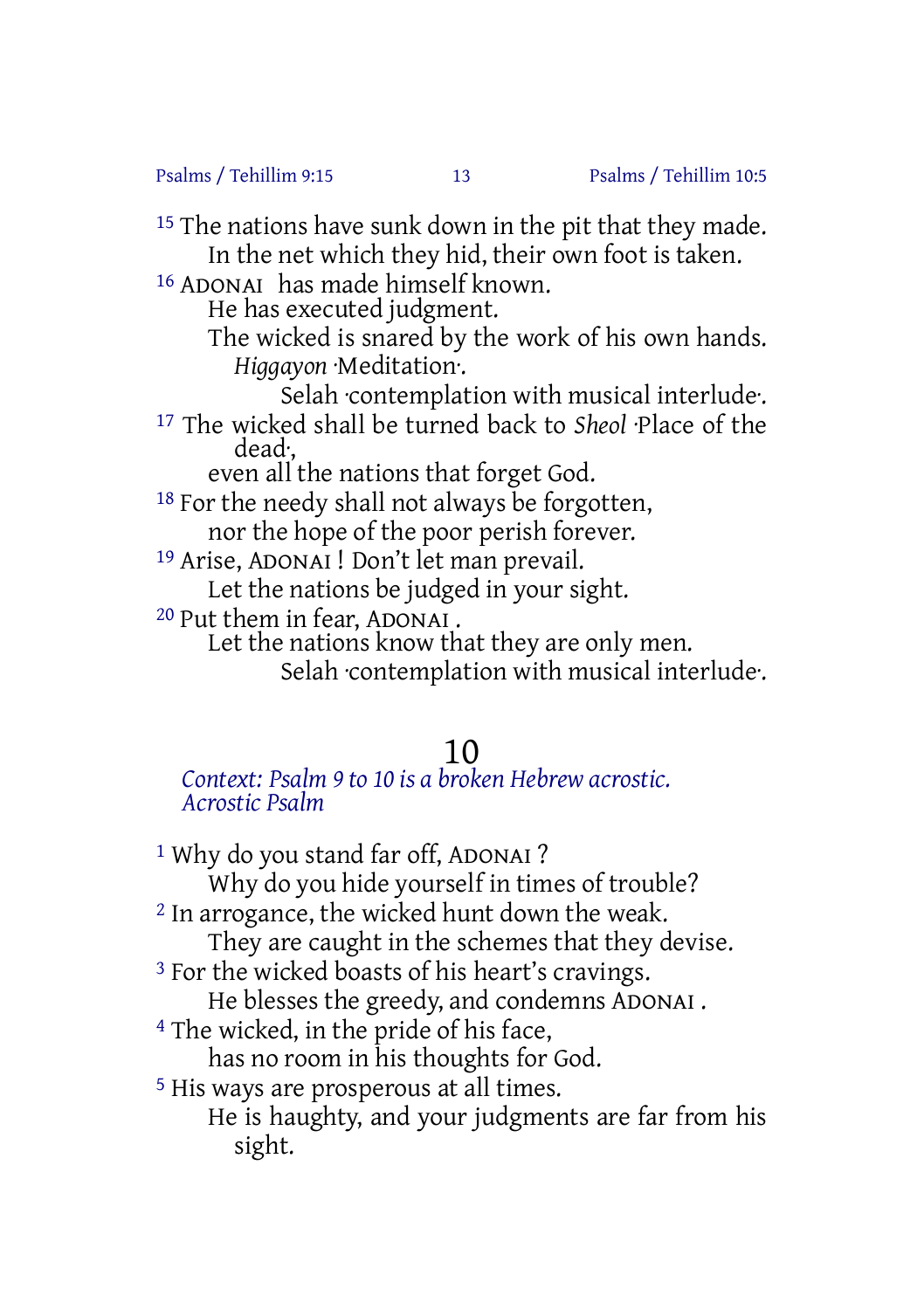Psalms / Tehillim 10:6 14 Psalms / Tehillim 10:16 As for all his adversaries, he sneers at them.  $6$  He says in his heart, "I shall not be shaken. For generations I shall have no trouble." <sup>7</sup> *His mouth is full of cursing,* \* deceit, and oppression. Under his tongue is mischief and iniquity. 8 He lies in wait near the villages. From ambushes, he murders the innocent. His eyes are secretly set against the helpless. 9 He lurks in secret as a lion in his ambush. He lies in wait to catch the helpless. He catches the helpless, when he draws him in his net. 10 The helpless are crushed. They collapse. They fall under his strength. <sup>11</sup> He says in his heart, "God has forgotten. He hides his face. He will never see it." 12 Arise, ADONAI ! God, lift up your hand! Don't forget the helpless. 13 Why does the wicked person condemn God, and say in his heart, "God won't call me into account?" <sup>14</sup> But you do see trouble and grief. You consider it to take it into your hand. You help the victim and the fatherless. <sup>15</sup> Break the arm of the wicked. As for the evil man, seek out his wickedness until you find none. 16 ADONAI is King forever and ever! The nations will perish out of his land.

<sup>\*</sup> 10:7 Quoted in Rom 3:14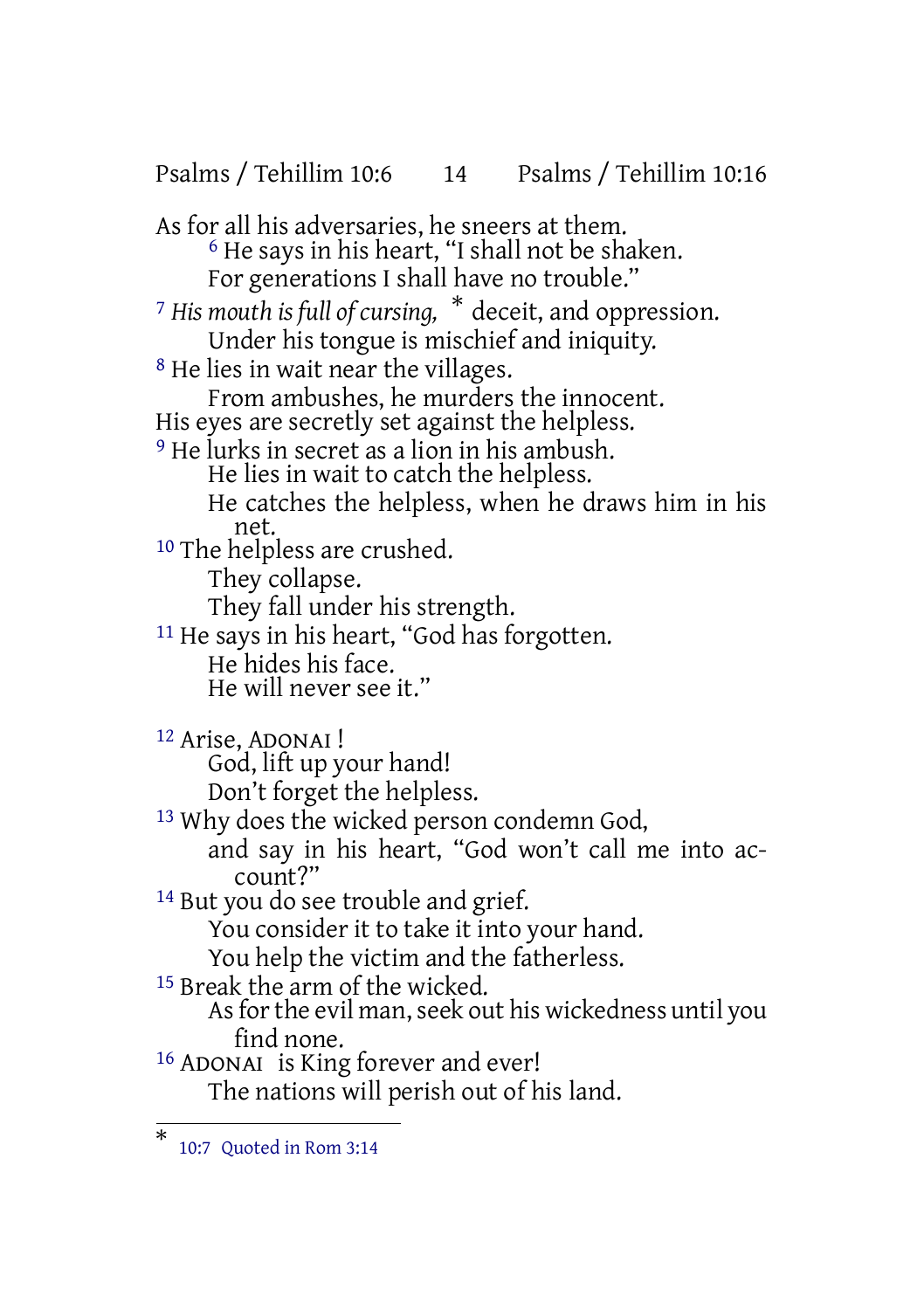Psalms / Tehillim 10:17 15 Psalms / Tehillim 11:6

17 ADONAI , you have *sh'ma* ·heard obeyed·the desire ofthe humble.

You will prepare their heart.

You will cause your ear to hear,

<sup>18</sup> to judge the fatherless and the oppressed,

that man who is of the earth may terrify no more.

## 11

*For the Chief Musician. By David [Beloved].*

*Context: Two attempts of Saul [Asked for] to take David's life. Jonathan, a son of Saul [Asked for], saves David [Beloved] the first time. Michal, David's wife, deceives Saul [Asked for] the second time while David [Beloved] flees to the company of Samuel at Naioth. The Spirit of God came upon the messengers which Saul [Asked for] sends to Naioth. (1 Sam 19)*

1 In ADONAI , I take refuge.

How can you say to my soul, "Flee as a bird to your mountain!"

2 For, behold, the wicked bend their bows.

They set their arrows on the strings,

that they may shoot in darkness at the upright in heart.

<sup>3</sup> If the foundations are destroyed, what can the upright do?

4 ADONAI is in his holy temple.

ADONAI is on his throne in heaven.

His eyes observe.

His eyes examine the children of men.

5 ADONAI examines the upright,

but the wicked and him who *'ahav* ·affectionately loves· violence his soul hates.

<sup>6</sup> On the wicked he will rain blazing coals;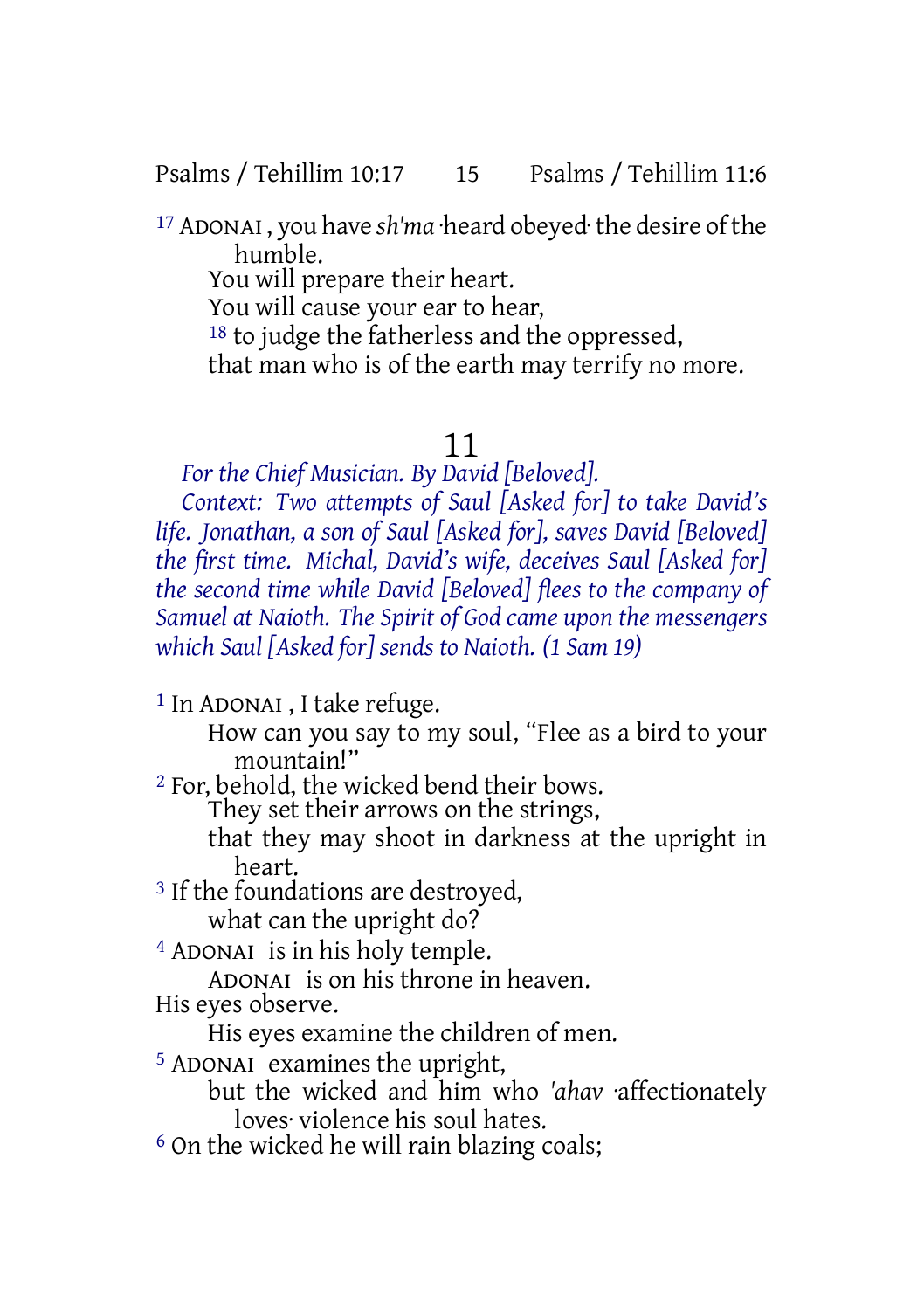Psalms / Tehillim 11:7 16 Psalms / Tehillim 12:7

fire, sulfur, and scorching wind shall be the portion of their cup.

7 For ADONAI is righteous.

He *'ahav* ·affectionately loves· righteousness. The upright shall see his face.

## 12

*For the Chief Musician; upon an eight-stringed lyre. A Psalm of David [Beloved].*

*Context: After collecting Goliath [Exposer, Uncovered]'s sword and leaving the priests, David [Beloved] runs upon hearing the message about the priests being slaughtered. (1 Sam 22 (esp. 22:20-23))*

1 Help, ADONAI ; for the godly man ceases.

For the faithful fail from among the children of men. 2 Everyone lies to his neighbor.

They speak with flattering lips, and with a double heart.

3 May ADONAI cut off all flattering lips, and the tongue that boasts,

4 who have said, "With our tongue we will prevail. Our lips are our own.

Who is lord over us?"

5 "Because of the oppression of the weak and because of the groaning of the needy,

I will now arise," says ADONAI ;

"I will set him in *yesha'* ·salvation· far from those who malign him."

6 ADONAI 's words are flawless words,

as silver refined in a clay furnace, purified seven times.

7 You will keep them, ADONAI .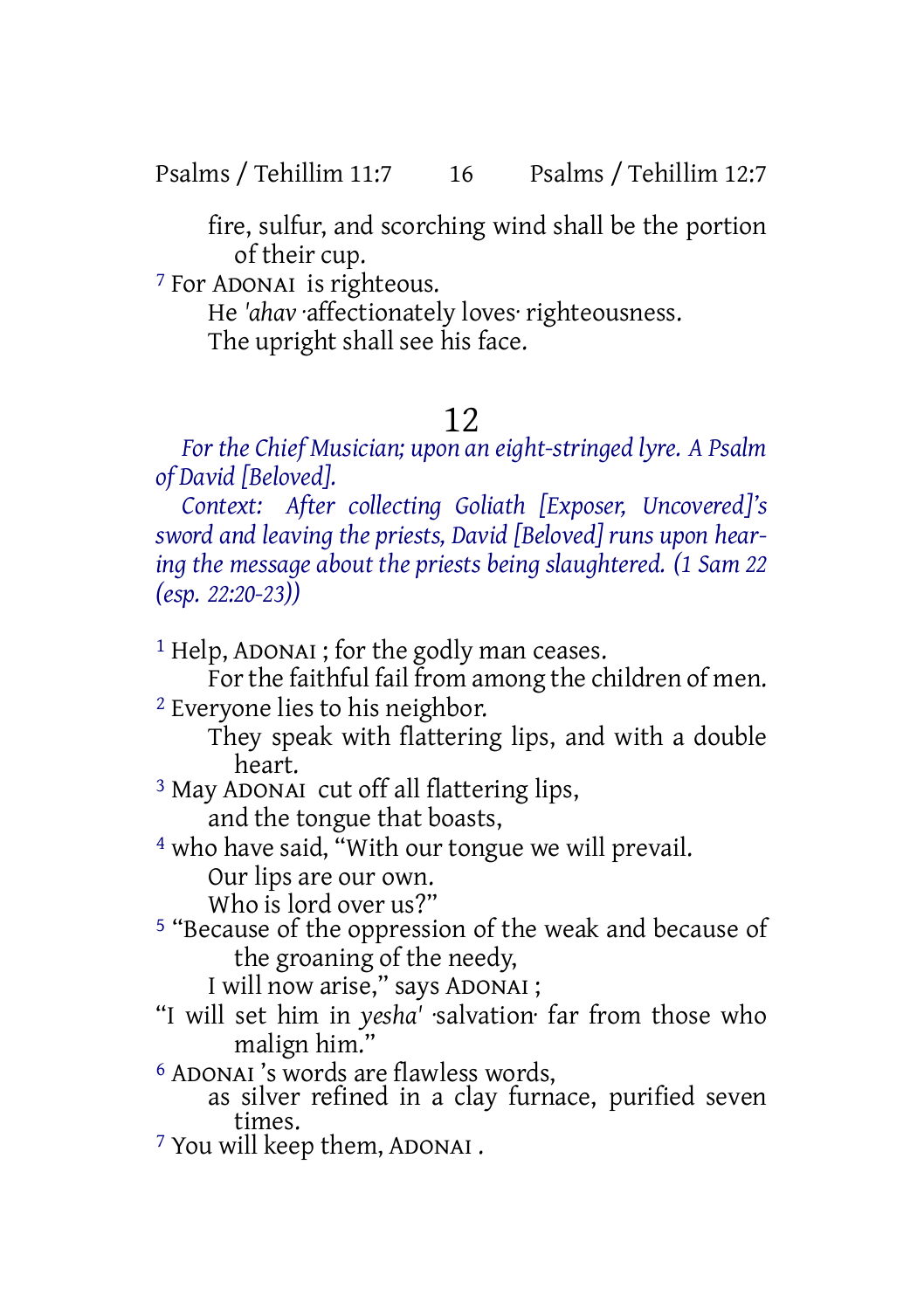Psalms / Tehillim 12:8 17 Psalms / Tehillim 14:1

You will preserve them from this generation forever. 8 The wicked walk on every side,

when what is vile is exalted among the sons of men.

## 13

## *For the Chief Musician. A Psalm by David [Beloved].*

1 How long, ADONAI ? Will you forget me forever? How long will you hide your face from me? 2 How long shall I take counsel in my soul, having sorrow in my heart every day? How long shall my enemy triumph over me? 3 Behold, and answer me, ADONAI , my God. Give light to my eyes, lest I sleep in death; 4 Lest my enemy say, "I have prevailed against him;" Lest my adversaries rejoice when I fall.

5 But I trust in your *cheshed* ·loving-kindness·. My heart rejoices in your *yishu'ah* ·salvation·. 6 I will sing to ADONAI , because he has been good to me.

## 14

*For the Chief Musician. By David [Beloved]. Context: Possible, David [Beloved] meditates on Genesis 6:5-6. (Gen 6:5-6)*

1 The fool has said in his heart, "There is no *Elohim* ·Deity, Judge· ." They are corrupt. They have done abominable deeds.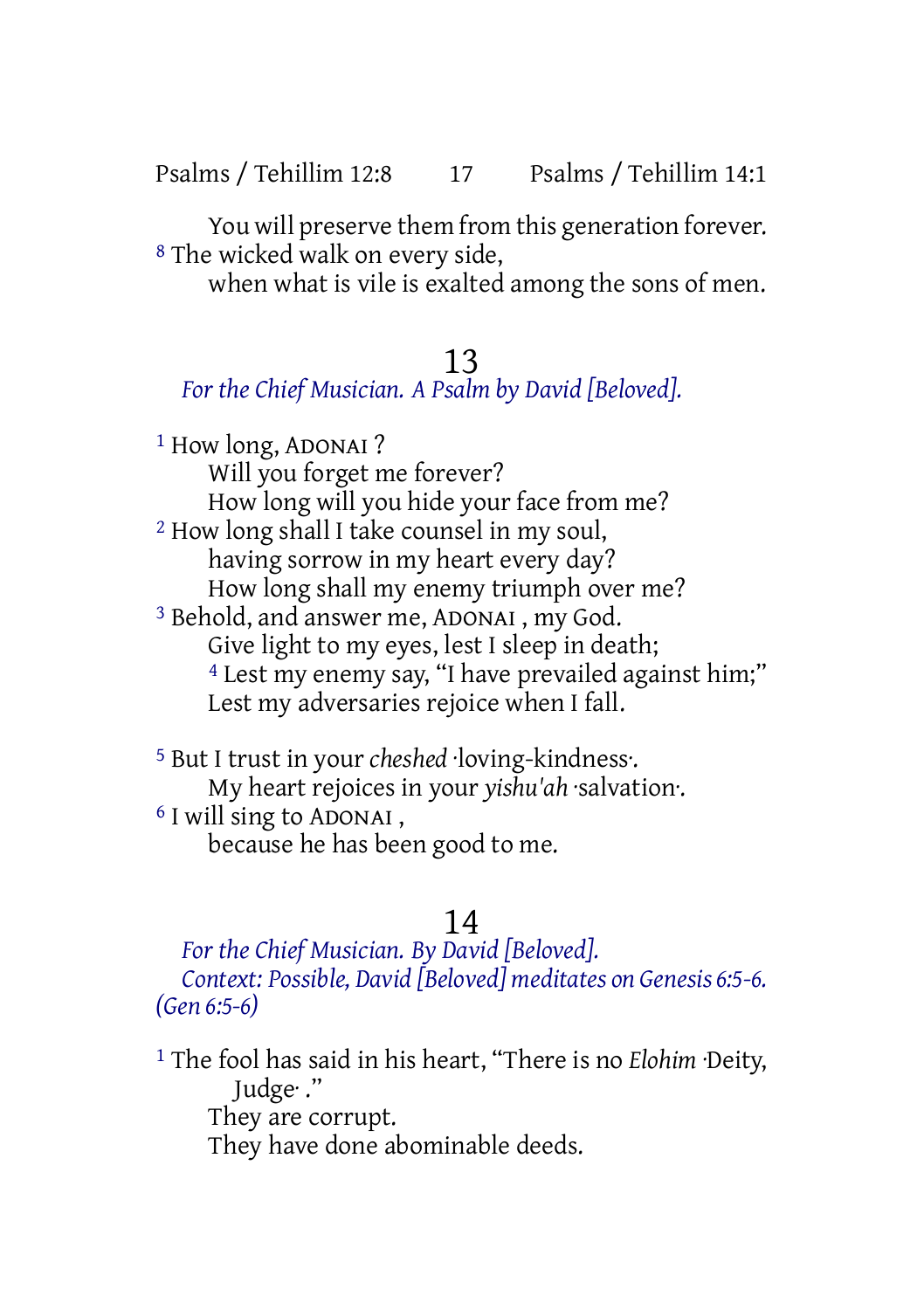Psalms / Tehillim 14:2 18 Psalms / Tehillim 15:1

*There is no one* who does good.

2 ADONAI looked down from heaven on the children of men,

to see if there were any who understood,

*who sought after God.*

3 *All have gone aside.*

They have together become corrupt.

*There is no one who* does good, *no, not one.* \*

4 Have all the workers of iniquity no knowledge, who eat up my people as they eat bread, and don't call on ADONAI ?

5 There they were in great fear,

for God is in the generation of the upright.

- 6 You frustrate the plan of the poor, because ADONAI is his refuge.
	-
- 7 Oh that the *yishu'ah* ·salvation· of Israel [God prevails] would come out of Zion [Mountain ridge, Marking]!

When ADONAI restores the fortunes of his people, then Jacob [Supplanter] shall rejoice, and Israel [God] prevails] shall be glad.

## 15

*A Psalm by David [Beloved].*

*Context: Possible, a Psalm written upon the return of the ark to Jerusalem [City of peace]. David [Beloved] meditates on the character of the person going to God's Temple / Tabernacle. (2 Sam 6; 1 Chr 16)*

1 ADONAI , who shall dwell in your sanctuary? Who shall live on your holy hill?

<sup>\*</sup> 14:3 Quoted in Rom 3:10-12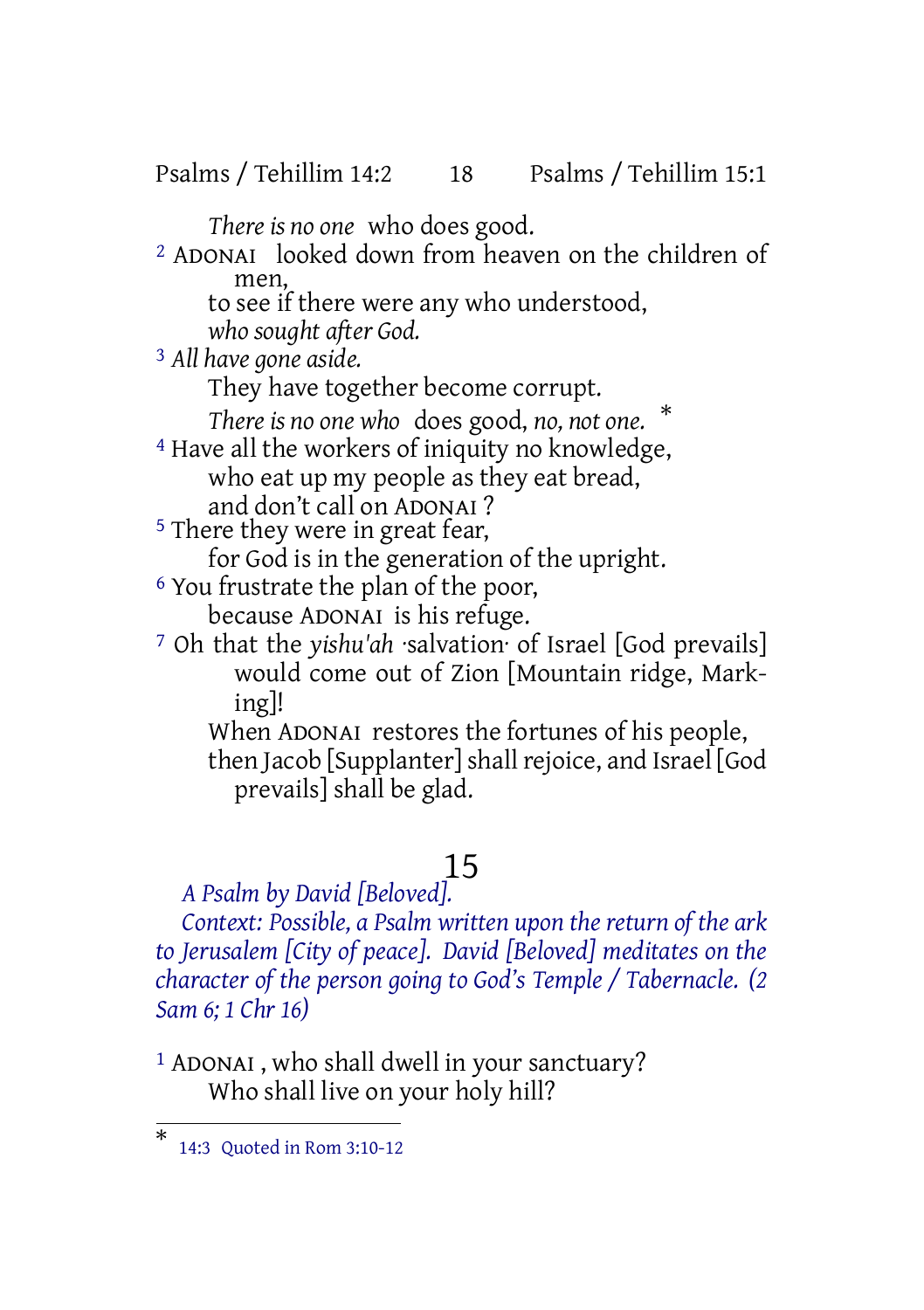Psalms / Tehillim 15:2 19 Psalms / Tehillim 16:5

- 2 He who walks blamelessly does what is right, and speaks truth in his heart;
- <sup>3</sup> He who does not slander with his tongue, nor does evil to his friend, nor casts slurs against his fellow man;
- 4 In whose eyes a vile man is despised, but who honors those who fear ADONAI ; he who keeps an oath even when it hurts, and does not change;
- 5 he who does not lend out his money for usury, nor take a bribe against the innocent.

He who does these things shall never be shaken.

## 16

*A Poem by David [Beloved].*

*Context: God makes covenant with David [Beloved] to establish his descendant. David [Beloved] is overwhelmed and grateful. (1 Chr 17:26-27)*

- 1 Preserve me, God, for in you do I take refuge.
- 2 My soul, you have said to ADONAI , "You are my Lord. Apart from you I have no good thing."
- <sup>3</sup> As for the saints who are in the earth, they are the excellent onesin whom is all my delight.
- 4 Their sorrows shall be multiplied who give gifts to another deity. Their drink offerings of blood I will not offer,

nor take their names on my lips.

5 ADONAI assigned my portion and my cup. You made my lot secure.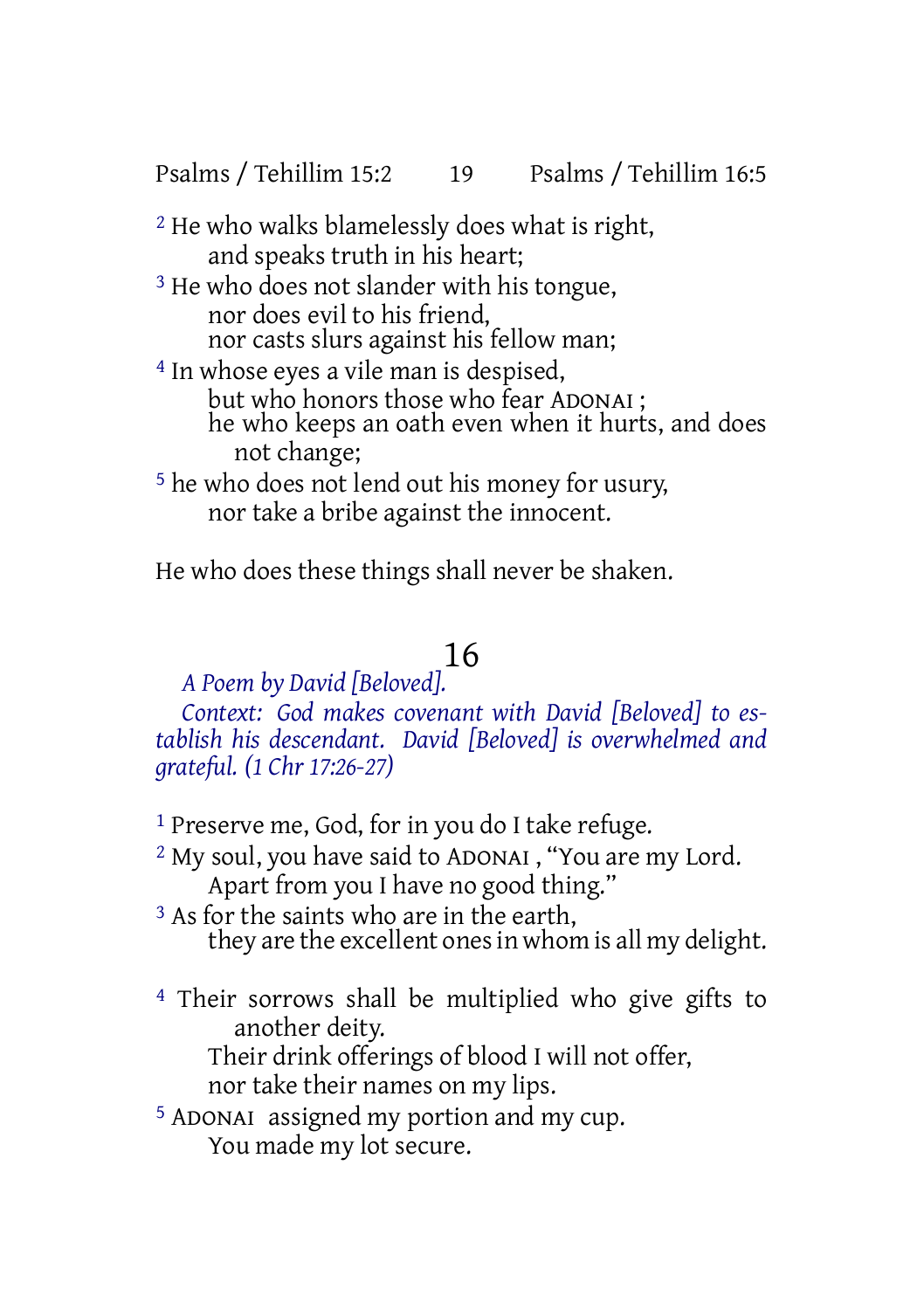#### *Psalms / Tehillim 16:6 20 Psalms / Tehillim 16:11*

- <sup>6</sup> The lines have fallen to me in pleasant places. Yes, I have a good inheritance.
- 7 I will bless ADONAI , who has given me counsel. Yes, my heart instructs me in the night seasons.
- 8 *I* always set *ADONAI before me.* Because *he is at my right hand, I shall not be moved.*
- <sup>9</sup> \* Therefore my heart is glad, *and my kavod* ·weighty glory· *rejoices.*

*My body shall also dwell in* safety.

- <sup>10</sup> † For *you will not leave my soul in Sheol ·Place of the dead·,* ‡
	- § *neither* will you allow *your holy one to see* corruption. \*
- 11 *You will show me the path of life.*

In *your presence is fullness of joy.* † In your right hand there are pleasures forever more.

## 17

*A Prayer by David [Beloved]. Context: David [Beloved] sneaks into Saul [Asked for]'s camp and collects Saul [Asked for]'s spear and water jug. David*

<sup>\*</sup> 16:9 MPr: "My glory shall rejoice in the King Messiah, in the future whom shall come forth from me, upon all the glory a covering" (Is 4:5). Continuing, "also my flesh shall dwell in safety" teaching that death is not our final resting place in connection with King Messiah. (Is 4:5 and Ps 16:9 in Midrash Ps 16:9). (John 11:24-25; Acts 2:22-36, 13:34; 1 Cor 15:12-13, 15:16-22, 15:26) † 16:10 MP: The Messiah's body will not be subject to decay as the dead in Sheol are. Messiah will be resurrected. (Combined with Ps 30:3, 49:15, 118:17-18). (Mark 16:6-7; Acts 2:24, 3:17-18, 13:35-37) ‡ 16:10 Paraphrase Quoted in Luke 24:46; John 20:9; 1 Cor 15:4  $\frac{\$}{\$}$  16:10 MP: The Messiah's body is not subject to decay. (Mark 16:6-7; Acts 3:17-18, 13:35-37) \* 16:10 Quoted in Acts 2:31, 13:34-35 † 16:11 Quoted in Acts 2:25-28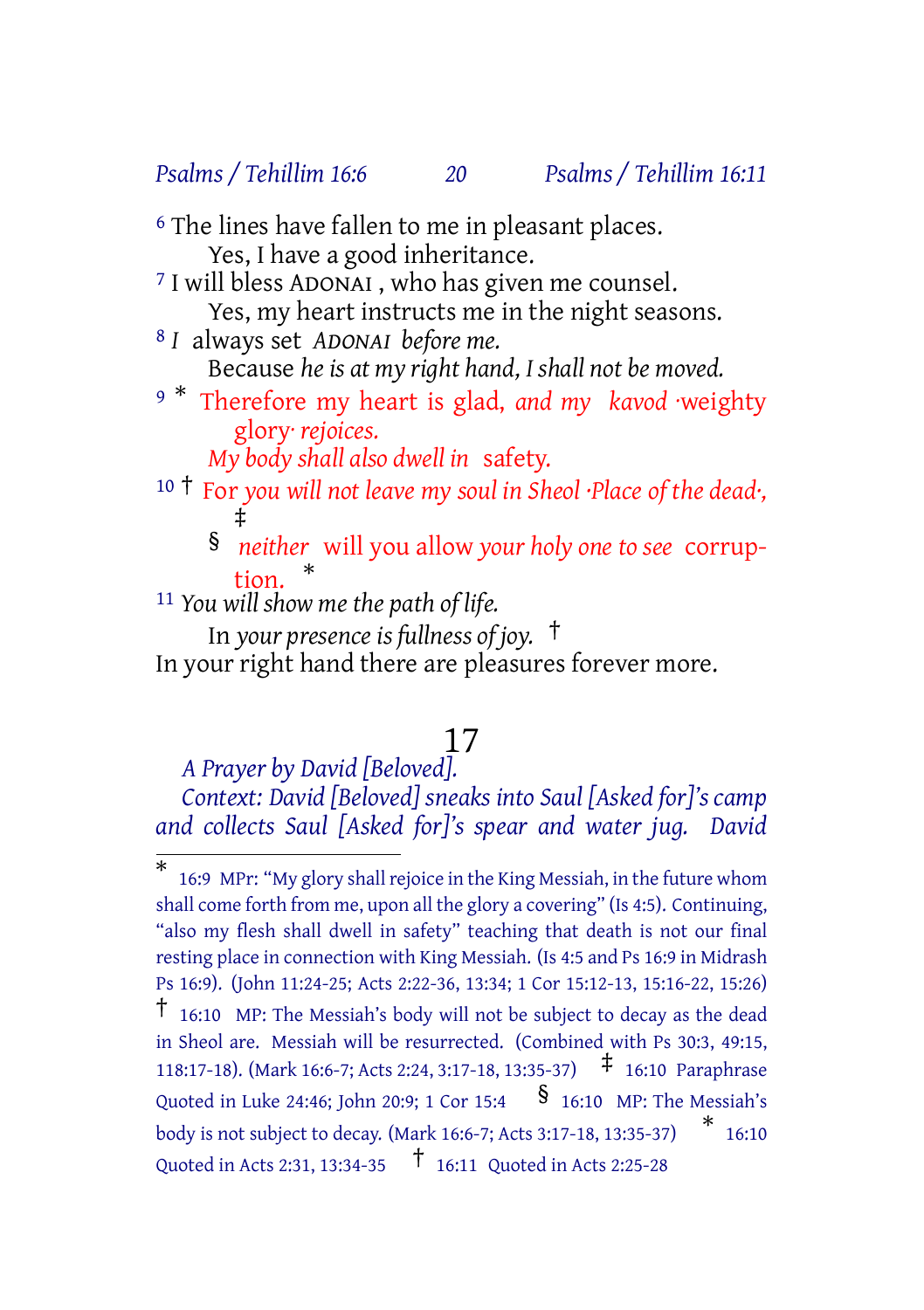*[Beloved] asks Saul [Asked for] to stop chasing him. (1 Sam 23:15-24:22)*

1 *Sh'ma* ·Hear obey·, ADONAI , my righteous plea; Give ear to my prayer, that does not go out of deceitful lips. <sup>2</sup> Let my judgement come out of your presence. Let your eyes look on equity. 3 You have proved my heart. You have visited me in the night. You have tried me, and found nothing. I have resolved that my mouth shall not disobey. 4 As for the deeds of men, by the word of your lips, I have kept myself from the ways of the violent. 5 My steps have held fast to your paths. My feet have not slipped. 6 I have called on you, for you will answer me, God. Turn your ear to me. *Sh'ma* ·Hear obey· my speech. 7 Show your marvelous *cheshed* ·loving-kindness·, you who save those who take refuge by your right hand from their enemies. 8 Keep me as the apple of your eye. Hide me under the shadow of your wings, 9 from the wicked who oppress me, my deadly enemies, who surround me. <sup>10</sup> They close up their callous hearts. With their mouth they speak proudly. <sup>11</sup> They have now surrounded us in our steps. They set their eyes to cast us down to the earth.  $12$  He is like a lion that is greedy of his prey, as it were a young lion lurking in secret places. 13 Arise, ADONAI , confront him.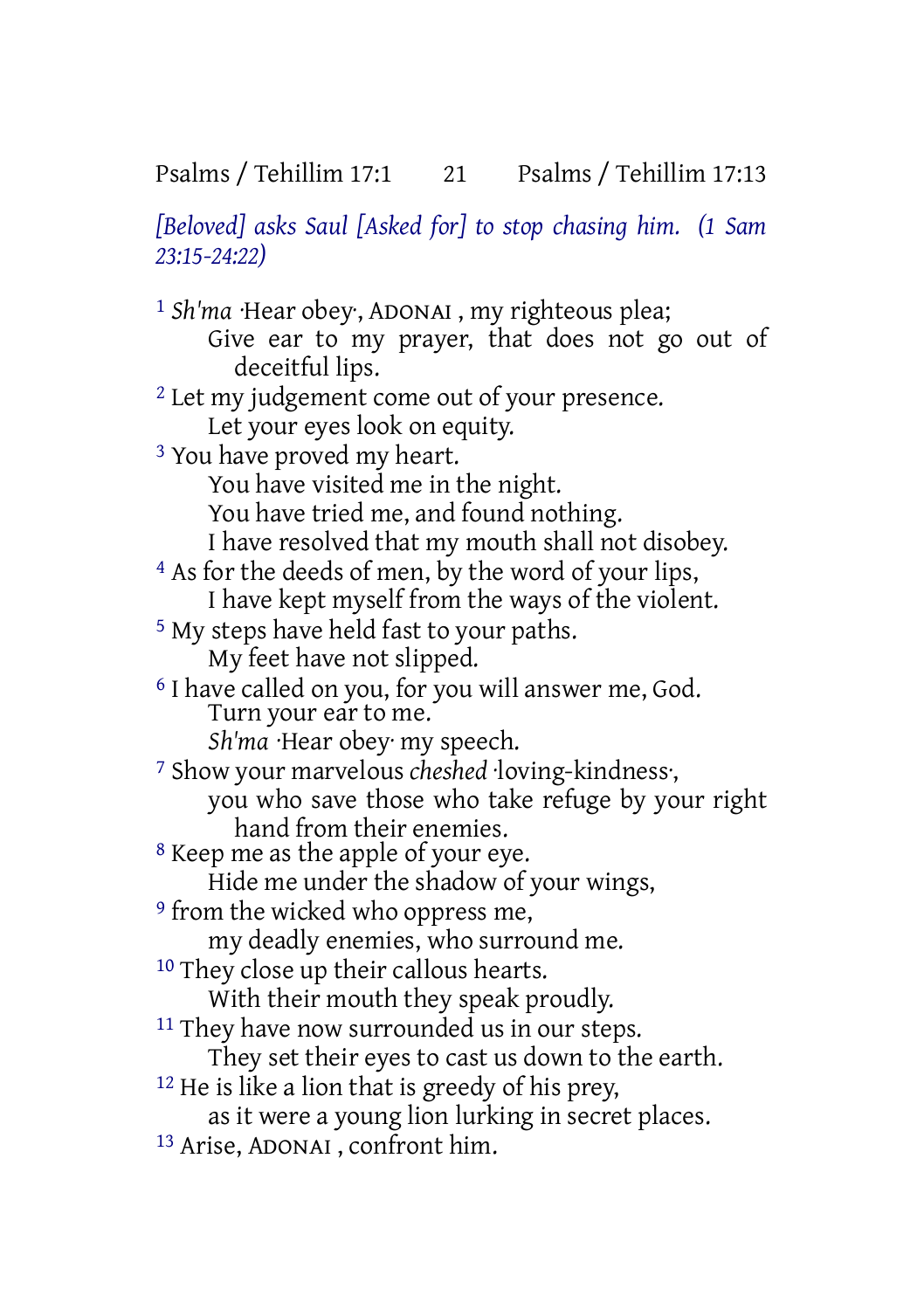Psalms / Tehillim 17:14 22 Psalms / Tehillim 18:6

Cast him down.

Deliver my soul from the wicked by your sword; <sup>14</sup> from men by your hand, ADONAI,

from men of the world, whose portion is in this life. You fill the belly of your cherished ones.

Your sons have plenty,

and they store up wealth for their children.

15 As for me, I shall see your face in righteousness. I shall be satisfied, when I awake, with seeing your form.

## 18

*For the Chief Musician. By David [Beloved] the servant of ADONAI , who spoketo ADONAI the words of thissong in the day that ADONAI delivered himfromthe hand of all hisenemies, and from the hand of Saul [Asked for]. He said...*

*Context: David's song of thankfulness and praise to Yahweh for delivering him from all his enemies and from Saul [Asked for]. (2 Sam 22)*

1 I will *racham* ·compassionately love, mercifully love· you, ADONAI , my strength.

2 ADONAI is my rock, my fortress, and my deliverer; my God, my rock, in whom I take refuge;

my shield, and the horn of my *yesha'* ·salvation·, my high tower.

- <sup>3</sup> I call on ADONAI, who is worthy to be praised; and I am saved from my enemies.
- 4 The cords of death surrounded me. The floods of ungodliness made me afraid.
- 5 The cords of *Sheol* ·Place of the dead· were around me. The snares of death came on me.
- 6 In my distress I called on ADONAI ,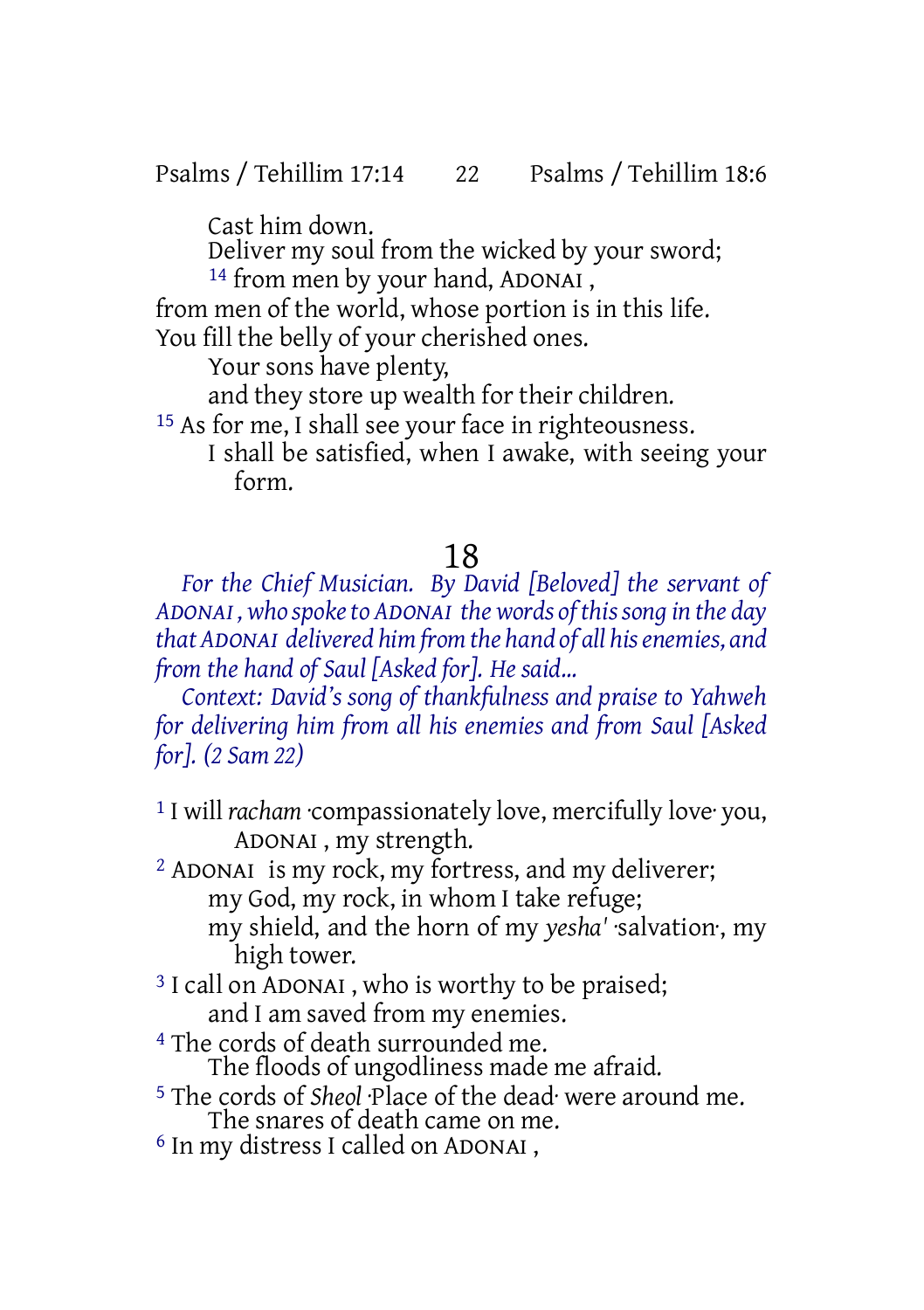Psalms / Tehillim 18:7 23 Psalms / Tehillim 18:18

and cried to my God. He *sh'ma* ·heard obeyed· my voice out of his temple. My cry before him came into his ears. <sup>7</sup> Then the earth shook and trembled. The foundations also of the mountains quaked and were shaken, because he was angry. 8 Smoke went out of his nostrils. Consuming fire came out of his mouth. Coals were kindled by it. <sup>9</sup> He bowed the heavens also, and came down. Thick darkness was under his feet. 10 He rode on a cherub, and flew. Yes, he soared on the wings of the wind. 11 He made darkness his hiding place, his pavilion around him, darkness of waters, thick clouds of the skies. 12 At the brightness before him his thick clouds passed, hailstones and coals of fire. 13 ADONAI also thundered in the sky. The Most High uttered his voice: hailstones and coals of fire. <sup>14</sup> He sent out his arrows, and scattered them; Yes, great lightning bolts, and routed them. <sup>15</sup> Then the channels of waters appeared. The foundations of the world were laid bare at your rebuke, ADONAI , at the blast of the breath of your nostrils. 16 He sent from on high. He took me. He drew me out of many waters. <sup>17</sup> He delivered me from my strong enemy, from those who hated me; for they were too mighty for me. <sup>18</sup> They came on me in the day of my calamity,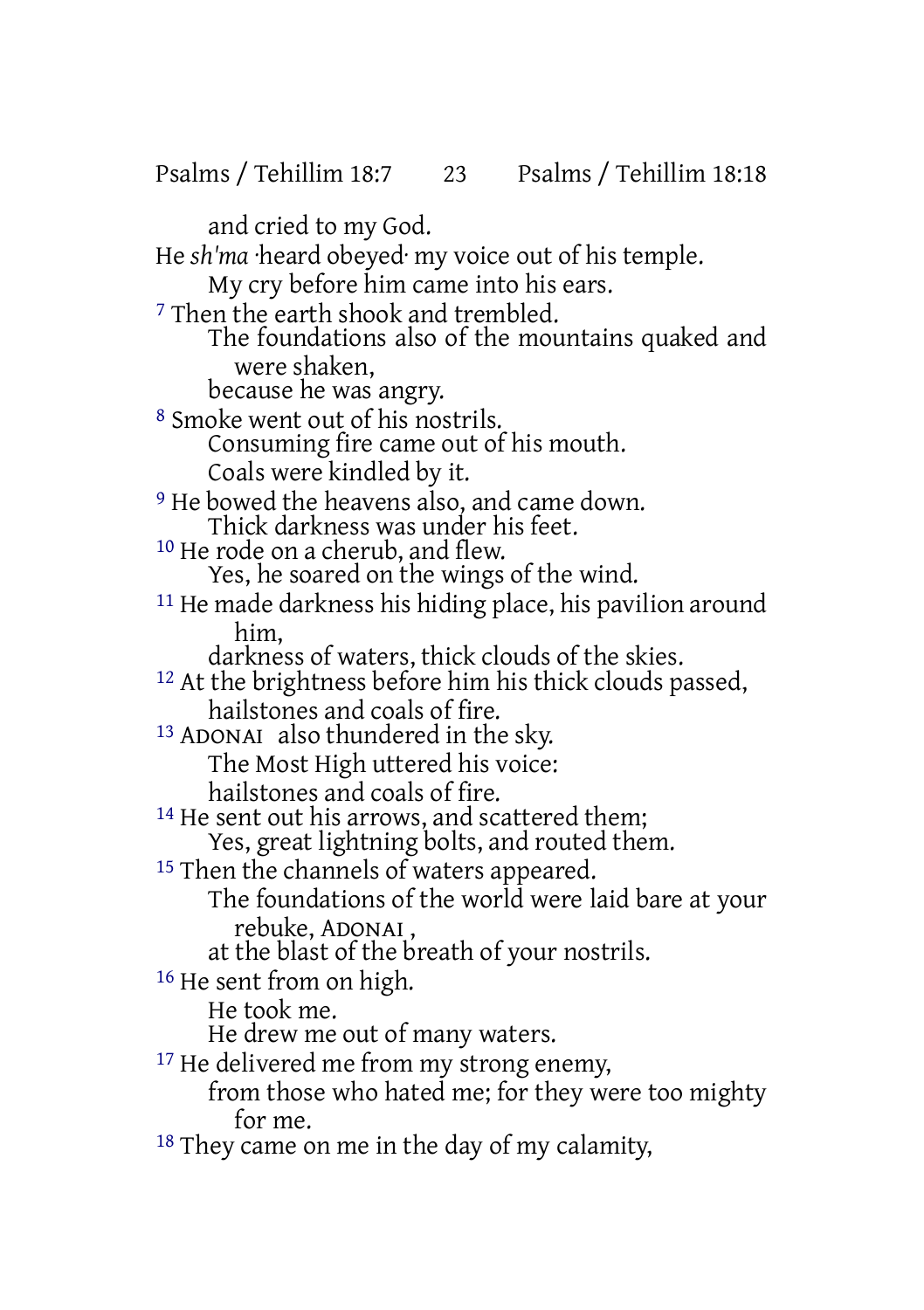Psalms / Tehillim 18:19 24 Psalms / Tehillim 18:32

but ADONAI was my support. <sup>19</sup> He brought me out also into a large place.

He delivered me, because he delighted in me.

- 20 ADONAI has rewarded me according to my righteousness.
	- According to the cleanness of my hands has he recompensed me.
- 21 For I have kept the ways of ADONAI ,
	- and have not wickedly departed from my God.
- 22 For all his judgments were before me.
	- I didn't put away his regulations from me.
- 23 I was also blameless with him.
	- I kept myself from my iniquity.
- 24 Therefore ADONAI has rewarded me according to my righteousness,
	- according to the cleanness of my hands in his eyesight.

25 With the merciful you will show yourself merciful. With the perfect man, you will show yourself perfect.

26 With the pure, you will show yourself pure.

With the crooked you will show yourself shrewd.

27 For you will save the afflicted people,

but the haughty eyes you will bring down.

28 For you will light my lamp, ADONAI .

My God will light up my darkness.

29 For by you, I advance through a troop.

- By my God, I leap over a wall.
- 30 As for God, his way is perfect.

ADONAI 's word is tried.

He is a shield to all those who take refuge in him.

- 31 For who is God, except ADONAI ?
	- Who is a rock, besides our God,
	- 32 the God who arms me with strength, and makes my way perfect?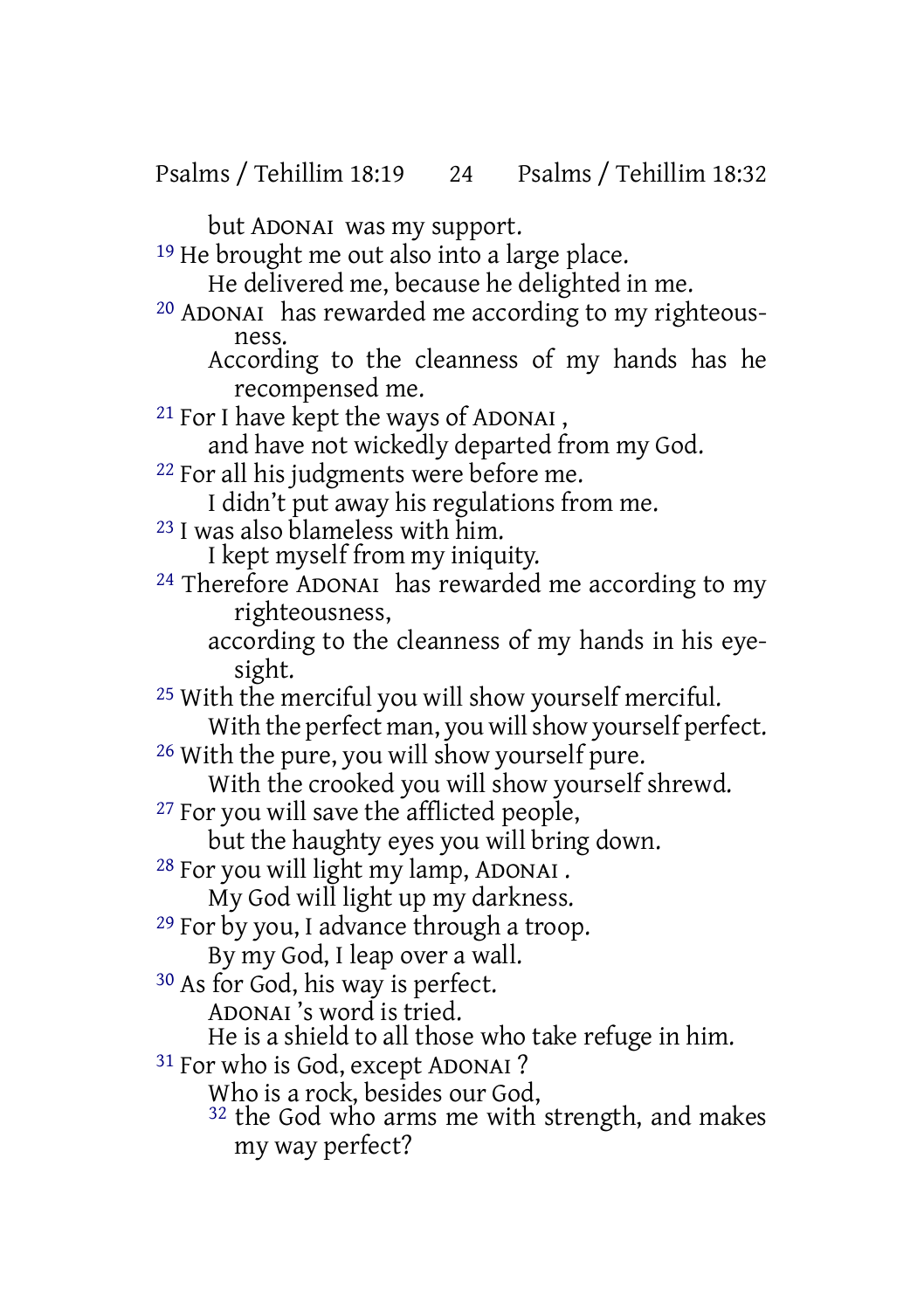Psalms / Tehillim 18:33 25 Psalms / Tehillim 18:46

33 He makes my feet like deer's feet, and sets me on my high places. <sup>34</sup> He teaches my hands to war, so that my arms bend a bow of bronze. 35 You have also given me the shield of your *yesha'* ·salvation·. Your right hand sustains me. Your gentleness has made me great. 36 You have enlarged my steps under me, My feet have not slipped. <sup>37</sup> I will pursue my enemies, and overtake them. Neither will I turn again until they are consumed. 38 I will strike them through, so that they will not be able to rise. They shall fall under my feet. <sup>39</sup> For you have armed me with strength to the battle. You have subdued under me those who rose up against me. <sup>40</sup> You have also made my enemies turn their backs to me, that I might cut off those who hate me. <sup>41</sup> They cried, but there was no one to save; even to ADONAI , but he didn't answer them.  $42$  Then I beat them small as the dust before the wind. I cast them out as the mire of the streets. 43 You have delivered me from the strivings of the people. You have made me the head of the nations. A people whom I have not known shall serve me. 44 As soon as they hear of me they shall *sh'ma* ·hear obey· me. The foreigners shall submit themselves to me. 45 The foreigners shall fade away, and shall come trembling out of their close places. 46 ADONAI lives; and blessed be my rock. Exalted be the God of my *yesha'* ·salvation·,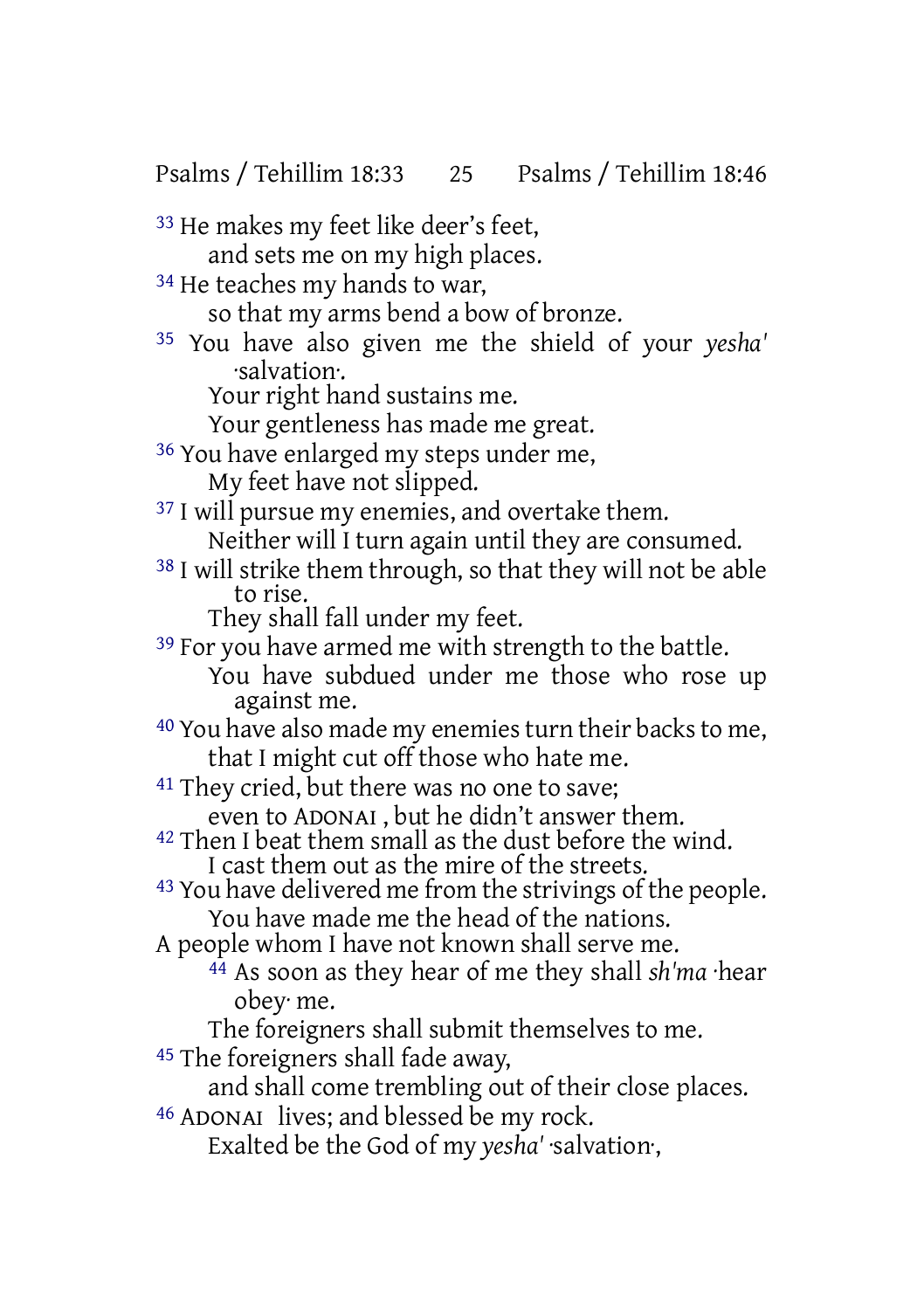Psalms / Tehillim 18:47 26 Psalms / Tehillim 19:6

<sup>47</sup> even the God who executes vengeance for me, and subdues peoples under me.

48 He rescues me from my enemies.

Yes, you lift me up above those who rise up against me.

You deliver me from the violent man. 49 Therefore *I will yadah* ·extend hands in thankful praise· to you, ADONAI , *among the nations,*

*and will sing zahmar ·musical praise· to your name.* \* 50 He gives great *yishu'ah* ·deliverance· to his king,

and shows *cheshed* ·loving-kindness· to his anointed, to David [Beloved] and to his offspring, forever more.

## 19

*For the Chief Musician. A Psalm by David [Beloved]. Context: Possible, David [Beloved] meditates on Job 38:1-12. (Job 38:1-12)*

1 The heavens declare the *kavod* ·weighty glory· of God. The expanse shows his handiwork. 2 Day after day they pour out speech, and night after night they display knowledge. <sup>3</sup> There is no speech nor language, where their voice is not *sh'ma* ·heard obeyed·. 4 *Their voice has gone out through all the earth, their words to the end of the world.* \* In them he has set a tent for the sun, 5 which is as a bridegroom coming out of his room, like a strong man rejoicing to run his course.

6 His going out is from the end of the heavens, his circuit to its ends;

<sup>\*</sup> 18:49 Quoted in Rom 15:9 \* 19:4 Quoted in Rom 10:18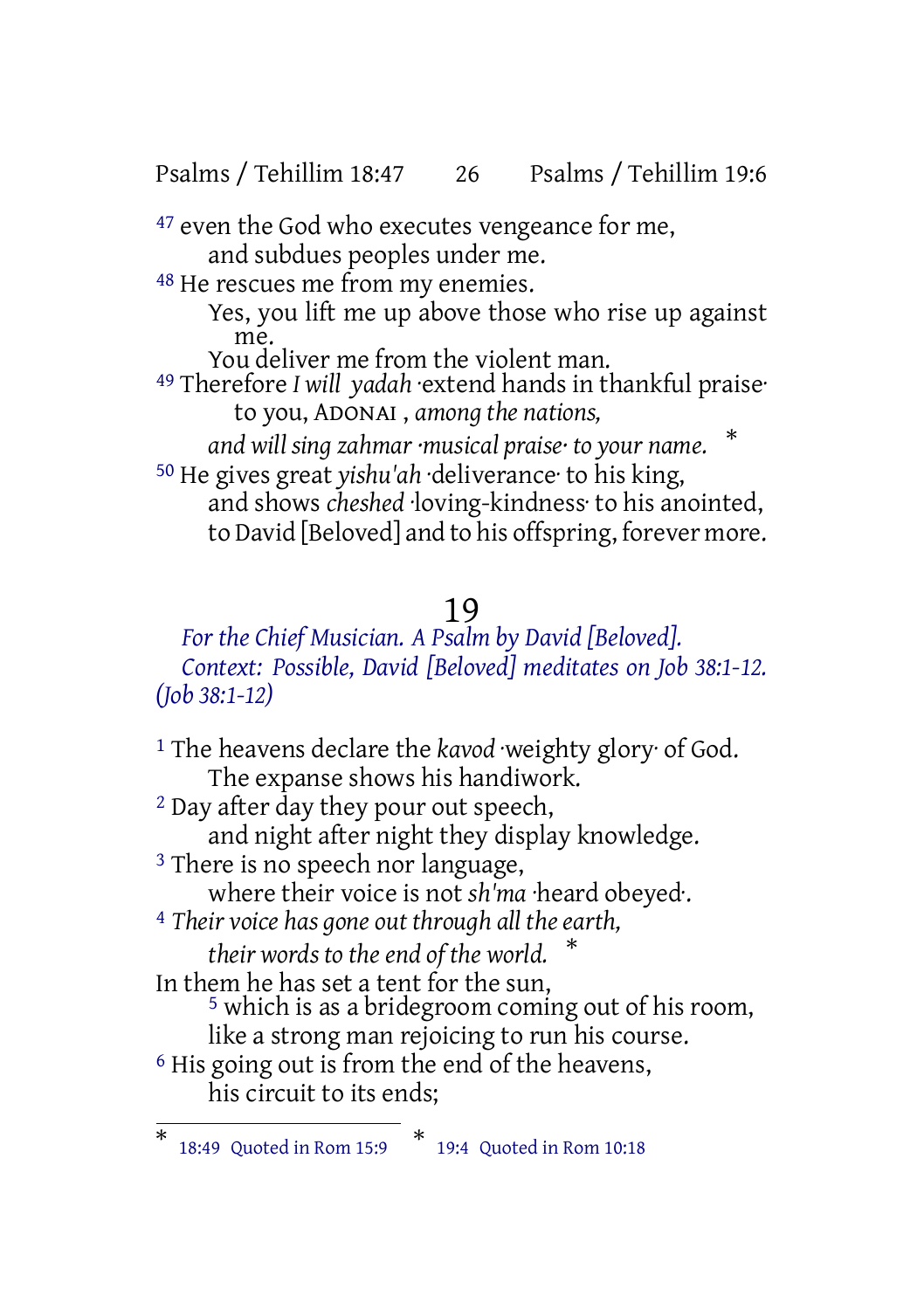There is nothing hidden from its heat.

7 ADONAI 's *Torah* ·Teaching· is perfect, restoring the soul. ADONAI's testimony is sure, making wise the simple.

8 ADONAI 's precepts are right, rejoicing the heart. ADONAI 's *mitzvah* ·instruction· is pure, enlightening

the eyes.

<sup>9</sup> The fear of ADONAI is clean, enduring forever.

ADONAI 's judgments are true, and upright altogether.

10 More to be desired are they than gold, yes, than much fine gold;

sweeter also than honey and the extract of the honeycomb.

<sup>11</sup> Moreover by them is your servant warned.

In keeping them there is great reward.

12 Who can discern his errors?

Forgive me from hidden errors.

13 Keep back your servant also from presumptuous sins. Let them not have dominion over me.

Then I will be upright.

I will be blameless and innocent of great transgression.

14 Let the words of my mouth and the *higgayon* ·meditation· of my heart

be acceptable in your sight,

ADONAI , my rock, and my redeemer.

## 20

*For the Chief Musician. A Psalm by David [Beloved].*

*Context: Possible, King David [Beloved] honors the death of a foreign King. His intentions are misunderstood and Israel [God prevails] fights in a war of miscommunication. (2 Sam 10)*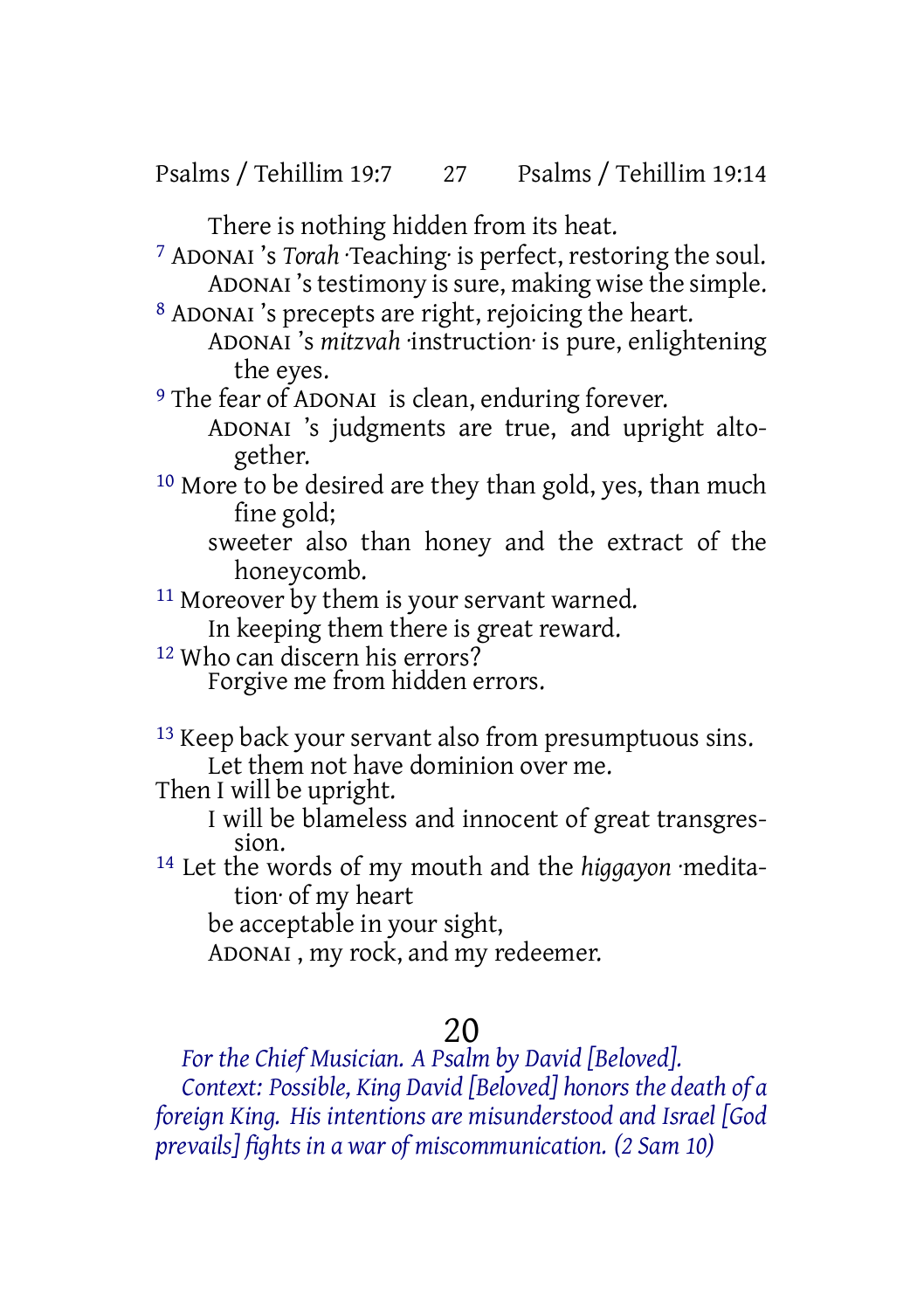Psalms / Tehillim 20:1 28 Psalms / Tehillim 20:9

1 May ADONAI answer you in the day of trouble. May the name of the God of Jacob [Supplanter] set you up on high,

2 send you help from the sanctuary,

grant you support from Zion [Mountain ridge, Marking],

3 remember all your offerings,

and accept your burned sacrifice.

Selah ·contemplation with musical interlude·.

4 May He grant you your heart's desire, and fulfill all your counsel.

5 We will triumph in your *yishu'ah* ·salvation·. In the name of our God, we will set up our banners. May ADONAI grant all your requests.

6 Now I know that ADONAI saves his anointed. He will answer him from his holy heaven, with the *yesha'* ·saving· strength of his right hand.

7 Some trust in chariots, and some in horses, but we trust the name of *Yahweh Eloheikhem* [Yahweh our God].

8 They are bowed down and fallen, but we rise up, and stand upright.

<sup>9</sup> Save, ADONAI ! Let the King answer us when we call!

## 21

*For the Chief Musician. A Psalm by David [Beloved]. Context: Possible, King David [Beloved] honors the death of a foreign King. His intentions are misunderstood and Israel [God prevails] fights in a war of miscommunication. (2 Sam 10)*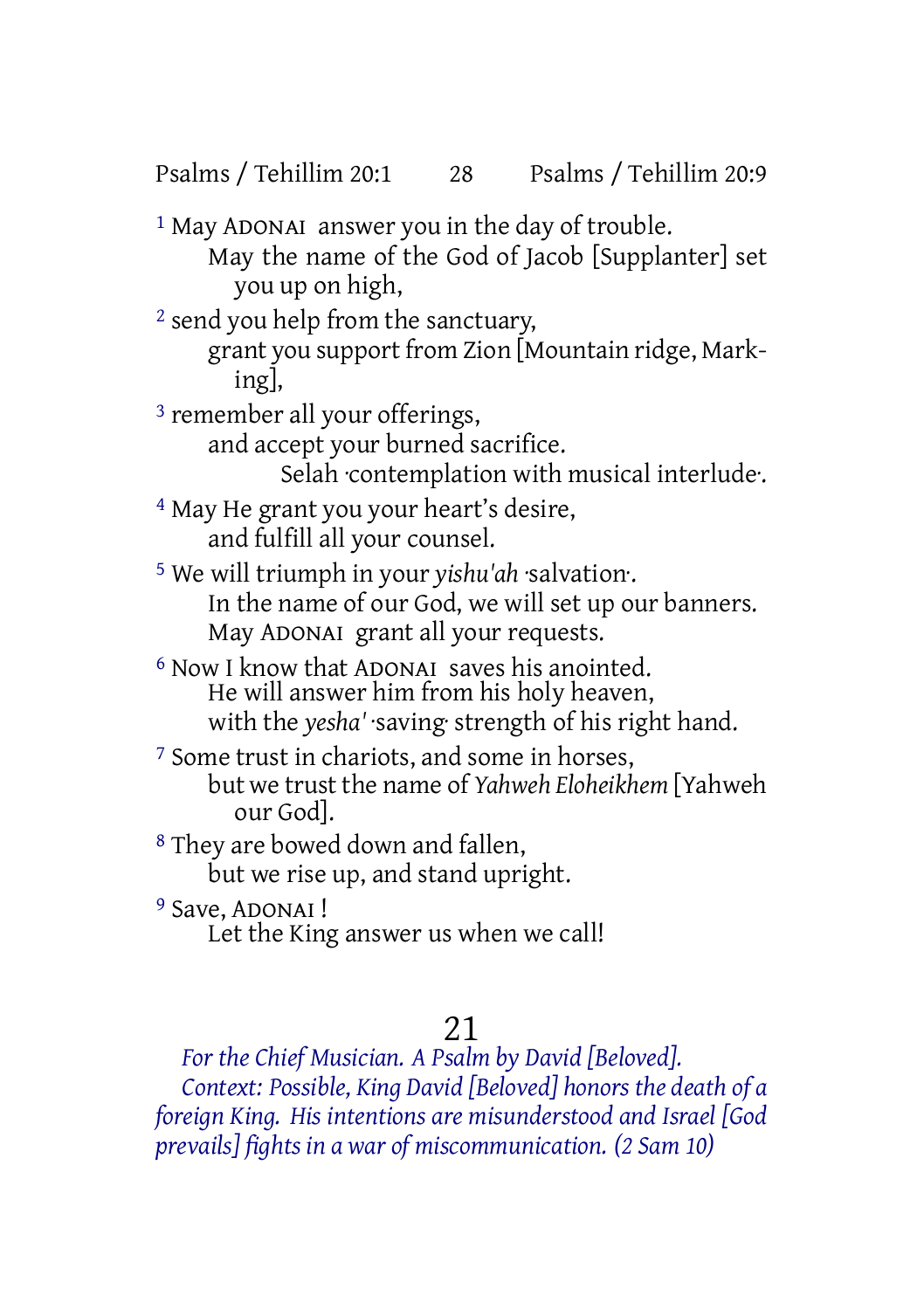## Psalms / Tehillim 21:1 29 Psalms / Tehillim 21:9

<sup>1</sup> \* The King (Messiah [Anointed one]) rejoices in your strength, ADONAI ! How greatly he rejoices in your *yishu'ah* ·salvation·! 2 You have given him his heart's desire, and have not withheld the request of his lips. Selah ·contemplation with musical interlude·. <sup>3</sup> For you meet him with the blessings of goodness. You set a crown of fine gold on his head. <sup>4</sup> <sup>†</sup> He asked life of you, you gave it to him, even length of days forever and ever. <sup>5</sup> ‡ His *kavod* ·weighty glory· is great in your *yishu'ah* ·salvation·. You lay honor and majesty on him. 6 For you make him most blessed forever.

You make him glad with joy in your presence.

7 For the king trusts in ADONAI .

Through the *cheshed* ·loving-kindness· of *haElyon* [the Most High], he shall not be moved.

8 Your hand will find out all of your enemies. Your right hand will find out those who hate you.

9 You will make them as a fiery furnace in the time of your anger.

<sup>\*</sup> 21:1 MPr: The King in (Psalm 21:1) is King Messiah. (Targum Ps 21:1). This same King is linked to (Is 11:10), where Rabbi Chanina explains the objective of the Messiah. King Messiah is to give specific commandments to the Gentiles. This is in parallel contrast to Israel, who receives commands directly from God himself. (Midrash Ps 21:1). (John 14:6-11, 13:33-35; Matt 28:19, 28:20; Acts 15:5-11, 15:14-21) † 21:4 MPr: God will crown Messiah with His own crown. (Ps 21:3 in Midrash Exodus 8). (1 Cor 15:24-28; Phil 2:9: Rev 21:22)  $\uparrow$  21:5 MPr: The glory referenced in the first clause of this verse is of the King Messiah. The second clause is proof of its Messianic application. (Ps 21:5, Heb Bible 21:6, in Yalkut on Numbers 27:20, Midrash Ps 21:5). In addition, this passage is directly applied to the Messiah in (Midrash Genesis 15). (John 12:28; Phil 2:9)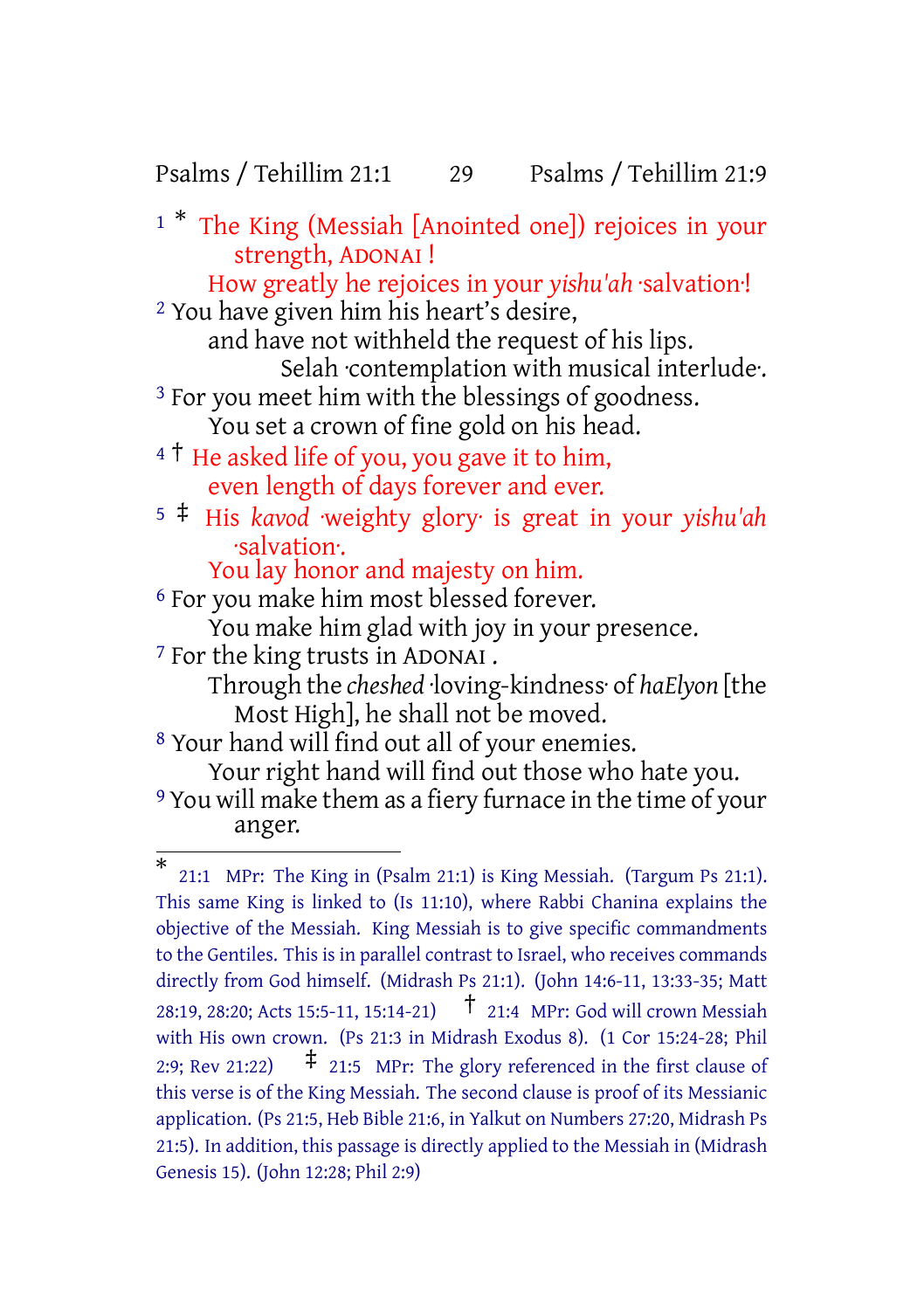Psalms / Tehillim 21:10 30 Psalms / Tehillim 21:13

ADONAI will swallow them up in his wrath. The fire shall devour them.

- 10 You will destroy their descendants from the earth, their posterity from among the children of men.
- <sup>11</sup> For they intended evil against you. They plotted evil against you which cannot succeed.
- 12 For you will make them turn their back, when you aim drawn bows at their face.
- 13 Be exalted, ADONAI , in your strength, so we will sing *zahmar* ·musical praise· to your power.

## 22

*For the Chief Musician; set to "The Doe of the Morning." A Psalm by David [Beloved]. \**

*Context: Saul [Asked for] tries multiple times to spear David [Beloved] to death. Saul [Asked for] sends soldiers to pierce David [Beloved] to his bed. David [Beloved] threatens to murder his own wife, Saul [Asked for]'s daughter, if she does not let him flee from Saul [Asked for] to save his own life. In this emotional state, David [Beloved] might have written this Psalm. (1 Sam 19:1-18)*

*Future Context: Yeshua quotes this Psalm, which is to reference its entirety, while hanging on the cross. (Matt 27:46)*

*<sup>\*</sup>* 22: Context of Matt 26:24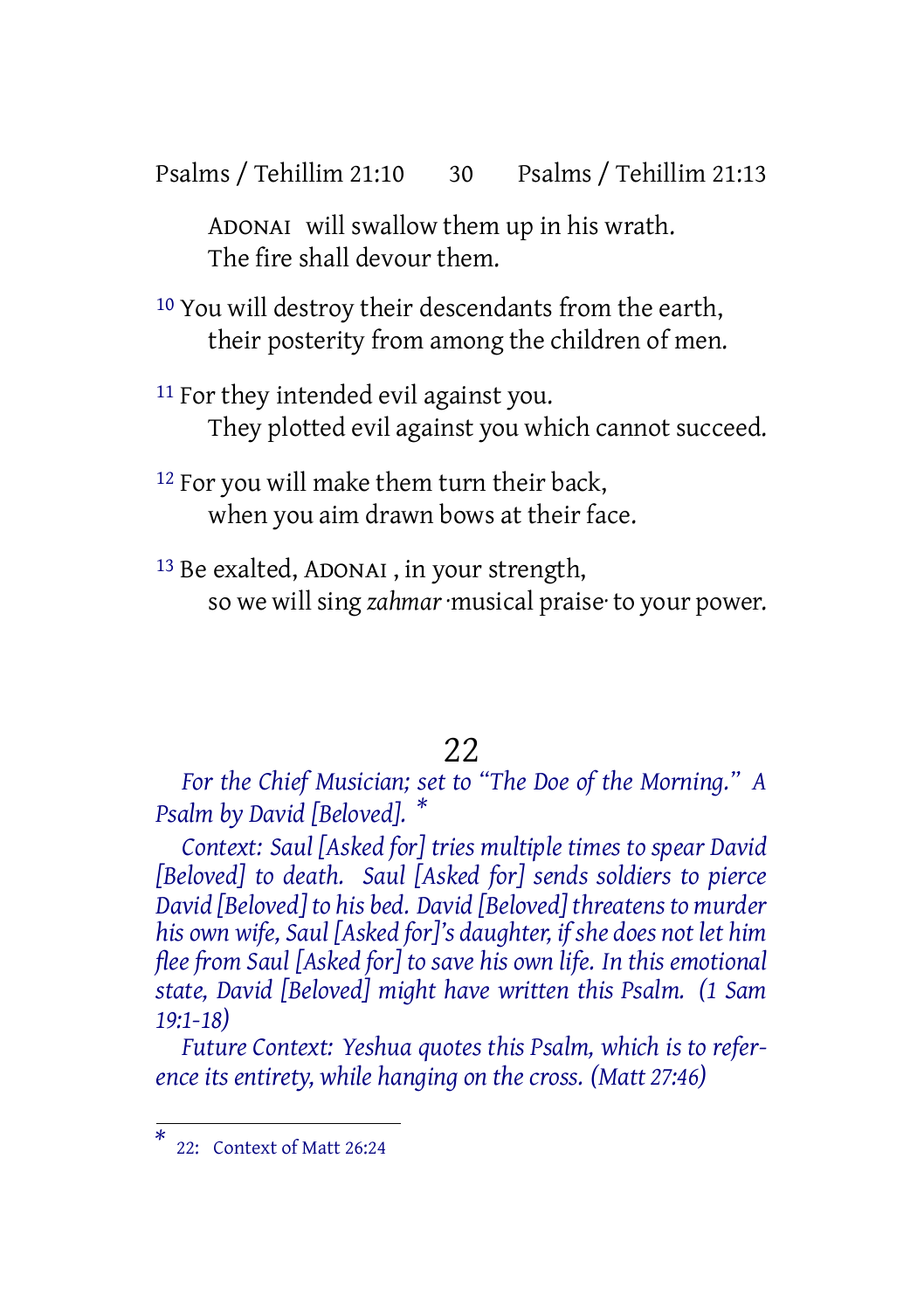## Psalms / Tehillim 22:1 31 Psalms / Tehillim 22:7

<sup>1</sup> † *My God, my God, why have you forsaken me?* ‡

§ Why are you \* so farfrom *yishu'ah* ·delivering· me, and from the words of my groaning?

2 My God, I cry in the daytime, but you don't answer; in the night season, and am not silent.

3 But you are holy,

you who inhabit the *tehilahot* ·praise songs· of Israel [God prevails].

4 Our fathers trusted in you.

They trusted, and you delivered them.

5 They cried to you, and were delivered.

They trusted in you, and were not disappointed.

6 But I am a worm, and no man;

† a reproach of men, and despised by the people.

<sup>7</sup> ‡ All who *see* me *jeer at* § me.

They insult me and *shake their heads:* \*

<sup>†</sup> 22:1 MP: When Yeshua quotes the first line, this is traditional Jewish method of making reference to the entire passage, by quoting the first few lines. Because people memorized the Bible back then, the entire passage and context was brought to memory. This is probably why the Rabbis said that Yeshua is calling to Elijah (misdirection) and not quoting Psalm 22:1, because the entire Psalm speaks of this moment. They could see Yeshua's intention for people to compare the Psalm with his current execution. (Matt 27:46)  $\uparrow$  22:1 Quoted in Matt 27:46; Mark 15:34. In this time period of Judaism, when the first verse in a section is referenced, this refers to the entire chapter. Therefore the entire chapter of Ps 22 is referred to.  $\frac{8}{22:1}$ MP: Messiah will cry out to God, "My God! My God! Why have you abandoned me? Why so far from helping me, so far from my anguished cries?" (Matt 27:46) \* 22:1 MP: Messiah isforsaken by God. (See also Is 53:4). (Consider "sent out and divorced" in Gen 3:23-24). (Mark 15:34)  $\uparrow$  22:6 MP: Messiah is despised. (See also Is 53:3). (Luke 23:21-25)  $\uparrow$  22:7 MP: Messiah is mocked by people shaking their heads. (Matt 27:39-40)  $\frac{1}{5}$  22:7 Quoted in Luke 23:35 \* 22:7 Quoted in Matt 27:39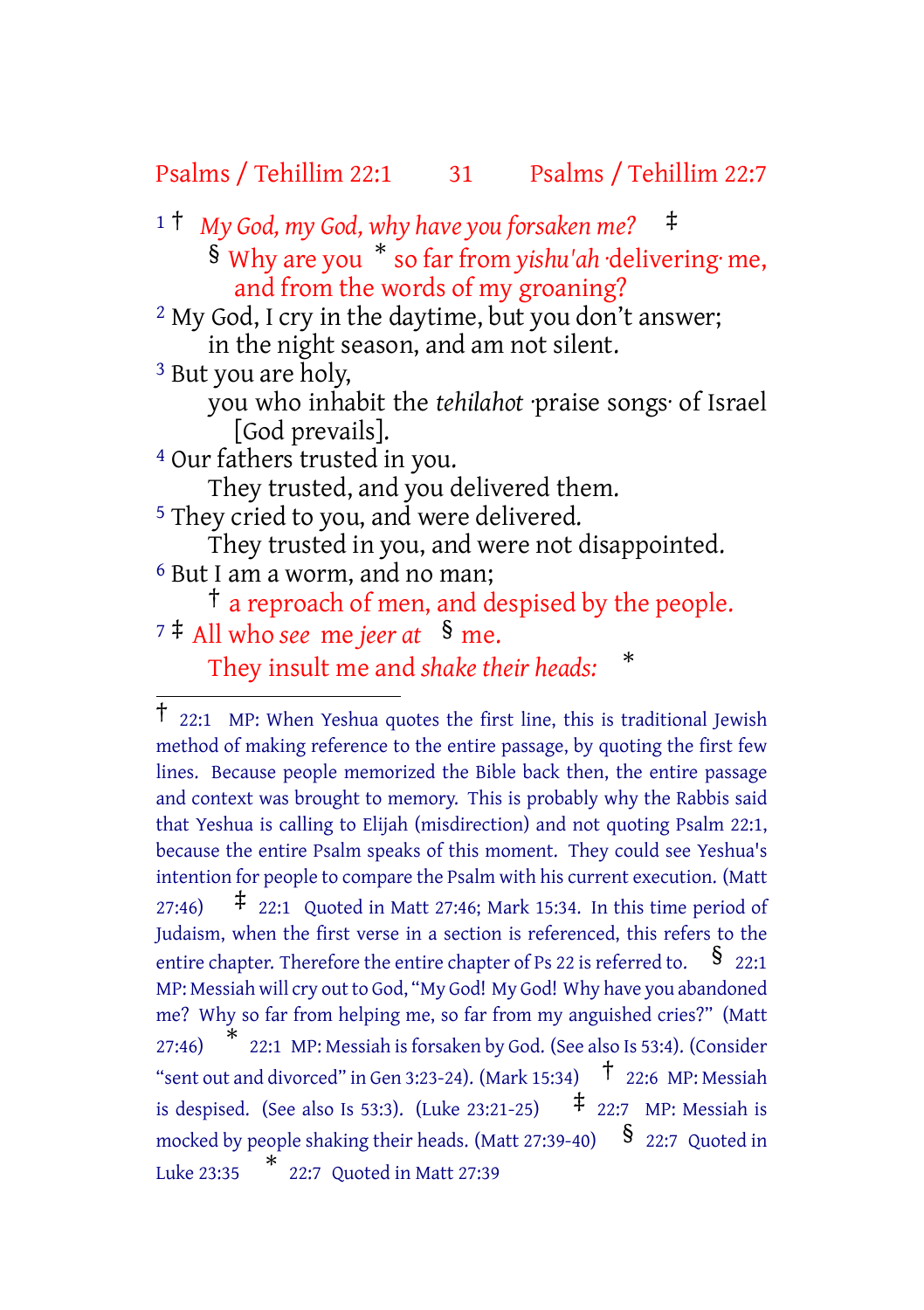### Psalms / Tehillim 22:8 32 Psalms / Tehillim 22:14

<sup>8</sup> † *"He trusts in* ADONAI ; so *let him set* him *free!* ‡ *Let him rescue him, since he delights in him."* §

- 9<sup>\*</sup> But you brought me out of the womb. You made me trust while at my mother's breasts.
- <sup>10</sup> I was thrown on you from my mother's womb. You are my God since my mother bore me.
- <sup>11</sup> Don't be far from me, for trouble is near. † For there is no one to help.
- 12 Many bulls have surrounded me. Strong bulls of Bashan have encircled me.
- <sup>13</sup> They open their mouths wide against me, lions tearing prey and roaring.
- $14 \ddagger$  I am poured out like water. § All my bones are out of joint.

<sup>†</sup> 22:8 MP: Mockers willsay of the Messiah, "he trusted God, let Him deliver him." (Matt 27:43)  $\qquad \qquad \neq 22:8$  Quoted in Matt 27:43; Luke 23:35  $\qquad \qquad$  § 22:8 Quoted in Matt 27:43 \* 22:9 MP: Messiah is dedicated to God's work from the womb. (Matt 1:20-21)  $\uparrow$  22:11 MP: Messiah is abandoned by the disciples. (Matt 26:56)  $\pm$  22:14 MP: "Poured out like water" Combined context refers to piercing (Ps 22:16) causing internal fluids to pour out (Ps 22:14). Could also reference the "pouring out" of a drink offering. Only during the Great Hossanah feast, on the 7th day of Sukkot, is both water and wine poured out together before God. (See notes on Is 55:1-2). (John 19:34) § 22:14 MP: Bones are out of joint. When being lifted up to die, hanging by hands and feet will easily disjoint the bones, especially as he pulls upward to breathe placing extra stress on joints to sustain some life. (See also Ps 22:17, 34:20). (Luke 23:33)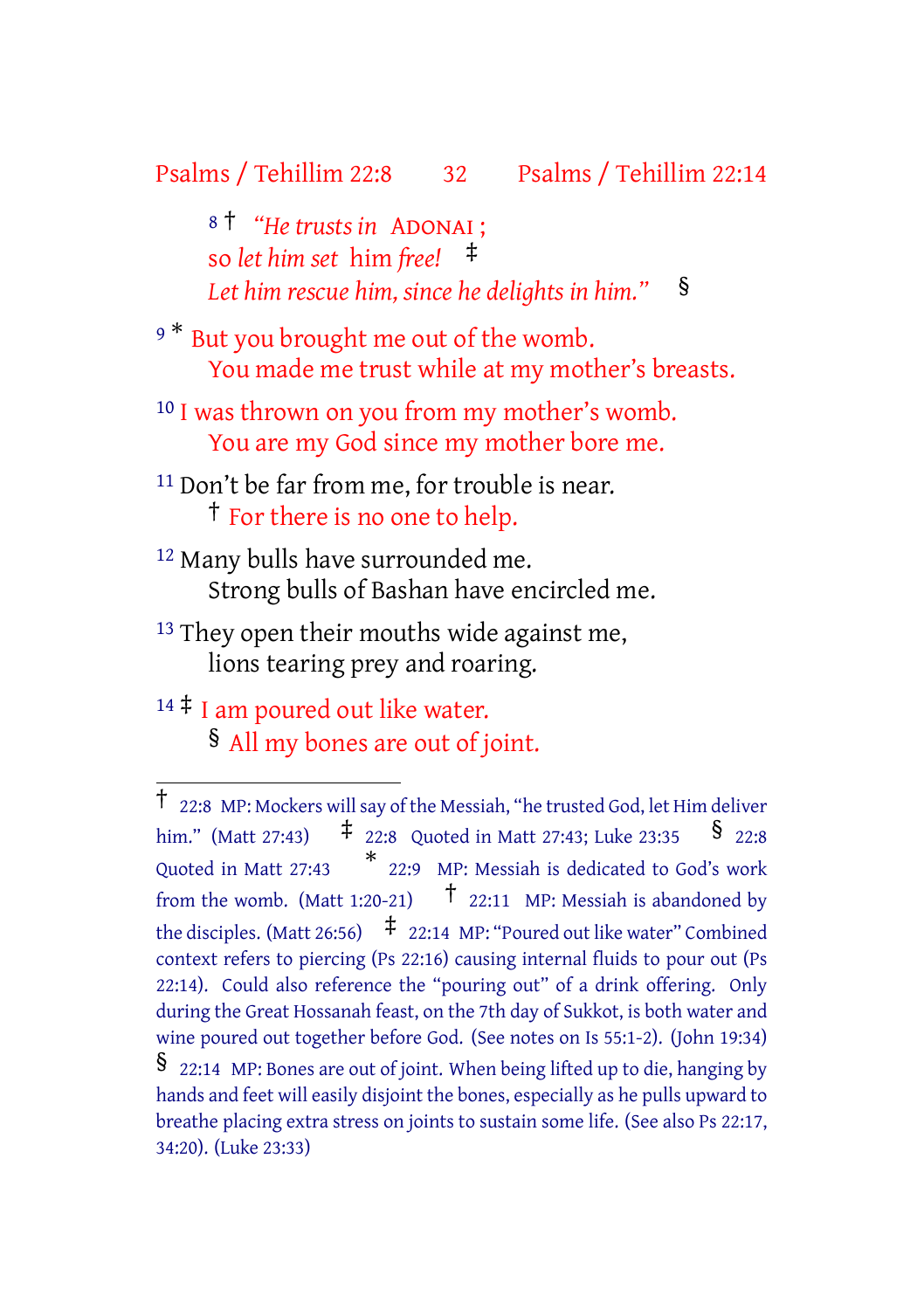Psalms / Tehillim 22:15 33 Psalms / Tehillim 22:18

\* My heart is like wax;

it is melted within me. <sup>15</sup> My strength is dried up like a potsherd.

† My tongue sticks to the roof of my mouth. You have brought me into the dust of death. 16  $\ddagger$  For dogs have surrounded me.

§ A company of villains have enclosed me.

\* They have pierced my hands and feet.

17<sup>†</sup> I can count all of my bones.

‡ They look and stare at me.

<sup>18</sup> § *They divide my garments among them. They cast lots for my clothing.* \*

<sup>\*</sup> 22:14 MP: Messiah's heart melts like wax. The blood and water running out of the pierced side align with a disorder called "pericardial effusion". Stress on the heart causing edema (swelling fluids) in the outer sac of the heart muscle. By going upward from the side with a spear, up to 2 liters of water could pour out along with the blood when the heart was pierced. (See also Ps 22:17). (John 19:33-34) † 22:15 MP: Messiah will thirst. (See also Ps 69:21, 69:21). (Matt 27:48: John 19:28-29)  $\uparrow$  22:16 MP: Messiah is surrounded by Gentiles "dogs" at his crucifixion. "Dog" is a derogatory term for non-Jews, Gentiles. New Covenant example of metaphor (Matt 15:21-27). (Matt 27:38)  $\S$  22:16 MP: Messiah is surrounded by enemies at his death. (Matt 27:41-43) \* 22:16 MP: Messiah's hands and feet are pierced. (Luke 23:33, 24:39)  $\uparrow$  22:17 MP: The ability to count all bones implies no divided or broken bones, therefore none of his bones are broken (Ps 34:21), just asthe *Pesac* ·Passover· lamb (Ex 12:46). (See also Ps 22:14-c, 34:19-20). (John 19:34, 19:36)  $\pm$  22:17 MP: People will stare and witness Messiah during his death including piercing. (Luke 23:35; John 19:20) Note: In the future, the people of Israel will look upon this same person, "whom they have pierced" (Zech 12:10).  $\delta$  22:18 MP: The Messiah's garments are divided; lots are divided; lots are cast for his clothes. (Matt 27:35; John 19:23-24) \* 22:18 Quoted in Matt 27:35; Luke 23:34; John 19:24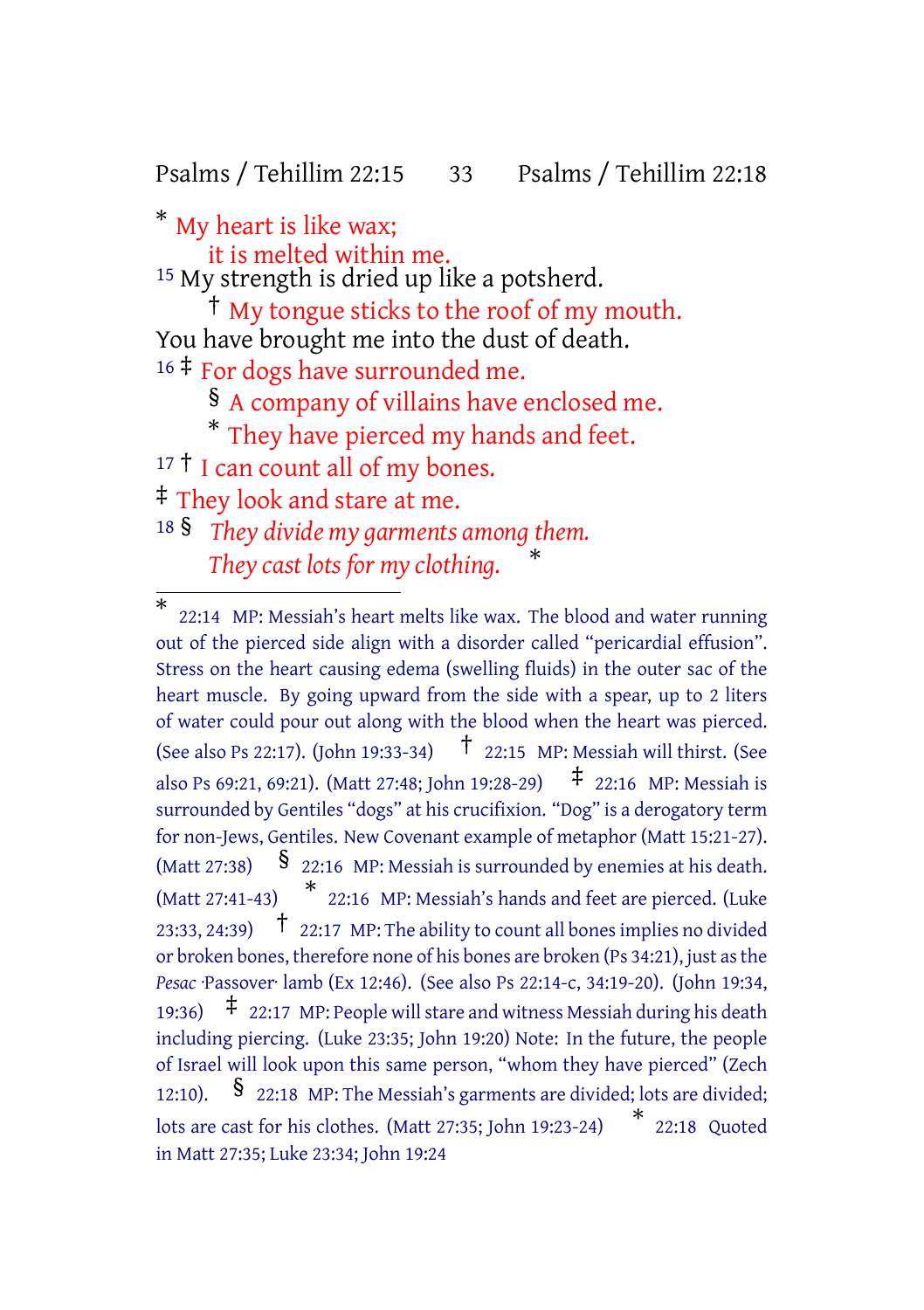Psalms / Tehillim 22:19 34 Psalms / Tehillim 22:27

- 19 But don't be far off, ADONAI .
- You are my help: hurry to help me. 20 Deliver my soul from the sword,
	-

my precious life from the power of the dog.

- <sup>21</sup> *Save me from the lion's mouth!* †
	- Yes, from the horns of the wild oxen, you have answered me.
- <sup>22</sup> ‡ *I will declare your name to my brothers. Among the assembly, I will praise you.* § \*
- 23 You who fear ADONAI , praise him!
	- All you descendants of Jacob [Supplanter], glorify him!

Stand in awe of him, all you descendants of Israel [God prevails]!

24 For he has not despised nor abhorred the affliction of the afflicted,

Neither has he hidden his face from him;

but when he cried to him, he *sh'ma* ·heard obeyed·.

25 Of you comes my *tehilah* ·praise song· in the great assembly.

I will pay my vows before those who fear him. 26 The humble shall eat and be satisfied.

They shall praise ADONAI who seek after him. Let your hearts live forever.

<sup>27</sup> † All the ends of the earth shall remember and *turn* ‡ to ADONAI .

<sup>&</sup>lt;sup>†</sup> 22:21 Quoted in 2 Tim 4:7  $\pm$  22:22 MP: Messiah calls these believers, or those who do the Father's will, brethren or brothers. (John 15:15; Heb 2:11-12) § 22:22 Paraphrase Quoted in John 20:17 \* 22:22 Quoted in Heb 2:11-12  $\uparrow$  22:27 MP: All nations and peoples of the earth will recall, worship, and serve Yahweh. The Messiah is implied by subject and topic of the chapter and (Ps 2:8) inheritance of the nations. (Rev 7:9-10)  $\pm$  22:27 Quoted in Luke 24:47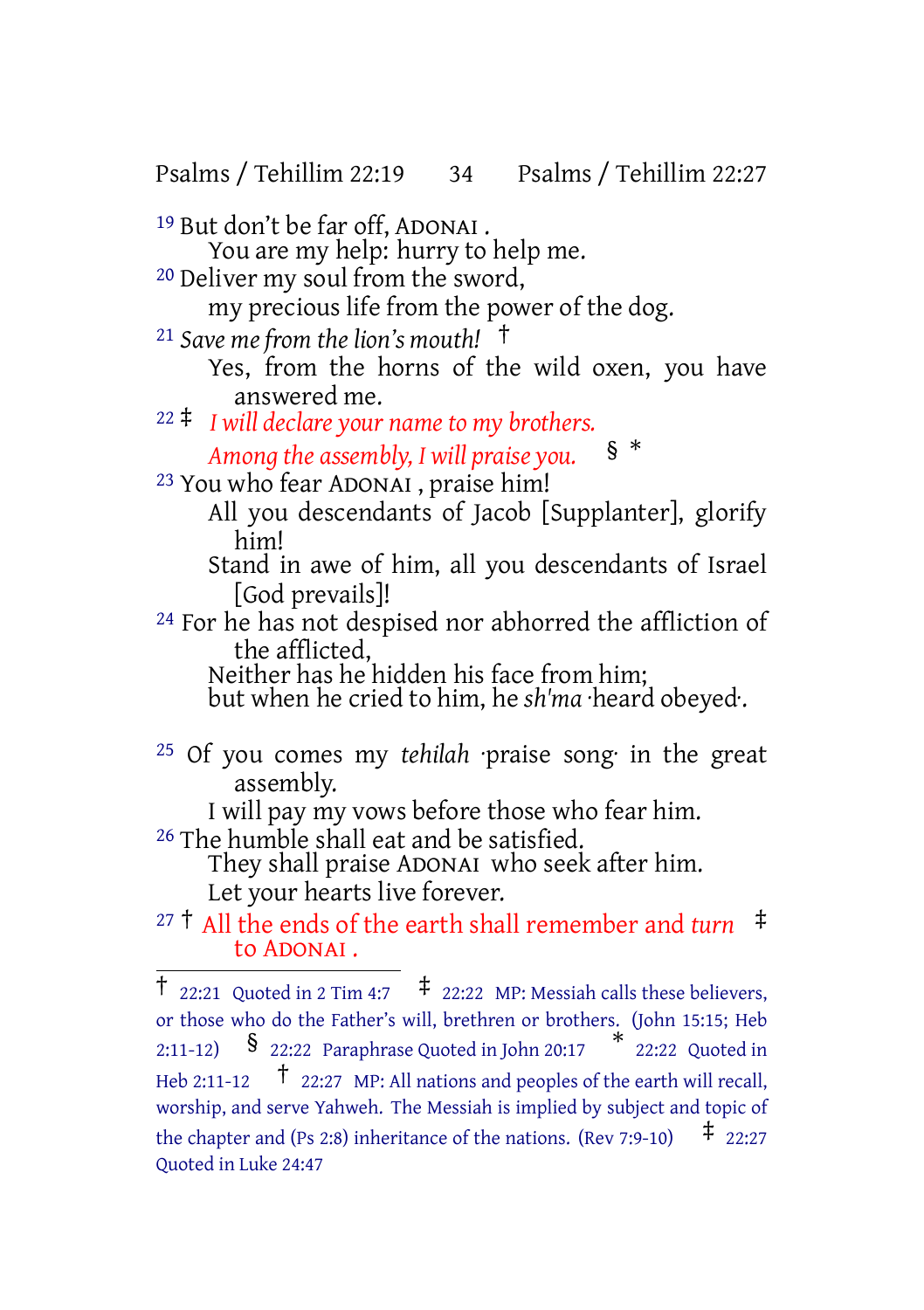Psalms / Tehillim 22:28 35 Psalms / Tehillim 23:4

All the relatives of the nations shall *hawa* ·bow low, prostrate· to worship before you.

28 For the kingdom is ADONAI 's.

He is the ruler over the nations.

29 All the rich ones of the earth shall eat and worship. All those who go down to the dust shall bow before him,

even he who can't keep his soul alive.

30 Posterity shall serve him.

Future generations shall be told about the Lord.

<sup>31</sup> They shall come and shall declare his righteousness to a people that shall be born,

for he has done it.

# 23

*A Psalm by David [Beloved].*

*Context: References cite that David [Beloved] grew up as a shepard. This is his personal experience related to his understanding of God as a Shepard. (1 Sam 16:11, 17:34-37; 2 Sam 7:8)*

# <sup>1</sup> \* ADONAI is my *Ro'i* [Shepherd Provider]:

I shall lack nothing.

2 He makes me lie down in green pastures.

He *leads me* beside still *waters.* †

3 He restores my soul.

He guides me in the paths of righteousness for his name's sake.

4 Even though I walk through the valley of the shadow of death,

I will fear no evil, for you are with me.

<sup>\*</sup> 23:1 MP: Good Shepherd's characteristics. (John 10:11, 10:14-15) † 23:2 Quoted in Rev 7:17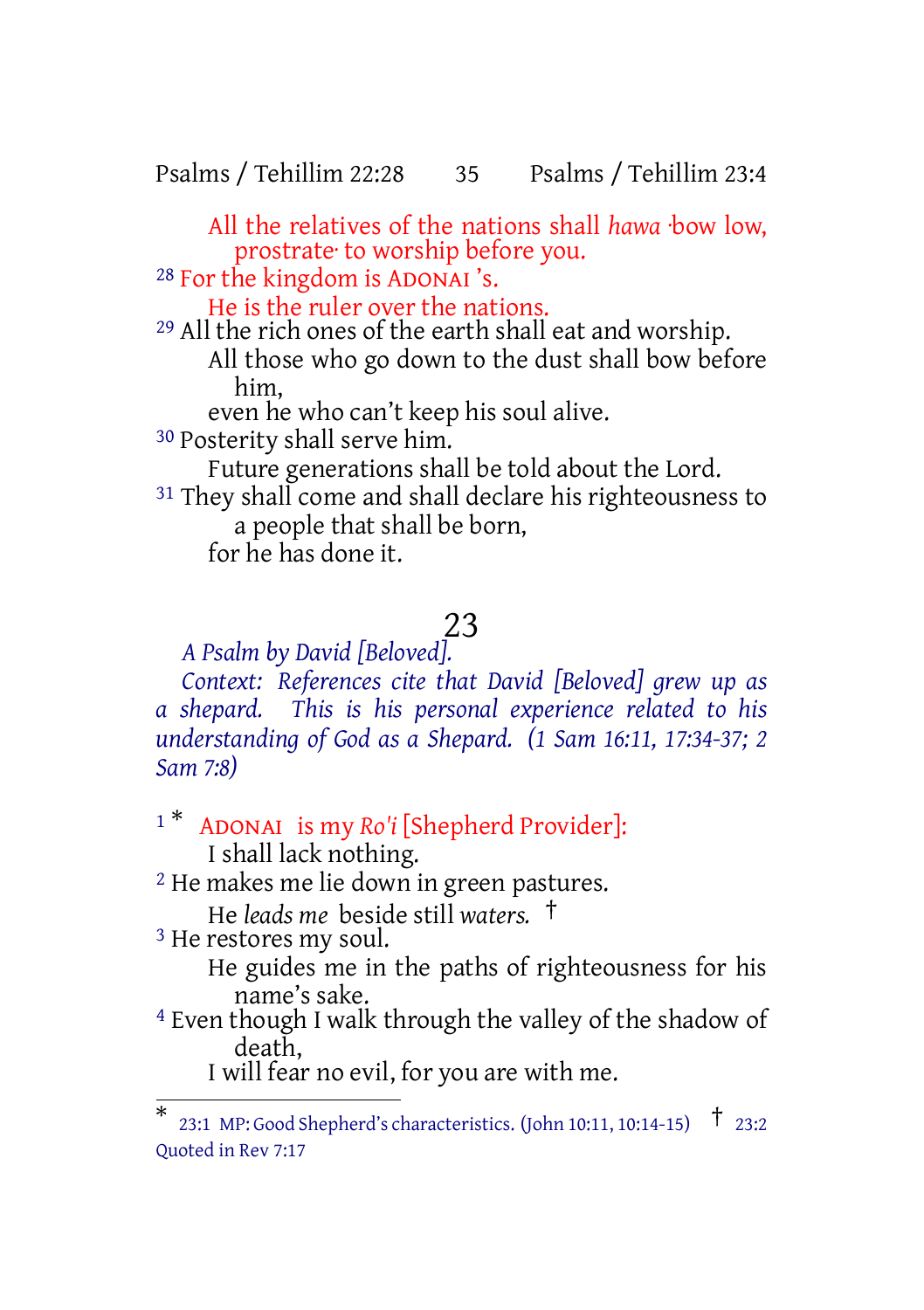Psalms / Tehillim 23:5 36 Psalms / Tehillim 24:6

Your rod and your staff, they comfort me. 5 You prepare a table before me in the presence of my enemies. You anoint my head with oil. My cup runs over. 6 Surely goodness and *cheshed* ·loving-kindness· shall follow me all the days of my life, and I will dwell in ADONAI 's house forever.

## 24

## *A Psalm by David [Beloved].*

*Context: Possibly, the ark returning to Jerusalem [City of peace]. Historically, Levites [Descendants of United with] sang this Psalm on First Day in the Temple. The concluding verses (24:9-10) aresang at New Years along with Psalm 81. (2 Sam 6; 1 Chr 16)*

<sup>1</sup> *The earth is ADONAI 's, with its fullness;* \* the world, and those who dwell therein. 2 For he has founded it on the seas, and established it on the floods.

3 Who may ascend to ADONAI 's hill? Who may stand in his holy place?

<sup>4</sup> He who has clean hands and a pure heart; who has not lifted up his soul to falsehood, and has not sworn deceitfully.

5 He shall receive a blessing from ADONAI , righteousness from the God of his *yesha'* ·salvation·. <sup>6</sup> This is the generation of those who seek Him, who seek your face— even Jacob [Supplanter].

<sup>\*</sup> 24:1 Quoted in 1 Cor 10:26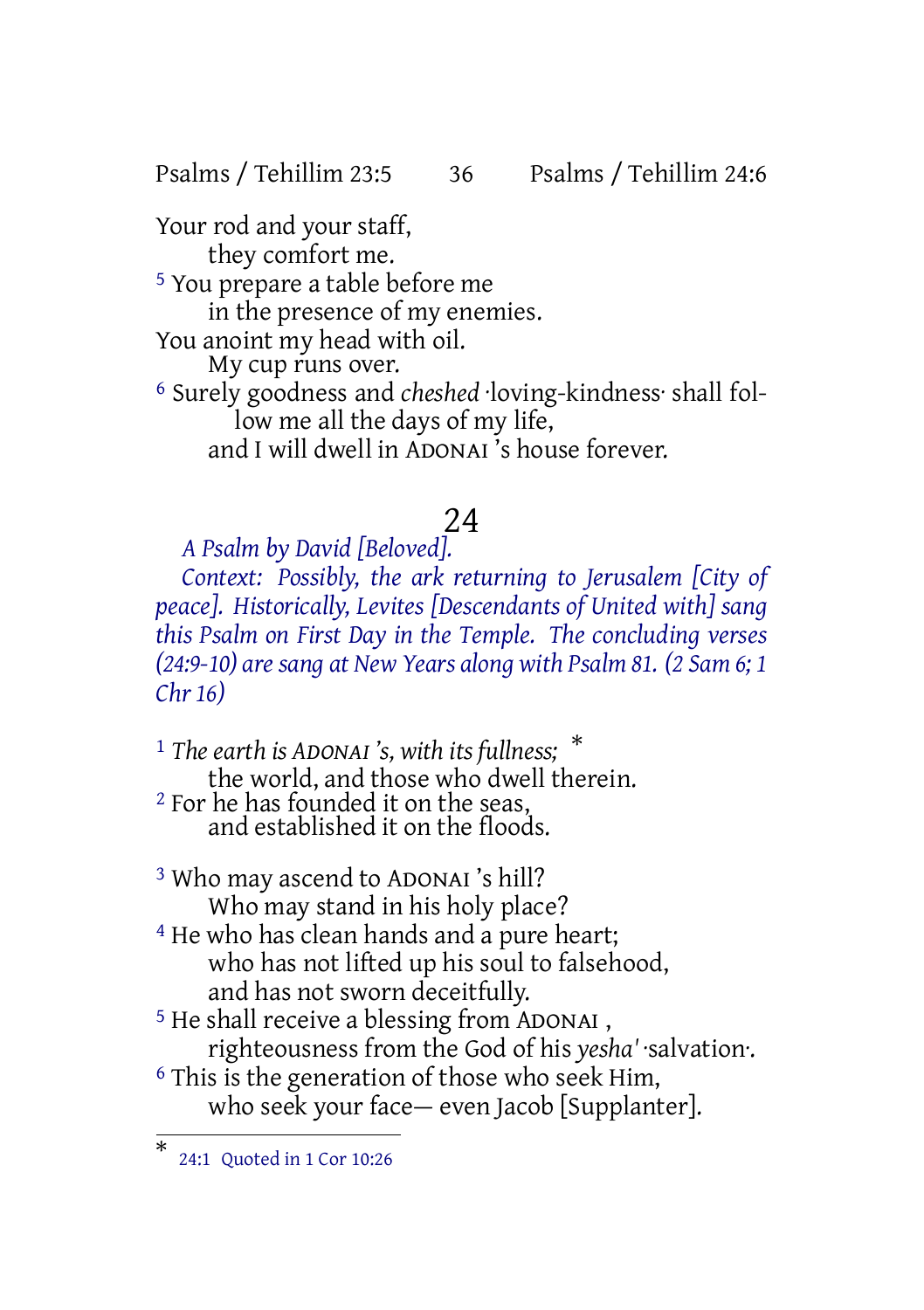Selah ·contemplation with musical interlude·.

7 Lift up your heads, you gates!

Be lifted up, you everlasting doors,

and the *Melek haKavod* [King of Weighty glory] will come in.

8 Who is the *Melek haKavod* [King of Weighty glory]? ADONAI strong and mighty,

ADONAI mighty in battle.

9 Lift up your heads, you gates;

yes, lift them up, you everlasting doors,

and the *Melek haKavod* [King of Weighty glory] will come in.

10 Who is this *Melek haKavod* [King of Glory]?

*ADONAI Tzva'ot* [Yahweh Commander of heaven's armies] is the *Melek haKavod* [King of Glory]! Selah contemplation with musical interlude.

# 25

*By David [Beloved].*

*Context: Possibly, David [Beloved] recognizes his sin, is convicted, takes responsibility, repentance, and produces change. (2 Sam 11:26-12:25)*

*Context: Possibly, where David [Beloved] is trusting and honoring God by recognizing His choice of Saul [Asked for] as king, even when it hurts. (1 Sam 26) Acrostic Psalm*

1 To you, ADONAI , do I lift up my soul.

2 My God, I have trusted in you.

Don't let me be shamed.

Don't let my enemies triumph over me.

<sup>3</sup> Yes, no one who waits for you shall be shamed.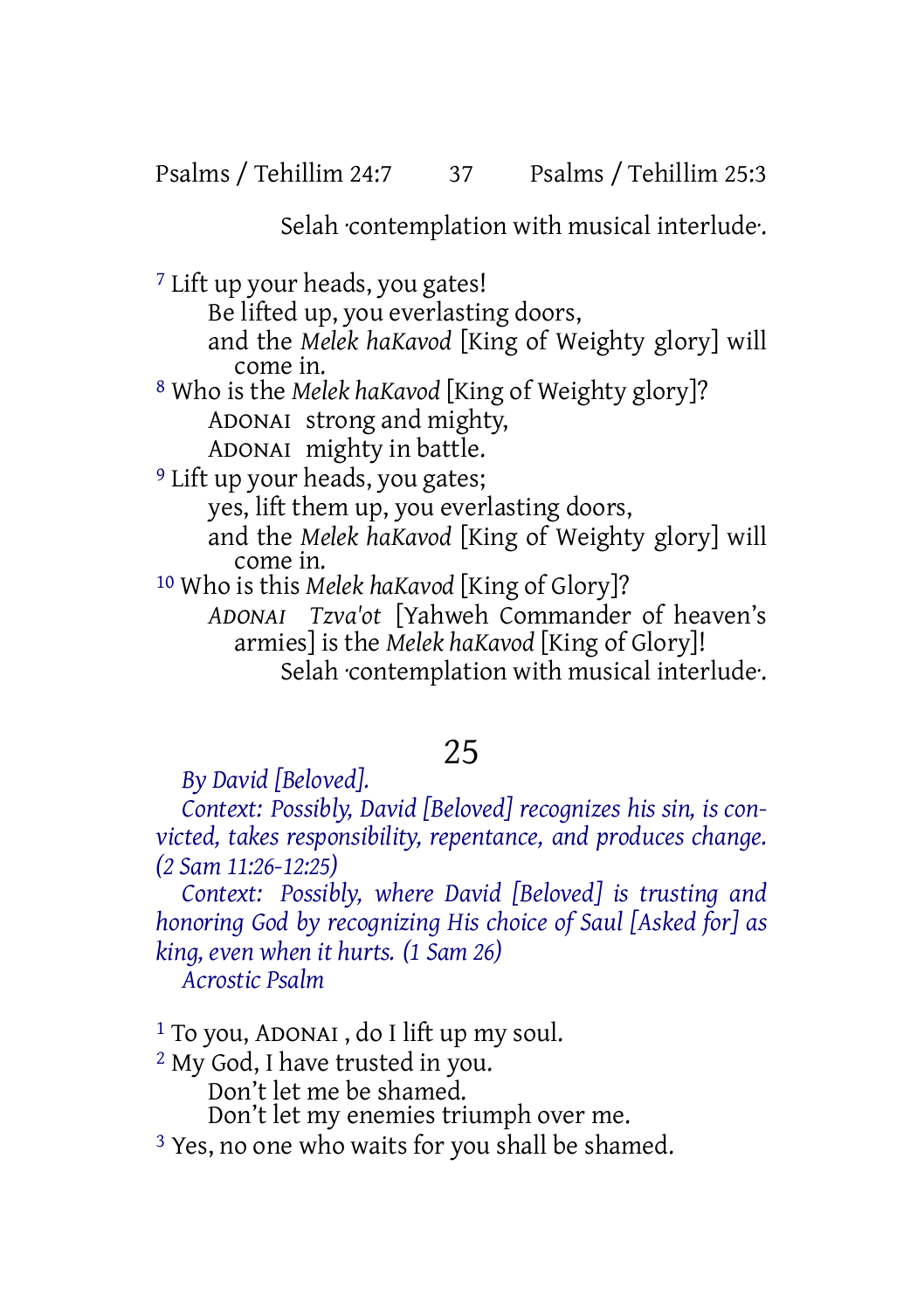They shall be shamed who deal treacherously without cause.

- 4 Show me your ways, ADONAI . Teach me your paths. 5 Guide me in your truth, and teach me, For you are the God of my *yesha'* ·salvation·, I wait for you all day long. 6 ADONAI , remember your tender *racham* ·merciful love· and your *cheshed* ·loving-kindness·, for they are from old times. <sup>7</sup> Don't remember the sins of my youth, nor my transgressions. Remember me according to your *cheshed* ·lovingkindness·, for your goodness' sake, ADONAI . 8 Good and upright is ADONAI , therefore he will instruct sinners in the way. 9 He will guide the humble in *mishpat* ·justice·. He will teach the humble his way. 10 All the paths of ADONAI are *cheshed* ·loving-kindness· and truth to such as keep his covenant and his testimonies. 11 For your name's sake, ADONAI , pardon my iniquity, for it is great. 12 What man is he who fears ADONAI ? He shall instruct him in the way that he shall choose. 13 His soul shall dwell at ease. His offspring shall inherit the land. 14 The friendship of ADONAI is with those who fear him. He will show them his covenant.
- 15 My eyes are ever on ADONAI , for he will pluck my feet out of the net.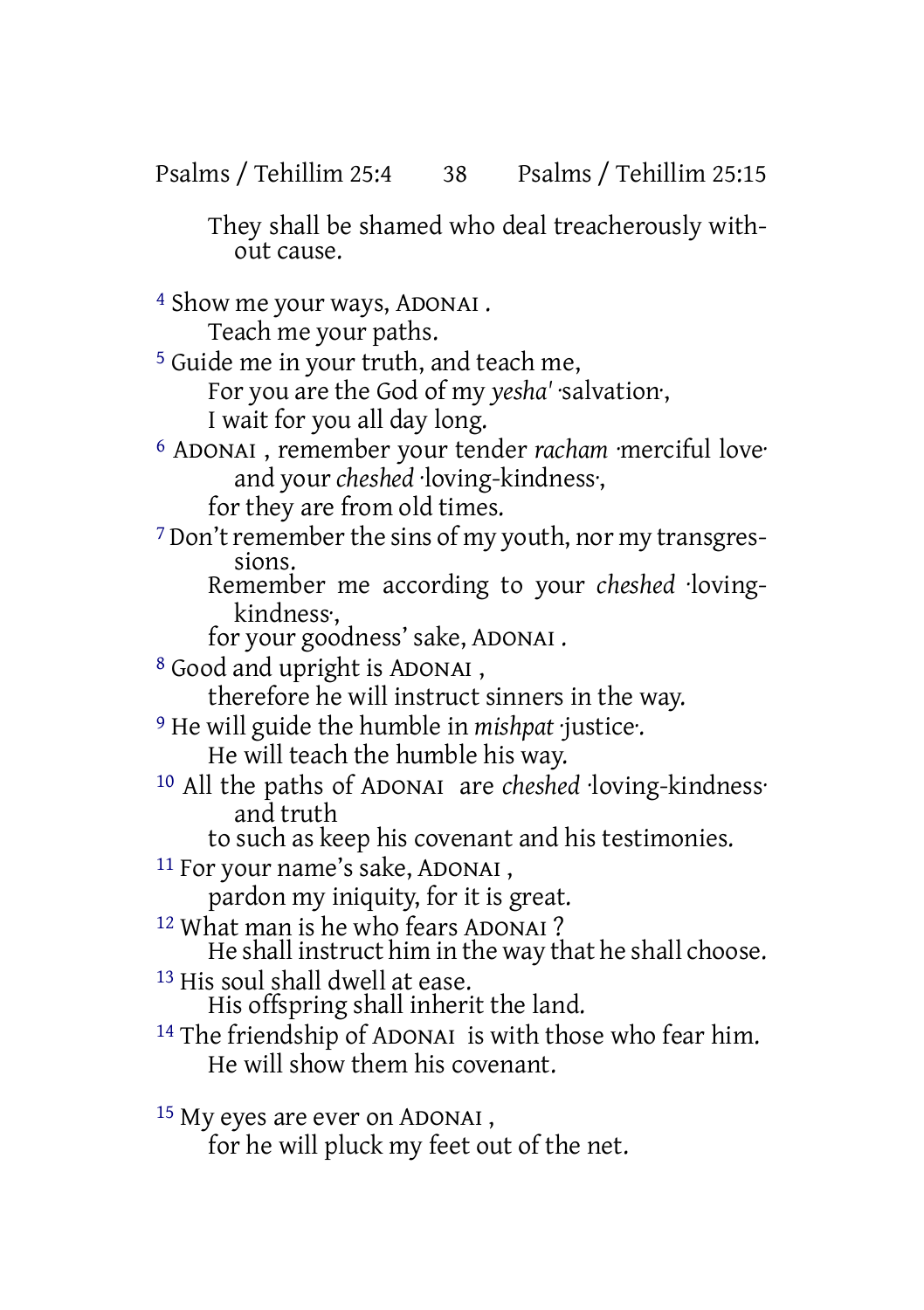Psalms / Tehillim 25:16 39 Psalms / Tehillim 26:6

<sup>16</sup> Turn to me, and have mercy on me, for I am desolate and afflicted. <sup>17</sup> The troubles of my heart are enlarged. Oh bring me out of my distresses. 18 Consider my affliction and my travail. Forgive all my sins. <sup>19</sup> Consider my enemies, for they are many. They hate me with cruel hatred. 20 Oh keep my soul, and deliver me. Let me not be disappointed, for I take refuge in you. 21 Let integrity and uprightness preserve me,

for I wait for you.

22 Redeem Israel [God prevails], God, out all of his troubles.

# 26

*By David [Beloved]. Context: David [Beloved] flees from Absolom [My father peace]. (1 Chr 15-17)*

1 Judge me, ADONAI , for I have walked in my integrity. I have trusted also in ADONAI without wavering. 2 Examine me, ADONAI , and prove me. Try my heart and my mind. 3 For your *cheshed* ·loving-kindness· is before my eyes. I have walked in your truth. <sup>4</sup> I have not sat with deceitful men, neither will I go in with hypocrites. 5 I hate the assembly of evildoers, and will not sit with the wicked. 6 I will wash my hands in innocence, so I will go about your altar, ADONAI ;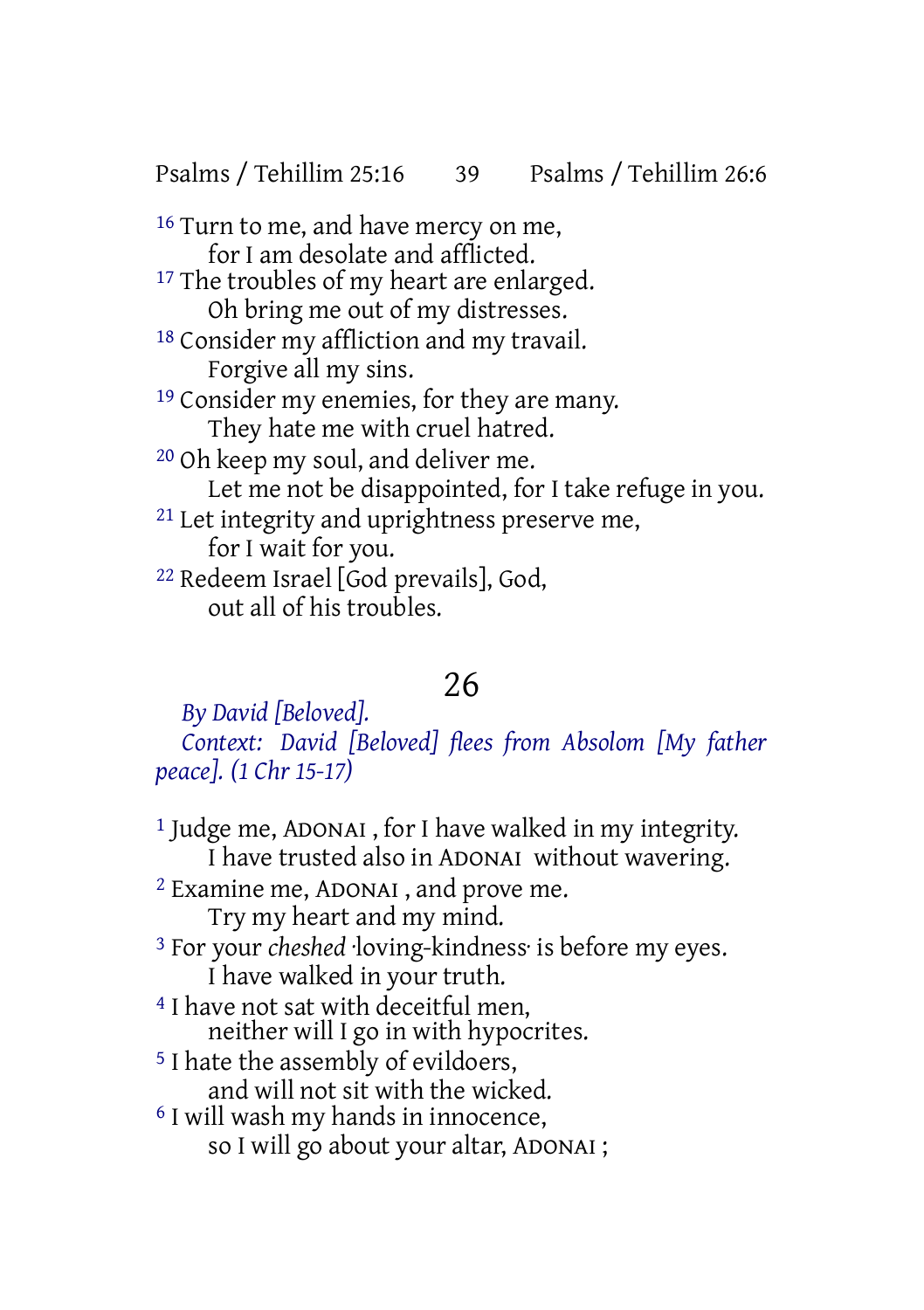Psalms / Tehillim 26:7 40 Psalms / Tehillim 27:4

7 that I may make the voice of thanksgiving to be *sh'ma* ·heard obeyed·,

and tell of all your wondrous deeds.

8 ADONAI , I *'ahav* ·affectionately love· the habitation of your house,

the place where your *kavod* ·weighty glory· dwells.

9 Don't gather my soul with sinners, nor my life with bloodthirsty men; 10 in whose hands is wickedness, their right hand is full of bribes.

11 But as for me, I will walk in my integrity. Redeem me, and be merciful to me. <sup>12</sup> My foot stands in an even place. In the congregations I will bless ADONAI .

# 27

*By David [Beloved]. Context: David [Beloved] flees from Absolom [My father peace]. (1 Chr 15-17)*

1 ADONAI is my light and my *yesha'* ·salvation·. Whom shall I fear? ADONAI is the strength of my life. Of whom shall I be afraid? 2 When evildoers came at me to eat up my flesh, even my adversaries and my foes, they stumbled and  $f_{\rho}$ || <sup>3</sup> Though an army should encamp against me, my heart shall not fear. Though war should rise against me, even then I will be confident. 4 One thing I have asked of ADONAI , that I will seek after,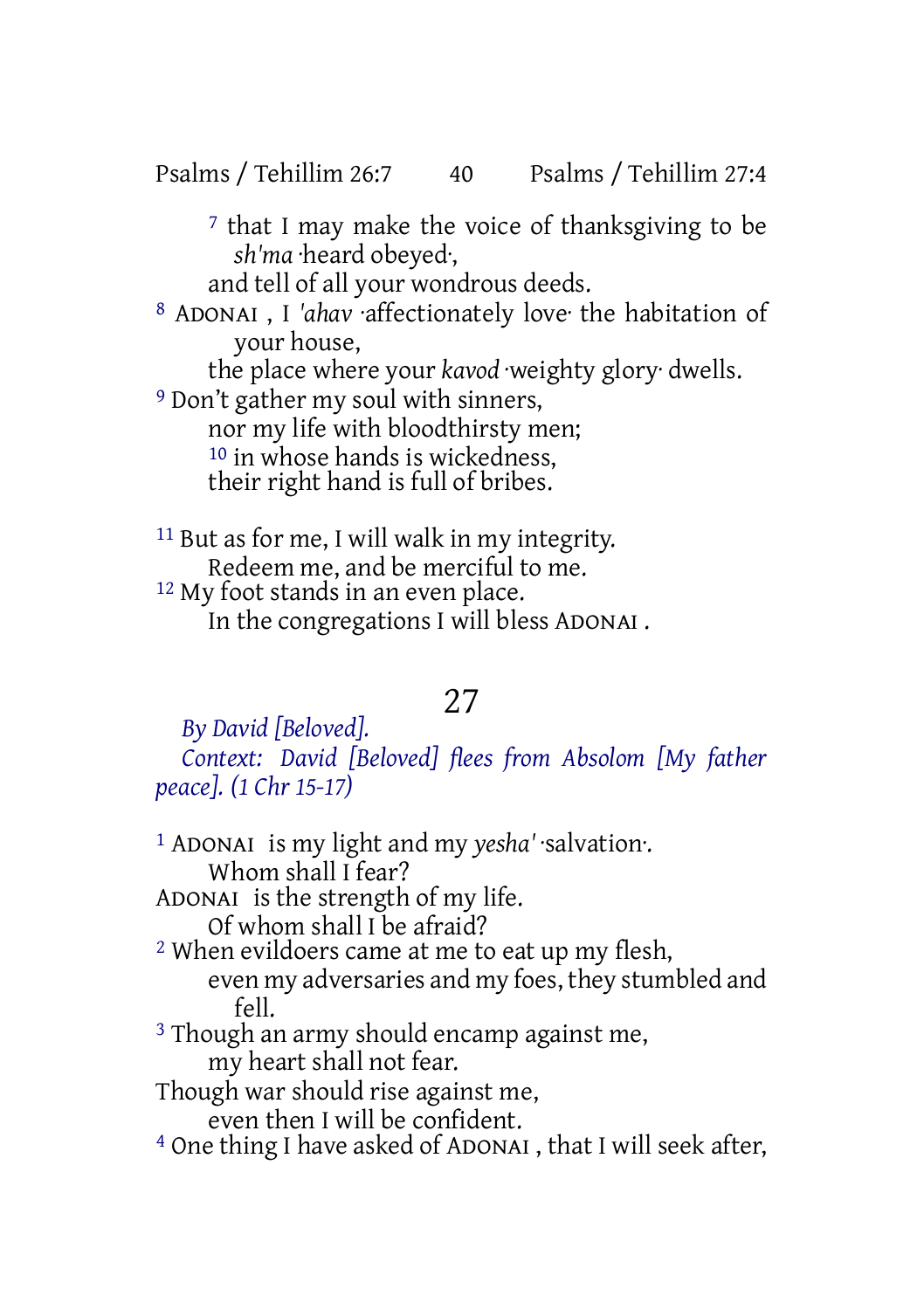Psalms / Tehillim 27:5 41 Psalms / Tehillim 27:13

that I may dwell in ADONAI 's house all the days of my life,

to see ADONAI 's beauty,

and to inquire in his temple.

5 For in the day of trouble he will keep me secretly in his pavilion.

In the covert of his tabernacle he will hide me. He will lift me up on a rock.

6 Now my head will be lifted up above my enemies around me.

I will offer sacrifices of joy in his tent.

I will sing, yes, I will sing *zahmar* ·musical praise· to ADONAI .

7 *Sh'ma* ·Hear obey·, ADONAI , when I cry with my voice. Have mercy also on me, and answer me.

8 When you said, "Seek my face," my heart said to you, "I will seek your face, ADONAI ."

9 Don't hide your face from me.

Don't put your servant away in anger.

You have been my help.

Don't abandon me,

neither forsake me, God of my *yesha'* ·salvation·.

10 When my father and my mother forsake me,

then ADONAI will take me up.

11 Teach me your way, ADONAI . Lead me in a straight path, because of my enemies.

<sup>12\*</sup> Don't deliver me over to the desire of my adversaries, for false witnesses have risen up against me, such as breathe out cruelty.

13 I am still confident of this:

<sup>\*</sup> 27:12 MP: The Messiah is accused by false witnesses. (Mark 14:55-59)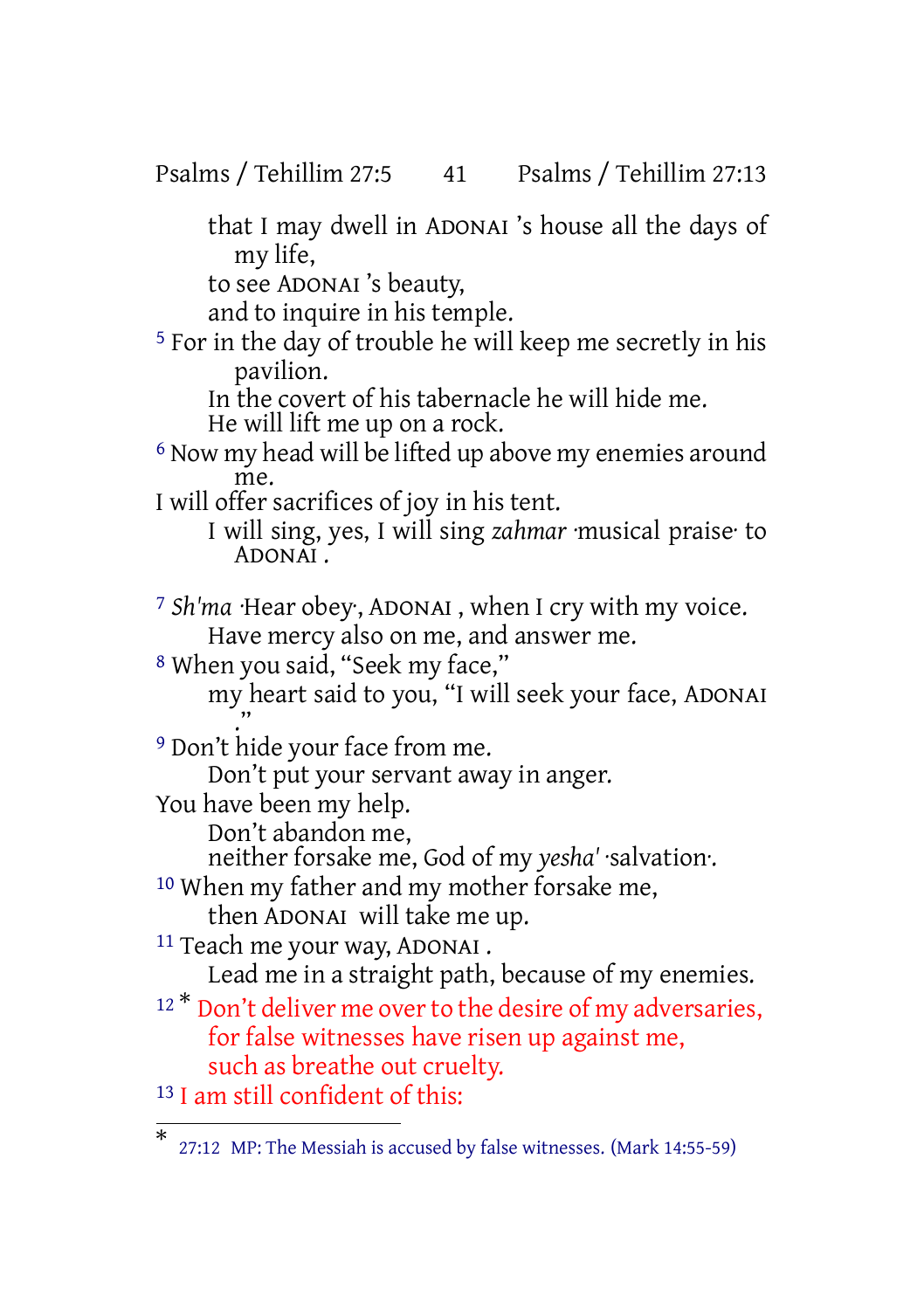Psalms / Tehillim 27:14 42 Psalms / Tehillim 28:5

† I willsee the goodness of ADONAI in the land of the living.

14 Wait for ADONAI . Be strong, and let your heart take courage. Yes, wait for ADONAI .

# 28

*By David [Beloved]. Context: David [Beloved] flees from Absolom [My father peace]. (1 Chr 15-17)*

1 To you, ADONAI , I call. My rock, don't be deaf to me; lest, if you are silent to me, I would become like those who go down into the pit (of *Abbadon*, the unrighteous side of *Sheol*). 2 *Sh'ma* ·Hear obey· the voice of my petitions, when I cry to you, when I lift up my hands toward your Most Holy Place. 3 Don't draw me away with the wicked, with the workers of iniquity who speak peace with their neighbors, but mischief is in their hearts. <sup>4</sup> *Give them according to their work,* \* and according to the wickedness of their doings. Give them according to the operation of their hands. Bring back on them what they deserve. 5 Because they don't respect the works of ADONAI , nor the operation of his hands, he will break them down and not build them up.

 $\overline{1}$  27:13 MP: Messiah trusts Yahweh to maintain faithfulness that  $he$  will continue to live and not die under false accusations. (Matt 27:42-43) 28:4 Quoted in 2 Tim 4:14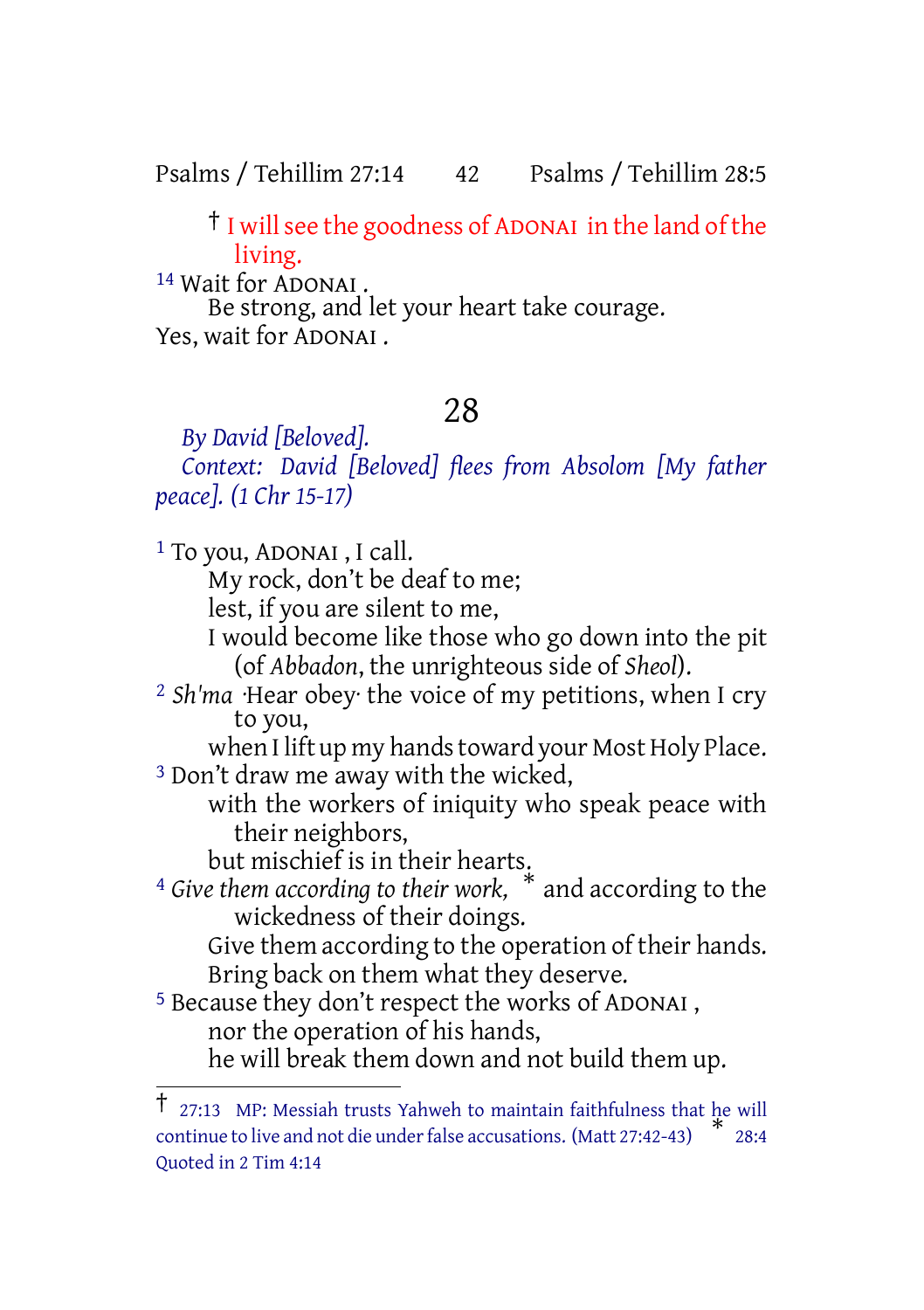Psalms / Tehillim 28:6 43 Psalms / Tehillim 29:4

6 Blessed be ADONAI ,

because he has *sh'ma* ·heard obeyed· the voice of my petitions.

7 ADONAI is my strength and my shield.

My heart has trusted in him, and I am helped.

Therefore my heart greatly rejoices.

With my song I will *yadah* ·extend hands in thankful praise· to him.

8 ADONAI is their strength.

He is a stronghold of *yishu'ah* ·salvation· to his anointed.

<sup>9</sup> Save your people,

and bless your inheritance.

Be their shepherd also,

and bear them up forever.

# 29

*A Psalm by David [Beloved]. Context: 2 Sam 6 Possibly, celebrating God's magnificent power while the Ark of Covenant returns. (2 Sam 6:2-5)*

1 Ascribe to ADONAI , you sons of the mighty,

ascribe to ADONAI *kavod* ·weighty glory· and strength.

2 Ascribe to ADONAI the *kavod* ·weighty glory· due to his name.

*Hawa* ·Bow low, prostrate· to worship ADONAI in holy array.

3 ADONAI 's voice is on the waters.

The God of *kavod* ·weighty glory· thunders, even ADONAI on many waters.

4 ADONAI 's voice is powerful.

ADONAI 's voice is full of majesty.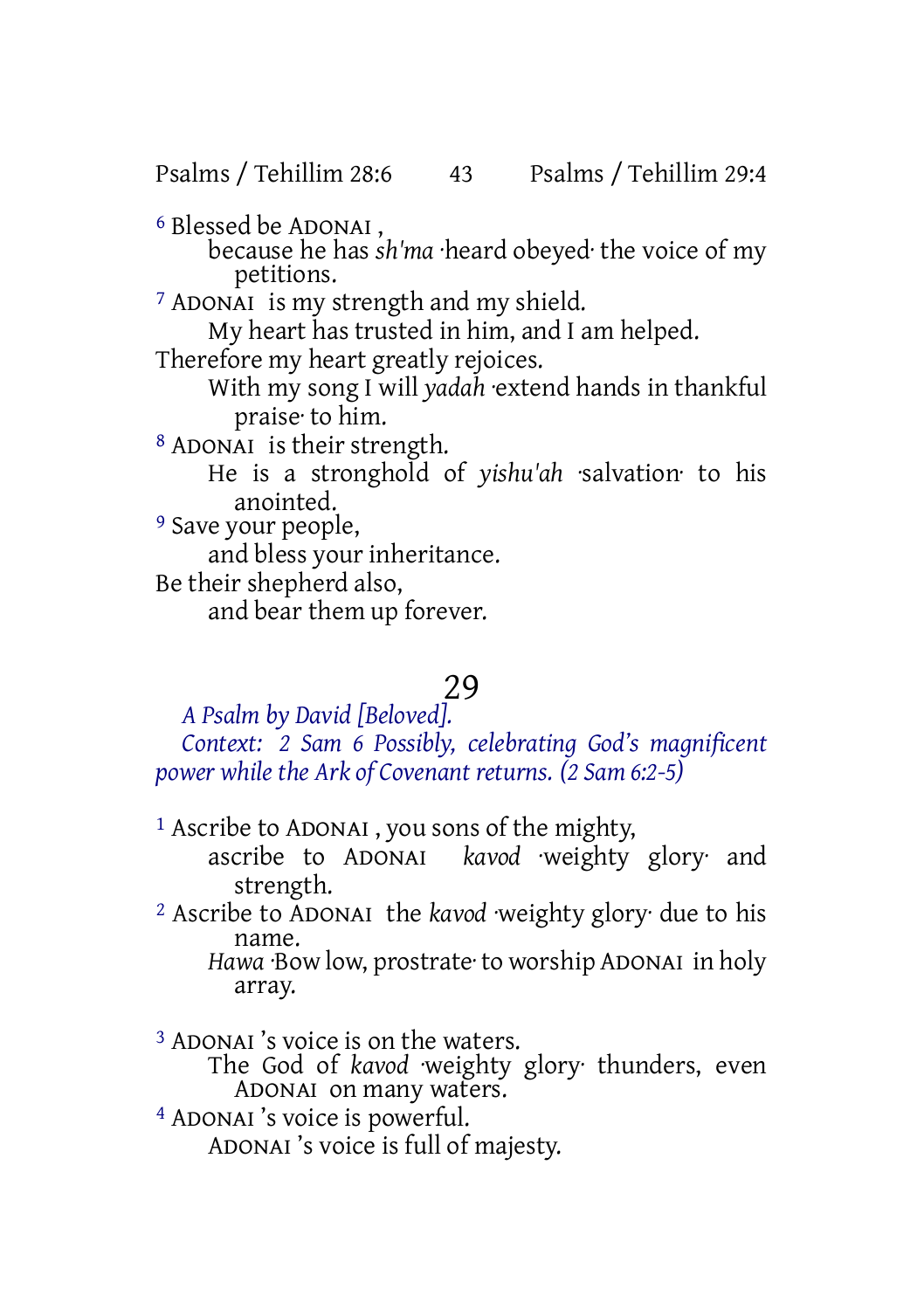#### Psalms / Tehillim 29:5 44 Psalms / Tehillim 30:2

- 5 ADONAI 's voice breaks the cedars. Yes, ADONAI breaks in pieces the cedars of Lebanon.
- 6 He makes them also to skip like a calf; Lebanon and Sirion like a young, wild ox.

 ADONAI 's voice strikes with flashes of lightning. ADONAI 's voice shakes the wilderness. ADONAI shakes the wilderness of Kadesh. ADONAI 's voice makes the deer calve,

- and strips the forests bare.
	- In his temple everything says, "*Kavod* ·Weighty glory·!"
- <sup>10</sup> ADONAI sat enthroned at the Flood.  $*$ Yes, ADONAI sits as King forever.
- 11 ADONAI will give strength to his people. ADONAI will bless his people with peace.

#### 30

*A Psalm. A Song for the Dedication of the Temple. By David [Beloved].*

*Context: David [Beloved] blesses his own house, God blesses David's house. Sung during the offering of the First Fruits, a Feast during Passover week on First day. (1 Chr 16:43-17:15)*

<sup>1</sup> I will extol you, ADONAI, for you have raised me up, and have not made my foes to rejoice over me.

2 ADONAI my God, I cried to you,

and you have healed me.

<sup>\*</sup> 29:10 Note: "Enthroned at the Flood" references back to Genesis 1.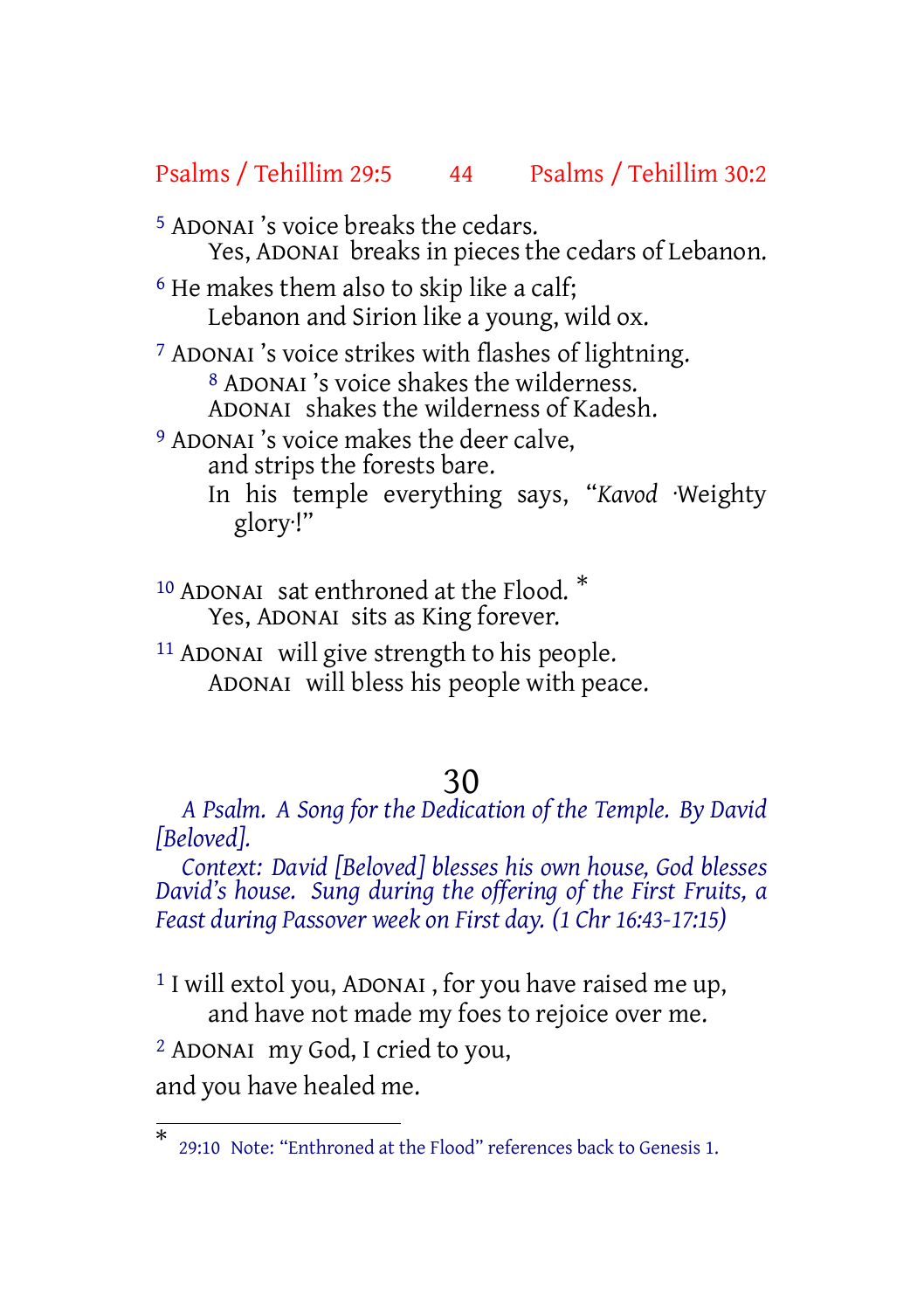## Psalms / Tehillim 30:3 45 Psalms / Tehillim 30:12

<sup>3</sup> \* ADONAI , you have brought up my soul from *Sheol* ·Place of the dead·. You have kept me alive, that I should not go down to the pit (of *Abbadon*, the unrighteous side of *Sheol*). 4 Sing *zahmar*·musical praise·to ADONAI , you saints of his. *Yadah* ·Extend hands in thankful praise· to his holy name. 5 For his anger is but for a moment. His favor is for a lifetime. Weeping may stay for the night, but joy comes in the morning. 6 As for me, I said in my prosperity, "I shall never be moved." 7 You, ADONAI , when you favored me, made my mountain stand strong; but when you hid your face, I was troubled. 8 I cried to you, ADONAI . I made supplication to the Lord: <sup>9</sup> "What profit is there in my destruction, if I go down to the pit? Shall the dust *yadah* extend hands in thankful praise<sup>.</sup> to you? Shall it declare your truth? 10 *Sh'ma* ·Hear obey·, ADONAI , and have mercy on me. ADONAI , be my helper." 11 You have turned my mourning into dancing for me. You have removed my sackcloth, and clothed me with gladness, 12 To the end that my *kavod* ·weighty glory· may sing *zahmar* ·musical praise· to you, and not be silent.

<sup>\*</sup> 30:3 MP: The Messiah's body will not be subject to decay. Messiah will be Resurrected. (Combined with Ps 16:10, 49:15, 118:17-18). (Luke 24:38-39, 24:46; Acts 13:34-37)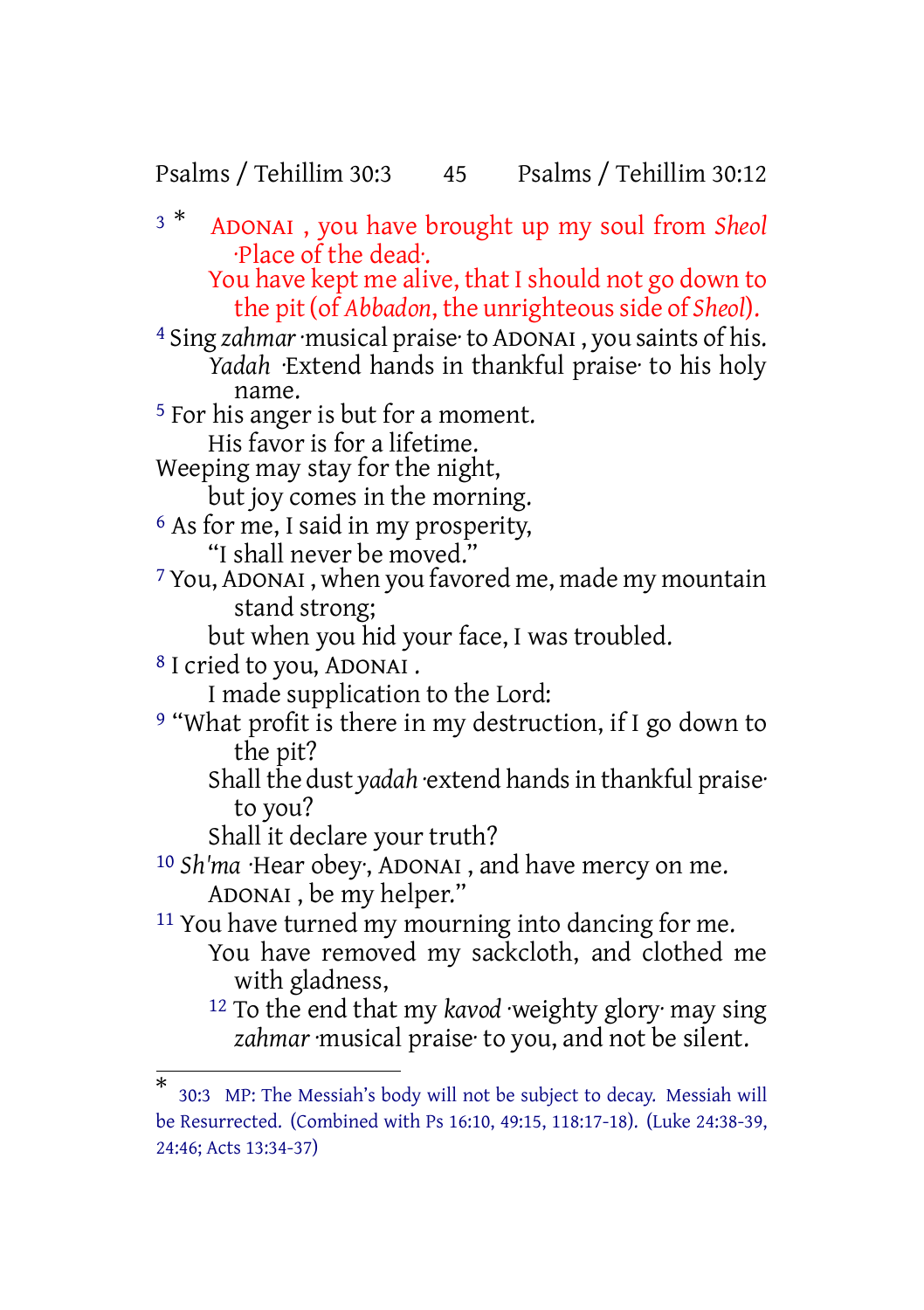Psalms / Tehillim 31:1 46 Psalms / Tehillim 31:8

ADONAI my God, I will *yadah* ·extend hands in thankful praise· to you forever!

31

*For the Chief Musician. A Psalm by David [Beloved]. Context: David [Beloved] fleeing from king Saul [Asked for], takes refuge in Israel's enemy nation. King Saul [Asked for] continues to pursue David [Beloved]. Some people are compromising David's safety. (1 Sam 23 (esp 23:12))*

1 In you, ADONAI , I take refuge. Let me never be disappointed. Deliver me in your righteousness. 2 Bow down your ear to me. Deliver me speedily. Be to me a strong rock, a house of defense to save me. <sup>3</sup> For you are my rock and my fortress, therefore for your name'ssake lead me and guide me. 4 Pluck me out of the net that they have laid secretly for me, for you are my stronghold. <sup>5</sup> \* *Into your hand I commit my spirit.* † You redeem me, ADONAI, God of truth. <sup>6</sup> I hate those who regard lying vanities, but I trust in ADONAI . 7 I will be glad and rejoice in your *cheshed* ·lovingkindness·, for you have seen my affliction. You have known my soul in adversities. 8 You have not shut me up into the hand of the enemy.

<sup>\*</sup> 31:5 MP: Messiah says "into thy handsI commend my spirit." (Luke 23:46)

<sup>†</sup> 31:5 Quoted in Luke 23:46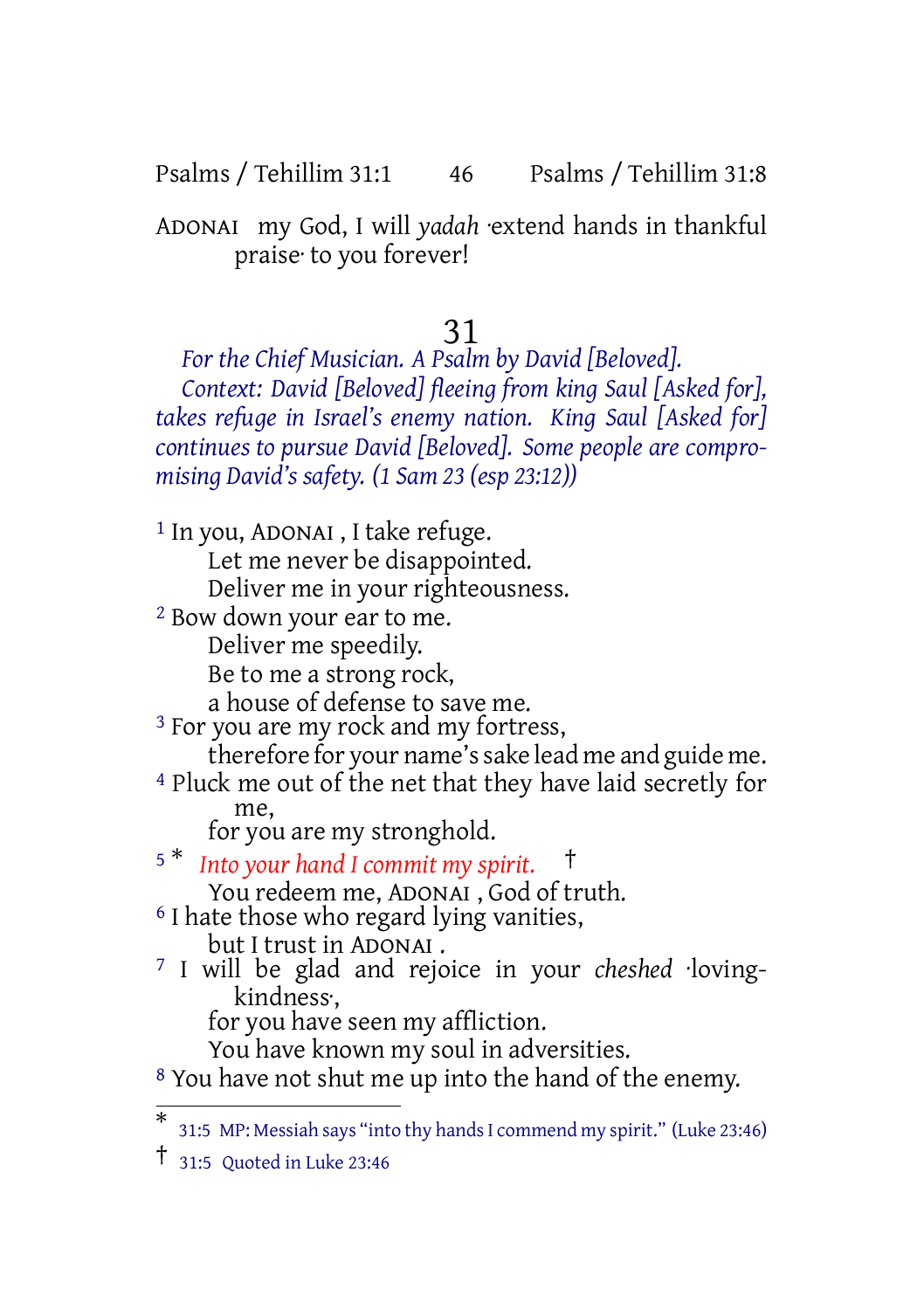Psalms / Tehillim 31:9 47 Psalms / Tehillim 31:19

You have set my feet in a large place.

9 Have mercy on me, ADONAI , for I am in distress.

My eye, my soul, and my body waste away with grief. 10 For my life is spent with sorrow,

my years with sighing.

My strength fails because of my iniquity.

My bones are wasted away.

11 Because of all my adversaries I have become utterly contemptible to my neighbors,

A fear to my acquaintances.

Those who saw me on the street fled from me.

12 I am forgotten from their hearts like a dead man. I am like broken pottery.

13 For I have *sh'ma* ·heard obeyed· the slander of many, terror on every side,

while they conspire together against me,

they plot to take away my life.

14 But I trust in you, ADONAI .

I said, "You are my God."

15 My times are in your hand.

Deliver me from the hand of my enemies, and from those who persecute me.

16 Make your face to shine on your servant.

Save me in your *cheshed* ·loving-kindness·.

17 Let me not be disappointed, ADONAI , for I have called on you.

Let the wicked be disappointed.

Let them be silent in *Sheol* ·Place of the dead·.

18 Let the lying lips be mute,

- which speak against the upright insolently, with pride and contempt.
- 19 Oh how great is your goodness,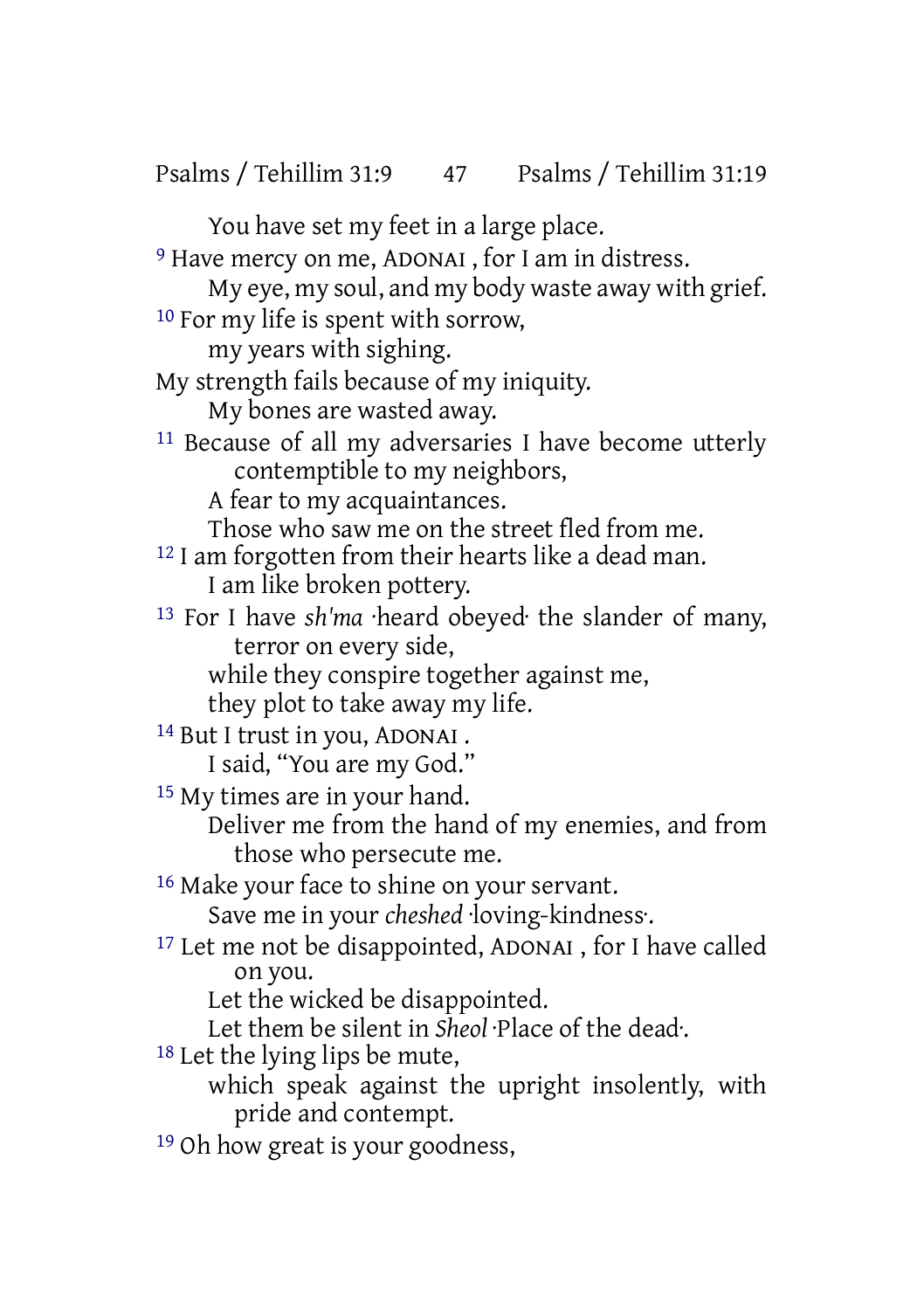Psalms / Tehillim 31:20 48 Psalms / Tehillim 32:1

which *you have laid up for those who* fear *you,* ‡

which you have worked for those who take refuge in you,

before the sons of men!

20 In the shelter of your presence you will hide them from the plotting of man.

You will keep them secretly in a dwelling away from the strife of tongues.

21 Praise be to ADONAI ,

for he has shown me his marvelous *cheshed* ·lovingkindness· in a strong city.

22 As for me, I said in my haste, "I am cut off from before your eyes."

Nevertheless you *sh'ma* ·heard obeyed· the voice of my petitions when I cried to you.

<sup>23</sup> Oh 'ahav affectionately love ADONAI, all you his saints! ADONAI preserves the faithful,

and fully recompenses him who behaves arrogantly.

24 Be strong, and let your heart take courage,

all you who hope in ADONAI .

# 32

*By David [Beloved]. A maskil ·instructional wisdom psalm·. Context: The praises of a man who has been forgiven a great deal and experiences God's time of comfort in his repentance. Reference is David's conviction of sin and his immediate recognition and ongoing repentanceto times ofcomfort and peace. (2 Sam 12:12-25)*

1 *Blessed is he whose disobedience is forgiven, whose sin is covered.*

<sup>‡</sup> 31:19 Quoted in <sup>1</sup> Cor 2:9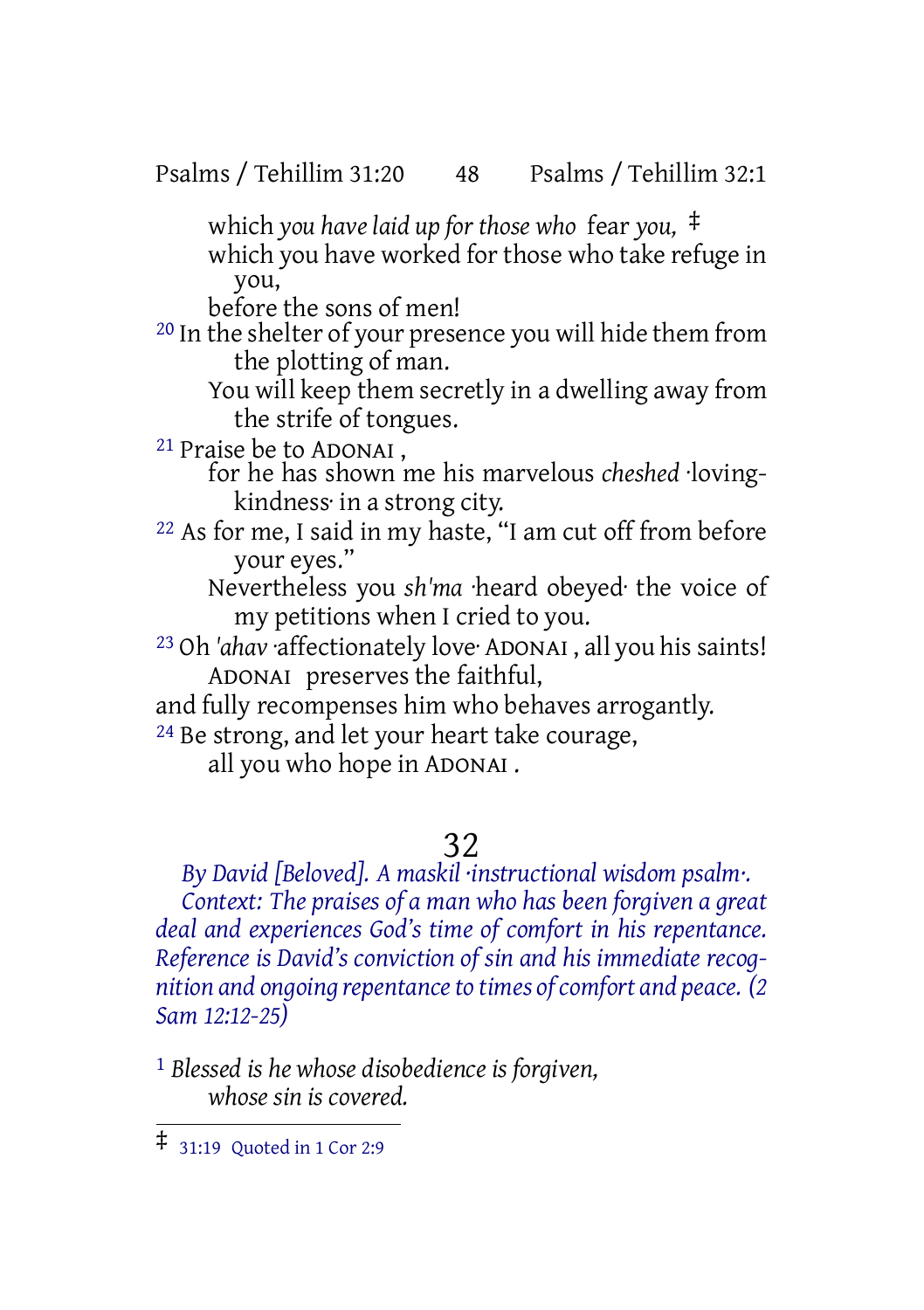Psalms / Tehillim 32:2 49 Psalms / Tehillim 32:10

2 *Blessed isthe man* to *whom ADONAI does notimputeiniquity,* \* in whose spirit there is *no deceit.* † 3 When I kept silence, my bones wasted away through my groaning all day long. 4 For day and night your hand was heavy on me. My strength was sapped in the heat of summer. Selah ·contemplation with musical interlude·. 5 I acknowledged my sin to you. I didn't hide my iniquity. I said, I will *yadah* ·extend hands in confession· of my transgressions to ADONAI , and you forgave the iniquity of my sin. Selah ·contemplation with musical interlude·. 6 For this, let everyone who is godly pray to you in a time when you may be found. Surely when the great waters overflow, they shall not reach to him. 7 You are my hiding place. You will preserve me from trouble. You will surround me with songs of deliverance. Selah contemplation with musical interlude. 8 I will instruct you and teach you in the way which you shall go. I will counsel you with my eye on you. 9 Don't be like the horse, or like the mule, which have no understanding, who are controlled by bit and bridle, or else they will not come near to you. 10 Many sorrows come to the wicked,

but *cheshed* ·loving-kindness·shall surround him who trusts in ADONAI .

<sup>\*</sup> 32:2 Quoted in Rom 4:7-8 † 32:2 Quoted in Rev 14:5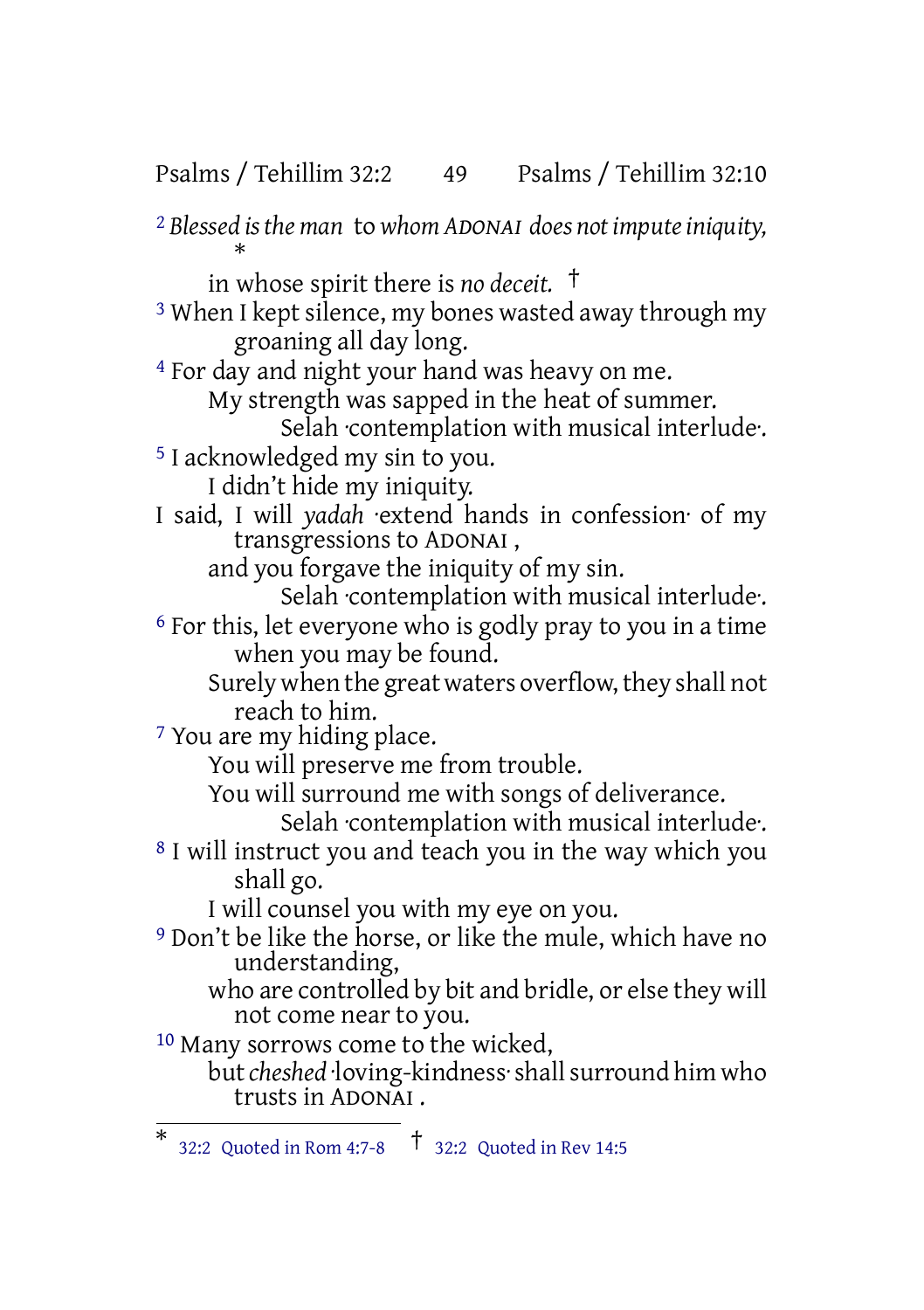Psalms / Tehillim 32:11 50 Psalms / Tehillim 33:8

11 Be glad in ADONAI , and rejoice, you upright! Shout for joy, all you who are upright in heart!

## 33

*Context: God alone can command order from chaos. This is evident in God's authority to create yet that which is created attempts to overthrow the Creator's plan. Reference to Noah's day, the tower of Bavel, and Philistines [To roll in dust (As an insult)] planning to attach newly anointed KingDavid [Beloved]. Some seek God for His wisdom, others fail in their futile minds set against Creator God. (Gen 1:1-4, 3:20-24, 6:5-8, 11:1-9; 2 Sam 5:1-12, 5:17-21)*

1 Rejoice in ADONAI , you upright!

*Tehilah* ·Praise song· is fitting for the upright.

2 *Yadah* ·Extend hands in thankful praise· to ADONAI with the lyre.

Sing *zahmar* ·musical praise· to him with the harp of ten strings.

3 Sing to him a new song.

Play skillfully with a shout of joy!

4 For ADONAI 's word is right.

All his work is done in faithfulness.

5 He *'ahav* ·affectionately loves· righteousness and *mishpat* ·justice·.

The earth is full of the *cheshed* ·loving-kindness· of ADONAI .

6 By ADONAI 's word, the heavens were made;

all their army by the breath of his mouth.

- <sup>7</sup> He gathers the waters of the sea together as a heap. He lays up the deeps in storehouses.
- 8 Let all the earth fear ADONAI .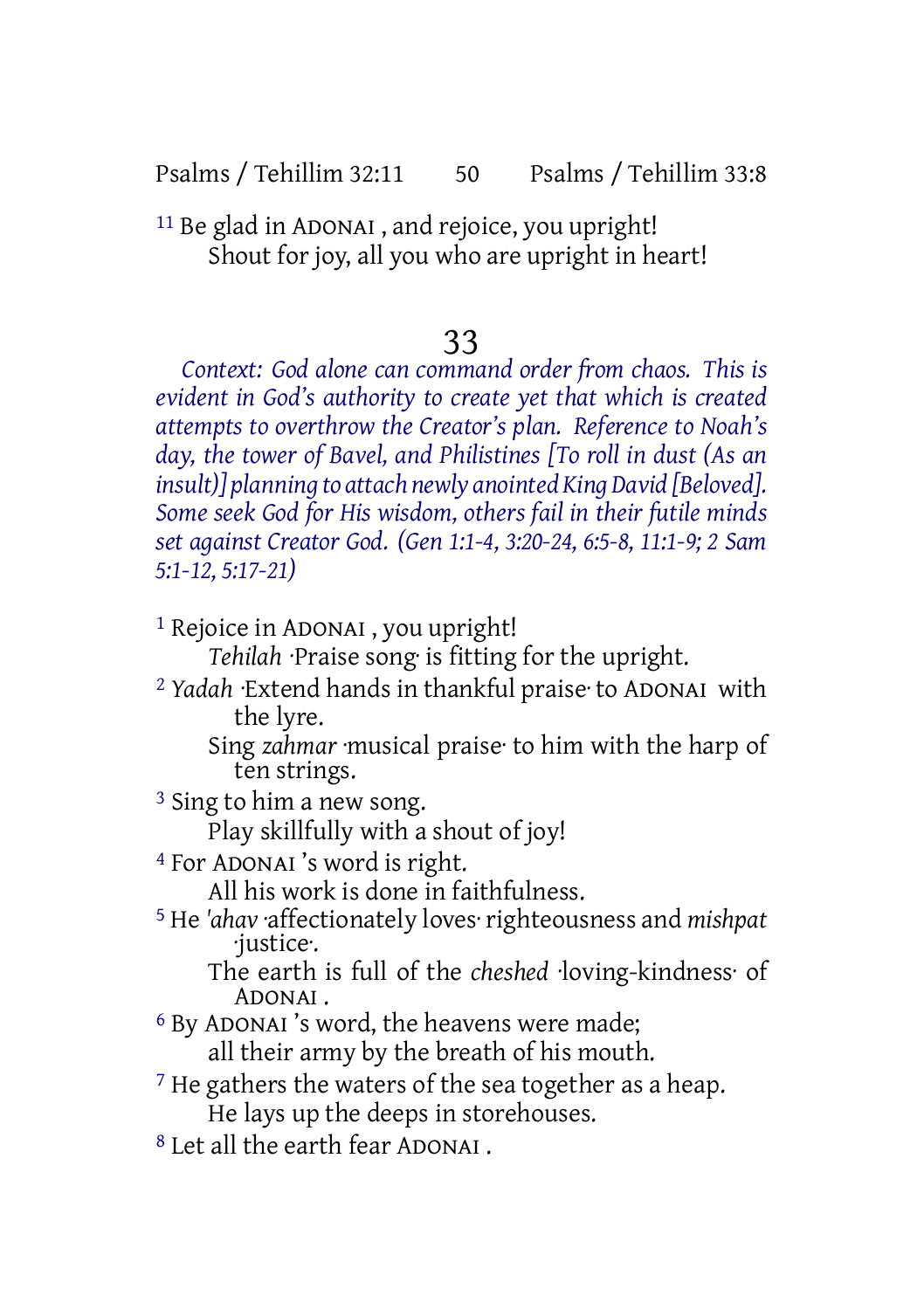Let all the inhabitants of the world stand in awe of him.

9 For he spoke, and it was done.

He enjoined, and it stood firm.

10 ADONAI brings the counsel of the nations to nothing. He makes the thoughts of the peoples to be of no effect.

11 The counsel of ADONAI stands fast forever, the thoughts of his heart to all generations.

- 12 Blessed is the nation whose God is ADONAI , the people whom he has chosen for his own inheritance.
- 13 ADONAI looks from heaven. He sees all the sons of men.
- 14 From the place of his habitation he looks out on all the inhabitants of the earth,

15 he who fashions all of their hearts;

and he considers all of their works.

- <sup>16</sup> There is no king saved by the multitude of an army. A mighty man is not delivered by great strength.
- <sup>17</sup> A horse is a vain thing for safety, neither does he deliver any by his great power.
- 18 Behold, ADONAI 's eye is on those who fear him, on those who hope in his loving kindness; <sup>19</sup> to deliver their soul from death, to keep them alive in famine.
- 20 Our soul has waited for ADONAI . He is our help and our shield.
- 21 For our heart rejoices in him, because we have trusted in his holy name.
- 22 Let your loving kindness be on us, ADONAI , since we have hoped in you.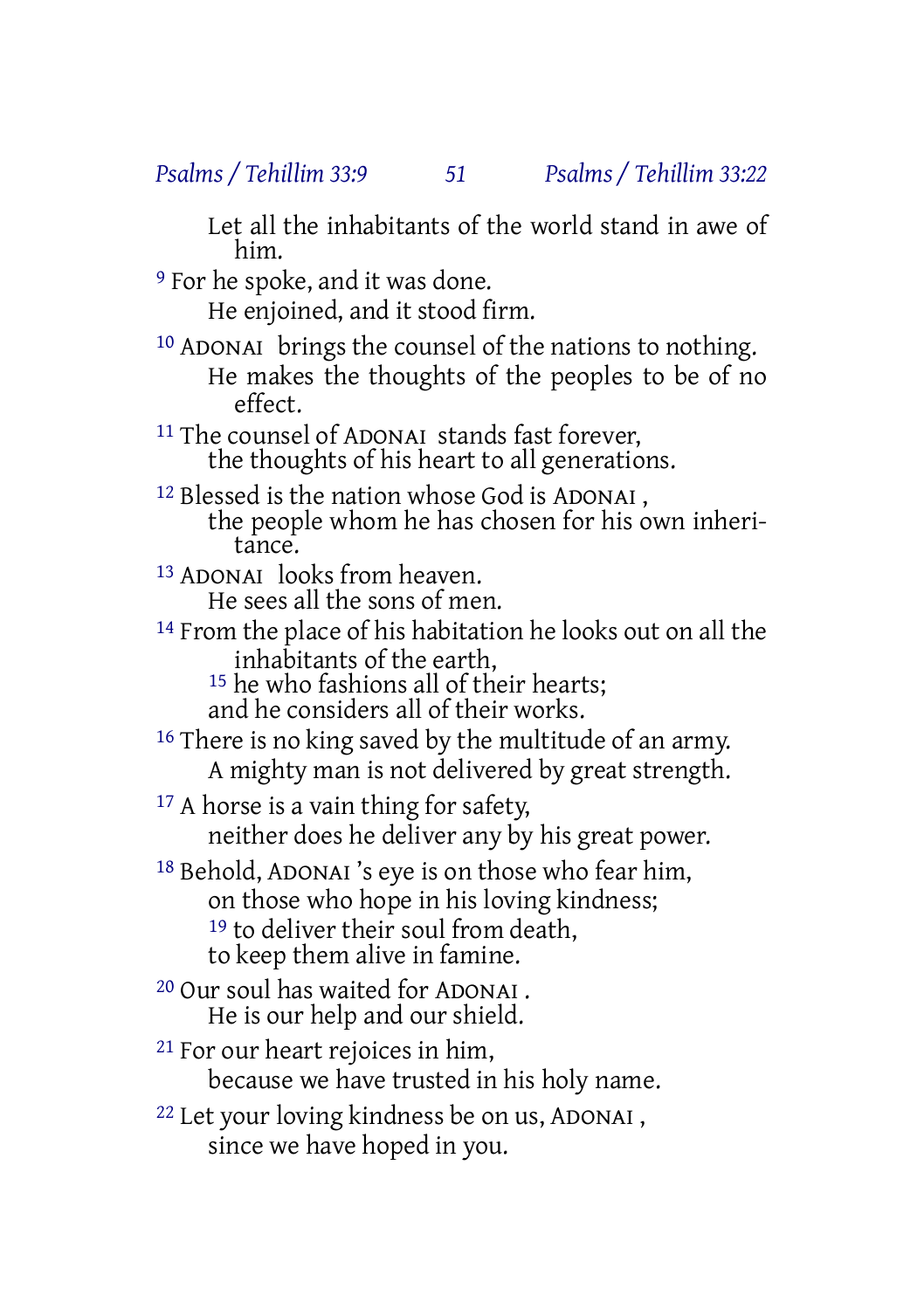## Psalms / Tehillim 34:1 52 Psalms / Tehillim 34:11

34

*By David [Beloved]; when he pretended to be insane before Abimelech [My father king], who divorced him, drove him away, and thus he departed. Context: When David [Beloved] pretended to be insane to prevent his capture. (2 Sam 21:10-15) Acrostic Psalm* 1 I will bless ADONAI at all times. His *tehilah* praise song will always be in my mouth. 2 My soul shall boast in ADONAI . The humble shall *sh'ma* ·hear obey· it, and be glad. 3 Oh magnify ADONAI with me. Let us exalt his name together. 4 I sought ADONAI , and he answered me, and delivered me from all my fears. 5 They looked to him, and were radiant. Their faces shall never be covered with shame. 6 This poor man cried, and ADONAI *sh'ma* ·heard obeyed· him, and saved him out of all his troubles. 7 *Ha mal'ak Yahweh* [The Angel of He sustains breathing] encamps around those who fear him, and delivers them. <sup>8</sup> Oh *taste* and see *that* ADONAI *is good.* \* Blessed is the man who takes refuge in him. 9 Oh fear ADONAI , you his saints, for there is no lack with those who fear him. <sup>10</sup> The young lions do lack, and suffer hunger, but those who seek ADONAI shall not lack any good thing. 11 Come, you children, *sh'ma* ·hear obey· unto me.

<sup>\*</sup> 34:8 Quoted in 1 Pet 2:3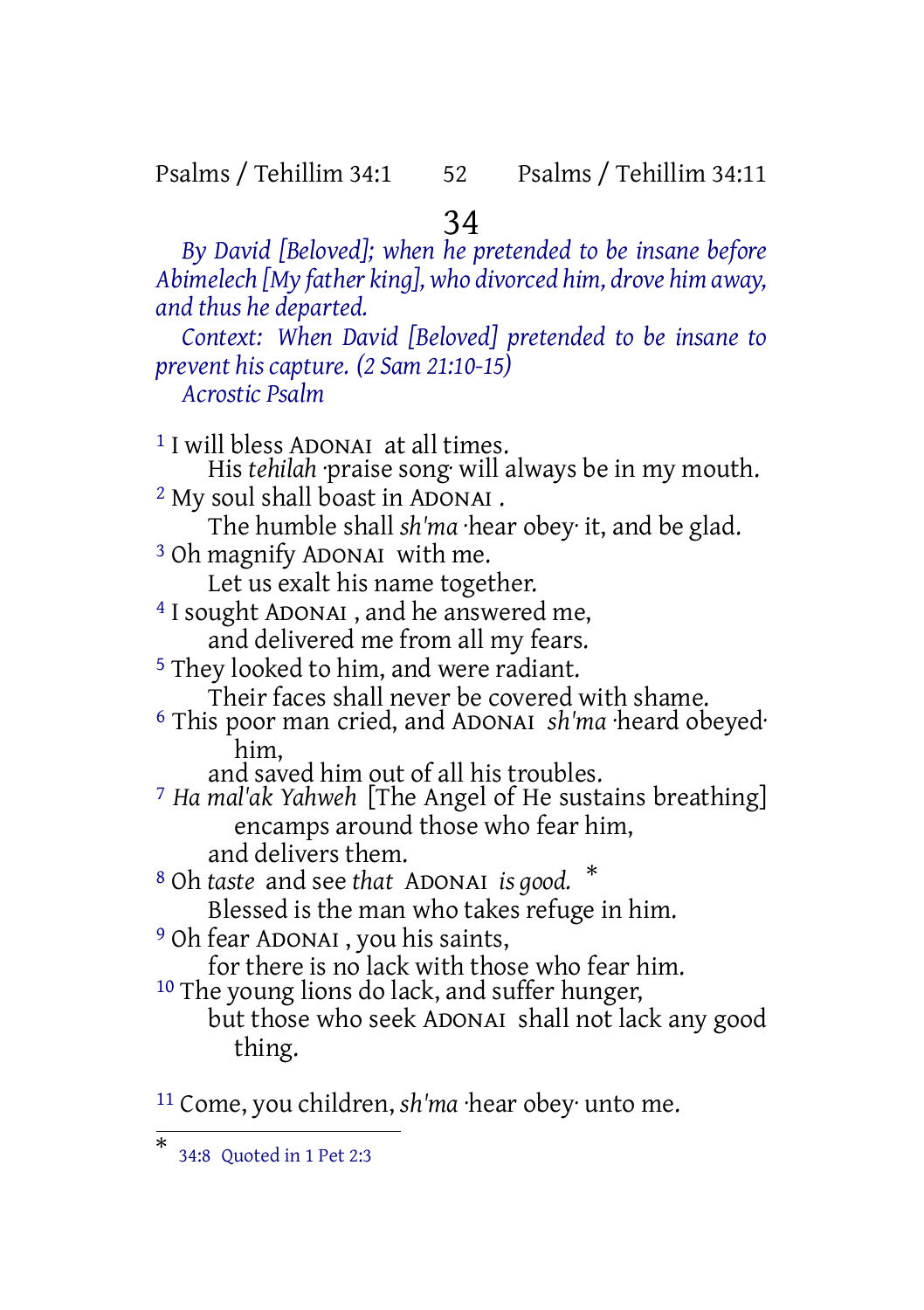#### *Psalms / Tehillim 34:12 53 Psalms / Tehillim 34:19*

I will teach you the fear of ADONAI .

12 Who of you takes pleasure in living?

- *Who 'ahav ·affectionately loves· a long life to see good things?*
- 13 [If you do], *keep your tongue from evil, and your lips from deceiving talk;*
- 14 *turn from evil, and do good. Seek peace, and fervently pursue it!*
- 15 *For ADONAI 's eyes are toward the upright. His ears listen to their prayers.* †

<sup>16</sup> *But ADONAI 's face is against those who do evil,* ‡ to cut off their memory from the earth.

17 The upright cry, and ADONAI *sh'ma* ·hears obeys·, and delivers them out of all their troubles.

18 ADONAI is near to those who have a broken heart, and saves those who have a crushed spirit.

<sup>19</sup> § Many are the afflictions of the righteous, but ADONAI delivers him out of them all.

<sup>†</sup> 34:15 Quoted in John 9:31 ‡ 34:16 Quoted in <sup>1</sup> Pet 3:10-12 § 34:19 MP:In the context of Messiah's death, because of his righteousness, God protects him from complete disaster. Consider the parallel, the *Pesac* ·Passover· lamb's bones are not broken either (Ex 12:46). (Rom 8:10-11; Heb 4:15-16) Note: It is profitable to notice two other prophecies concerning His bones which undoubtedly had an exact fulfillment, although such is not stated in Scripture in so many words. We draw our conclusions from honest inference. (1) Psalm 22:14 "All my bones are out of joint." Hanging on the cross by the hands and feet will easily disjoint the bones, especially when we remember that the body was fixed to the frame while lying on the ground. (2) Psalm 22:17 "I can count all of my bones." He was left hanging on the cross naked (John 19:23) and all His bones could thus easily be seen. The extension of the body and the wasting pangs of crucifixion will make the bones more prominent than usual.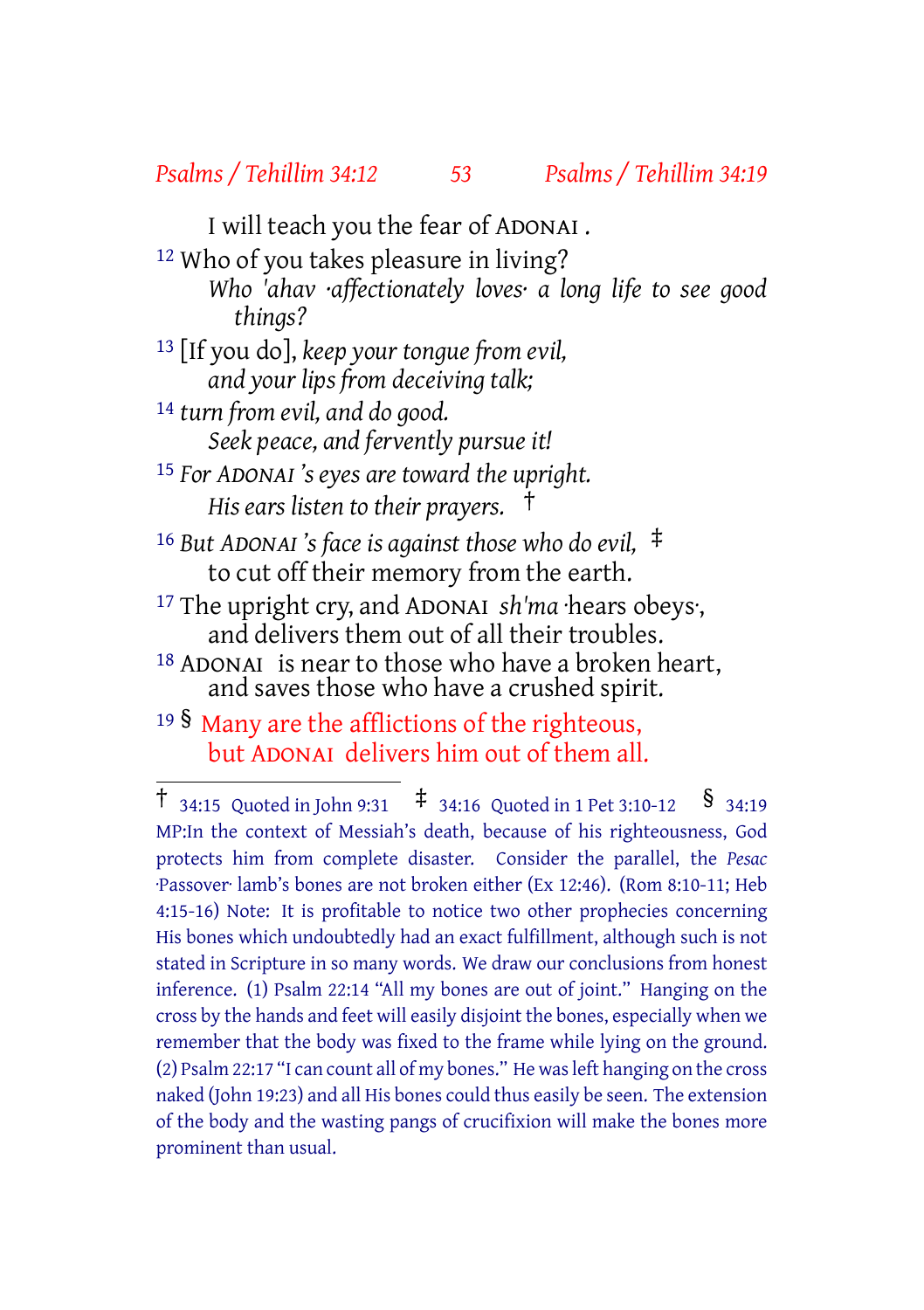Psalms / Tehillim 34:20 54 Psalms / Tehillim 35:6

<sup>20</sup> \* He protects all of his *bones.*

*Not one of them is broken.* †

21 Evil shall kill the wicked.

Those who hate the upright shall be condemned.

22 ADONAI redeems the soul of his servants. None of those who take refuge in him shall be condemned.

# 35

*By David [Beloved].*

*Context: Possibly, when King Saul [Asked for] questions the loyalty of the Levites [Descendants of United with] in regards to David [Beloved] fleeing Saul [Asked for]. (1 Sam 22:19 (Context 22:6-23))*

1 Contend, ADONAI , with those who contend with me. Fight against those who fight against me. 2 Take hold of shield and buckler, and stand up for my help. <sup>3</sup> Brandish the spear and block those who pursue me. Tell my soul, "I am your salvation." 4 Let those who seek after my soul be disappointed and brought to dishonor. Let those who plot my ruin be turned back and confounded. 5 Let them be as chaff before the wind, *Ha mal'ak Yahweh* [The Angel of He sustains breathing] driving them on. 6 Let their way be dark and slippery, ADONAI 's angel pursuing them.

<sup>\*</sup> 34:20 MP: None of Messiah's bones would be broken parallel to the *Pesac* ·Passover· lamb (Ex 12:46). (See also Ps 22:17, 22:14-c). (John 19:32-33, 19:36)

<sup>†</sup> 34:20 Quoted in John 19:36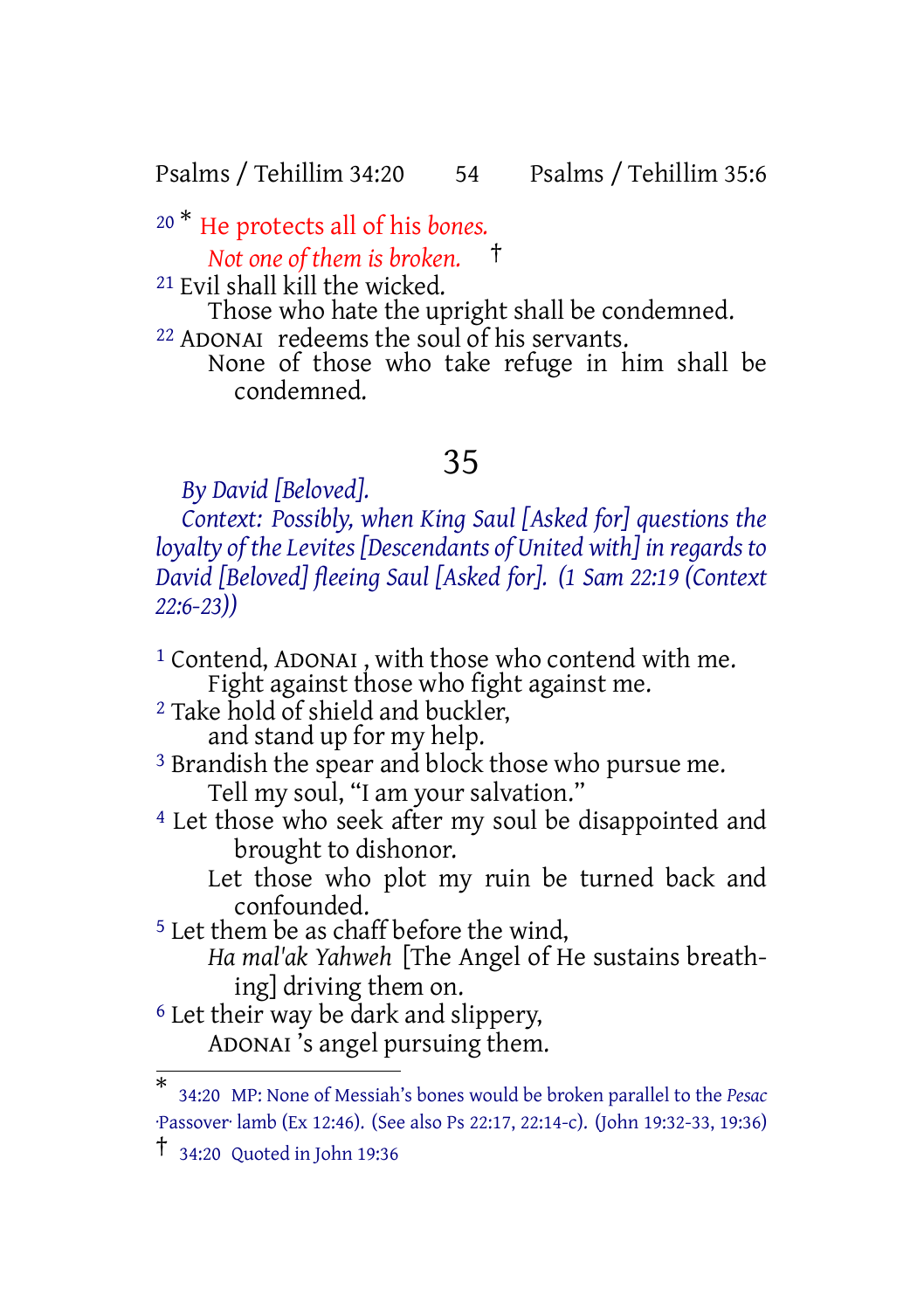Psalms / Tehillim 35:7 55 Psalms / Tehillim 35:15

7 For without cause they have hidden their net in a pit for me.

Without cause they have dug a pit for my soul.

8 Let destruction come on him unawares. Let his net that he has hidden catch himself. Let him fall into that destruction.

<sup>9</sup> My soul shall be joyful in ADONAI.

It shall rejoice in his *yishu'ah* ·salvation·.

10 All my bones shall say, "ADONAI , who is like you, who delivers the poor from him who is too strong for him;

yes, the poor and the needy from him who robs him?"

<sup>11</sup> \* Malicious *witnesses come forward.* † They ask me about things about which I know nothing.

<sup>12</sup> They reward me evil for good,

to the bereaving of my soul.

13 But as for me, when they were sick, my clothing was sackcloth.

I afflicted my soul with fasting.

- My prayer *teshuvah* ·completely returned· into my own bosom.
- <sup>14</sup> I behaved myself as though it had been my friend or my brother.
	- I bowed down mourning, as one who mourns his mother.
- <sup>15</sup> But in my adversity, they rejoiced, and gathered themselves together.

The attackers gathered themselves together against me, and I didn't know it.

<sup>\*</sup> 35:11 MP: False witnesses come forward. (See also Is 53:7). (Mark 14:55-57)

<sup>†</sup> 35:11 Quoted in Matt 26:60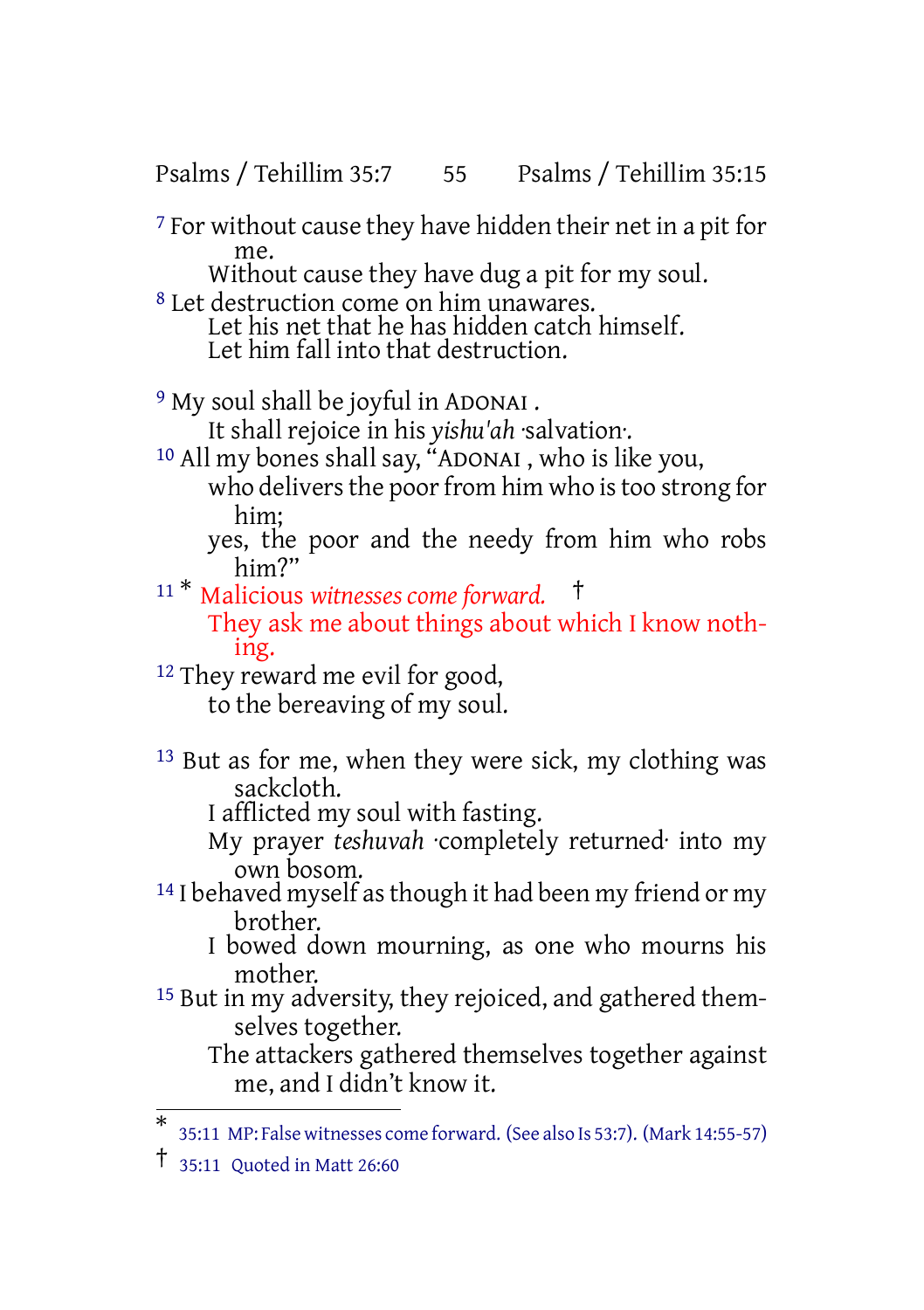Psalms / Tehillim 35:16 56 Psalms / Tehillim 35:26

They tore at me, and didn't cease. 16 Like the profane mockers in feasts, they gnashed their teeth at me. 17 Lord, how long will you look on? Rescue my soul from their destruction, my precious life from the lions. 18 I will *yadah* ·extend hands in thankful praise· to you in the great assembly. I will praise you among many people. 19 Don't let those who are my enemies wrongfully rejoice over me; neither let *those who hate me without a cause* ‡ wink their eyes. 20 For they don't speak peace, but they devise deceitful words against those who are quiet in the land. <sup>21</sup> Yes, they opened their mouth wide against me. They said, "Aha! Aha! Our eye has seen it!" 22 You have seen it, ADONAI . Don't keep silent. Lord, don't be far from me. 23 Wake up! Rise up to my *mishpat* ·justice· me, my God! My Lord, contend for me! 24 Vindicate me, ADONAI my God, according to your righteousness. Don't let them gloat over me. 25 Don't let them say in their heart, "Aha! That's the way we want it!" Don't let them say, "We have swallowed him up!" 26 Let them be disappointed and confounded together who rejoice at my calamity. Let them be clothed with shame and dishonor who magnify themselves against me.

<sup>‡</sup> 35:19 Quoted in John 15:25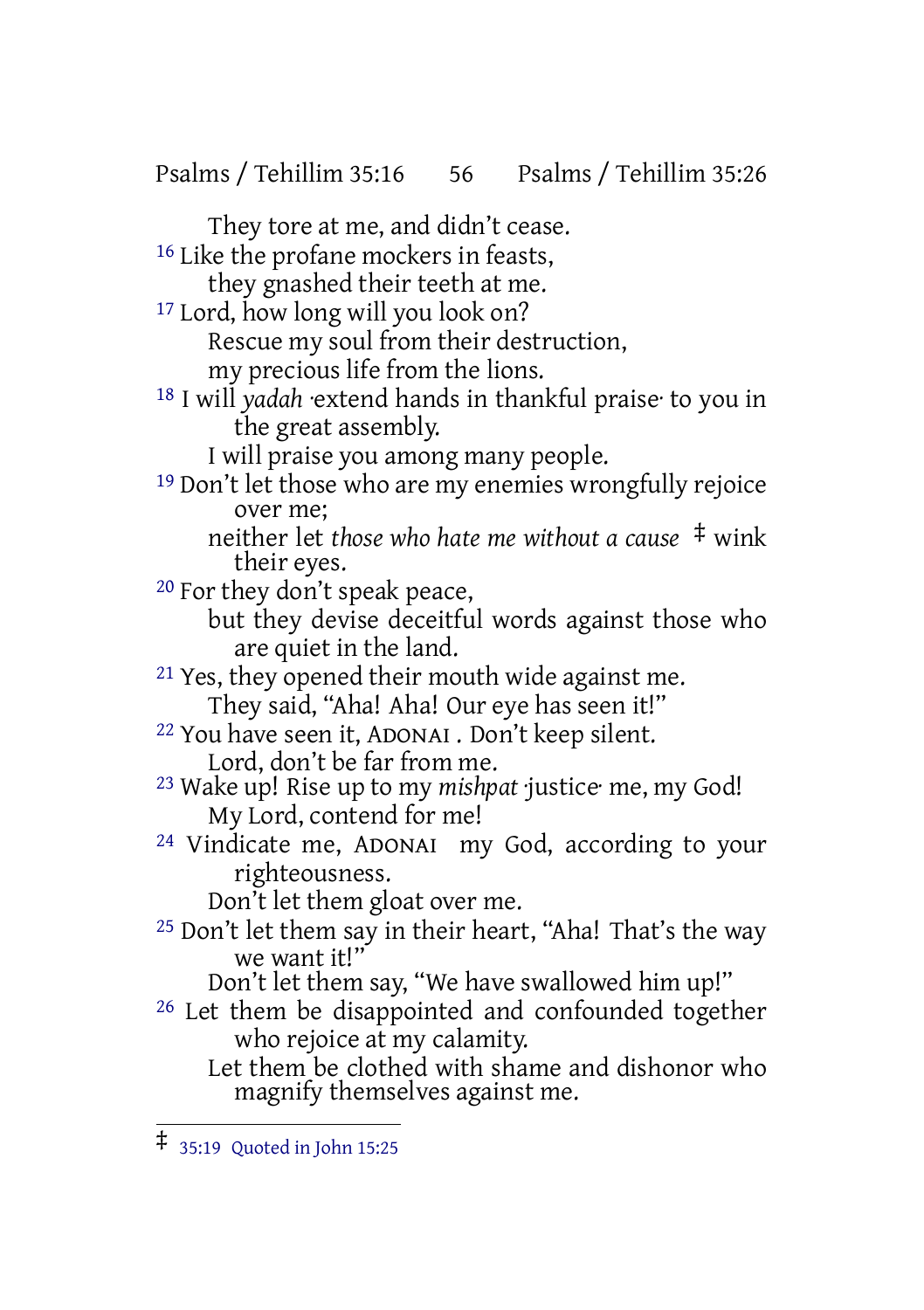Psalms / Tehillim 35:27 57 Psalms / Tehillim 36:7

 $27$  Let them shout for joy and be glad, who favor my upright cause.

Yes, let them say continually, "ADONAI be magnified, who has pleasure in the prosperity of his servant!"

28 My tongue shall talk about your righteousness and about your *tehilah* ·praise song· all day long.

# 36

*For the Chief Musician. By David [Beloved], the servant of ADONAI .*

<sup>1</sup> An inner sanctuary is within my heart about the disobedience of the wicked: *"Thereis no fear of Elohim ·God, Judge· before hiseyes."* \* 2 For he flatters himself in his own eyes, too much to detect and hate his sin. <sup>3</sup> The words of his mouth are iniquity and deceit. He has ceased to be wise and to do good. 4 He plots iniquity on his bed. He sets himself in a way that is not good. He does not abhor evil. 5 Your *cheshed* ·loving-kindness·, ADONAI , is in the heavens. Your faithfulness reaches to the skies. 6 Your righteousness is like the mountains of God. Your judgments are like a great deep.

ADONAI , you preserve man and animal.

7 How precious is your *cheshed* ·loving-kindness·, God! The children of men take refuge under the shadow of your wings.

<sup>\*</sup> 36:1 Quoted in Rom 3:18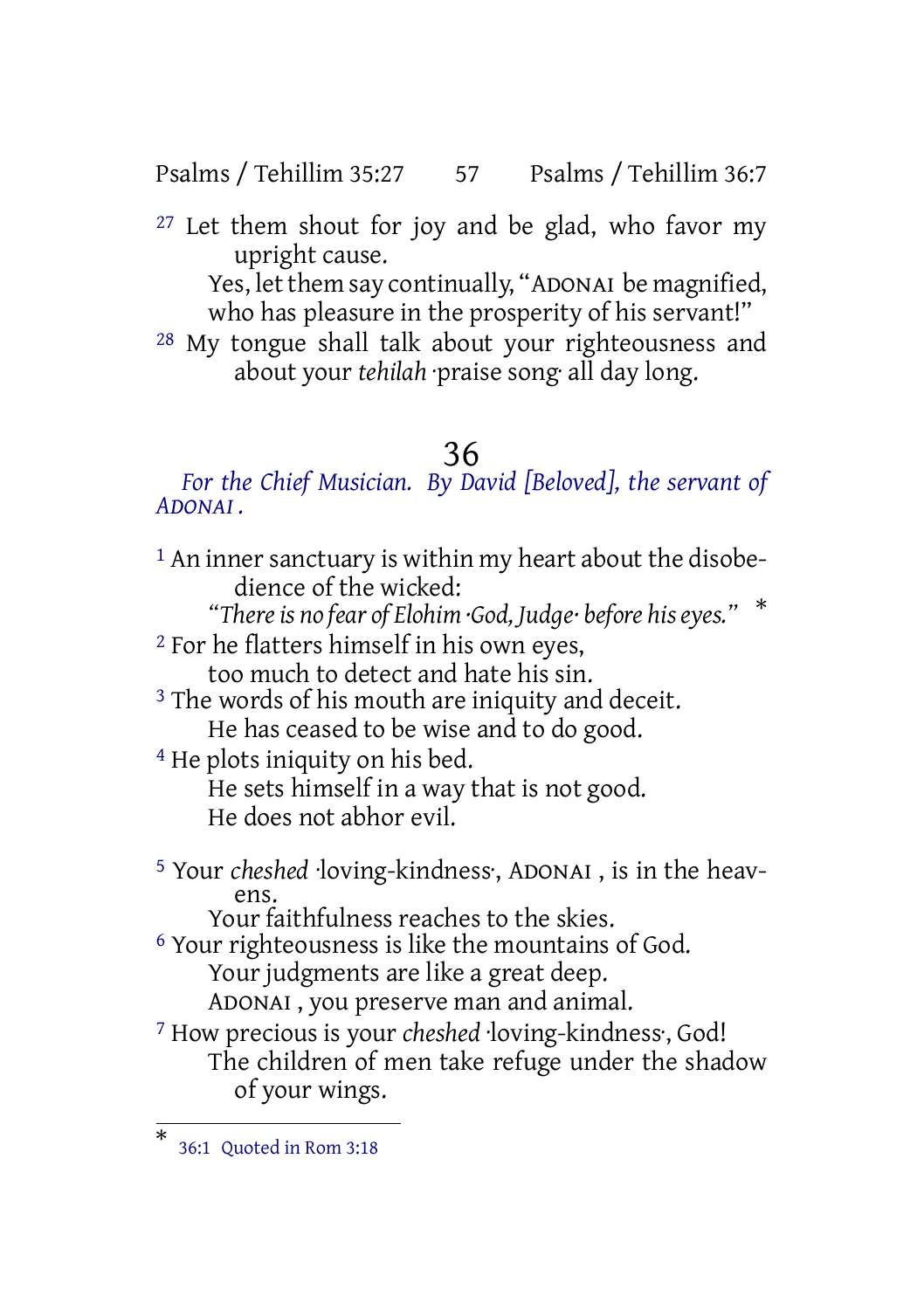Psalms / Tehillim 36:8 58 Psalms / Tehillim 37:6

8 They shall be abundantly satisfied with the abundance of your house. You will make them drink of the river of your pleasures. <sup>9</sup> For with you is the spring of life. In your light shall we see light. 10 Oh continue your*cheshed* ·loving-kindness·to those who know you, your righteousness to the upright in heart. 11 Don't let the foot of pride come against me. Don't let the hand of the wicked drive me away. <sup>12</sup> There the workers of iniquity are fallen. They are thrust down, and shall not be able to rise.

# 37

*By David [Beloved].*

*Context: Reflection on life, towards the end of David's life. (2 Sam 23:1-7)*

*Acrostic Psalm*

<sup>1</sup> Don't fret because of evildoers, neither be envious against those who work unrighteousness. 2 For they shall soon be cut down like the grass, and wither like the green herb. 3 Trust in ADONAI , and do good. Dwell in the land, and enjoy safe pasture. 4 Also delight yourself in ADONAI , and he will give you the desires of your heart. 5 Commit your way to ADONAI . Trust also in him, and he will do this: 6 he will make your righteousness go out as the light, and your *mishpat* ·justice· as the noonday sun.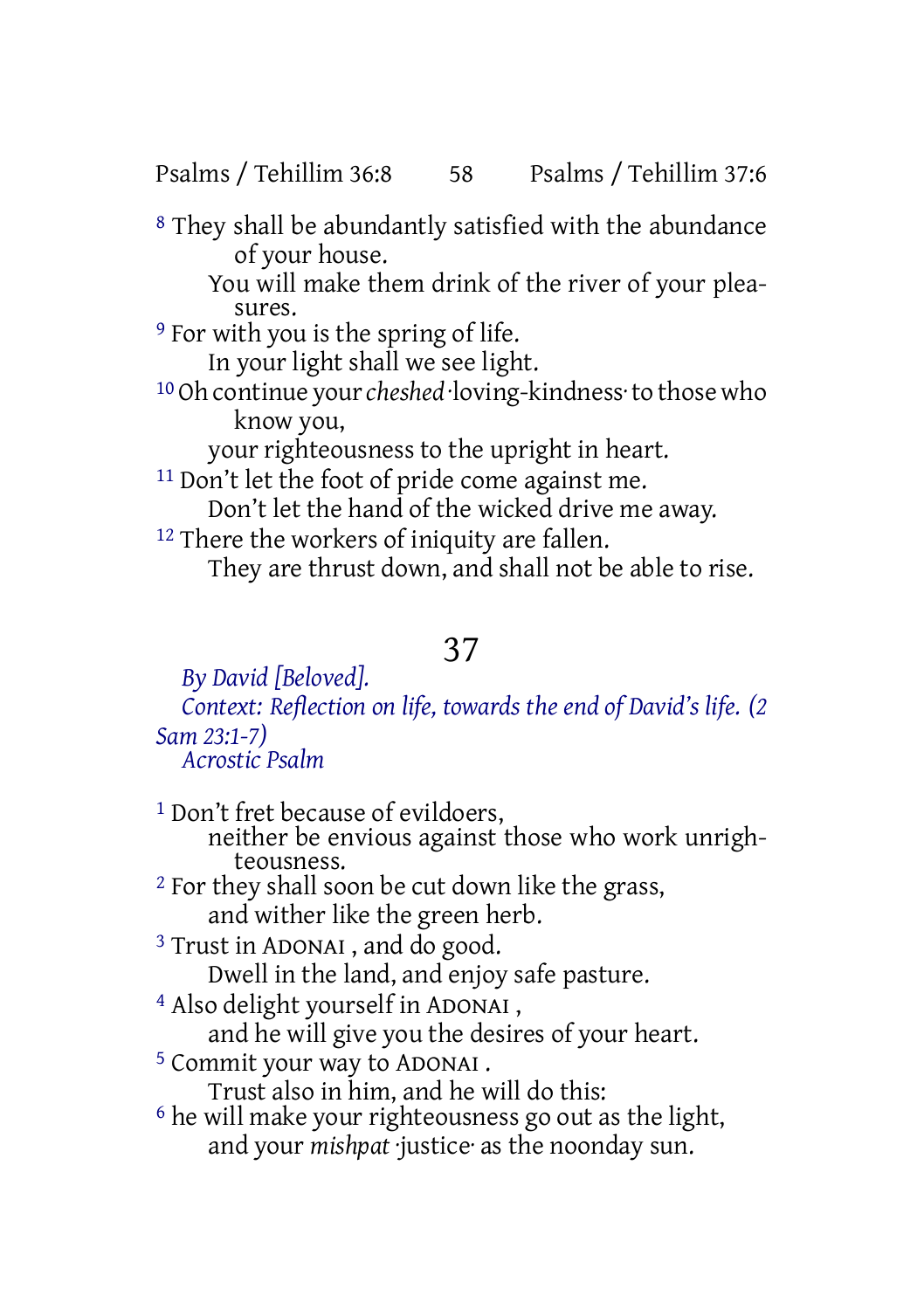7 Rest in ADONAI , and wait patiently for him. Don't fret because of him who prospers in his way, because of the man who makes wicked plots happen. 8 Cease from anger, and forsake wrath. Don't fret, it leads only to evildoing. <sup>9</sup> For evildoers shall be cut off, but those who wait for ADONAI shall inherit the land. <sup>10</sup> For yet a little while, and the wicked will be no more. Yes, though you look for his place, he is not there. <sup>11</sup> But *the humble shall inherit the land,* \* and shall delight themselves in the abundance of peace. <sup>12</sup> The wicked plots against the just, and gnashes at him with his teeth. <sup>13</sup> The Lord will laugh at him, for he sees that his day is coming. 14 The wicked have drawn out the sword, and have bent their bow,

Psalms / Tehillim 37:7 59 Psalms / Tehillim 37:20

- to cast down the poor and needy,
- to kill those who are upright on the path.
- <sup>15</sup> Their sword shall enter into their own heart. Their bows shall be broken.
- 16 Better is a little that the upright has, than the abundance of many wicked.
- <sup>17</sup> For the arms of the wicked shall be broken, but ADONAI upholds the upright.
- 18 ADONAI knows the days of the perfect. Their inheritance shall be forever.
- <sup>19</sup> They shall not be disappointed in the time of evil. In the days of famine they shall be satisfied.

20 But the wicked shall perish.

<sup>\*</sup> 37:11 Quoted in Matt 5:5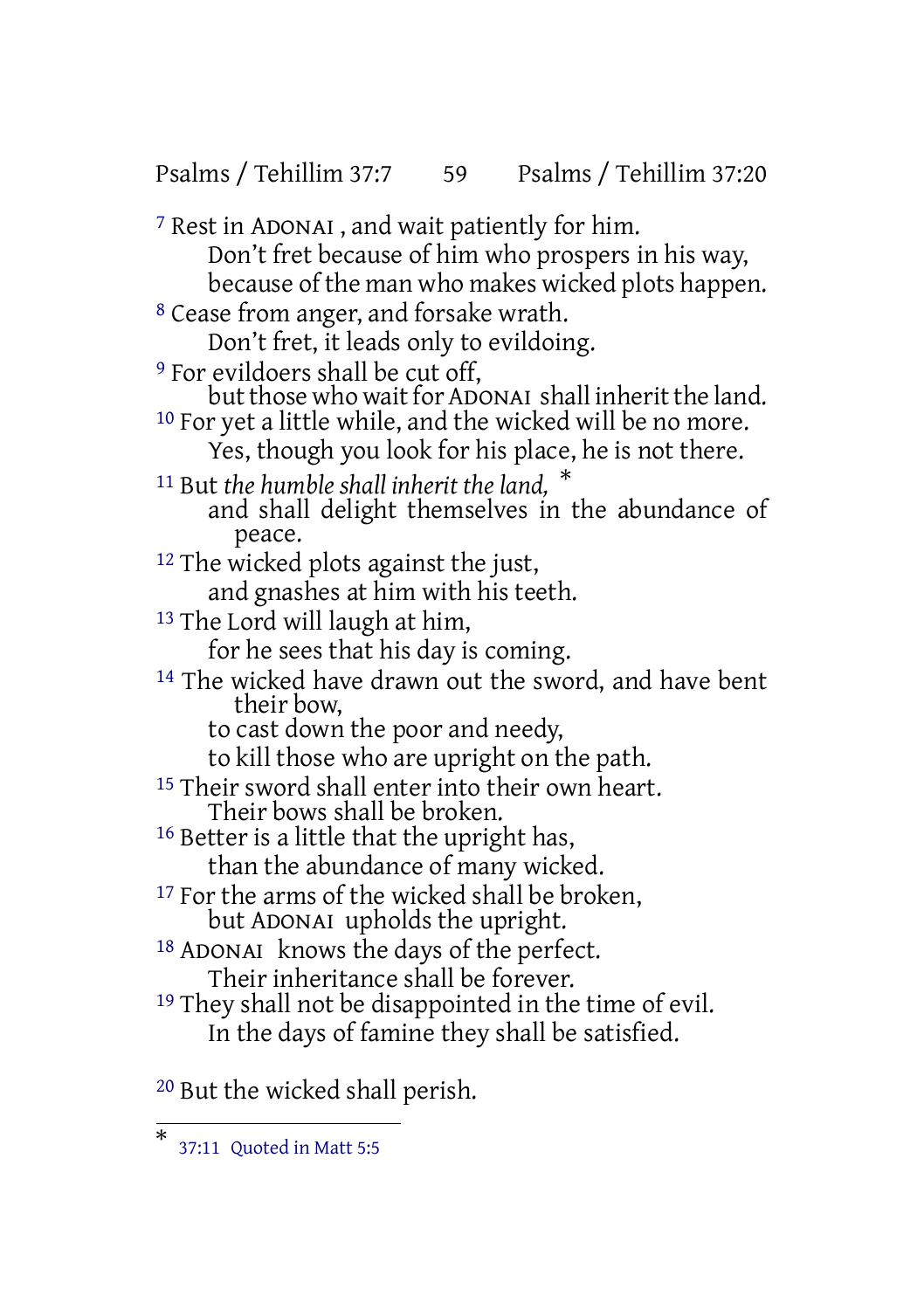The enemies of ADONAI shall be like the beauty of the fields. They will vanish—

vanish like smoke.

21 The wicked borrow, and don't pay back, but the upright give generously.

22 For such as are blessed by him shall inherit the land. Those who are cursed by him shall be cut off.

23 A man's goings are established by ADONAI . He delights in his way.

24 Though he stumble, he shall not fall, for ADONAI holds him up with his hand.

- 25 I have been young, and now am old, yet I have not seen the upright forsaken, nor his children begging for bread.
- 26 All day long he deals graciously, and lends. His offspring is blessed.

27 Depart from evil, and do good.

Live securely forever.

28 For ADONAI *'ahav* ·affectionately loves· *mishpat* ·justice·, and does not forsake his saints. They are preserved forever,

but the children of the wicked shall be cut off.

29 The upright shall inherit the land, and live in it forever.

<sup>30</sup> The mouth of the upright talks of wisdom. His tongue speaks *mishpat* ·justice·.

- 31 The *Torah* ·Teaching· of his God is in his heart. None of his steps shall slide.
- 32 The wicked watches the upright, and seeks to kill him.
- 33 ADONAI will not leave him in his hand, nor condemn him when he is judged.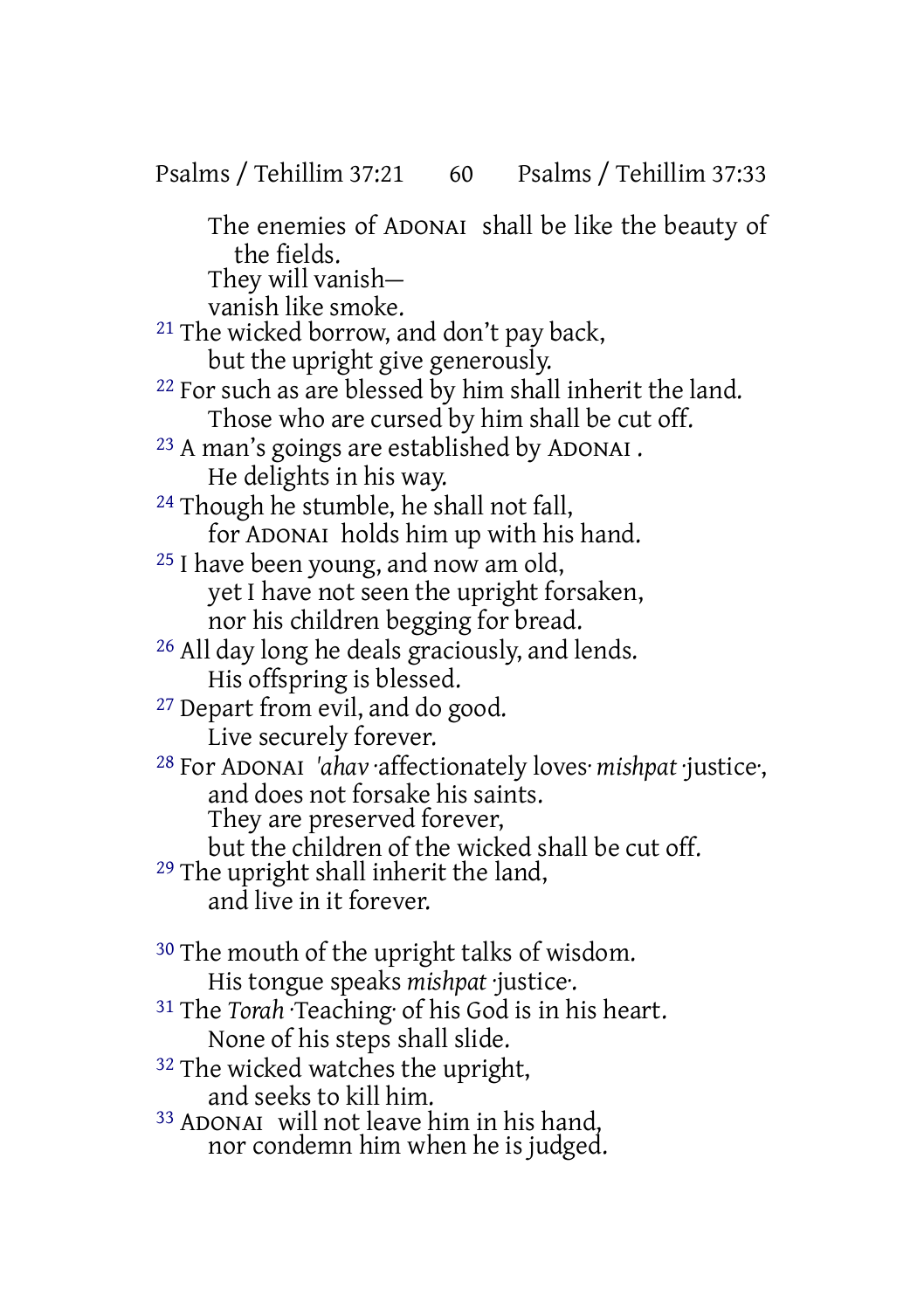Psalms / Tehillim 37:34 61 Psalms / Tehillim 38:4

34 Wait for ADONAI , and keep his way, and he will exalt you to inherit the land. When the wicked are cut off, you shall see it.

<sup>35</sup> I have seen the wicked in great power, spreading himself like a green tree in its native soil. 36 But he passed away, and behold, he was not. Yes, I sought him, but he could not be found. <sup>37</sup> Mark the perfect man, and see the upright, for there is a future for the man of peace. 38 As for transgressors, they shall be destroyed together. The future of the wicked shall be cut off. 39 But the salvation of the upright is from ADONAI . He is their stronghold in the time of trouble. 40 ADONAI helps them, and rescues them. He rescues them from the wicked, and saves them, Because they have taken refuge in him.

## 38

*A Psalm by David [Beloved], for a memorial. Context: David [Beloved] is feeble and old; his passive actions areconfronted when Absalom [Father peace] attempts to usurp Solomon as King. (1 Kings 1 (esp 1:1-6))*

- 1 ADONAI , don't rebuke me in your wrath, neither chasten me in your hot displeasure.
- 2 For your arrows have pierced me, your hand presses hard on me.
- <sup>3</sup> There is no soundness in my flesh because of your indignation,

neither is there any health in my bones because of my sin.

4 For my iniquities have gone over my head.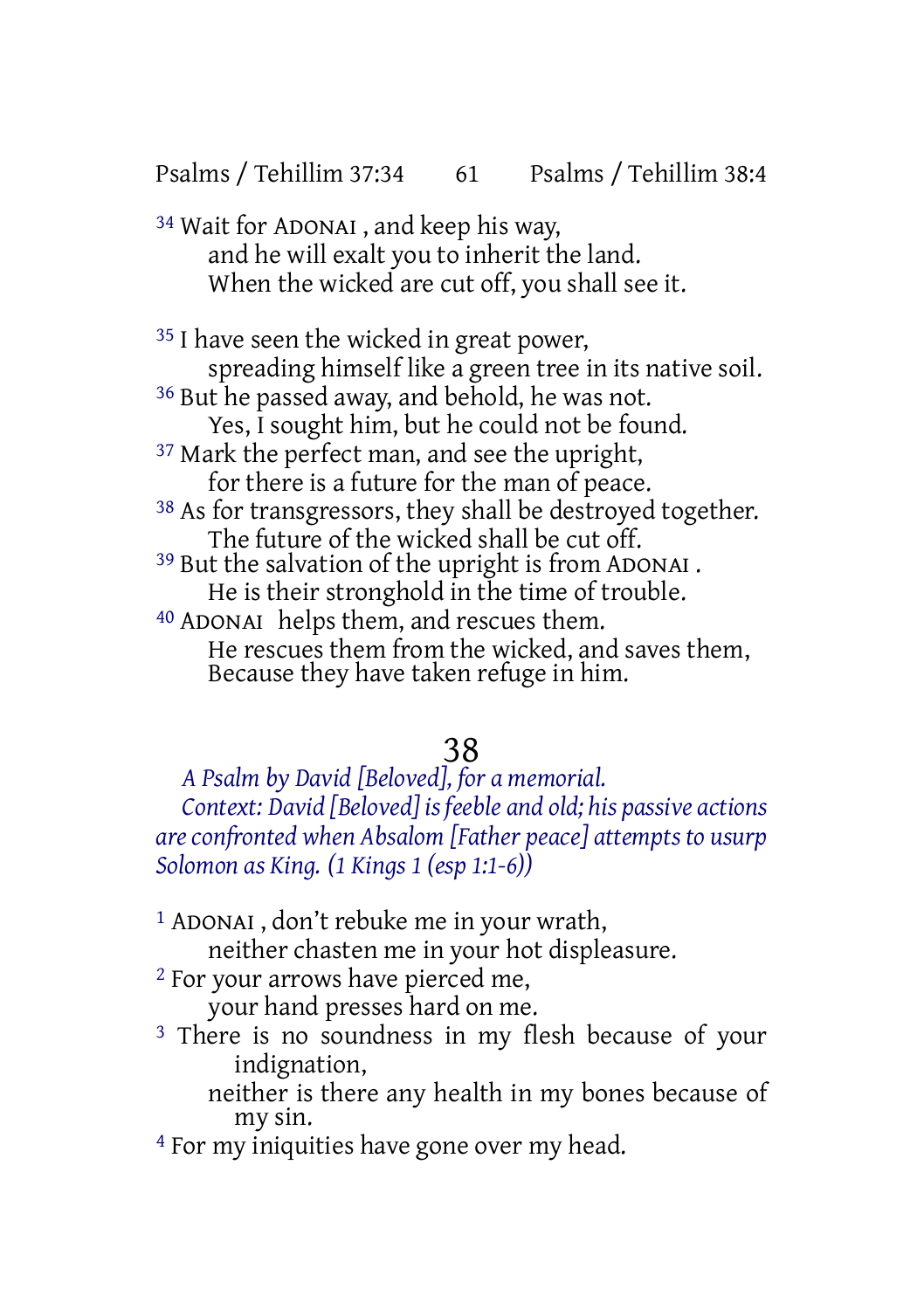Psalms / Tehillim 38:5 62 Psalms / Tehillim 38:18

As a heavy burden, they are too heavy for me. 5 My wounds are loathsome and corrupt, because of my foolishness. <sup>6</sup> I am pained and bowed down greatly. I go mourning all day long. 7 For my waist is filled with burning. There is no soundness in my flesh. 8 I am faint and severely bruised. I have groaned by reason of the anguish of my heart. 9 Lord, all my desire is before you. My groaning is not hidden from you. 10 My heart throbs. My strength fails me. As for the light of my eyes, it has also left me. <sup>11</sup> My 'ahav affectionate lovers<sup>.</sup> and my friends stand aloof from my plague. My kinsmen stand far away. <sup>12</sup> They also who seek after my life lay snares. Those who seek my hurt speak mischievous things, and meditate deceits all day long. 13 But I, as a deaf man, don't *sh'ma* ·hear obey·. I am as a mute man who does not open his mouth. <sup>14</sup> \* Yes, I am as a man who does not *sh'ma* ·hear obey·, in whose mouth are no reproofs. 15 For in you, ADONAI , do I hope. You will answer, Lord my God. 16 For I said, "Don't let them gloat over me, or exalt themselves over me when my foot slips." 17 For I am ready to fall. My pain is continually before me. 18 For I will declare my iniquity.

<sup>\*</sup> 38:14 MP: Messiah will be silent before his accusers. (Matt 27:14)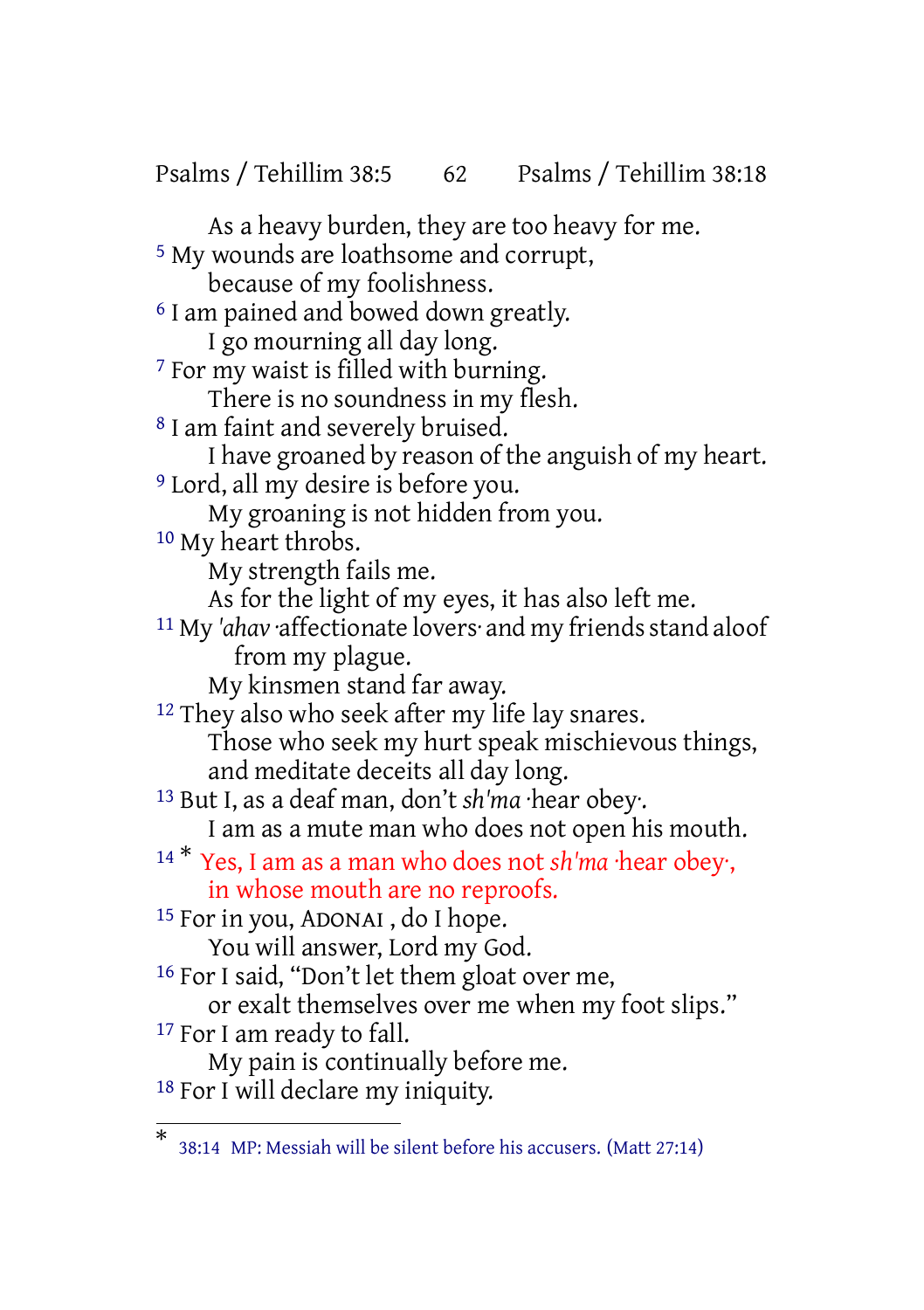Psalms / Tehillim 38:19 63 Psalms / Tehillim 39:6

I will be sorry for my sin.

19 But my enemies are vigorous and many.

Those who hate me without reason are numerous.

20 They who also render evil for good are adversaries to me,

because I follow what is good.

21 Don't forsake me, ADONAI .

My God, don't be far from me.

22 Hurry to help me,

Lord, my salvation.

## 39

*For the Chief Musician. For Jeduthun. A Psalm by David [Beloved].*

1 I said, "I will watch my ways, so that I don't sin with my tongue. I will keep my mouth with a bridle while the wicked is before me." 2 I was mute with silence. I held my peace, even from good. My sorrow was stirred. 3 My heart was hot within me. While I meditated, the fire burned: I spoke with my tongue: 4 "ADONAI , show me my end, what is the measure of my days. Let me know how frail I am. 5 Behold, you have made my days hand widths. My lifetime is as nothing before you. Surely every man stands as a breath." Selah ·contemplation with musical interlude·. 6 "Surely every man walks like a shadow. Surely they busy themselves in vain.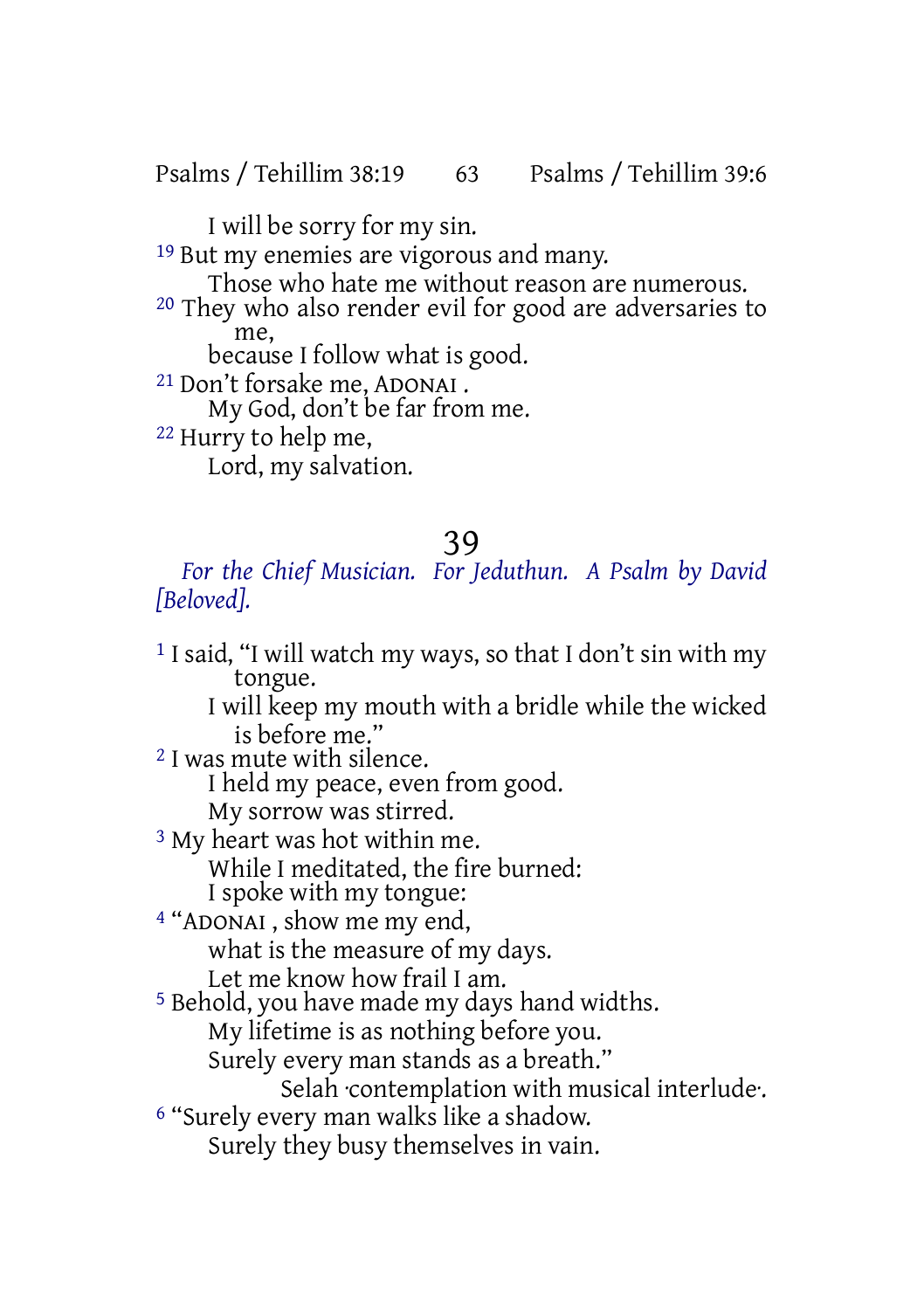Psalms / Tehillim 39:7 64 Psalms / Tehillim 40:2

He heaps up, and does not know who shall gather. 7 Now, Lord, what do I wait for? My hope is in you.

8 Deliver me from all my transgressions. Don't make me the reproach of the foolish.

<sup>9</sup> I was mute.

I didn't open my mouth,

because you did it.

<sup>10</sup> Remove your scourge away from me. I am overcome by the blow of your hand. 11 When you rebuke and correct man for iniquity,

You consume his wealth like a moth. Surely every man is but a breath."

Selah contemplation with musical interlude.

12 "*Sh'ma* ·Hear obey· my prayer, ADONAI , and give ear to my cry.

Don't be silent at my tears.

For I am a *stranger* with you,

a *foreigner,* \* as all my fathers were.

<sup>13</sup> Oh spare me, that I may recover strength, before I go away, and exist no more."

## 40

*For the Chief Musician. A Psalm by David [Beloved]. Context: Reflection on life, towards the end of David's life. (2 Sam 22:1)*

1 I waited patiently for ADONAI . He turned to me, and *sh'ma* ·heard obeyed· my cry. 2 He brought me up also out of a horrible pit, out of the miry clay. He set my feet on a rock,

<sup>\*</sup> 39:12 Quoted in 1 Pet 2:11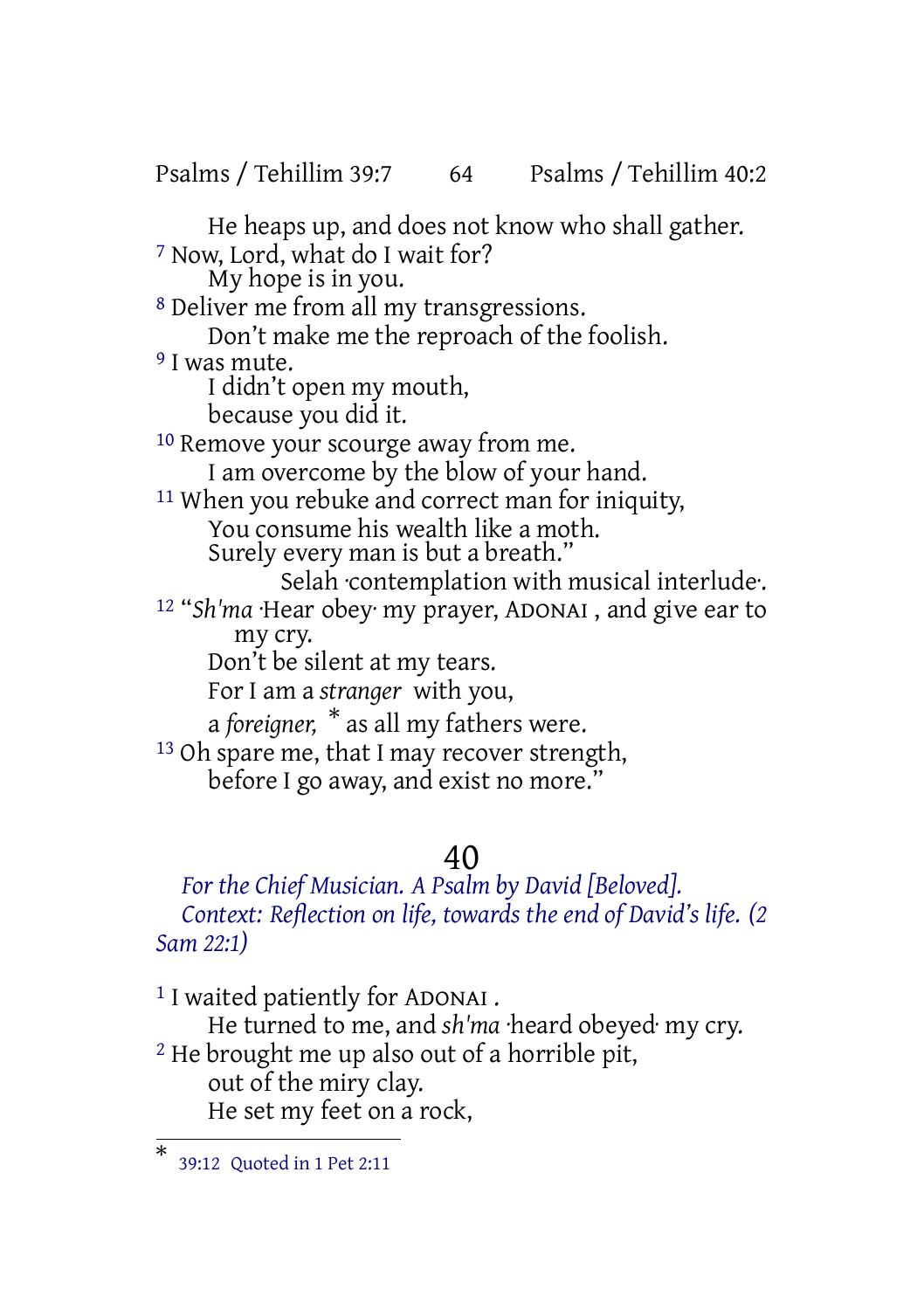Psalms / Tehillim 40:3 65 Psalms / Tehillim 40:10

and gave me a firm place to stand.

3 He has put a new song in my mouth, even *tehilah* ·praise song· to our God.

Many shall see it, and fear, and shall trust in ADONAI

- . 4 Blessed is the man who makes ADONAI his trust, and does not respect the proud, nor such as turn aside to lies.
- 5 Many, ADONAI , my God, are the wonderful works which you have done,

and your thoughts which are toward us.

They can't be declared back to you.

If I would declare and speak of them, they are more than can be counted.

<sup>6</sup> \* *Sacrifices and offerings you don't want; burnt offerings and sin offerings you have not required.* †

Instead, you have opened my ears.

- <sup>7</sup> ‡ *So then I said, "Behold, I have come! In the scroll of a book it is written about me.*
- <sup>8</sup> § *I delight to do your will, my God.* \* † Yes, your *Torah* ·Teaching· is within my heart."
- <sup>9</sup> ‡ I have proclaimed glad news of righteousness in the great assembly.

Behold, I will not seal my lips, ADONAI , you know. <sup>10</sup> I have not hidden your righteousness within my heart. I have declared your faithfulness and your salvation.

<sup>\*</sup> 40:6 MP: Messiah establishes that obedience is more desired to God than sacrifice. (John 15:12; Heb 10:5-9) † 40:6 Quoted in Heb 10:8 ‡ 40:7 MP: Messiah will say the scriptures were written of him. (Luke 24:44; John 5:39; Heb 10:5-9) § 40:8 MP: Messiah comes to do God's will. (John 5:30) \* 40:8 Quoted in Heb 10:5-10  $\frac{1}{4}$  40:8 Quoted in Heb 10:9  $\frac{1}{4}$  40:9 MP: Messiah will not conceal his mission from the congregation. (Luke 4:16-21)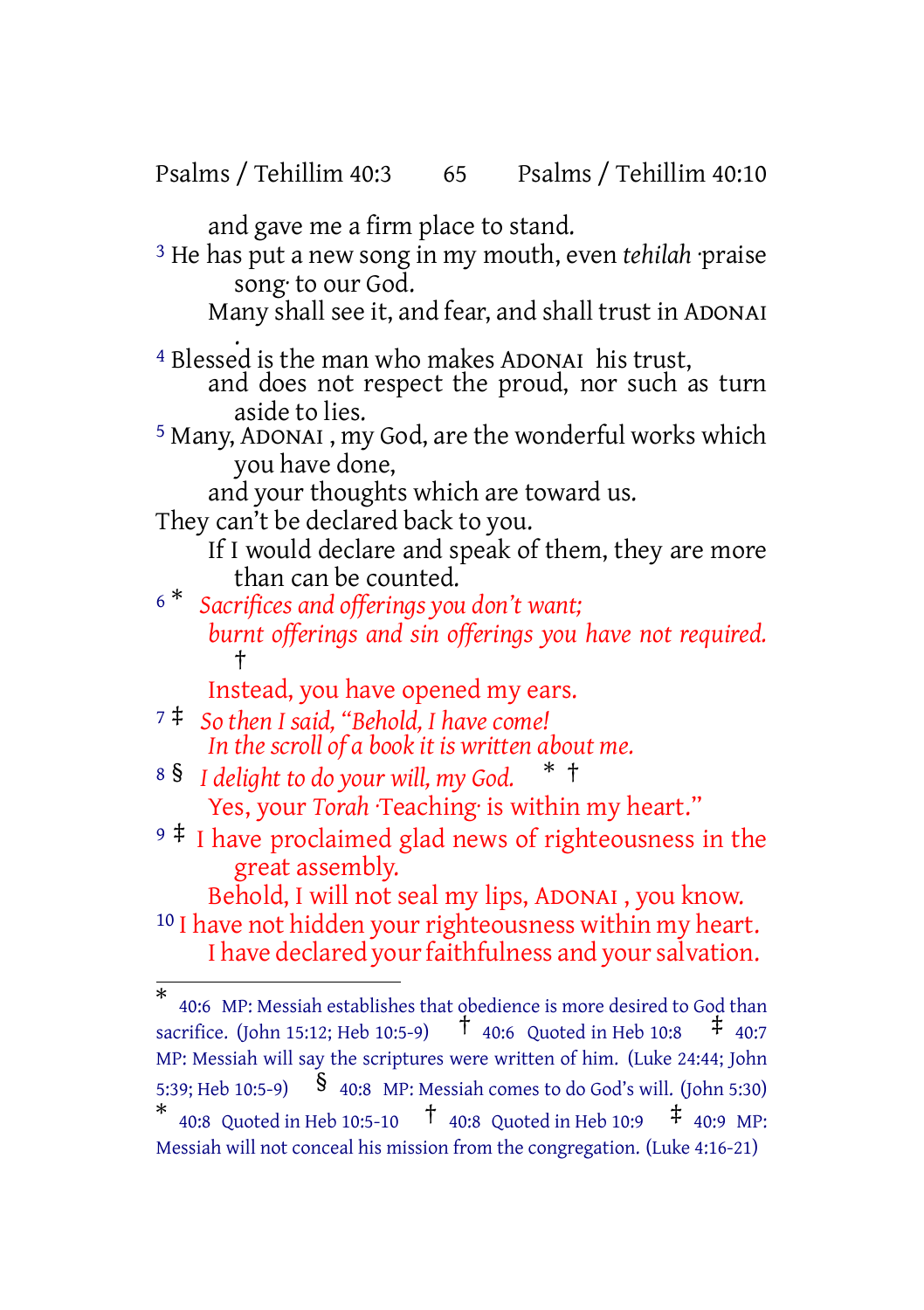Psalms / Tehillim 40:11 66 Psalms / Tehillim 41:1

I have not concealed your *cheshed* ·loving-kindness· and your truth from the great assembly.

11 Don't withhold your tender *racham* ·merciful love· from me, ADONAI .

Let your *cheshed* ·loving-kindness· and your truth continually preserve me.

12 For innumerable evils have surrounded me.

My iniquities have overtaken me, so that I am not able to look up.

They are more than the hairs of my head.

My heart has failed me.

13 Be pleased, ADONAI , to deliver me.

Hurry to help me, ADONAI .

- 14 Let them be disappointed and confounded together who seek after my soul to destroy it.
	- Let them be turned backward and brought to dishonor who delight in my hurt.

<sup>15</sup> Let them be desolate by reason of their shame that tell me, "Aha! Aha!"

16 Let all those who seek you rejoice and be glad in you. Let all who *'ahav* ·affectionately love· your salvation say continually, "Let ADONAI be exalted and magnified!"

<sup>17</sup> But I am poor and needy.

May the Lord think about me.

You are my help and my deliverer.

Don't delay, my God.

## 41

*For the Chief Musician. A Psalm by David [Beloved].*

1 Blessed is he who considers the poor. ADONAI will deliver him in the day of evil.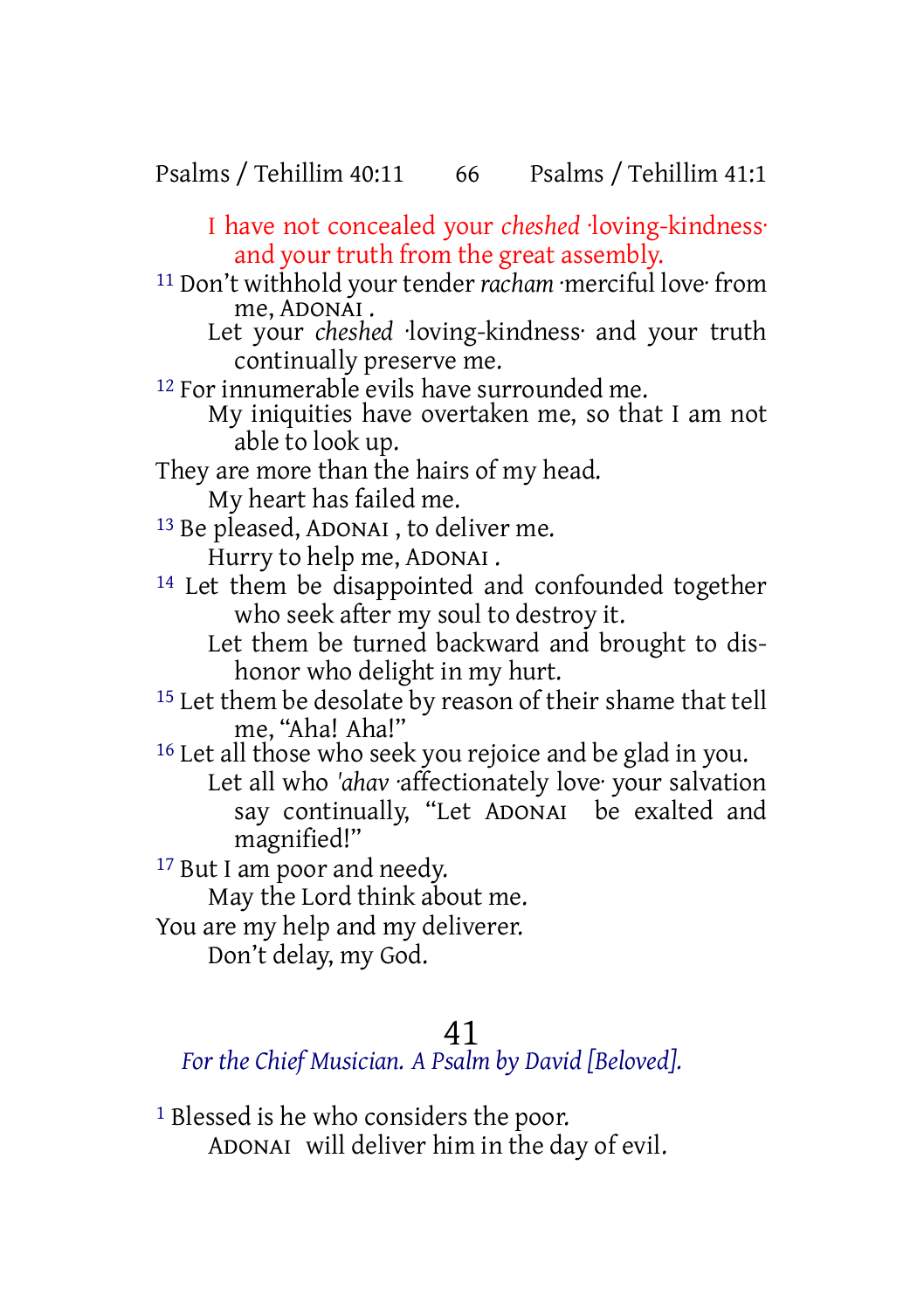Psalms / Tehillim 41:2 67 Psalms / Tehillim 41:12

2 ADONAI will preserve him, and keep him alive. He shall be blessed on the earth, and he will not surrender him to the will of his enemies. 3 ADONAI will sustain him on his sickbed, and restore him from his bed of illness. 4 I said, "ADONAI , have mercy on me! Heal me, for I have sinned against you." 5 My enemies speak evil against me: "When will he die, and his name perish?" <sup>6</sup> If he comes to see me, he speaks falsehood. His heart gathers iniquity to itself. When he goes abroad, he tells it. 7 All who hate me whisper together against me. They imagine the worst for me. 8 "An evil disease," they say, "has afflicted him. Now that he lies he shall rise up no more."

9<sup>\*</sup> Yes, my own familiar friend, in whom I trusted, *who ate bread with me, has lifted up his heel against me.* †

- 10 But you, ADONAI , have mercy on me, and raise me up, that I may repay them.
- 11 By this I know that you delight in me, because my enemy does not triumph over me.
- 12 As for me, you uphold me in my integrity, and set me in your presence forever.

<sup>\*</sup> 41:9 MP: The Messiah's betrayer is a friend whom he breaks bread with. Consider more details about this betrayal: sold for 30 pieces of silver (Ex 21:32; Zech 11:12; Matt 26:15); the money is thrown down in God's house (Zech 11:13; Matt 27:5); the price used to buy potter's field for strangers' burial graves(Zech 11:13; Matt 27:7). (Mark 14:17-20; John 13:18-27) † 41:9 Paraphrase Quoted in John 13:18, 17:12 with Acts 1:16-20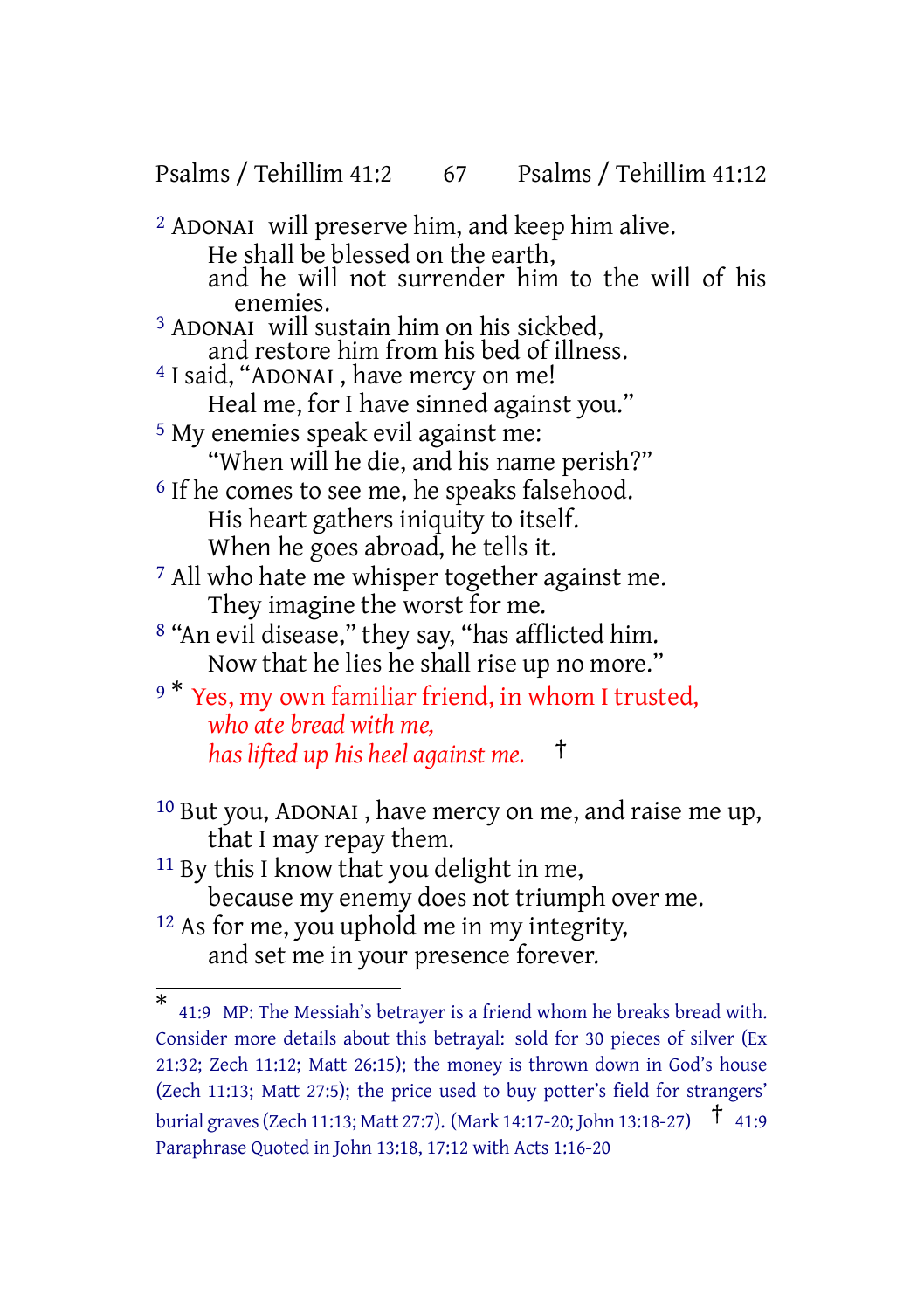Psalms / Tehillim 41:13 68 Psalms / Tehillim 42:5

<sup>13</sup> *Blessed be ADONAI , the God of Israel [God prevails],* ‡ from everlasting and to everlasting! *Amen v'Amen* ·So be it and So be it·.

## BOOK 2

## 42

*For the Chief Musician. A maskil ·instructional wisdom psalm· by the sons of Korach [Bald one, Frost]. (See Num 16).*

*Context: The writer feels small. He plaintively calls to God for help located by a Mizar [Small] Hill, in the region of Jordan River and the taller and significant Mount Hermon [Devoted to destruction], which is also called Zion [Mountain ridge, Marking]. (No reference.)*

<sup>1</sup> As the deer pants for the water brooks,

so my soul pants after you, God.

2 My soul thirsts for God, for the *Elohim Chayim* [Living God].

When shall I come and appear before God?

<sup>3</sup> My tears have been my food day and night,

while they continually ask me, "Where is your God?"

- 4 These things I remember, and pour out my soul within me,
	- how I used to go with the crowd, and led them to God's house,
	- with the voice of joy and praise, a multitude keeping a holy day.

5 Why are you in despair, my soul?

Why are you disturbed within me?

Hope in God!

For I shall still yadah extend hands in thankful praise<sup>.</sup> to him for the *yishu'ah* ·salvation· of his presence.

<sup>‡</sup> 41:13 Quoted in Luke 1:68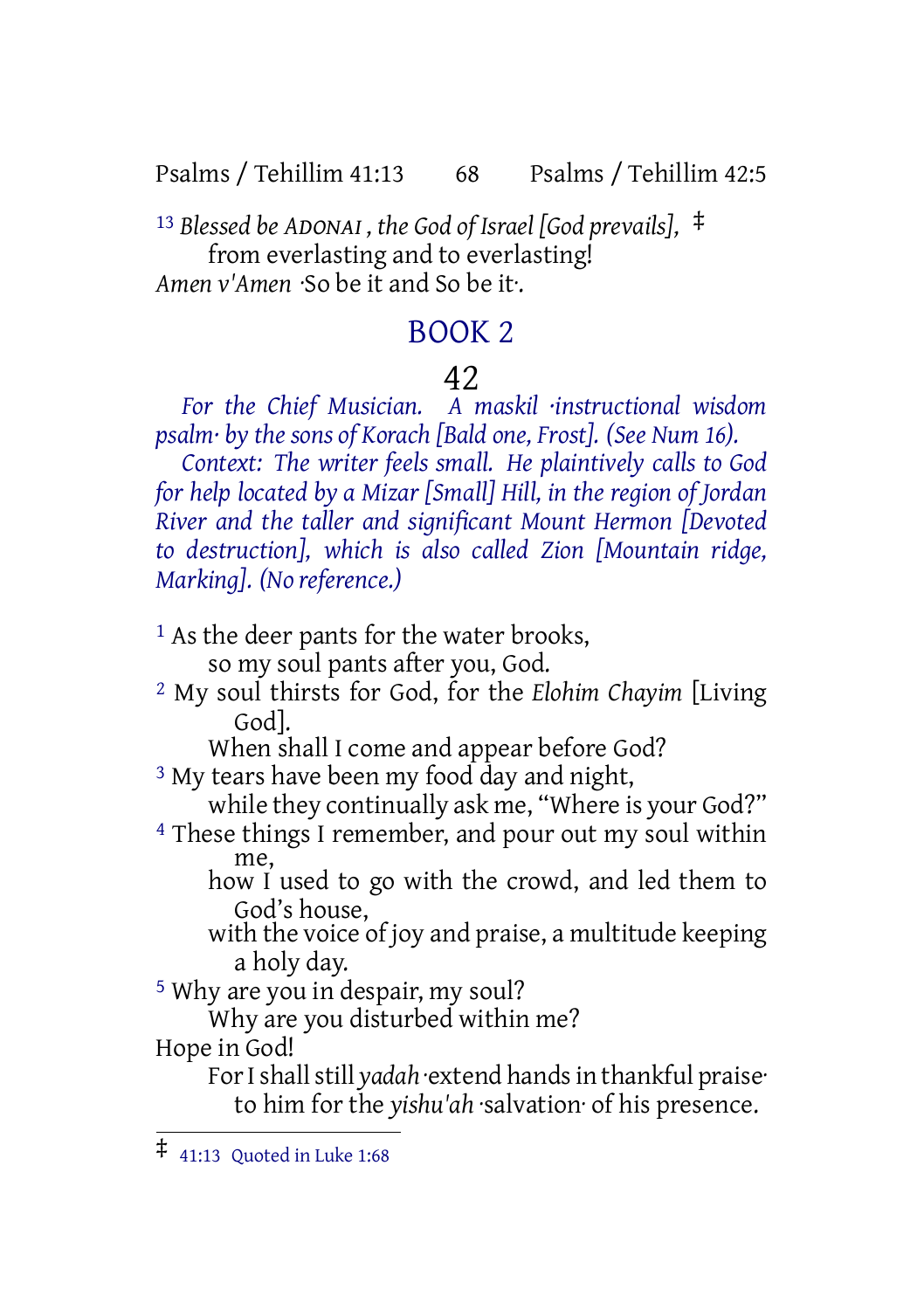Psalms / Tehillim 42:6 69 Psalms / Tehillim 43:2

6 My God, my soul is in despair within me.

Therefore I remember you from the land of the Jordan [Descender],

the heights of Hermon [Devoted to destruction], from the hill Mizar.

7 Deep calls to deep at the noise of your waterfalls. All your waves and your billows have swept over me.

- 
- 8 ADONAI will enjoin his *cheshed* ·loving-kindness· in the daytime.

In the night his song shall be with me: a prayer to the God of my life.

- 9 I will ask God, my rock, "Why have you forgotten me? Why do I go mourning because of the oppression of the enemy?"
- 10 As with a sword in my bones, my adversaries reproach me,

while they continually ask me, "Where is your God?" 11 Why are you in despair, my soul?

Why are you disturbed within me?

Hope in God! For I shall still *yadah* ·extend hands in thankful praise· to him,

the *yishu'ah* ·salvation· of my countenance, and my God.

# 43

1 Vindicate me, God, and plead my cause against an ungodly nation.

Oh, deliver me from deceitful and wicked men.

2 For you are the God of my strength. Why have you rejected me?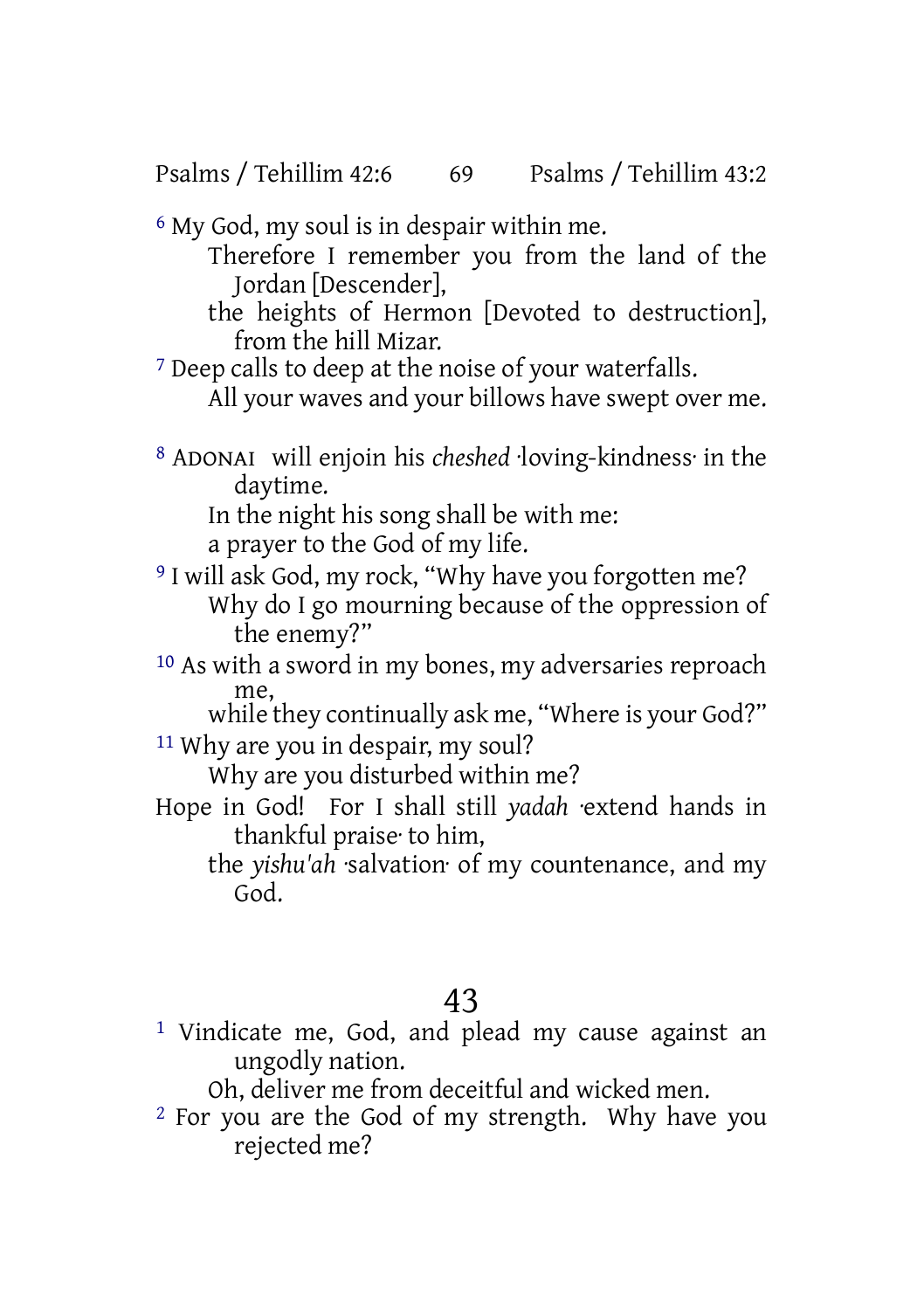Psalms / Tehillim 43:3 70 Psalms / Tehillim 44:2

Why do I go mourning because of the oppression of the enemy?

3 Oh, send out your light and your truth. Let them lead me.

Let them bring me to your holy hill, To your tents.

4 Then I will go to the altar of God,

to God, my exceeding joy.

I will *yadah* ·extend handsin thankful praise· to you on the harp, God, my God.

5 Why are you in despair, my soul? Why are you disturbed within me?

Hope in God!

For I shall still *yadah* extend hands in thankful praise<sup>.</sup> to him:

my *yishu'ah* ·Savior·, my helper, and my God.

# 44

*For the Chief Musician. By the sons of Korach [Bald one, Frost]. (See Num 16). A maskil ·instructional wisdom psalm·. Context: After the first loss at Ai, contemplation of God's might in removing Israel from Egypt and Moses' exhortation at Mount Gerival. (Josh 7:1-13; Deut 27-32)*

1 We have *sh'ma* ·heard obeyed· with our ears, God; our fathers have told us, what work you did in their days, in the days of old. <sup>2</sup> You drove out the nations with your hand, but you planted them.

You afflicted the peoples, but you spread them abroad.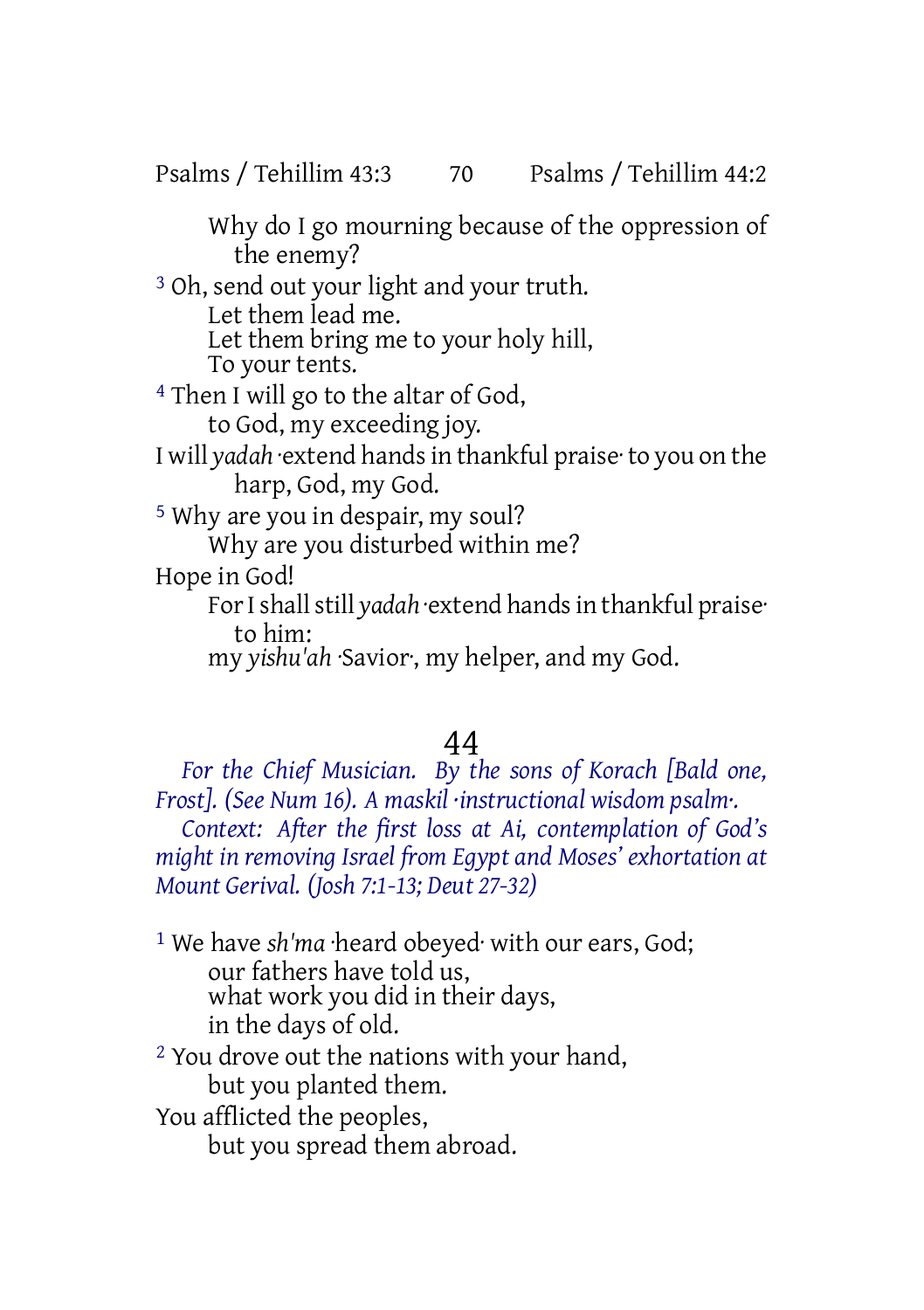Psalms / Tehillim 44:3 71 Psalms / Tehillim 44:15

3 For they didn't get the land in possession by their own sword,

neither did their own arm save them;

but your right hand, and your arm, and the light of your face,

because you were favorable to them.

4 You are my King, God.

Enjoin *yishu'ah* ·deliverance· for Jacob [Supplanter]! 5 Through you, will we push down our adversaries.

Through your name, will we tread them under who rise up against us.

6 For I will not trust in my bow, neither shall my sword save me.

7 But you have saved us from our adversaries, and have shamed those who hate us.

8 In God we have made our boast all day long,

we will *yadah* ·extend hands in thankful praise· to your name forever.

Selah ·contemplation with musical interlude·.

9 But now you rejected us, and brought us to dishonor, and don't go out with our armies.

10 You make us turn back from the adversary.

Those who hate us take plunder for themselves.

11 You have made us like sheep for food,

and have scattered us among the nations.

12 You sell your people for nothing,

and have gained nothing from their sale.

<sup>13</sup> You make us a reproach to our neighbors,

a scoffing and a derision to those who are around us.

14 You make us a byword among the nations,

a shaking of the head among the peoples.

15 All day long my dishonor is before me, and shame covers my face,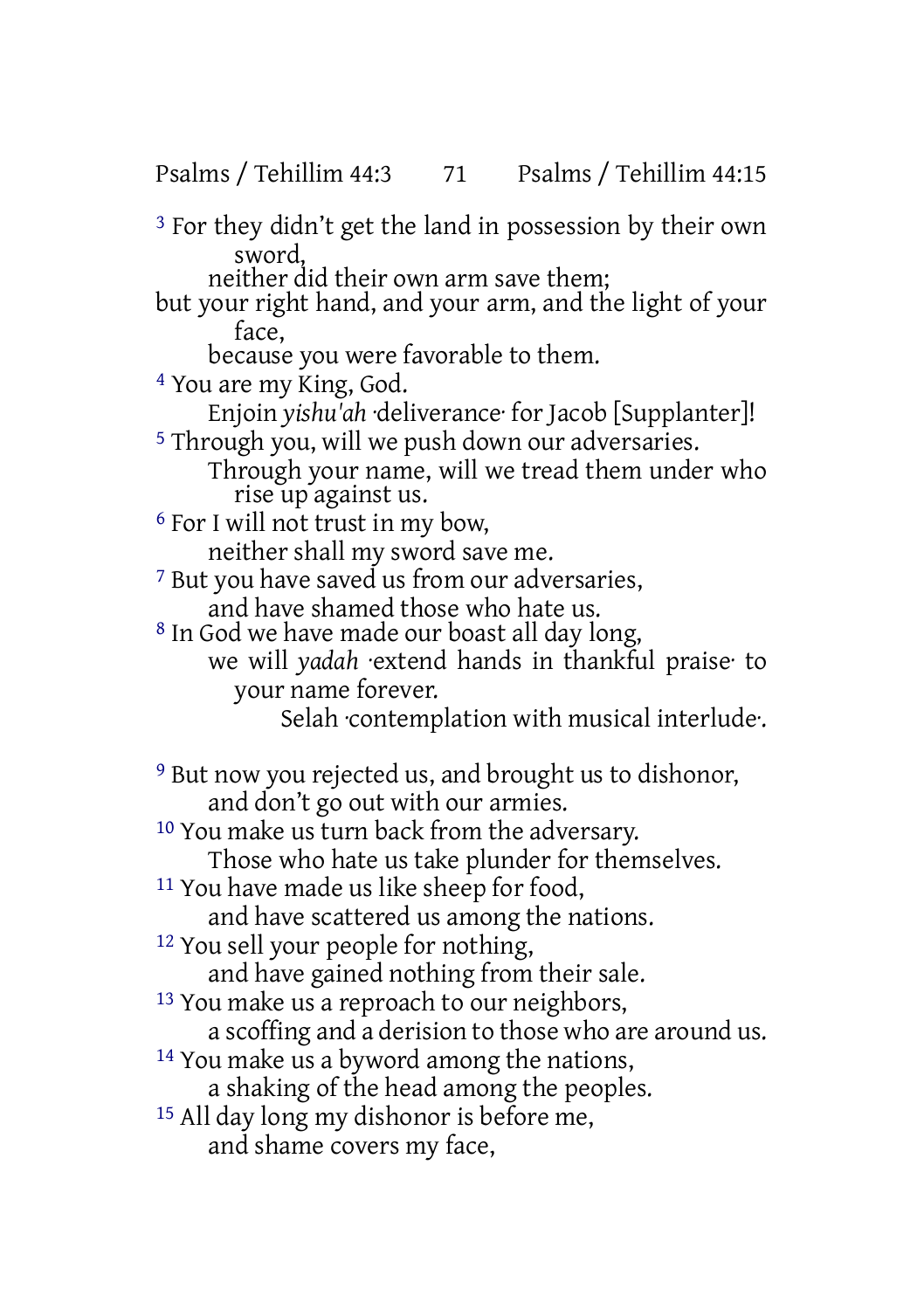## *Psalms / Tehillim 44:16 72 Psalms / Tehillim 44:26*

<sup>16</sup> At the taunt of one who reproaches and verbally abuses,

because of the enemy and the avenger.

17 All this has come on us,

yet have we not forgotten you,

Neither have we been false to your covenant·binding contract between two or more parties·.

18 Our heart has not turned back,

neither have our steps strayed from your path,

19 Though you have crushed us in the haunt of jackals,

and covered us with the shadow of death. 20 If we have forgotten the name of our God,

or spread out our hands to a strange deity;

21 won't God search this out?

For he knows the secrets of the heart.

22 Yes, *for your sake we are killed all day long.*

*We are regarded as sheep for the slaughter.* \* 23 Wake up!

Why do you sleep, Lord?

Arise!

Don't reject us forever.

24 Why do you hide your face,

and forget our affliction and our oppression?

<sup>25</sup> For our soul is bowed down to the dust.

Our body clings to the earth.

26 Rise up to help us.

Redeem us for your *cheshed* ·loving-kindness'· sake.

## 45

*For the Chief Musician. Set to "The Lilies." A maskil ·instructional wisdom psalm· by the sons of Korach [Bald one,*

<sup>\*</sup> 44:22 Quoted in Rom 8:36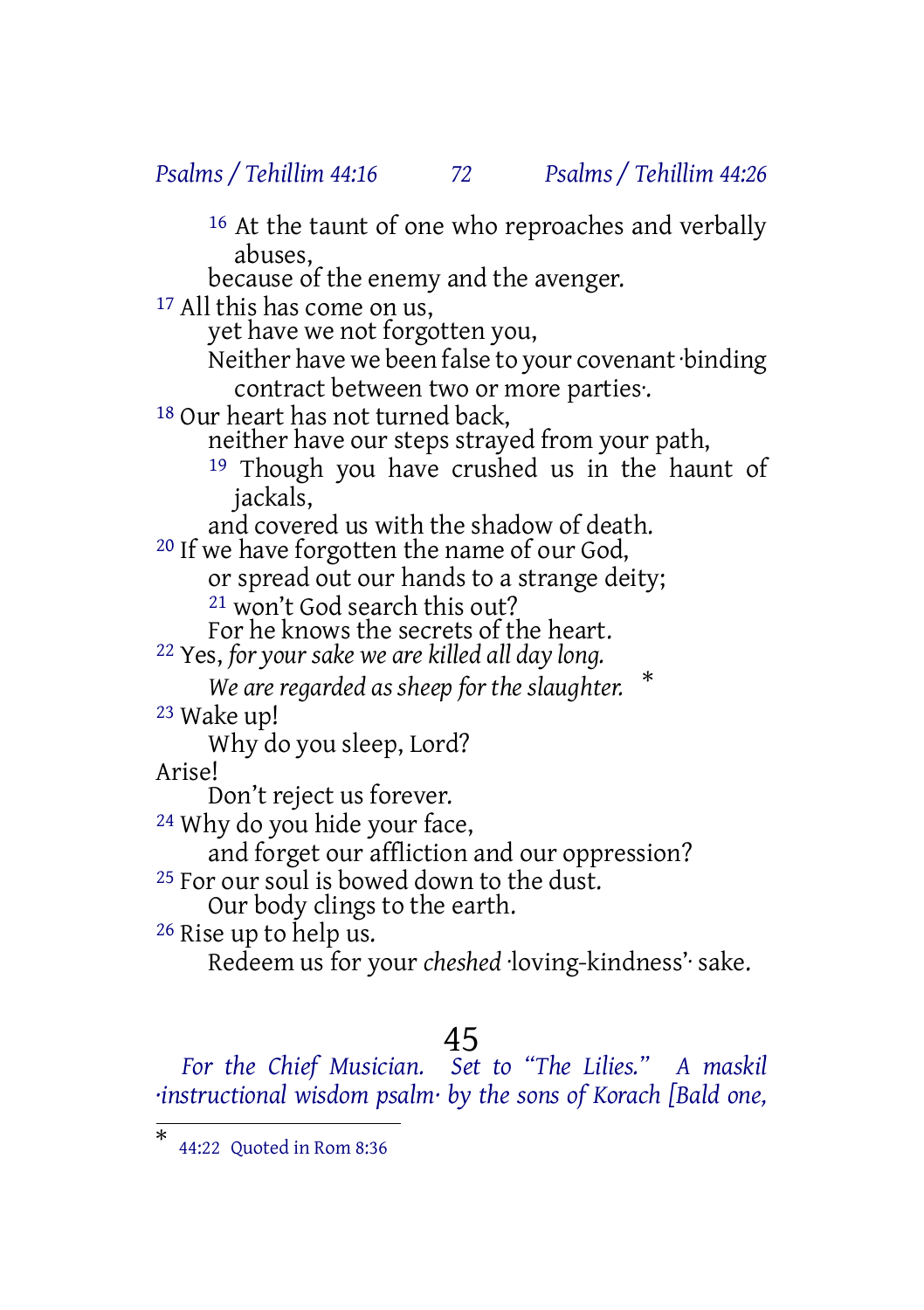## Psalms / Tehillim 45:1 73 Psalms / Tehillim 45:8

*Frost]. (See Num 16). A wedding song; a song of yadidim ·beloveds·. Context: Acontemplation similarto Ezekiel[God strengthens]*

*16:8-14. (Ez 16:8-14)*

<sup>1</sup> My heart overflows with a noble theme. I recite my verses for the king. My tongue is like the pen of a skillful writer. 2 You are the most excellent of the sons of men. *Chen* ·Grace· has anointed your lips, therefore God has blessed you forever. 3 Strap your sword on your thigh, mighty one: your splendor and your majesty. 4 In your majesty ride on victoriously on behalf of truth, humility, and righteousness. Let your right hand display awesome deeds. 5 Your arrows are sharp. The nations fall under you, with arrows in the heart of the king's enemies. <sup>6</sup> † ‡ *Your throne, God, is forever and ever. A scepter of equity is the scepter of your kingdom.* <sup>7</sup> § *You have 'ahavta ·affectionately loved· righteousness, and hated wickedness. Therefore God, your God, has anointed you with the oil of gladness above your fellows.* \* 8 All your garments smell like myrrh, aloes, and cassia. Out of ivory palaces stringed instruments have made you glad.

<sup>\*</sup> 45:2 MP: Messiah speaks with gracious words. (Luke 4:22)  $\uparrow$  45:6 MP: Messiah is referred to as God. (Heb 1:8-9)  $\uparrow$  45:6 MP: The Messiah's throne is everlasting. (Luke 1:33; Heb 1:8)  $\frac{1}{3}$  45:7 MP: Messiah will act with righteousness. (Luke 5:31-32; John 5:30) \* 45:7 Quoted in Heb 1:8-9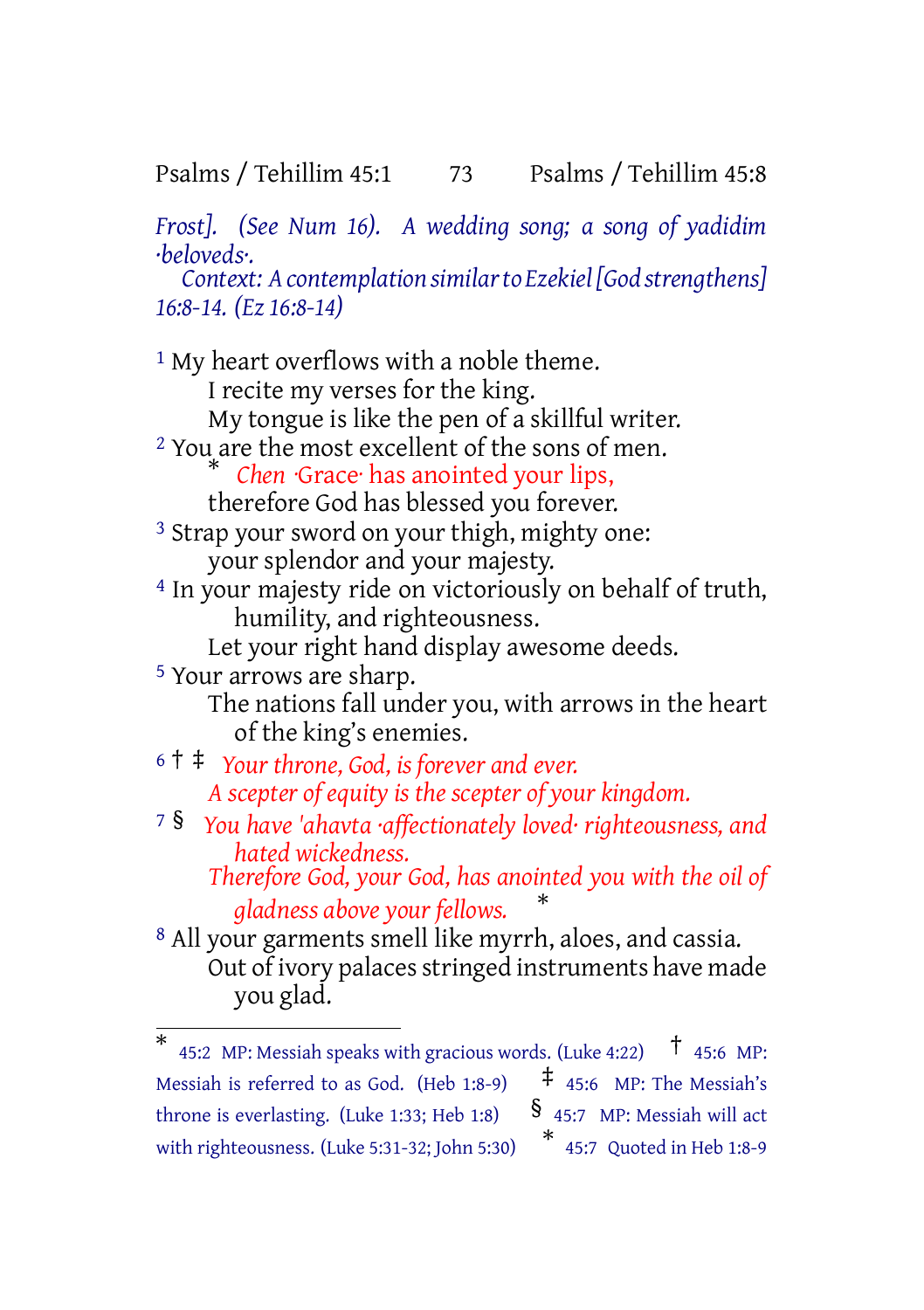Psalms / Tehillim 45:9 74 Psalms / Tehillim 46:3

9 Kings' daughters are among your honorable women. At your right hand the queen stands in gold of Ophir. 10 *Sh'ma* ·Hear obey·, daughter, consider, and turn your ear. Forget your own people, and also your father's house. 11 So the king will desire your beauty, honor him, for he is your lord. <sup>12</sup> The daughter of Tyre comes with a gift. The rich among the people entreat your favor. 13 The princess inside is all glorious. Her clothing is interwoven with gold. 14 She shall be led to the king in embroidered work. The virgins, her companions who follow her, shall be brought to you. 15 With gladness and rejoicing they shall be led. They shall enter into the king's palace. 16 Your sons will take the place of your fathers. You shall make them princes in all the earth. 17 I will make your name to be remembered in all genera-

tions. Therefore the peoples shall *yadah* ·extend hands in thankful praise· to you forever and ever.

## 46

*For the Chief Musician. By the sons of Korach [Bald one, Frost]. (See Num 16). According to Alamoth.*

<sup>1</sup> God is our refuge and strength, a very present help in trouble.

<sup>2</sup> Therefore we won't be afraid, though the earth changes, though the mountains are shaken into the heart of the seas;

<sup>3</sup> though its waters roar and are troubled,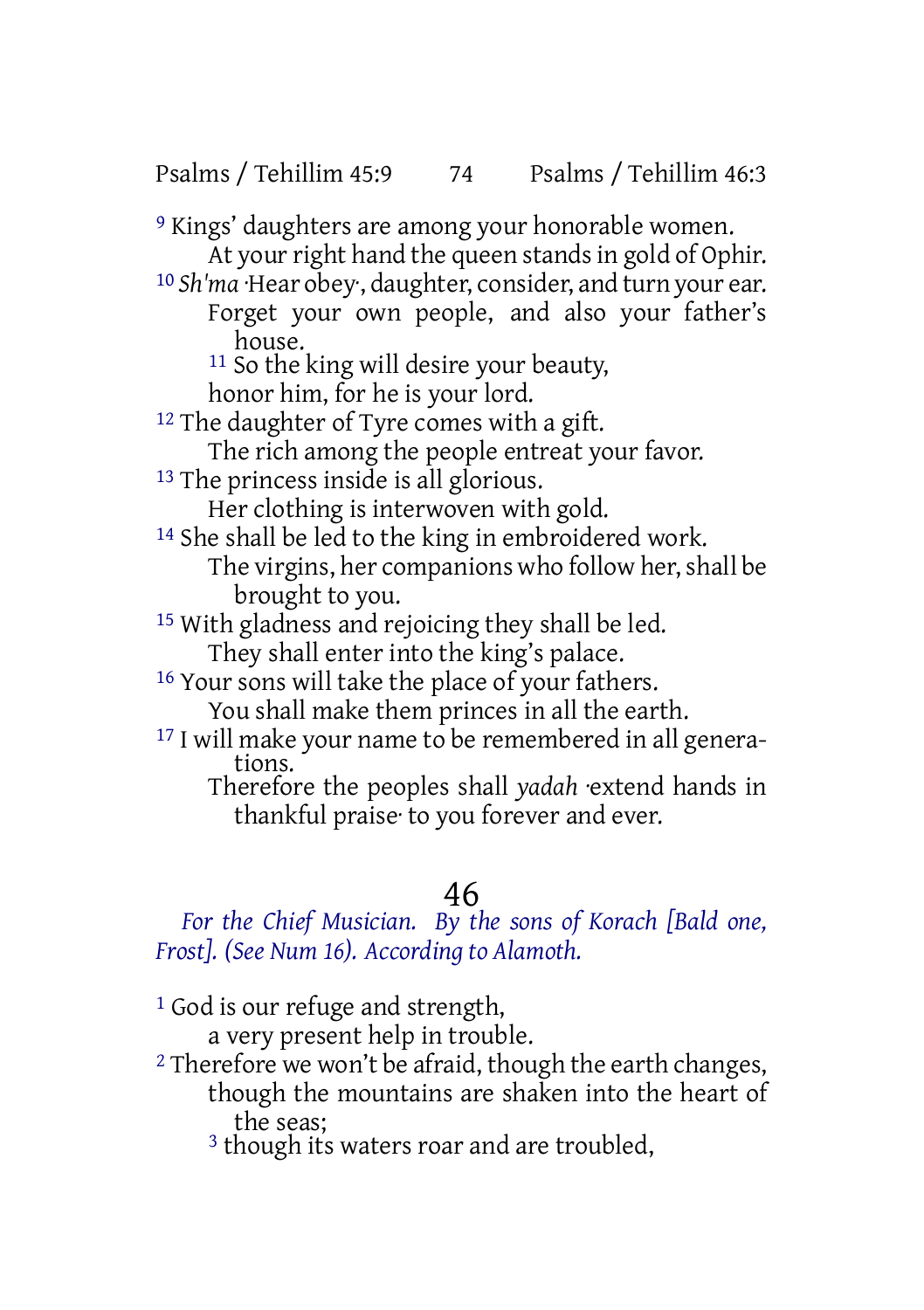Psalms / Tehillim 46:4 75 Psalms / Tehillim 46:11

though the mountains tremble with their swelling. Selah contemplation with musical interlude.

4 There is a river, the streams of which make the city of God glad,

the holy place of the tents of *haElyon* [the Most High].

5 God is within her. She shall not be moved. God will help her at dawn.

<sup>6</sup> *The nations raged.* \* The kingdoms were moved. He lifted his voice, and the earth melted.

7 *ADONAI Tzva'ot* [Yahweh Commander of heaven's armies] is with us.

The God of Jacob [Supplanter] is our refuge. Selah contemplation with musical interlude.

8 Come, see ADONAI 's works,

what desolations he has made in the earth.

<sup>9</sup> He makes wars cease to the end of the earth.

He breaks the bow, and shatters the spear. He burns the chariots in the fire.

10 "Be still, and know that I am God.

I will be exalted among the nations.

I will be exalted in the earth."

11 *ADONAI Tzva'ot* [Yahweh Commander of heaven's armies] is with us. The God of Jacob [Supplanter] is our refuge.

Selah contemplation with musical interlude.

#### 47

*For the Chief Musician. A Psalm by the sons of Korach [Bald one, Frost]. (See Num 16).*

<sup>\*</sup> 46:6 Quoted in Rev 11:18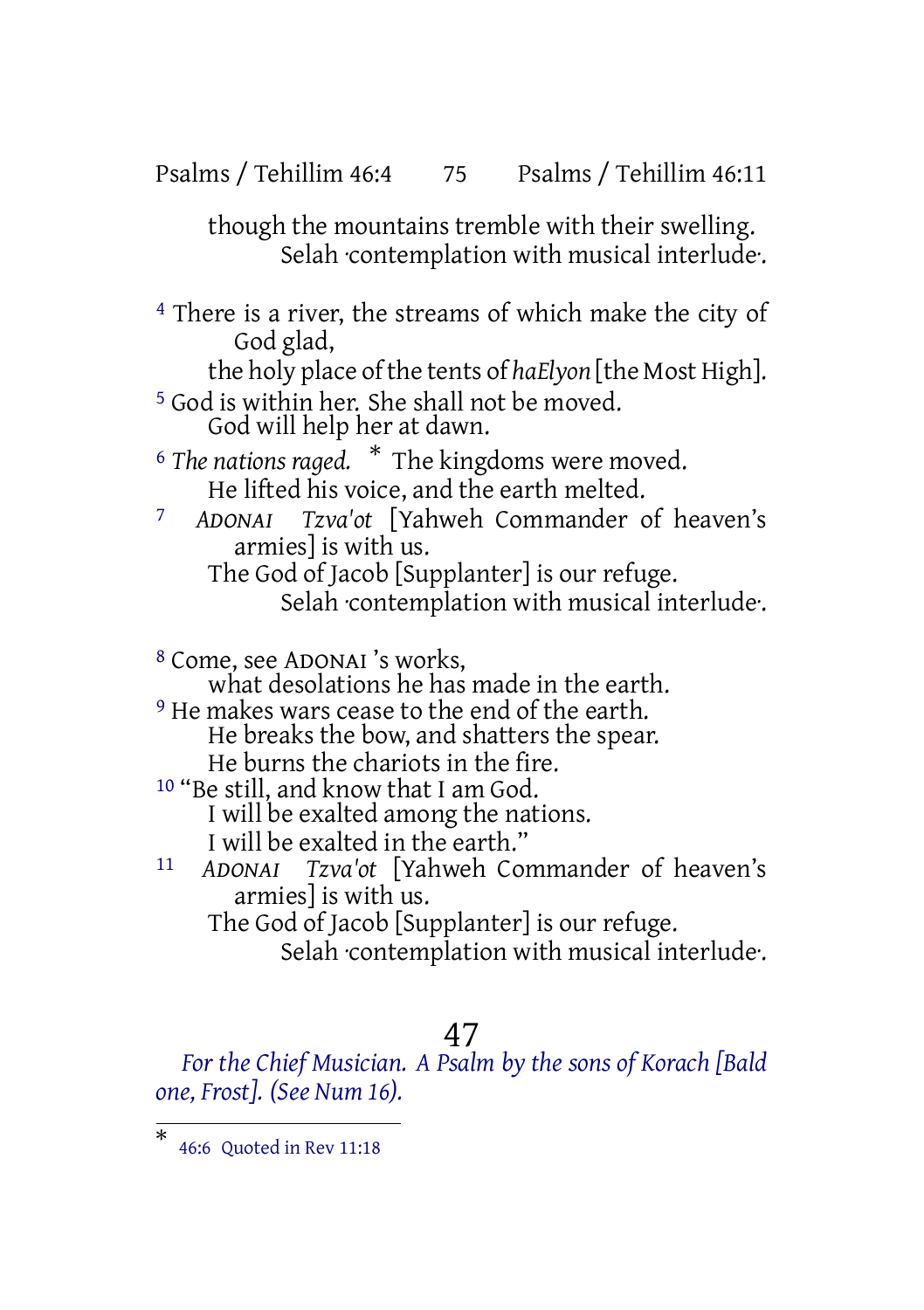*Context: Possible, reflection on God's promise of blessing the Gentile nations to Abraham [Father of a multitude] in Gen 12:2; 18:18. (Gen 12:2; 18:18)*

1 Oh clap your hands, all you nations. Shout to God with the voice of triumph! 2 For ADONAI Most High is awesome. He is a great King over all the earth. 3 He subdues nations under us, and peoples under our feet. 4 He chooses our inheritance for us, the glory of Jacob [Supplanter] whom he *'ahav* ·affectionately loved·. Selah contemplation with musical interlude. 5 God has gone up with a shout, ADONAI with the sound of a *shofar* ·ram horn·. 6 Sing *zahmar* ·musical praise· to God, sing *zahmar* ·musical praise·. Sing *zahmar* ·musical praise· to our King, sing *zahmar* ·musical praise·. 7 For God is the King of all the earth. Sing *zahmar* ·musical praise· with understanding. 8 God reigns over the nations. God sits on his holy throne. <sup>9</sup> The princes of the peoples are gathered together, the people of the God of Abraham [Father of a multitude]. For the shields of the earth belong to God. He is greatly exalted!

## 48

*A Song. A Psalm by the sons of Korach [Bald one, Frost]. (See Num 16).*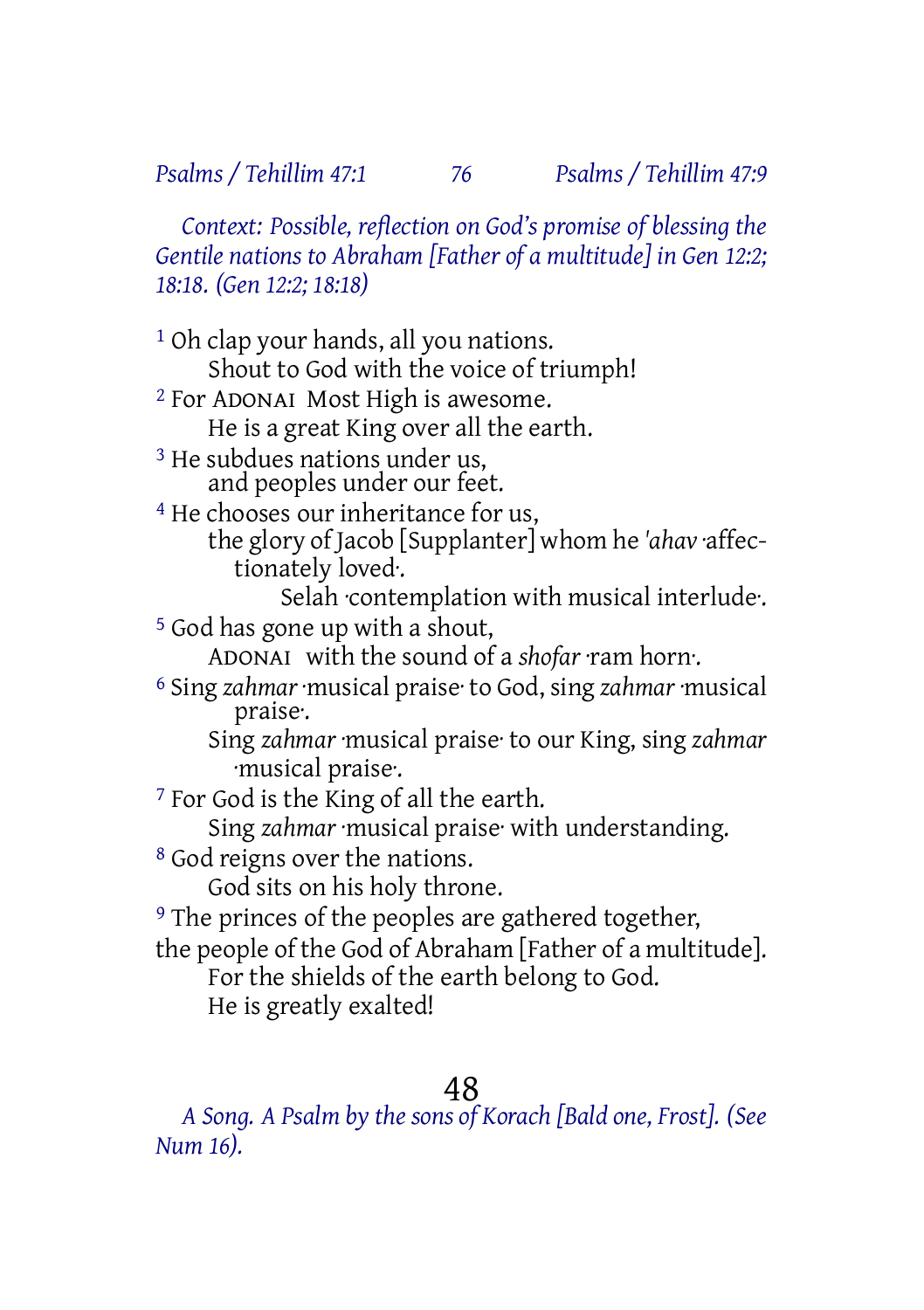Psalms / Tehillim 48:1 77 Psalms / Tehillim 48:11

*Context: Historically, Levites [Descendants of United with] sang this Psalm on Second Day in the Temple. (Consider Deut 4:5-8)*

1 Great is ADONAI , and greatly to be praised, in the city of our God, in his holy mountain. 2 Beautiful in elevation, the joy of the whole earth, is Mount Zion [Mountain ridge, Marking], on the north sides, *the city of the great King.* \* <sup>3</sup> In its citadels God has revealed himself as a strong defense. 4 For, behold, the kings assembled themselves, they passed by together. 5 They saw it, then they were amazed. They were dismayed. They hurried away. 6 Trembling took hold of them there, pain, as of a woman in travail. 7 With the east wind, you break the ships of Tarshish. 8 As we have *sh'ma* ·heard obeyed·, so we have seen, in the city of *ADONAI Tzva'ot* [Yahweh Commander of heaven's armies], in the city of our God. God will establish it forever. Selah contemplation with musical interlude. 9 We have thought about your *cheshed* ·loving-kindness·, God, in the middle of your temple. 10 As is your name, God, so is your*tehilah* ·praise song·to the ends ofthe earth. Your right hand is full of righteousness.  $11$  Let Mount Zion [Mountain ridge, Marking] be glad!

<sup>\*</sup> 48:2 Quoted in Matt 5:35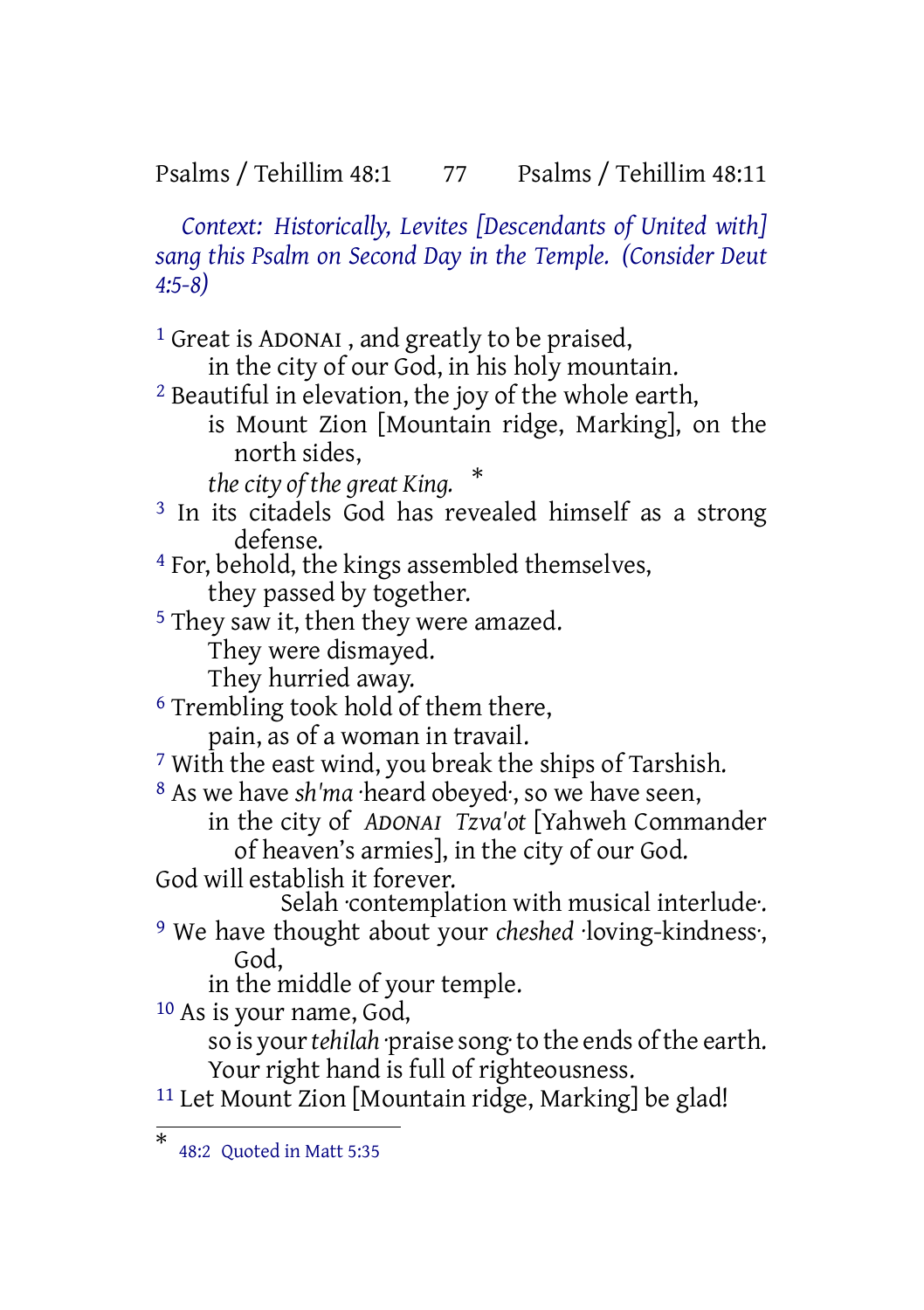Psalms / Tehillim 48:12 78 Psalms / Tehillim 49:7

Let the daughters of Judah [Praised] rejoice, Because of your judgments.

12 Walk about Zion [Mountain ridge, Marking], and go around her.

Number its towers.

13 Mark well her bulwarks.

Consider her palaces,

that you may tell it to the next generation.

<sup>14</sup> For this God is our God forever and ever. He will be our guide even to death.

### 49

*For the Chief Musician. A Psalm by the sons of Korach [Bald one, Frost]. (See Num 16).*

*Context: A contemplation about inheritance. Similar to Job's sacrificesfor hischildren and the proverbs on future generations decisions of inheritance that they did not earn. (Job 1:4-5; Lam 2:17-25 (esp 2:21, 2:24))*

1 *Sh'ma* ·Hear obey·, all you peoples. Listen, all you inhabitants of the world, 2 both low and high, rich and poor together. 3 My mouth will speak words of wisdom. My heart shall utter understanding. 4 I will incline my ear to a proverb. I will open my riddle on the harp. 5 Why should I fear in the days of evil, when iniquity at my heels surrounds me? 6 Those who trust in their wealth, and boast in the multitude of their riches—  $<sup>7</sup>$  none of them can by any means redeem his brother,</sup> nor give God a ransom for him.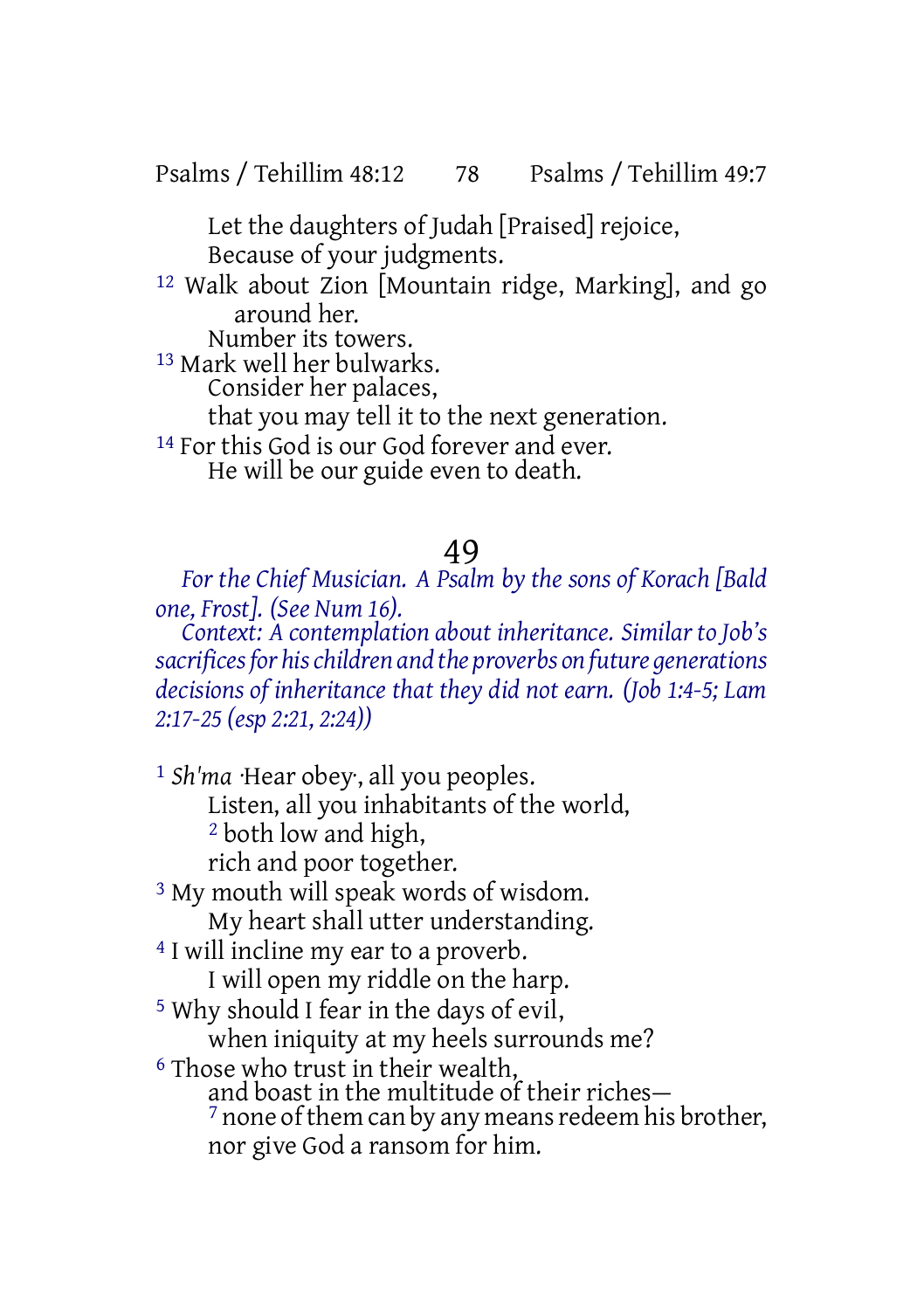Psalms / Tehillim 49:8 79 Psalms / Tehillim 49:17

8 For the redemption of their life is costly, no payment is ever enough, <sup>9</sup> That he should live on forever, that he should not see corruption. 10 For he sees that wise men die; likewise the fool and the senseless perish, and leave their wealth to others. <sup>11</sup> Their inward thought is that their houses will endure forever, and their dwelling places to all generations. They name their lands after themselves. 12 But man, despite his riches, does not endure. He is like the animals that perish. <sup>13</sup> This is the destiny of those who are foolish, and of those who approve their sayings. Selah ·contemplation with musical interlude·. 14 They are appointed as a flock for *Sheol* ·Place of the dead·. Death shall be their shepherd. The upright shall have dominion over them in the morning. Their beauty shall decay in *Sheol* ·Place of the dead·, far from their mansion. <sup>15</sup> \* But God will redeem my soul from the power of *Sheol* ·Place of the dead·, for he will receive me. Selah ·contemplation with musical interlude·. 16 Don't be afraid when a man is made rich, when the glory of his house is increased. <sup>17</sup> For when he dies he *shall carry nothing away.* †

<sup>\*</sup> 49:15 MP: The Messiah's body will not be subject to decay as the dead in Sheol Place of the dead<sup>-</sup> are. Messiah will be resurrected. (Combined with Ps 16:10, 30:3, 118:17-18). (Mark 16:6-7; Acts 2:24) † 49:17 Quoted in <sup>1</sup> Tim 6:7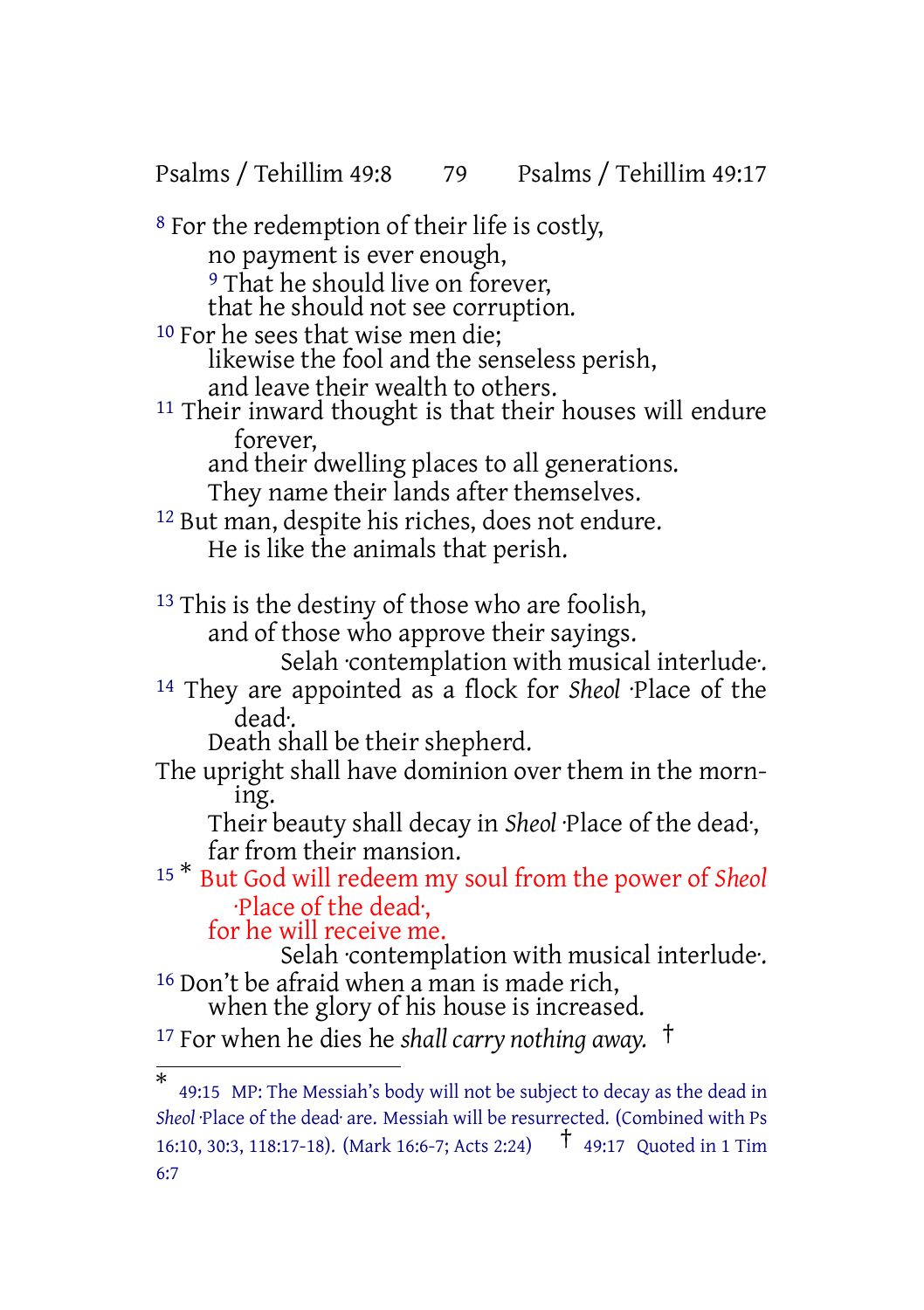Psalms / Tehillim 49:18 80 Psalms / Tehillim 50:7

His glory shall not descend after him. 18 Though while he lived he blessed his soul and men *yadah* ·extend hands in thankful praise· to you when you do well for yourself— <sup>19</sup> he shall go to the generation of his fathers. They shall never see the light. 20 A man who has riches without understanding, is like the animals that perish.

# 50

*A Psalm by Asaph.*

*Context: Asaph was appointed as leader of Levitical praise choir by King David [Beloved]. (1 Chr 16:4, 4:37)*

1 The Mighty One, God, ADONAI , speaks, and calls the earth from sunrise to sunset. 2 Out of Zion [Mountain ridge, Marking], the perfection of beauty, God shines out. 3 Our God comes, and does not keep silent. A fire devours before him. It is very stormy around him. 4 He calls to the heavens above, to the earth, that he may judge his people: 5 "Gather my saints together to me, those who have made a covenant with me by sacrifice." 6 The heavens shall declare his righteousness, for God himself is judge. Selah ·contemplation with musical interlude·. 7 "*Sh'ma* ·Hear obey·, my people, and I will speak; Israel [God prevails], and I will testify against you. I am God, your God.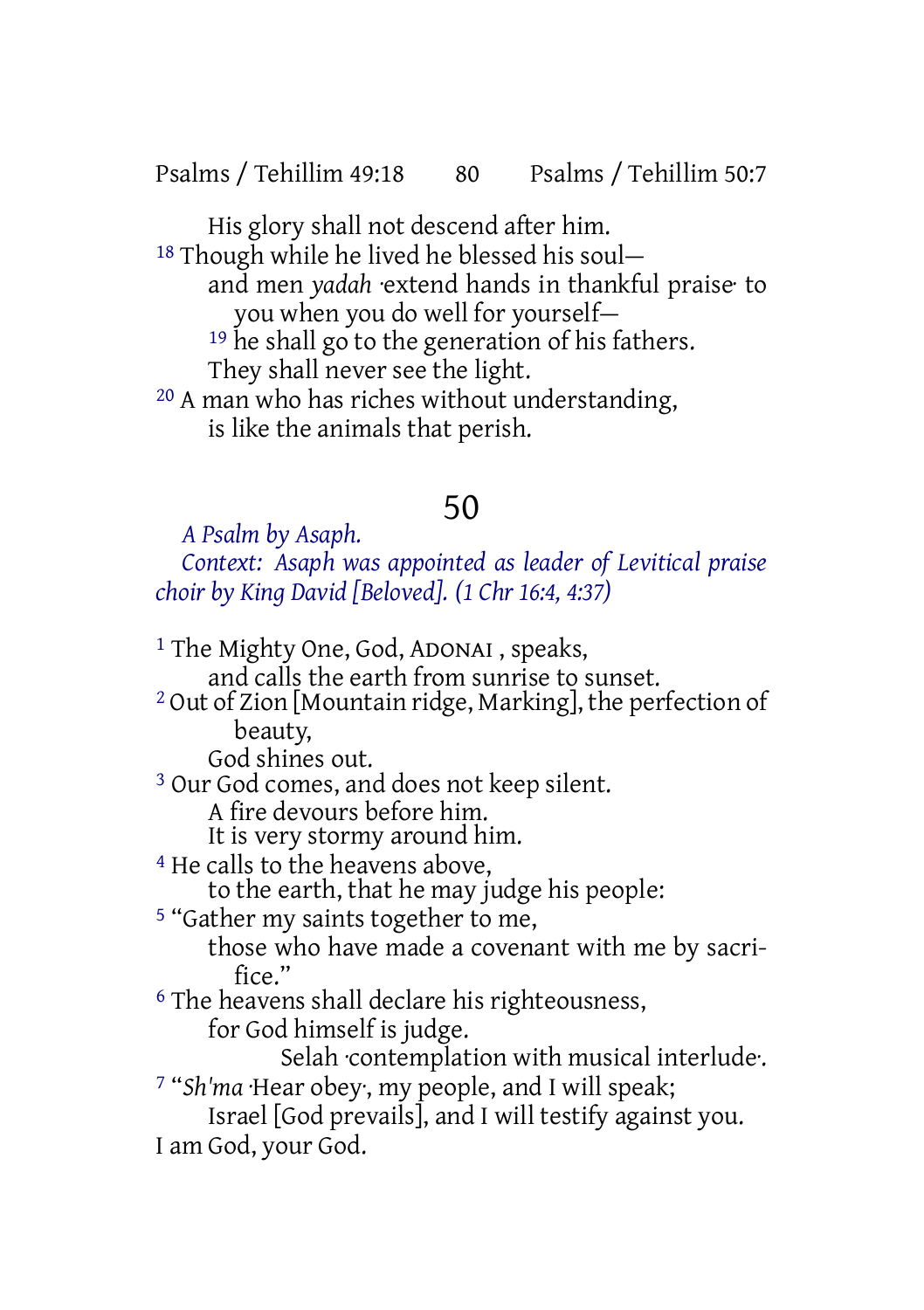Psalms / Tehillim 50:8 81 Psalms / Tehillim 50:21

8 I don't rebuke you for your sacrifices. Your burnt offerings are continually before me. <sup>9</sup> I have no need for a bull from your stall, nor male goats from your pens. 10 For every animal of the forest is mine, and the livestock on a thousand hills. 11 I know all the birds of the mountains. The wild animals of the field are mine. 12 If I were hungry, I would not tell you, for *the world is mine, and all that is in it.* \* 13 Will I eat the meat of bulls, or drink the blood of goats? <sup>14</sup> *Offer to God the sacrifice of thanksgiving.* † Pay your vows to *haElyon* [the Most High]. <sup>15</sup> Call on me in the day of trouble. I will deliver you, and you will honor me." 16 But to the wicked God says, "What right do you have to declare my statutes, that you have taken my covenant on your lips, <sup>17</sup> since you hate instruction, and throw my words behind you? 18 When you saw a thief, you consented with him, and have participated with adulterers. <sup>19</sup> "You give your mouth to evil. Your tongue frames deceit. 20 You sit and speak against your brother. You slander your own mother's son. 21 You have done these things, and I kept silent.

You thought that I was just like you.

<sup>\*</sup> 50:12 Quoted in <sup>1</sup> Cor 10:26 † 50:14 Quoted in Heb 13:15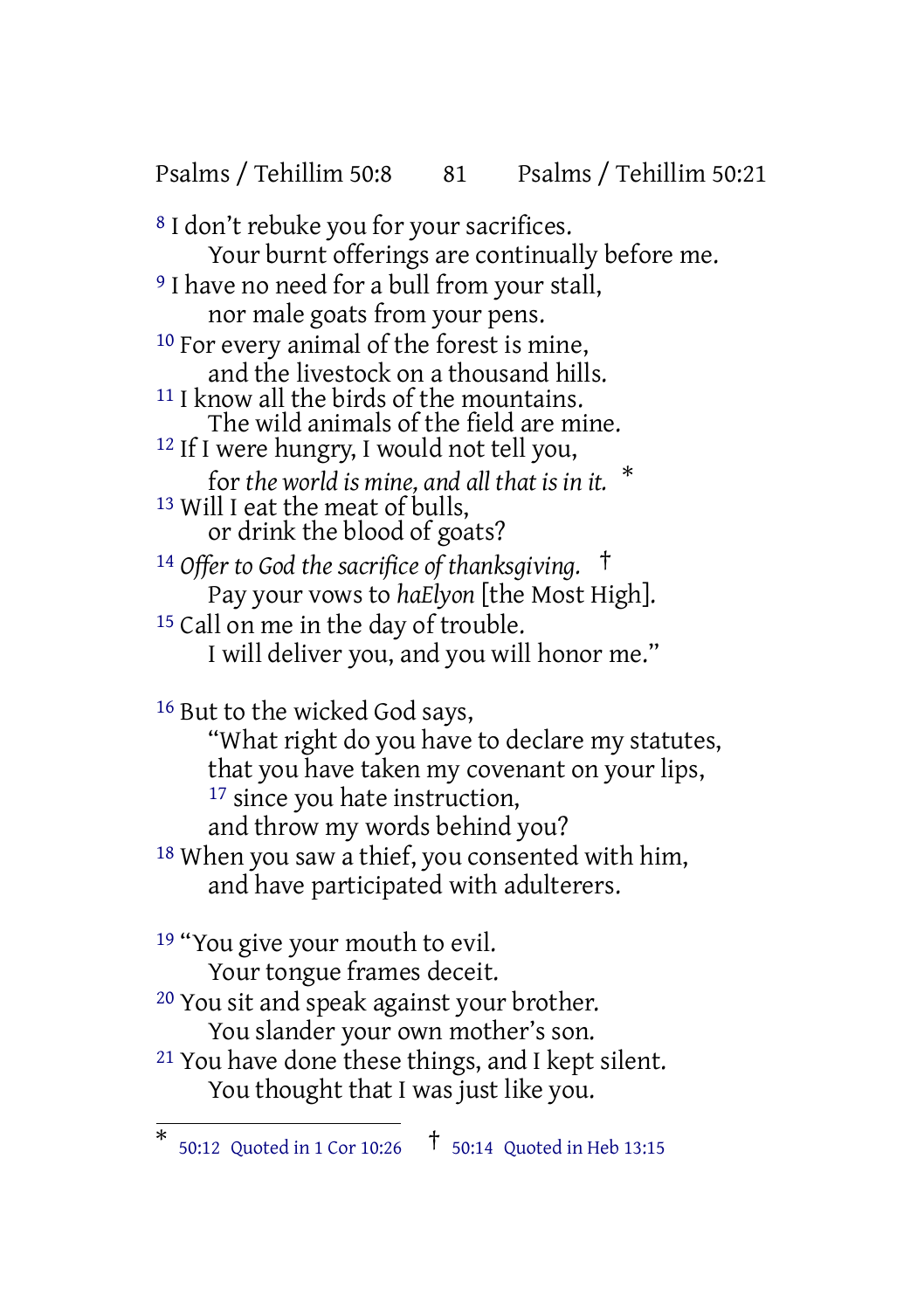Psalms / Tehillim 50:22 82 Psalms / Tehillim 51:5

I will rebuke you, and accuse you in front of your eyes.

22 "Now consider this, you who forget God,

lest I tear you into pieces, and there be no one to deliver.

<sup>23</sup> Whoever *offersthesacrifice ofthanksgiving* ‡ glorifies me, and prepares his way so that I will show God's *yesha'* ·salvation· to him."

# 51

*For the Chief Musician. A Psalm by David [Beloved], when Nathan the prophet came to him, after he had gone in to Bathsheba [Daughter of seven, Daughter of oath].*

*Context: David's sin of adultery and murder, in view of his great repentance. David [Beloved] seeks God and acquires an assurance of forgiveness. (2 Sam 11:1-12:15, 12:16-25)*

1 Have gracious pity on me, God, according to your*cheshed* ·loving-kindness·.

According to the multitude of your tender *racham* ·merciful love·, blot out my transgressions.

2 Wash me thoroughly from my iniquity.

Cleanse me from my sin. 3 For I know my transgressions.

My sin is constantly before me.

4 Against you, and you only, have I sinned,

and done that which is evil in your sight;

*that you may be proved right when you speak,*

*and justified when you judge.* \* 5 Behold, I was born in iniquity.

<sup>‡</sup> 50:23 Quoted in Heb 13:15 \* 51:4 Quoted in Rom 3:4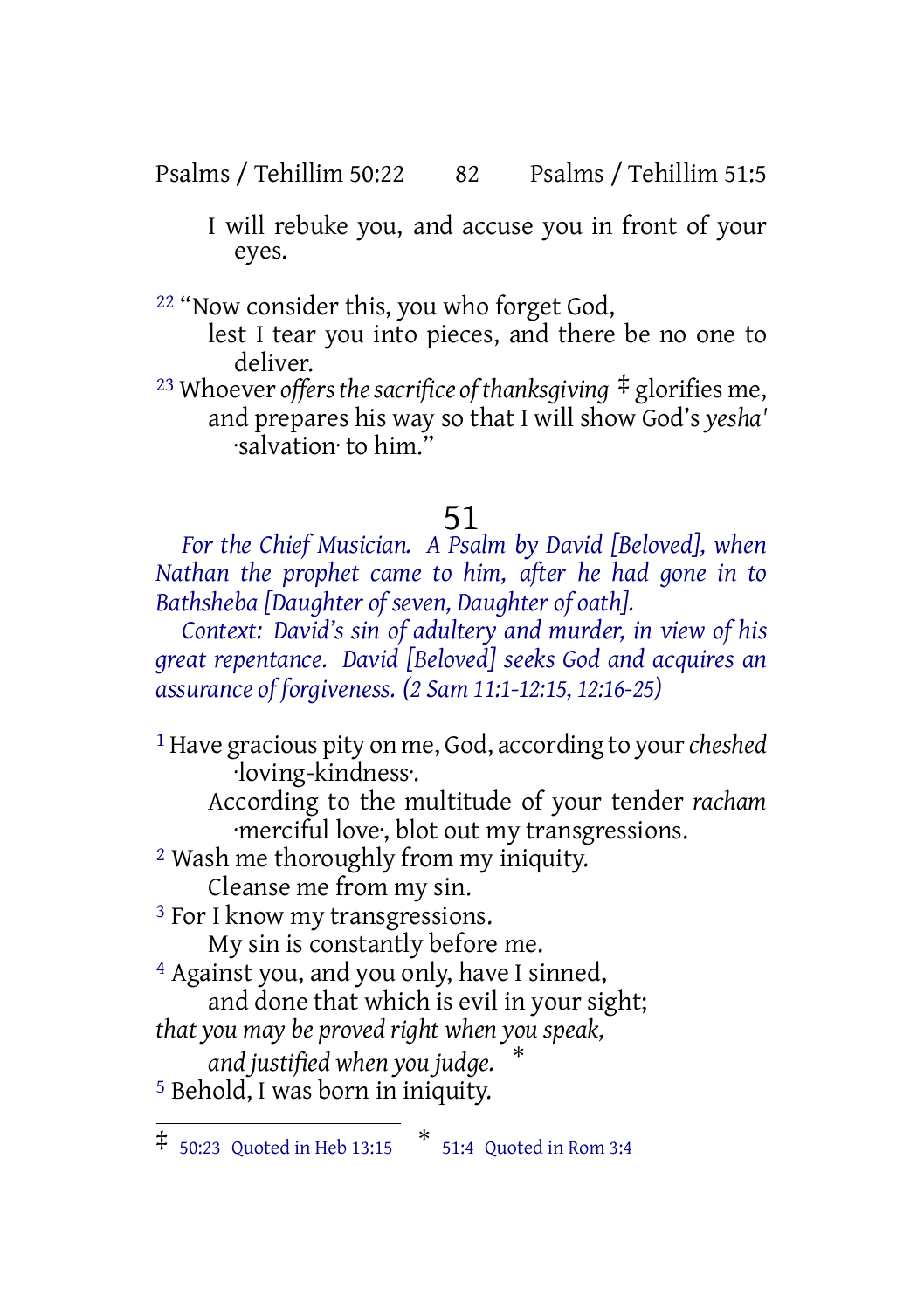In sin my mother conceived me. 6 Behold, you desire truth in the inward parts. You teach me wisdom in the inmost place. 7 Purify me with hyssop, and I will be clean. Wash me, and I will be whiter than snow. 8 Let me *sh'ma* ·hear obey· joy and gladness, That the bones which you have broken may rejoice. 9 Hide your face from my sins, and blot out all of my iniquities. 10 Create in me a clean heart, O God. Renew a right spirit within me. <sup>11</sup> Don't throw me from your presence, and don't take your *Ruach Kodesh* [Holy Spirit] from me. 12 Restore to me the joy of your *yesha'* ·salvation·. Uphold me with a willing spirit. <sup>13</sup> Then I will teach transgressors your ways. Sinners shall be converted to you. 14 Deliver me from the guilt of bloodshed, O God, the God of my salvation. My tongue shall sing aloud of your righteousness. 15 Lord, open my lips. My mouth shall declare your *tehilah* ·praise song·. 16 For you don't delight in sacrifice, or else I would give it. You have no pleasure in burnt offering. <sup>17</sup> The sacrifices of God are a broken spirit. A broken and contrite heart, O God, you will not despise. 18 Do well in your good pleasure to Zion [Mountain ridge, Marking]. Build the walls of Jerusalem [City of peace]. <sup>19</sup> Then you will delight in the sacrifices of righteousness,

in burnt offerings and in whole burnt offerings.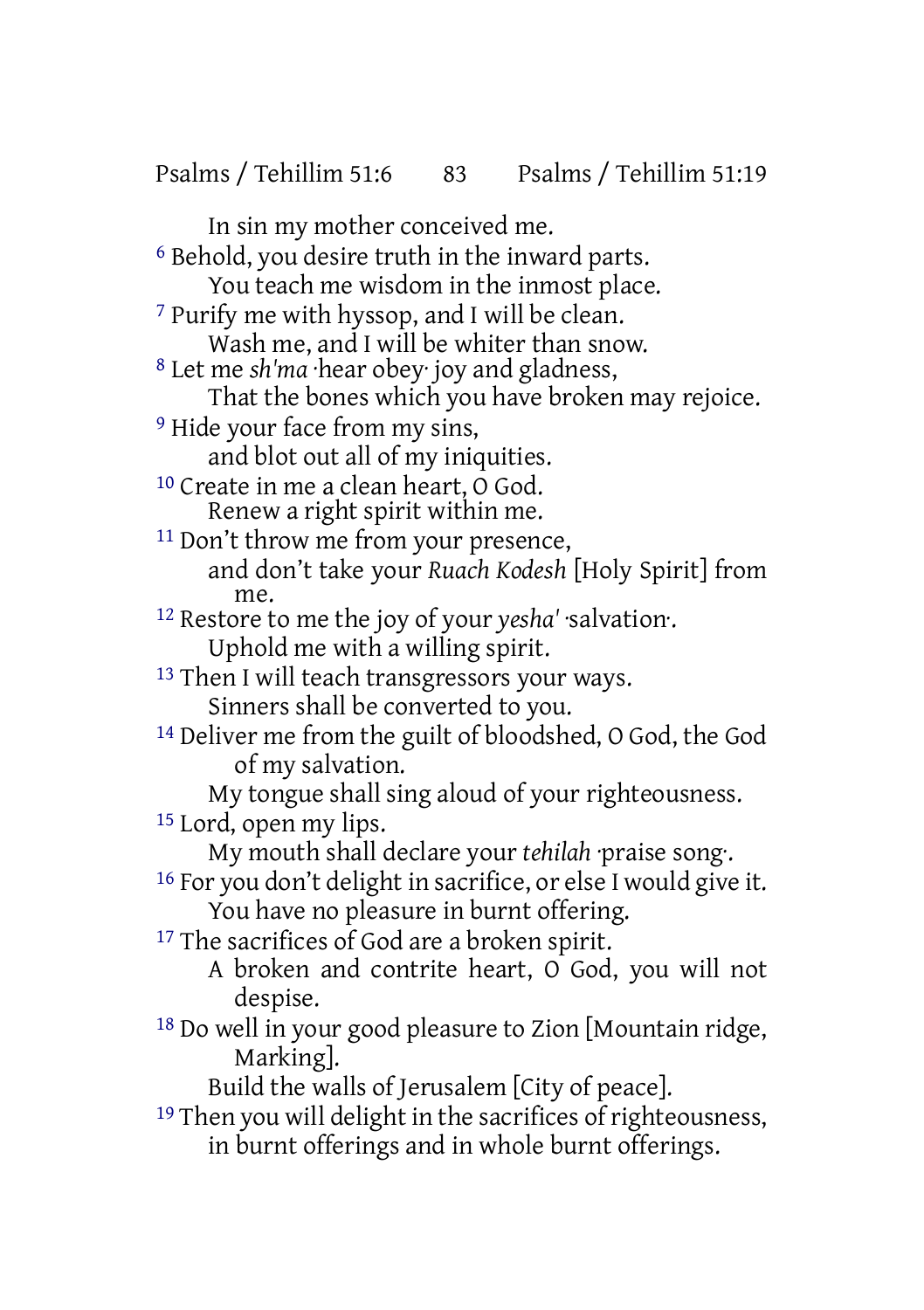Psalms / Tehillim 52:1 84 Psalms / Tehillim 52:7

Then they will offer bulls on your altar.

## 52

*For the Chief Musician. A maskil ·instructional wisdom psalm· by David [Beloved], when Doeg [Anxious, Careful] the Edomite[Red] came and told Saul [Asked for], "David [Beloved] has come to Abimelech [My father king]'s house."*

*Context: David [Beloved] is hiding from King Saul [Asked for]. Saul [Asked for] tried to rally his own clan of Benjamin [Son of right hand, Son of south] to his side. An Edomite [Red], from Israel's cousin nation from Ishmael, is willing to do King Saul [Asked for]'s dirty work against the Levites [Descendants of United with]. (1 Sam 22:1-19)*

- <sup>1</sup> Why do you boast of mischief, mighty man?
- God's *cheshed* ·loving-kindness· endures continually. 2 Your tongue plots destruction,

like a sharp razor, working deceitfully.

3 You *'ahavta* ·affectionately love· evil more than good, lying rather than speaking the truth.

Selah ·contemplation with musical interlude·. 4 You *'ahavta* ·affectionately love· all devouring words, you deceitful tongue.

5 God will likewise destroy you forever.

He will take you up, and pluck you out of your tent, and root you out of the land of the living.

Selah ·contemplation with musical interlude·. 6 The upright also will see it, and fear,

- and laugh at him, saying,
- 7 "Behold, this is the man who didn't make God his strength,

but trusted in the abundance of his riches,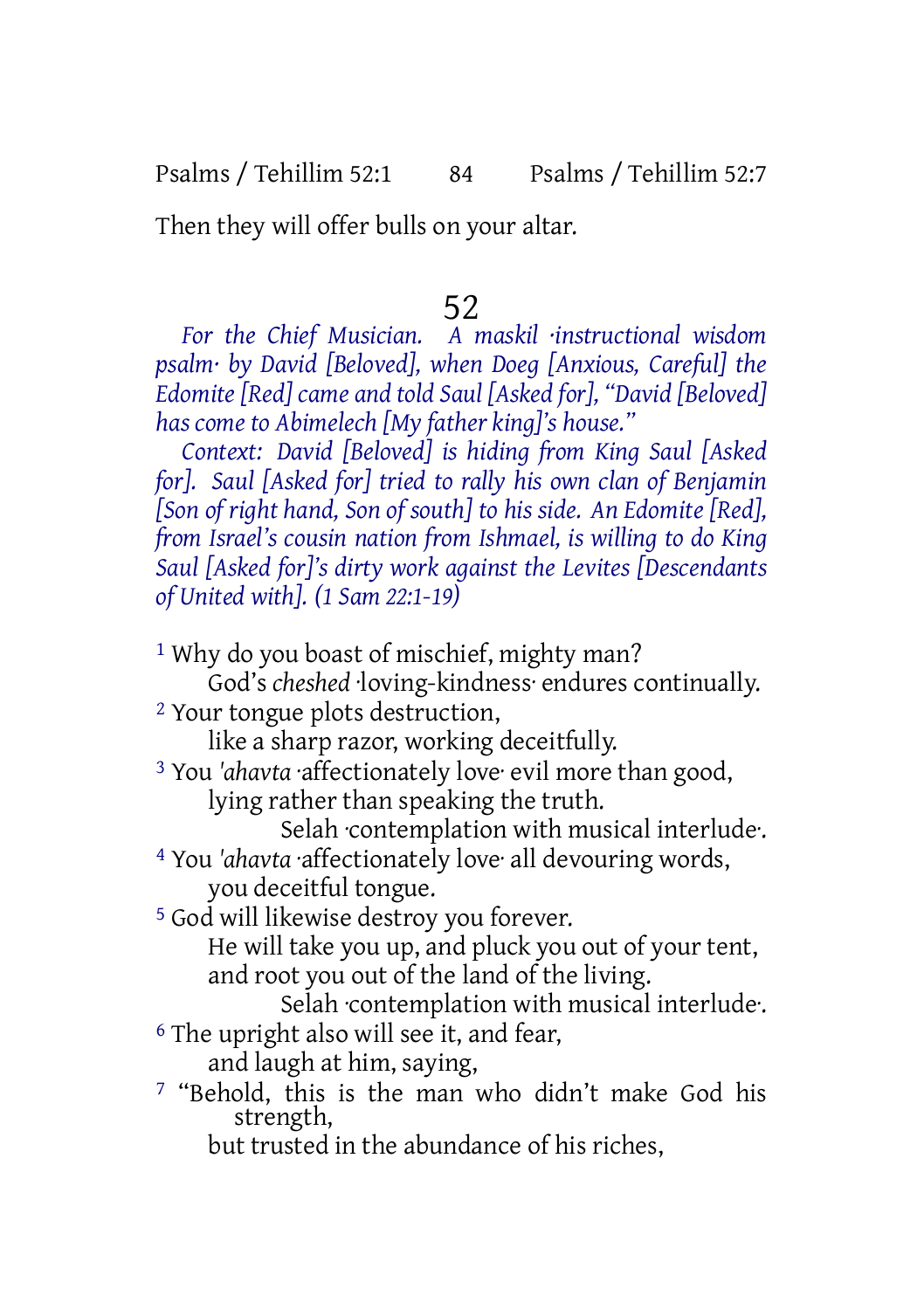Psalms / Tehillim 52:8 85 Psalms / Tehillim 53:5

and strengthened himself in his wickedness."

8 But as for me, I am like a green olive tree in God's house. I trust in God's *cheshed* ·loving-kindness· forever and ever.

9 I will *yadah* ·extend hands in thankful praise· to you forever, because you have done it. I will hope in your name, for it is good,

in the presence of your saints.

#### 53

*For the Chief Musician. To the tune of "Mahalath." A maskil ·instructional wisdom psalm· by David [Beloved]. Context: A contemplation similar to Proverbs 1:7. (Prov 1:7)*

1 The fool has said in his heart, "There is no *Elohim* ·Deity, Judge·."

They are corrupt, and have done abominable iniquity.

*There is no one who* does good.

2 God looks down from heaven on the children of men, to see if there are any who understood, *who seek after God.*

3 *Every one of them has* gone back. They have become filthy together.

*There is no one who* does good, *no, not one.* \* <sup>4</sup> Have the workers of iniquity no knowledge,

who eat up my people as they eat bread, and don't call on God?

<sup>5</sup> There they were in great fear, where no fear was, for God has scattered the bones of him who encamps against you.

You have put them to shame,

<sup>\*</sup> 53:3 Quoted in Rom 3:10-12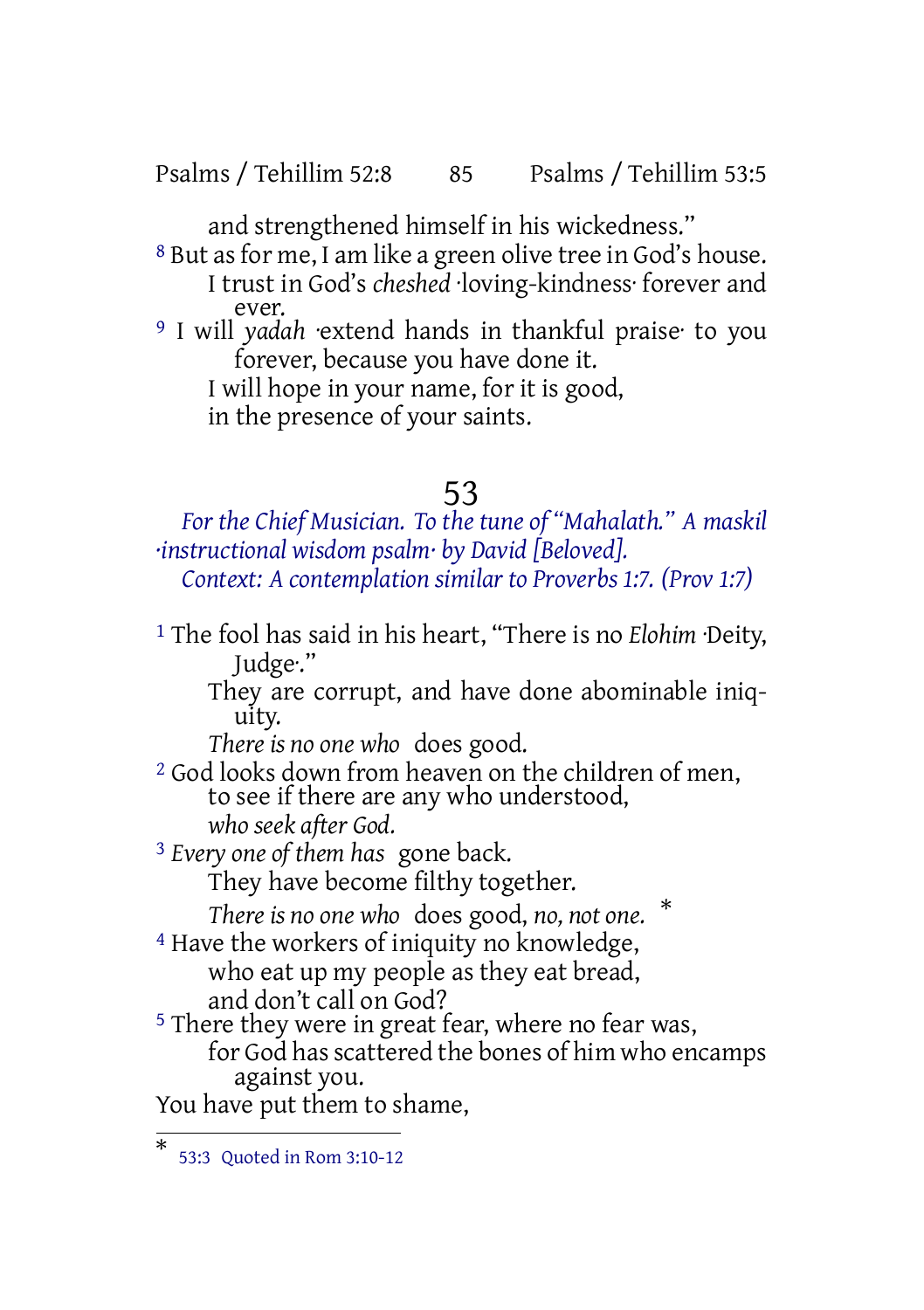because God has rejected them.

6 Oh that the *yishu'ah* ·salvation· of Israel [God prevails] would come out of Zion [Mountain ridge, Marking]!

When God brings back his people from captivity, then Jacob [Supplanter] shall rejoice,

and Israel [God prevails] shall be glad.

### 54

*For the Chief Musician. On stringed instruments. A maskil ·instructional wisdom psalm· by David [Beloved], when the Ziphites came and said to Saul [Asked for], "Is not David [Beloved] hiding himself among us?"*

*Context: David [Beloved] is hiding from King Saul [Asked for] and the people of Zif tell Saul [Asked for] where to find David [Beloved]. (1 Sam 23:19-24)*

<sup>1</sup> Save me, God, by your name. Vindicate me in your might. 2 *Sh'ma* ·Hear obey· my prayer, God. Listen to the words of my mouth. 3 For strangers have risen up against me. Violent men have sought after my soul. They haven't set God before them. Selah ·contemplation with musical interlude·. 4 Behold, God is my helper. The Lord is the one who sustains my soul. 5 He will repay the evil to my enemies. Destroy them in your truth. 6 With a free will offering, I will sacrifice to you. I will *yadah* ·extend hands in thankful praise· to your name, ADONAI , for it is good.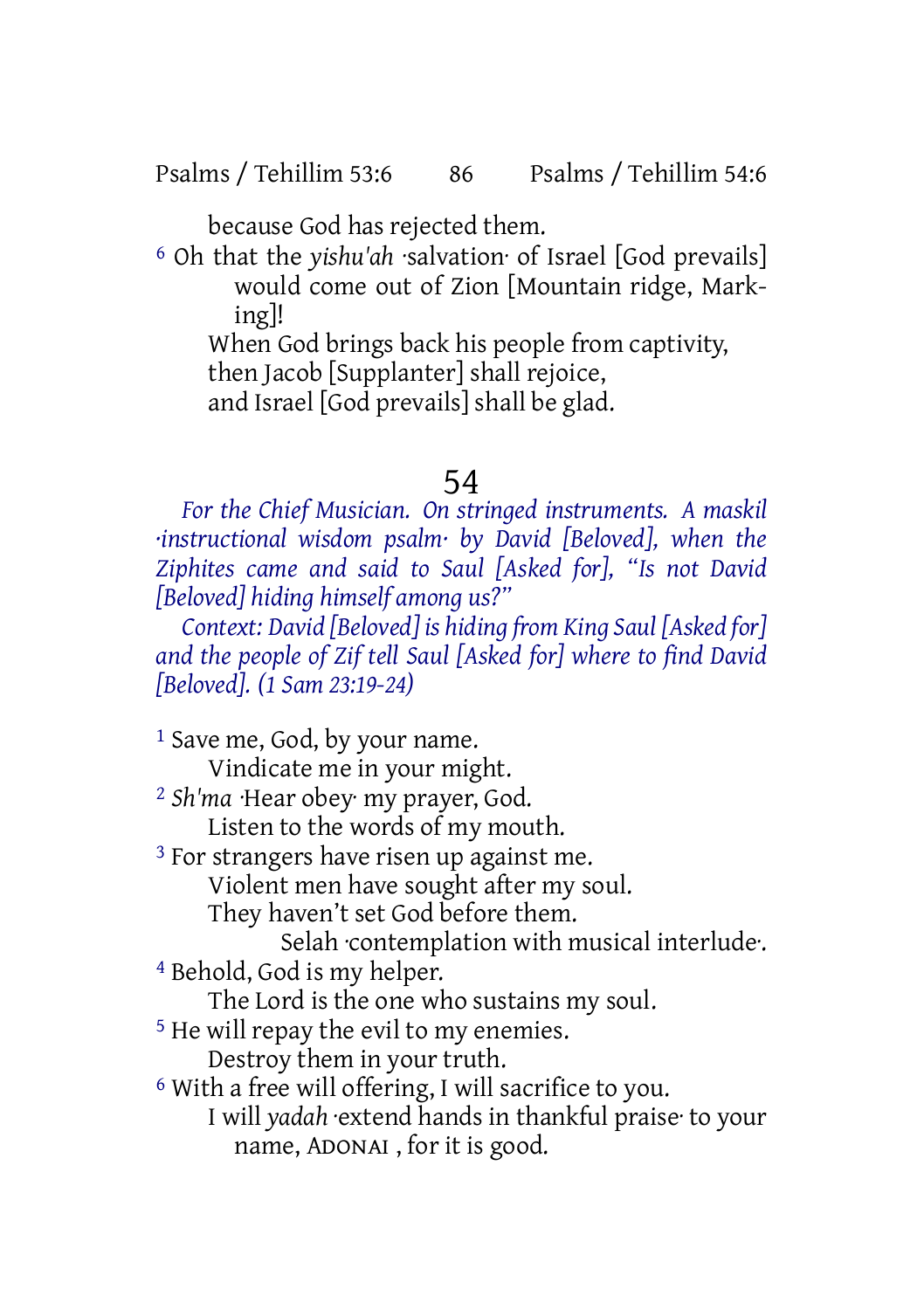7 For he has delivered me out of all trouble. My eye has seen triumph over my enemies.

## 55

*For the Chief Musician. On stringed instruments. A maskil ·instructional wisdom psalm· by David [Beloved].*

*Context: David's son Absalom [Father peace] is trying to overthrow his father King David [Beloved]. He has a plan to pursue and murder David [Beloved]. God frustrates these plans to bring disaster on Absalom [Father peace]. (2 Sam 17 (Emphesis 2 Sam 15:12; 16:23; 17:21))*

1 Listen to my prayer, God.

Don't hide yourself from my supplication.

2 Attend to me, and answer me.

I am restless in my complaint, and moan,

<sup>3</sup> Because of the voice of the enemy,

Because of the oppression of the wicked.

For they bring suffering on me.

In anger they hold a grudge against me.

4 My heart is severely pained within me.

The terrors of death have fallen on me.

5 Fearfulness and trembling have come on me. Horror has overwhelmed me.

6 I said, "Oh that I had wings like a dove! Then I would fly away, and be at rest.

7 Behold, then I would wander far off.

I would lodge in the wilderness."

Selah ·contemplation with musical interlude·.

8 "I would hurry to a shelter from the stormy wind and storm.'

9 Confuse them, Lord, and confound their language, for I have seen violence and strife in the city.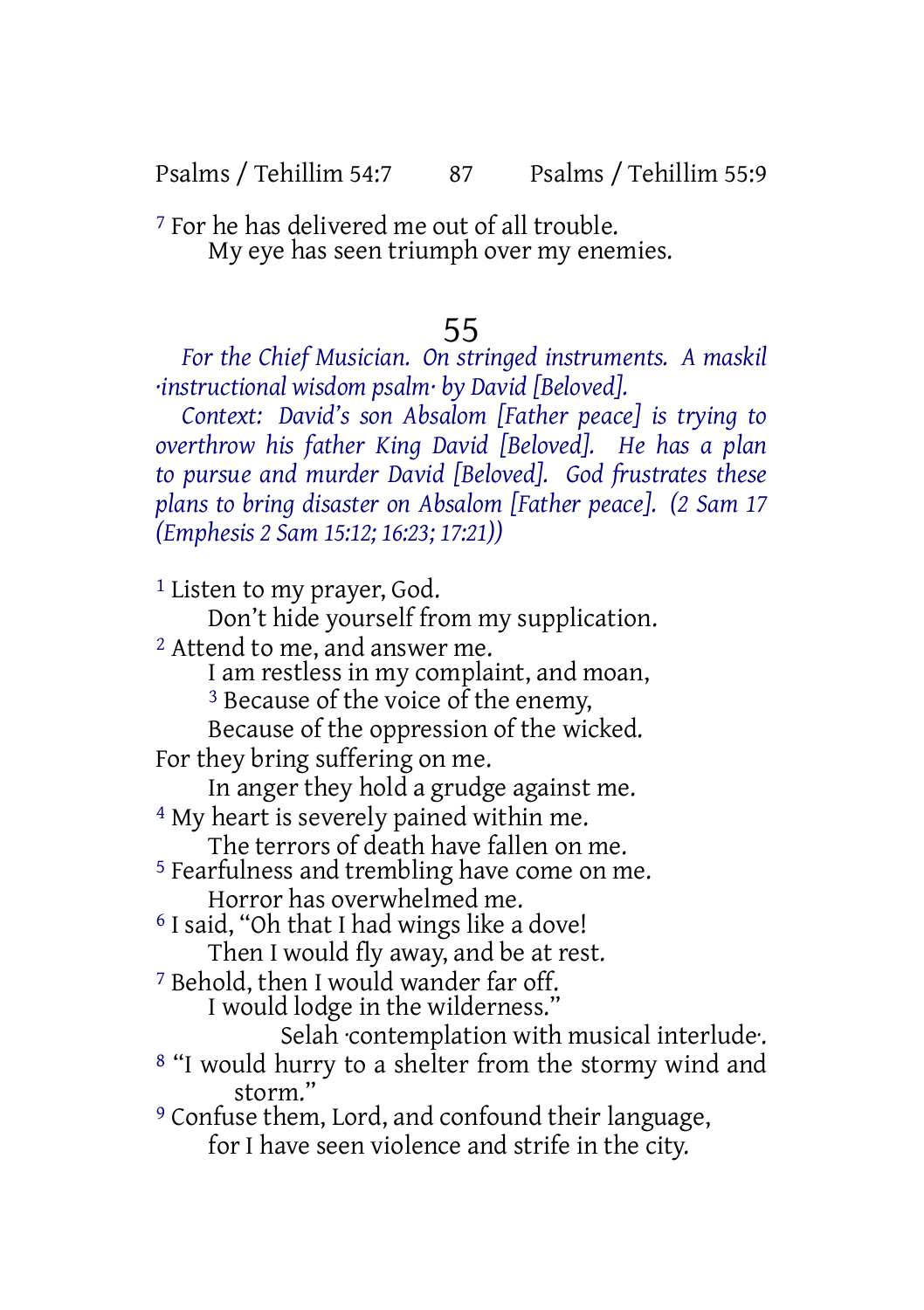Psalms / Tehillim 55:10 88 Psalms / Tehillim 55:21

10 Day and night they prowl around on its walls. Malice and abuse are also within her. <sup>11</sup> Destructive forces are within her. Threats and lies don't depart from her streets. <sup>12</sup> \* For it was not an enemy who insulted me, then I could have endured it. Neither was it he who hated me who raised himself up against me, then I would have hidden myself from him. 13 But it was you, a man like me, my companion, and my familiar friend. <sup>14</sup> We took sweet fellowship together. We walked in God's house with company. <sup>15</sup> Let death come suddenly on them. Let them go down alive into *Sheol* ·Place of the dead·. For wickedness is among them, in their dwelling. 16 As for me, I will call on God. ADONAI will save me. <sup>17</sup> Evening, morning, and at noon, I will cry out in distress. He will *sh'ma* ·hear obey· my voice. <sup>18</sup> He has redeemed my soul in peace from the battle that was against me, although there are many who oppose me. <sup>19</sup> God, who is enthroned forever, will *sh'ma* ·hear obey·, and humble them. Selah contemplation with musical interlude. They never change, who don't fear God. 20 He raises his hands against his friends. He has violated his covenant.

21 His mouth was smooth as butter,

<sup>\*</sup> 55:12 MP: Messiah is betrayed by a close friend. (See also Ps 41:9; Zech 11:12-13). (Matt 26:48-50)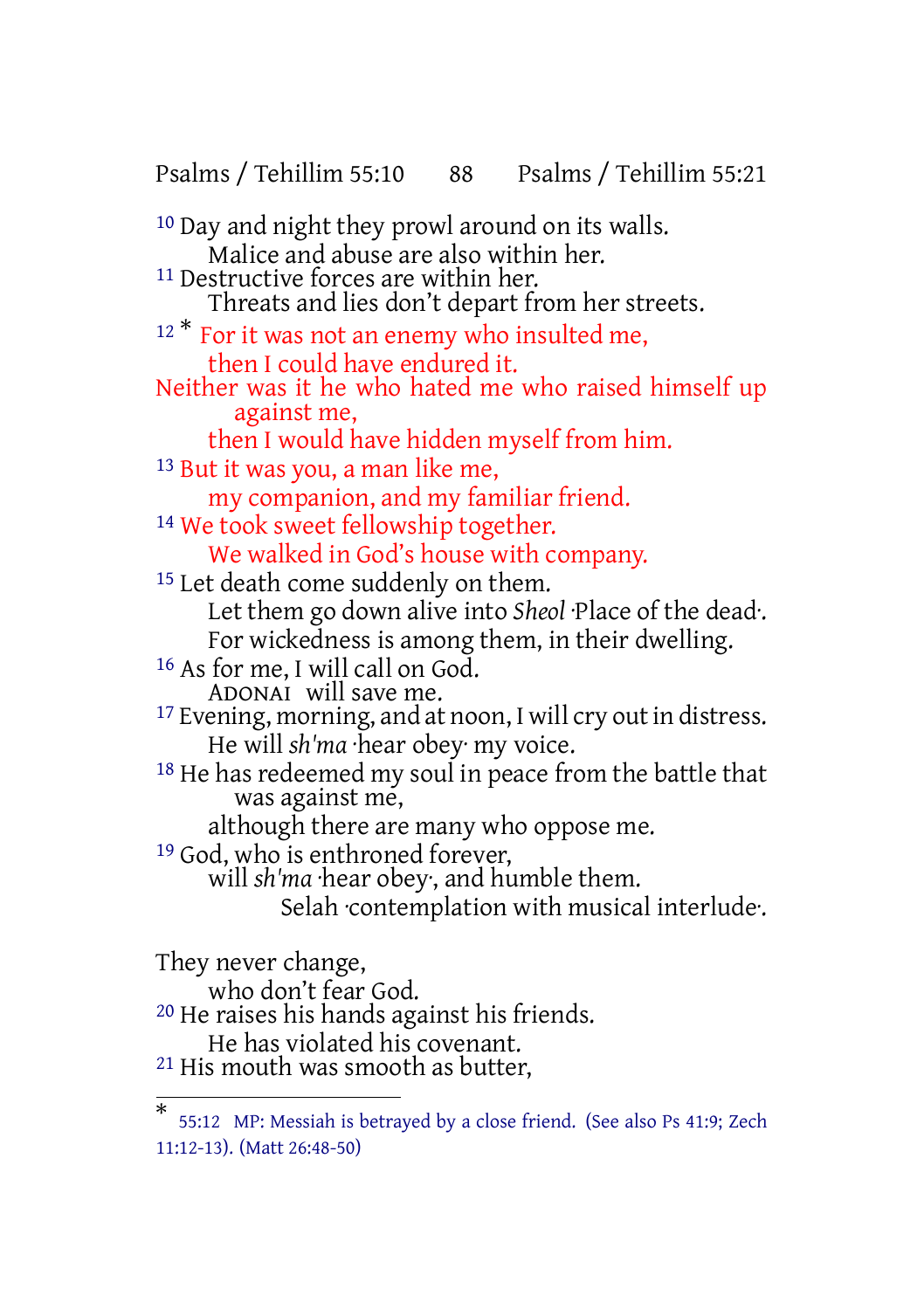Psalms / Tehillim 55:22 89 Psalms / Tehillim 56:6

but his heart was war. His words were softer than oil, yet they were drawn swords.

<sup>22</sup> *Cast your burden on* ADONAI , † and he will sustain you. He will never allow the upright to be moved.

23 But you, God, will bring them down into the pit of destruction.

Bloodthirsty and deceitful men shall not live out half their days,

but I will trust in you.

## 56

*For the Chief Musician. To the tune of "Silent Dove in Distant Lands." A poem by David [Beloved], when the Philistines[To roll in dust (As an insult)] seized him in Gath. Context: Philistines [To roll in dust (As an insult)] capture*

*David [Beloved] in Gath. (1 Sam 21, 27:6-12)*

 $1$  Be merciful to me, God, for man wants to swallow me up. All day long, he attacks and oppresses me. 2 My enemies want to swallow me up all day long,

for they are many who fight proudly against me. 3 When I am afraid,

I will put my trust in you.

4 In God, I praise his word.

In God, I put my trust.

I will not be afraid.

What can flesh do to me?

<sup>5</sup> All day long they twist my words.

All their thoughts are against me for evil.

6 They conspire and lurk,

<sup>†</sup> 55:22 Quoted in <sup>1</sup> Pet 5:7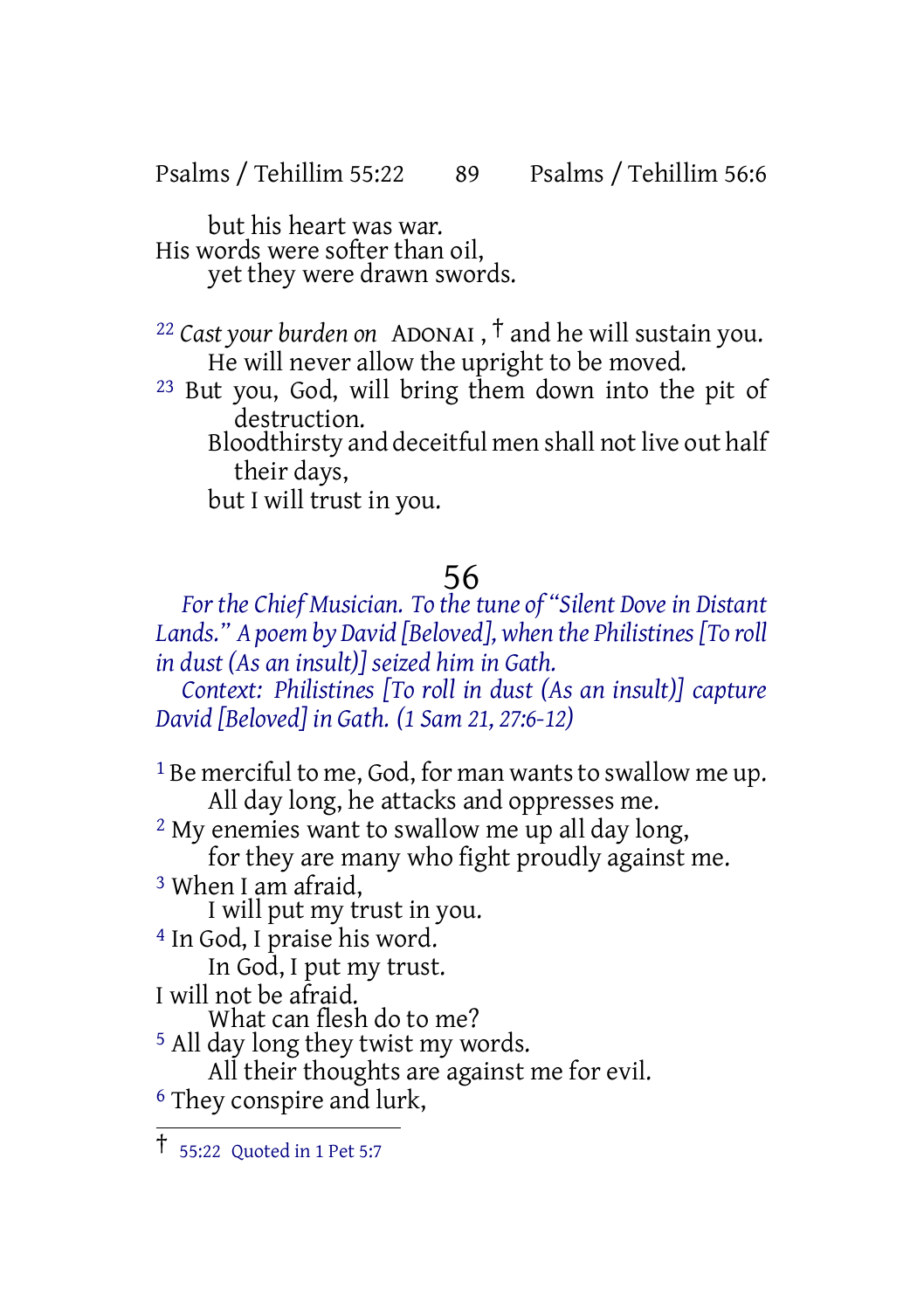Psalms / Tehillim 56:7 90 Psalms / Tehillim 57:1

watching my steps, they are eager to take my life. 7 Shall they escape by iniquity? In anger cast down the peoples, God. 8 You count my wanderings. You put my tears into your bottle. Are not they in your book? 9 Then my enemies shall turn back in the day that I call. I know this, that God is for me. 10 In God, I will praise his word. In ADONAI , I will praise his word. 11 I have put my trust in God. I will not be afraid. What can man do to me? 12 Your vows are on me, God. I will give thank offerings to you. <sup>13</sup> For you have delivered my soul from death, and prevented my feet from falling, that I may walk before God in the light of the living.

## 57

*For the Chief Musician. To the tune of "Do Not Destroy." A poem by David [Beloved], when he fled from Saul [Asked for], in the cave.*

*Context: King Saul [Asked for] is pursuing David [Beloved] to murder him. David [Beloved] comes from the mountain stronghold to show his respect to the King God established by taking evidencefrom David'sclosenessto Saul [Asked for]'s bed. Saul [Asked for] makes a temporary peace promise. (1 Sam 23:24-24:22)*

<sup>1</sup> Be merciful to me, God, show favor to me, for my soul takes refuge in you.

Yes, in the shadow of your wings, I will take refuge,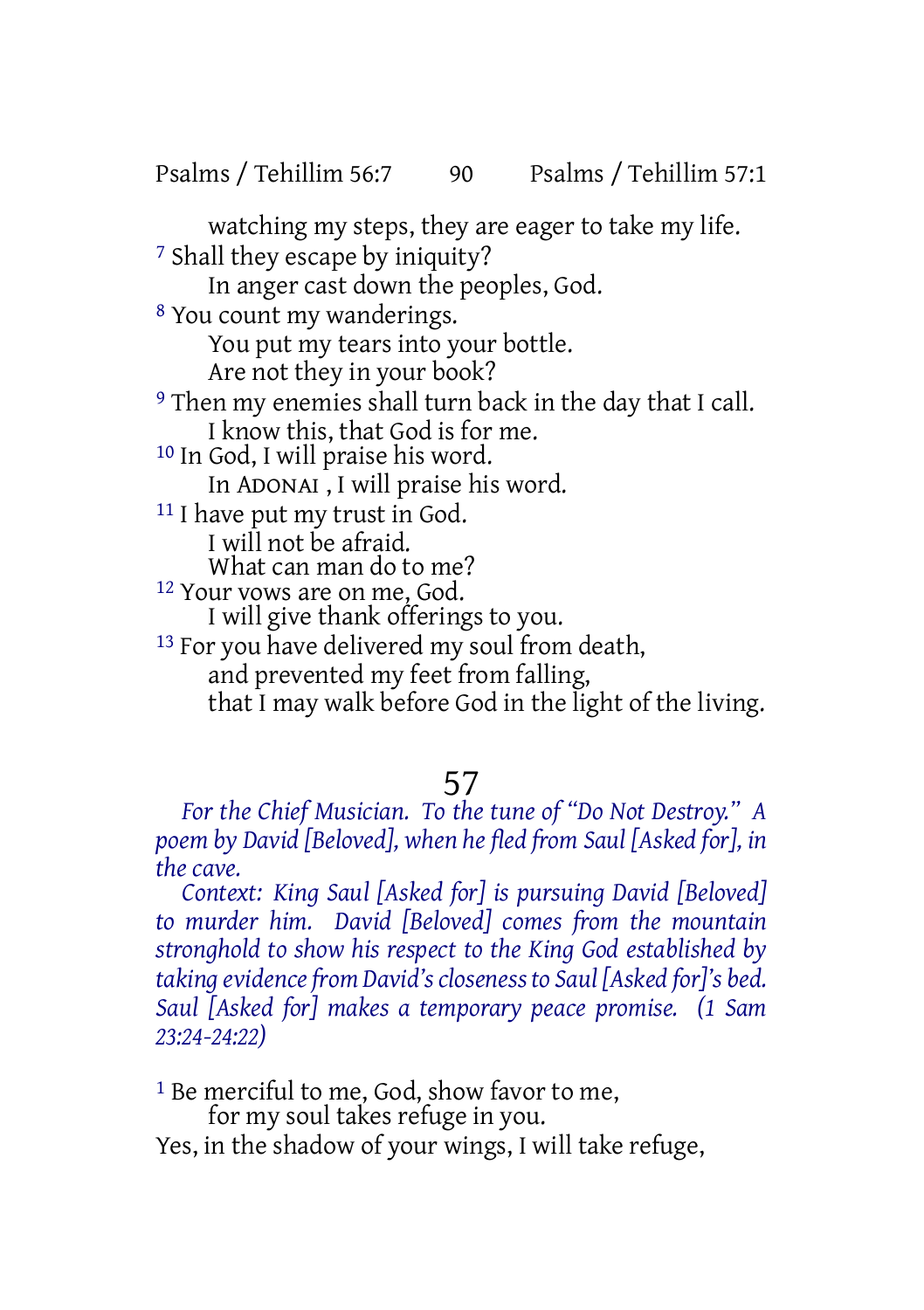until disaster has passed.

2 I cry out to *El 'Elyon* [God Most High],

to God who accomplishes my requests for me.

<sup>3</sup> He will send from heaven, and save me,

he rebukes the one who is pursuing me.

Selah ·contemplation with musical interlude·.

God will send out his *cheshed* ·loving-kindness· and his truth.

4 My soul is among lions.

I lie among those who are set on fire,

even the sons of men, whose teeth are spears and arrows,

and their tongue a sharp sword.

5 Be exalted, God, above the heavens! Let your *kavod* weighty glory be above all the earth!

6 They have prepared a net for my steps.

My soul is bowed down.

They dig a pit before me.

They fall into the middle of it themselves.

Selah contemplation with musical interlude.

7 My heart is steadfast, God, my heart is steadfast.

I will sing, yes, I will sing *zahmar* ·musical praise·.

8 Wake up, my glory! Wake up, lute and harp! I will wake up the dawn.

9 I will *yadah* ·extend handsin thankful praise·to you, Lord, among the peoples.

I will sing *zahmar* ·musical praise· to you among the nations.

10 For your great *cheshed* ·loving-kindness· reaches to the heavens,

and your truth to the skies.

11 Be exalted, God, above the heavens. Let your *kavod* weighty glory be over all the earth.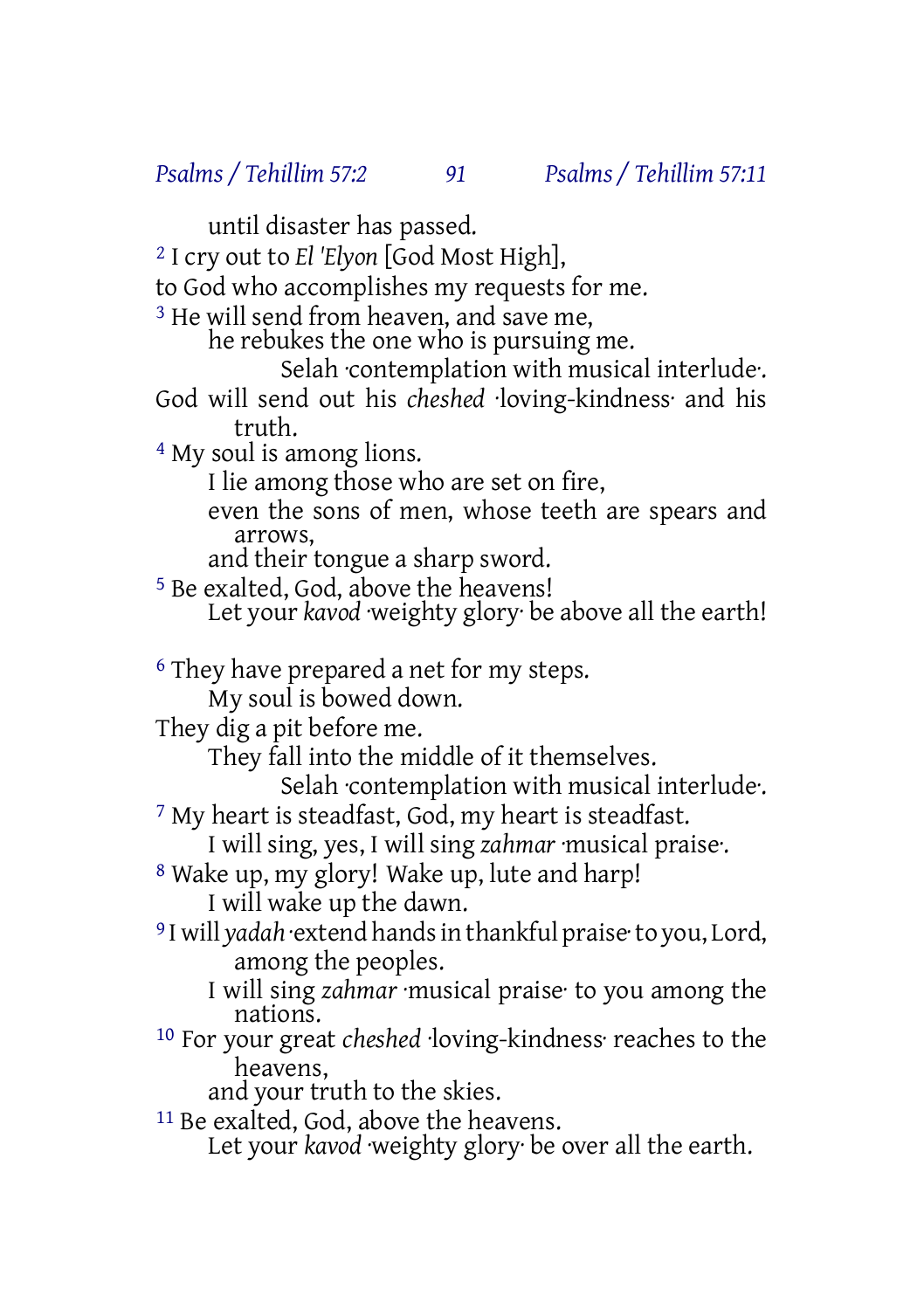*Psalms / Tehillim 58:1 92 Psalms / Tehillim 58:11*

## 58

*For the Chief Musician. To the tune of "Do Not Destroy." A poem by David [Beloved].*

- 1 Do you indeed speak righteousness, silent ones? Do you judge blamelessly, you sons of men?
- 2 No, in your heart you plot injustice. You measure out the violence of your hands in the earth.
- <sup>3</sup> The wicked go astray from the womb.
	- They are wayward as soon as they are born, speaking lies.

4 Their poison is like the poison of a snake;

like a deaf cobra that stops its ear,

- 5 which does not *sh'ma* ·hear obey· the voice of charmers,
- no matter how skillful the charmer may be.

6 Break their teeth, God, in their mouth. Break out the great teeth of the young lions, ADONAI .

7 Let them vanish like water that flows away.

When they draw the bow, let their arrows be made blunt.

8 Let them be like a snail which melts and passes away, like the stillborn child, who has not seen the sun.

<sup>9</sup> Before your pots can feel the heat of the thorns,

he will sweep away the green and the burning alike.

- 10 The upright shall rejoice when he sees the vengeance. He shall wash his feet in the blood of the wicked;
- 11 so that men shall say, "Most certainly there is a reward for the upright.

Most certainly there is a God who judges the earth."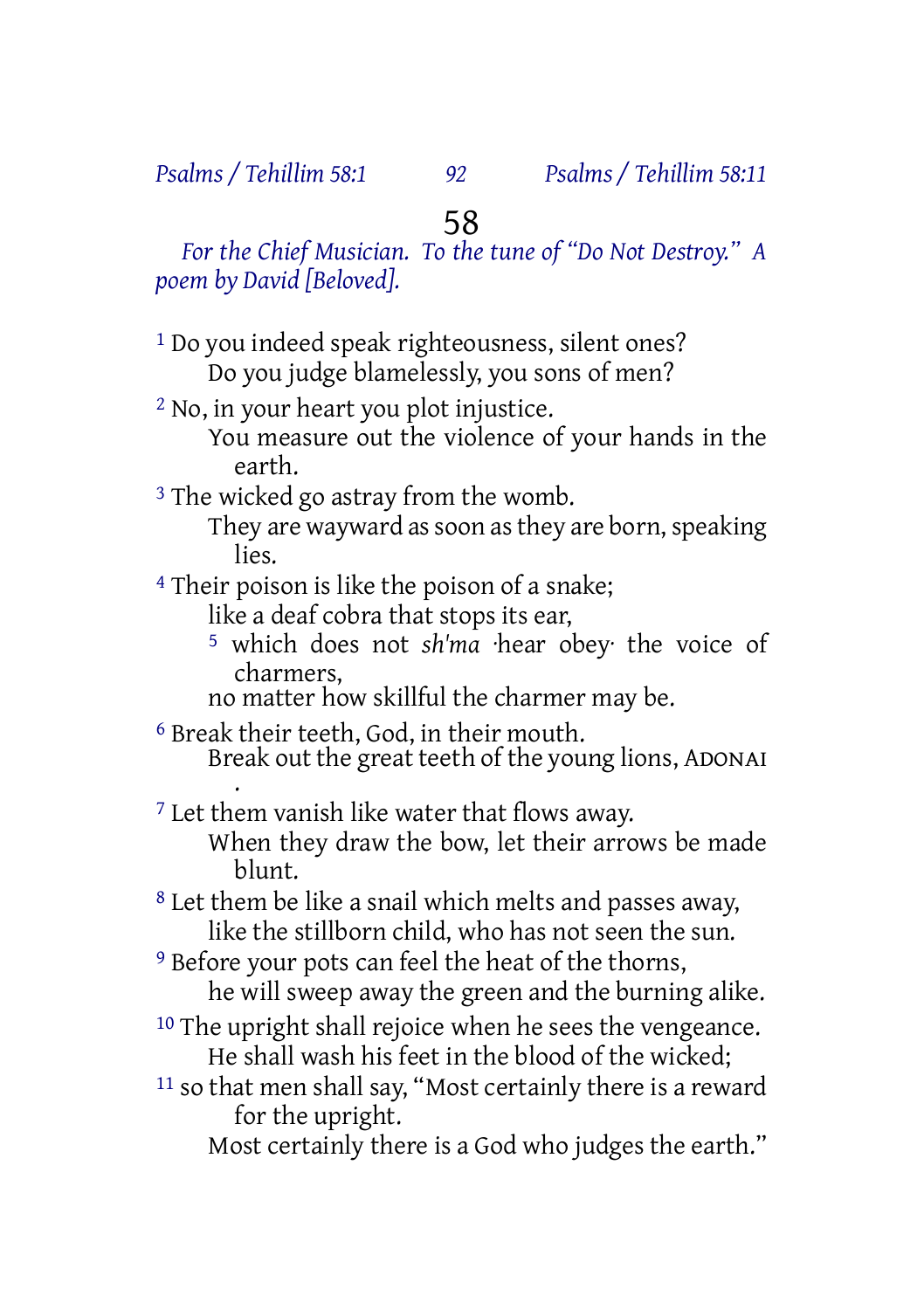*For the Chief Musician. To the tune of "Do Not Destroy." A poem by David [Beloved], when Saul [Asked for] sent, and they watched the house to kill him.*

*Context: King Saul [Asked for] finds David [Beloved] to be unique and takes him to be part of his close circle. David [Beloved] continues with God's favor and Saul [Asked for] becomes moresuspicious and wary of David [Beloved] until Saul [Asked for] attacks in a rage. (1 Sam 18:1-9, 18:28-30, 19:8-18)*

<sup>1</sup> Deliver me from my enemies, my God.

Set me on high from those who rise up against me.

<sup>2</sup> Deliver me from the workers of iniquity.

Save me from the bloodthirsty men.

3 For, behold, they lie in wait for my soul. The mighty gather themselves together against me, not for my disobedience, nor for my sin, ADONAI .

<sup>4</sup> I have done no wrong, yet they are ready to attack me. Rise up, behold, and help me!

5 You, *ADONAI Elohei Tzva'ot* [Yahweh God Commander of heaven's armies], the God of Israel [God prevails], rouse yourself to punish the nations.

Show no mercy to the wicked traitors.

Selah ·contemplation with musical interlude·. 6 They *teshuvah* ·completely return· at evening, howling like dogs,

and prowl around the city.

7 Behold, they spew with their mouth.

Swords are in their lips,

"For," they say, "who *sh'ma* ·hears obeys· us?"

8 But you, ADONAI , laugh at them.

You scoff at all the nations.

9 Oh, my Strength, I watch for you,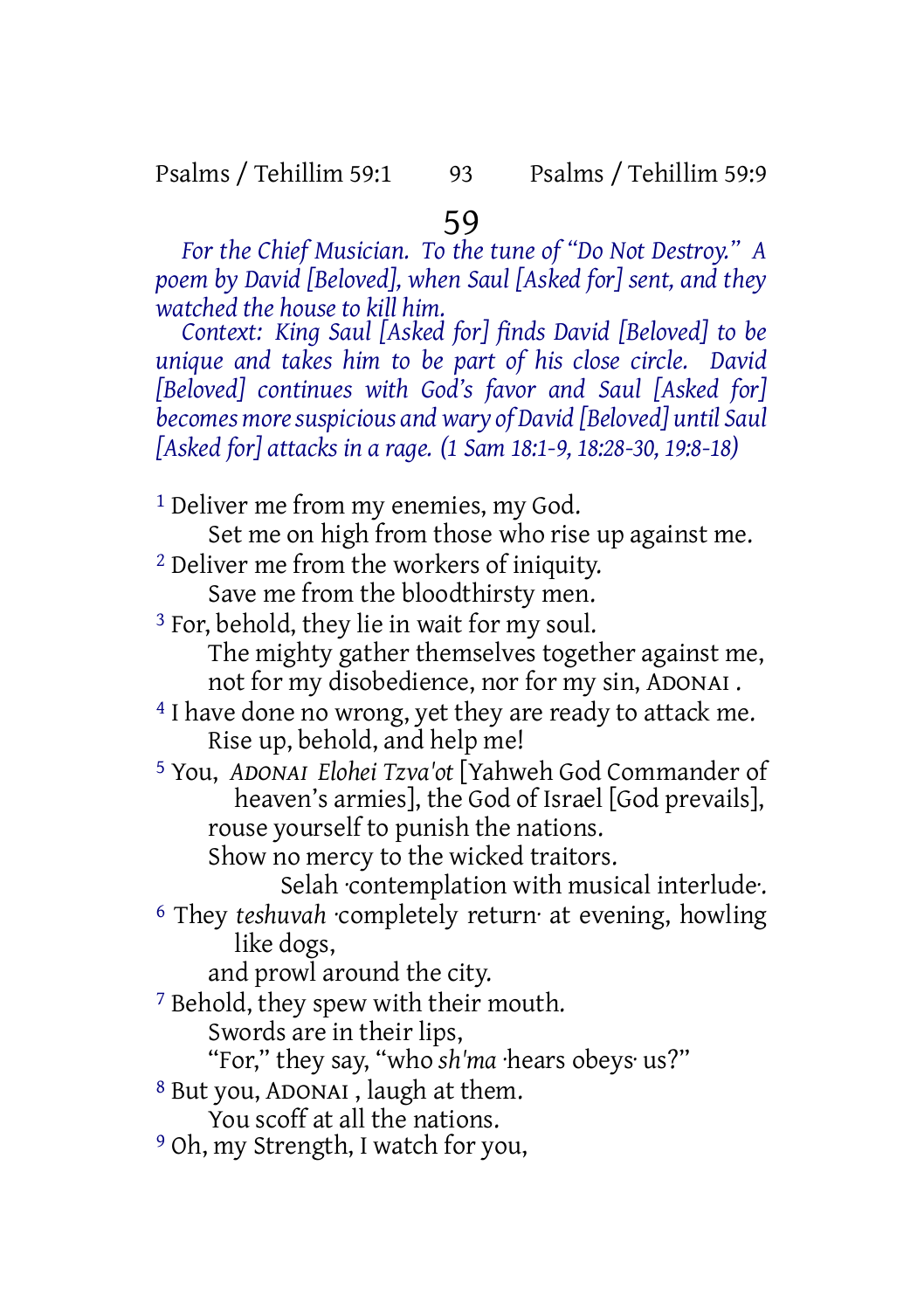for God is my high tower. 10 My God will go before me with his *cheshed* ·lovingkindness·. God will let me look at my enemies in triumph. 11 Don't kill them, or my people may forget. Scatter them by your power, and bring them down, Lord our shield. 12 For the sin of their mouth, and the words of their lips, let them be caught in their pride, for the curses and lies which they utter. 13 Consume them in wrath. Consume them, and they will be no more. Let them know that God rules in Jacob [Supplanter], to the ends of the earth. Selah ·contemplation with musical interlude·. 14 At evening let them *teshuvah* ·completely return·. Let them howl like a dog, and go around the city. <sup>15</sup> They shall wander up and down for food, and wait all night if they are not satisfied. 16 But I will sing of your strength.

Yes, I will sing aloud of your *cheshed* loving-kindness·

in the morning.

For you have been my high tower,

a refuge in the day of my distress.

17 To you, my strength, I will sing *zahmar* ·musical praise·. For God is my high tower, the God of my *cheshed* ·loving-kindness·.

# 60

*For the Chief Musician. To the tune of "The Lily of the Covenant." Ateaching poemby David [Beloved],when hefought with Aram [Elevated] Naharaim and with Aram [Elevated]*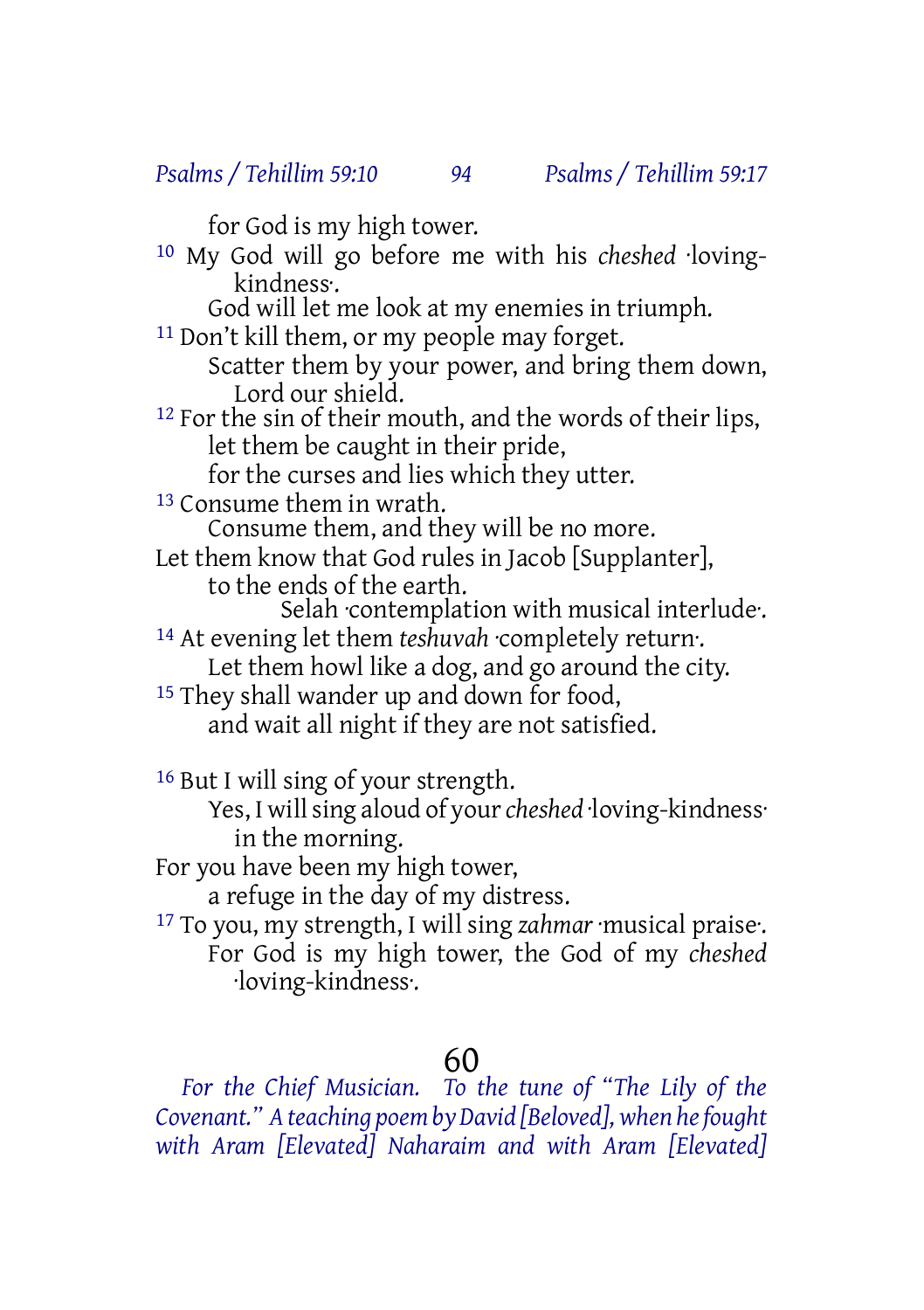Psalms / Tehillim 60:1 95 Psalms / Tehillim 60:9

*Zobah, and Joab returned, and killed twelve thousand of Edom [Red] in the Valley of Salt.*

*Context: Perspective before and after David's victory over Aram [Elevated] Naharaim and Zobah. (2 Sam 8:3-15; 1 Chr 18:3- 14)*

1 God, you have rejected us. You have broken us down. You have been angry. Restore us, again. 2 You have made the land tremble. You have torn it. Mend its fractures, for it quakes. <sup>3</sup> You have shown your people hard things. You have made us drink the wine that makes us stagger. 4 You have given a banner to those who fear you, that it may be displayed because of the truth. Selah ·contemplation with musical interlude·. 5 So that your *yadid* ·beloved· may be delivered, save with your right hand, and answer us. 6 God has spoken from his sanctuary: "I will triumph. I will divide Shechem, and measure out the valley of Sukkot. 7 Gilead is mine, and Manasseh [Causing to forget] is mine. Ephraim [Fruit] also is the defense of my head. Judah [Praised] is my scepter. 8 Moab [From father] is my wash basin. I will throw my shoe on Edom [Red]. I shout in triumph over Philistia."

9 Who will bring me into the strong city?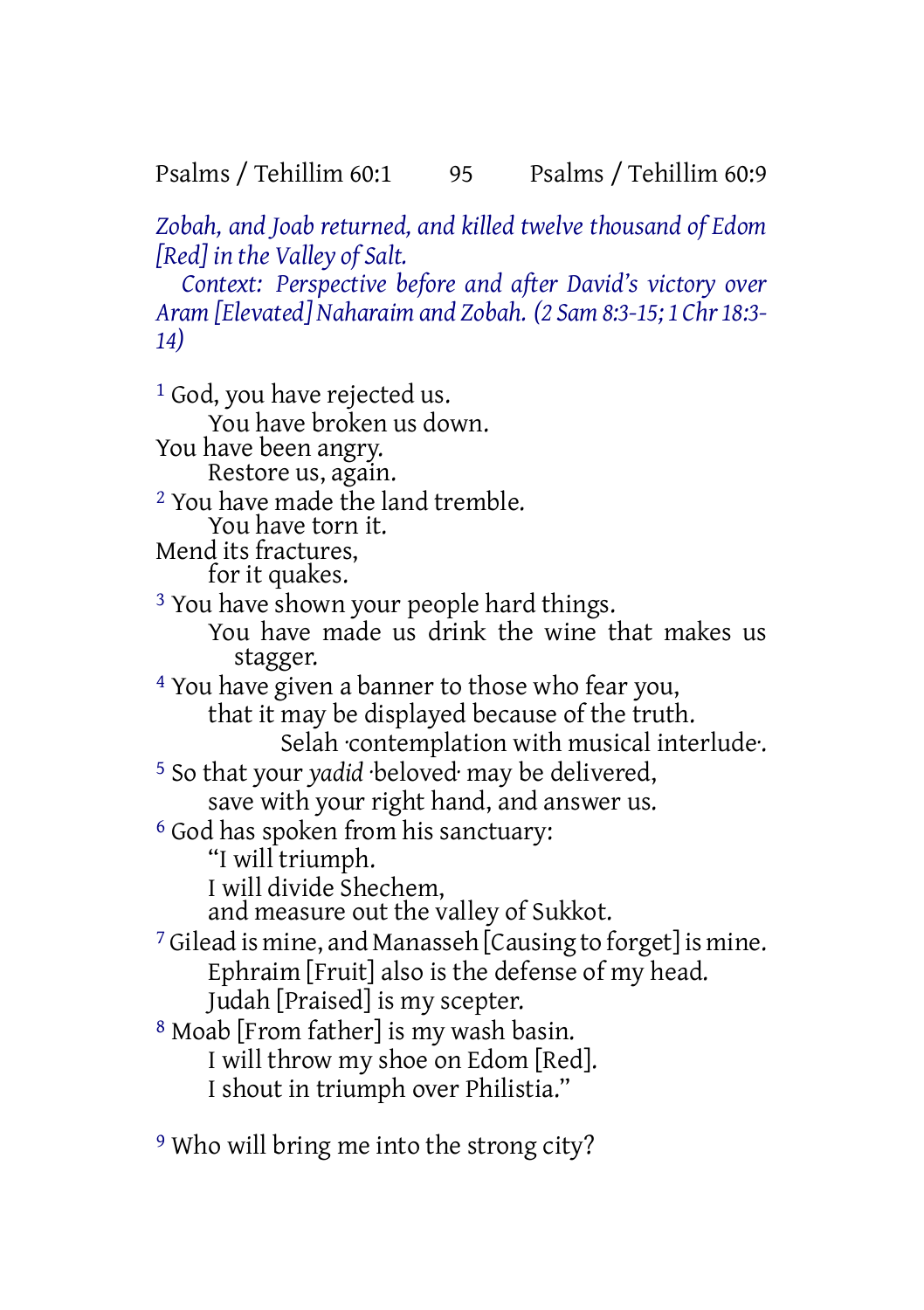Psalms / Tehillim 60:10 96 Psalms / Tehillim 61:6

Who has led me to Edom [Red]?

10 Haven't you, God, rejected us?

You don't go out with our armies, God.

11 Give us help against the adversary,

for the help of man is vain.

<sup>12</sup> Through God we shall do valiantly,

for it is he who will tread down our adversaries.

## 61

*For the Chief Musician. For a stringed instrument. By David [Beloved].*

*Context: Possible, David [Beloved] is in mountain crags taking shelter from Saul [Asked for]. God gives David [Beloved] opportunity to overpower his enemy King Saul [Asked for]. (1 Sam 23:29-24:7)*

*Context: Possible, David [Beloved] contemplates God's promiseto establish peacefrom all Israel'senemies and God will establish David's son and David's house forever. (2 Sam 7:8-16)*

1 *Sh'ma* ·Hear obey· my cry, God. Listen to my prayer.

2 From the end of the earth, I will call to you, when my heart is overwhelmed.

Lead me to the rock that is higher than I.

3 For you have been a refuge for me,

a strong tower from the enemy.

4 I will dwell in your tent forever.

I will take refuge in the shelter of your wings.

Selah ·contemplation with musical interlude·.

5 For you, God, have *sh'ma* ·heard obeyed· my vows.

You have given me the heritage of those who fear your name.

6 You will prolong the king's life;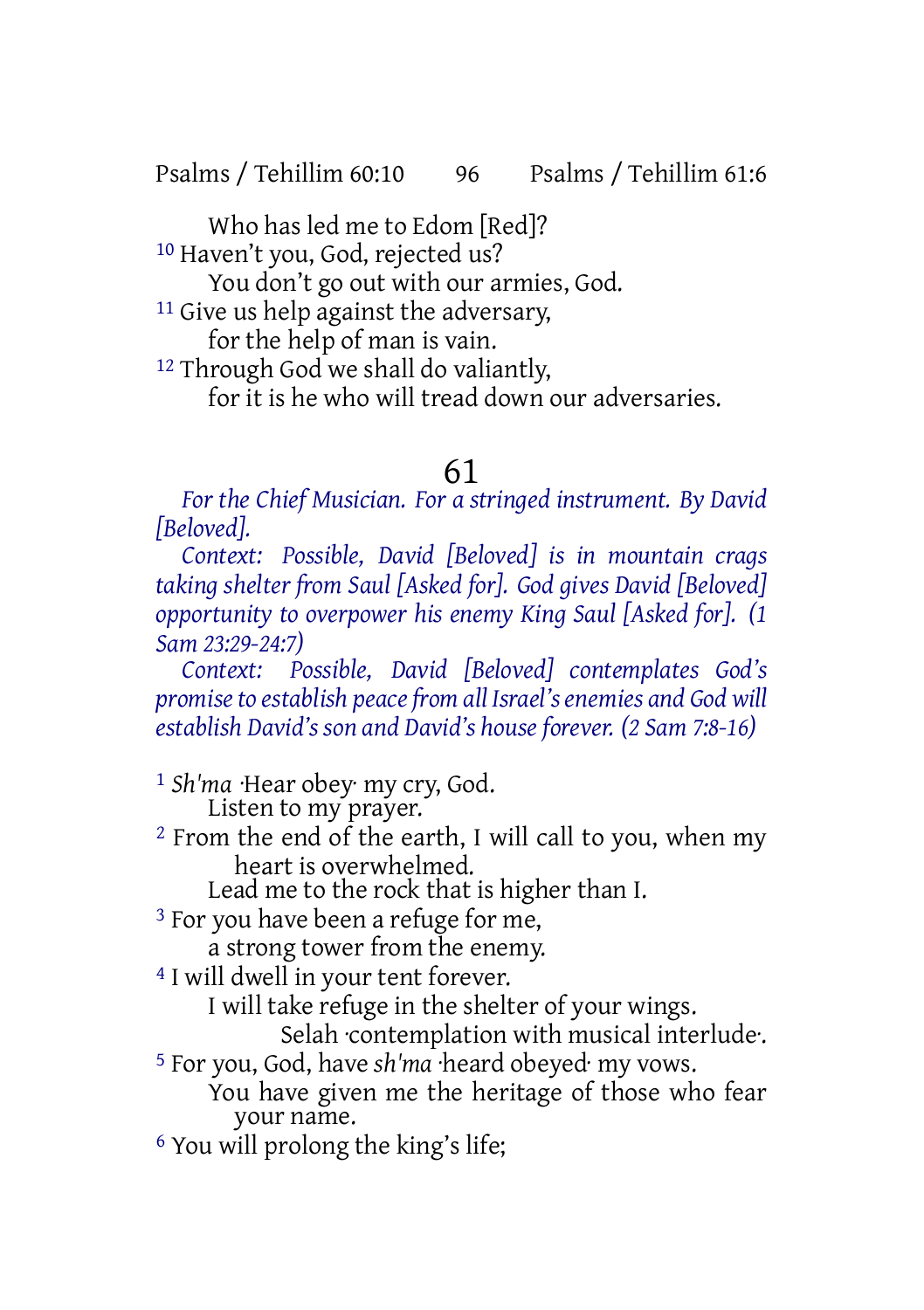Psalms / Tehillim 61:7 97 Psalms / Tehillim 62:6

his years shall be for generations.

7 He shall be enthroned in God's presence forever. Appoint your *cheshed* ·loving-kindness· and truth, that they may preserve him.

8 So I will sing *zahmar* ·musical praise· to your name forever,

that I may fulfill my vows daily.

# 62

*For the Chief Musician. To Jeduthan. A Psalm by David [Beloved].*

*Context: David [Beloved] flees Jerusalem [City of peace] from Absolom [My father peace]. (2 Sam 15-17)*

1 My soul rests in God alone.

My *yishu'ah* ·salvation· comes from him.

- 2 He alone is my rock and my *yishu'ah* ·salvation·, my fortress—
	- I will never be greatly shaken.

3 How long will you assault a man,

would all of you throw him down,

- Like a leaning wall, like a tottering fence?
- 4 They fully intend to throw him down from his lofty place.

They delight in lies.

- They bless with their mouth, but they curse inwardly.
- Selah ·contemplation with musical interlude·. 5 My soul, wait in silence for God alone,

for my expectation is from him.

6 He alone is my rock and my *yishu'ah* ·salvation·, my fortress.

I will not be shaken.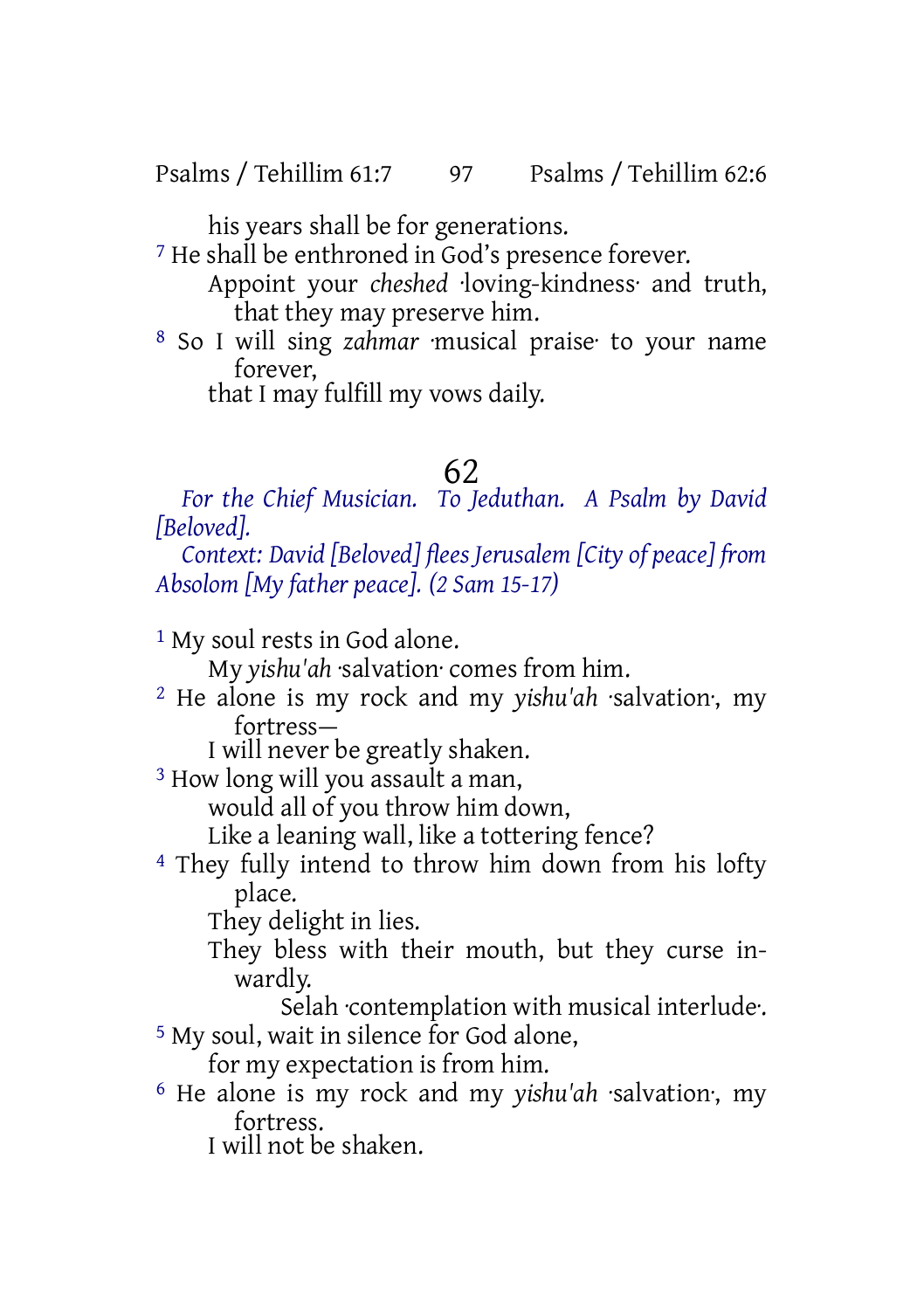Psalms / Tehillim 62:7 98 Psalms / Tehillim 63:1

7 With God is my *yesha'* ·salvation· and my *kavod* ·weighty glory·. The rock of my strength, and my refuge, is in God. <sup>8</sup> Trust in him at all times, you people. Pour out your heart before him. God is a refuge for us. Selah ·contemplation with musical interlude·. 9 Surely men of low degree are just a breath, and men of high degree are a lie. In the balances they will go up. They are together lighter than a breath. 10 Don't trust in oppression. Don't become vain in robbery. If riches increase, don't set your heart on them. 11 God has spoken once; twice I have *sh'ma* ·heard obeyed· this, that power belongs to God. 12 Also to you, Lord, belongs *cheshed* ·loving-kindness·, for you *reward every man according to his work.* \*

# 63

*A Psalm by David [Beloved], when he was in the desert of Judah [Praised]. Context: David [Beloved] flees Jerusalem [City of peace] from Absolom [My father peace]. (2 Sam 15-17)*

1 God, you are my God. I will earnestly seek you. My soul thirsts for you. My flesh longs for you,

<sup>\*</sup> 62:12 Quoted in Rom 2:6; 1 Cor 3:8; 2 Tim 4:14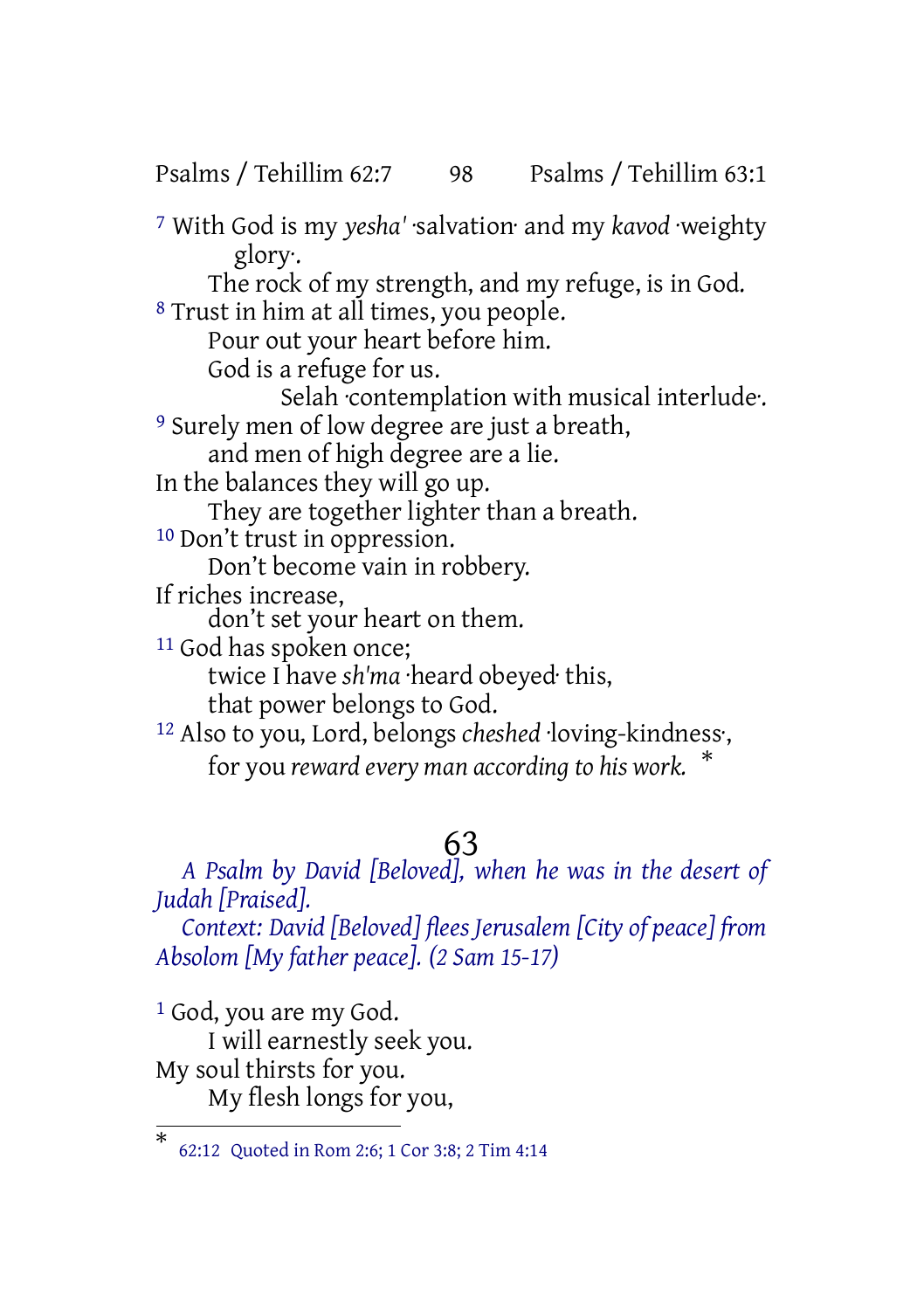in a dry and weary land, where there is no water.

2 So I have seen you in the sanctuary,

watching your power and your *kavod* ·weighty glory·. <sup>3</sup> Because your *cheshed* loving-kindness is better than life,

my lips shall praise you.

4 So I will bless you while I live.

I will lift up my hands in your name.

5 My soul shall be satisfied as with the richest food. My mouth shall praise you with joyful lips, 6 when I remember you on my bed,

and think about you in the night watches.

7 For you have been my help.

I will rejoice in the shadow of your wings.

8 My soul stays close to you.

Your right hand holds me up.

9 But those who seek my soul, to destroy it,

shall go into the lower parts of the earth.

<sup>10</sup> They shall be given over to the power of the sword. They shall be jackal food.

<sup>11</sup> But the king shall rejoice in God.

Everyone who swears by him will praise him,

for the mouth of those who speak lies shall be silenced.

# 64

*For the Chief Musician. A Psalm by David [Beloved]. Context: This Psalmismulti-contextual. Thewriterisseeking God's justice when others are plotting to do him harm. (No reference.)*

1 *Sh'ma* ·Hear obey· my voice, God, in my complaint. Preserve my life from fear of the enemy.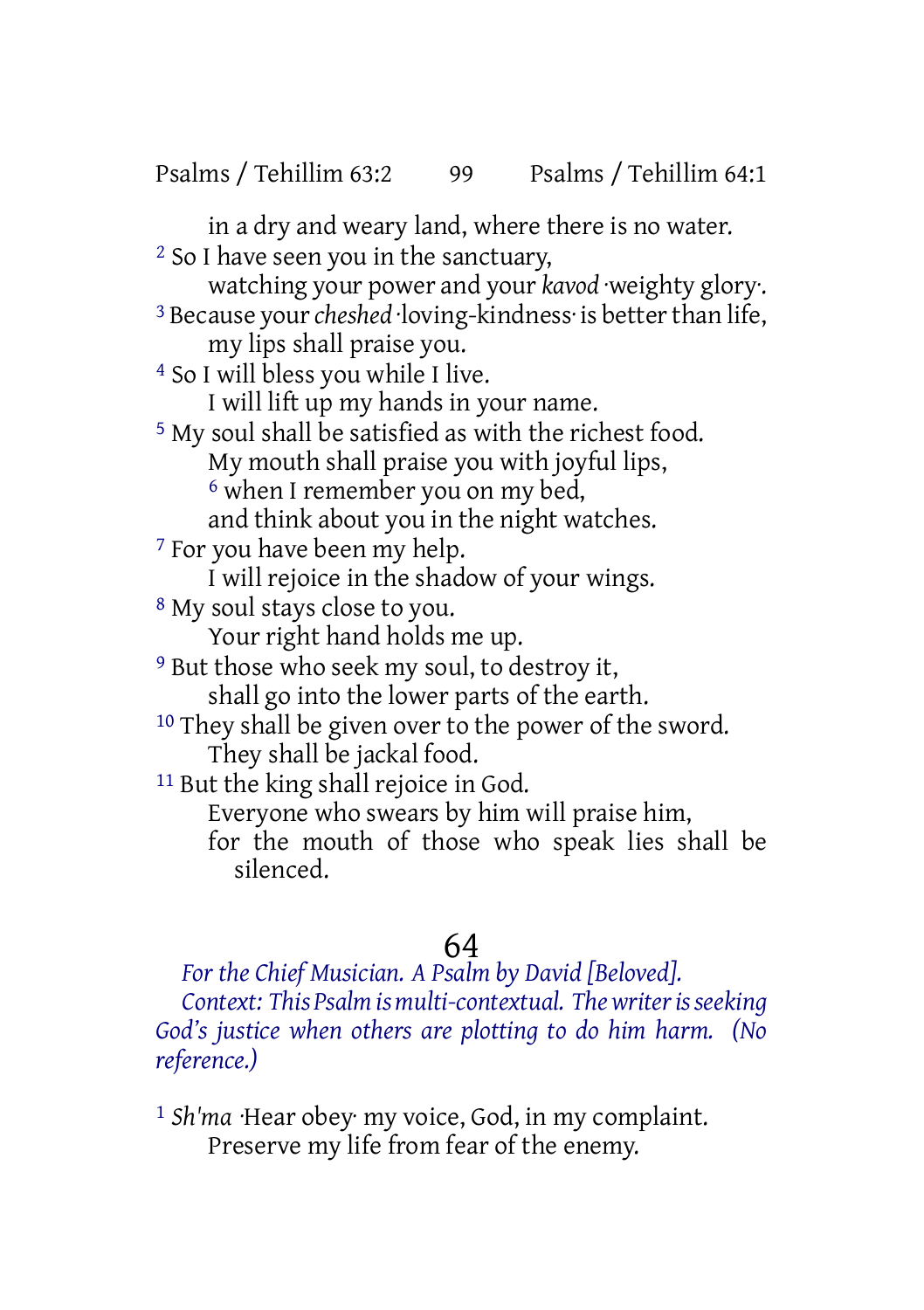2 Hide me from the conspiracy of the wicked, from the noisy crowd of the ones doing evil; 3 who sharpen their tongue like a sword, and aim their arrows, deadly words, 4 to shoot innocent men from ambushes. They shoot at him suddenly and fearlessly. 5 They encourage themselves in evil plans. They talk about laying snares secretly. They say, "Who will see them?" 6 They plot injustice, saying, "We have made a perfect plan!" Surely man's mind and heart are cunning. 7 But God will shoot at them. They will be suddenly struck down with an arrow. 8 Their own tongues shall ruin them. All who see them will shake their heads. 9 All mankind shall be afraid. They shall declare the work of God, and shall wisely ponder what he has done. 10 The upright shall be glad in ADONAI , and shall take refuge in him. All the upright in heart shall praise him!

# 65

*For the Chief Musician. A Psalm by David [Beloved]. A song.*

- 1 *Tehilah* ·Praise song· waits for you, God, in Zion [Mountain ridge, Marking].
	- To you shall vows be performed.
- 2 You who *sh'ma* ·hear obey· prayer,
	- to you all men will come.
- 3 Sins overwhelmed me, but you atoned for our transgressions.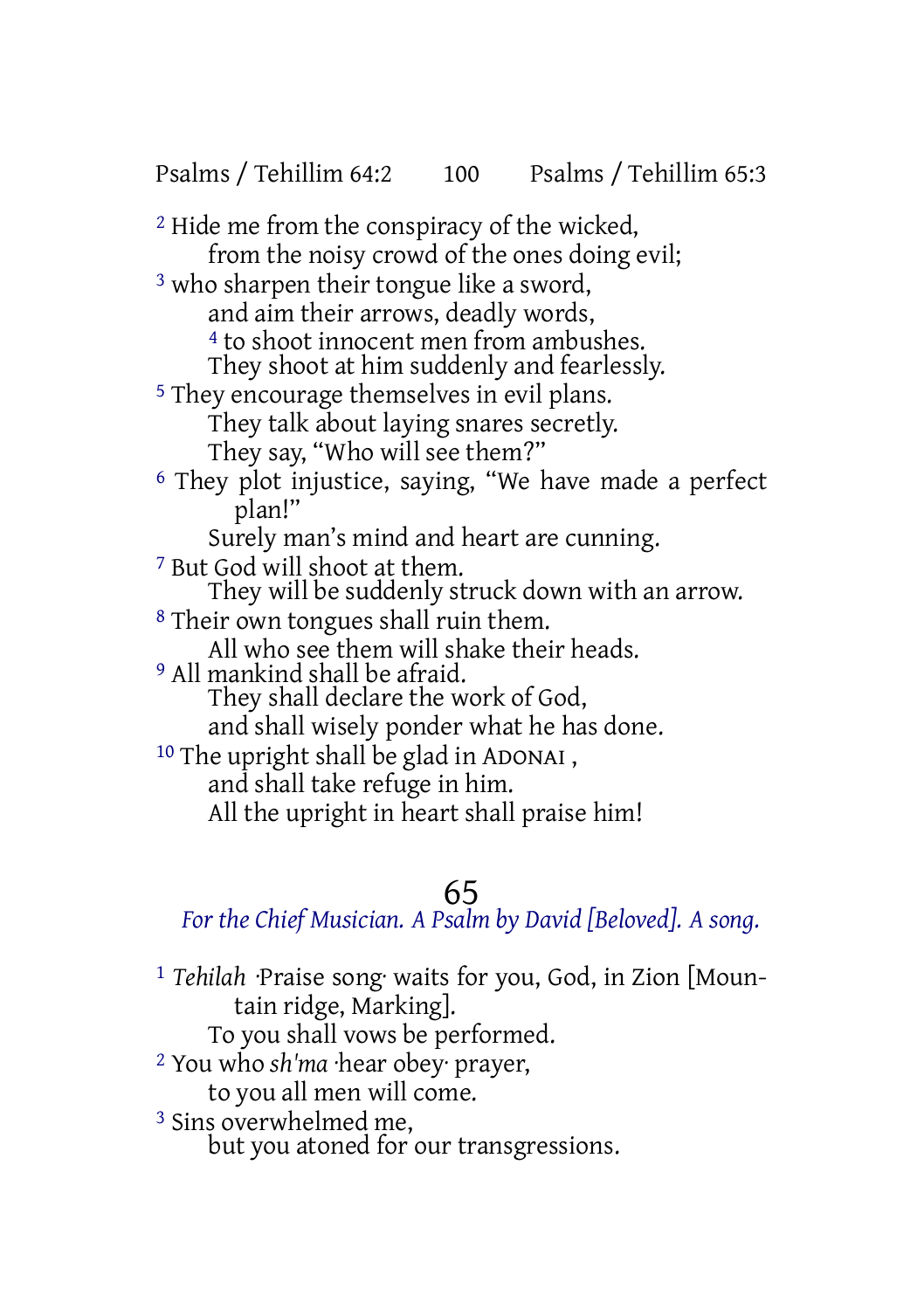4 Blessed is one whom you choose, and cause to come near, that he may live in your courts. We will be filled with the goodness of your house, your holy temple. 5 By awesome deeds of righteousness, you answer us, God of our *yesha'* ·salvation·. You who are the hope of all the ends of the earth, of those who are far away on the sea; 6 Who by his power forms the mountains, having armed yourself with strength; 7 who stills the roaring of the seas, the roaring of their waves, and the turmoil of the nations. 8 They also who dwell in far away places are afraid at your wonders. You call the morning's dawn and the evening with songs of joy. <sup>9</sup> You visit the earth, and water it. You greatly enrich it. The river of God is full of water. You provide them grain, for so you have ordained it. 10 You drench its furrows. You level its ridges. You soften it with showers. You bless it with a crop. 11 You crown the year with your bounty. Your carts overflow with abundance. 12 The wilderness grasslands overflow. The hills are clothed with gladness. <sup>13</sup> The pastures are covered with flocks. The valleys also are clothed with grain. They shout for joy! They also sing.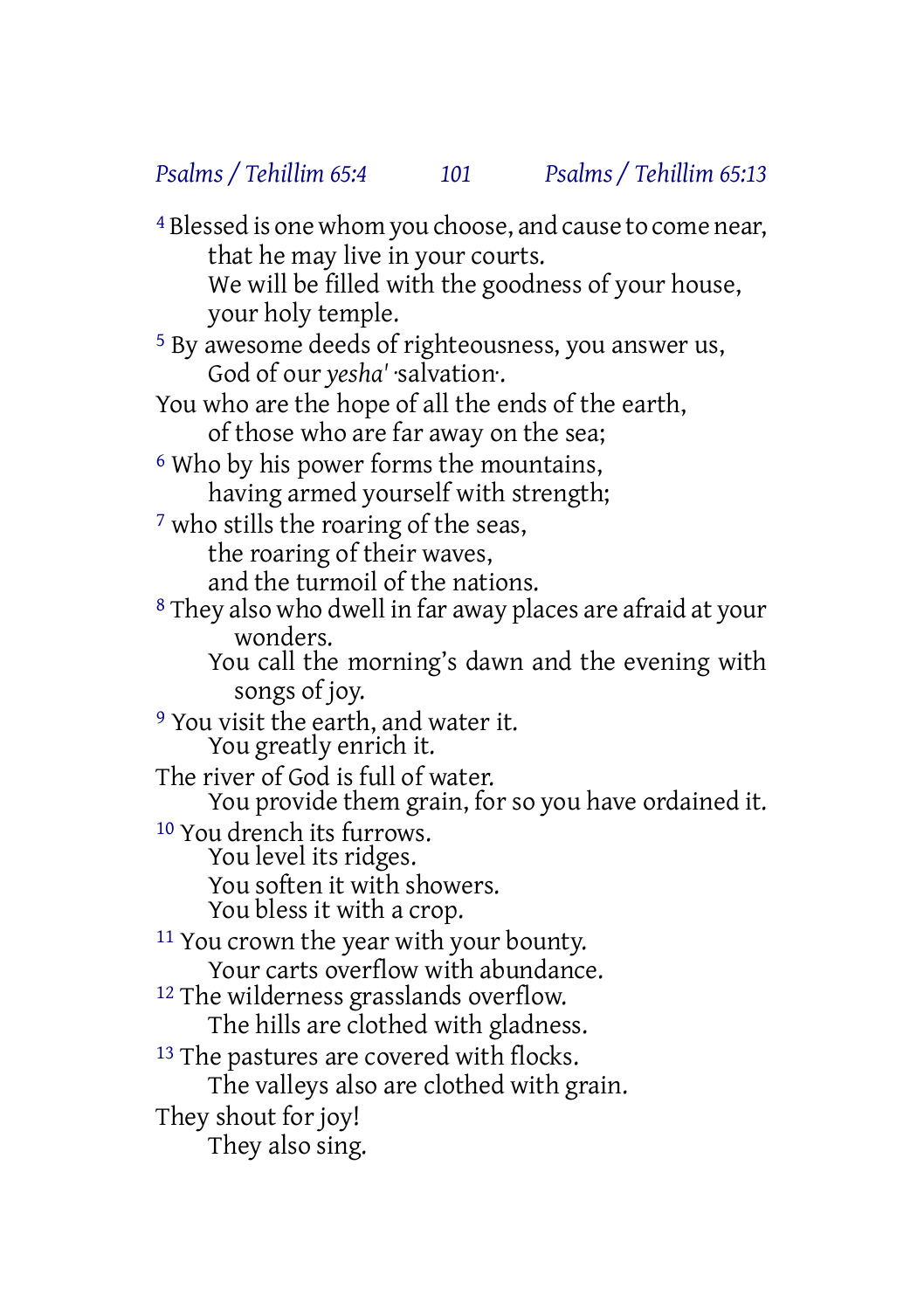Psalms / Tehillim 66:1 102 Psalms / Tehillim 66:8

## 66

*For the Chief Musician. A song. A Psalm.*

*Context: Likely in retrospect after Babylon [Confusion] exile and God replanting Israel [God prevails] in the land. In the second year thefoundation of thesecond Temple was built, this was amazing to all. Similar structure to Chronicles, post-exile. Possibly, a teaching Psalm for the people to learn history and right actions by. (Ezra 3)*

<sup>1</sup> Make a joyful shout to God, all the earth!

2 Make *zahmar* ·musical praise· to the *kavod* ·weighty glory· of his name!

Offer *kavod* ·weighty glory· and *tehilah* ·praise song·!

3 Tell God, "How awesome are your deeds!

Through the greatness of your power, your enemies submit themselves to you.

4 All the earth will *hawa* ·bow low, prostrate· to worship you,

and will make *zahmar* ·musical praise· to you;

they will make *zahmar*·musical praise·to your name." Selah ·contemplation with musical interlude·.

5 Come, and see God's deeds—

awesome work on behalf of the children of men.

6 He turned the sea into dry land.

They went through the river on foot.

There, we rejoiced in him.

7 He rules by his might forever.

His eyes watch the nations.

Don't let the rebellious rise up against him.

Selah ·contemplation with musical interlude·.

8 Praise our God, you peoples!

Make the sound of his *tehilah* ·praise song· be *sh'ma* ·heard obeyed·,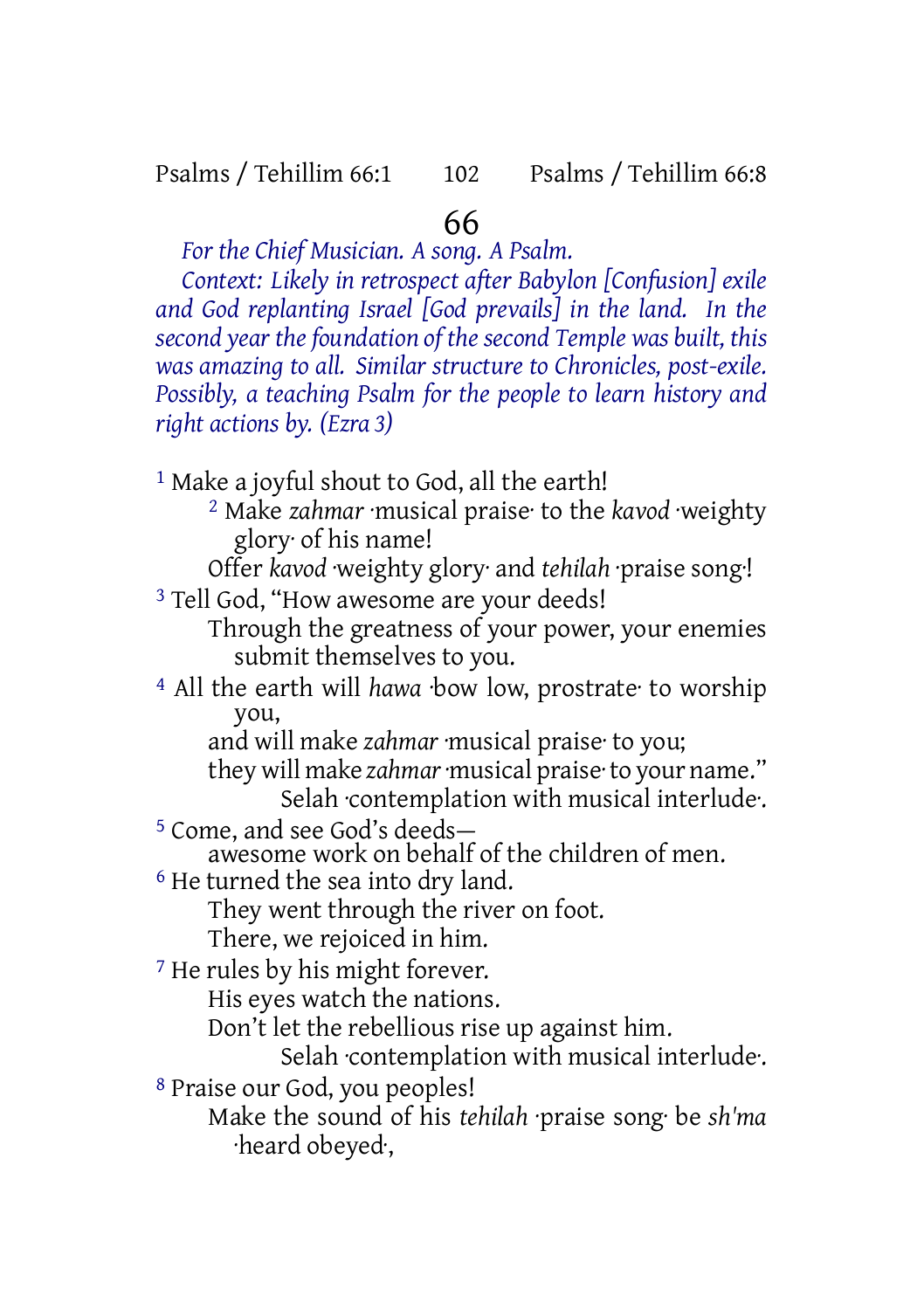Psalms / Tehillim 66:9 103 Psalms / Tehillim 67:1

<sup>9</sup> who preserves our life among the living, and does not allow our feet to be moved. 10 For you, God, have tested us. You have refined us, as silver is refined. 11 You brought us into prison. You laid a burden on our backs. 12 You allowed men to ride over our heads. We went through fire and through water, but you brought us to the place of abundance. <sup>13</sup> I will come into your temple with burnt offerings. I will pay my vows to you,  $14$  which my lips promised, and my mouth spoke, when I was in distress. 15 I will offer to you burnt offerings of fat animals, with the offering of rams, I will offer bulls with goats. Selah ·contemplation with musical interlude·. 16 Come, and *sh'ma* ·hear obey·, all you who fear God. I will declare what he has done for my soul. <sup>17</sup> I cried to him with my mouth. He was extolled with my tongue. 18 If I *cherished sin* in my heart, *the Lord would not have sh'ma ·heard obeyed·.* 19 But most certainly, *God has sh'ma ·heard obeyed·. He has heard* the voice of my *prayer.* \* 20 Blessed be God, who has not turned away my prayer, nor his loving kindness from me.

## 67

*For the Chief Musician. With stringed instruments. A Psalm. A song.*

<sup>1</sup> May God be merciful to us, bless us,

<sup>\*</sup> 66:19 Quoted in John 9:31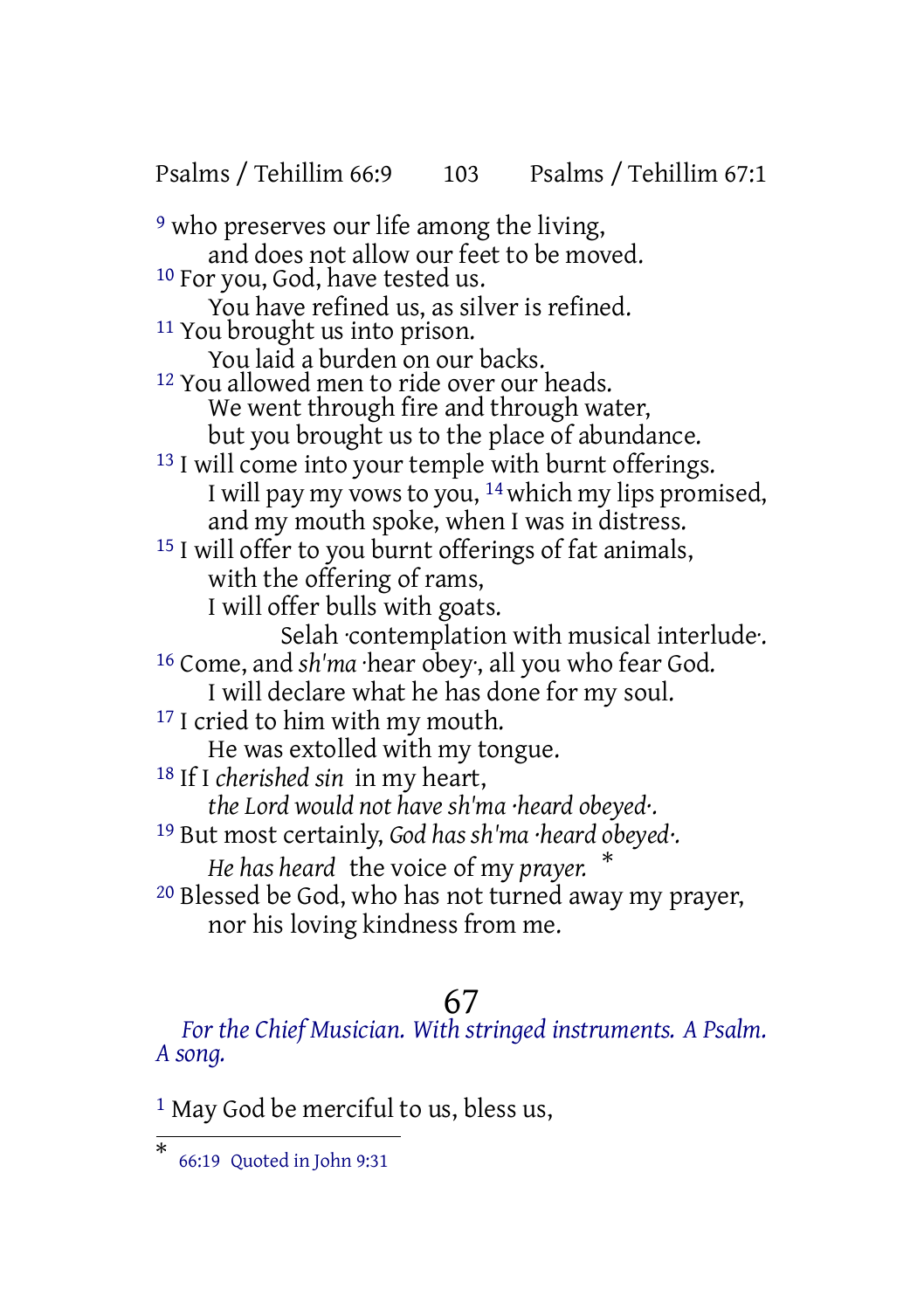and cause his face to shine on us.

Selah contemplation with musical interlude. <sup>2</sup> That your way may be known on earth,

and your *yishu'ah* ·salvation· among all nations,

3 let the peoples *yadah* ·extend hands in thankful praise· to you, God.

Let all the peoples *yadah* ·extend hands in thankful praise· to you.

4 Oh let the nations be glad and sing for joy, for you will judge the peoples with equity, and govern the nations on earth.

Selah ·contemplation with musical interlude·. 5 Let the peoples *yadah* ·extend hands in thankful praise· to you, God.

Let all the peoples *yadah* ·extend hands in thankful praise· to you.

6 The earth has yielded its increase.

God, even our own God, will bless us.

7 God will bless us.

All the ends of the earth shall fear him.

# 68

*For the Chief Musician. A Psalm by David [Beloved]. A song. Context: The return of the ark of the covenant from the Philistines [To roll in dust (As an insult)] back to Israel [God prevails]. (2 Sam 6; 1 Chr 16)*

1 Let God arise! Let his enemies be scattered! Let them who hate him also flee before him. 2 As smoke is driven away, so drive them away. As wax melts before the fire, so let the wicked perish at the presence of God.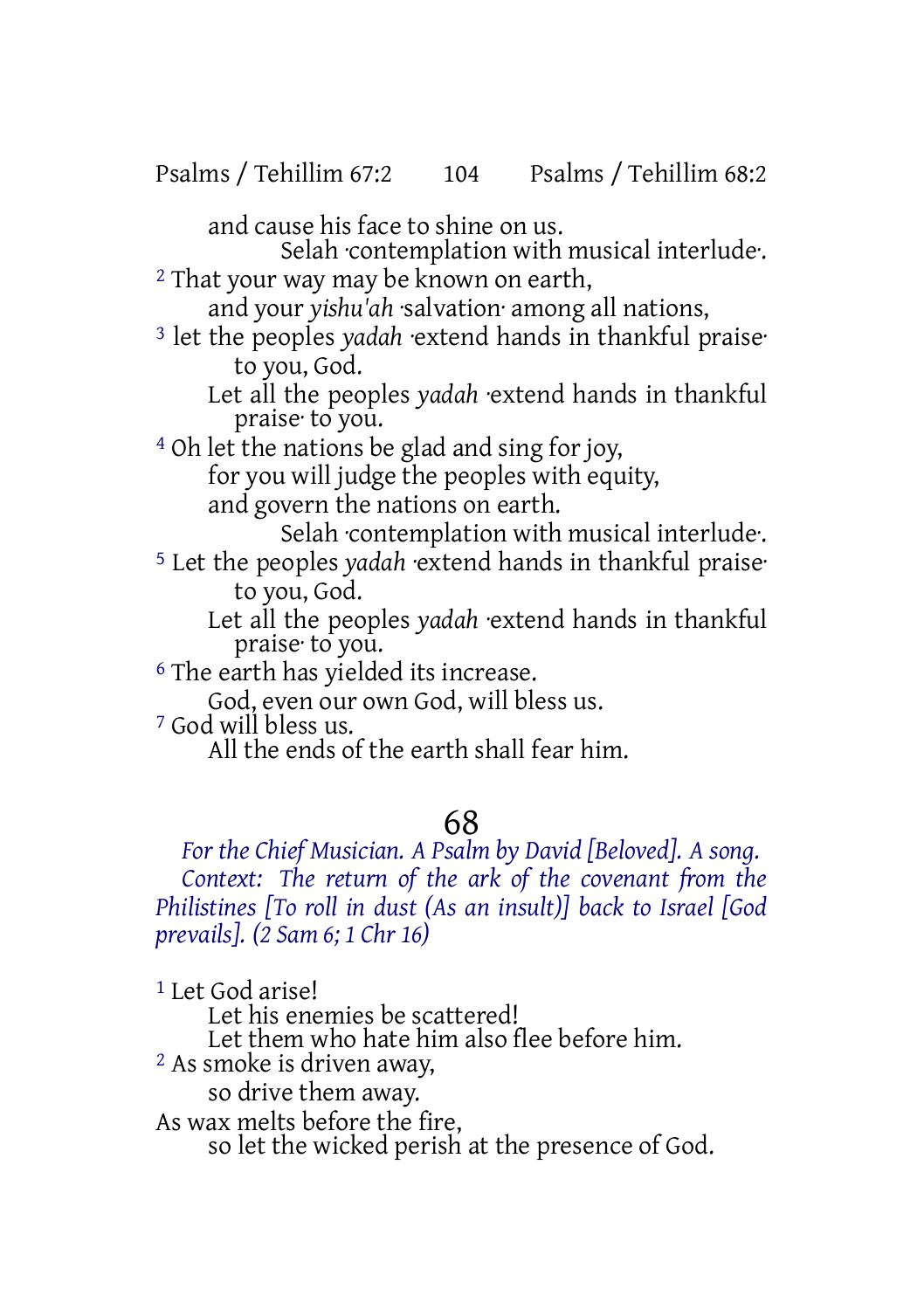Psalms / Tehillim 68:3 105 Psalms / Tehillim 68:15

3 But let the upright be glad. Let them rejoice before God. Yes, let them rejoice with gladness. 4 Sing to God! Sing *zahmar* ·musical praise· to his name! Extol him who rides on the clouds: to Yah, his name! Rejoice before him! 5 A father to orphans, and a defender of the widows, is God in his holy habitation. 6 God sets the lonely in families. He brings out the prisoners with singing, but the rebellious dwell in a sun-scorched land. 7 God, when you went out before your people, when you marched through the wilderness... Selah ·contemplation with musical interlude·. 8 The earth trembled. The sky also poured down rain at the presence of the God of Sinai at the presence of God, the God of Israel [God prevails]. 9 You, God, sent a plentiful rain. You confirmed your inheritance, when it was weary. 10 Your congregation lived therein. You, God, prepared your goodness for the poor. 11 The Lord announced the word. The ones who proclaim it are a great company. <sup>12</sup> "Kings of armies flee! They flee!" She who waits at home divides the plunder, 13 while you sleep among the camp fires, the wings of a dove sheathed with silver, her feathers with shining gold. 14 When *Shaddai* [Almighty] scattered kings in her, it snowed on Zalmon. 15 The mountains of Bashan are majestic mountains.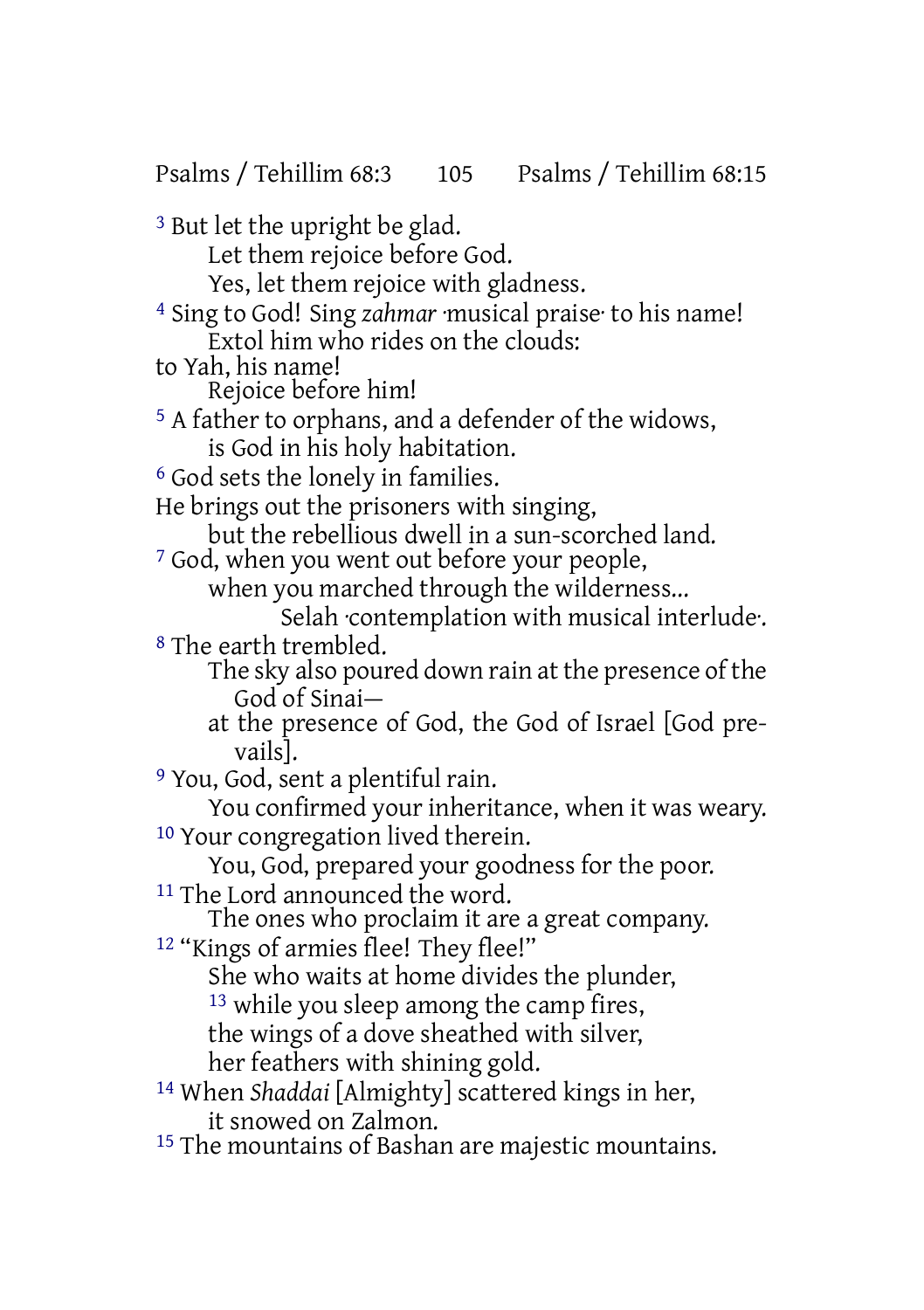Psalms / Tehillim 68:16 106 Psalms / Tehillim 68:24

The mountains of Bashan are rugged.

16 Why do you look in envy, you rugged mountains, at the mountain where God chooses to reign? Yes, ADONAI will dwell there forever. <sup>17</sup> The chariots of God are tens of thousands and thousands of thousands. The Lord is among them, from Sinai [Thorn], into the sanctuary. <sup>18</sup> \* You have *ascended on high.* † You have *led away captives.* You have received *gifts among men,* ‡ yes, among the rebellious also, that Yah God might dwell there. 19 Blessed be the Lord, who daily bears our burdens, even the God who is our *yishu'ah* ·salvation·.

Selah ·contemplation with musical interlude·. 20 God is to us a God of deliverance.

To ADONAI , the Lord, belongs escape from death.

- 21 But God will strike through the head of his enemies, the hairy scalp of such a one as still continues in his guiltiness.
- 22 The Lord said, "I will bring you again from Bashan, I will bring you again from the depths of the sea;
- 23 That you may crush them, dipping your foot in blood, that the tongues of your dogs may have their portion from your enemies."
- <sup>24</sup> They have seen your processions, God, even the processions of my God, my King, into the sanctuary.

<sup>\*</sup> 68:18 MP: Messiah will ascend into heaven. (Acts 1:9-11) † 68:18 MP: Messiah will distribute gifts to humanity, both those under his rein and those rebellious hisrule establishing a dwelling for God. (Luke 12:31-34; John 14:25-27, 15:7-8; Eph 4:7-11) ‡ 68:18 Quoted in Eph 4:8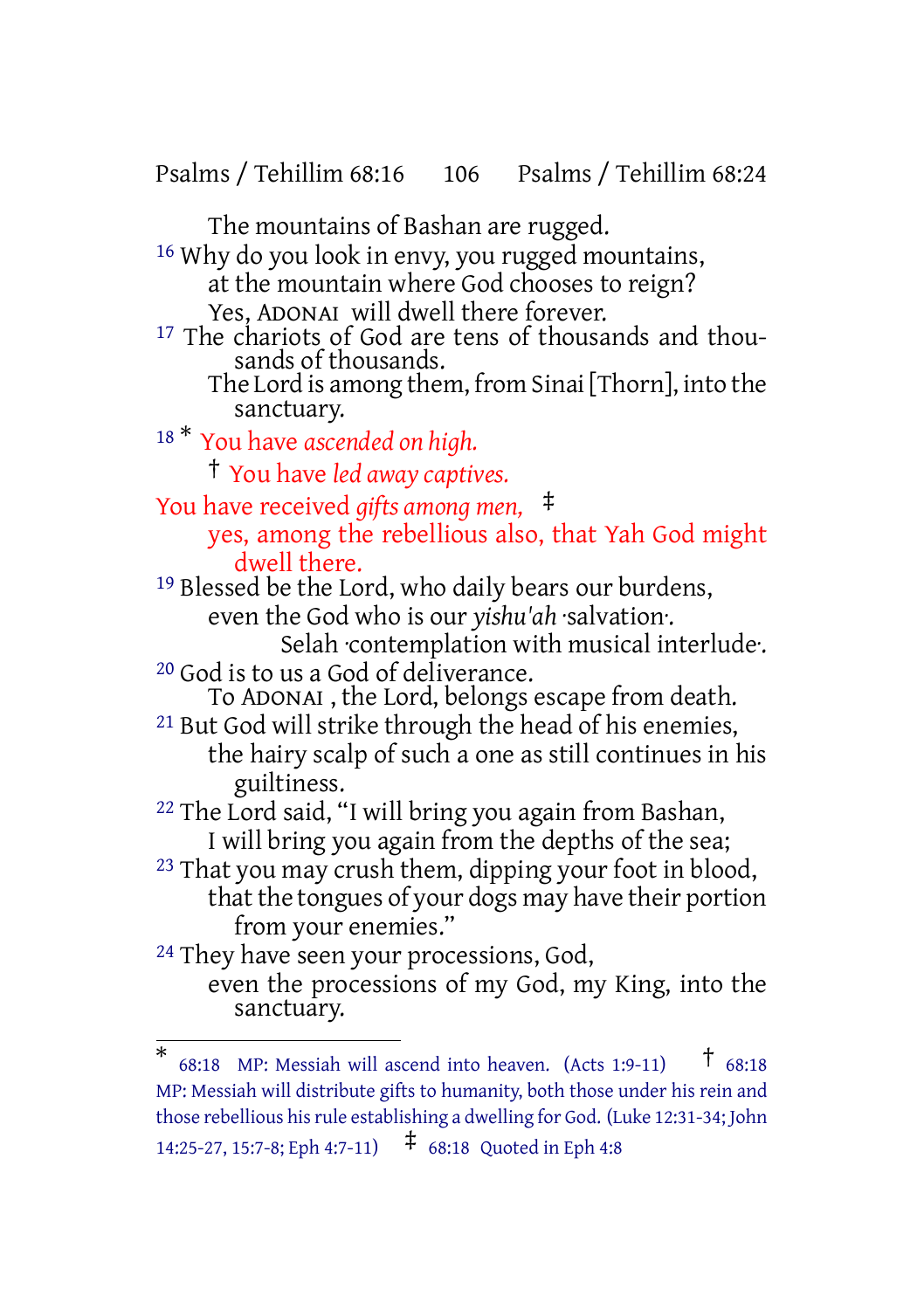Psalms / Tehillim 68:25 107 Psalms / Tehillim 68:35

<sup>25</sup> The singers went before, the minstrels followed after, among the ladies playing with tambourines,

26 "Bless God in the congregations,

even the Lord in the assembly of Israel [God prevails]!"

- 27 There is little Benjamin [Son of right hand, Son of south], their ruler,
	- the princes of Judah [Praised], their council,
	- the princes of Zebulun [Living together], and the princes of Naphtali [My wrestling].

28 Your God has enjoined your strength. Strengthen, God, that which you have done for us.

29 Because of your temple at Jerusalem [City of peace], kings shall bring presents to you.

30 Rebuke the wild animal of the reeds, the multitude of the bulls, with the calves of the peoples.

Being humbled, may it bring bars of silver. Scatter the nations that delight in war.

31 Princes shall come out of Egypt [Abode of slavery]. Ethiopia shall hurry to stretch out her hands to God.

32 Sing to God, you kingdoms of the earth!

Sing *zahmar* ·musical praise· to Adonai!

Selah ·contemplation with musical interlude·.

33 To him who rides on the heaven of heavens, which are of old;

behold, he utters his voice, a mighty voice.

34 Ascribe strength to God!

His excellency is over Israel [God prevails], his strength is in the skies.

35 You are awesome, God, in your sanctuaries.

The God of Israel [God prevails] gives strength and power to his people.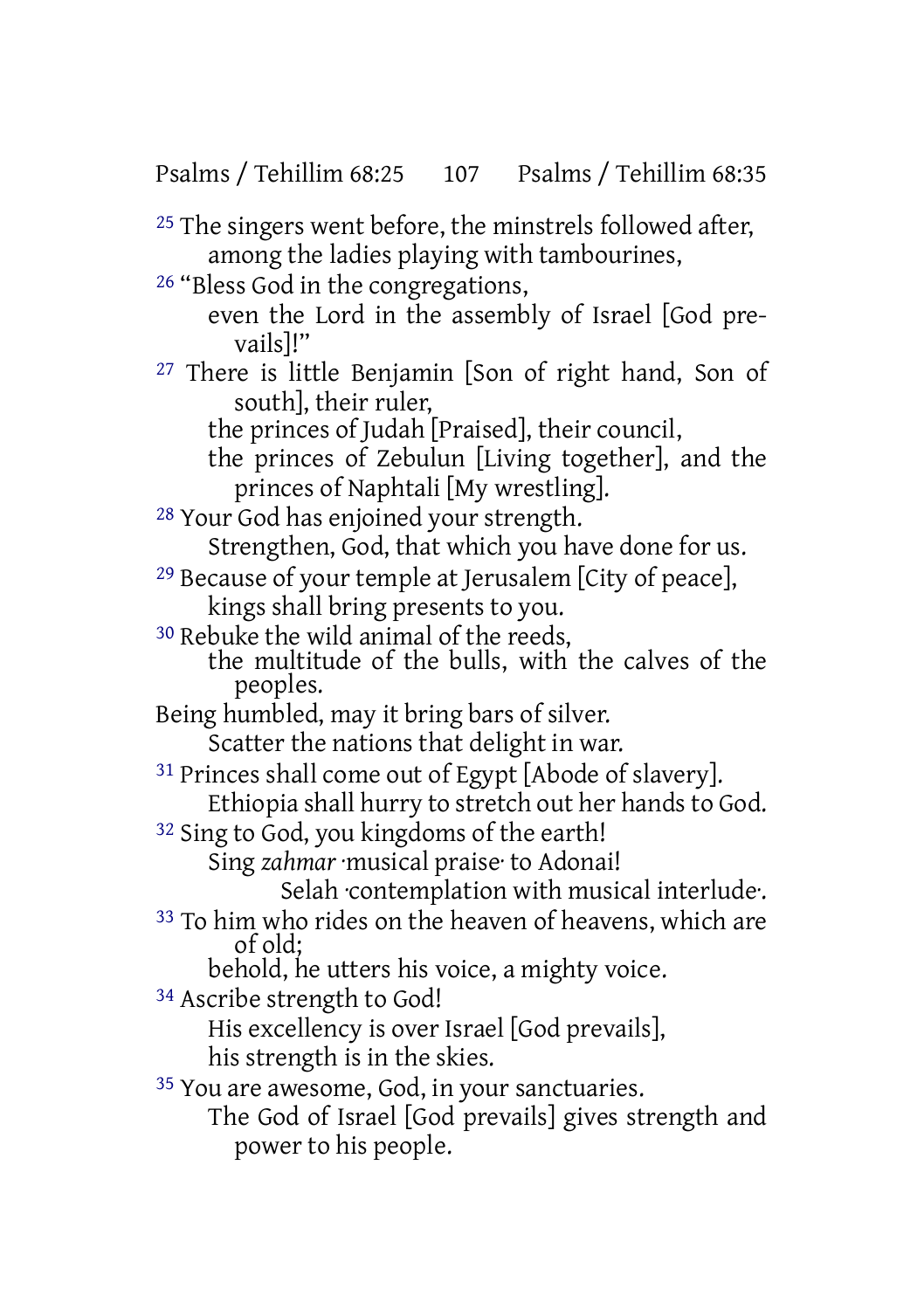#### Psalms / Tehillim 69:1 108 Psalms / Tehillim 69:5

Praise be to God!

#### 69

*For the Chief Musician. To the tune of "Lilies." By David [Beloved].*

*Context: Describing the life of a poor, despised and humbled person who lacks any comforting friend. Through no apparent cause of his own, he is surrounded by enemies who wish to cut him down; even his brothers do not render aid. Also contains Messianic prophecy. Written by David [Beloved] before 2 Sam 22:1. (No reference).*

1 Save me, God,

for the waters have come up to my neck!

<sup>2</sup> I sink in deep mire, where there is no foothold.

I have come into deep waters, where the floods overflow me.

<sup>3</sup> I am weary with my crying.

My throat is dry.

My eyes fail, looking for my God.

<sup>4</sup> \* Those who *hate me without a cause* † are more than the hairs of my head.

‡ Those who want to cut me off, being my enemies wrongfully, are mighty.

I am forced to restore what I didn't steal.

5 God, you know my foolishness.

My sins are not hidden from you.

<sup>\*</sup> 69:4 MP: Hated without a cause. (John 15:24-25)  $\uparrow$  69:4 Quoted in John 15:25 ‡ 69:4 MP: Accused by false accusations by many enemies. "I am forced to restore what I did not steal." Consider the parallel and contrast in (Is 53:5-6) "he was afflicted for our crimes." (See also Is 49:7). (Rom 4:25, 5:8-19)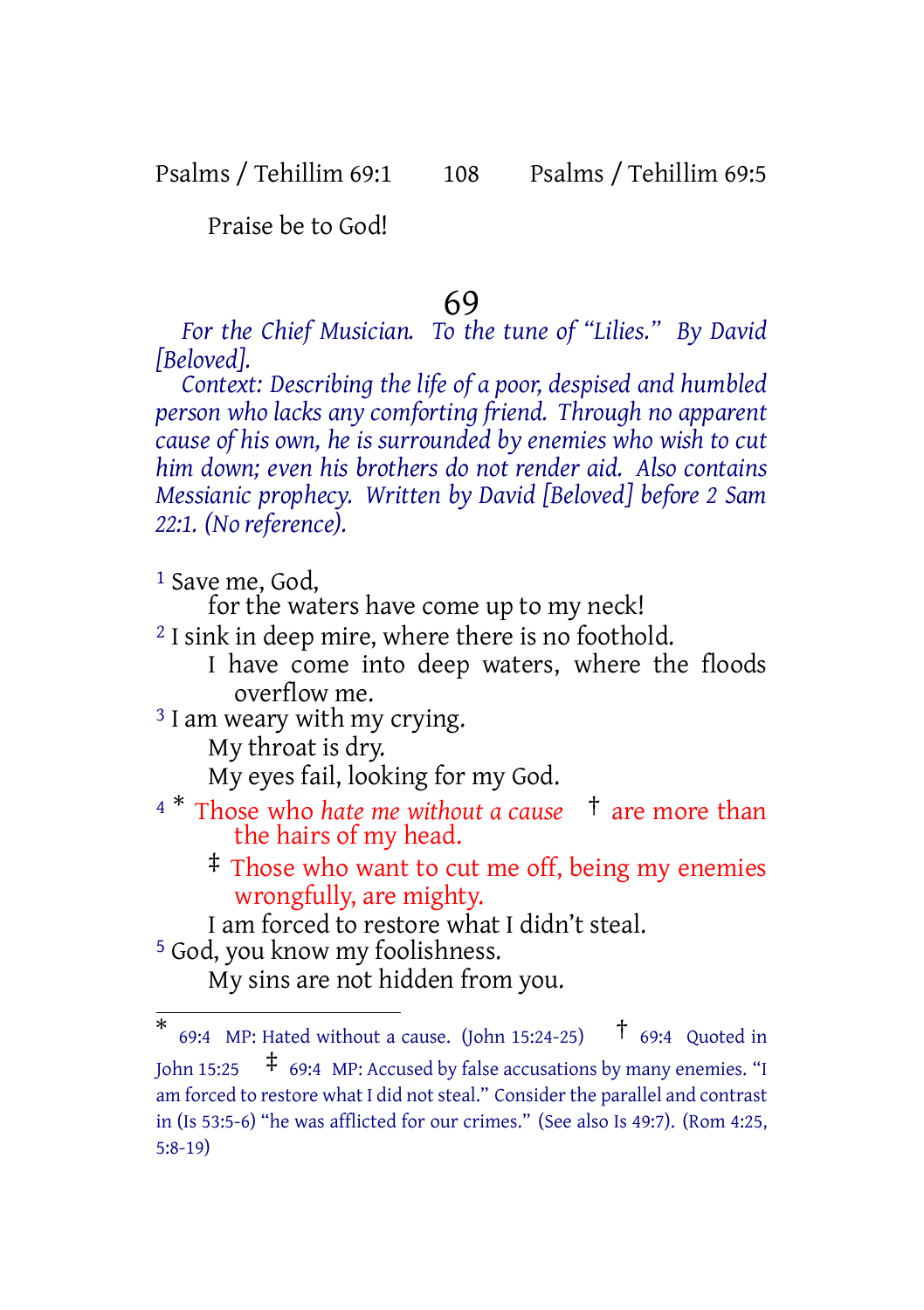Psalms / Tehillim 69:6 109 Psalms / Tehillim 69:15

- 6 Don't let those who wait for you be shamed through me, Lord *ADONAI Tzva'ot* [Yahweh Commander of heaven's armies].
	- Don't let those who seek you be brought to dishonor through me, God of Israel [God prevails].
- <sup>7</sup> § Because for your sake, I have borne reproach. Shame has covered my face.
- <sup>8</sub> \*</sup> I have become a stranger to my brothers, † an alien to my mother's children.
- <sup>9</sup> ‡ § For the *zeal of your house consumes me.*
	- *The insults of those insulting you have fallen on me.* †

\*

- 10 When I wept and I fasted, that was to my reproach.
- <sup>11</sup> When I made sackcloth my clothing,
	- I became a byword to them.
- <sup>12</sup> Those who sit in the gate talk about me. I am the song of the drunkards.
- 13 But as for me, my prayer is to you, ADONAI , in an acceptable time.
	- God, in the abundance of your loving kindness, answer me in the truth of your *yesha'* ·salvation·.
- <sup>14</sup> Deliver me out of the mire, and don't let me sink. Let me be delivered from those who hate me, and out of the deep waters.
- <sup>15</sup> Don't let the flood waters overwhelm me,

<sup>§</sup> 69:7 MP: Messiah will bear reproach, for God's sake. (Matt 26:65-67; John 5:17-23)  $*$  69:8 MP: Rejected by the Jews. (John 1:11)  $*$  69:8 MP: Messiah is refused to be associated with even by his own siblings, children of the same mother. (Mark 3:21; John 7:3-5)  $\uparrow$  69:9 MP: Zeal for God's reputation and house causes reproach against him. (Mark 14:57-58, 14:64-65) § 69:9 MP: Messiah is angered by disrespect toward the temple because of his zeal forthe house of Adonai. (John 2:13-17) \* 69:9 Quoted in John 2:17 † 69:9 Quoted in Rom 15:3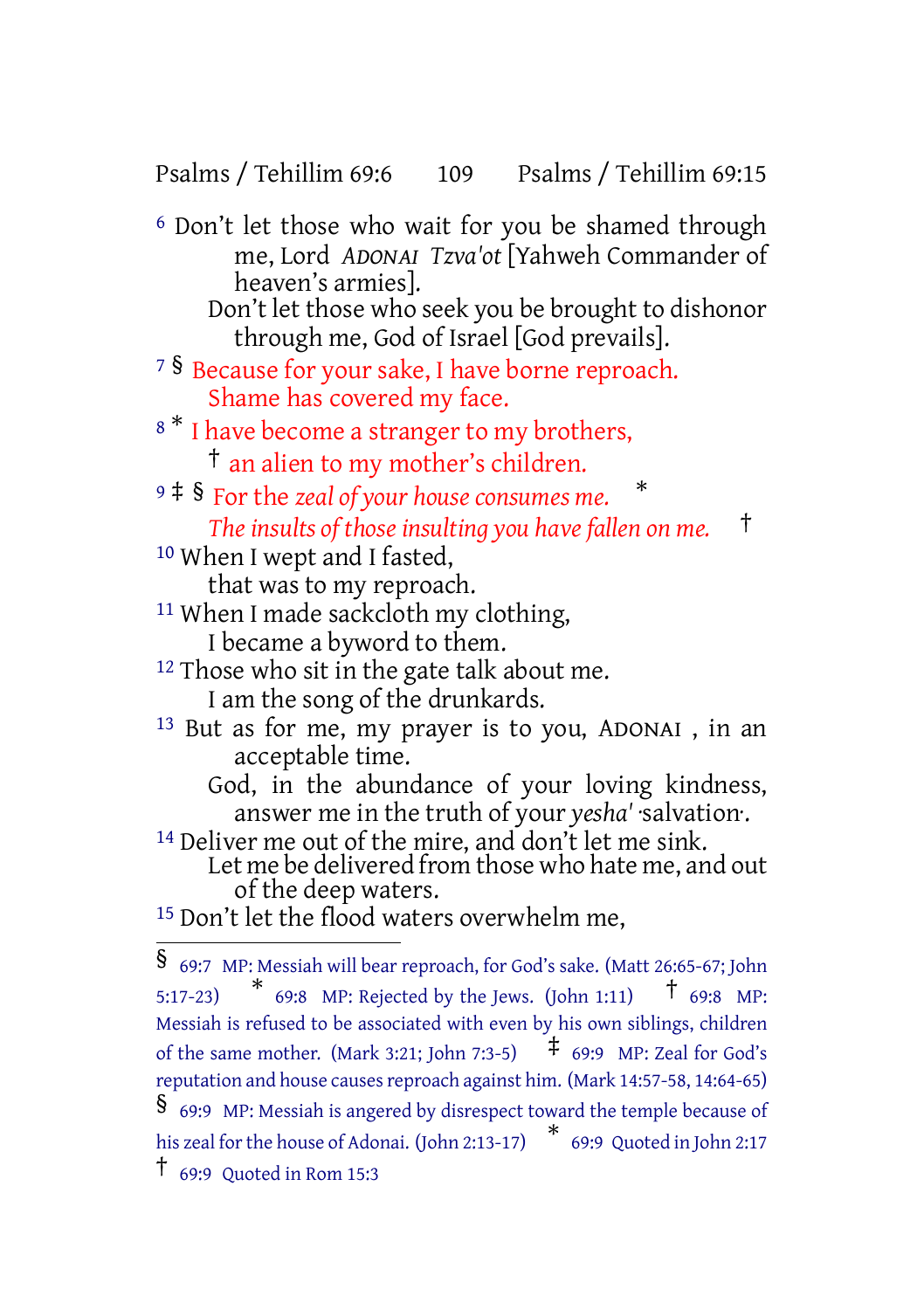Psalms / Tehillim 69:16 110 Psalms / Tehillim 69:21

neither let the deep swallow me up. Don't let the pit shut its mouth on me.

16 Answer me, ADONAI , for your *cheshed* ·loving-kindness· is good.

According to the multitude of your tender *racham* · merciful love, turn to me.

<sup>17</sup> Don't hide your face from your servant, for I am in distress.

Answer me speedily!

- 18 Draw near to my soul, and redeem it. Ransom me because of my enemies.
- 19 You know my reproach, my shame, and my dishonor. My adversaries are all before you.
- $20 \div$  Reproach has broken my heart, and I am full of heaviness. § I looked for some to take pity, but there was none;

for comforters, but I found none.

 $21 *$  They also gave me gall for my food.

<sup>‡</sup> 69:20 MP: Messiah bears shame and seeks comforting thru companions but finds no one. (Matt 26:38-40)  $\frac{1}{5}$  69:20 MP: The Messiah's disciples will fail him in his time of need. (Mark 14:3-41) \* 69:21 MP: Messiah has gall offered him as food. Gall is a medicinal poison; poisons have a bitter taste and acids, like vinegar, have a sour taste. This mixture has various English simile terms: poisoned water, mixed drink with serpent poison, drinking viper's poison (Deut 32:32-33; Jer 9:15, 23:15). Gall is a mixture of liver or gallbladder digestive juice, called bile, possibly mixed with poppy seed opium or wormwood. Gall would be offered to a person as an end to pain, cure illness, or overdosing to kill. Ingesting opium, wormwood, or bile is like taking very bitter medicine. Therefore descriptions of eating and drinking the substances are metaphors for very bitter experiences. (See also Ps 22:15). (Matt 27:34; John 19:29)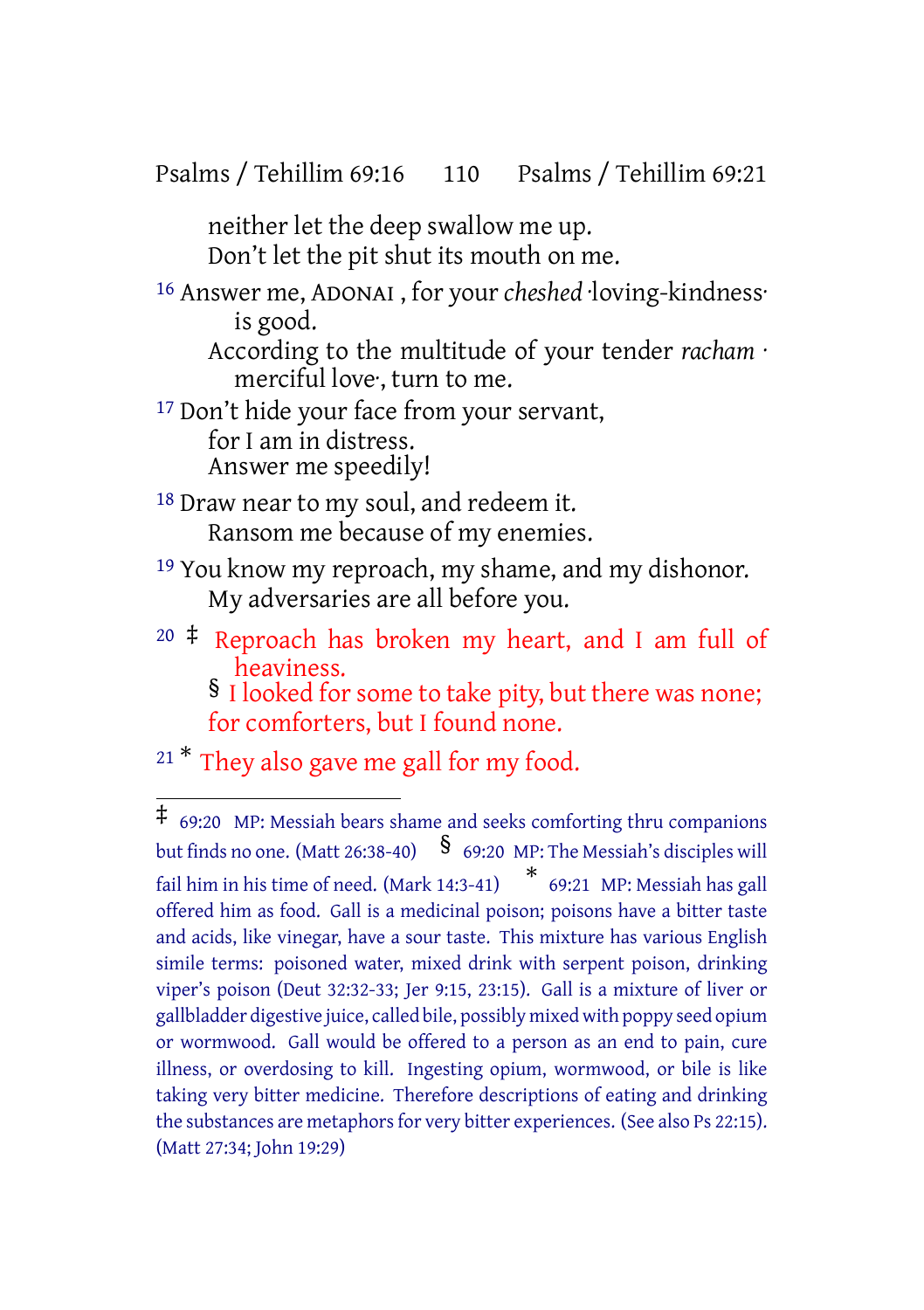#### Psalms / Tehillim 69:22 111 Psalms / Tehillim 69:32

† In my *thirst,* ‡ they gave me *vinegar to drink.* § 22 *Let their table before them become a snare.* May it become a retribution *and a trap.* 23 *Let their eyes be darkened, so that they can't see. Let their backs be continually bent.* \* 24 Pour out your indignation on them. Let the fierceness of your anger overtake them. <sup>25</sup> † *Let their habitation be desolate. Let no one dwell in their tents.* ‡ § <sup>26</sup> For they persecute him whom you have wounded. They tell of the sorrow of those whom you have hurt. 27 Charge them with crime upon crime. Don't let them come into your righteousness. 28 Let them be blotted out of the book of life, and not be written with the upright. 29 But I am in pain and distress. Let your *yishu'ah* ·salvation·, O God, protect me. 30 I will praise the name of God with a song, and will magnify him with thanksgiving. 31 It will please ADONAI better than an ox, or a bull that has horns and hoofs.

<sup>&</sup>lt;sup>32</sup> The humble have seen it, and are glad.

<sup>†</sup> 69:21 MP: Messiah will thirst and be given vinegar / sour wine to drink. Vinegar is an acid and constricts the throat. Vinegar was used for digestive medicine or possibly to suffocate or lower the vocalizations of victims. If myrrh was added to the sour wine vinegar, the purpose is to act as a pain duller, easing the victim's sense of pain. Myrrh then is used like morphine is today. (See also Ps 22:15). (Matt 27:34, 27:48; Mark 15:23)  $\pm$  69:21 Quoted in John 19:28-29  $\frac{\$}{}$  69:21 Quoted in Matt 27:48; Mark 15:36: Luke 23:36  $*$  69:23 Quoted in Rom 11:9-10  $\uparrow$  69:25 MP: The final resting place and family of the companion betrayer will be desolate and uninhabited. This Potter's Field was used forthe burial of foreigners without names. (Acts 1:16-20) ‡ 69:25 Quoted in Matt 23:38; Acts 1:20 § 69:25 Paraphrase Quoted in John 17:12 with Acts 1:16-20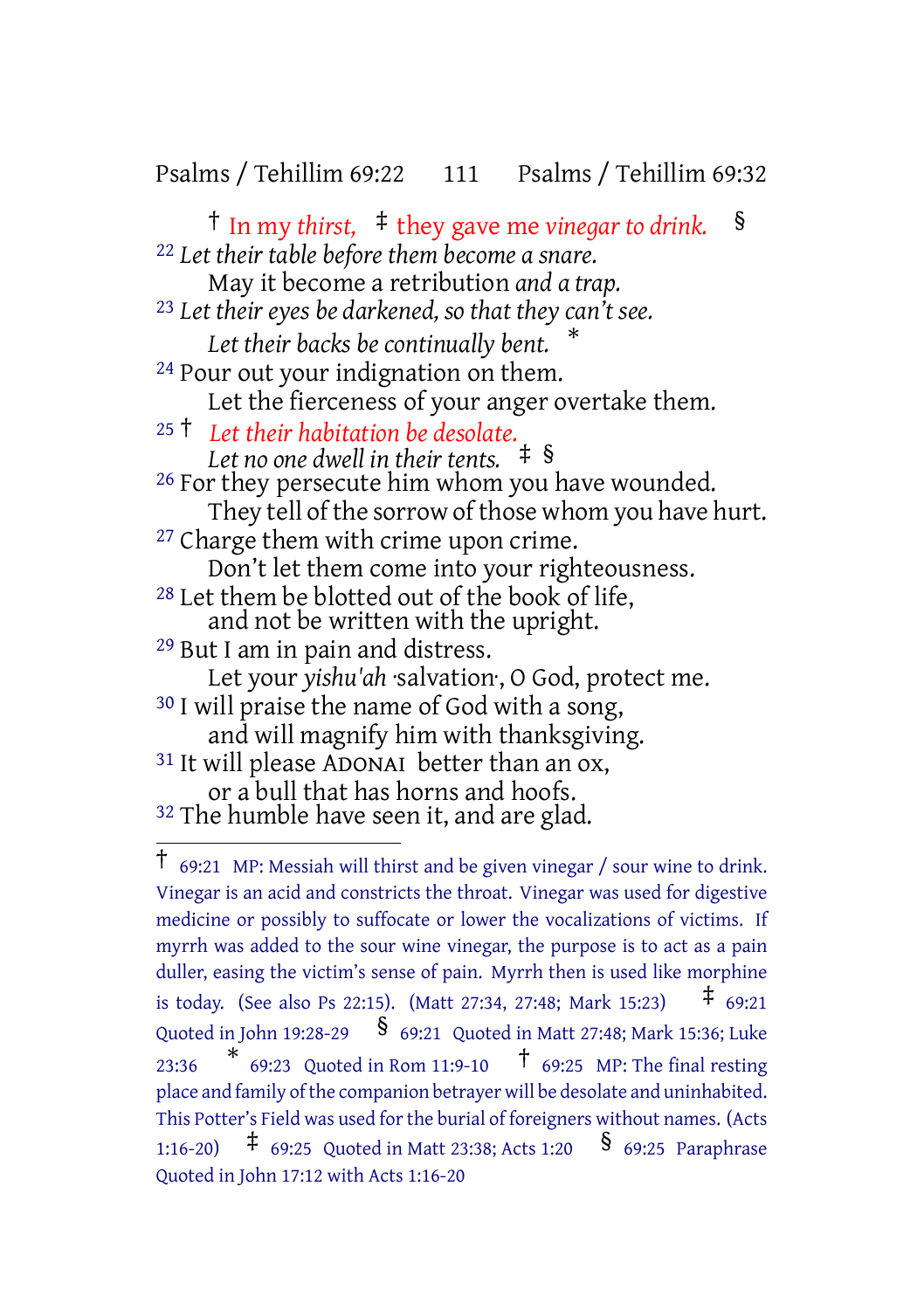You who seek after God, let your heart live. 33 For ADONAI *sh'ma* ·hears obeys· the needy, and does not despise his captive people. <sup>34</sup> Let heaven and earth praise him; the seas, and everything that moves therein! 35 For God will save Zion [Mountain ridge, Marking], and build the cities of Judah [Praised]. They shall settle there, and own it. 36 The children also of his servants shall inherit it. Those who *'ahav* ·affectionately love· his name shall dwell therein.

# 70

#### *For the Chief Musician. By David [Beloved]. A reminder. Context: While David's life is being threatened. This Psalm is multi-contextual. (No reference).*

1 Hurry, God, to deliver me.

Come quickly to help me, ADONAI .

<sup>2</sup> Let them be disappointed and confounded who seek my soul.

Let those who desire my ruin be turned back in disgrace.

3 Let them be turned because of their shame Who say, "Aha! Aha!"

4 Let all those who seek you rejoice and be glad in you. Letthose who *'ahav* ·affectionately love· your *yishu'ah* ·salvation· continually say,

"Let God be exalted!"

5 But I am poor and needy.

Come to me quickly, God.

You are my help and my deliverer.

ADONAI , don't delay.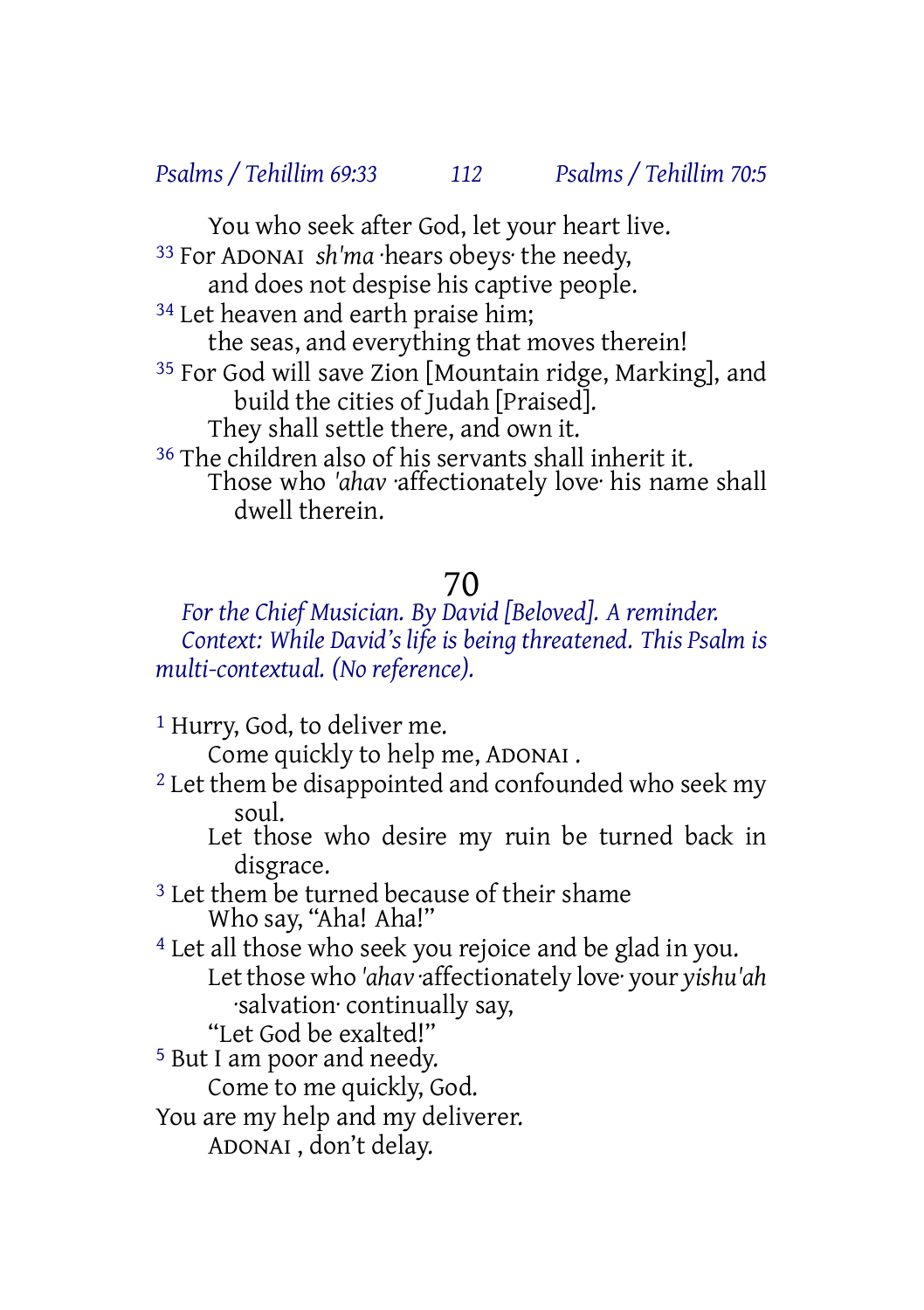### 71

*Context: Possibly, when David [Beloved] was usurped by his own son Absalom [Father peace]. While David [Beloved] experiences great turmoil and prays God sees him, Absalom [Father peace] plots to take over his father's position in the family. (2 Sam 16:8-23)*

1 In you, ADONAI , I take refuge. Never let me be disappointed. 2 Deliver me in your righteousness, and rescue me. Turn your ear to me, and save me. 3 Be to me a rock of refuge to which I may always go. Give the enjoin to save me, for you are my rock and my fortress. 4 Rescue me, my God, from the hand of the wicked, from the hand of the unrighteous and cruel man. 5 For you are my hope, Lord ADONAI ; my confidence from my youth. 6 I have relied on you from the womb. You are he who took me out of my mother's womb. I will always *tehilah* ·praise song· you. 7 I am a marvel to many, but you are my strong refuge. 8 My mouth shall be filled with your *tehilah* ·praise song·, with your honor all the day. 9 Don't reject me in my old age. Don't forsake me when my strength fails. 10 For my enemies talk about me. Those who watch for my soul conspire together, 11 saying, "God has forsaken him. Pursue and take him, for no one will rescue him." 12 God, don't be far from me. My God, hurry to help me.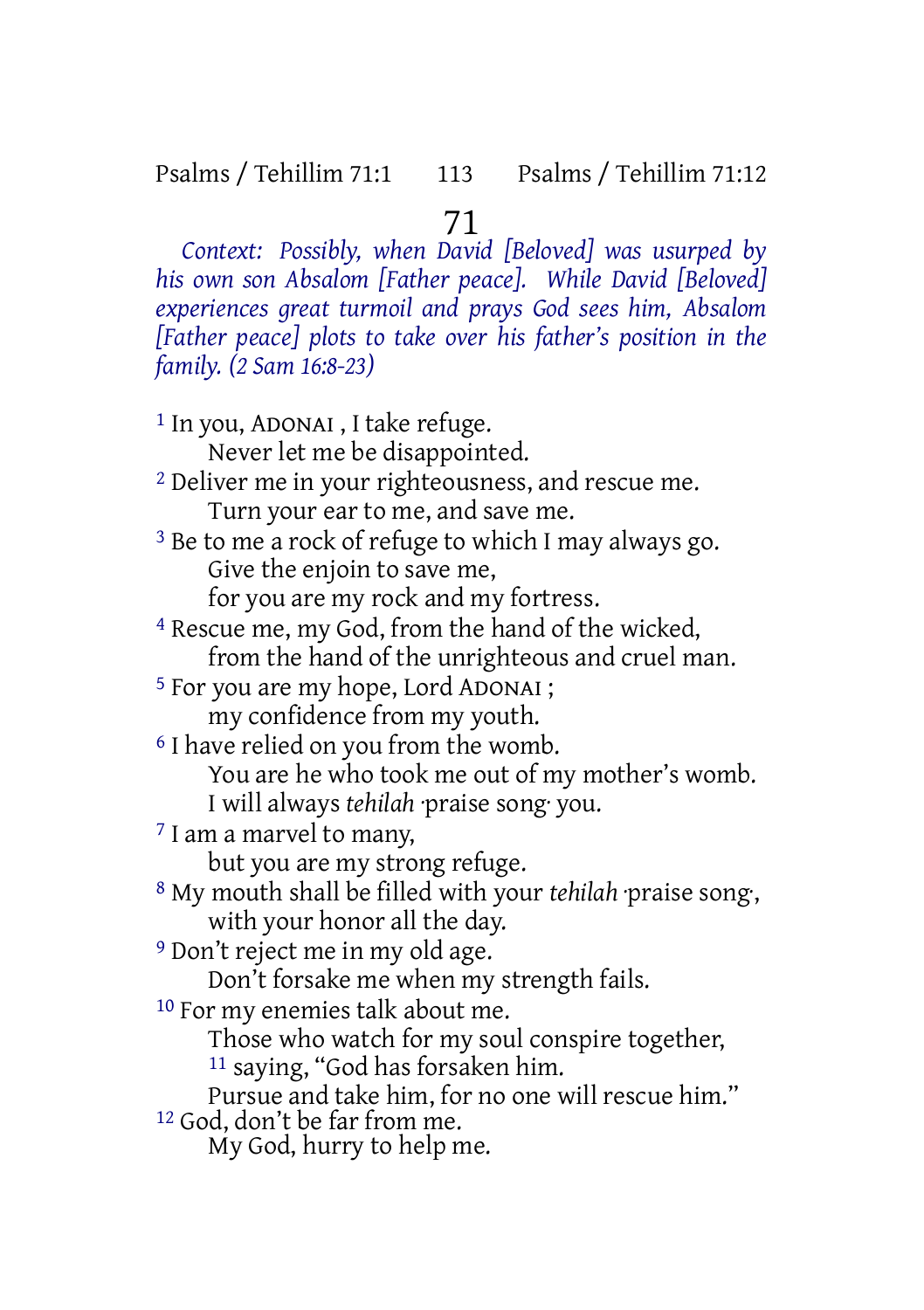Psalms / Tehillim 71:13 114 Psalms / Tehillim 71:23

<sup>13</sup> Let my accusers be disappointed and consumed. Let them be covered with disgrace and scorn who want to harm me.

14 But I will always hope,

and will add to all of your *tehilah* ·praise song·.

15 My mouth will tell about your righteousness, and of your salvation all day, though I don't know its full measure.

16 I will come with the mighty acts of the Lord ADONAI . I will make mention of your righteousness, even of yours alone.

17 God, you have taught me from my youth. Until now, I have declared your wondrous works.

18 Yes, even when I am old and gray-haired, God, don't forsake me,

until I have declared your strength to the next generation,

your might to everyone who is to come.

19 Your righteousness also, God, reaches to the heavens; you have done great things. God, who is like you?

20 You, who have shown us many and bitter troubles, you will let me live.

You will bring us up again from the depths of the earth.

21 Increase my honor,

and comfort me again.

22 I will also *yadah* ·extend handsin thankful praise· to you with the harp for your faithfulness, my God.

I sing *zahmar* ·musical praise· to you with the lyre, *haKadosh Isra'el* [the Holy One of God prevails].

23 My lips shall shout for joy!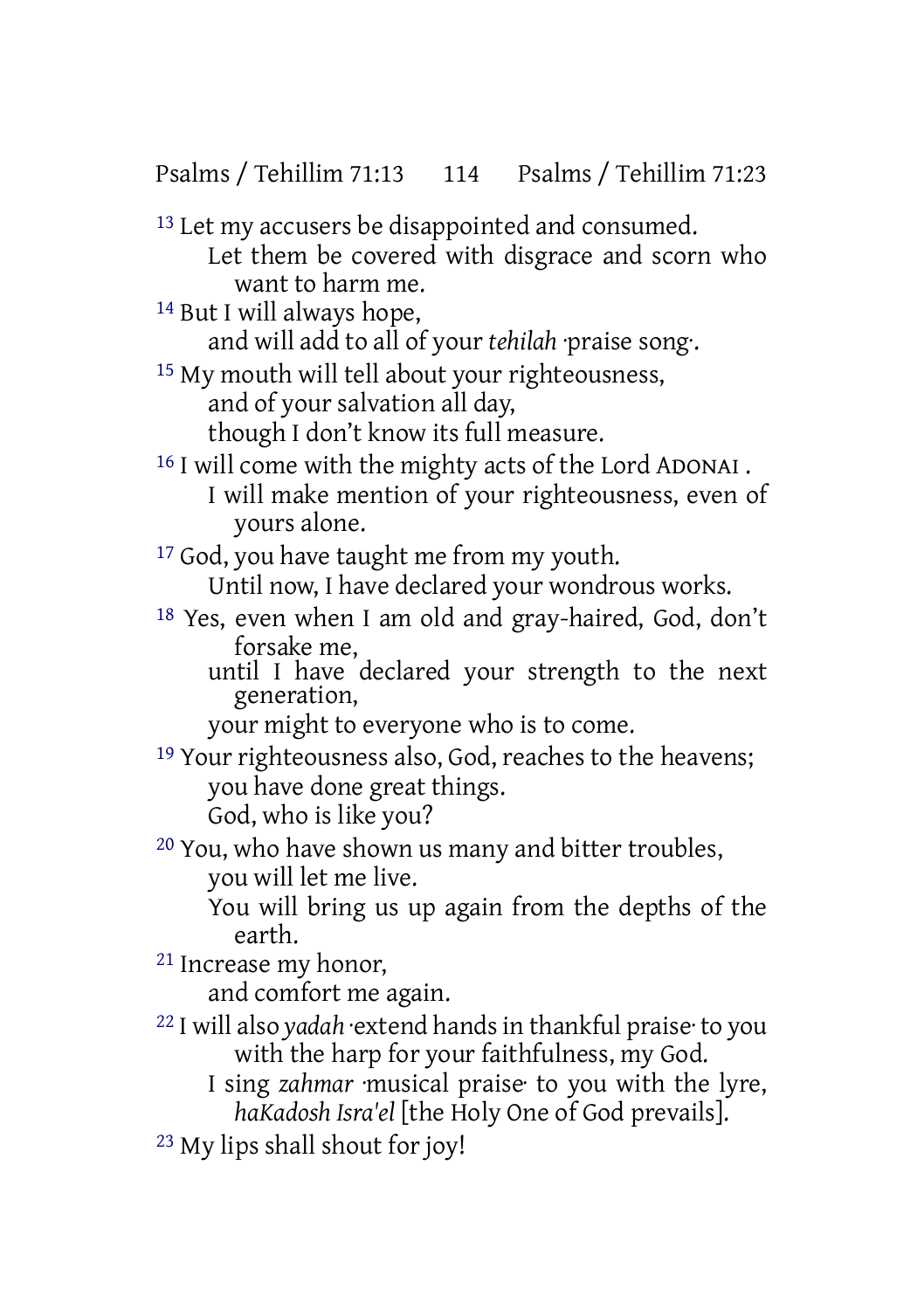Psalms / Tehillim 71:24 115 Psalms / Tehillim 72:1

My soul, which you have redeemed, sings *zahmar* ·musical praise· to you!

<sup>24</sup> My tongue will also talk about your righteousness all day long,

for they are disappointed, and they are confounded, who want to harm me.

### 72

*By the hand of Solomon, said in prophecy. \* †*

*Concerning the coming of the Messiah, and the calling of the Gentiles. ‡*

*Context: David [Beloved] publicly gives Solomon his blessing as his heir. David [Beloved] instructs Solomon in kingly matters. The peoplerejoice and receivetheir next king with great joy and with God's favor. Solomon seeks God's favor on his kingship. (1 Chr 28-29; 2 Chr 1 (esp 2 Chr 1:7-13))*

1 God, give your *mishpat* ·justice· to the King Messiah [Anointed one];

§ and your righteousness to \* the Son of David

*<sup>\*</sup>* 72: This Psalm is rendered by the Targum, Jewish Commentary on the Psalms compiled before Third Century AD, as relating to the Messianic Kingdom Age. It is adjusted to reflect this particularrendering. *†* 72: MP: The Targum (Judaism's commentary on Psalms composed by Third Century AD) treats all of Psalm chapter <sup>72</sup> as Messianic. (Dan 7:27) *‡* 72: Title from the Syriac Version of the Psalms, this complete title was written in by R' Ovadia ben R' Shmuel. Note, some, not all, notes made in Psalm 72 are in reference to John Gill's Exposition of the Old and New Testament (1746-1763). § 72:1 MP: "Your Righteousness" refers to the fullness of the seven fold Spirit of God (Is 11:1-2) and the perfection of graces and virtues without measure, "full of grace and truth" (John 1:14). This qualifies Messiah to be Mediator and Righteous Judge. (Is 11:2; Is 53:11). (John 1:14; Heb 4:15-16, 9:15) \* 72:1 MP: Messiah's name: "Son of David the King". (Matt 1:1)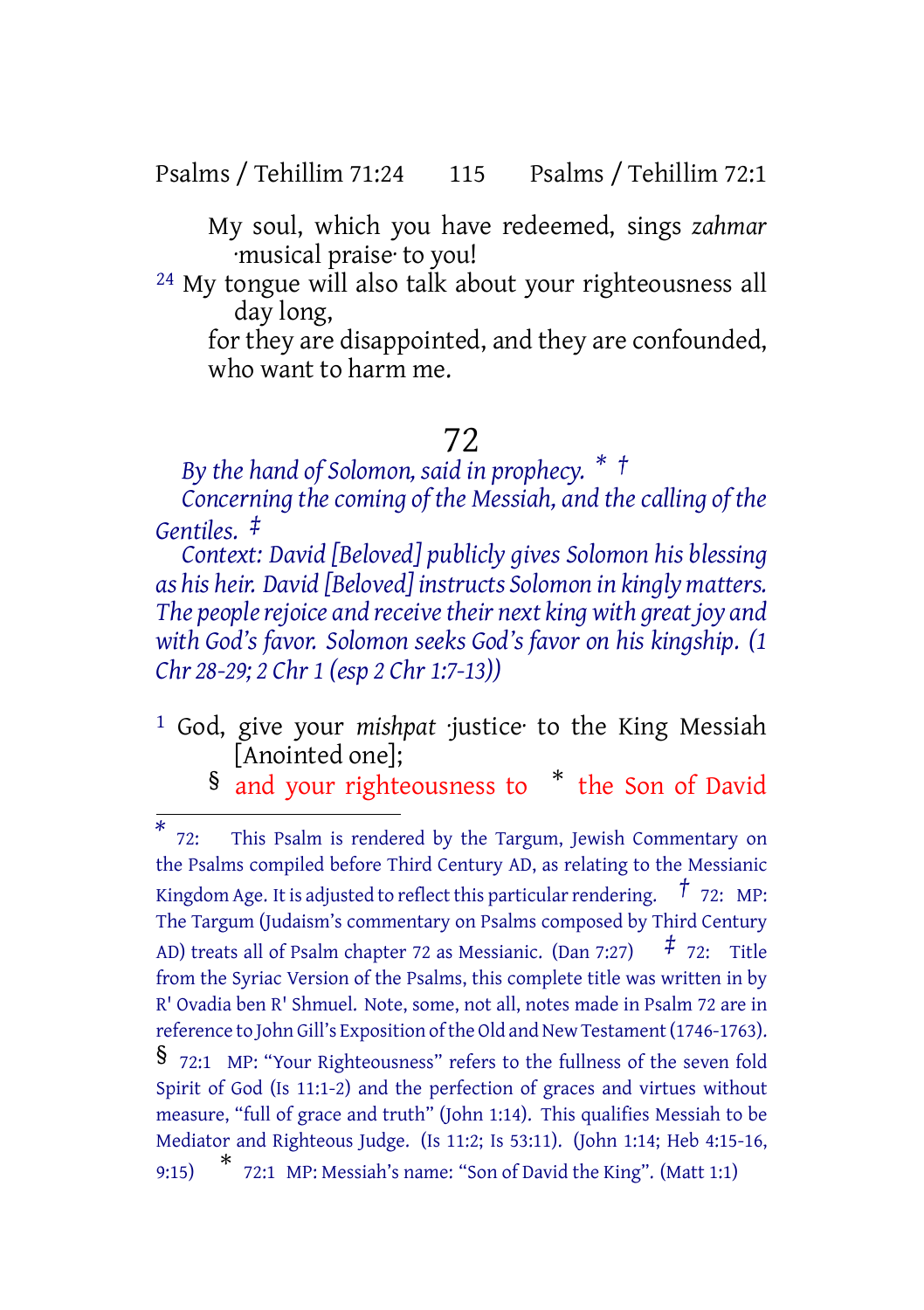Psalms / Tehillim 72:2 116 Psalms / Tehillim 72:7

[Beloved] the King.

<sup>2</sup> † ‡ He will *judge* your people with *righteousness,* § and your poor afflicted ones with right judgments.

<sup>3</sup> The mountains shall bring peace and prosperity to the people.

The hills bring the fruit of righteousness.

4 He will judge the poor of the people.

He will save the children of the needy,

and will break the oppressor in pieces.

<sup>5</sup> \* They shall fear you, the King Messiah [Anointed one], while the sun endures;

and as long as the moon, throughout all generations.

<sup>6</sup> † He will come down like rain on the cut grass of the earth,

as showers that water the earth. ‡

<sup>7</sup> In his days, the upright shall be multiplied,

§ and abundance of peace, until the moon is no more.

<sup>†</sup> 72:2 "Right Judgments" refers not to specific Torah Commands already given, but the whole power and authority of his role as King. This explains why the following verses describe how the Messiah rules. (Matt 28:18; John 5:22, 5:30)  $\uparrow$  72:2 MP: Messiah's Kingdom subjects possess protection, deliverance, and salvation by Him, and all spiritual blessings in His Kingship (Is 32:17-18; Jer 33:15-16). This evidence shows He is the promised seed (Gen 12:7, 22:18; Gal 3:16), in whom all nations should be blessed (Ps 72:17). (John 5:22-24) § 72:2 Quoted in Rev 19:11 \* 72:5 MP: Messiah's kingdom endures as long as sun and moon, "throughout all generations." (Rev 21:22-24)  $\uparrow$  72:6 MP: Messiah's authority is like refreshing gentle rains on "cut grass," that is parched, cracked ground. (Acts 3:19)  $\pm$  72:6 Reference to Hosea 6:3, "Let us acknowledge Yahweh. Let us press on to know Yahweh. As surely as the sun rises, Yahweh will appear. He will come to us like the rain, like the spring rain that waters the earth."  $\frac{S}{9}$  72:7 MP: Messiah's Kingdom is characterized by enduring peace. (Rev 21:4, 21:27, 22:3, 22:14)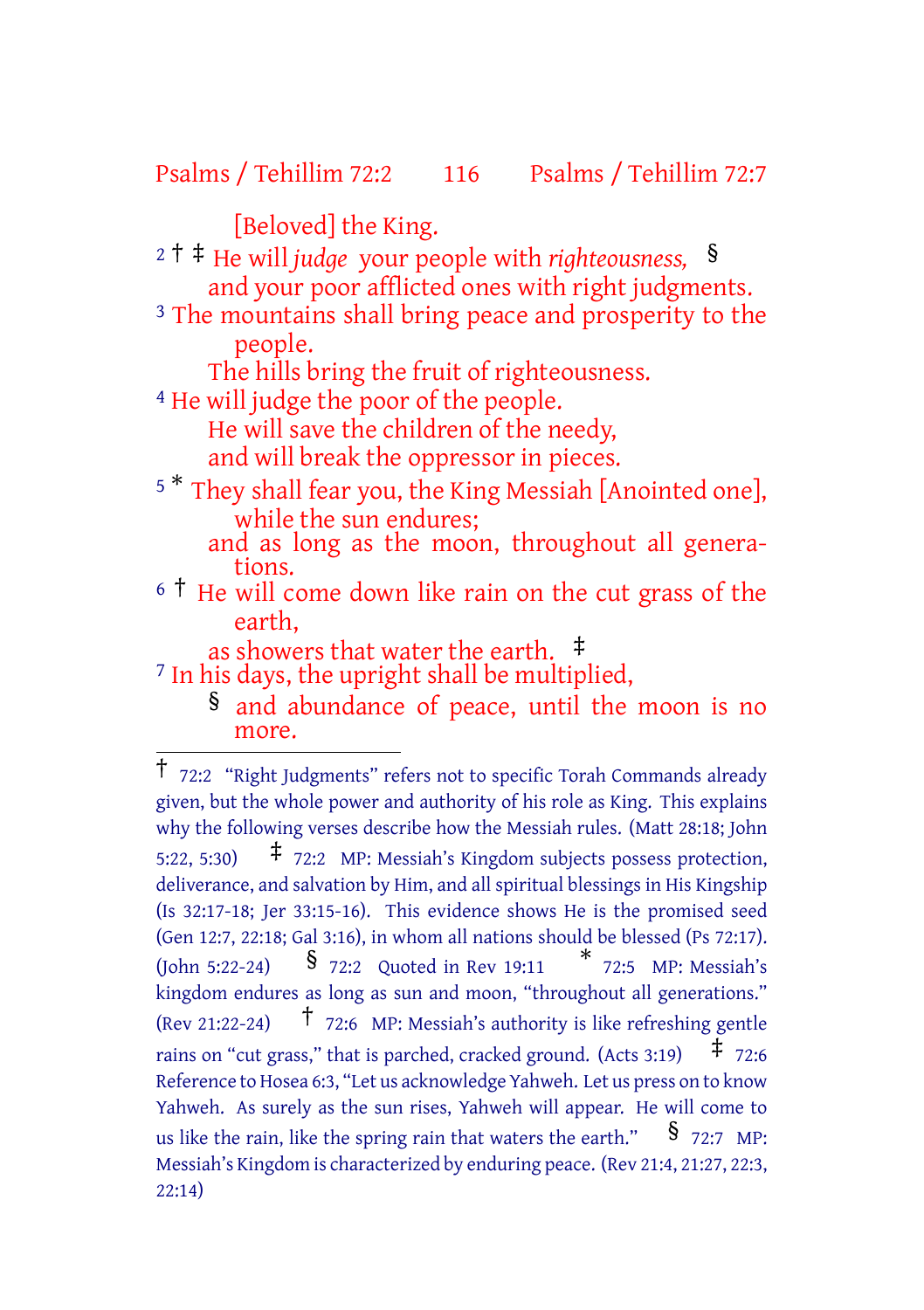Psalms / Tehillim 72:8 117 Psalms / Tehillim 72:13

- <sup>8</sub> \*</sup> He shall have dominion also from sea to sea, from the River to the ends of the earth.
- <sup>9</sup> <sup>†</sup> Those who dwell in the wilderness shall bow before him.
	- His enemies shall lick the dust.  $\pm$
- <sup>10</sup> § The kings of Tarshish and of the islands will bring tribute.
	- The kings of Sheba and Seba shall offer gifts.
- <sup>11</sup> \* Yes, all kings shall *hawa* ·bow low, prostrate· before him.
	- All nations shall serve him.
- $12 \uparrow$  For he will deliver the needy when he cries; the poor, who has no helper.
- <sup>13</sup> He will have pity on the poor and needy. He will save the souls of the needy.

<sup>\*</sup> 72:8 MP: Messiah's kingdom covers the entire world, both Jewish and Gentile nations (see parallel in Zech 9:10). Note: This specific detail (Ps 72:8) cannot refer to Solomon, because his kingdom reached to the Philistine land and the border of Egypt (1 Kings 4:21). When applied to Solomon, it could refer to the land God cut out for Israel described in (Ex 23:31), from the Indian Ocean to the Mediterranean Sea, and the Euphrates River to the desert land. (Rev 17:14-15)  $\uparrow$  72:9 MP: Worshiped by "desert nomads" also called Shepherds, (this rendering is debated by Scholars). Could also be Gentile nations living in the surrounding desert lands. Could be Gentiles in general living in a figurative wilderness born outside God's covenant then coming into the covenant. (Luke 2:8-15: John 10:16)  $\pm$  72:9 "Lick the Dust" is a reference to Semetic custom of prostrating yourself before the Ruler one is subject to. This custom is referred to in (Is 49:23) also in prophecy of Messiah's Kingship.  $\frac{1}{2}$  72:10 MP: Presented with tribute and gifts from foreign kings. Being interpreted as pertaining to the *Magi* [Conjurer](Persian King makers, Astrologers) "from the east" (Matt 2:1). (See also Ps 72:15; Is 60:3, 60:6). (Matt 2:1, 2:11) \* 72:11 MP: All Nations and all kings willserve King Messiah willingly (as see in Is 2:2-3). (Rev 21:24)  $\uparrow$  72:12 MP: Messiah serves the poor and needy who cannot repay in kind. This could reference a literal or spiritual condition or both. (Matt 1:21, 9:2-8; Luke 18:35-43; Eph 1:7)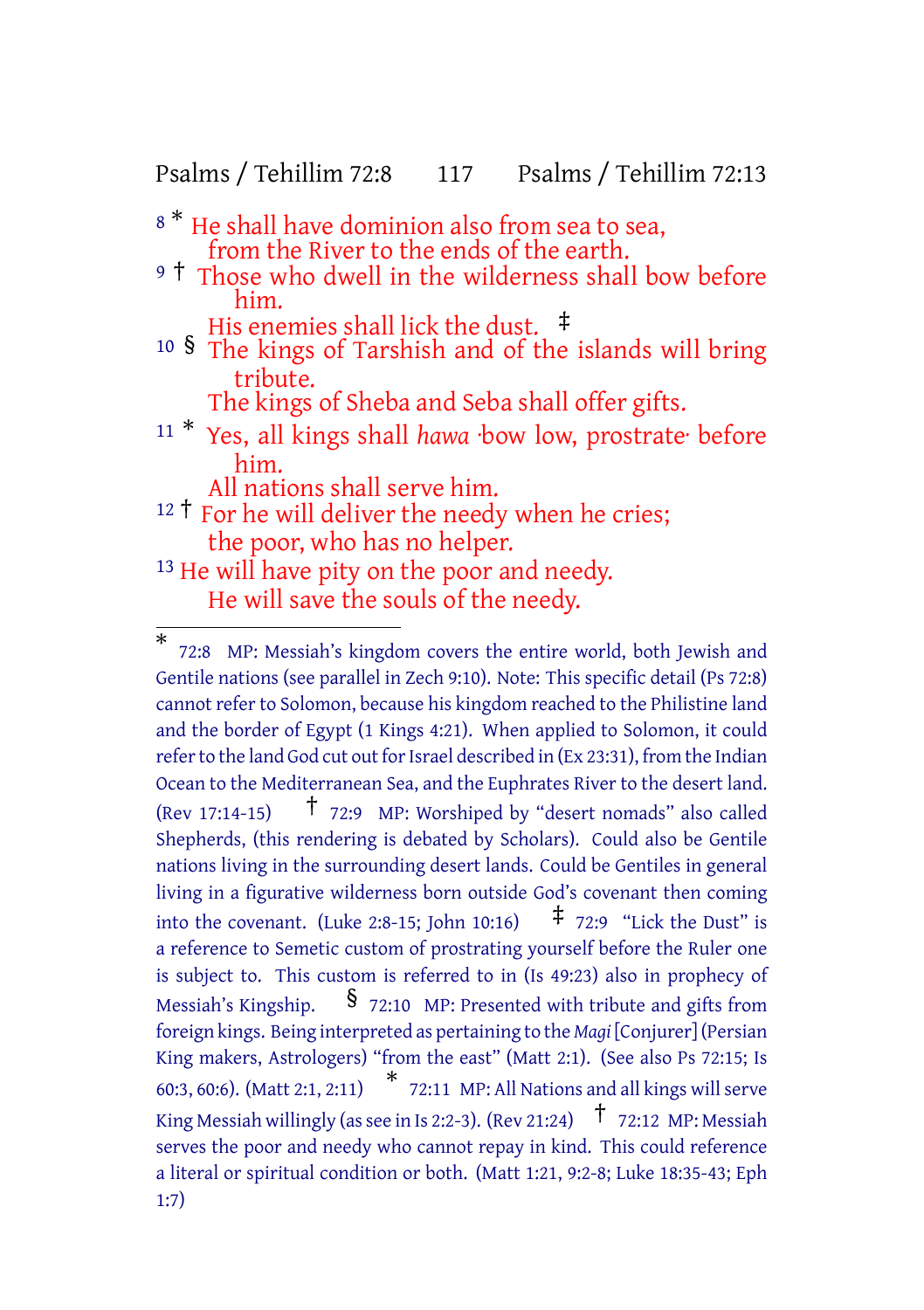### Psalms / Tehillim 72:14 118 Psalms / Tehillim 72:16

<sup>14</sup> ‡ He will redeem their soul from oppression and violence. Their blood will be precious in his sight.

<sup>15</sup> They shall live, and to him shall be given of the gold of Sheba. Men shall pray for him continually. They shall bless him all day long.

<sup>16</sup> § There shall be an abundance of corn throughout the land.

Its fruit sways like Lebanon.

\* Let it flourish, thriving like the grass of the field outside the city.

<sup>‡</sup> 72:14 MP: This can be interpreted two ways. 1) Messiah prays for those who he has redeemed as Intercessor and Redeemer, or those redeemed will pray forthe prosperity oftheir Redeemer. 2) Messiah redeemsfrom violence. Spiritually referring to sin separating humans from God. Physically referring to Messiah as military leader and political redemption. Both are reason for humans to "continually bless him". (Consider also in association with Ps 72:10; Is 60:3, 60:6). (John 14:13-16; Acts 1:6-8; Rom 8:26-27; Eph 5:20; Rev 19:11-16) § 72:16 MP: Corn referring to the kernel seed that starts small and grows to multiple abundance as the grass, likewise are Messiah and his disciples multiplying (according to R. Obadiah Gaon). Growing outside the city, in the land beyond borders, referencing a mixed group of Jew and non-Jew. By comparing this crop to "Lebanon," it describes the quality of the produce grown. (John 12:24, 15:16; Heb 13:12) \* 72:16 MP: This field must be outside the city walls, Talmud states the city referred to is Jerusalem because God cares for her specifically. Therefore the disciples growth and multiplication requires being sown outside Jerusalem among the nations (Bab. Talmud: Kethuboth Folio 111B ref. 29). (Luke 24:47; Acts 1:8)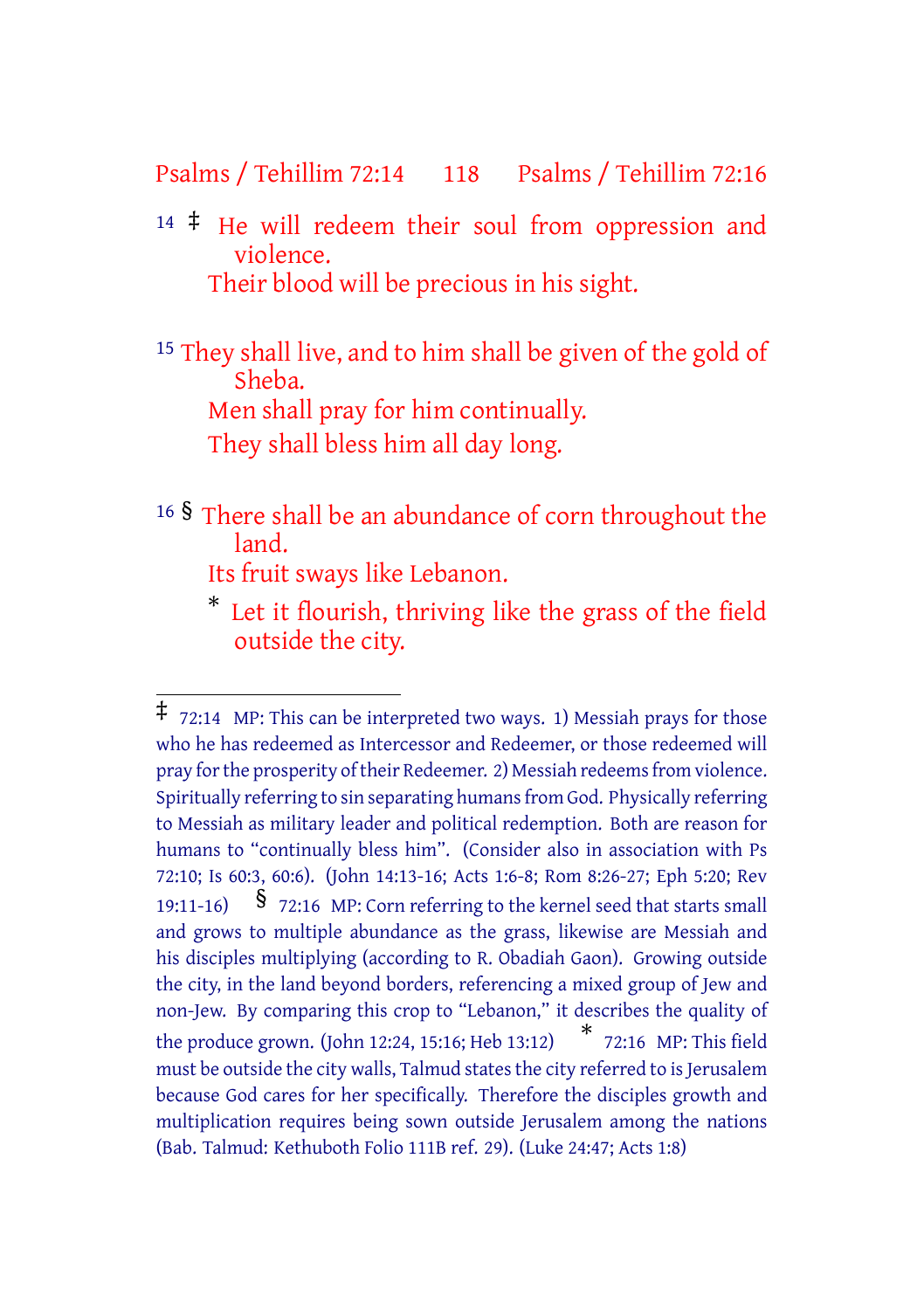#### Psalms / Tehillim 72:17 119 Psalms / Tehillim 73:2

17<sup>†</sup> His name endures forever. His name existed before the creation of the sun. ‡ Men shall be blessed by him.

All nations will call him blessed.

<sup>18</sup> *Praise be to ADONAI God, the God of Israel [God prevails],* § who alone does marvelous deeds.

19 Blessed be his *kavod* ·weighty glorious· name forever! Let the whole earth be filled with his *kavod* ·weighty glory·!

*Amen v'Amen* ·So be it and So be it·.

20 This ends the prayers by David [Beloved], the son of Jesse [My husband].

## BOOK 3

## 73

*A Psalm by Asaph.*

*Context: During the dedication of Solomon's temple, a contemplation on upright and wrongful behaviors before God. (1 King 8:46-53)*

<sup>1</sup> Surely God is good to Israel [God prevails], to those who are pure in heart. 2 But as for me, my feet were almost gone.

<sup>†</sup> 72:17 MP: Messiah's name endures forever. His name is linked to his actions, the Good News of God's Redemption (Acts 9:15). Talmud: Nedarim 39B, Pesachim 54A: "Seven things were created before the creation of the world" 1. Torah (Prov 8:22) 2. Repentance (Ps 90:2-3) 3. Garden of Eden Paradise (Gen 2:8) 4. Gehinnom Lake of Fire (Is 30:33) 5. The Throne of Glory (Ps 93:2) 6. The Tabernacle Temple (Jer 17:12) and 7. The Messiah's name (Ps 72:17). (Acts 9:15; Heb 4:3; <sup>1</sup> Peter 1:20; Rev 13:8) ‡ 72:17 MP: In the Messiah all nations will be blessed. This adds to defining the prophecy to Abraham in (Gen 22:18). All nations will call King Messiah blessed. (Eph 1:3) § 72:18 Quoted in Luke 1:68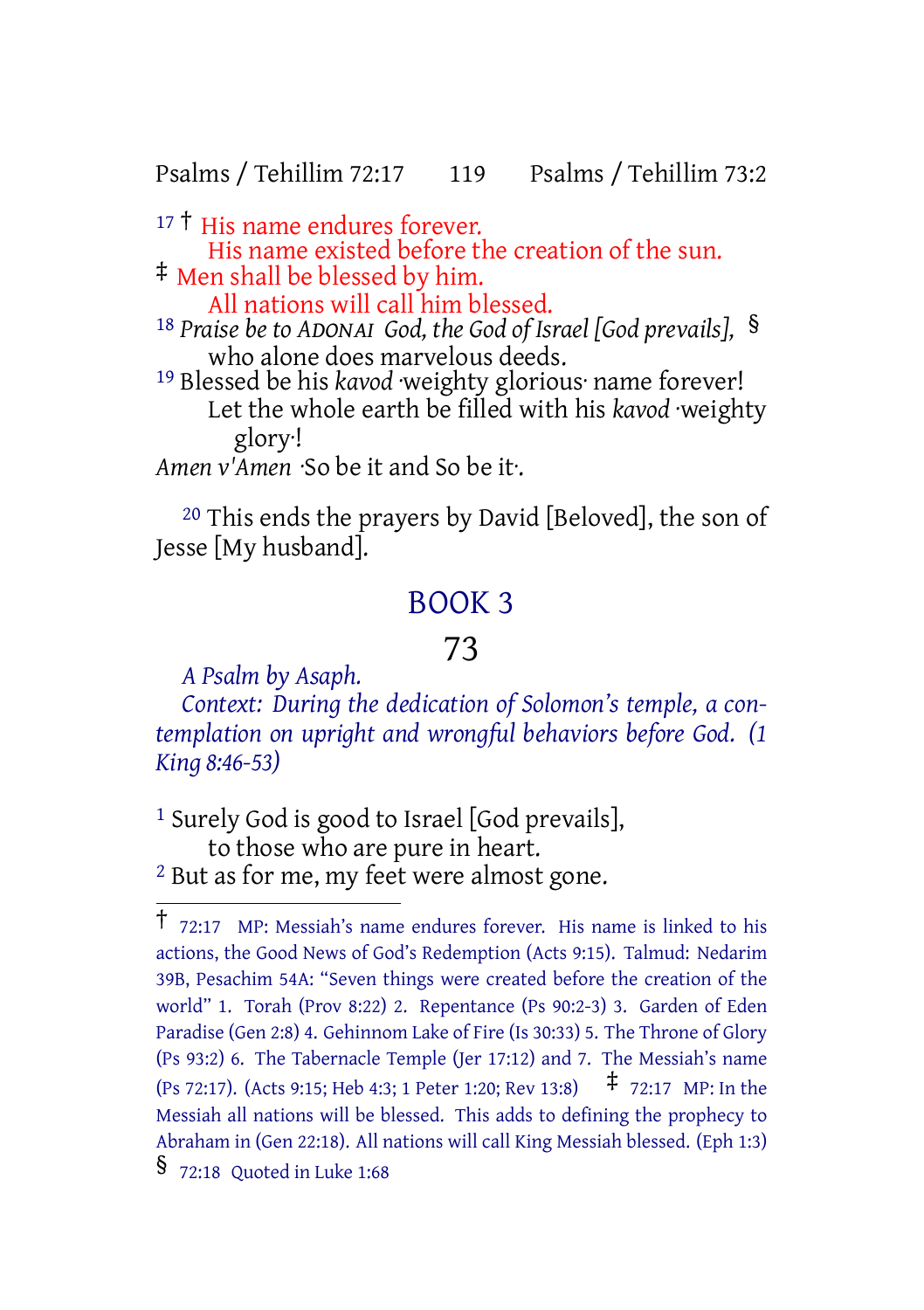Psalms / Tehillim 73:3 120 Psalms / Tehillim 73:18

My steps had nearly slipped. 3 For I was envious of the arrogant, when I saw the prosperity of the wicked. <sup>4</sup> For there are no struggles in their death, but their strength is firm. 5 They are free from burdens of men, neither are they plagued like other men. 6 Therefore pride is like a chain around their neck. Violence covers them like a garment. 7 Their eyes bulge with fat. Their minds pass the limits of conceit. 8 They scoff and speak with malice. In arrogance, they threaten oppression. 9 They have set their mouth in the heavens. Their tongue walks through the earth. 10 Therefore their people *teshuvah* ·completely return· to them, and they drink up waters of abundance. <sup>11</sup> They say, "How does God know? Is there knowledge in *haElyon* [the Most High]?" 12 Behold, these are the wicked. Being always at ease, they increase in riches. 13 Surely in vain I have cleansed my heart, and washed my hands in innocence, 14 For all day long have I been plagued, and punished every morning. <sup>15</sup> If I had said, "I will speak thus;" behold, I would have betrayed the generation of your children. <sup>16</sup> When I tried to understand this, it was too painful for me; 17 Until I entered God's sanctuary, and considered their latter end.

18 Surely you set them in slippery places.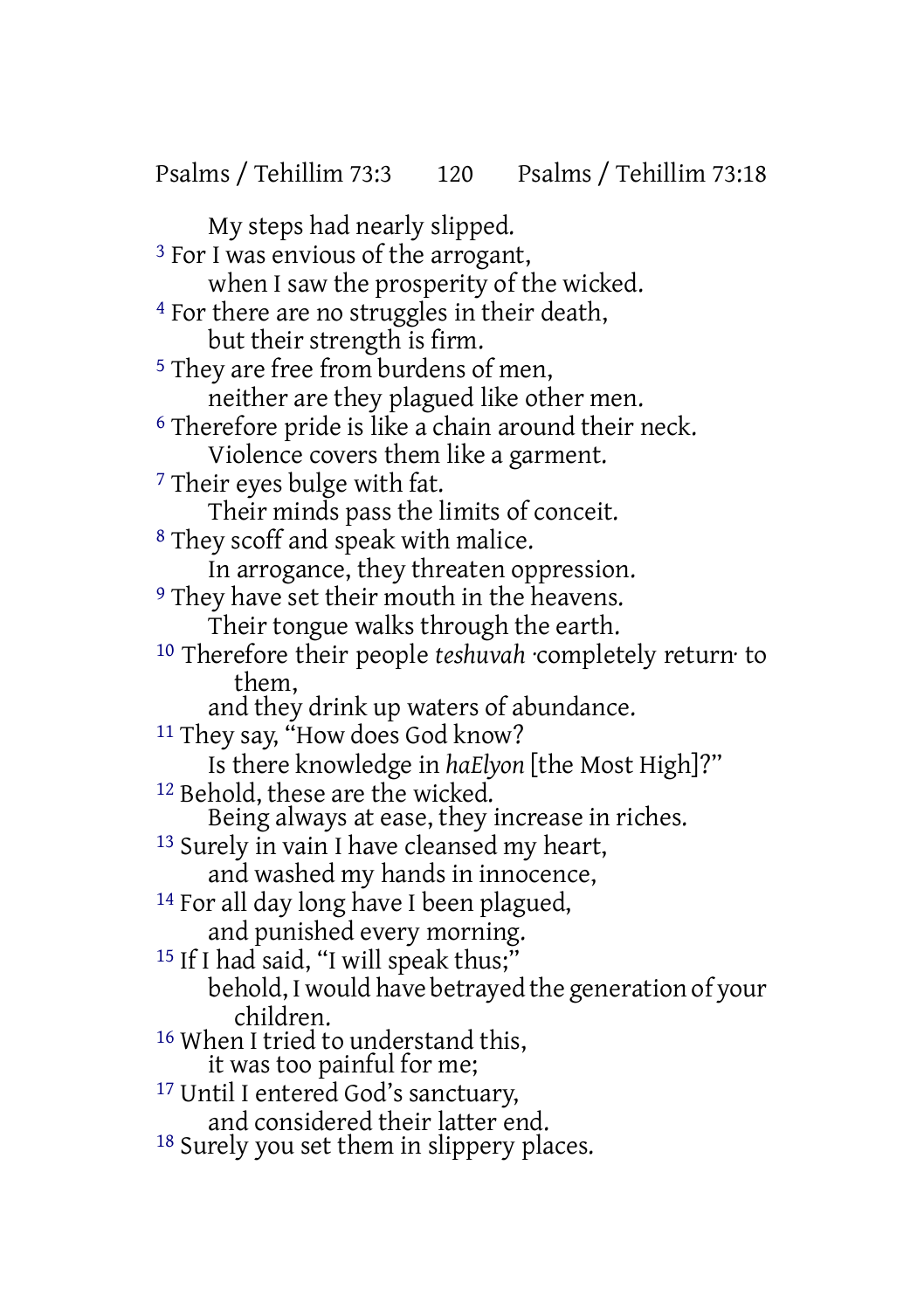Psalms / Tehillim 73:19 121 Psalms / Tehillim 73:28

You throw them down to destruction.

<sup>19</sup> How they are suddenly destroyed!

They are completely swept away with terrors.

20 As a dream when one wakes up,

so, Lord, when you awake, you will despise their fantasies.

21 For my soul was grieved.

I was embittered in my heart.

22 I was so senseless and ignorant.

I was a brute beast before you.

- 23 Nevertheless, I am continually with you. You have held my right hand.
- 24 You will guide me with your counsel, and afterward receive me to *kavod* ·weighty glory·.
- 25 Whom do I have in heaven?

There is no one on earth whom I desire besides you.

26 My flesh and my heart fails,

but God is the strength of my heart and my portion forever.

<sup>27</sup> For, behold, those who are far from you shall perish. You have destroyed all those who are unfaithful to you.

28 But it is good for me to come close to God. I have made the Lord ADONAI my refuge, that I may tell of all your works.

# 74

*A maskil ·instructional wisdom psalm· by Asaph.*

*Context: After the Babylon [Confusion] exile and destruction of Solomon's temple. (Jer 39) (Reference context: 1 King 8:46-53; 2 King 25:8-12; 2 Chr 36:13-21; Lev 26:27-45; Jer 38:24-40:6 (esp 39:15-40:3))*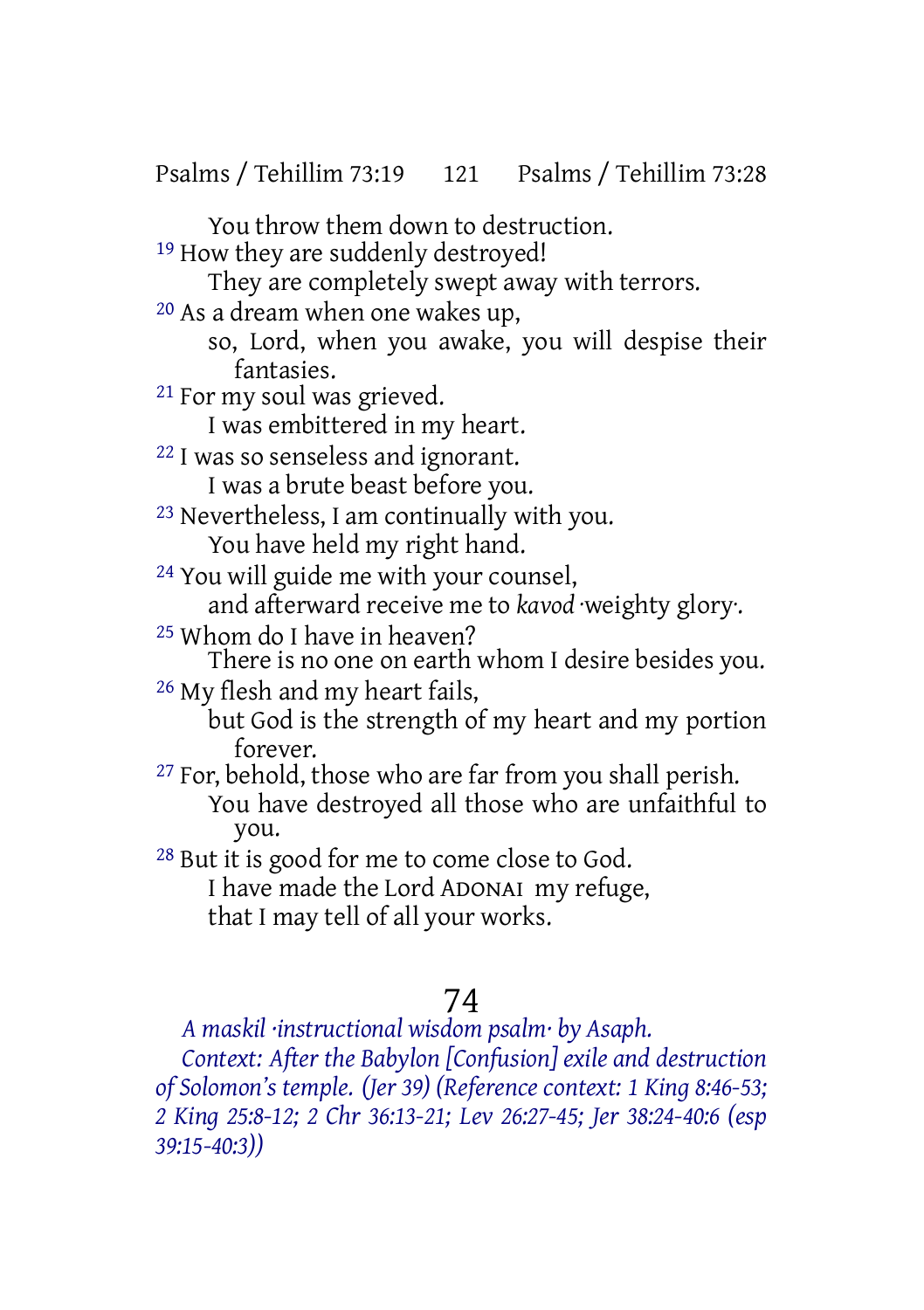Psalms / Tehillim 74:1 122 Psalms / Tehillim 74:11

<sup>1</sup> God, why have you rejected us forever?

Why does your anger smolder against the sheep of your pasture?

- 2 Remember your congregation, which you purchased of old,
	- which you have redeemed to be the tribe of your inheritance;

Mount Zion [Mountain ridge, Marking], in which you have lived.

<sup>3</sup> Lift up your feet to the perpetual ruins,

all the evil that the enemy has done in the sanctuary.

4 Your adversaries have roared in the middle of your assembly.

They have set up their standards as signs.

5 They behaved like men wielding axes,

cutting through a thicket of trees.

6 Now they break all its carved work down with hatchet and hammers.

<sup>7</sup> They have burned your sanctuary to the ground.

They have profaned the dwelling place of your Name.

8 They said in their heart, "We will crush them completely."

They have burned up all the places in the land where God was worshiped.

<sup>9</sup> We see no miraculous signs.

There is no longer any prophet,

neither is there among us anyone who knows how long.

10 How long, God, shall the adversary reproach? Shall the enemy blaspheme your name forever?

11 Why do you draw back your hand, even your right hand?

Take it out of your pocket and consume them!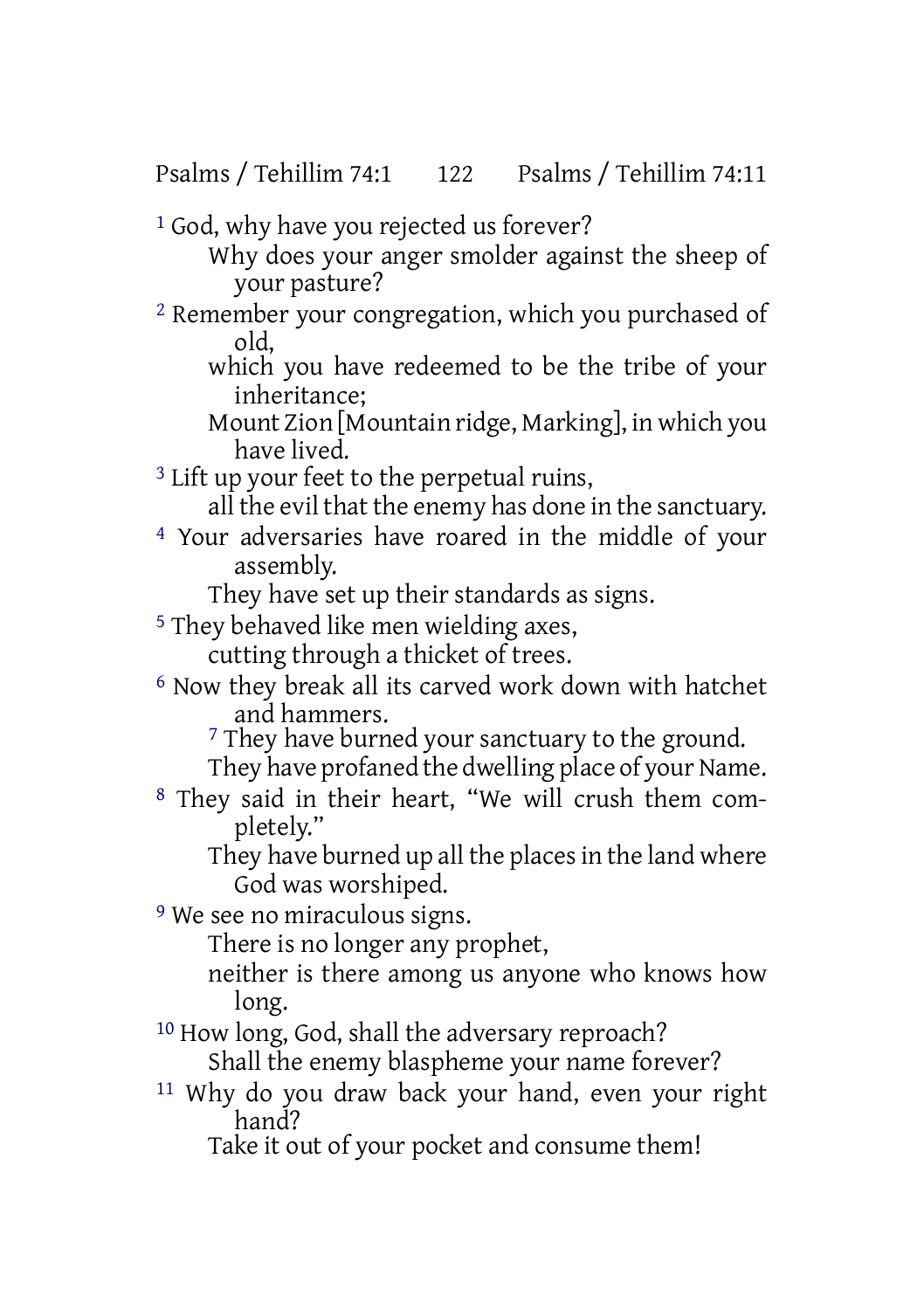*Psalms / Tehillim 74:12 123 Psalms / Tehillim 74:23*

12 Yet God is my King of old,

working *yishu'ah* ·salvation· throughout the earth.

- 13 You divided the sea by your strength.
	- You broke the heads of the sea monsters in the waters.
- 14 You broke the heads of Leviathan in pieces.
	- You gave him as food to people and desert creatures.
- <sup>15</sup> You opened up spring and stream.
	- You dried up mighty rivers.
- 16 The day is yours, the night is also yours.

You have prepared the light and the sun.

- <sup>17</sup> You have set all the boundaries of the earth. You have made summer and winter.
- 18 Remember this, that the enemy has mocked you, ADONAI .

Foolish people have blasphemed your name.

19 Don't deliver the soul of your dove to wild beasts.

Don't forget the life of your poor forever.

20 Honor your covenant,

for haunts of violence fill the dark places of the earth.

21 Don't let the oppressed *teshuvah* ·completely return· ashamed.

Let the poor and needy praise your name.

22 Arise, God! Plead your own cause.

Remember how the foolish man mocks you all day.

23 Don't forget the voice of your adversaries.

The tumult of those who rise up against you ascends continually.

# 75

*For the Chief Musician. To the tune of "Do Not Destroy." A Psalm by Asaph. A song.*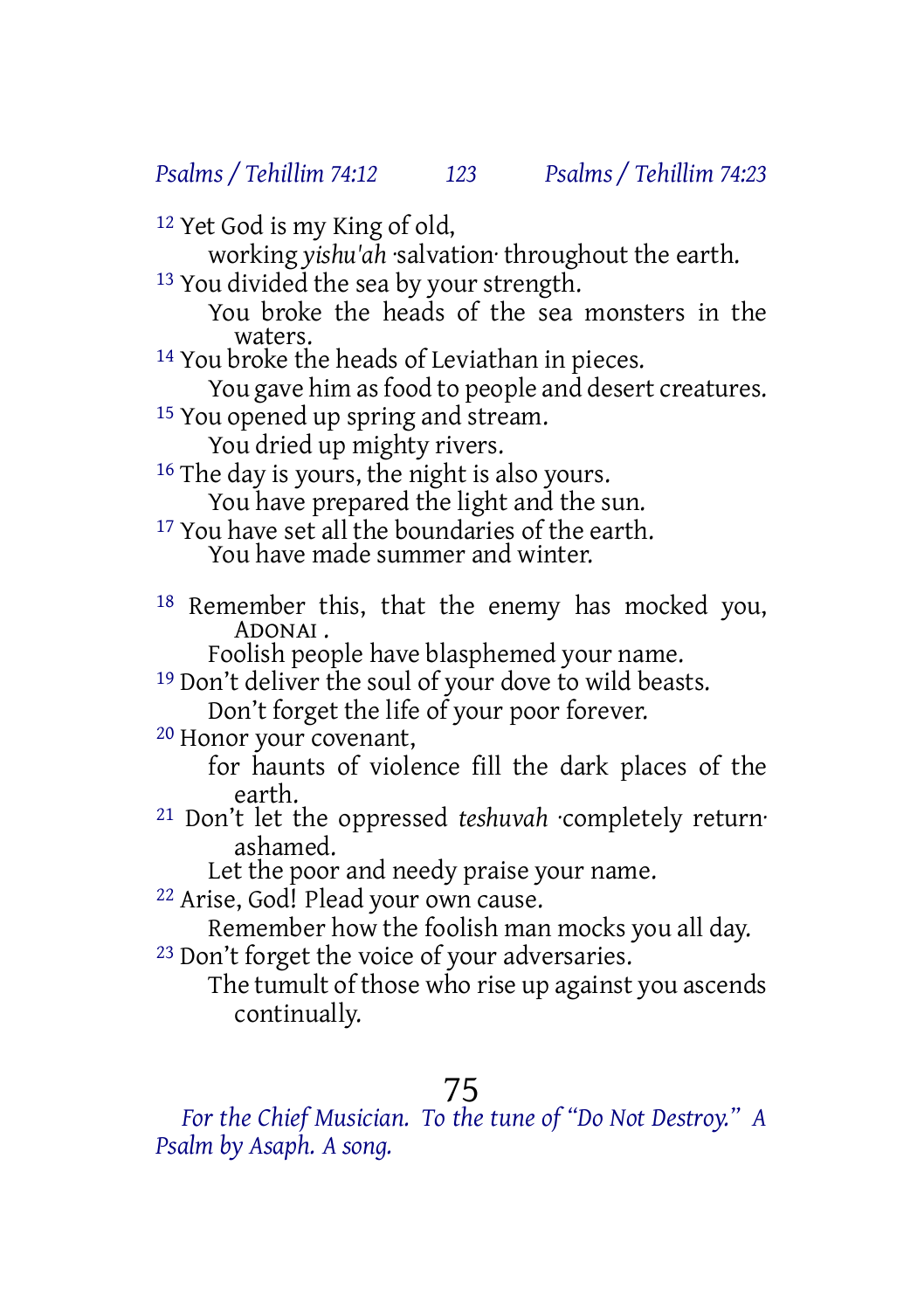*Context: Contemplation of the symbolic nature of the Wine of God's wrath and anger being poured out on his own people in exile until the time of releasing from the oppressor and the oppressor drinks the same wine of God's wrath. (Is 51:17-23; Jer 25:10-33, 48:21-27, 51:5-10). (Samesymbolicreferenceis found in book of Revelation 14:6-13, 14:17-20, 16:18-19). (CompareIs 63:1-6 to Rev 18:1-10, 19:15)*

1 We *yadah* ·extend hands in thankful praise· to you, God. We *yadah* ·extend hands in thankful praise·, for your Name is near. Men tell about your wondrous works.

2 When I choose the appointed time, I will judge blamelessly. <sup>3</sup> The earth and all its inhabitants quake.

I firmly hold its pillars.

Selah contemplation with musical interlude.

4 I said to the arrogant, "Don't boast!" I said to the wicked, "Don't lift up the horn.

5 Don't lift up your horn on high. Don't speak with a stiff neck."

6 For neither from the east, nor from the west, nor yet from the south, comes exaltation.

7 But God is the judge.

He puts down one, and lifts up another.

8 For in ADONAI 's hand there is a cup,

full of foaming wine mixed with spices.

He pours it out.

Indeed the wicked of the earth drink and drink it to its very dregs.

9 But I will declare this forever: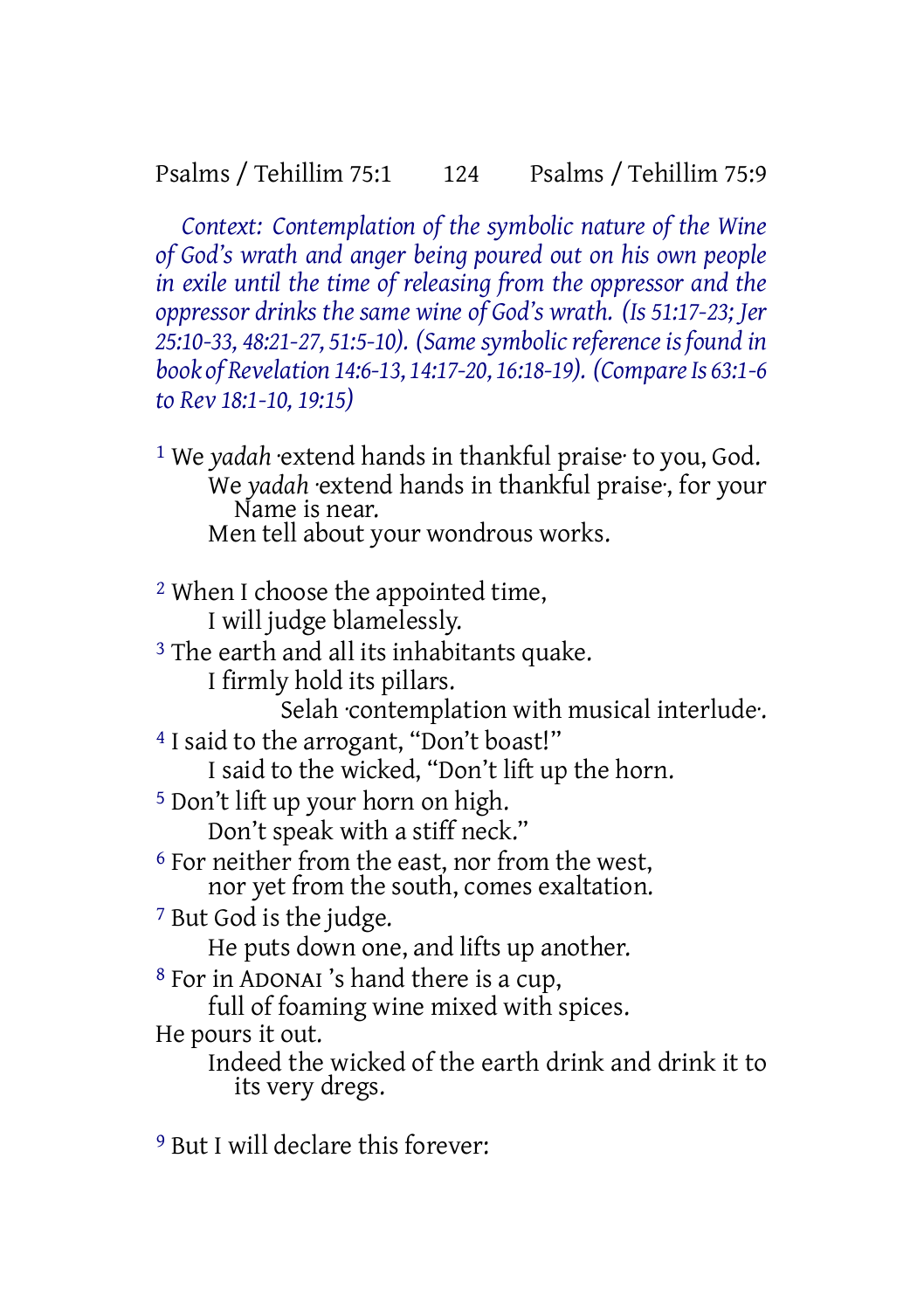Psalms / Tehillim 75:10 125 Psalms / Tehillim 76:9

I will sing *zahmar* ·musical praise· to the God of Jacob [Supplanter].

10 I will cut off all the horns of the wicked,

but the horns of the upright shall be lifted up.

# 76

### *For the Chief Musician. On stringed instruments. A Psalm by Asaph. A song.*

1 In Judah [Praised], God is known. His name is great in Israel [God prevails]. 2 His tabernacle is also in Salem [Complete peace, Perfect peace]; His dwelling place in Zion [Mountain ridge, Marking]. <sup>3</sup> There he broke the flaming arrows of the bow, the shield, and the sword, and the weapons of war. Selah ·contemplation with musical interlude·. 4 Glorious are you, and excellent, more than mountains of game. 5 Valiant men lie plundered, they have slept their last sleep. None of the men of war can lift their hands. 6 At your rebuke, God of Jacob [Supplanter], both chariot and horse are cast into a deep sleep. 7 You, even you, are to be feared. Who can stand in your sight when you are angry? 8 You pronounced judgment to be *sh'ma* ·heard obeyed· from heaven. The earth feared, and was silent, 9 when God arose to judgment, to save all the afflicted ones of the earth. Selah ·contemplation with musical interlude·.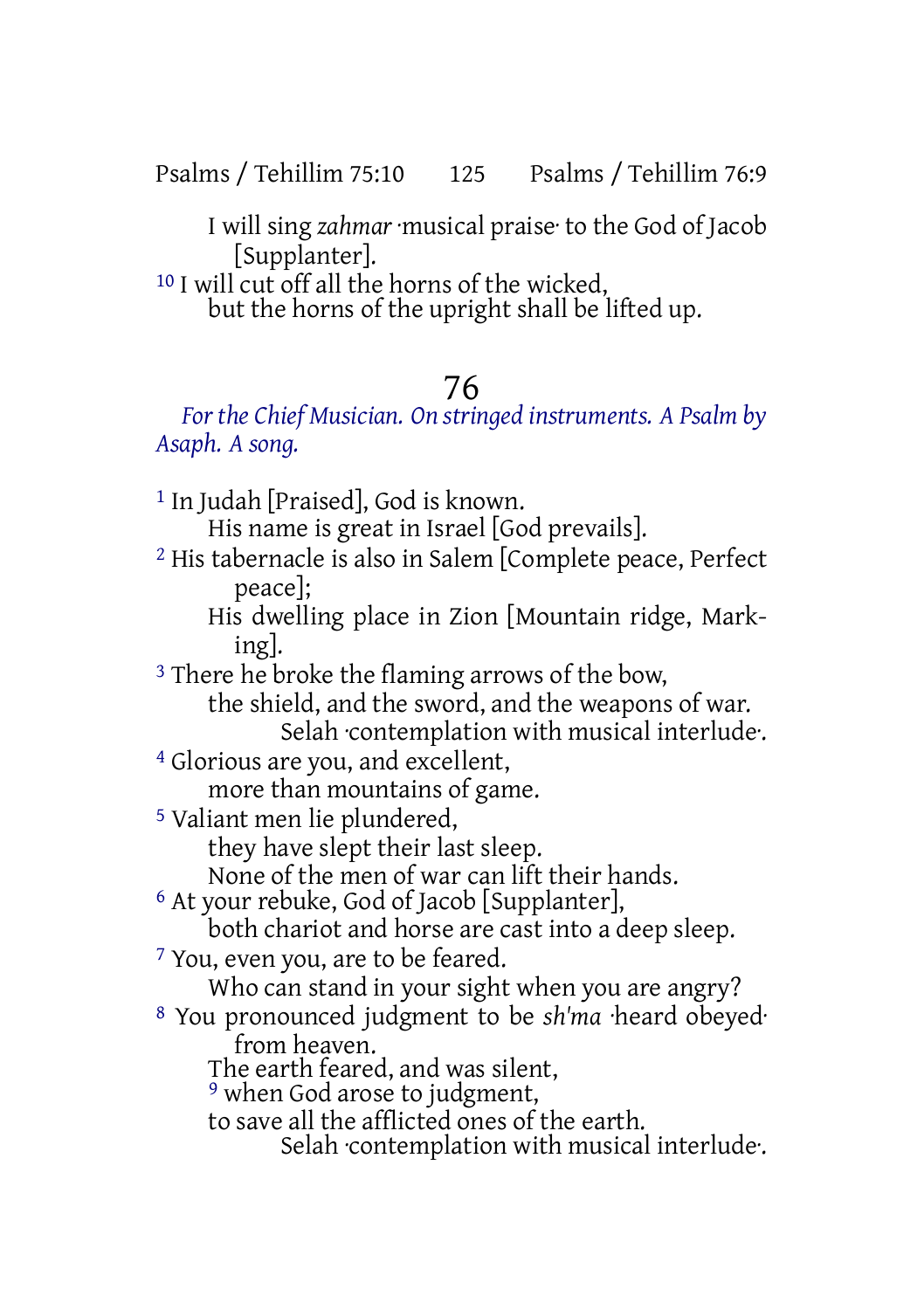Psalms / Tehillim 76:10 126 Psalms / Tehillim 77:6

10 Surely the wrath of man *yadah* ·extend hands in thankful praise· to you.

The survivors of your wrath are restrained.

11 Make vows to ADONAI your God, and fulfill them! Let all of his neighbors bring presents to him who is to be feared.

12 He will cut off the spirit of princes.

He is feared by the kings of the earth.

## 77

*For the Chief Musician. To Jeduthun. A Psalm by Asaph. Context: Possibly a reflection during Daniel's mourning of three weeks and pleading to God to reveal the meaning of a troubling vision. (Dan 10:1-14)*

1 My cry goes to God! Indeed, I cry to God for help, and for him to listen to me. 2 In the day of my trouble I sought the Lord. My hand was stretched out in the night, and didn't get tired. My soul refused to be comforted. 3 I remember God, and I groan. I complain, and my spirit is overwhelmed. Selah ·contemplation with musical interlude·. 4 You hold my eyelids open. I am so troubled that I can't speak. 5 I have considered the days of old, the years of ancient times. 6 I remember my song in the night.

I consider in my own heart; my spirit diligently inquires: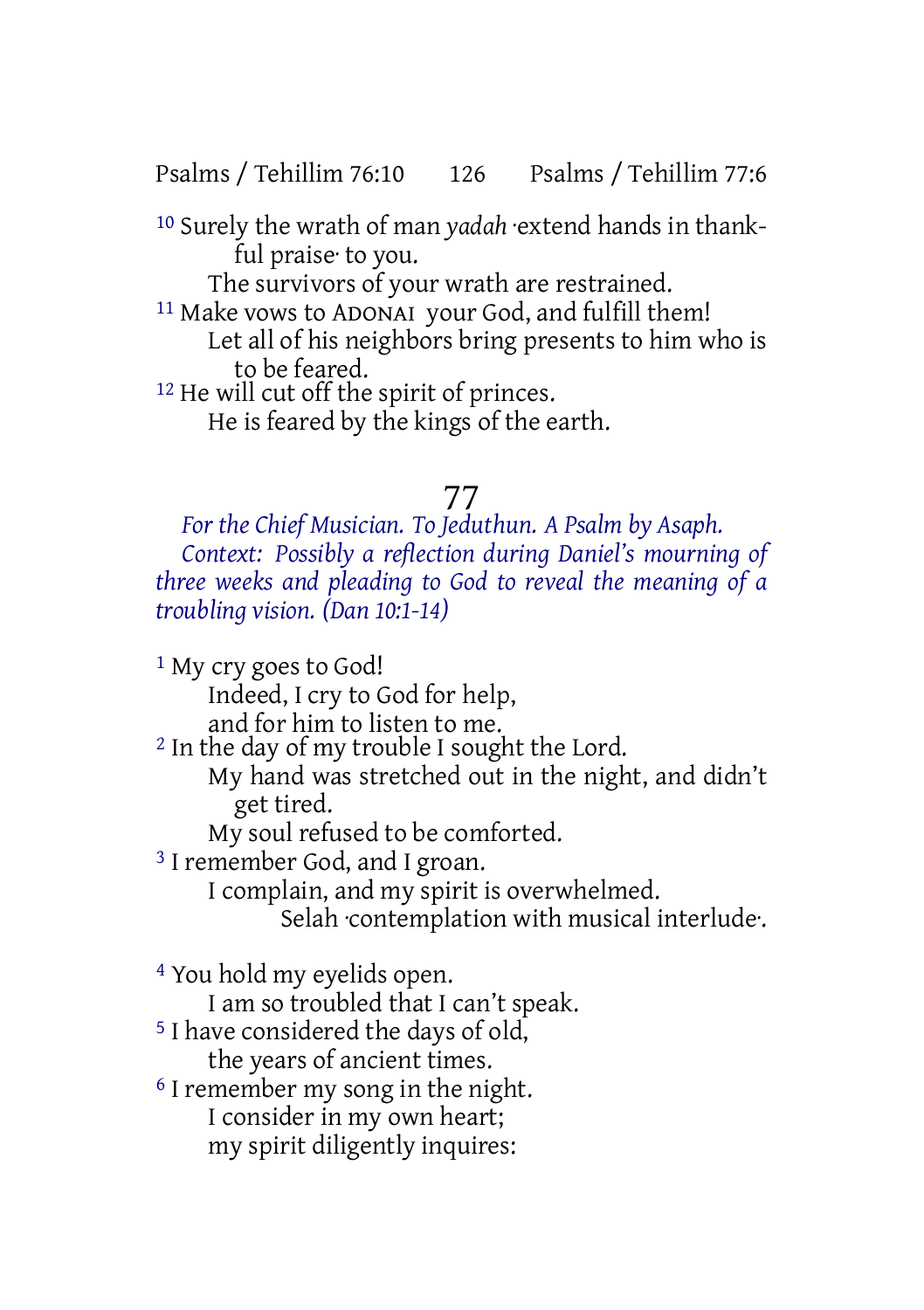Psalms / Tehillim 77:7 127 Psalms / Tehillim 77:19

7 "Will the Lord reject us forever? Will he be favorable no more? 8 Has his *cheshed* ·loving-kindness· vanished forever? Does his promise fail for generations? <sup>9</sup> Has God forgotten to be gracious? Has he, in anger, withheld his*racham* ·compassionate  $\ln 2$ Selah ·contemplation with musical interlude·. 10 Then I thought, "I will appeal to this: the years of the right hand of *haElyon* [the Most High]." 11 I will remember Yah's deeds; for I will remember your wonders of old. 12 I will also meditate on all your work, and consider your doings. 13 Your way, God, is in the sanctuary. What deity is great like God? 14 You are the God who does wonders. You have made your strength known among the peoples. 15 You have redeemed your people with your arm, the sons of Jacob [Supplanter] and Joseph [May he add]. Selah ·contemplation with musical interlude·. 16 The waters saw you, God. The waters saw you, and they writhed. The depths also convulsed. <sup>17</sup> The clouds poured out water. The skies resounded with thunder. Your arrows also flashed around. <sup>18</sup> The voice of your thunder was in the whirlwind. The lightnings lit up the world. The earth trembled and shook. 19 Your way was through the sea;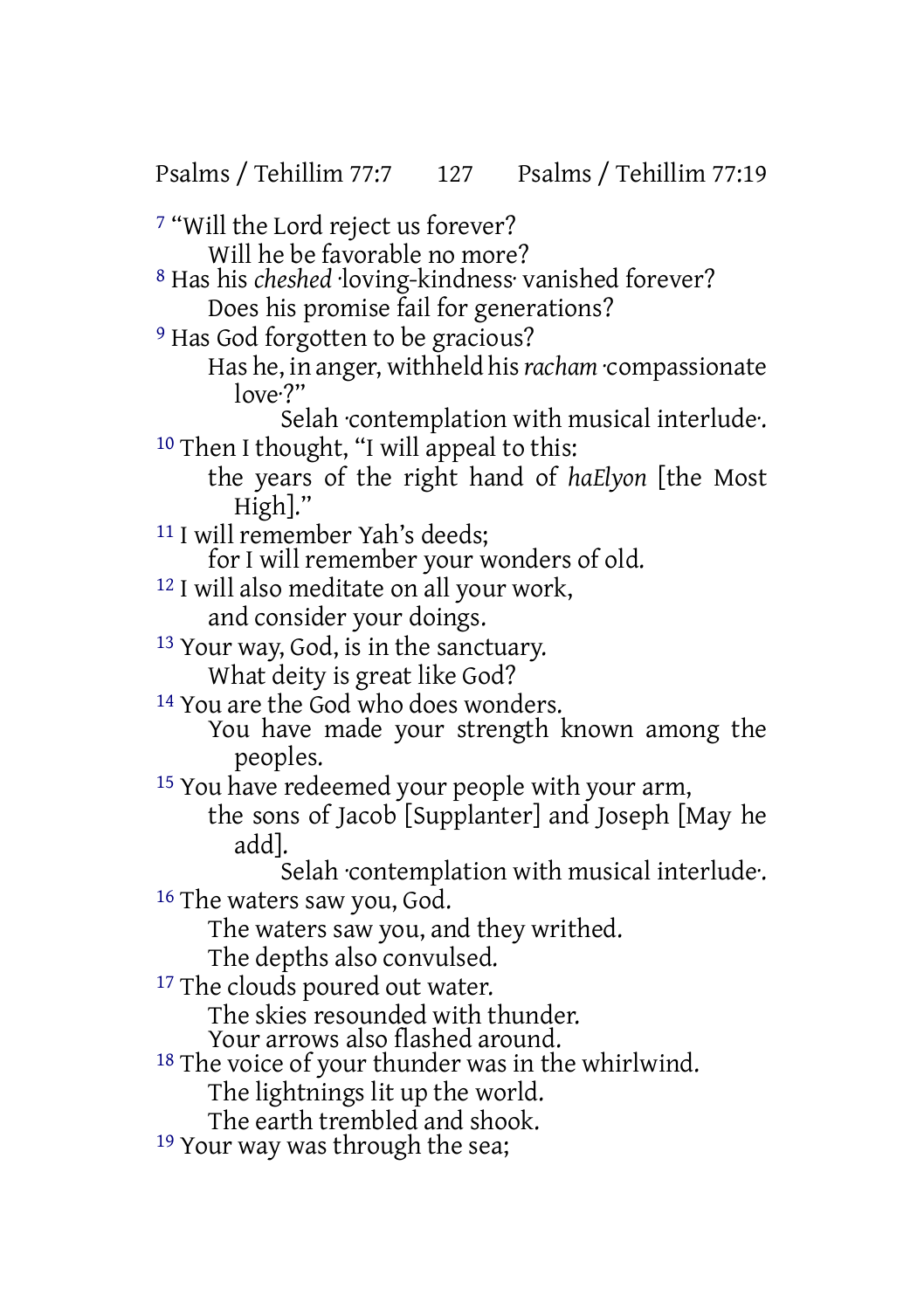Psalms / Tehillim 77:20 128 Psalms / Tehillim 78:5

your paths through the great waters. Your footsteps were not known.

20 You led your people like a flock,

by the hand of Moses [Drawn out] and Aaron [Lightbringer].

## 78

*A maskil ·instructional wisdom psalm· by Asaph. Context: A historical recollection and reflection on God's judgment on Egypt, Torah instruction, and Israel's responses to God in thewilderness. Calling thewitness of history fromExodus to Deuteronomy compare to God's actions in establishing King David. (Possibly in the time of Isaiah 1)*

<sup>1</sup> Hear my teaching, my people.

Turn your ears to the words of my mouth.

<sup>2</sup> \* *I will open my mouth in a parable.*

*I will explain mysteries from* † days of old,

3 Which we have *sh'ma* ·heard obeyed· and known, and our fathers have told us.

4 We will not hide them from their children, telling to the generation to come the *tehilahot* ·praise

songs· of ADONAI ,

his strength, and his wondrous deeds that he has done.

5 For he established a testimony in Jacob [Supplanter], and appointed a teaching in Israel [God prevails], which he enjoined our fathers, that they should make them known to their children;

<sup>\*</sup> 78:2 MP: The Messiah will speak in parables. (Matt 13:34-35) † 78:2 Quoted in Matt 13:35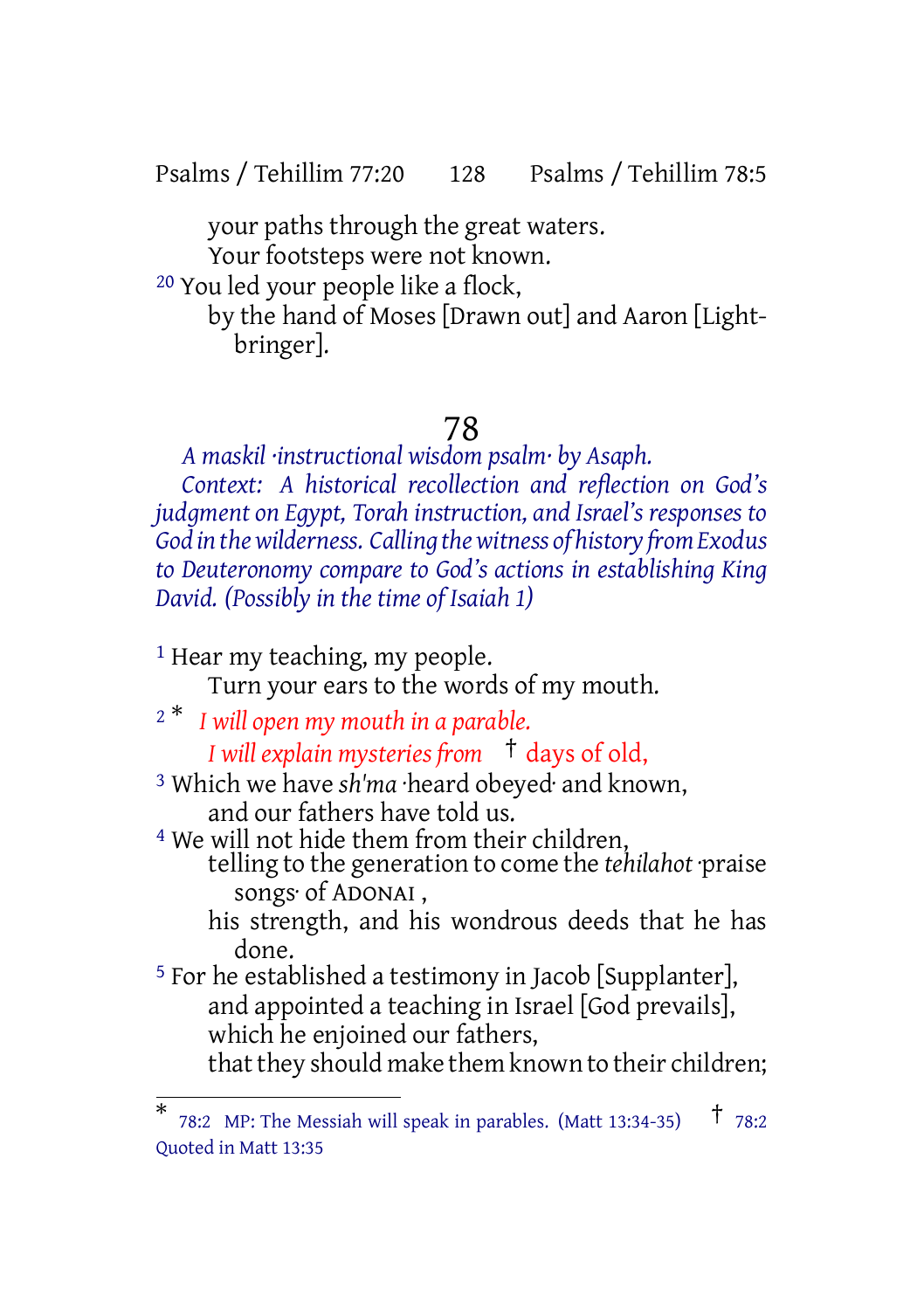Psalms / Tehillim 78:6 129 Psalms / Tehillim 78:19

6 that the generation to come might know, even the children who should be born;

who should arise and tell their children.

7 that they might set their hope in God, and not forget God's deeds,

but keep his *mitzvot* ·instructions·,

8 and might not be as their fathers,

a stubborn and rebellious generation,

- a generation that didn't make their hearts loyal,
- whose spirit was not steadfast with God.
- 9 The children of Ephraim [Fruit], being armed and carrying bows,

turned back in the day of battle.

10 They didn't keep God's covenant,

and refused to walk in his *torot* ·teachings·.

11 They forgot his doings,

his wondrous deeds that he had shown them.

- <sup>12</sup> He did marvelous things in the sight of their fathers, in the land of Egypt [Abode of slavery], in the field of Zoan.
- <sup>13</sup> He split the sea, and caused them to pass through. He made the waters stand as a heap.
- <sup>14</sup> In the daytime he also led them with a cloud, and all night with a light of fire.
- <sup>15</sup> He split rocks in the wilderness,

and gave them drink abundantly as out of the depths.

<sup>16</sup> He brought streams also out of the rock,

and caused waters to run down like rivers.

- <sup>17</sup> Yet they still went on to sin against him,
	- to rebel against *haElyon* [the Most High] in the desert.
- 18 They tempted God in their heart

by asking food according to their desire.

19 Yes, they spoke against God.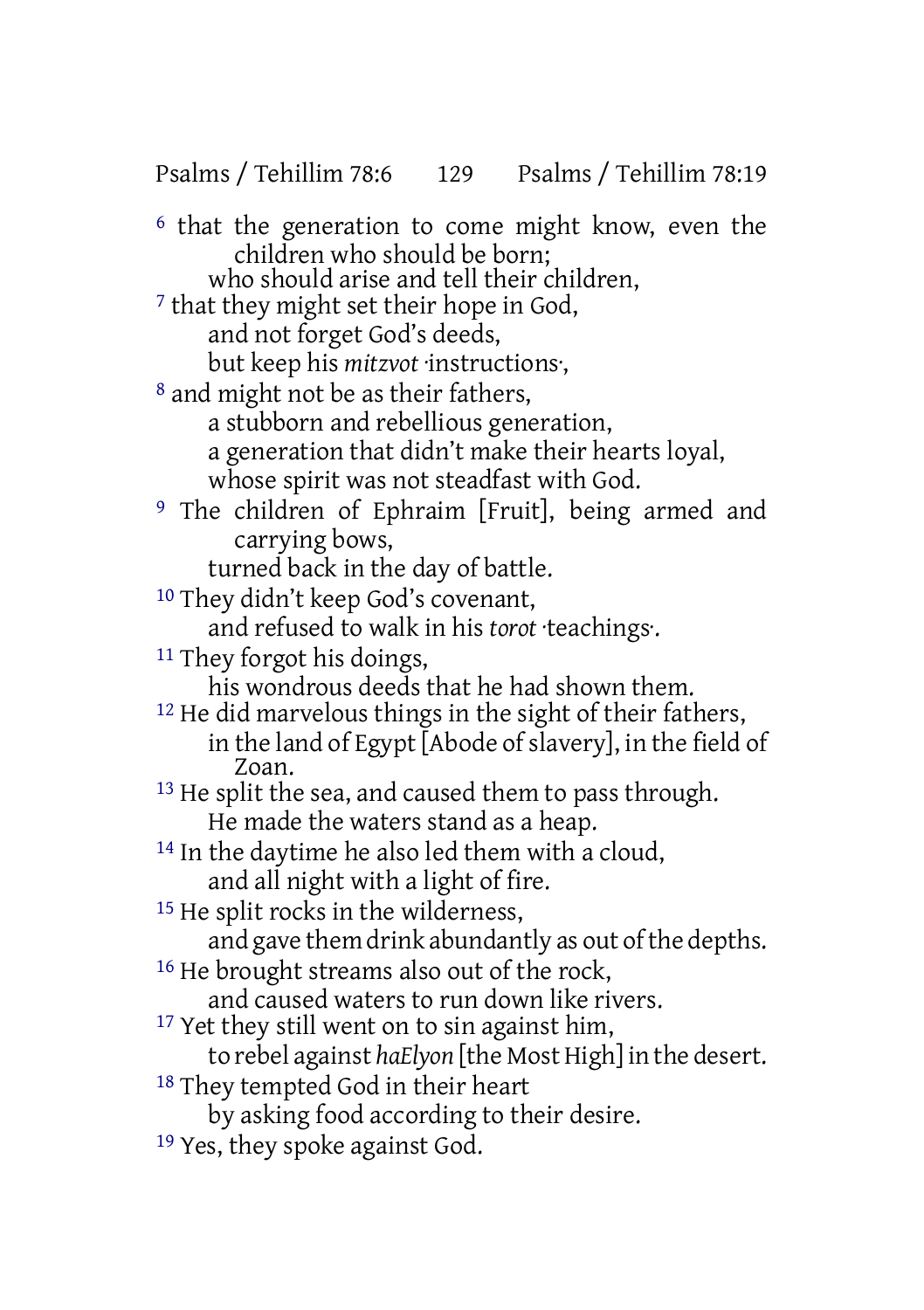Psalms / Tehillim 78:20 130 Psalms / Tehillim 78:32

They said, "Can God prepare a table in the wilderness? 20 Behold, he struck the rock, so that waters gushed out, and streams overflowed. Can he give bread also? Will he provide meat for his people?" 21 Therefore ADONAI *sh'ma* ·heard obeyed·, and was angry. A fire was kindled against Jacob [Supplanter], anger also went up against Israel [God prevails], 22 because they didn't believe in God, and didn't trust in his *yishu'ah* ·salvation·. 23 Yet he enjoined the skies above, and opened the doors of heaven. 24 *He* rained down *manna ·what is it·* on them *to eat,* and gave them food *from the sky.* ‡ 25 Man ate the bread of angels. He sent them food to the full. 26 He caused the east wind to blow in the sky. By his power he guided the south wind. <sup>27</sup> He rained also meat on them as the dust; winged birds as the sand of the seas. 28 He let them fall in the middle of their camp, around their habitations. 29 So they ate, and were well filled. He gave them their own desire. 30 They didn't turn from their cravings. Their food was yet in their mouths, <sup>31</sup> when the anger of God went up against them, killed some of their fattest, and struck down the young men of Israel [God prevails]. 32 For all this they still sinned,

<sup>‡</sup> 78:24 Quoted in John 6:31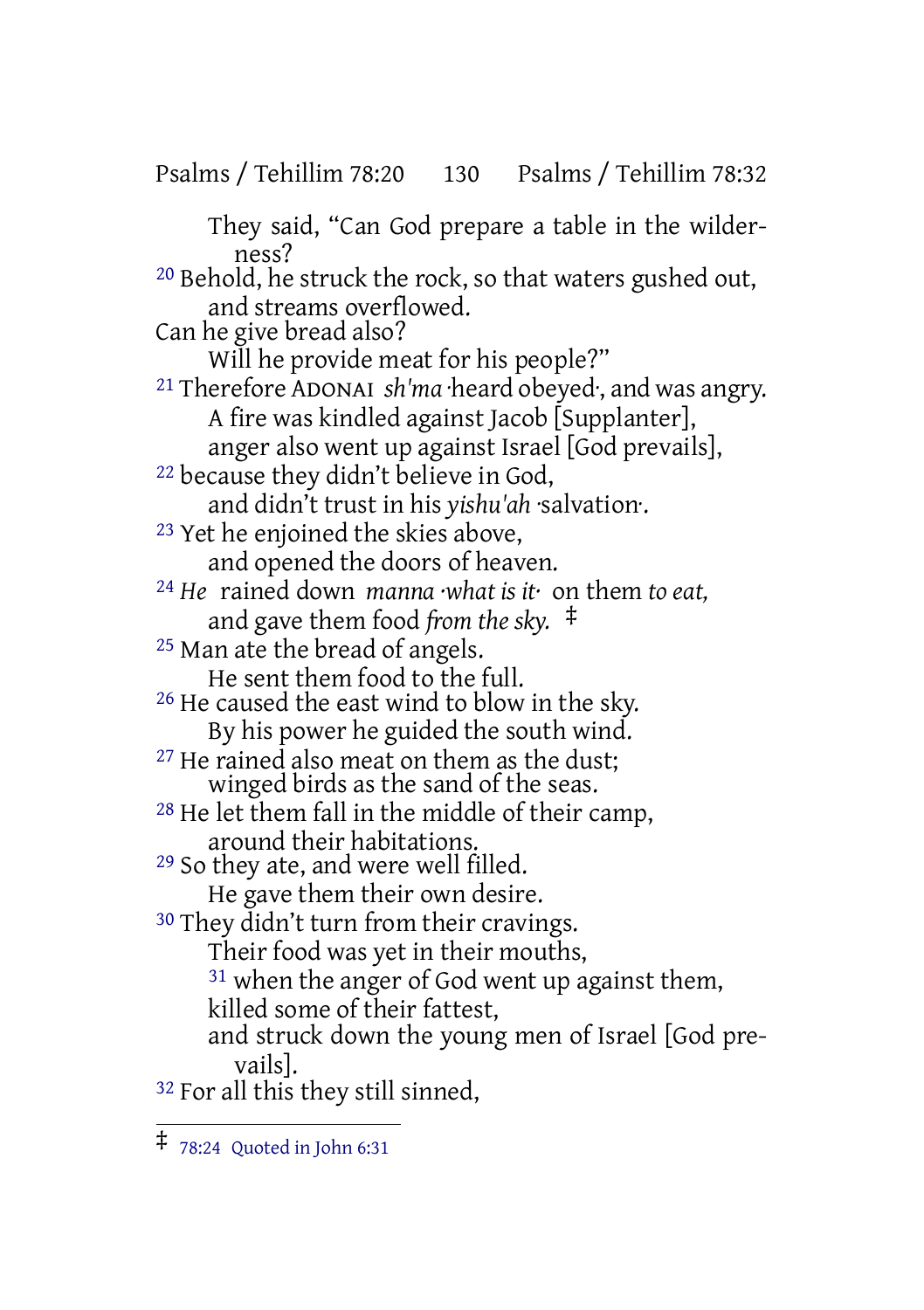and didn't believe in his wondrous works. <sup>33</sup> Therefore he consumed their days in vanity, and their years in terror. 34 When he killed them, then they inquired after him. They made *teshuvah* ·complete return· and sought God earnestly. <sup>35</sup> They remembered that God was their rock, *haElyon* [the Most High] God, their redeemer. <sup>36</sup> But they flattered him with their mouth, and lied to him with their tongue. <sup>37</sup> For their heart was not right with him, neither were they faithful in his covenant. 38 But he, being merciful, forgave iniquity, and didn't destroy them. Yes, many times he turned his anger away, and didn't stir up all his wrath. <sup>39</sup> He remembered that they were but flesh, a wind that passes away, and does not come again. 40 How often they rebelled against him in the wilderness, and grieved him in the desert! 41 They turned again and tempted God, and provoked the *haKadosh Isra'el* [the Holy One of God prevails]. 42 They didn't remember his hand, nor the day when he redeemed them from the adversary; 43 how he set his signs in Egypt [Abode of slavery], his wonders in the field of Zoan, 44 he turned their rivers into blood, and their streams, so that they could not drink. 45 He sent among them swarms of flies, which devoured them;

and frogs, which destroyed them.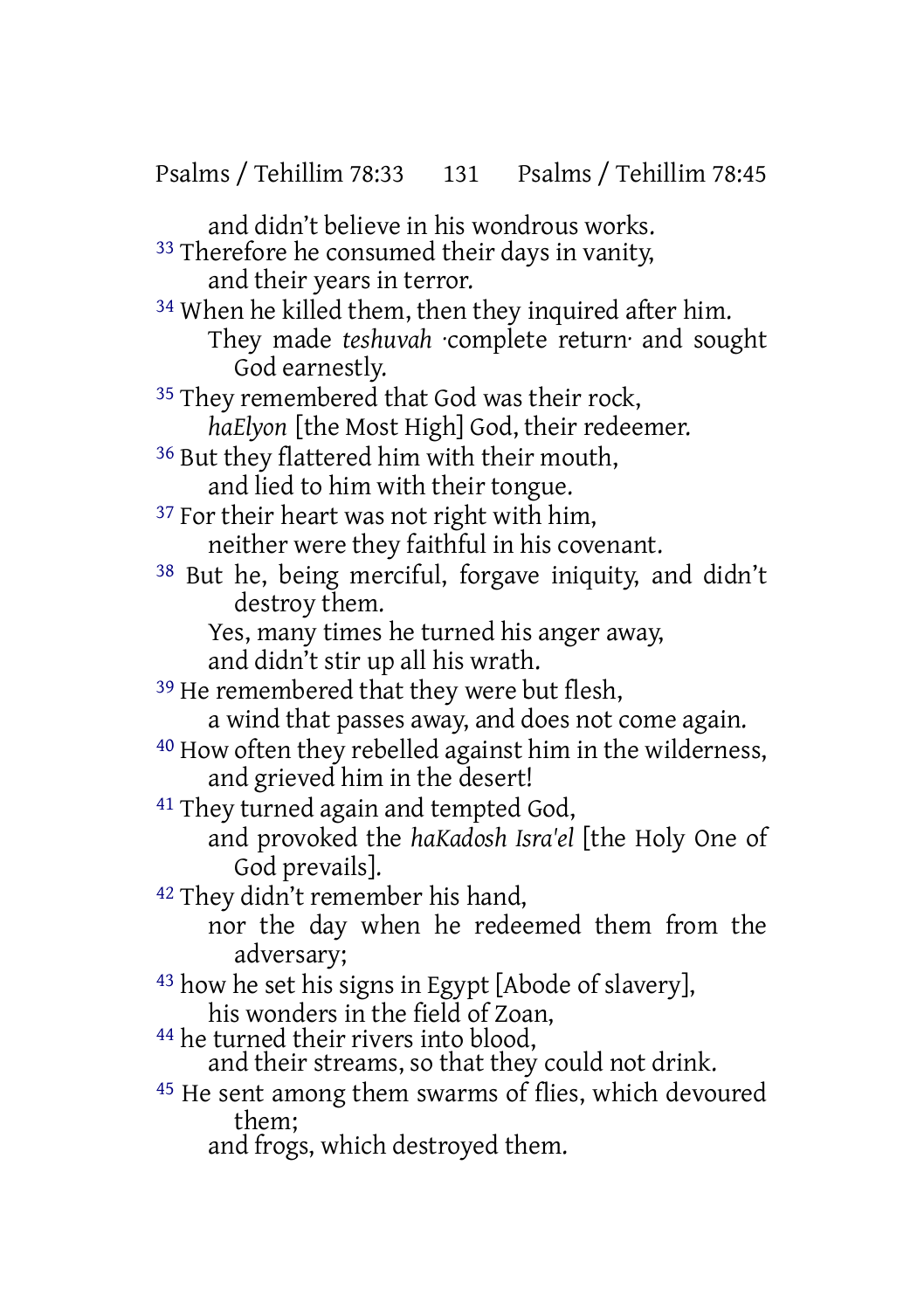Psalms / Tehillim 78:46 132 Psalms / Tehillim 78:58

46 He gave also their increase to the caterpillar, and their labor to the locust. 47 He destroyed their vines with hail, their sycamore fig trees with frost. 48 He gave over their livestock also to the hail, and their flocks to hot thunderbolts. 49 He threw on them the fierceness of his anger, wrath, indignation, and trouble, and a band of angels of evil. 50 He made a path for his anger. He didn't spare their soul from death, but gave their life over to the pestilence, 51 and struck all the firstborn in Egypt [Abode of slavery], the chief of their strength in the tents of Ham [Hot, Intensity, Passion]. 52 But he led out his own people like sheep, and guided them in the wilderness like a flock. 53 He led them safely, so that they were not afraid, but the sea overwhelmed their enemies. 54 He brought them to the border of his sanctuary, to this mountain, which his right hand had taken. <sup>55</sup> He also divorced and drove out the nations before them, allotted them for an inheritance by line, and made the tribes of Israel [God prevails] to dwell in their tents. 56 Yetthey tempted and rebelled against *haElyon* [the Most High] God, and didn't keep his testimonies;

57 but turned back, and dealt treacherously like their fathers.

They were turned aside like a deceitful bow.

58 For they provoked him to anger with their high places, and moved him to jealousy with their engraved images.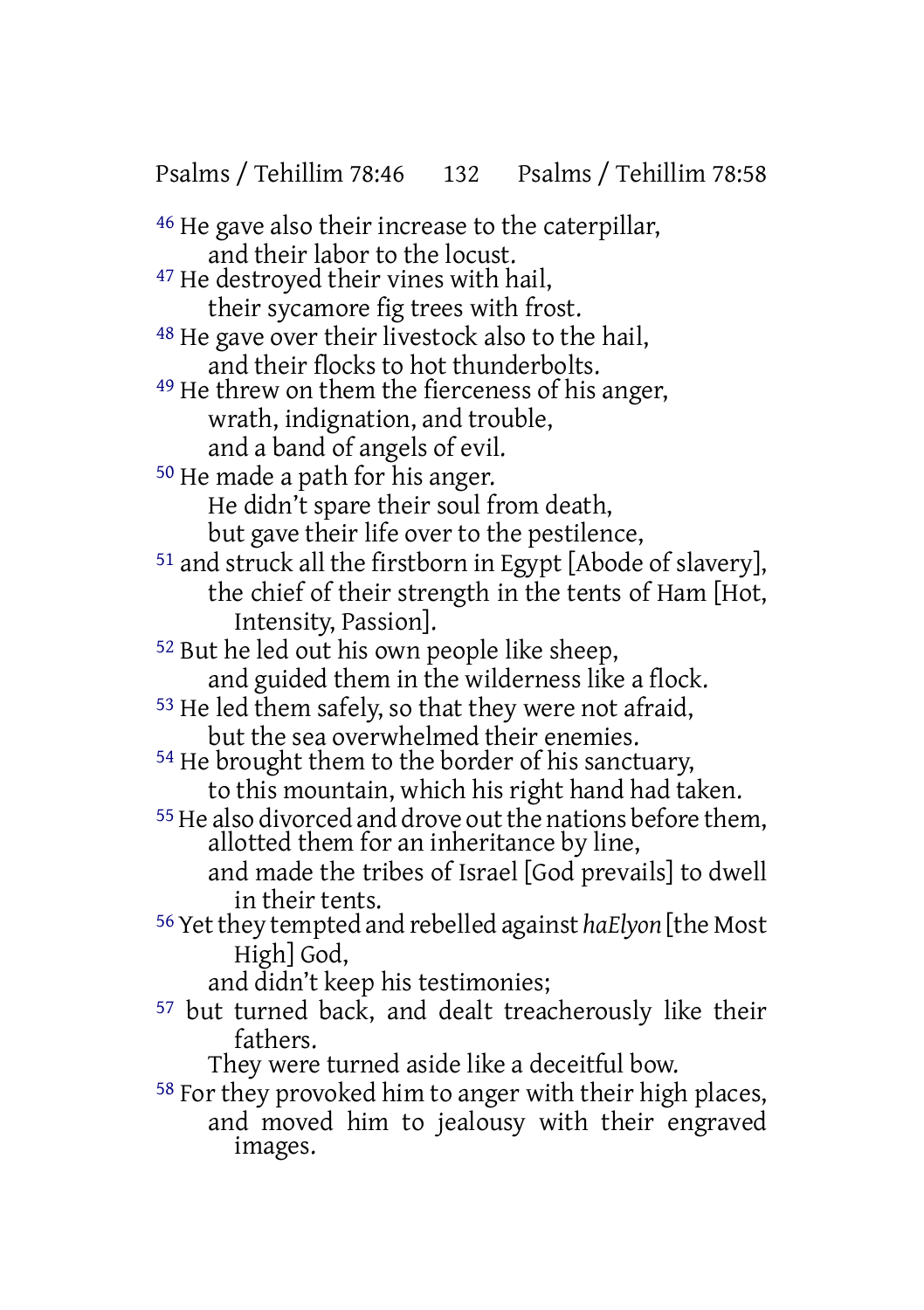*Psalms / Tehillim 78:59 133 Psalms / Tehillim 78:72*

59 When God *sh'ma* ·heard obeyed· this, he was angry, and greatly abhorred Israel [God prevails]; 60 So that he abandoned the tent of Shiloh, the tent which he placed among men; 61 and delivered his strength into captivity, his glory into the adversary's hand. <sup>62</sup> He also gave his people over to the sword, and was angry with his inheritance. 63 Fire devoured their young men. Their virgins had no wedding song. <sup>64</sup> Their priests fell by the sword, and their widows couldn't weep. 65 Then the Lord awakened as one out of sleep, like a mighty man who shouts by reason of wine. 66 He struck his adversaries backward. He put them to a perpetual reproach. 67 Moreover he rejected the tent of Joseph [May he add], and didn't choose the tribe of Ephraim [Fruit], 68 But chose the tribe of Judah [Praised], Mount Zion [Mountain ridge, Marking] which he *'ahav* ·affectionately loved·. 69 He built his sanctuary like the heights, like the earth which he has established forever. 70 He also chose David [Beloved] his servant, and took him from the sheepfolds; 71 from following the ewes that have their young, he brought him to be the shepherd of Jacob [Supplanter], his people, and Israel [God prevails], his inheritance. 72 So he was their shepherd according to the integrity of his heart, and guided them by the skillfulness of his hands.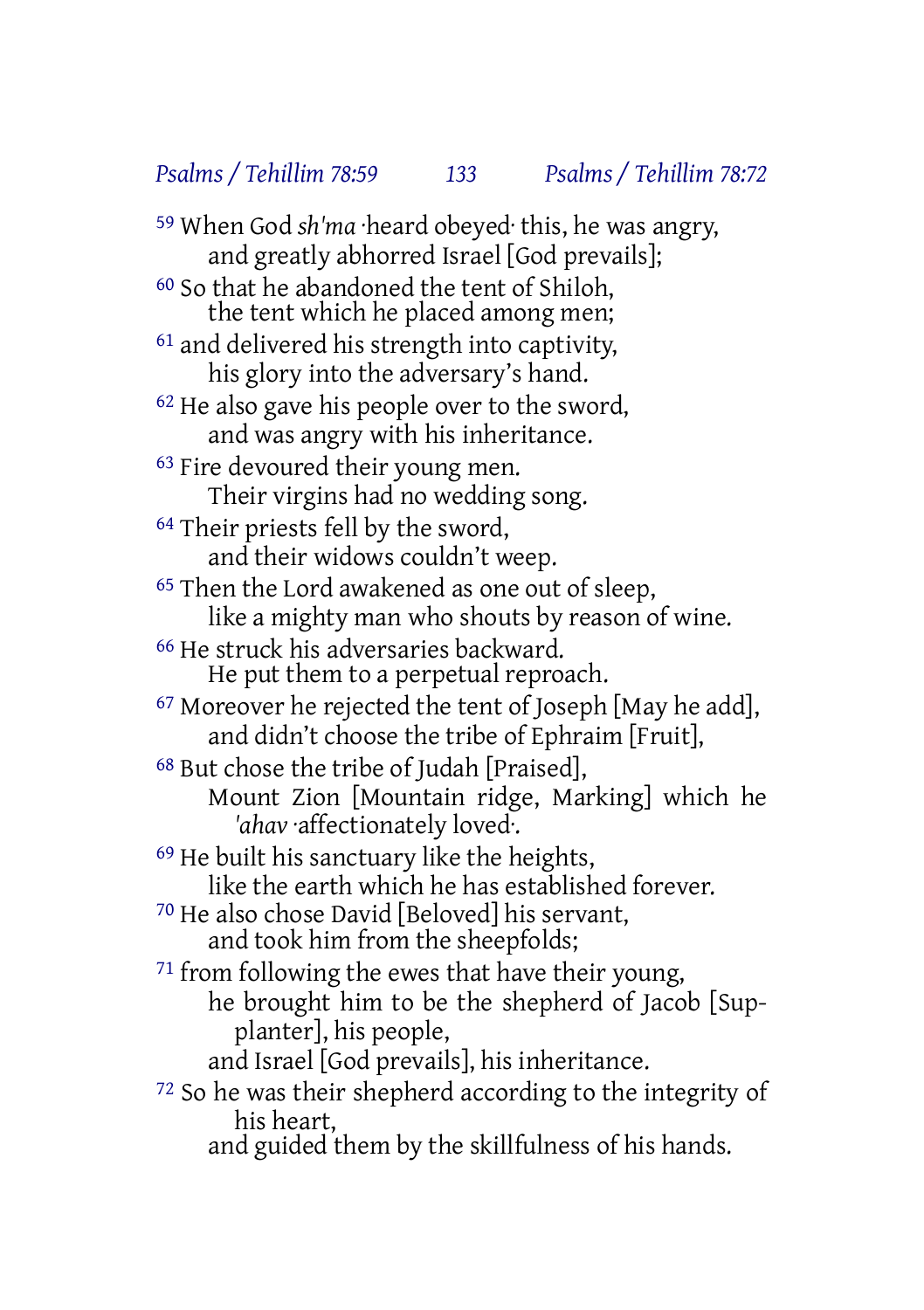#### Psalms / Tehillim 79:1 134 Psalms / Tehillim 79:9

# 79

*A Psalm by Asaph. Context: After Nebuchadnezzar attacks and places kings in tribute, in the last days before exile. This psalm is written postdestruction. (Jer 39). (Reference context: 1 King 8:46-53; 2 King 25:8-12; 2 Chr 36:13-21; Lev 26:27-45; Jer 38:24-40:6 (esp 39:15- 40:3))*

<sup>1</sup> God, the nations have come into your inheritance. They have defiled your holy temple. They have laid Jerusalem [City of peace] in heaps. <sup>2</sup> They have given the dead bodies of your servants to be food for the birds of the sky, the flesh of your saints to the animals of the earth. <sup>3</sup> Their blood they have shed like water around Jerusalem [City of peace]. There was no one to bury them. <sup>4</sup> We have become a reproach to our neighbors, a scoffing and derision to those who are around us. 5 How long, ADONAI ? Will you be angry forever? Will your jealousy burn like fire? 6 Pour out your wrath *on the nations that don't know you;* \* on the kingdoms that don't call on your name; <sup>7</sup> For they have devoured Jacob [Supplanter], and destroyed his homeland. 8 Don't hold the iniquities of our forefathers against us. Let your tender *racham* ·merciful love· speedily meet us, for we are in desperate need. 9 Help us, God of our *yesha'* ·salvation·, for the *kavod* ·weighty glory· of your name.

<sup>\*</sup> 79:6 Quoted in 2 Thes 1:8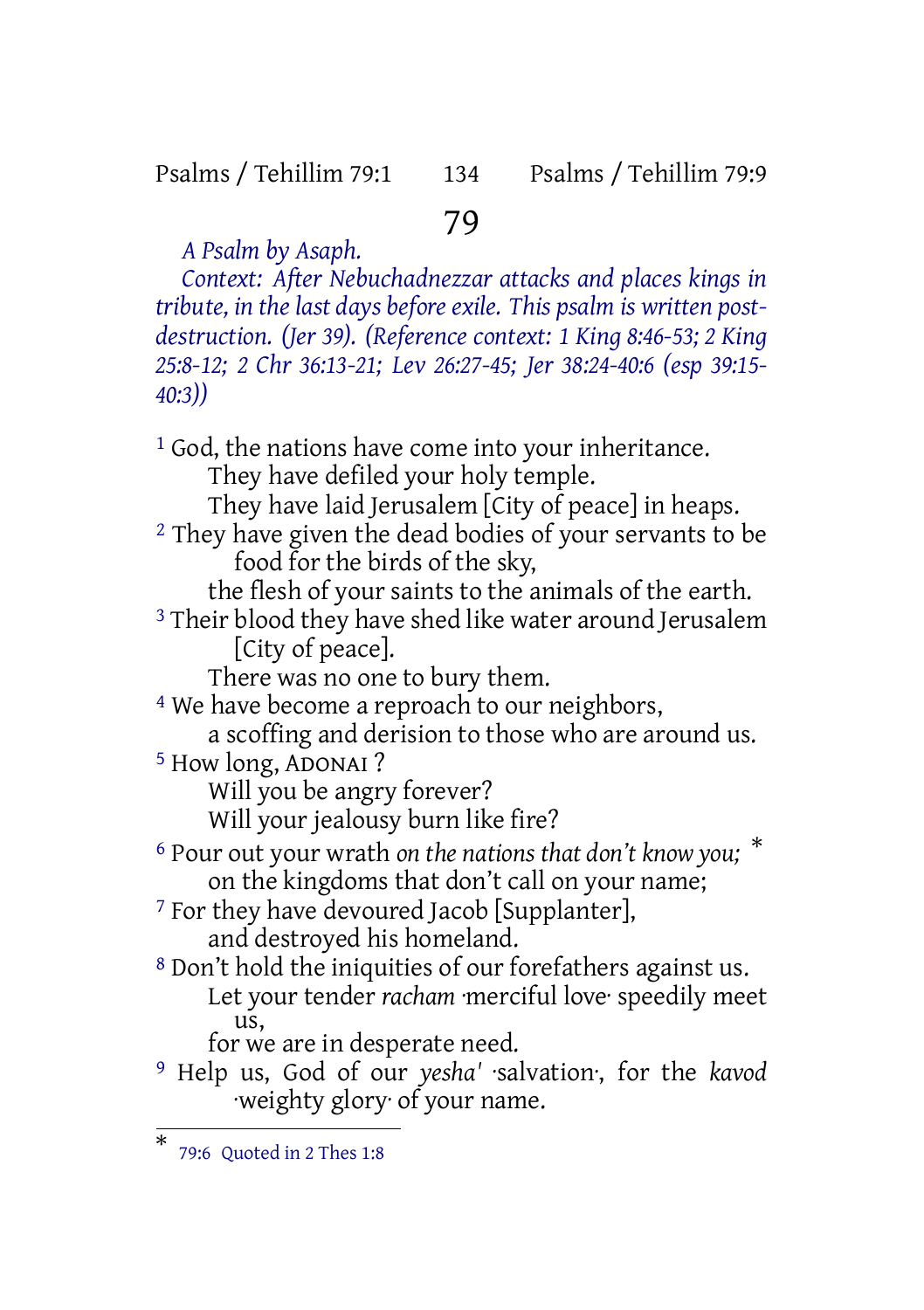Deliver us, and forgive our sins, for your name's sake. 10 Why should the nations say, "Where is their God?"

Let it be known among the nations, before our eyes, that vengeance for your servants' blood is being poured out.

<sup>11</sup> Let the sighing of the prisoner come before you.

According to the greatness of your power, preserve those who are sentenced to death.

<sup>12</sup> Pay back to our neighbors seven times into their bosom their reproach with which they have reproached you, Lord.

<sup>13</sup> So we, your people and sheep of your pasture,

- will *yadah* ·extend hands in thankful praise· to you forever.
- We will *tehilah* ·praise song· you forever, to all generations.

## 80

*For the Chief Musician. To the tune of "The Lilies of the Covenant." A Psalm by Asaph.*

- 1 Hear us, *Ro'i* [Shepherd Provider] of Israel [God prevails], you who lead Joseph [May he add] like a flock, you who sit above the cherubim, shine out.
- <sup>2</sup> Before Ephraim [Fruit] and Benjamin [Son of right hand, Son of south] and Manasseh [Causing to forget], stir up your might!

Come to bring *yishu'ah* ·salvation· for us!

3 Turn us again, God.

Cause your face to shine, and we will be saved.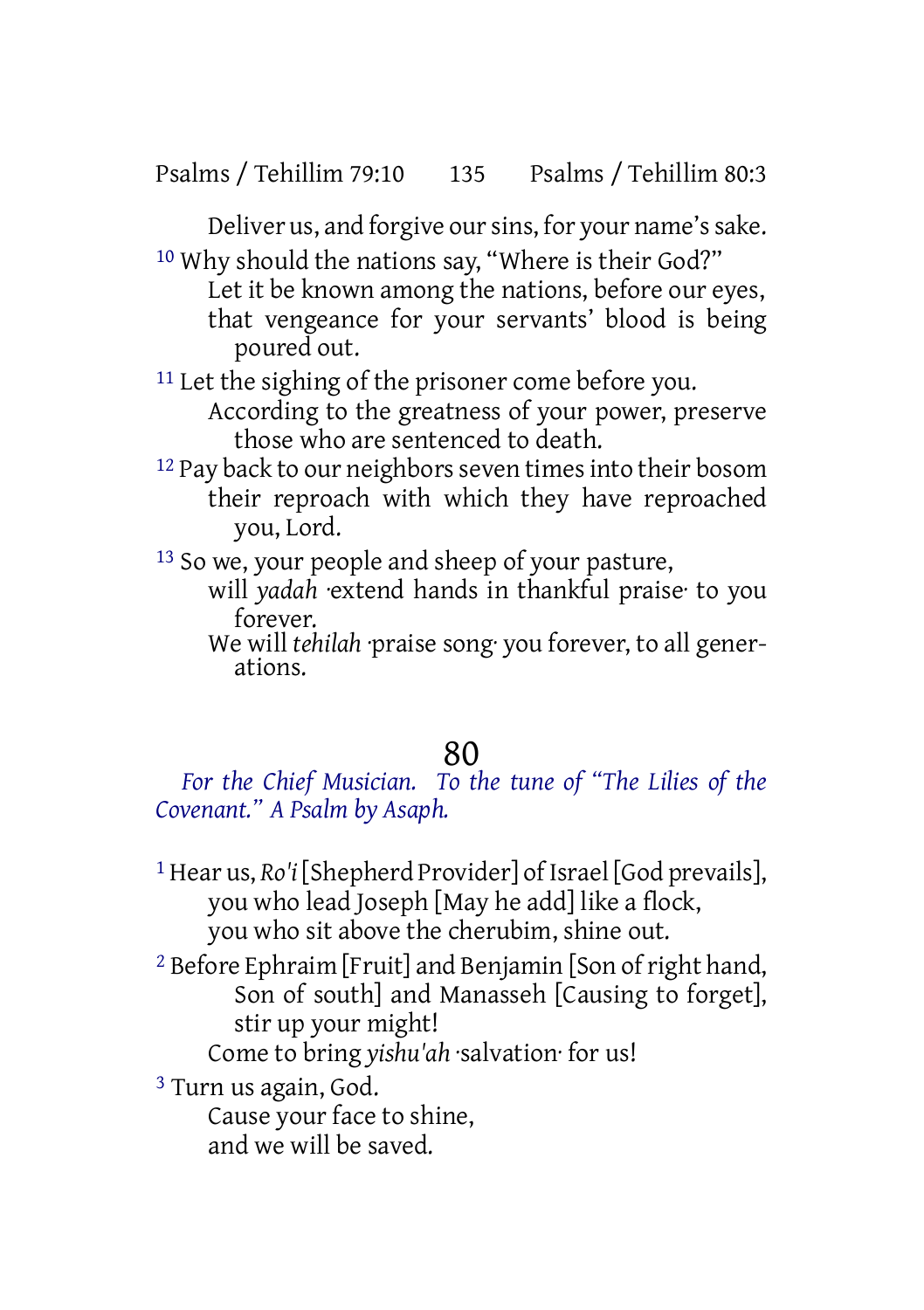Psalms / Tehillim 80:4 136 Psalms / Tehillim 80:16

4 *ADONAI Elohei Tzva'ot* [Yahweh God Commander of heaven's armies], How long will you be angry against the prayer of your people? <sup>5</sup> You have fed them with the bread of tears, and given them tears to drink in large measure. 6 You make us a source of contention to our neighbors. Our enemies laugh among themselves. 7 Turn us again, *Elohim Tzva'ot* [God Commander of heaven's armies]. Cause your face to shine, and we will be saved. <sup>8</sup> You brought a vine out of Egypt [Abode of slavery]. You divorced and drove out the nations, and planted it. 9 You cleared the ground for it. It took deep root, and filled the land. 10 The mountains were covered with its shadow. Its boughs were like God's cedars. <sup>11</sup> It sent out its branches to the sea, Its shoots to the River. 12 Why have you broken down its walls, so that all those who pass by the way pluck it? <sup>13</sup> The boar out of the wood ravages it. The wild animals of the field feed on it. 14 Turn again, we beg you, *Elohim Tzva'ot* [God Commander of heaven's armies]. Look down from heaven, and see, and visit this vine, <sup>15\*</sup> the stock which your right hand planted, the branch that you made strong for yourself. 16 It's burned with fire.

<sup>\*</sup> 80:15 MP: Messiah is called the "stock planted" by God, God's son, and the Son of Man and seated at the right hand of God. Jewish Targum refers to "Son of my Right Hand" as King Messiah. (Matt 26:63-64; Acts 5:31)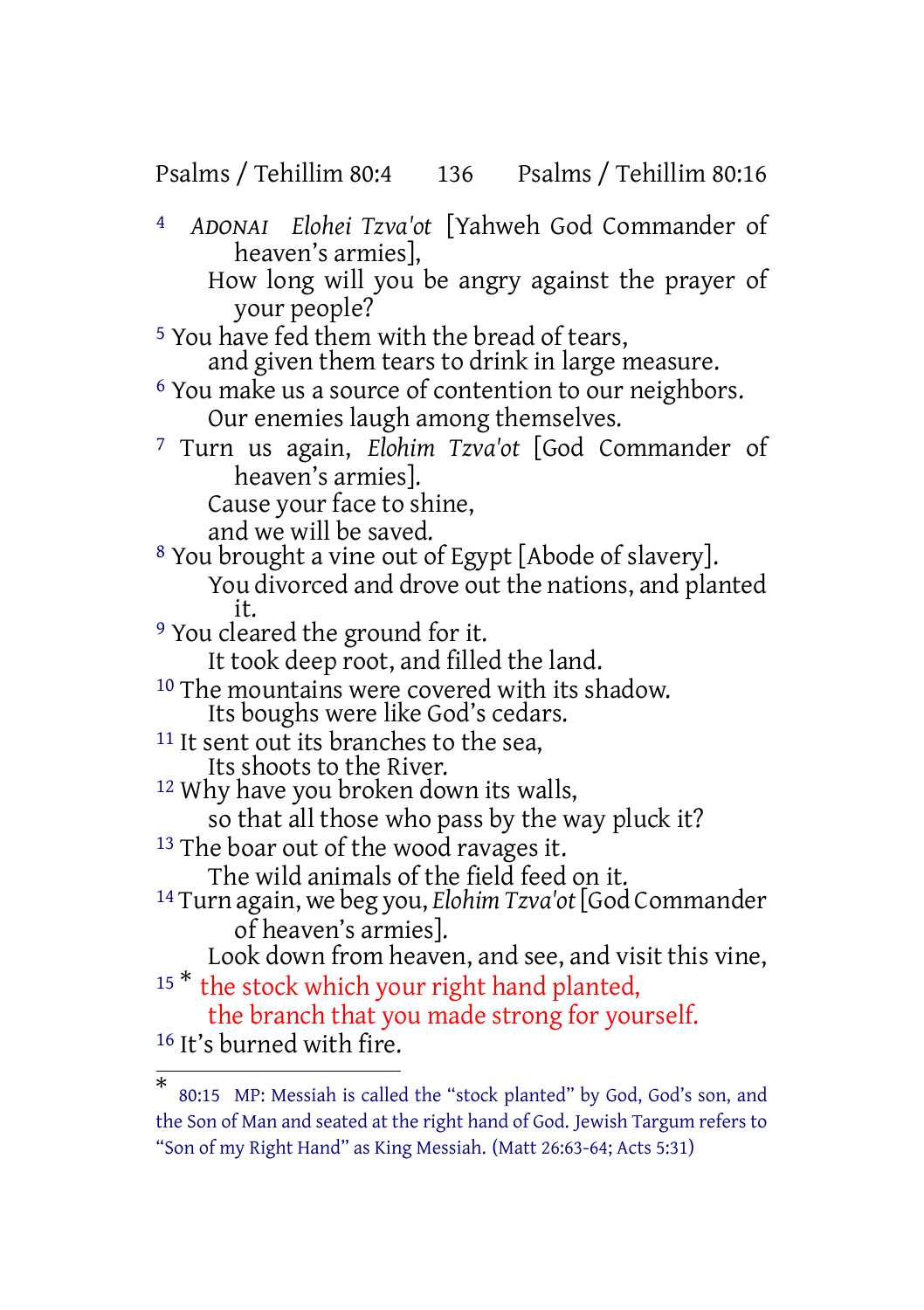Psalms / Tehillim 80:17 137 Psalms / Tehillim 81:5

It's cut down. They perish at your rebuke.

 $17 \dagger$  Let your hand be on the man of your right hand, on the son of man whom you made strong for yourself.

18 So we will not turn away from you. Revive us, and we will call on your name.

19 Turn us again, *ADONAI Elohei Tzva'ot* [Yahweh God Commander of heaven's armies]. Cause your face to shine, and we will be saved.

#### 81

*For the Chief Musician. On an instrument of Gath. By Asaph. Context: A reflection of God's perspective and His promises to Israel upon removing them from Egypt, Israel refuses to fully obey. (Exodus to Judges)*

*Historically, Levites sang this Psalm on Fifth Day in the Temple.*

*Sung at the New Year with Psalm 24:9-10.*

<sup>1</sup> Sing aloud to God, our strength!

Make a joyful shout to the God of Jacob [Supplanter]!

- 2 Raise a song, and bring here the tambourine, the pleasant lyre with the harp.
- 3 Blow the *shofar* ·ram horn· at the New Moon, at the full moon, on our feast day.

4 For it is a statute for Israel [God prevails], an judgement of the God of Jacob [Supplanter].

<sup>5</sup> He appointed it in Joseph [May he add] for a testimony,

<sup>†</sup> 80:17 MPr: Rephrasing "the Son of Man" with "King Messiah". (Targum on Ps 80:17, Heb Bible 80:18). (John 12:28-34)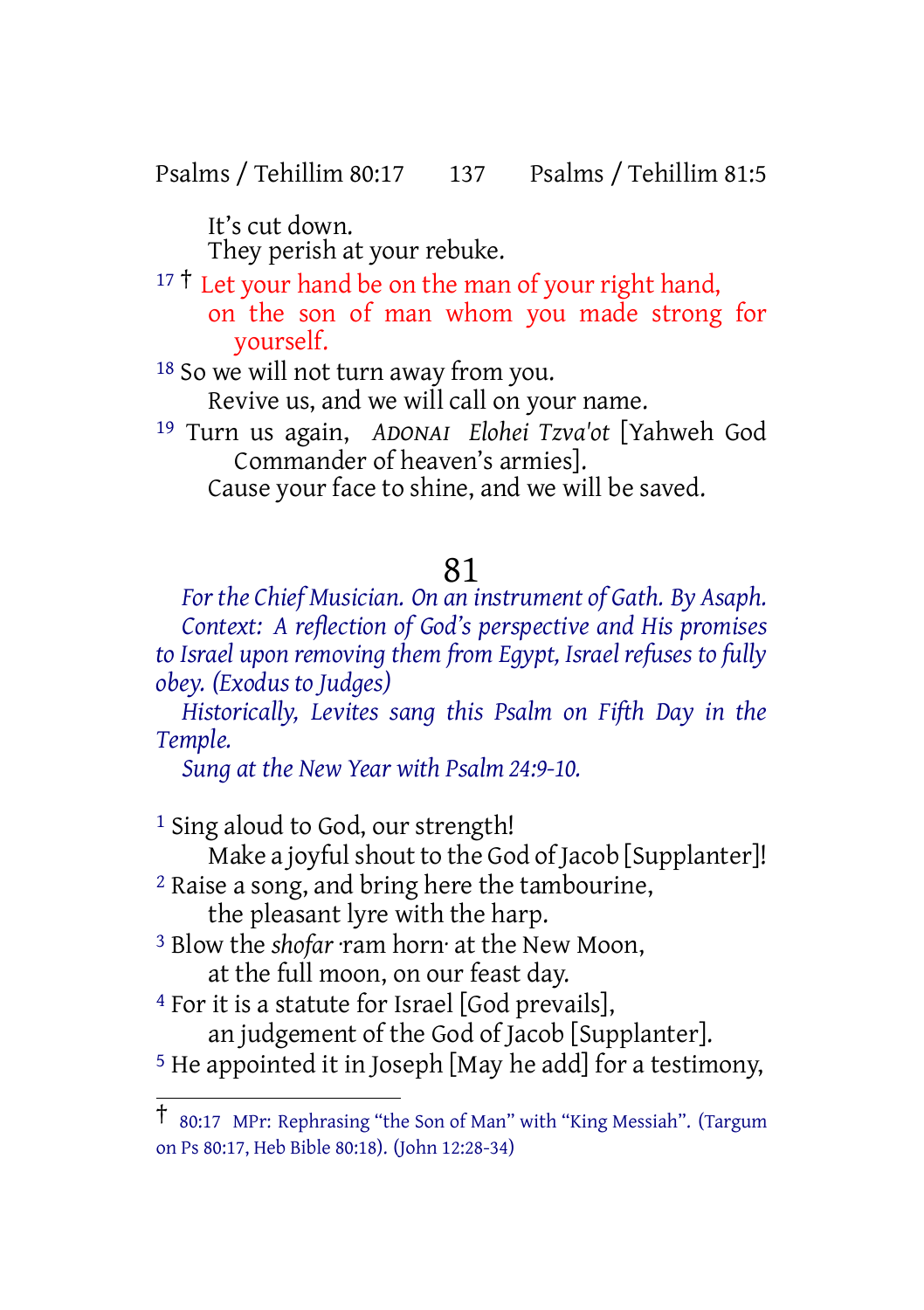when he went out over the land of Egypt [Abode of slavery],

I *sh'ma* ·heard obeyed· a language that I didn't know.

6 "I removed his shoulder from the burden. His hands were freed from the basket.

7 You called in trouble, and I delivered you. I answered you in the secret place of thunder. I tested you at the waters of Meribah [Quarreling]." Selah ·contemplation with musical interlude·.

8 "*Sh'ma* ·Hear obey·, my people, and I will testify to you, Israel [God prevails], if you would listen to me!

<sup>9</sup> There shall be no strange deity in you,

neither shall you *hawa* ·bow low, prostrate· to worship any foreign deity.

10 I am ADONAI , your God,

who brought you up out of the land of Egypt [Abode of slavery].

Open your mouth wide, and I will fill it.

11 But my people didn't *sh'ma* ·hear obey· my voice. Israel [God prevails] desired none of me.

12 So I let them go after the stubbornness of their hearts, that they might walk in their own counsels.

13 Oh that my people would *sh'ma* ·hear obey· me, that Israel [God prevails] would walk in my ways!

<sup>14</sup> I would soon subdue their enemies, and turn my hand against their adversaries.

- 15 The haters of ADONAI would cringe before him, and their punishment would last forever.
- 16 But he would have also fed them with the finest of the wheat.

I will satisfy you with honey out of the rock."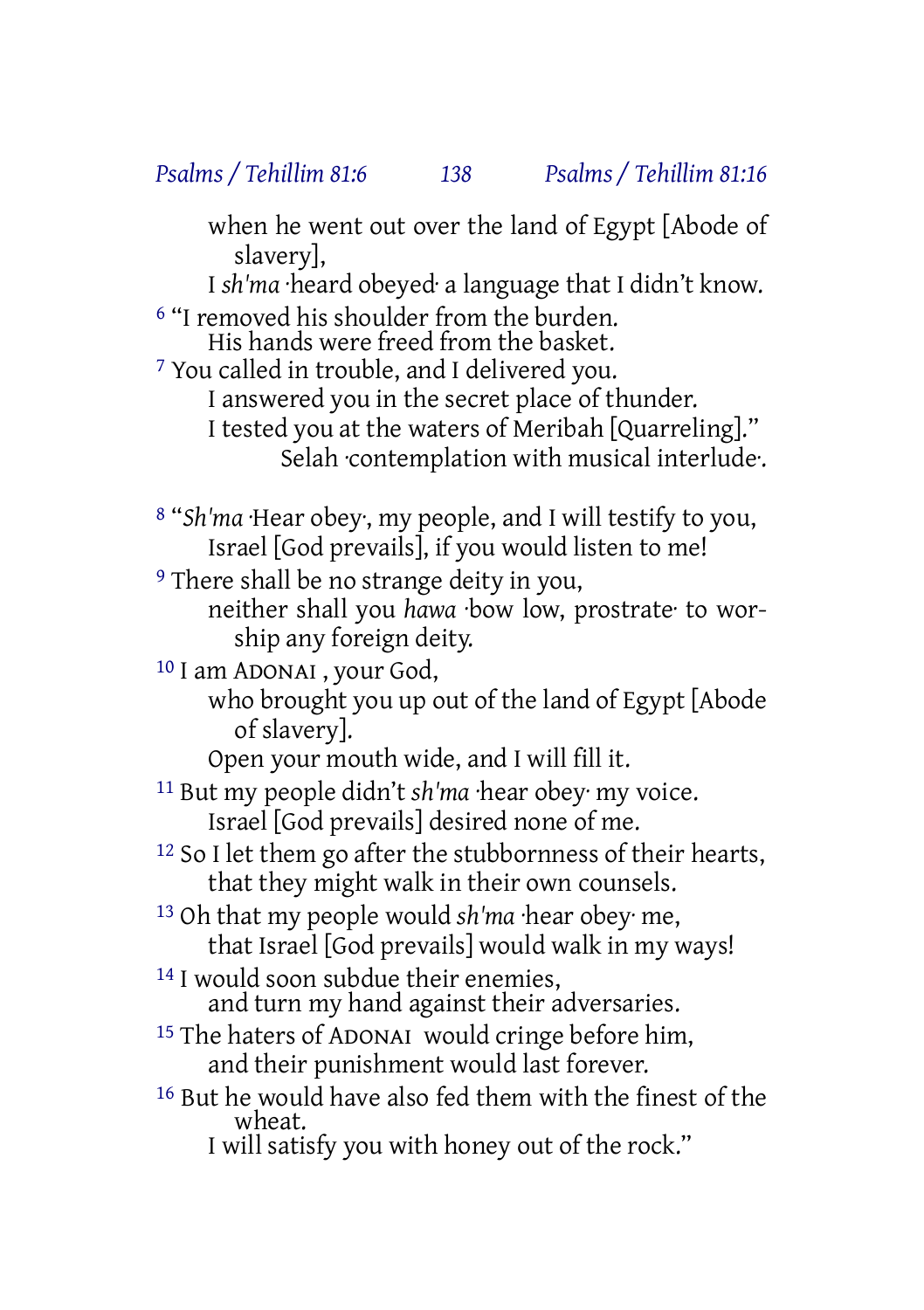*Psalms / Tehillim 82:1 139 Psalms / Tehillim 82:8*

# 82

*A Psalm by Asaph. Context: Reflection on the duties of a Judge. (Similar to 2 Chr 19:5-7)*

*Historically, Levites [Descendants of United with] sang this Psalm on Third Day in the Temple.*

<sup>1</sup> God presides in the great assembly. He judges among the deities. 2 "How long will you judge unjustly, and show partiality to the wicked?" Selah contemplation with musical interlude.

<sup>3</sup> "Defend the weak, the poor, and the fatherless. Maintain the rights of the poor and oppressed.

4 Rescue the weak and needy.

Deliver them out of the hand of the wicked."

5 They don't know, neither do they understand.

They walk back and forth in darkness.

All the foundations of the earth are shaken.

<sup>6</sup> *I said, "You are elohim ·judges, gods·,* \*

all of you *are sons of haElyon [the Most High].* †

7 Nevertheless you shall die like men,

and fall like one of the rulers." 8 Arise, God, judge the earth,

for you inherit all of the nations.

## 83

*A song. A Psalm by Asaph. Context: Ammonites [Tribal people] and many other nations gather together against Judah [Praised]. Judah [Praised]*

<sup>\*</sup> 82:6 Quoted in John 10:34-35 † 82:6 Quoted in John 10:36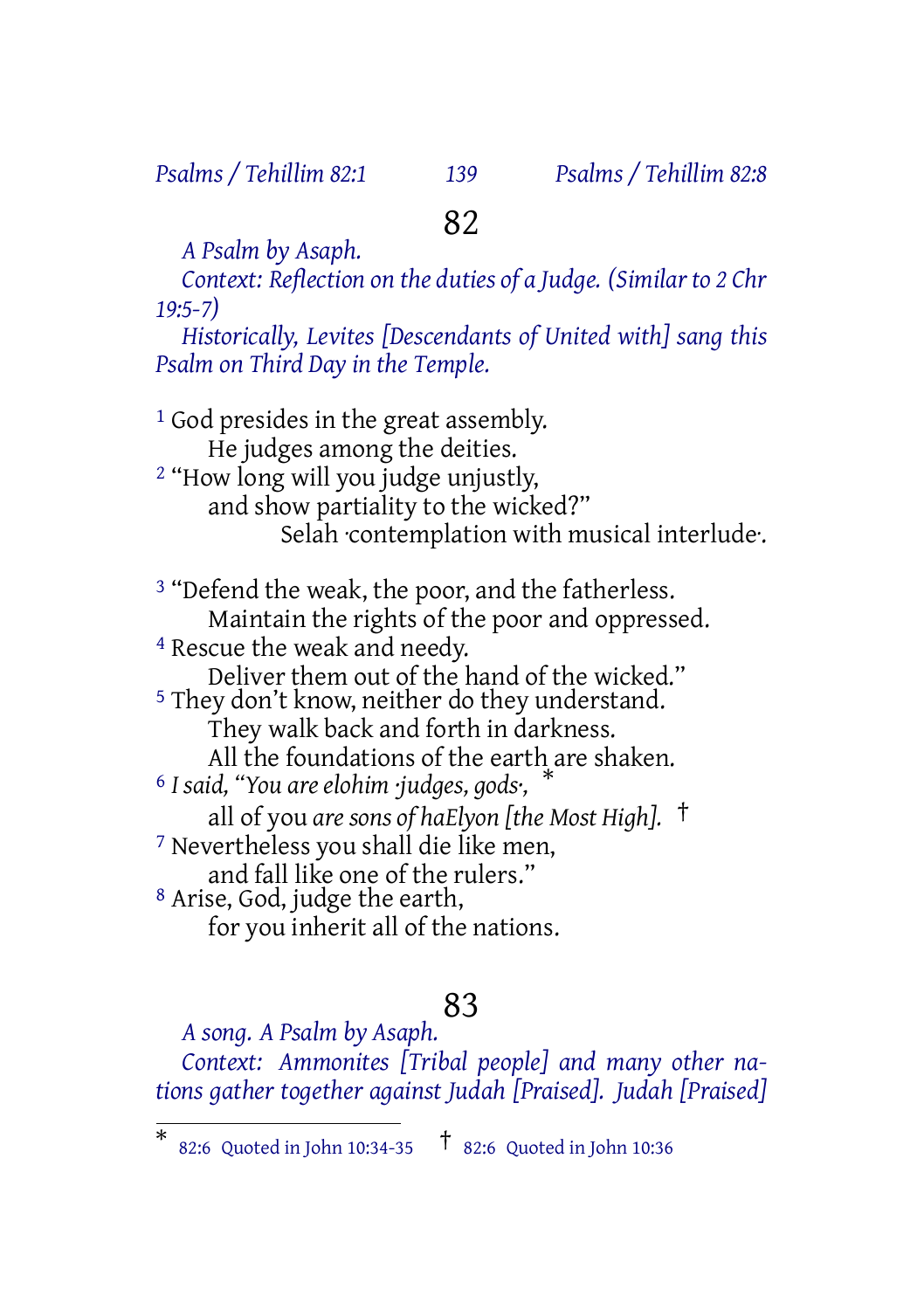Psalms / Tehillim 83:1 140 Psalms / Tehillim 83:10

*gathers together to ask for help from Yahweh. Despite being outnumbered, God causes Judah [Praised] to prevail. (2 Chr 20; 7:14; Kings 8:44-45)*

*Historically, leaders of various countries have vocally repeated Psalm 83:4 including: Haman (Ester 3:6), Hitler Nazi leader of Germany, and some leaders of Arabic middle eastern countries in the 2010 decade.*

1 God, don't keep silent. Don't keep silent, and don't be still, God. 2 For, behold, your enemies are stirred up. Those who hate you have lifted up their heads. <sup>3</sup> They conspire with cunning against your people. They plot against your cherished ones. 4 "Come," they say, "let's destroy them as a nation, that the name of Israel [God prevails] may be remembered no more." 5 For they have conspired together with one mind. They form an alliance against you. 6 The tents of Edom [Red] and the Ishmaelites [Pays attention God]; Moab [From father], and the Hagrites; 7 Gebal, Ammon [Tribal people], and Amalek [Man who licks up]; Philistia with the inhabitants of Tyre; 8 Assyria [Level plain] also is joined with them. They have helped the children of Lot [Veil, Covering]. Selah ·contemplation with musical interlude·. 9 Do to them as you did to Midian [Strife], as to Sisera, as to Jabin, at the river Kishon; 10 who perished at Endor,

who became as dung for the earth.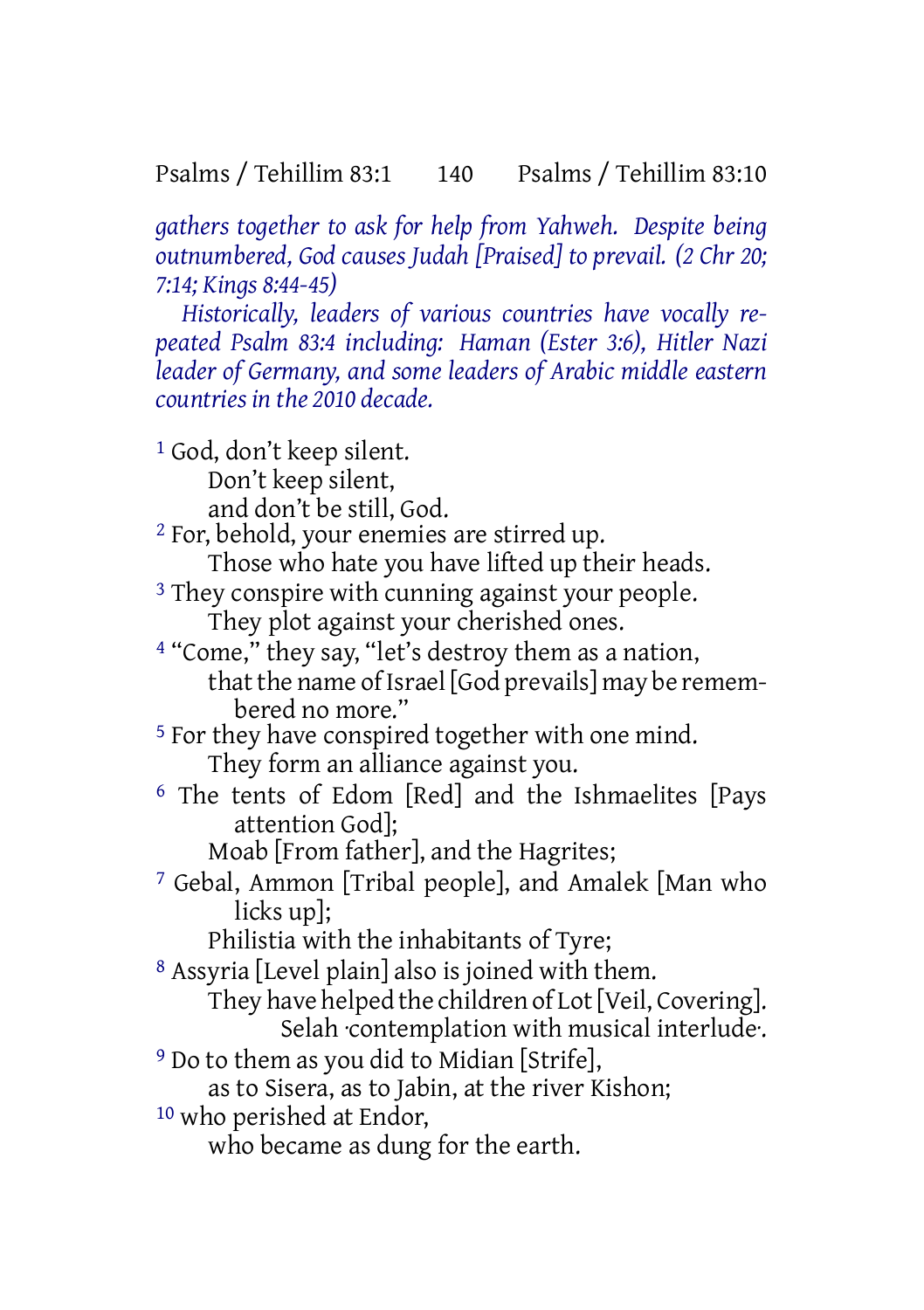Psalms / Tehillim 83:11 141 Psalms / Tehillim 84:3

11 Make their nobles like Oreb and Zeeb; yes, all their princes like Zebah and Zalmunna; <sup>12</sup> who said, "Let us take possession of God's pasture lands"

- 13 My God, make them like tumbleweed; like chaff before the wind.
- <sup>14</sup> As the fire that burns the forest, as the flame that sets the mountains on fire, <sup>15</sup> so pursue them with your tempest, and terrify them with your storm.
- <sup>16</sup> Fill their faces with confusion, that they may seek your name, ADONAI .
- <sup>17</sup> Let them be disappointed and dismayed forever. Yes, let them be confounded and perish;
- 18 that they may know that you alone, whose name is ADONAI ,
	- are *haElyon* [the Most High] over all the earth.

# 84

*For the Chief Musician. On an instrument of Gath. A Psalm by the sons of Korach [Bald one, Frost]. (See Num 16).*

- 1 How *yadid* ·lovely· are your dwellings,
	- *ADONAI Tzva'ot* [Yahweh Commander of heaven's armies]!
- 2 My soul longs, and even faints for the courts of ADONAI

. My heart and my flesh cry out for the *Elohim Chayim* [Living God].

3 Yes, the sparrow has found a home,

and the swallow a nest for herself, where she may have her young,

near your altars, *ADONAI Tzva'ot* [Yahweh Commander of heaven's armies], my King, and my God.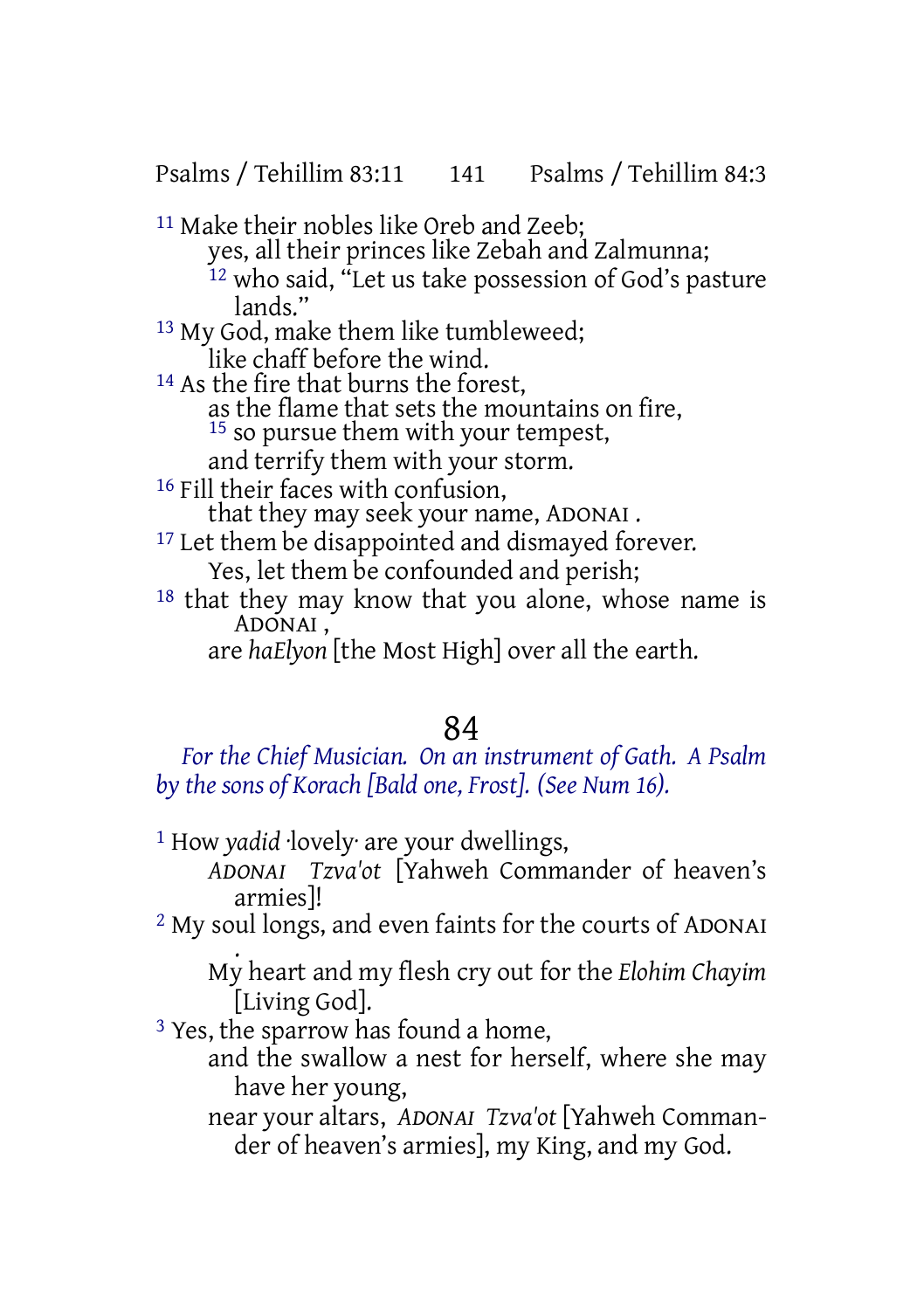*Psalms / Tehillim 84:4 142 Psalms / Tehillim 84:12*

4 Blessed are those who dwell in your house.

They are always praising you.

Selah ·contemplation with musical interlude·.

5 Blessed are those whose strength is in you;

who have set their hearts on a pilgrimage.

6 Passing through the valley of Weeping, they make it a place of springs.

Yes, the autumn rain covers it with blessings.

<sup>7</sup> They go from strength to strength.

Everyone of them appears before God in Zion [Mountain ridge, Marking].

8 ADONAI , *Elohim Tzva'ot* [Yahweh, God Commander of heaven's armies], *sh'ma* ·hear obey·, my prayer.

Give ear to me, God of Jacob [Supplanter].

Selah contemplation with musical interlude. 9 Behold, God our shield,

look at the face of your anointed.

10 For a day in your courts is better than a thousand.

I would rather be a doorkeeper in the house of my God,

than to dwell in the tents of wickedness.

11 For ADONAI God is a sun and a shield.

ADONAI will give *chen* ·grace· and *kavod* ·weighty glory·.

He withholds no good thing from those who walk blamelessly.

12 *ADONAI Tzva'ot* [Yahweh Commander of heaven's armies],

blessed is the man who trusts in you.

## 85

*For the Chief Musician. A Psalm by the sons of Korach [Bald one, Frost]. (See Num 16).*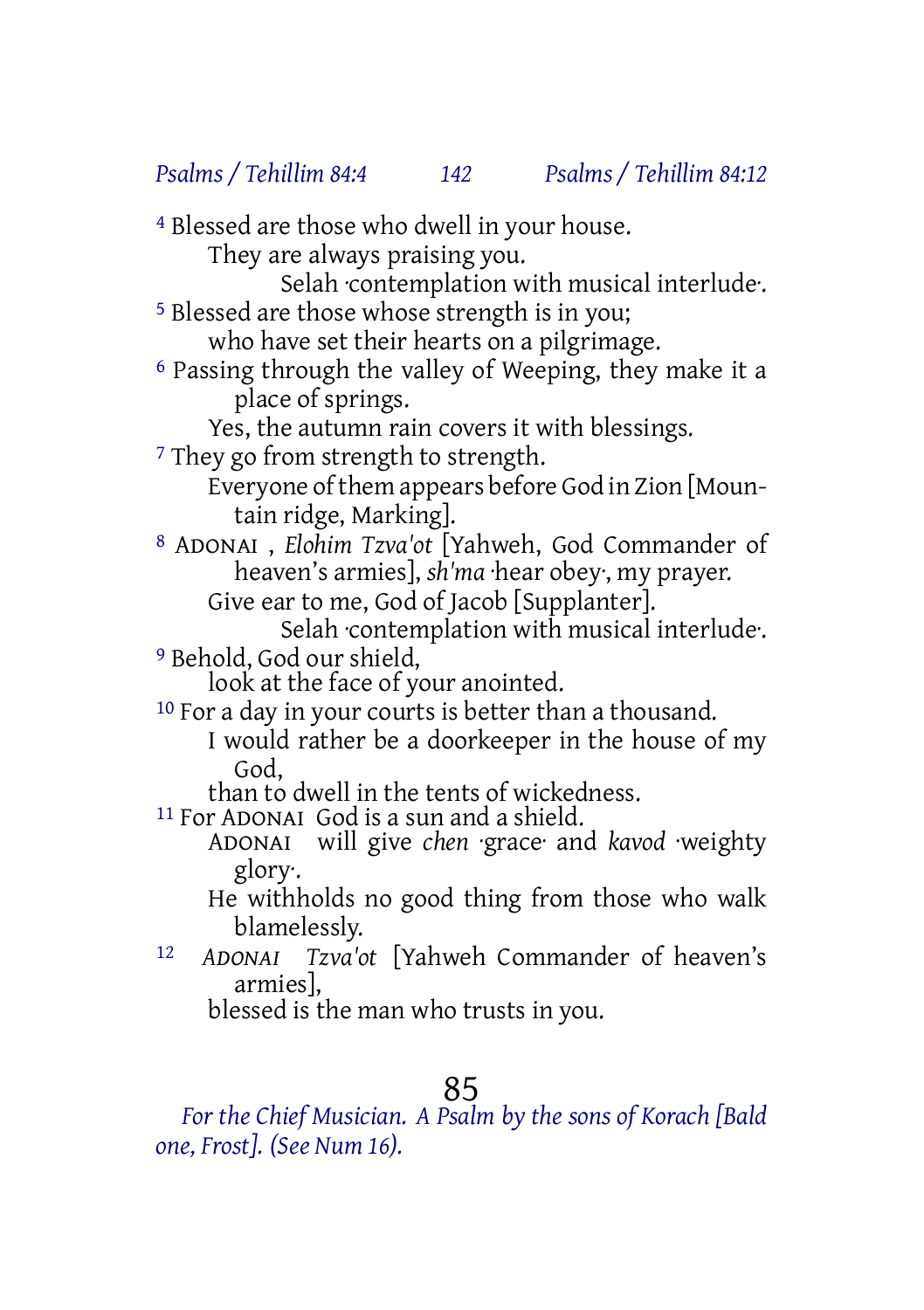*Context: God hears the humble heart cries of Israel [God prevails] in babel and stirs up Koresh the King of Persia to order the exile Jews to return and build a temple unto Yahweh. (Ezra 1:1-4; Lev 26:36-45)*

1 ADONAI , you have been favorable to your land. You have restored the fortunes of Jacob [Supplanter]. 2 You have forgiven the iniquity of your people. You have covered all their sin. Selah ·contemplation with musical interlude·. 3 You have taken away all your wrath. You have turned from the fierceness of your anger. 4 Turn us, God of our *yesha'* ·salvation·, and cause your indignation toward us to cease. 5 Will you be angry with us forever? Will you draw out your anger to all generations? 6 Won't you revive us again, that your people may rejoice in you? 7 Show us your *cheshed* ·loving-kindness·, ADONAI . Grant us your *yesha'* ·salvation·. 8 I will *sh'ma* ·hear obey· what God, ADONAI , will speak, for he will speak peace to his people, his saints; but let them not turn again to folly. 9 Surely his *yesha'* ·salvation· is near those who fear him, that *kavod* ·weighty glory· may dwell in our land. <sup>10</sup> Mercy and truth meet together. Righteousness and peace have kissed each other. <sup>11</sup> Truth springs out of the earth. Righteousness has looked down from heaven. 12 Yes, ADONAI will give that which is good. Our land will yield its increase. 13 Righteousness goes before him,

And prepares the way for his steps.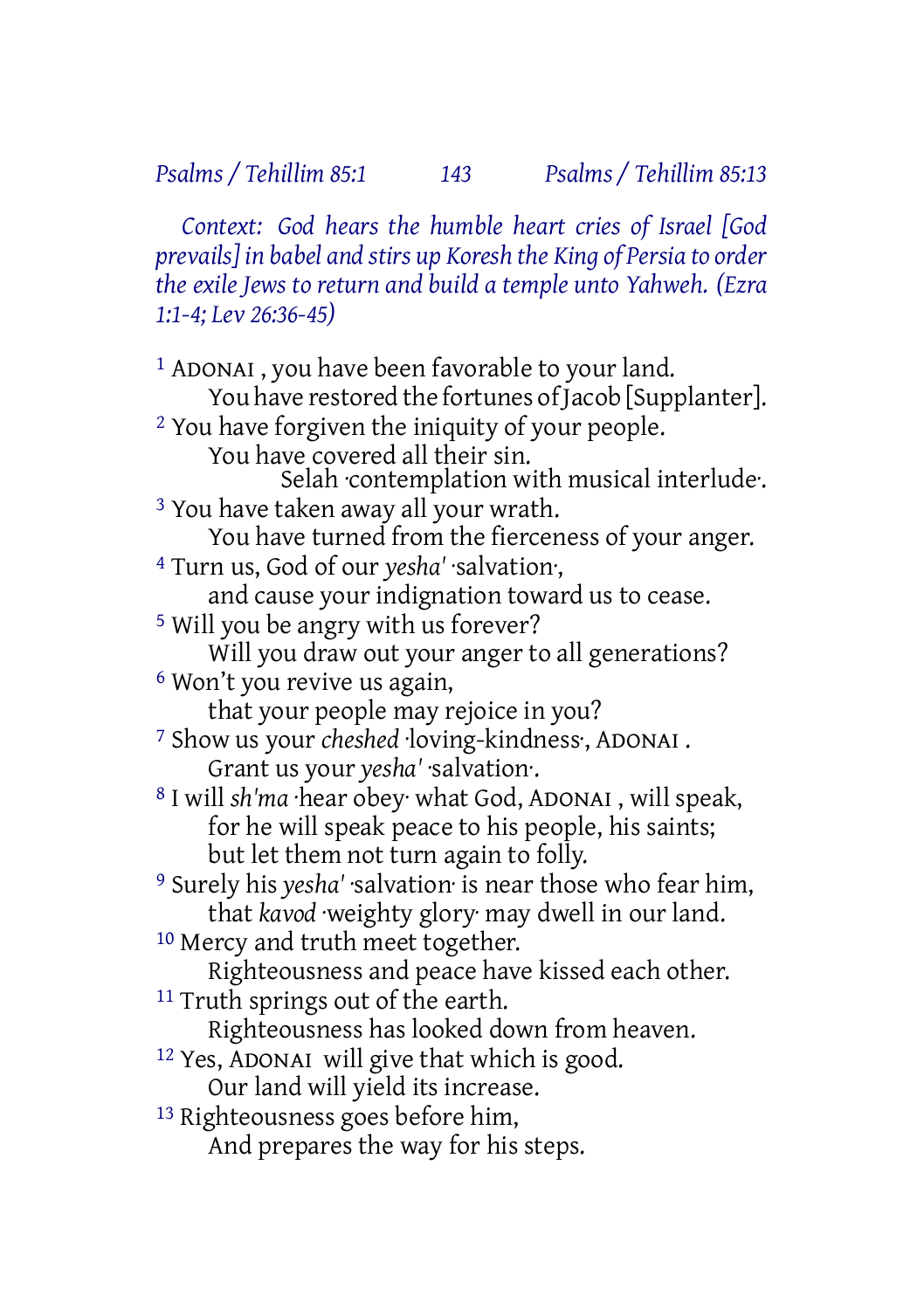#### Psalms / Tehillim 86:1 144 Psalms / Tehillim 86:11

# 86

*A Prayer by David [Beloved]. Context: Possibly, when David [Beloved] was pursued by King Saul [Asked for] and David [Beloved]contemplated the ability to do harm to Saul [Asked for] but refused to harm God's anointed king. (1 Sam 24)*

1 Hear, ADONAI , and answer me, for I am poor and needy. 2 Preserve my soul, for I am godly. You, my God, save your servant who trusts in you. 3 Show pity on me, Lord, for I call to you all day long. 4 Bring joy to the soul of your servant, for to you, Lord, do I lift up my soul. 5 For you, Lord, are good, and ready to forgive; abundant in *cheshed* ·loving-kindness· to all those who call on you. 6 Hear, ADONAI , my prayer. Listen to the voice of my petitions. 7 In the day of my trouble I will call on you, for you will answer me. 8 There is no one like you among the deities, Lord, nor any deeds like your deeds. 9 *All nations you have made will come and hawa ·bow low, prostrate· to worship before you, Lord.* They shall *glorify your name.* \* 10 For you are great, and do wondrous things. You are God alone. 11 Teach me your way, ADONAI . I will walk in your truth. Make my heart undivided to fear your name.

<sup>\*</sup> 86:9 Quoted in Rev 15:4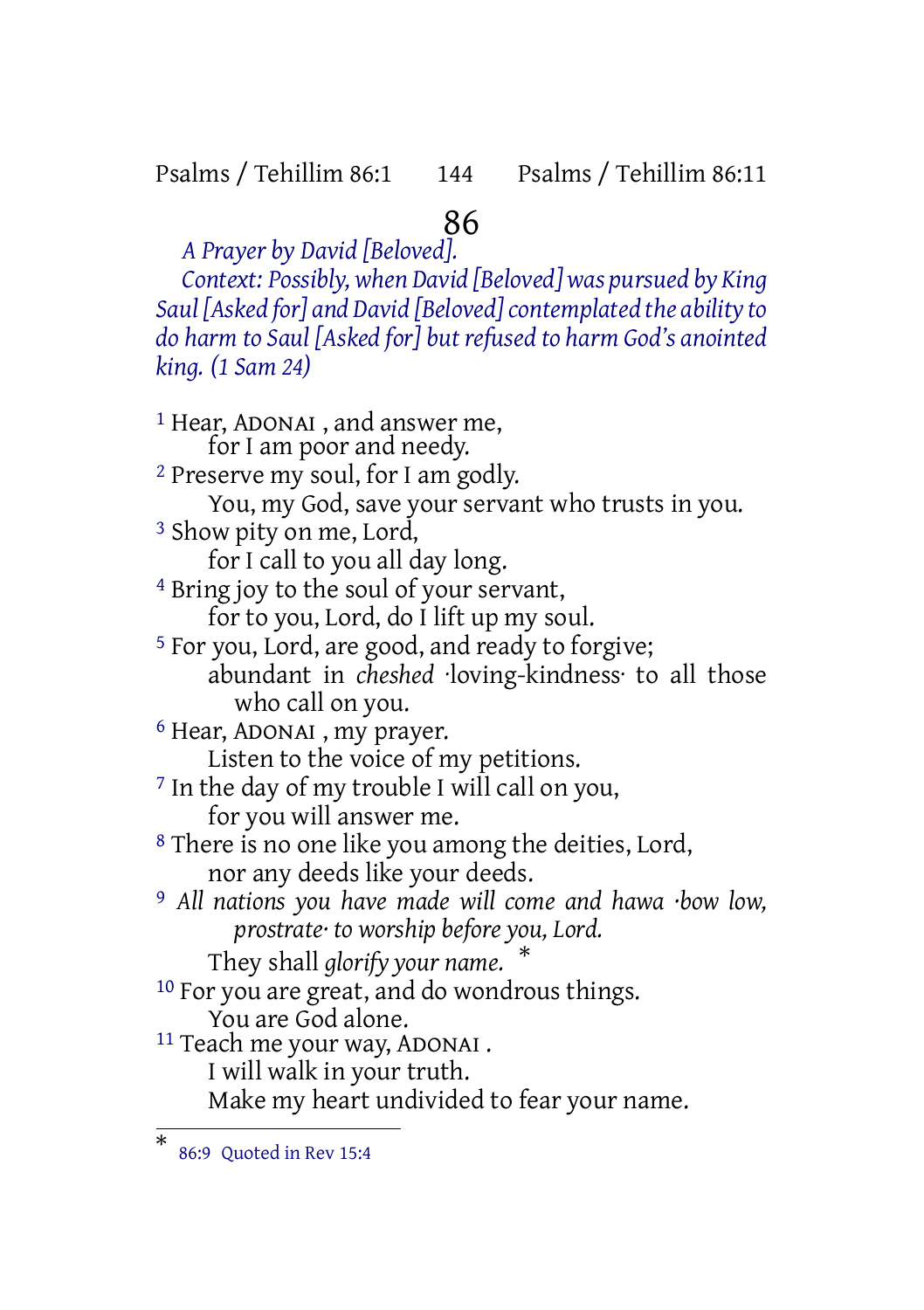Psalms / Tehillim 86:12 145 Psalms / Tehillim 87:3

12 I will *yadah* ·extend hands in thankful praise· to you, Lord my God, with my whole heart.

I will glorify your name forever more.

13 For your *cheshed* ·loving-kindness· is great toward me. You have delivered my soul from the lowest *Sheol* ·Place of the dead·.

- <sup>14</sup> God, the proud have risen up against me. A company of violent men have sought after my soul, and they don't hold regard for you before them.
- 15 But you, Lord, are a merciful and gracious God, slow to anger, and abundant in *cheshed* ·lovingkindness· and truth.
- <sup>16</sup> Turn to me, and have favor on me! Give your strength to your servant. Save the son of your servant.

17 Show me a sign of your goodness,

that those who hate me may see it, and be shamed, because you, ADONAI , have helped me, and comforted me.

### 87

*A Psalm by the sons of Korach [Bald one, Frost]; a Song. (See Num 16).*

*Context: Koresh King of Persia gave an edict, found in Ezra 1:1-4, permitting the Jews to return to Jerusalem [City of peace] and funded the building of the third temple. This is at the conclusion of the Babylon [Confusion] exile. (Ezra 3:7-13)*

<sup>1</sup> His foundation is in the holy mountains.

2 ADONAI *'ahav* ·affectionately loves· the gates of Zion [Mountain ridge, Marking] more than all the dwellings of Jacob [Supplanter].

3 Glorious things are spoken about you, city of God.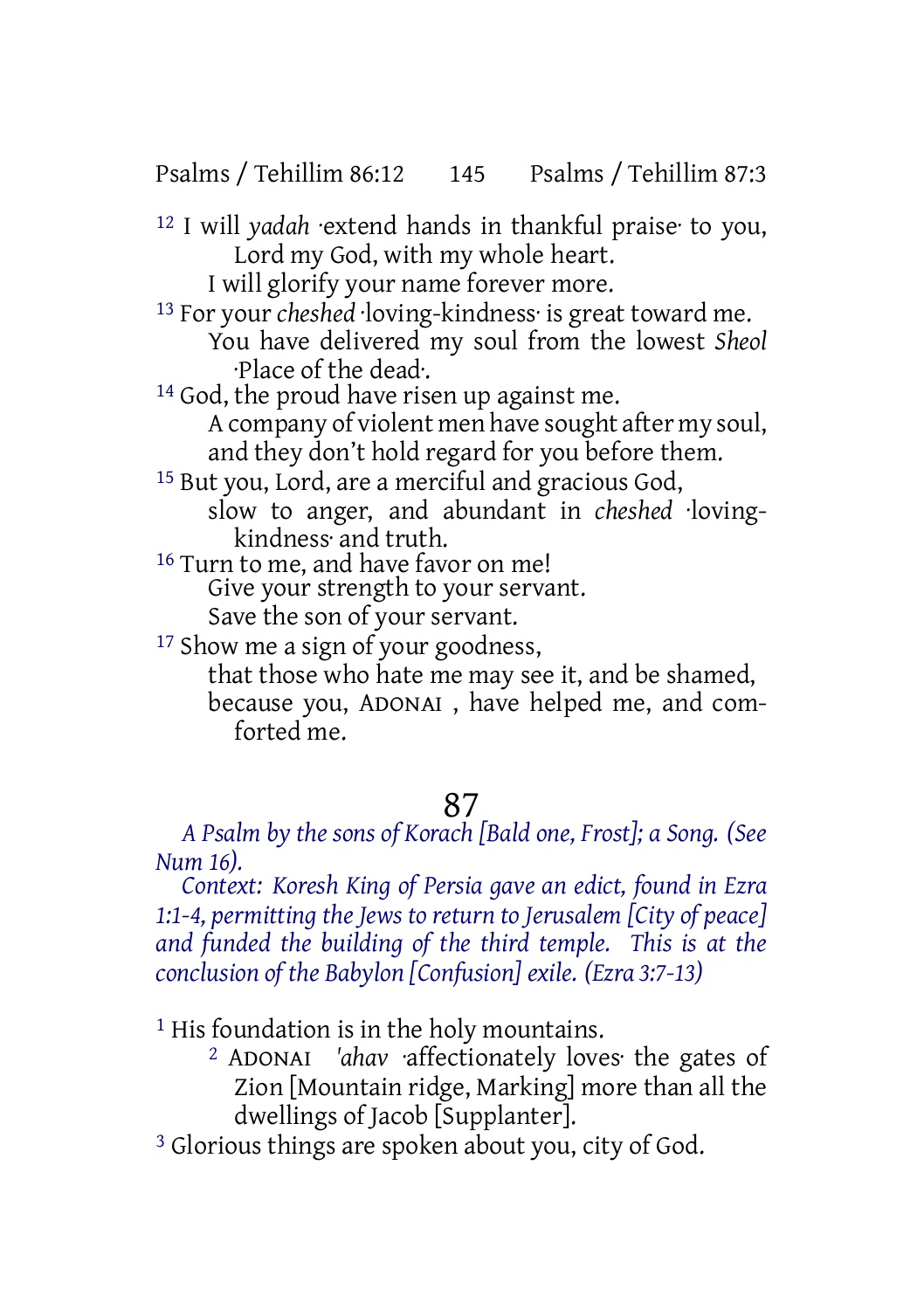Psalms / Tehillim 87:4 146 Psalms / Tehillim 88:5

Selah contemplation with musical interlude. 4 I will record Rahab and Babylon [Confusion] among those who acknowledge me. Behold, Philistia, Tyre, and also Ethiopia: "This one was born there." 5 Yes, of Zion [Mountain ridge, Marking] it will be said, "This one and that one was born in her;" *haElyon* [the Most High] himself will establish her. 6 ADONAI will count, when he writes up the peoples, "This one was born there." Selah ·contemplation with musical interlude·. <sup>7</sup> Those who sing as well as those who dance say, "All my springs are in you."

## 88

*A Song. A Psalm by the sons of Korach [Bald one, Frost]. (See Num 16). For the Chief Musician. To the tune of "The Suffering of Affliction." A maskil ·instructional wisdom psalm· by Heman, the Ezrahite.*

*Context: Generally considered the saddest Psalm, due to lacking the praise of God. (1 Chr 6:33-37)*

1 ADONAI , the God of my *yishu'ah* ·salvation·,

I have cried day and night before you.

2 Let my prayer enter into your presence.

Turn your ear to my cry.

<sup>3</sup> For my soul is full of troubles.

My life draws near to *Sheol* ·Place of the dead·.

4 I am counted among those who go down into the pit (of

*Abbadon*, the unrighteous side of *Sheol*).

I am like a man who has no help,

5 set apart among the dead,

like the slain who lie in the grave,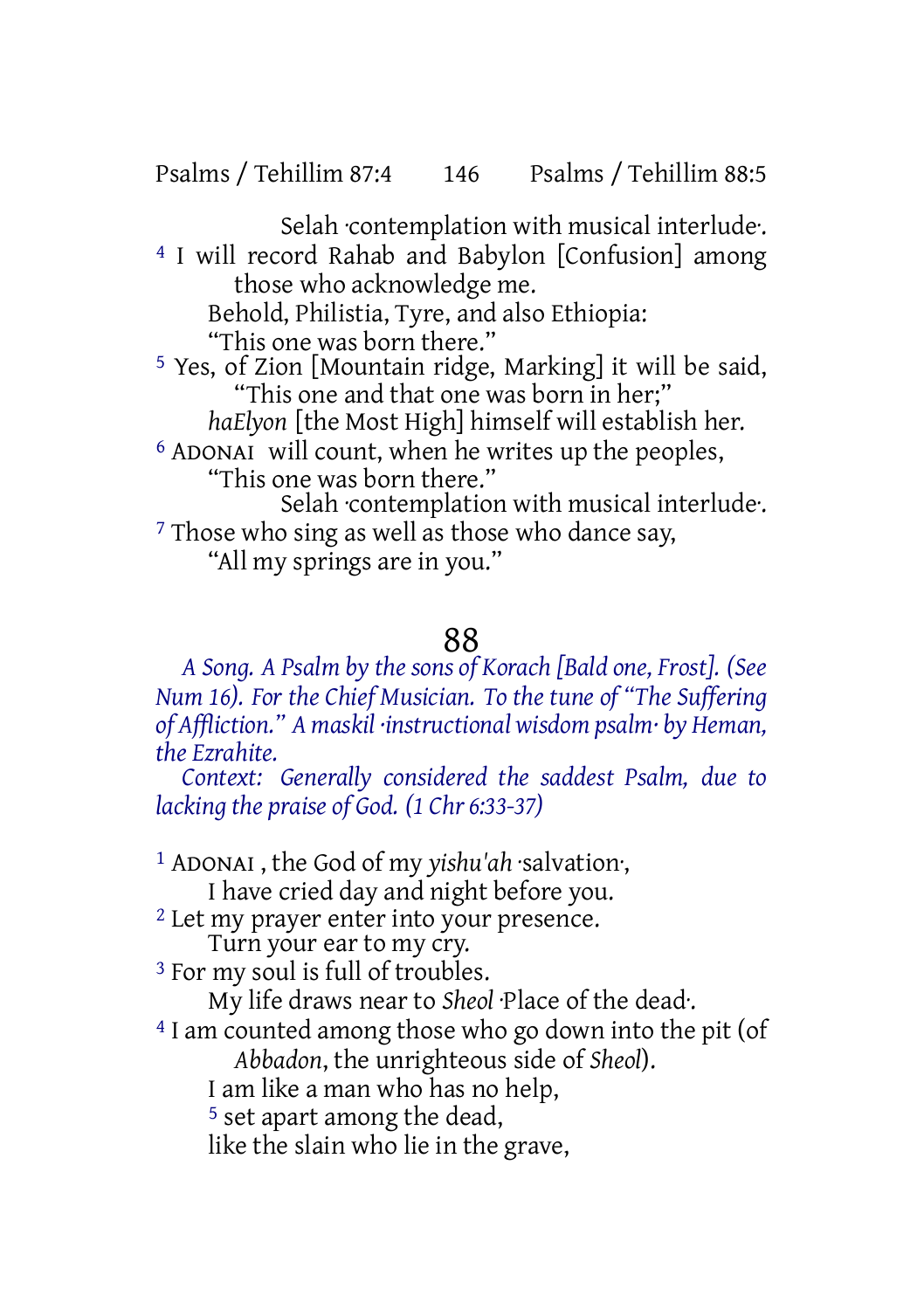Psalms / Tehillim 88:6 147 Psalms / Tehillim 88:17

whom you remember no more. They are cut off from your hand. 6 You have laid me in the lowest pit (of Abbadon, the unrighteous side of *Sheol*), in the darkest depths. 7 Your wrath lies heavily on me. You have afflicted me with all your waves. Selah ·contemplation with musical interlude·. 8 You have taken my friends from me. You have made me an abomination to them. I am confined, and I can't escape. <sup>9</sup> My eyes are dim from grief. I have called on you daily, ADONAI . I have spread out my hands to you. <sup>10</sup> Do you show wonders to the dead? Do the departed spirits rise up and *yadah* ·extend hands in thankful praise· to you? Selah ·contemplation with musical interlude·. 11 Is your *cheshed* ·loving-kindness· declared in the grave? Or yourfaithfulnessin *Abaddon* ·Destruction,Unrighteous side of *Sheol*·? <sup>12</sup> Are your wonders made known in the dark? Or your righteousness in the land of forgetfulness? 13 But to you, ADONAI , I have cried. In the morning, my prayer comes before you. 14 ADONAI , why do you reject my soul? Why do you hide your face from me? 15 I am afflicted and ready to die from my youth up. While I suffer your terrors, I am distracted. 16 Your fierce wrath has gone over me. Your terrors have cut me off. <sup>17</sup> They came around me like water all day long. They completely engulfed me.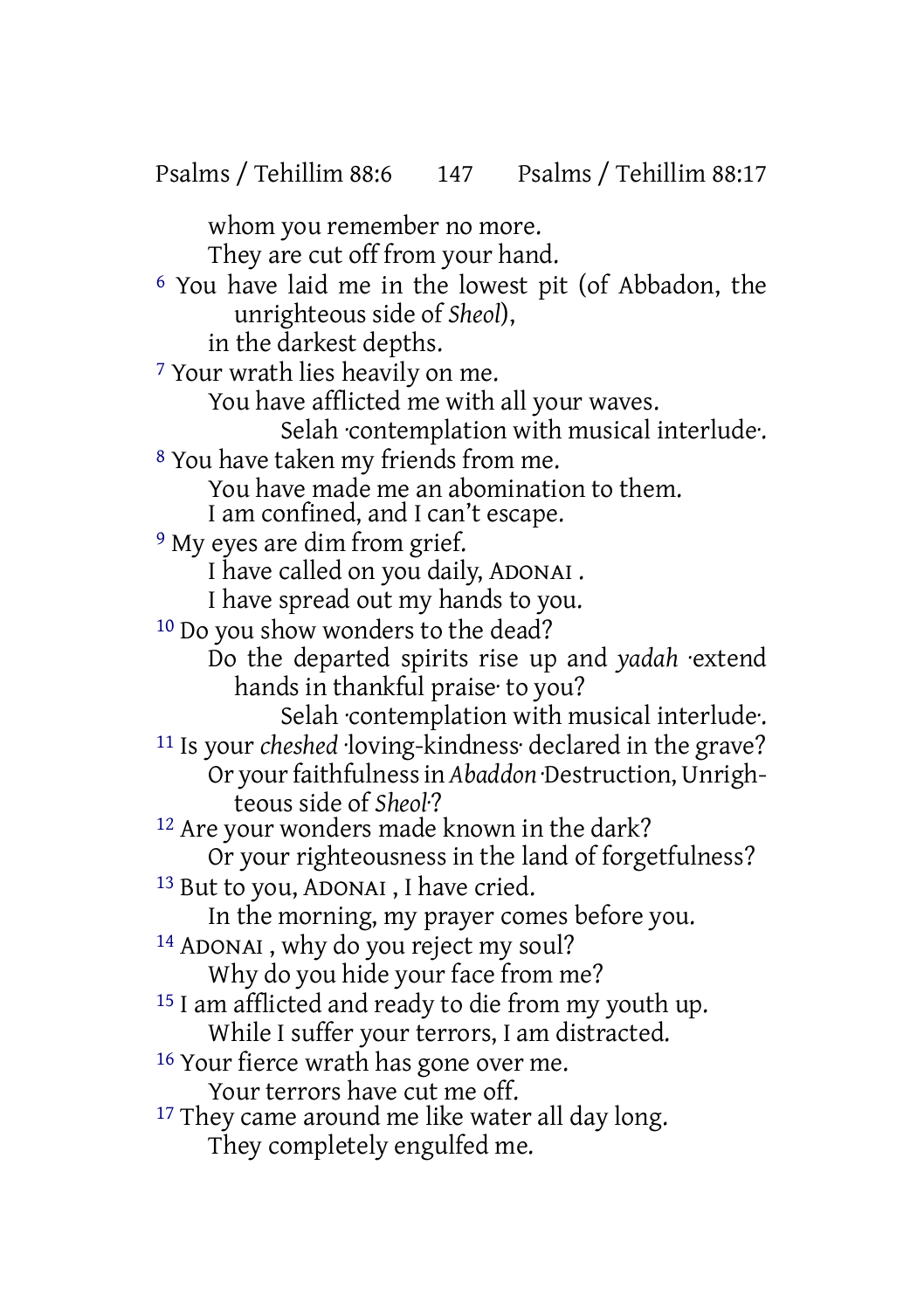Psalms / Tehillim 88:18 148 Psalms / Tehillim 89:5

18 You have put *'ahav* ·affectionate lover· and friend far from me, and my friends into darkness.

# 89

*A maskil ·instructionalwisdom psalm· by Ethan, the Ezrahite. Context: Reflecting on God's covenant with David [Beloved] and the Messiah son of David [Beloved], yet it appears to the Psalmist that God is not upholding thecovenant. Can theson of David [Beloved] exist if David's house is fallen? This Psalmist is mentioned in 1 Kings 4:31. (2 Sam 7:11-21; Lev 26:36-45; 1 King 11:1-13, 11:26-43, 12:16-19)*

| <sup>1</sup> I will sing of the cheshed loving-kindness of ADONAI |
|-------------------------------------------------------------------|
| forever.                                                          |
| With my mouth, I will make known your faithfulness                |
| to all generations.                                               |
| <sup>2</sup> I indeed declare, "Love stands firm forever.         |

- You established the heavens. Your faithfulness is in them."
- <sup>3</sub> \*</sup> "I have made a covenant binding contract between two or more parties· with my chosen one,

I have sworn to *David [Beloved],* my servant,

<sup>4</sup> 'I will establish your offspring <sup>†</sup> forever,

and build up your throne to all generations.' "

Selah ·contemplation with musical interlude·.

<sup>5</sup> The heavens will yadah extend hands in thankful praise<sup>.</sup> of your wonders, ADONAI ; your faithfulness also in the assembly of the holy

ones.

<sup>\*</sup> 89:3 MP: Messiah is descended from King David. (Matt 1:1; Rom 1:3)

<sup>†</sup> 89:4 Quoted in John 7:42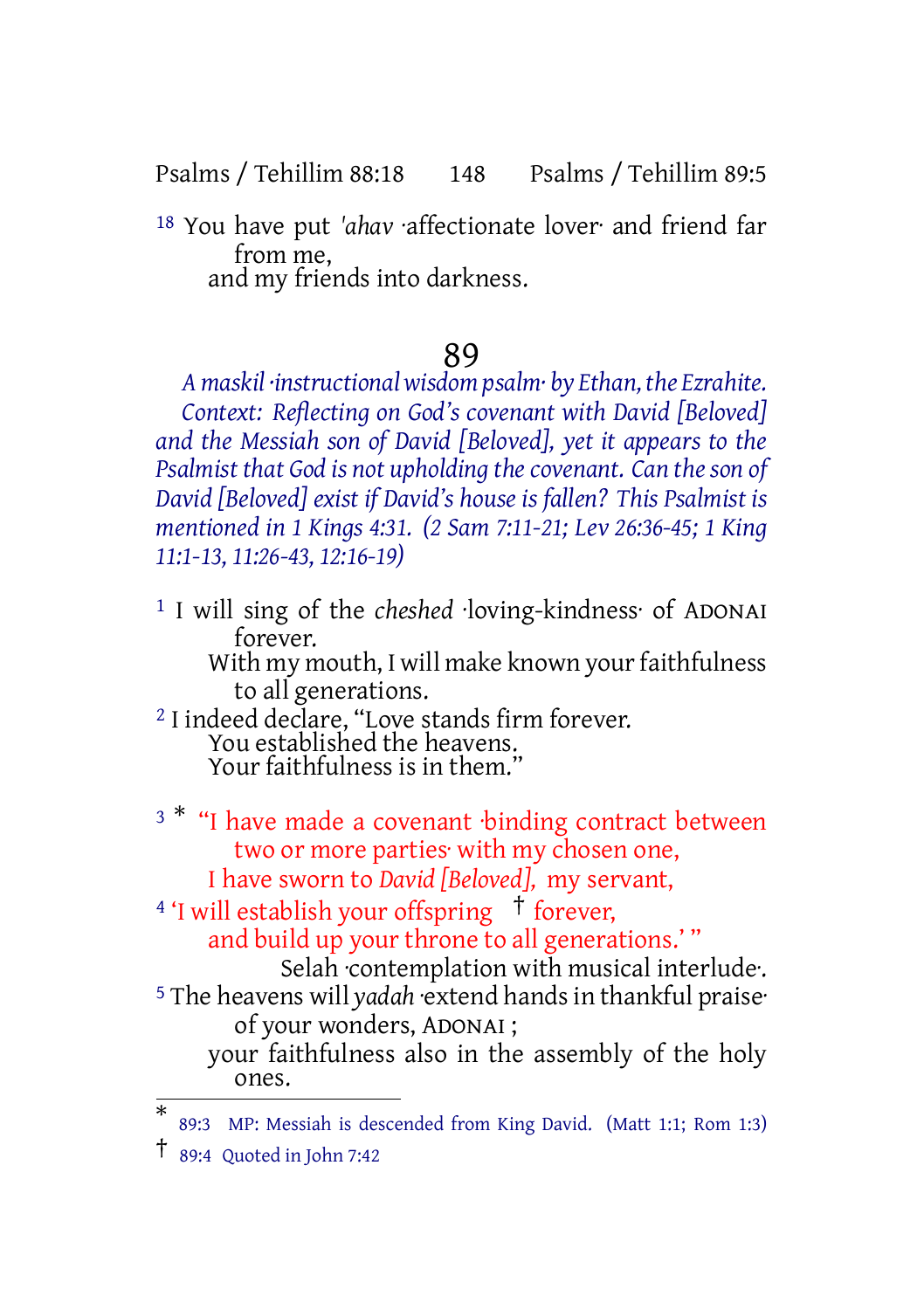Psalms / Tehillim 89:6 149 Psalms / Tehillim 89:18

- 6 For who in the skies can be compared to ADONAI ? Who among the sons of the heavenly beings is like ADONAI ,
- $7$  a very awesome God in the council of the holy ones, to be feared above all those who are around him?
- 8 ADONAI , *Elohim Tzva'ot* [Yahweh, God Commander of heaven's armies], who is a mighty one, like you? Yah, your faithfulness is around you.
- 9 You rule the pride of the sea.

When its waves rise up, you calm them.

10 You have broken Rahab in pieces, like one of the slain. You have scattered your enemies with your mighty arm.

- <sup>11</sup> The heavens are yours.
	- *The earth* also is yours;

*the world and its fullness.* ‡

- You have founded them.
- <sup>12</sup> The north and the south, you have created them. Tabor and Hermon [Devoted to destruction] rejoice in your name.

13 You have a mighty arm.

Your hand is strong, and your right hand is exalted.

14 Righteousness and *mishpat* ·justice· are the foundation of your throne.

Loving kindness and truth go before your face.

- 15 Blessed are the people who learn to acclaim you.
- They walk in the light of your presence, ADONAI .
- 16 In your name they rejoice all day.

In your righteousness, they are exalted.

- <sup>17</sup> For you are the glory of their strength.
	- In your favor, our horn will be exalted.
- <sup>18</sup> For our shield belongs to ADONAI ;

<sup>‡</sup> 89:11 Quoted in <sup>1</sup> Cor 10:26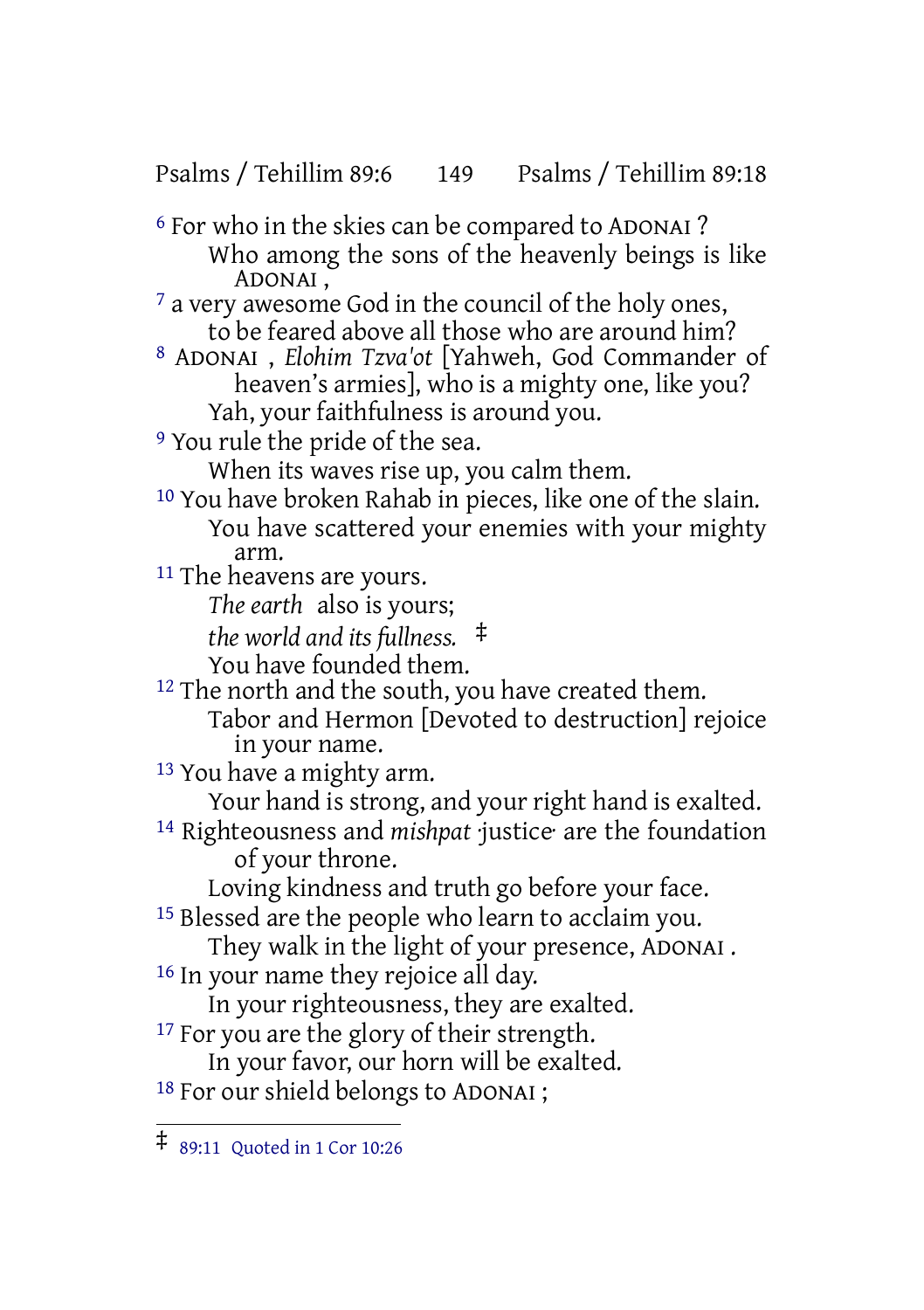Psalms / Tehillim 89:19 150 Psalms / Tehillim 89:31

our king to the *haKadosh Isra'el* [the Holy One of God prevails]. <sup>19</sup> Then you spoke in vision to your saints, and said, "I have given strength to the warrior. I have exalted a young man from the people. <sup>20</sup> *I have found David [Beloved],* § my servant. I have anointed him with my holy oil, 21 with whom my hand shall be established. My arm will also strengthen him. 22 No enemy will tax him. No wicked man will oppress him. <sup>23</sup> I will beat down his adversaries before him, and strike those who hate him. 24 But my faithfulness and my *cheshed* ·loving-kindness· will be with him. In my name, his horn will be exalted. 25 I will set his hand also on the sea, and his right hand on the rivers. 26 He will call to me, 'You are my Father, my God, and the rock of my *yishu'ah* ·salvation·!' 27 I will also appoint him my firstborn, the highest of the kings of the earth. 28 I will keep my *cheshed* ·loving-kindness· for him forever more. My covenant ·binding contract between two or more parties· will stand firm with him. <sup>29</sup> \* I will also make his offspring *endure forever,* † and his throne as the days of heaven. 30 If his children forsake my *Torah* ·Teaching·, and don't walk in my judgments; <sup>31</sup> if they break my regulations, § 89:20 Quoted in Acts 13:22 with <sup>1</sup> Sam 13:14 \* 89:29 MP: Messiah

establishes his eternal throne dynasty. (Luke 1:32-33; Rev 11:15)  $\uparrow$  89:29 Quoted in John 12:34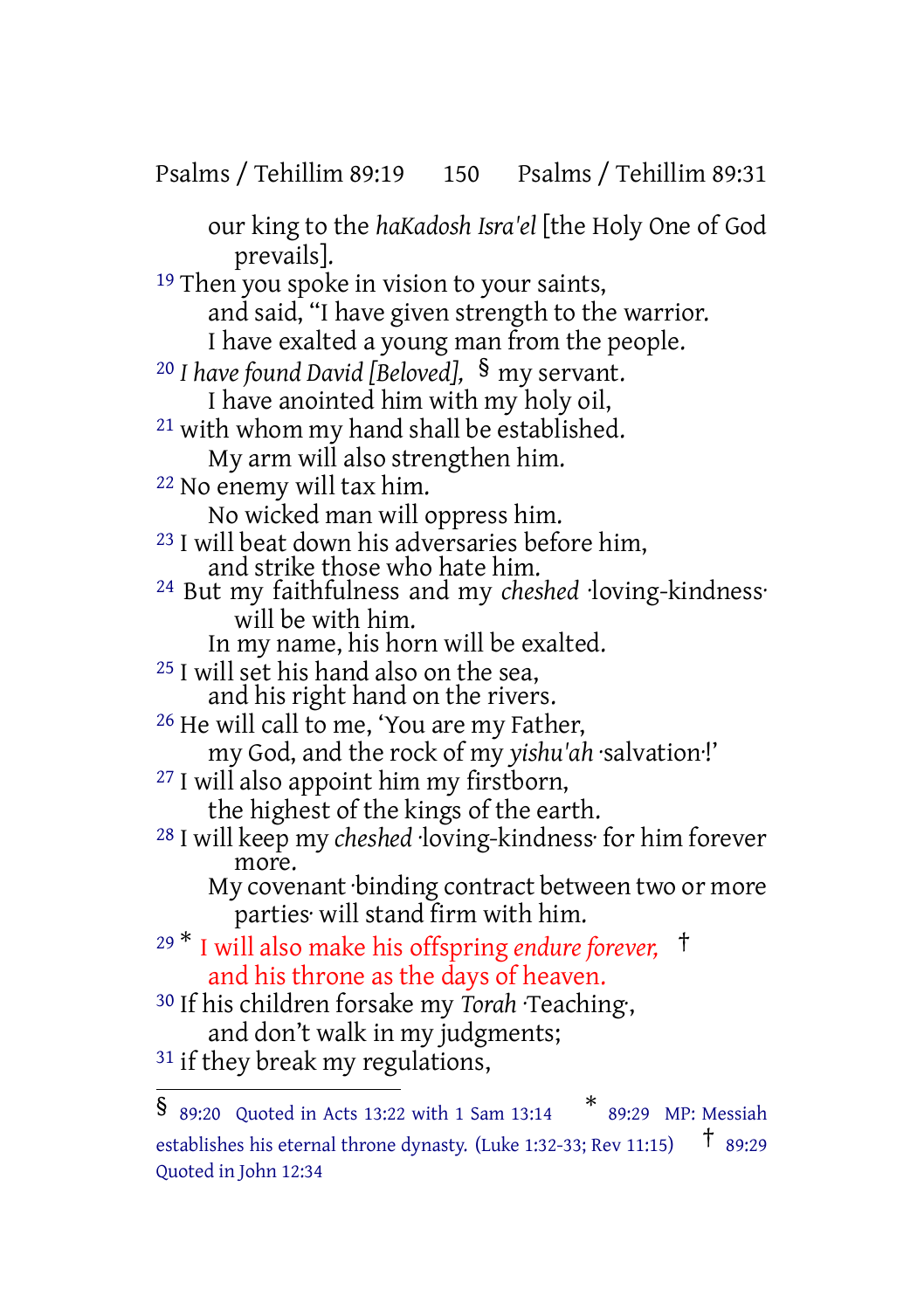Psalms / Tehillim 89:32 151 Psalms / Tehillim 89:44

and don't keep my *mitzvot* ·instructions·; 32 then I will punish their sin with the rod, and their iniquity with stripes. 33 But I will not completely take my *cheshed* ·lovingkindness· from him, nor allow my faithfulness to fail. 34 I will not break my covenant ·binding contract between two or more parties·, nor alter what my lips have uttered. <sup>35</sup> Once have I sworn by my holiness, I will not lie to David [Beloved]. 36 His offspring will *endure forever,* his throne like the sun before me. <sup>37</sup> It will be established *forever* ‡ like the moon, the faithful witness in the sky." Selah ·contemplation with musical interlude·. 38 But you have rejected and spurned. You have been angry with your anointed. 39 You have renounced the covenant ·binding contract between two or more parties· of your servant. You have defiled his crown in the dust. <sup>40</sup> You have broken down all his hedges. You have brought his strongholds to ruin. 41 All who pass by the way rob him. He has become a reproach to his neighbors.  $42$  You have exalted the right hand of his adversaries. You have made all of his enemies rejoice. 43 Yes, you turn back the edge of his sword, and haven't supported him in battle. 44 You have ended his splendor, and thrown his throne down to the ground.

<sup>‡</sup> 89:37 Quoted in John 12:34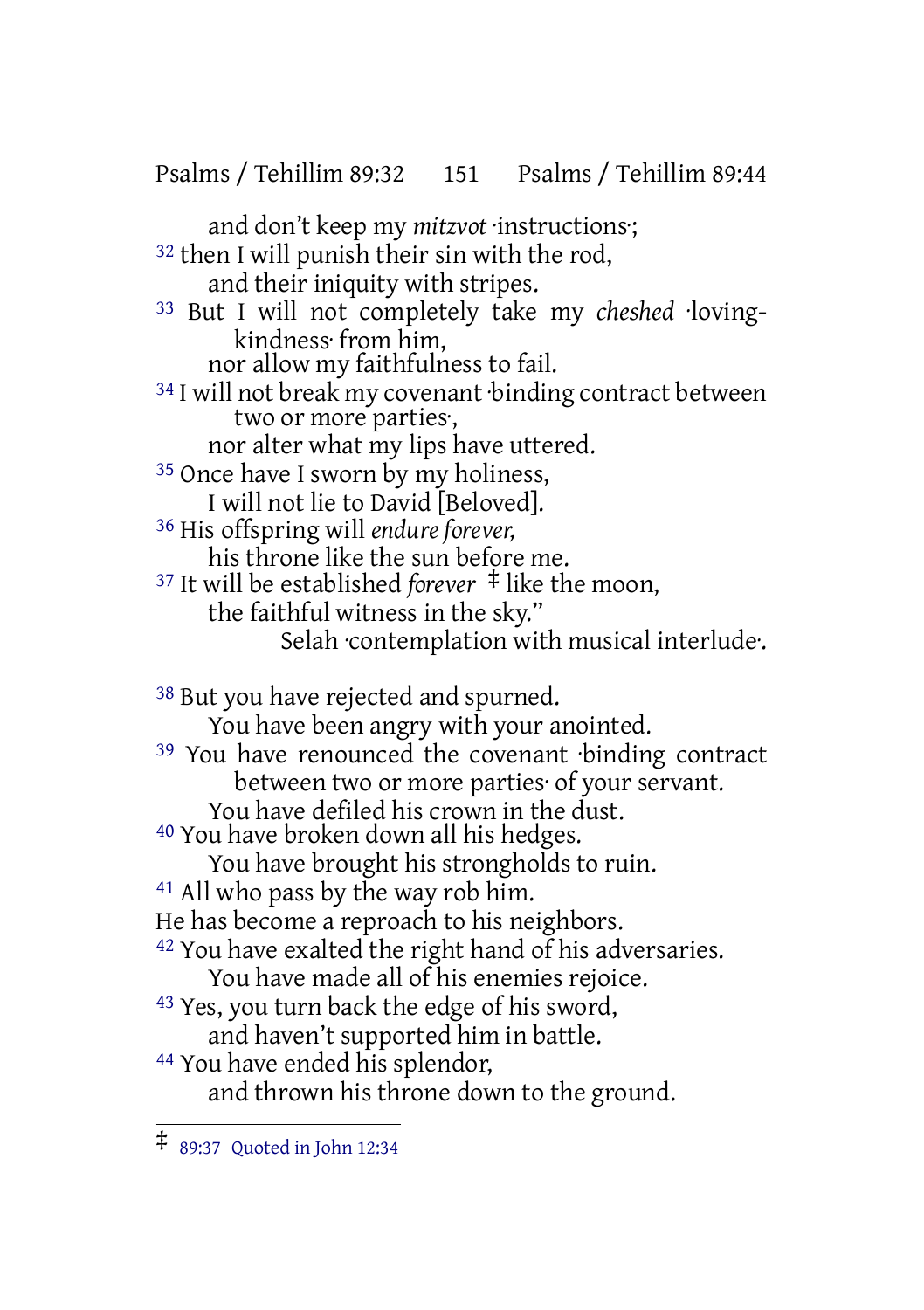#### *Psalms / Tehillim 89:45 152 Psalms / Tehillim 89:52*

45 You have shortened the days of his youth.

You have covered him with shame.

Selah ·contemplation with musical interlude·.

46 How long, ADONAI ?

Will you hide yourself forever?

Will your wrath burn like fire?

47 Remember how short my time is!

For what vanity have you created all the children of men!

48 What man is he who shall live and not see death, who shall deliver his soul from the power of *Sheol* ·Place of the dead·?

Selah ·contemplation with musical interlude·.

49 Lord, where are your former *cheshed* ·lovingkindnesses·,

which you swore to David [Beloved] in your faithfulness?

50 Remember, Lord, the reproach of your servants, how I bear in my heart the taunts of all the mighty peoples,

<sup>51</sup> § With which your enemies have mocked, ADONAI , with which they have mocked the footsteps of your anointed one.

52 Blessed be ADONAI forever more. *Amen v'Amen* ·So be it and So be it·.

# BOOK 4

#### 90

*A Prayer by Moses [Drawn out], the man of God. Context: Near the end of Moses [Drawn out] life, possibly just after the blessings and curses in Deut 30. Moses [Drawn out]*

<sup>§</sup> 89:51 MP: Messiah mocked and taunted. (Matt 9:34, 12:24)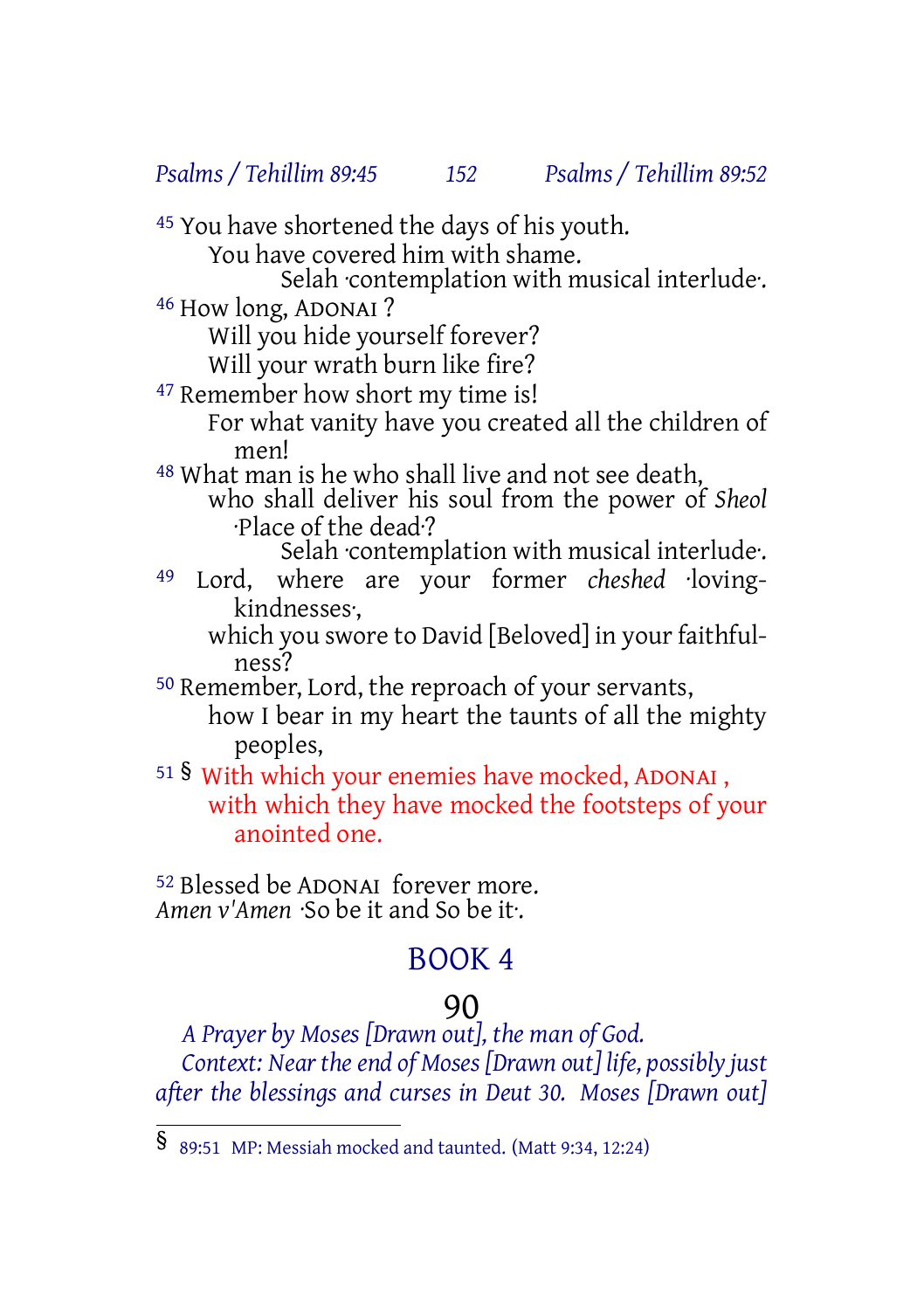#### Psalms / Tehillim 90:1 153 Psalms / Tehillim 90:12

*contemplates the shortness of life and being in right relationship with Adonai. (Deut 31-34)*

1 Lord, you have been our dwelling place for all generations.  $2^*$  Before the mountains were born, before you had formed the earth and the world, even from everlasting to everlasting, you are God. <sup>3</sup> You turn man to destruction, saying, "*Teshuvah* ·Completely return·, you children of men." 4 For *a thousand years* in yoursight *are* just *like* yester *day,* † or a night watch. 5 You sweep them away as they sleep. In the morning they sprout like new grass. 6 In the morning it sprouts and springs up. By evening, it is withered and dry. <sup>7</sup> For we are consumed in your anger. We are troubled in your wrath. 8 You have set our iniquities before you, our secret sins in the light of your presence. 9 For all our days have passed away in your wrath. We bring our years to an end as a sigh. 10 The days of our years are seventy, or even by reason of strength eighty years; yet their pride is but labor and sorrow, for it passes quickly, and we fly away. 11 Who knows the power of your anger, your wrath according to the fear that is due to you? 12 So teach us to count our days,

that we may gain a heart of wisdom.

<sup>\*</sup> 90:2 MP: Messiah is eternal. (Col 1:15-17) † 90:4 Quoted in <sup>2</sup> Pet 3:8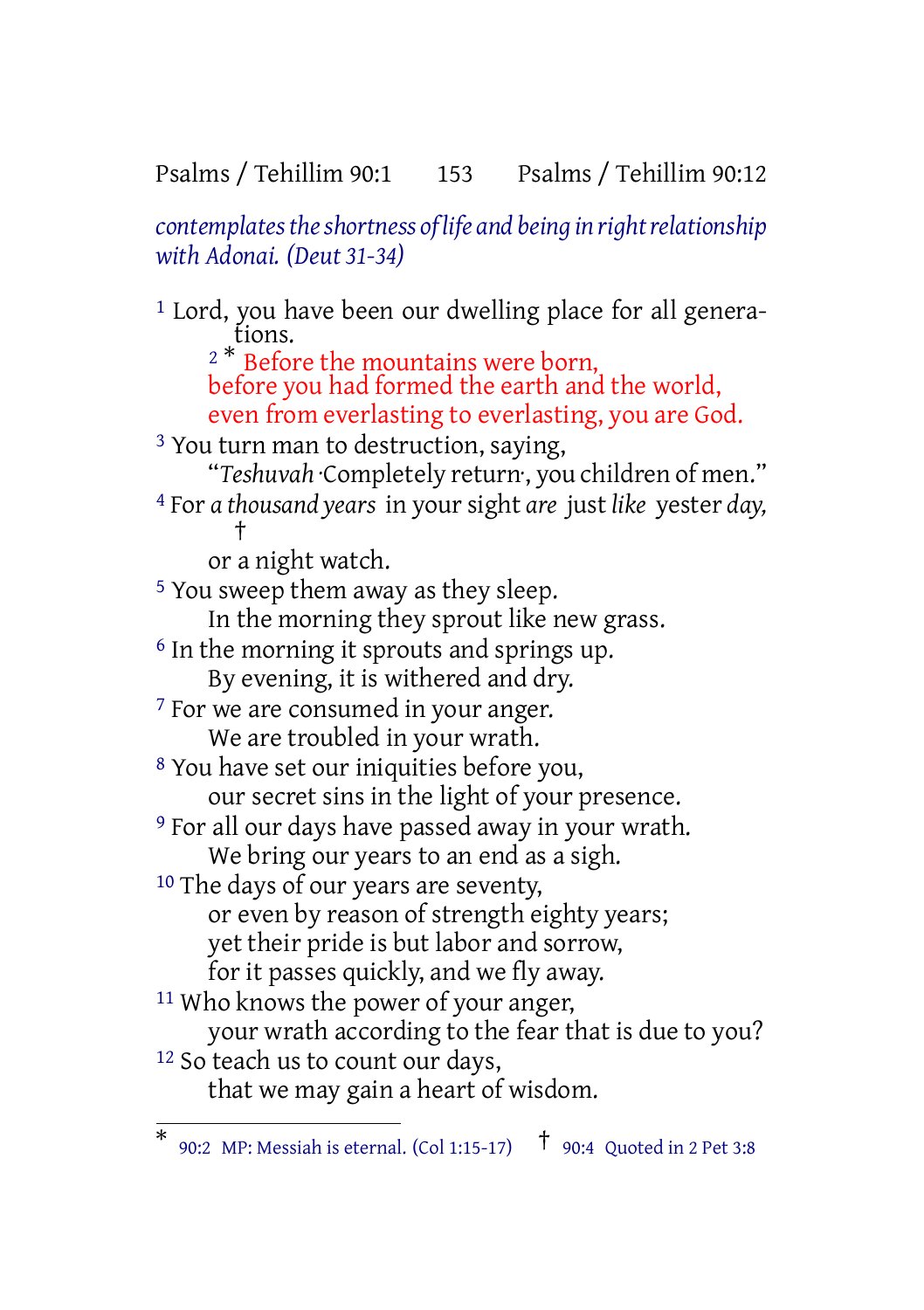Psalms / Tehillim 90:13 154 Psalms / Tehillim 91:6

13 Relent, ADONAI ! How long? Have compassion on your servants!

14 Satisfy us in the morning with your *cheshed* ·lovingkindness·,

that we may rejoice and be glad all our days.

15 Make us glad for as many days as you have afflicted us, for as many years as we have seen evil.

<sup>16</sup> Let your work appear to your servants; your glory to their children.

<sup>17</sup> Let the favor of the Lord our God be on us; establish the work of our hands for us; yes, establish the work of our hands.

# 91

#### *Context: Possibly a reflection oftrust during David'smany experiences in battle and seeing God's sovereign hand in disaster. The conclusion refers to Messiah being revealed as promised in covenant. (Lev 26:6-8 parallel to Ps 91:7-8; 1 Kings 8:22-27)*

1 He who dwells in the secret place of *haElyon* [the Most High]

will rest in the shadow of *Shaddai* [Almighty].

- 2 I will say of ADONAI , "He is my refuge and my fortress; my God, in whom I trust."
- <sup>3</sup> For he will deliver you from the snare of the fowler, and from the deadly pestilence.
- 4 He will cover you with his feathers. Under his wings you will take refuge. His faithfulness is your shield and rampart.
- 5 You shall not be afraid of the terror by night, nor of the arrow that flies by day; 6 nor of the pestilence that walks in darkness,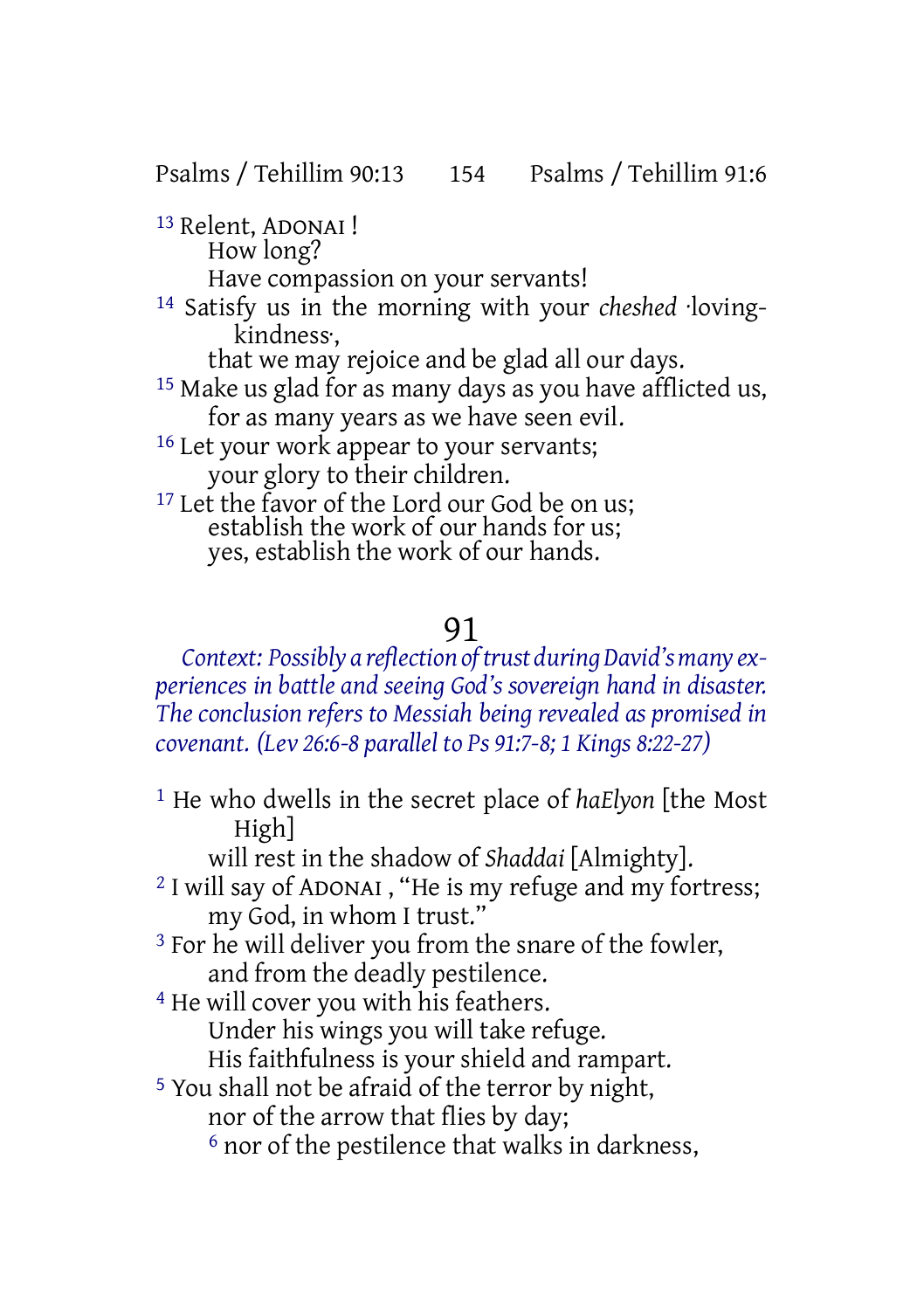Psalms / Tehillim 91:7 155 Psalms / Tehillim 91:16

nor of the destruction that wastes at noonday. 7 A thousand may fall at your side, and ten thousand at your right hand; but it will not come near you. 8 You will only look with your eyes, and see the recompense of the wicked. 9 Because you have made ADONAI your refuge, and *haElyon* [the Most High] your dwelling place, 10 no evil shall happen to you, neither shall any plague come near your dwelling. 11 *For he will enjoin his angels concerning you, to guard you* in all your ways. 12 *They will bear you up in their hands, so that you won't dash your foot against a stone.* \* 13 You will tread on the lion and cobra. You will trample the young lion and the serpent underfoot. 14 "Because he has set his *chasak* ·to set one's affection, to make bands· on me, therefore I will deliver him. I will set him on high, because he has known my name. <sup>15</sup> He will call on me, and I will answer him. I will be with him in trouble. I will deliver him, and honor him. 16 I will satisfy him with long life, and show him my *yishu'ah* ·salvation·."

### 92

*A Psalm. A song for the Sabbath ·To cease· day. Context: Psalm for Sabbath. Historically, Levites [Descendants of United with]sang this Psalm on Sabbath ·To cease· Day in the Temple. (No reference)*

<sup>\*</sup> 91:12 Quoted in Matt 4:6; Luke 4:10-11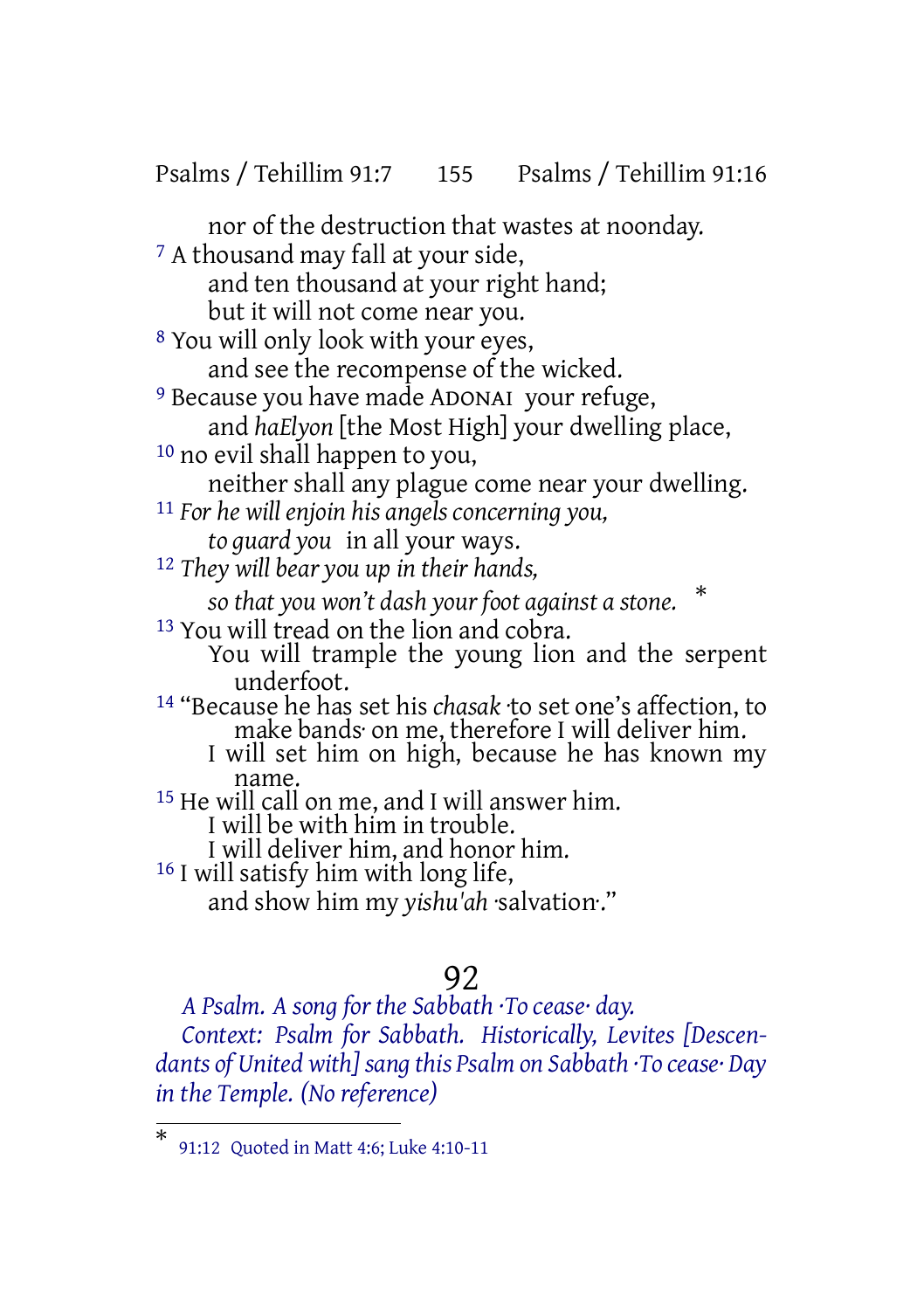#### Psalms / Tehillim 92:1 156 Psalms / Tehillim 92:15

1 It is a good thing to *yadah* ·extend hands in thankful praise· to ADONAI , to sing *zahmar* ·musical praise· to your name, Most High; 2 to proclaim your *cheshed* ·loving-kindness· in the morning, and your faithfulness every night, <sup>3</sup> with the ten-stringed lute, with the harp, and with the lyre's solemn *higgayon* ·meditation·. 4 For you, ADONAI , have made me glad through your work. I will triumph in the works of your hands. 5 How great are your works, ADONAI ! Your thoughts are very deep. 6 A senseless man does not know, neither does a fool understand this: <sup>7</sup> though the wicked spring up as the grass, and all the evildoers flourish, they will be destroyed forever. 8 But you, ADONAI , are on high forever more. 9 For, behold, your enemies, ADONAI , for, behold, your enemies shall perish. All the evildoers will be scattered. 10 But you have exalted my horn like that of the wild ox. I am anointed with fresh oil. <sup>11</sup> My eye has also seen my enemies. My ears have *sh'ma* ·heard obeyed· of the wicked enemies who rise up against me. <sup>12</sup> The upright shall flourish like the palm tree. He will grow like a cedar in Lebanon. 13 They are planted in ADONAI 's house. They will flourish in our God's courts. <sup>14</sup> They will still produce fruit in old age. They will be full of sap and green, 15 to show that ADONAI is upright.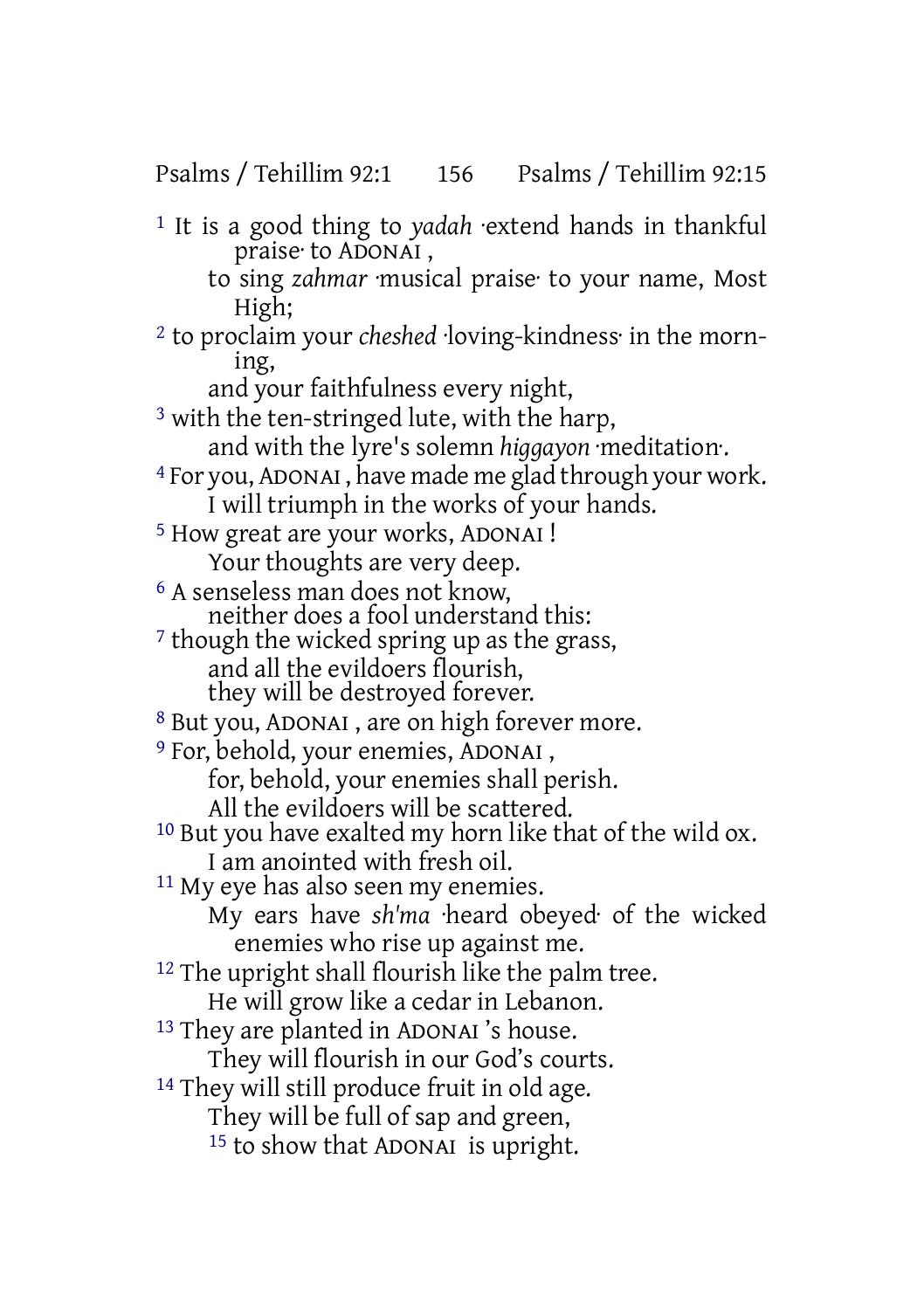He is my rock,

and there is no unrighteousness in him.

# 93

#### *Historically, Levites [Descendants of United with] sang this Psalm on Sixth Day in the Temple. (No reference)*

<sup>1</sup> ADONAI reigns! He is clothed with majesty! ADONAI is armed with strength. The world also is established. It can't be moved. <sup>2</sup> Your throne is established from long ago. You are from everlasting. <sup>3</sup> The floods have lifted up, ADONAI, the floods have lifted up their voice. The floods lift up their waves. 4 Above the voices of many waters, the mighty breakers of the sea, ADONAI on high is mighty. 5 Your testimonies stand firm. Holiness adorns your house, ADONAI , forever more.

# 94

*Context: God vindicates the upright while still judging the people and the wicked. (Jer 39:15-18) Historically, Levites [Descendants of United with] sang this Psalm on Fourth Day in the Temple.*

1 ADONAI , you God to whom vengeance belongs, you God to whom vengeance belongs, shine out.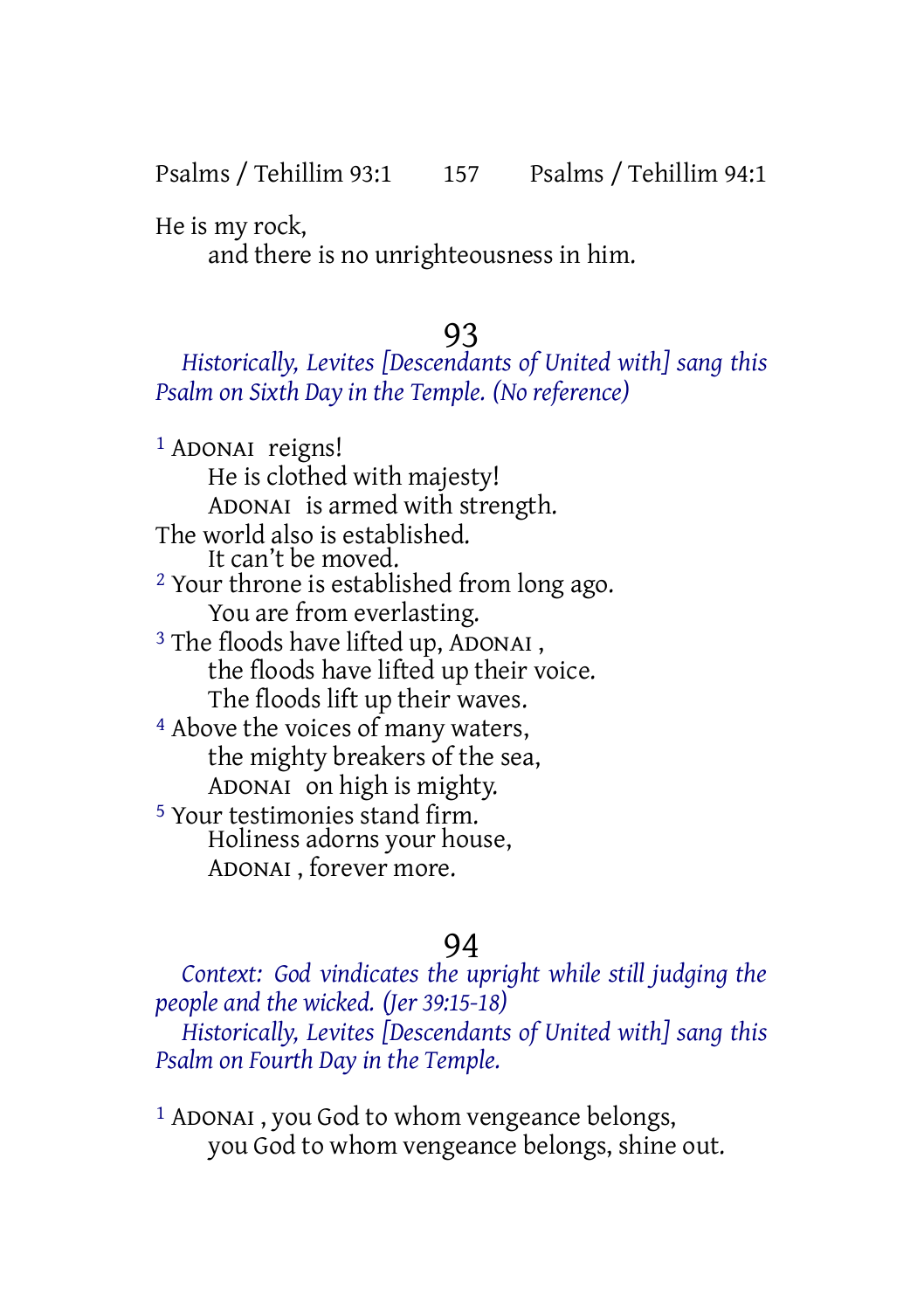Psalms / Tehillim 94:2 158 Psalms / Tehillim 94:17

2 Rise up, you judge of the earth. Pay back the proud what they deserve. 3 ADONAI , how long will the wicked, how long will the wicked triumph? 4 They pour out arrogant words. All the evildoers boast. 5 They break your people in pieces, ADONAI , and afflict your heritage. 6 They kill the widow and the alien, and murder the fatherless. 7 They say, "Yah will not see, neither will Jacob [Supplanter]'s God consider." 8 Consider, you senseless among the people; you fools, when will you be wise? 9 He who implanted the ear, won't he *sh'ma* ·hear obey·? He who formed the eye, won't he see? 10 He who disciplines the nations, won't he punish? He who teaches man knows. 11 *ADONAI knows the thoughts of* man, that they *are futile.* \* 12 Blessed is the man whom you discipline, Yah, and teach out of your *Torah* ·Teaching·; <sup>13</sup> that you may give him rest from the days of adversity, until the pit is dug for the wicked. <sup>14</sup> For ADONAI won't *reject his people,* † neither will he forsake his inheritance. 15 For judgment will *teshuvah* ·completely return· to righteousness. All the upright in heart shall follow it. 16 Who will rise up for me against the wicked? Who will stand up for me against the evildoers? 17 Unless ADONAI had been my help,

<sup>\*</sup> 94:11 Quoted in <sup>1</sup> Cor 3:20 † 94:14 Quoted in Rom 11:1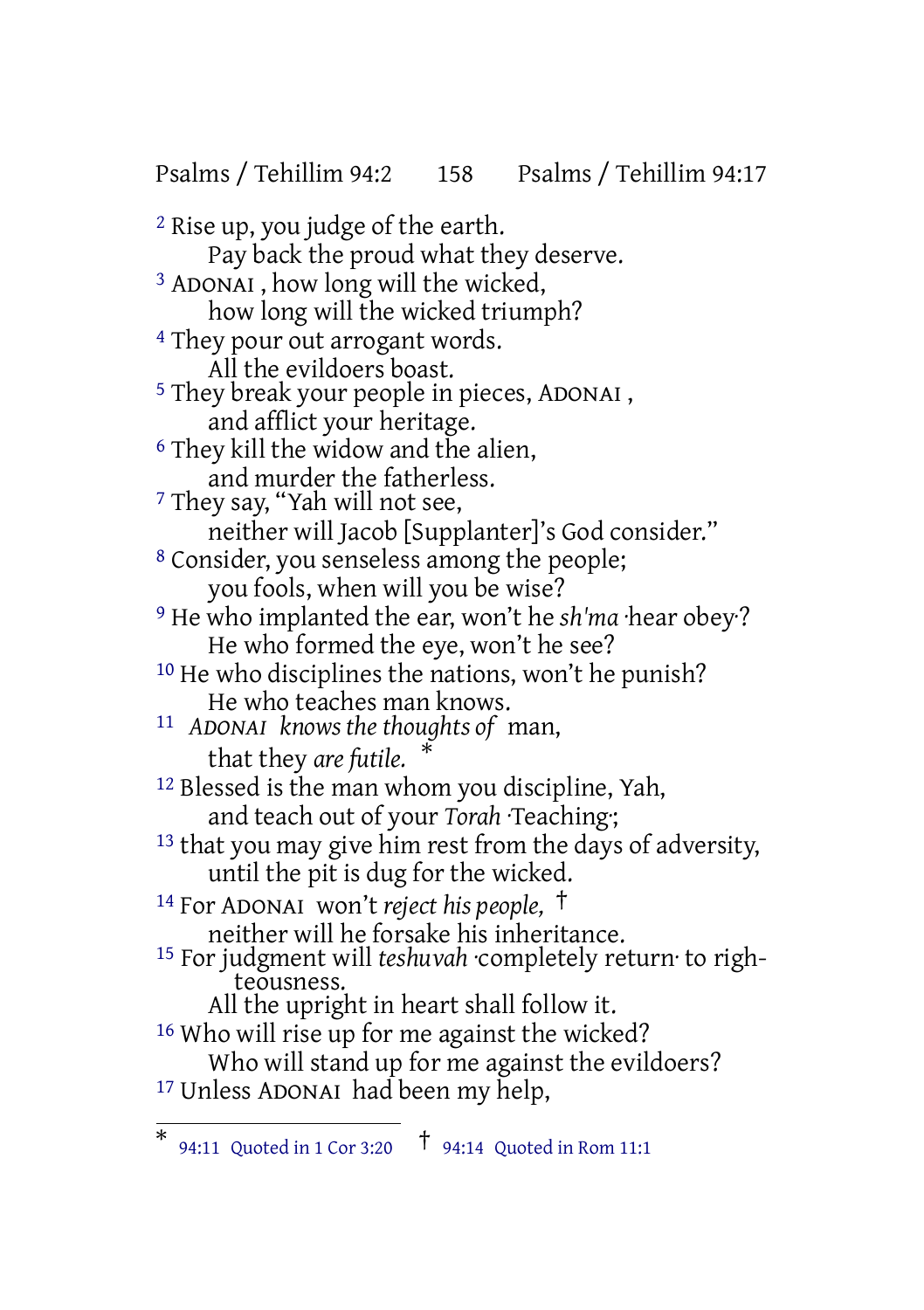Psalms / Tehillim 94:18 159 Psalms / Tehillim 95:5

my soul would have soon lived in silence.

18 When I said, "My foot is slipping!"

Your *cheshed* ·loving-kindness·, ADONAI , held me up. 19 In the multitude of my thoughts within me,

your comforts delight my soul.

20 Shall the throne of wickedness have fellowship with you,

which brings about mischief by statute?

 $21$  They gather themselves together against the soul of the upright,

and condemn the innocent blood.

- 22 But ADONAI has been my high tower, my God, the rock of my refuge.
- 23 He has brought on them their own iniquity, and will cut them off in their own wickedness. ADONAI , our God, will cut them off.

# 95

*Context: During the Exodus. Reference to early in exodus or after the judgment of 40 years in desert. Ps 95:8 references the events at Massah [Testing] in the desert. (Ex 17:7 (context 17:1- 7); Num 11:20-25) (Consider also Ex 6:6-7, Num 11:18-23, 14:11-25, 26:64-65; Deut 1:25-40, 9:27-28; Joshua [Salvation Yah] 4:20-24)*

1 Oh come, let's sing to ADONAI .

Let's shout aloud to the rock of our *yesha'* ·salvation·! <sup>2</sup> Let's come before his presence with thanksgiving.

Let's extol him with songs!

3 For ADONAI is a great God,

a great King above all deities.

4 In his hand are the deep places of the earth.

The heights of the mountains are also his.

5 The sea is his, and he made it.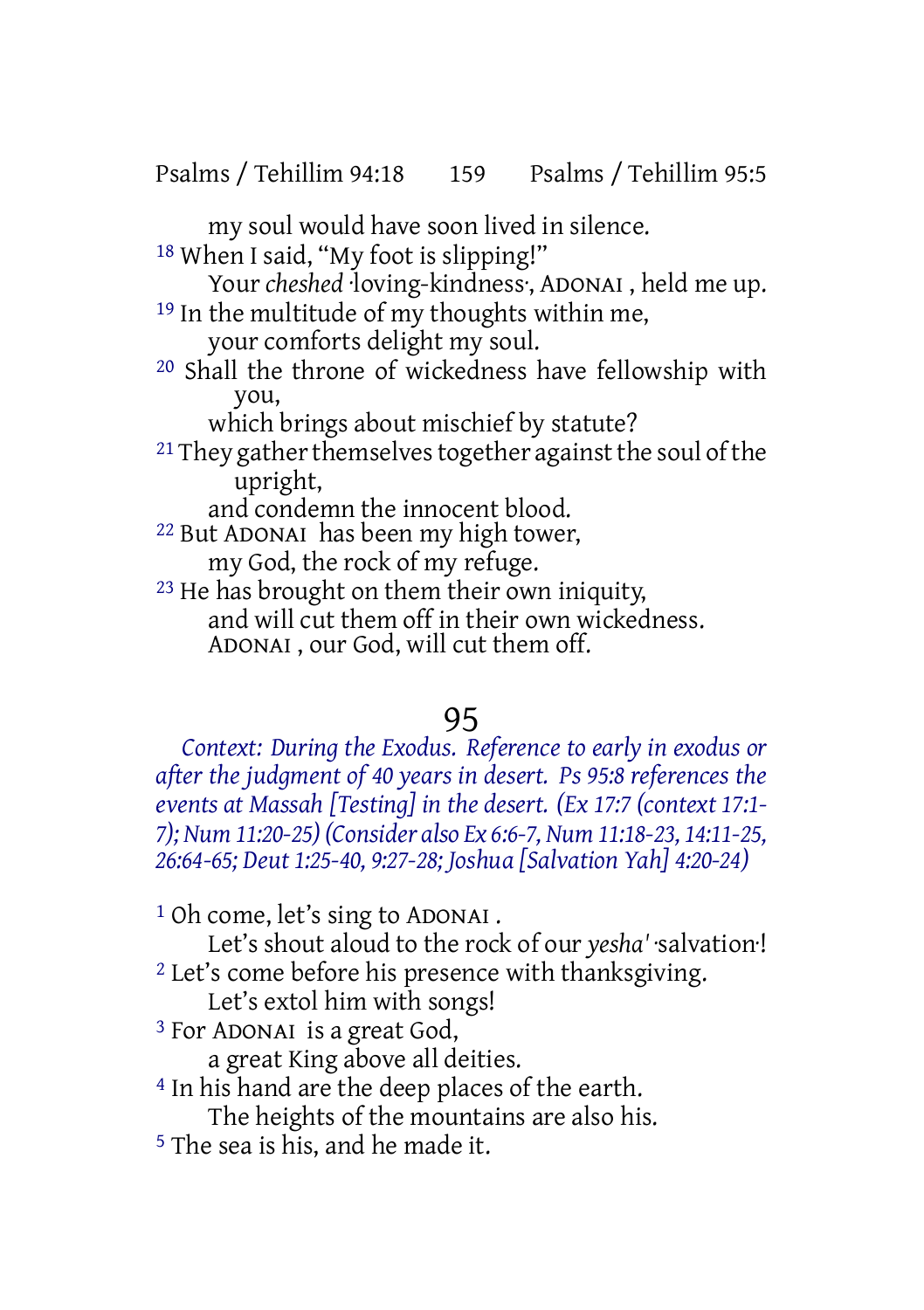Psalms / Tehillim 95:6 160 Psalms / Tehillim 96:1

His hands formed the dry land.

6 Oh come, let's worship and *hawa* ·bow low, prostrate·. Let's kneel before *Yahweh 'Oseinu* [Yahweh our Maker], 7 for he is our God.

We are the people of his pasture, and the sheep in his care.

\* *Today, oh that you would sh'ma ·hear obey· his voice!*

<sup>8</sup> *Don't harden your heart, as at Meribah [Quarreling],* † as in the day of Massah [Testing] in the wilderness,

9 when *your fathers* tempted me, *tested me, and saw my work.*

<sup>10</sup> *Forty long years I loathed that generation,* ‡ *and said, "This is a people that errors in their heart. They have not known my ways."*

11 *Therefore I swore in my wrath, "They won't enter into my rest."* § \*

#### 96

*Context: When David [Beloved] brings the ark to the city of David [Beloved], Jerusalem [City of peace]. (1 Chr 16:23-33)*

1 Sing to ADONAI a new song! Sing to ADONAI , all the earth.

<sup>\*</sup> 95:7 MPr: If Israel did penitence only one day (or else properly observed even one Sabbath), the Messiah the Son of David would immediately come. Larger context reads God says this to Israel, "My son, open to Me a door of repentance even small as a needle's eye, and I will open to you doors wide enough for carriages and wagons and I shall come in." (Ps 95:7 in Midrash Exodus 25). (Rev 3:19) † 95:8 Quoted in Heb 3:13, 3:15, 4:7, (partially in Heb 3:13, 3:16)  $\uparrow$  95:10 Quoted in Heb 3:17  $\frac{1}{5}$  95:11 Quoted in Heb 3:7-11 \* 95:11 Quoted in Heb 3:18, 4:3, 4:5, (partially in Heb 3:19, 4:1, 4:3, 4:6, 4:10, 4:11)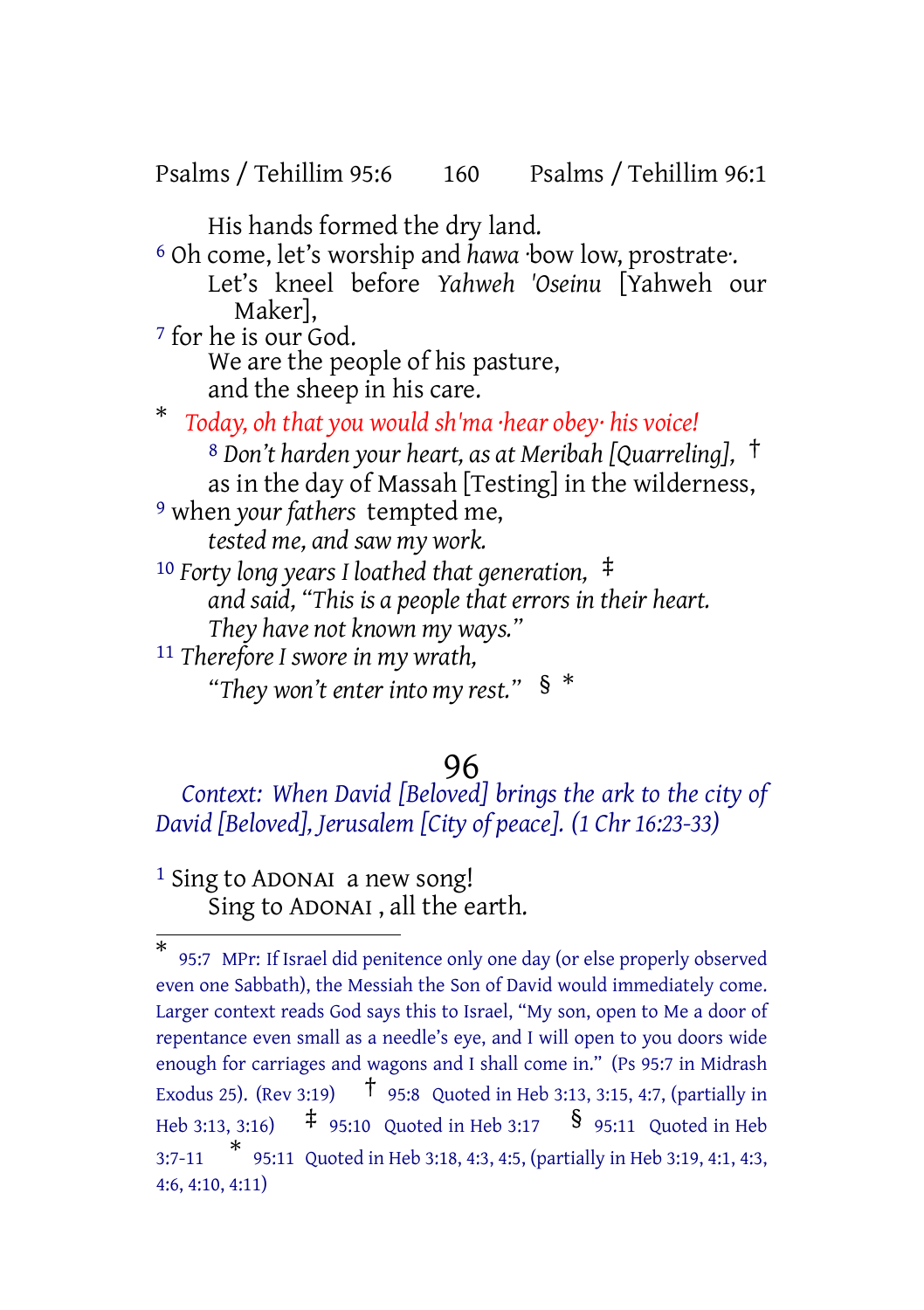Psalms / Tehillim 96:2 161 Psalms / Tehillim 96:13 2 Sing to ADONAI ! Bless his name! Proclaim his *yishu'ah* ·salvation· from day to day! 3 Declare his *kavod* ·weighty glory· among the nations, his marvelous works among all the peoples. 4 For great is ADONAI , and greatly to be praised! He is to be feared above all deities. 5 For all the deities of the peoples are idols, but ADONAI made the heavens. 6 Honor and majesty are before him. Strength and beauty are in his sanctuary. 7 Ascribe to ADONAI , you families of nations, ascribe to ADONAI *kavod* ·weighty glory· and strength. 8 Ascribe to ADONAI the *kavod* ·weighty glory· due to his name. Bring an offering, and come into his courts. 9 *Hawa* ·Bow low, prostrate· to worship ADONAI in holy array. Tremble before him, all the earth. 10 Say among the nations, "ADONAI reigns." The world is also established. It can't be moved. He will judge the peoples with equity. <sup>11</sup> Let the heavens be glad, and let the earth rejoice. Let the sea roar, and its fullness! <sup>12</sup> Let the field and all that is in it exult! Then all the trees of the woods shall sing for joy 13 before ADONAI ; for he comes, *for he* comes *to judge the earth. He will judge the world* \* with righteousness, the peoples with his truth.

<sup>\*</sup> 96:13 Quoted in Acts 17:31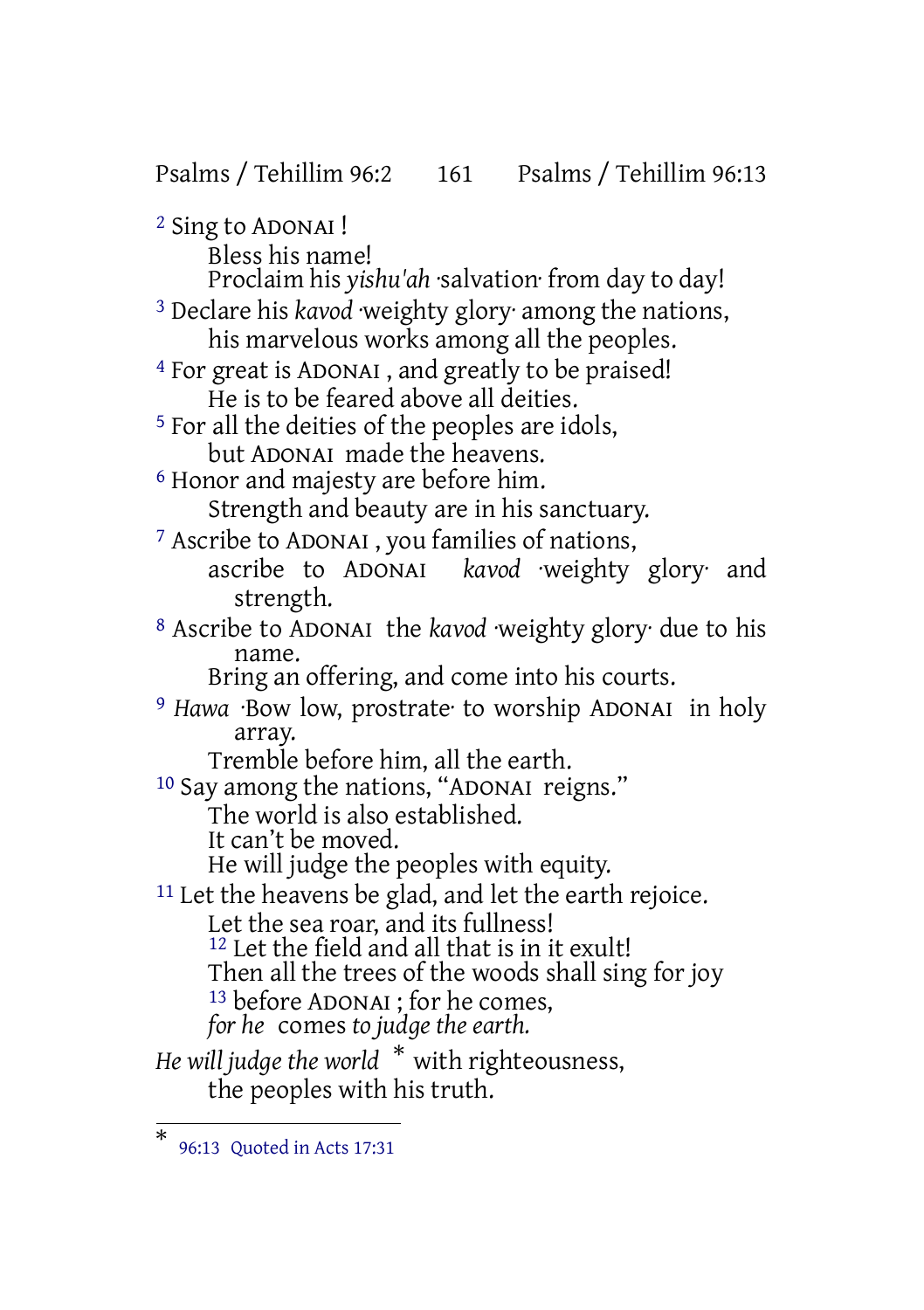#### Psalms / Tehillim 97:1 162 Psalms / Tehillim 97:12

# 97

1 ADONAI reigns! Let the earth rejoice! Let the multitude of islands be glad! 2 Clouds and darkness are around him. Righteousness and *mishpat* ·justice· are the foundation of his throne. <sup>3</sup> A fire goes before him, and burns up his adversaries on every side. 4 His lightning lights up the world. The earth sees, and trembles. 5 The mountains melt like wax at the presence of ADONAI , at the presence of the Lord of the whole earth. 6 The heavens declare his righteousness. All the peoples have seen his *kavod* ·weighty glory·. 7 Let all them be shamed who *abad* ·serve· engraved images, who boast in their idols. *Hawa ·Bow low, prostrate· to worship him, all you angels!* \* 8 Zion [Mountain ridge, Marking]*sh'ma* ·heard obeyed· and was glad. The daughters of Judah [Praised] rejoiced, because of your judgments, ADONAI . 9 For you, ADONAI , are most high above all the earth. You are exalted far above all deities. 10 You who *'ahav* ·affectionately love· ADONAI , hate evil. He preserves the souls of his saints. He delivers them out of the hand of the wicked. <sup>11</sup> Light is sown for the upright, and gladness for the upright in heart. 12 Be glad in ADONAI , you upright people!

<sup>\*</sup> 97:7 Quoted in Heb 1:6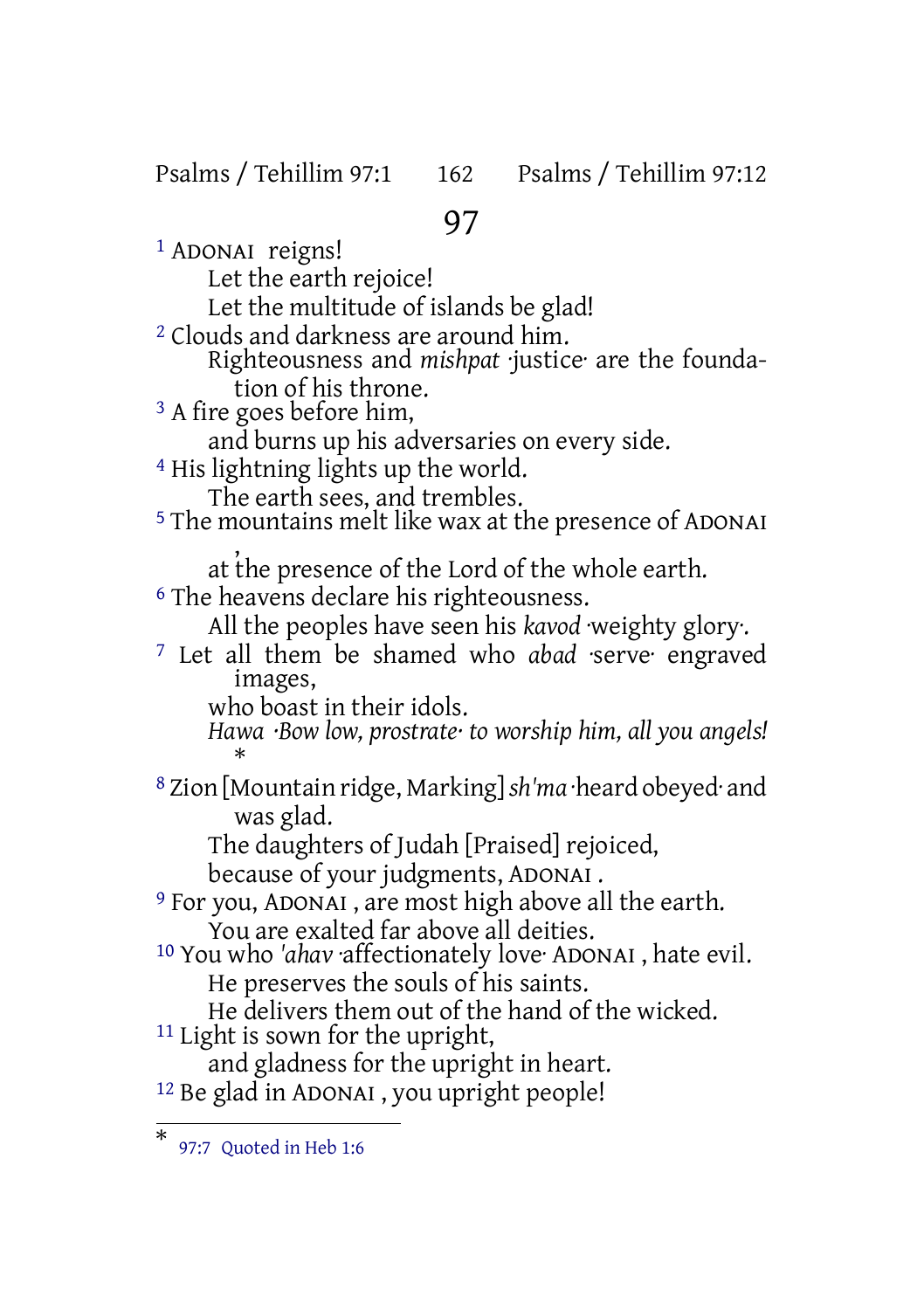Psalms / Tehillim 98:1 163 Psalms / Tehillim 98:9

*Yadah* ·Extend hands in thankful praise· to his holy Name.

# 98

*A Psalm.*

*Context: Praise to God for victory in full view of the nations. (No reference)*

1 Sing to ADONAI a new song,

for he has done marvelous things!

- His right hand, and his holy arm, have worked salvation for him.
- 2 ADONAI has made known his *yishu'ah* ·salvation·.
	- He has openly shown his righteousness in the sight of the nations.
- 3 He has remembered his *cheshed* ·loving-kindness· and his faithfulness toward the house of Israel [God prevails].
	- All the ends of the earth have seen the *yishu'ah* ·salvation· of our God.
- 4 Make a joyful noise to ADONAI , all the earth! Burst out and sing for joy, yes, sing *zahmar* ·musical praise·!
- 5 Sing *zahmar* ·musical praise· to ADONAI with the harp, with the harp and the voice of melody.
- 6 With trumpets and sound of the *shofar* ·ram horn·, make a joyful noise before the King, ADONAI .
- <sup>7</sup> Let the sea roar with its fullness:
- the world, and those who dwell therein.
- 8 Let the rivers clap their hands.

Let the mountains sing for joy together.

- 9 Let them sing before ADONAI ,
	- *for he* comes *to judge the earth.*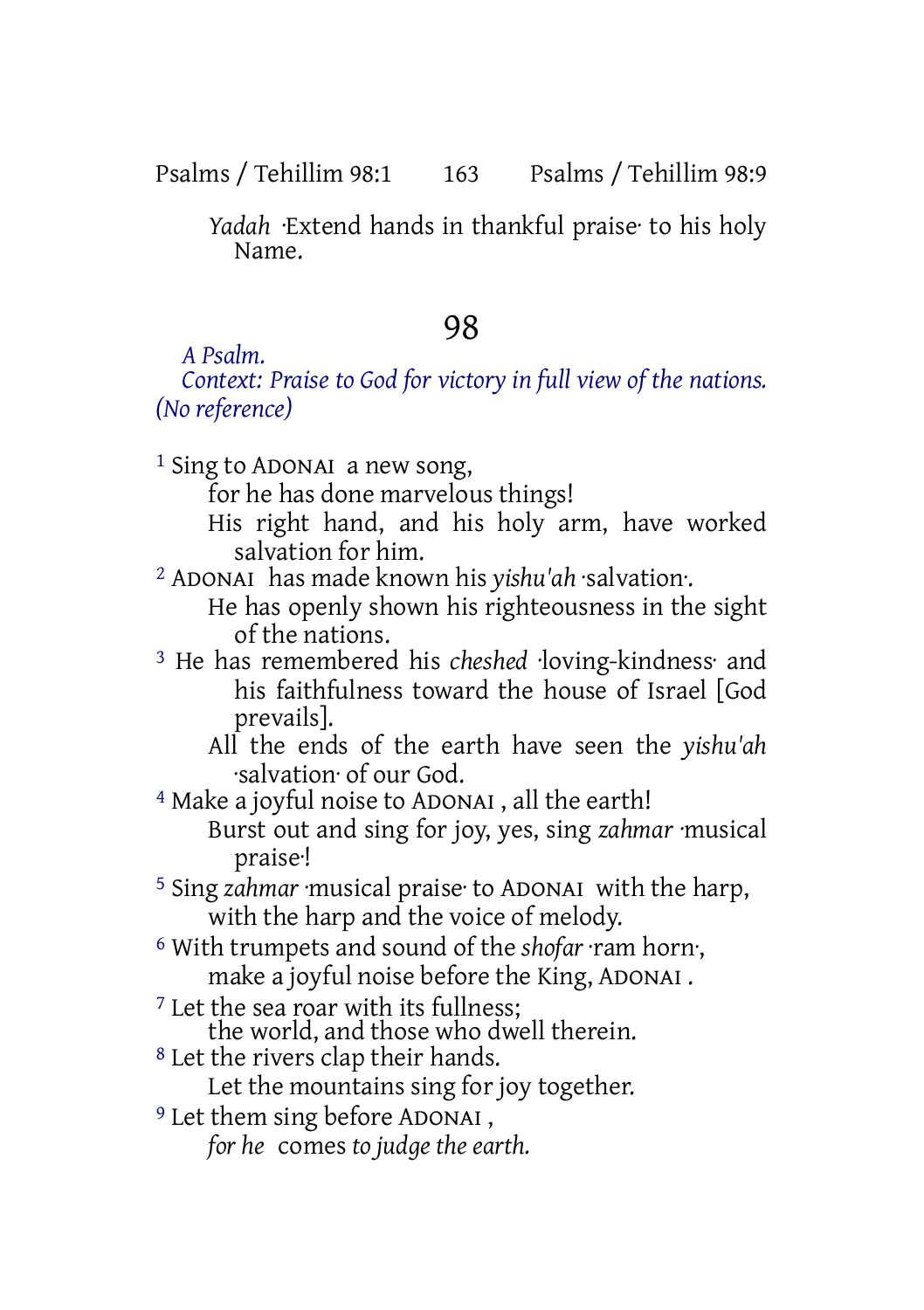Psalms / Tehillim 99:1 164 Psalms / Tehillim 99:8

*He will judge the world* \* with righteousness, and the peoples with equity.

#### 99

- <sup>1</sup> ADONAI reigns! Let the peoples tremble. He sits enthroned among the cherubim. Let the earth be moved.
- 2 ADONAI is great in Zion [Mountain ridge, Marking]. He is high above all the peoples.
- 3 Let them *yadah* ·extend hands in thankful praise· to your great and awesome name. He is Holy!
- 4 The King's strength also *'ahav* ·affectionately loves· *mishpat* ·justice·.

You do establish equity.

You execute *mishpat* ·justice· and righteousness in Jacob [Supplanter].

- 5 Exalt *Yahweh Eloheikhem* [Yahweh our God]. Hawa ·Bow low, prostrate· to worship at his footstool. He is Holy!
- 6 Moses [Drawn out] and Aaron [Light-bringer] were among his priests,

Samuel among those who call on his name;

they called on ADONAI , and he answered them.

<sup>7</sup> He spoke to them in the pillar of cloud.

They kept his testimonies,

the statute that he gave them.

8 You answered them, *Yahweh Eloheikhem* [Yahweh our God].

<sup>\*</sup> 98:9 Quoted in Acts 17:31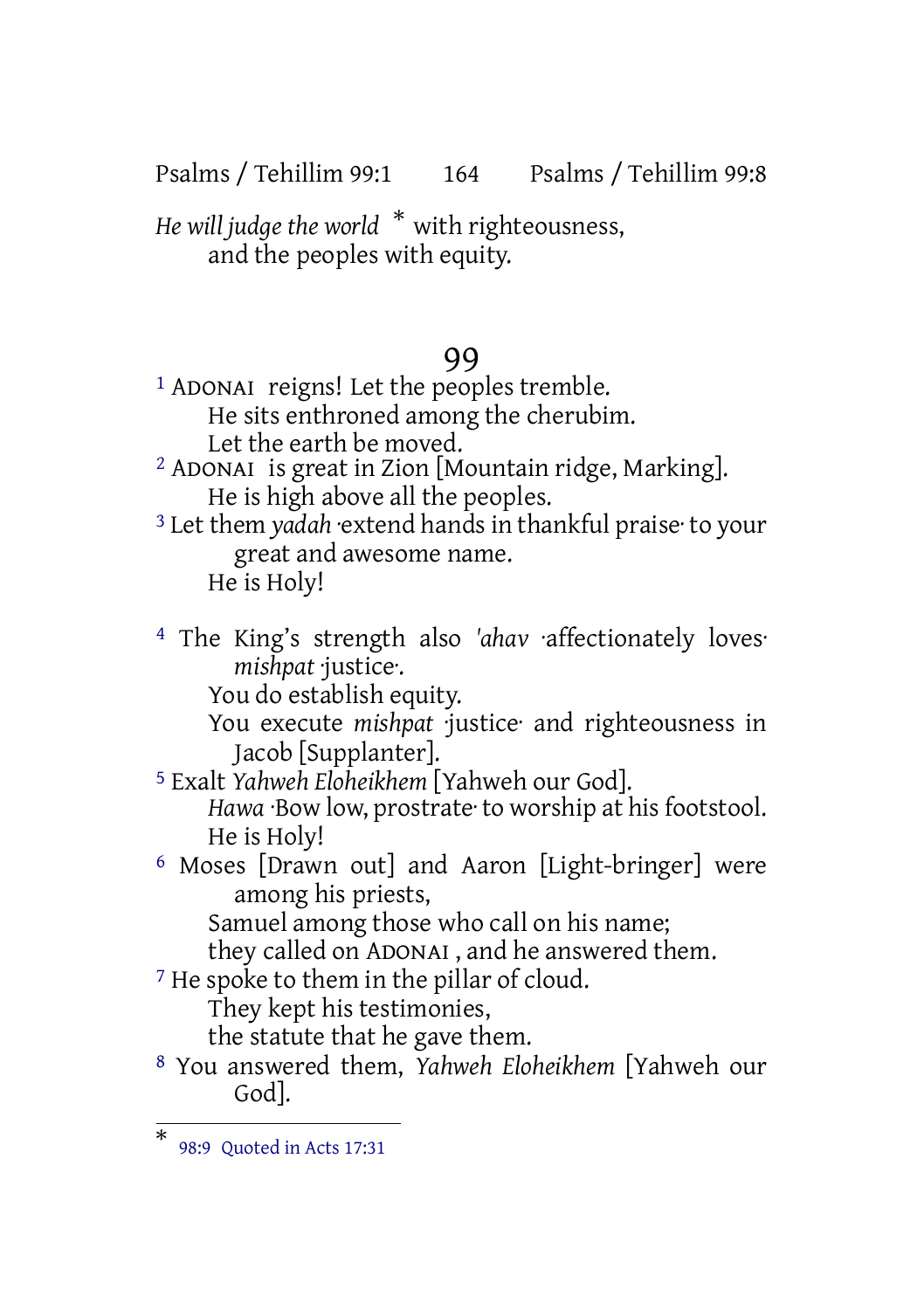Psalms / Tehillim 99:9 165 Psalms / Tehillim 101:2

You are a God who forgave them,

although you took vengeance for their doings.

9 Exalt ADONAI , our God.

*Hawa* ·Bow low, prostrate· to worship at his holy hill, for ADONAI , our God, is holy!

# 100

*A Psalm of thanksgiving. Context: Psalm for Thanksgiving; possibly sung for giving a Thanksgiving offering. (No reference)*

1 Shout for joy to ADONAI , all you lands! 2 *Abad* ·Serve· ADONAI with gladness. Come before his presence with singing. 3 Know that ADONAI , he is God. It is he who has made us, and we are his. We are his people, and the sheep of his pasture. 4 Enter into his gates with thanksgiving, into his courts with *tehilahot* ·praise songs·. *Yadah* ·Extend hands in thankful praise· to him, and bless his name. 5 For ADONAI is good. His *cheshed* ·loving-kindness· endures forever, his faithfulness to all generations.

# 101

#### *A Psalm by David [Beloved].*

1 I will sing of *cheshed* ·loving-kindness· and *mishpat* ·justice·.

To you, ADONAI , I will sing *zahmar* ·musical praise·.

2 I will be careful to live a blameless life. When will you come to me?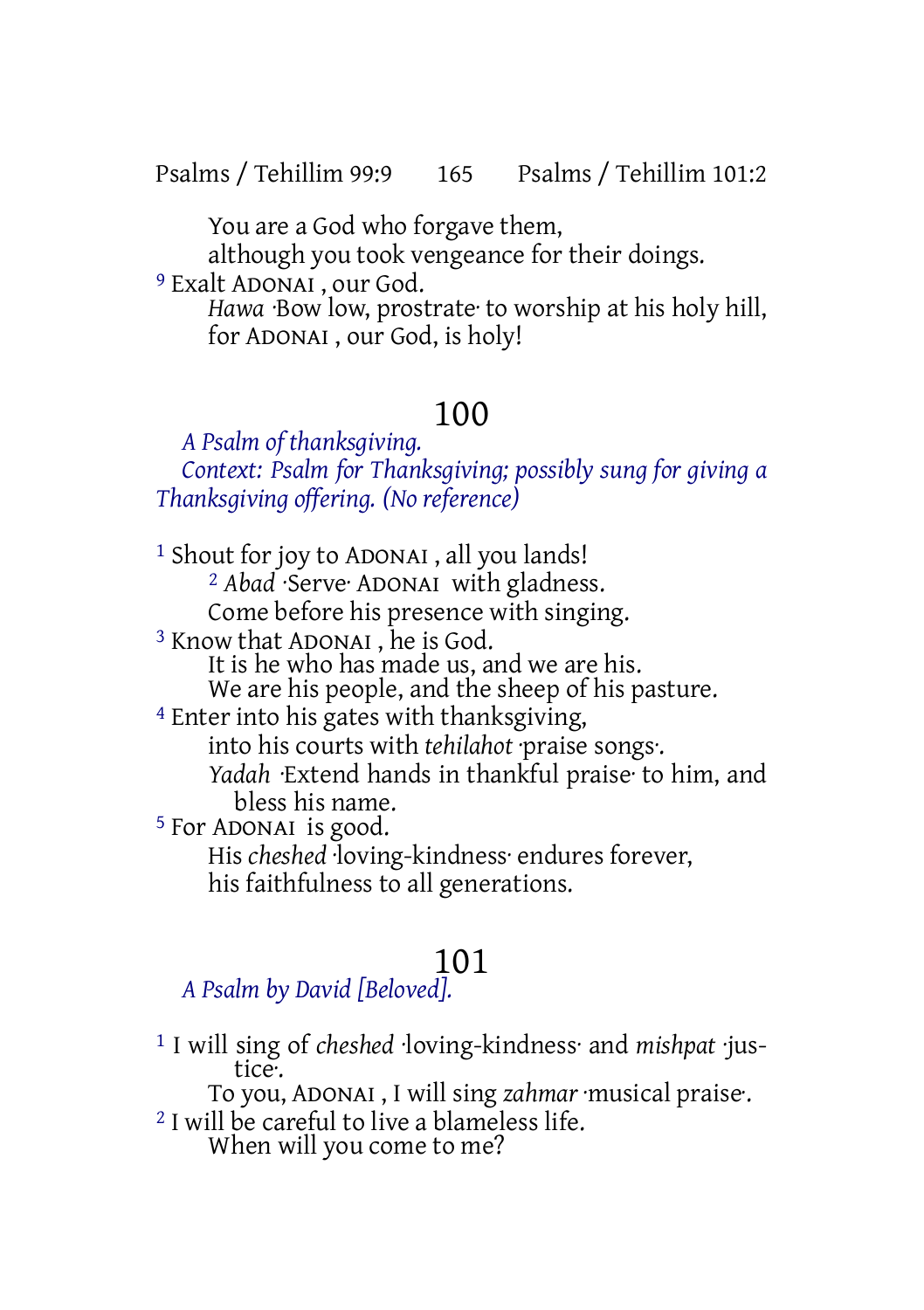#### Psalms / Tehillim 101:3 166 Psalms / Tehillim 102:3

I will walk within my house with a blameless heart. <sup>3</sup> I will set no vile thing before my eyes.

I hate the deeds of faithless men.

They will not cling to me.

4 A perverse heart will be far from me.

I will have nothing to do with evil.

5 I will silence whoever secretly slanders his neighbor. I won't tolerate one who is haughty and conceited.

6 My eyes will be on the faithful of the land,

that they may dwell with me.

He who walks in a perfect way,

he will serve me.

7 He who practices deceit won't dwell within my house. He who speaks falsehood won't be established before my eyes.

8 Morning by morning, I will destroy all the wicked of the land;

to cut off all the workers of iniquity from ADONAI 's city.

#### 102

*A Prayer of one afflicted, when he is overwhelmed and pours out his complaint before ADONAI .*

<sup>1\*</sup> *Sh'ma* ·Hear obey· my prayer, ADONAI ! Let my cry come to you. 2 Don't hide your face from me in the day of my distress. Turn your ear to me. Answer me quickly in the day when I call. <sup>3</sup> For my days consume away like smoke.

My bones are burned as a torch.

<sup>\*</sup> 102:1 MP: The suffering and reproach of Calvary (describes Ps 22). (Mark 15:37 (context whole chapter); John 19:30 (context 19:16-30))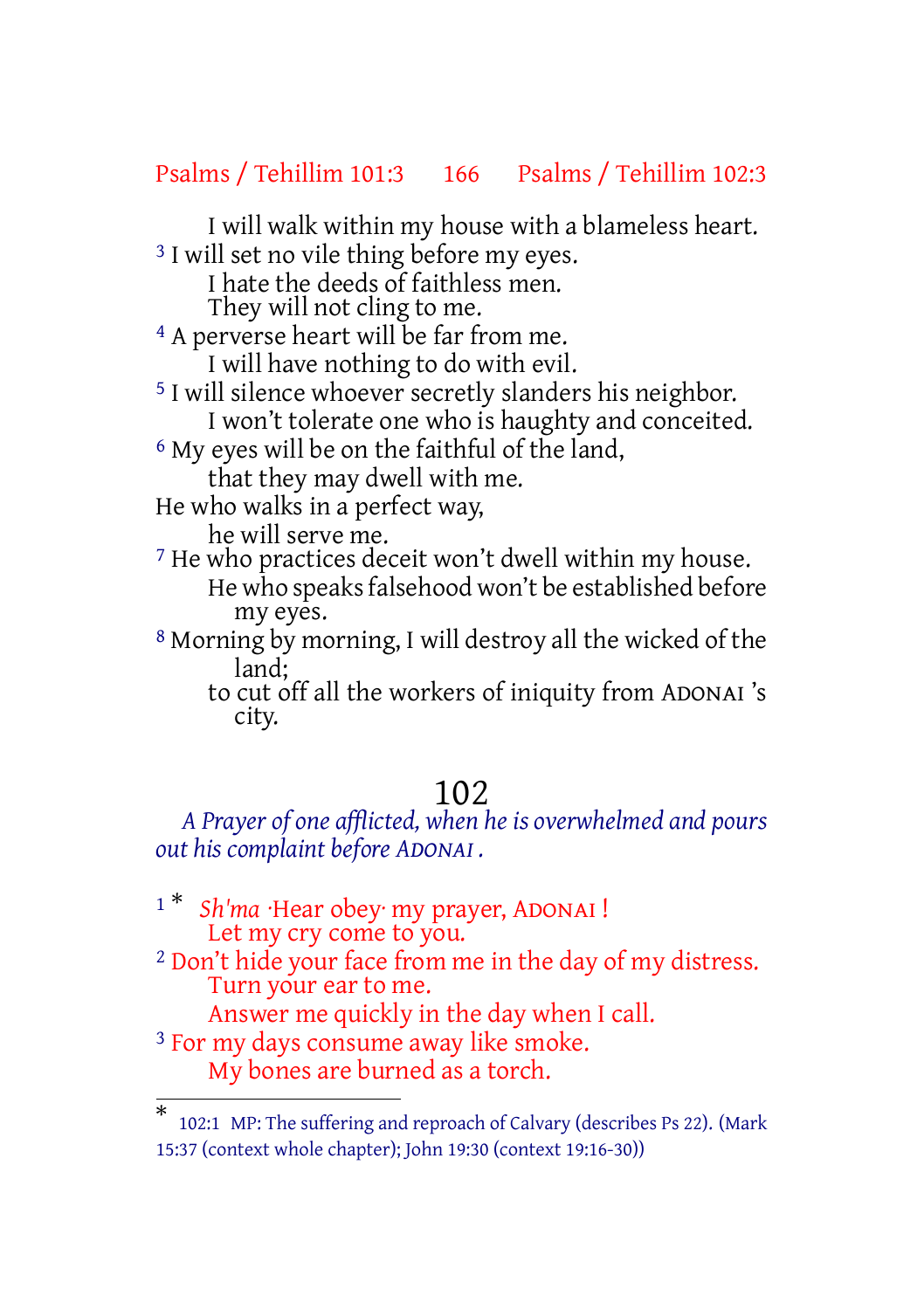Psalms / Tehillim 102:4 167 Psalms / Tehillim 102:18

4 My heart is blighted like grass, and withered, for I forget to eat my bread. 5 By reason of the voice of my groaning, my bones stick to my skin. 6 I am like a pelican of the wilderness. I have become as an owl of the waste places. <sup>7</sup> I watch, and have become like a sparrow that is alone on the housetop. 8 My enemies reproach me all day. Those who are mad at me use my name as a curse. 9 For I have eaten ashes like bread, and mixed my drink with tears, 10 Because of your indignation and your wrath, for you have taken me up, and thrown me away. 11 My days are like a long shadow. I have withered like grass.

12 But you, ADONAI , will remain forever; your renown endures to all generations. 13 You will arise and have *racham* ·merciful love· on Zion [Mountain ridge, Marking]; for it is time to have mercy on her. Yes, the set time has come. 14 For your servants take pleasure in her stones, and have pity even on her dust. 15 So the nations will fear ADONAI 's name; all the kings of the earth your *kavod* ·weighty glory·. 16 For ADONAI has built up Zion [Mountain ridge, Marking]. He has appeared in his *kavod* ·weighty glory·. <sup>17</sup> He has responded to the prayer of the destitute, and has not despised their prayer. 18 This will be written for the generation to come.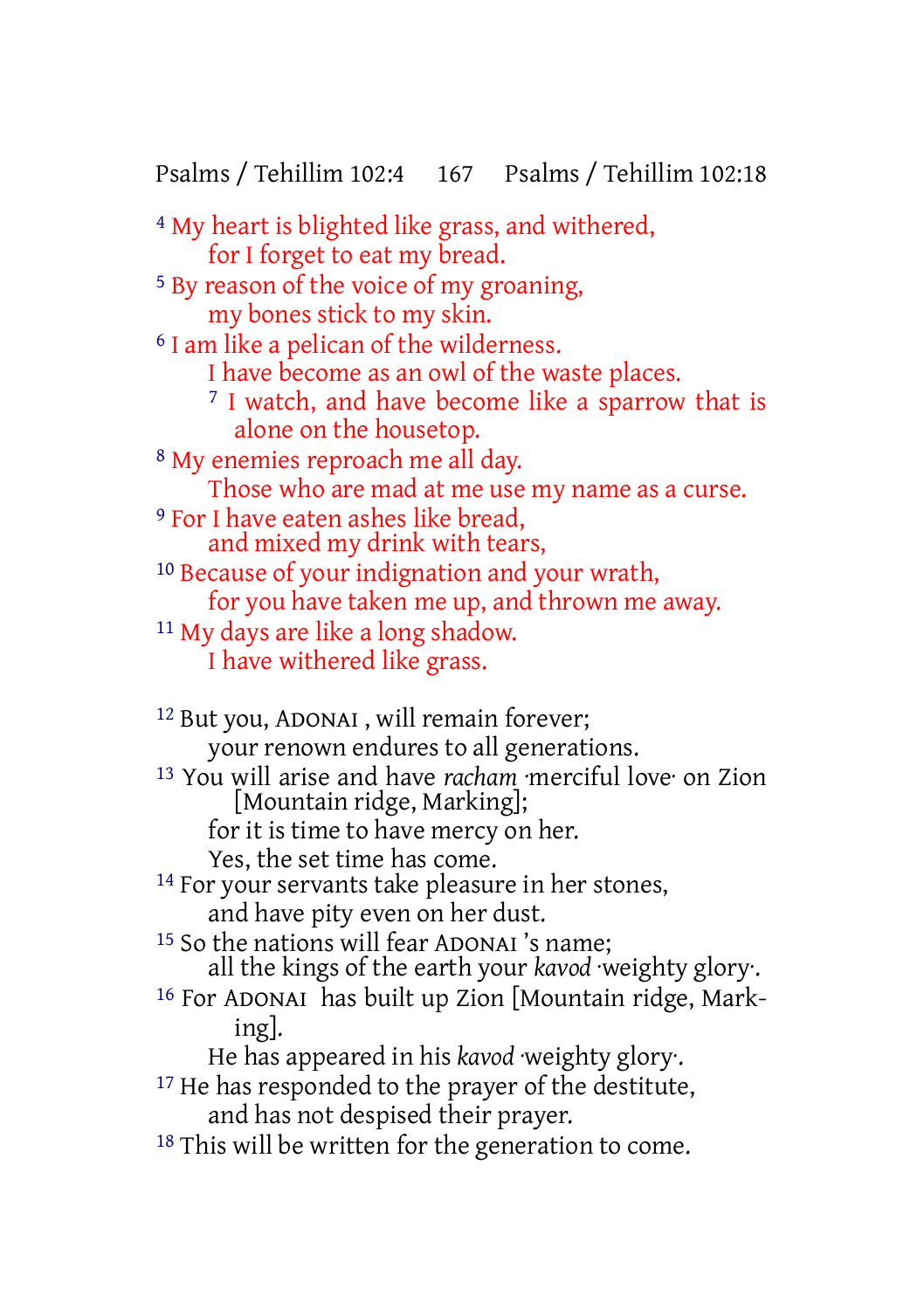#### *Psalms / Tehillim 102:19 168 Psalms / Tehillim 102:28*

A people which will be created will Halleluyah praise Yah·.

19 For he has looked down from the height of his sanctuary.

From heaven, ADONAI saw the earth;

20 to *sh'ma* ·hear obey· the groans of the prisoner; to free those who are condemned to death;

21 that men may declare ADONAI 's name in Zion [Mountain ridge, Marking],

and his *tehilah* ·praise song· in Jerusalem [City of peace];

22 when the peoples are gathered together, the kingdoms, to serve ADONAI .

<sup>23</sup> He weakened my strength along the course. He shortened my days.

<sup>24</sup> I said, "My God, don't take me away in the middle of my days.

Your years are throughout all generations.

<sup>25</sup> † Of old, *you laid the foundation of the earth.* The *heavens are the work of your hands.*

26 *They will perish, but you will endure.* Yes, all of them *will wear out like a garment. You will change them like a cloak, and they will pass away.*

27 *But you remain the same,*

*your years will have no end.* ‡

28 The children of your servants will continue. Their offspring will be established before you."

<sup>†</sup> 102:25 MP: Messiah is creator of all. He is eternal and remains constant. (John 1:1-3; Heb 1:8-12) ‡ 102:27 Quoted in Heb 1:10-12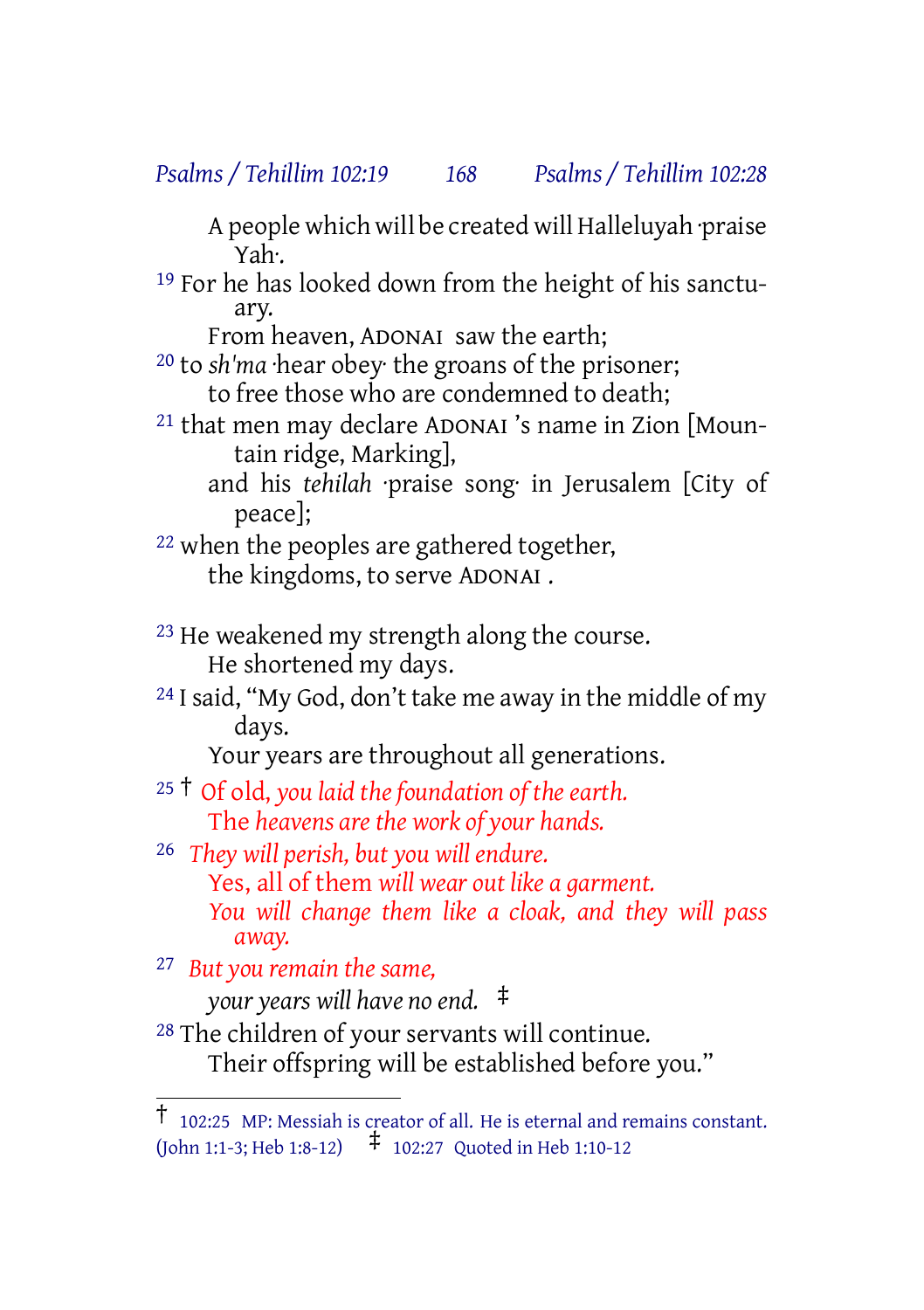#### Psalms / Tehillim 103:1 169 Psalms / Tehillim 103:12

# 103

*Context: The son conceived of David's adultery has died. Then David [Beloved] allows himself to berefreshed and blessed God. (2 Sam 12:13-23)*

1 Praise ADONAI , my soul! All that is within me, praise his holy name! 2 Praise ADONAI , my soul, and don't forget all his benefits; 3 who forgives all your sins; who heals all your diseases; <sup>4</sup> who redeems your life from destruction; who crowns you with *cheshed* ·loving-kindness· and tender *racham* ·merciful love; 5 who satisfies your desire with good things, so that your youth is renewed like the eagle's. 6 ADONAI executes righteous acts, and *mishpat* ·justice· for all who are oppressed. 7 He made known his ways to Moses [Drawn out], his deeds to the children of Israel [God prevails]. <sup>8</sup> *ADONAI is merciful and gracious,* \* slow to anger, and abundant in *cheshed* ·lovingkindness·. <sup>9</sup> He will not always accuse; neither will he stay angry forever. <sup>10</sup> He has not dealt with us according to our sins, nor repaid us for our iniquities. <sup>11</sup> For as the heavens are high above the earth, so great is his *cheshed* ·loving-kindness· toward those who fear him. 12 As far as the east is from the west,

*By David [Beloved].*

<sup>\*</sup> 103:8 Quoted in James 5:11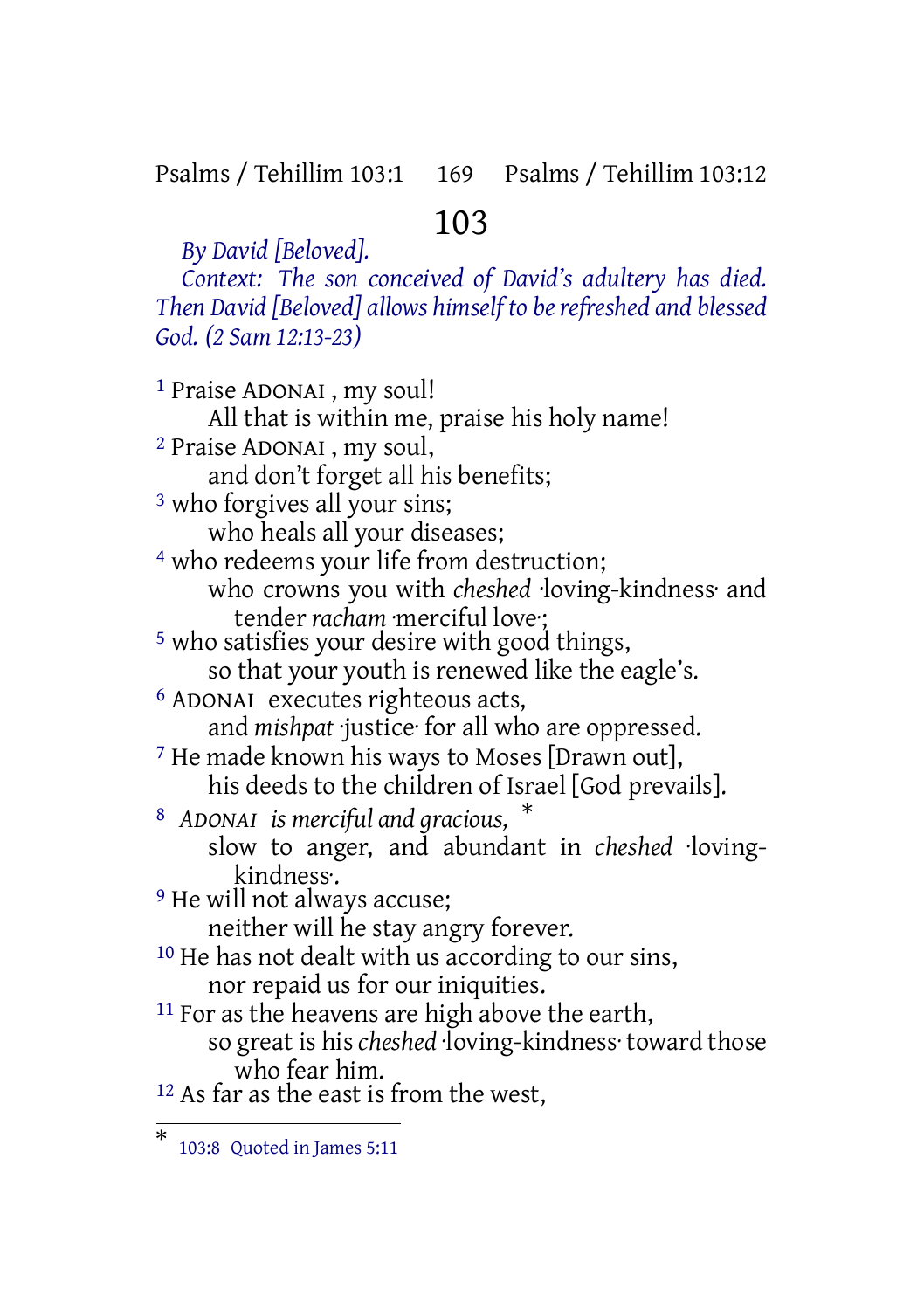#### PSALMS / TEHILLIM 103:13 170 PSALMS / TEHILLIM 103:22

so far has he removed our transgressions from us.

- 13 Like a father has *racham* ·compassionate merciful love· on his children, so ADONAI has *racham* ·compassionate merciful love·
	- on those who fear him.
- <sup>14</sup> For he knows how we are made.
- He remembers that we are dust.

15 As for man, his days are like grass.

- As a flower of the field, so he flourishes.
- <sup>16</sup> For the wind passes over it, and it is gone.
	- Its place remembers it no more.
- 17 But ADONAI 's*cheshed* ·loving-kindness· isfrom everlasting to everlasting with *those who fear him,* † his righteousness to children's children;
- 18 to those who keep his covenant ·binding contract between two or more parties·,
	- to those who remember to obey his precepts.
- 19 ADONAI has established his throne in the heavens. His kingdom rules over all.
- 20 Praise ADONAI , you angels of his, who are mighty in strength, who fulfill his word, *Sh'ma* ·hearing obeying· the voice of his word.
- 21 Praise ADONAI , all you armies of his, you servants of his, who do his pleasure.
- 22 Praise ADONAI , all you works of his, in all places of his dominion. Praise ADONAI , my soul!

#### 104

*Context: Praising God for His creation and wonders. Similar topics as in Gen 1-2 and Job 38-39. (Job 38-39)*

<sup>†</sup> 103:17 Quoted in Luke 1:50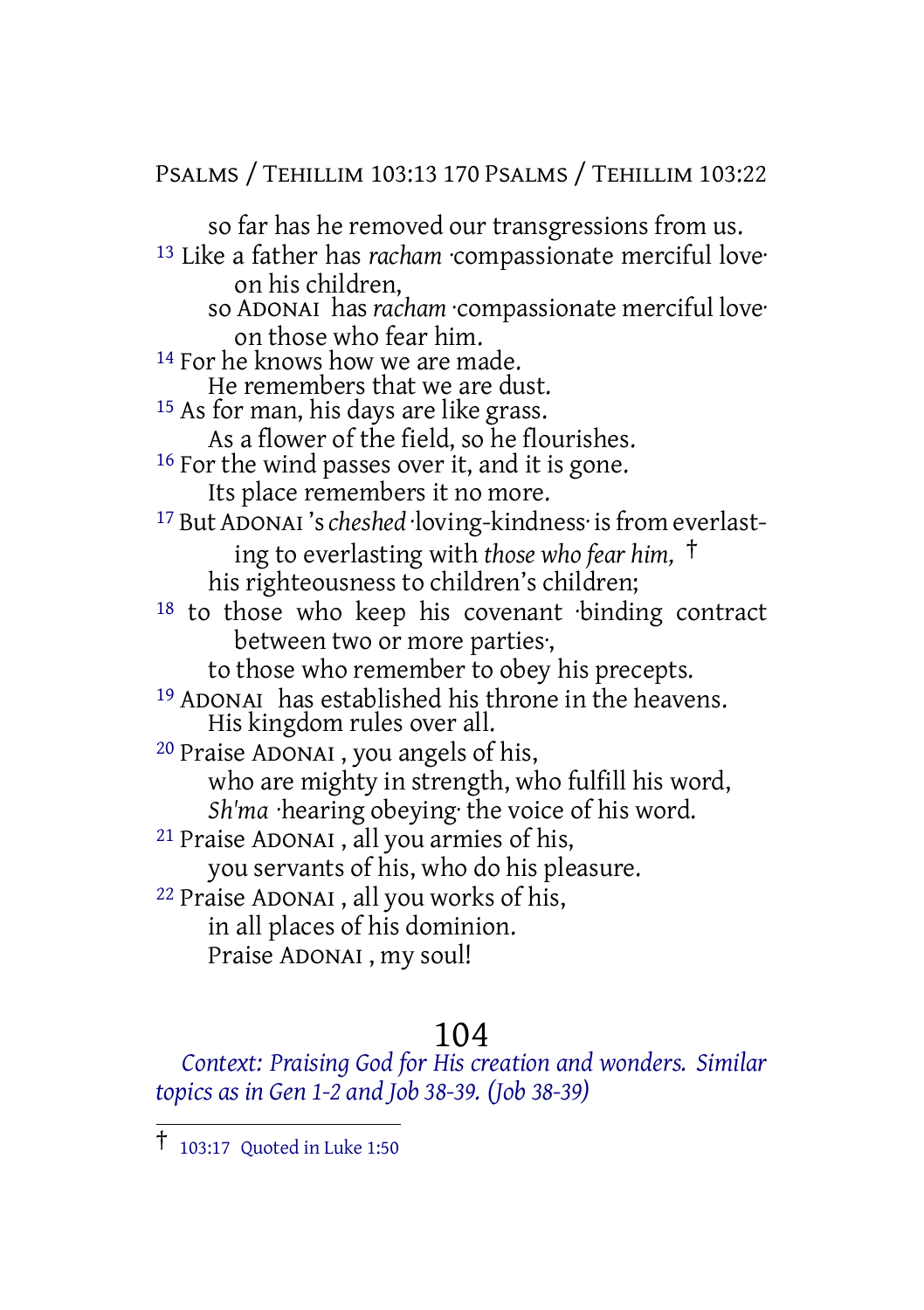Psalms / Tehillim 104:1 171 Psalms / Tehillim 104:15

1 Bless ADONAI , my soul. ADONAI , my God, you are very great. You are clothed with honor and majesty. 2 He covers himself with light as with a garment. He stretches out the heavens like a curtain. <sup>3</sup> He lays the beams of his rooms in the waters. He makes the clouds his chariot. He walks on the wings of the wind. 4 He *makes his messengers winds; his servants flames of fire.* \* 5 He laid the foundations of the earth, that it should not be moved forever.  $6$  You covered it with the deep as with a cloak. The waters stood above the mountains. 7 At your rebuke they fled. At the voice of your thunder they hurried away. 8 The mountains rose, the valleys sank down, to the place which you had assigned to them. <sup>9</sup> You have set a boundary that they may not pass over; that they don't turn again to cover the earth. 10 He sends springs into the valleys. They run among the mountains. <sup>11</sup> They give drink to every animal of the field. The wild donkeys quench their thirst. <sup>12</sup> The birds of the sky nest by them. They sing among the branches. <sup>13</sup> He waters the mountains from his rooms. The earth is filled with the fruit of your works. <sup>14</sup> He causes the grass to grow for the livestock, and plants for man to cultivate, that he may produce food out of the earth: 15 wine that makes glad the heart of man,

<sup>\*</sup> 104:4 Quoted in Heb 1:7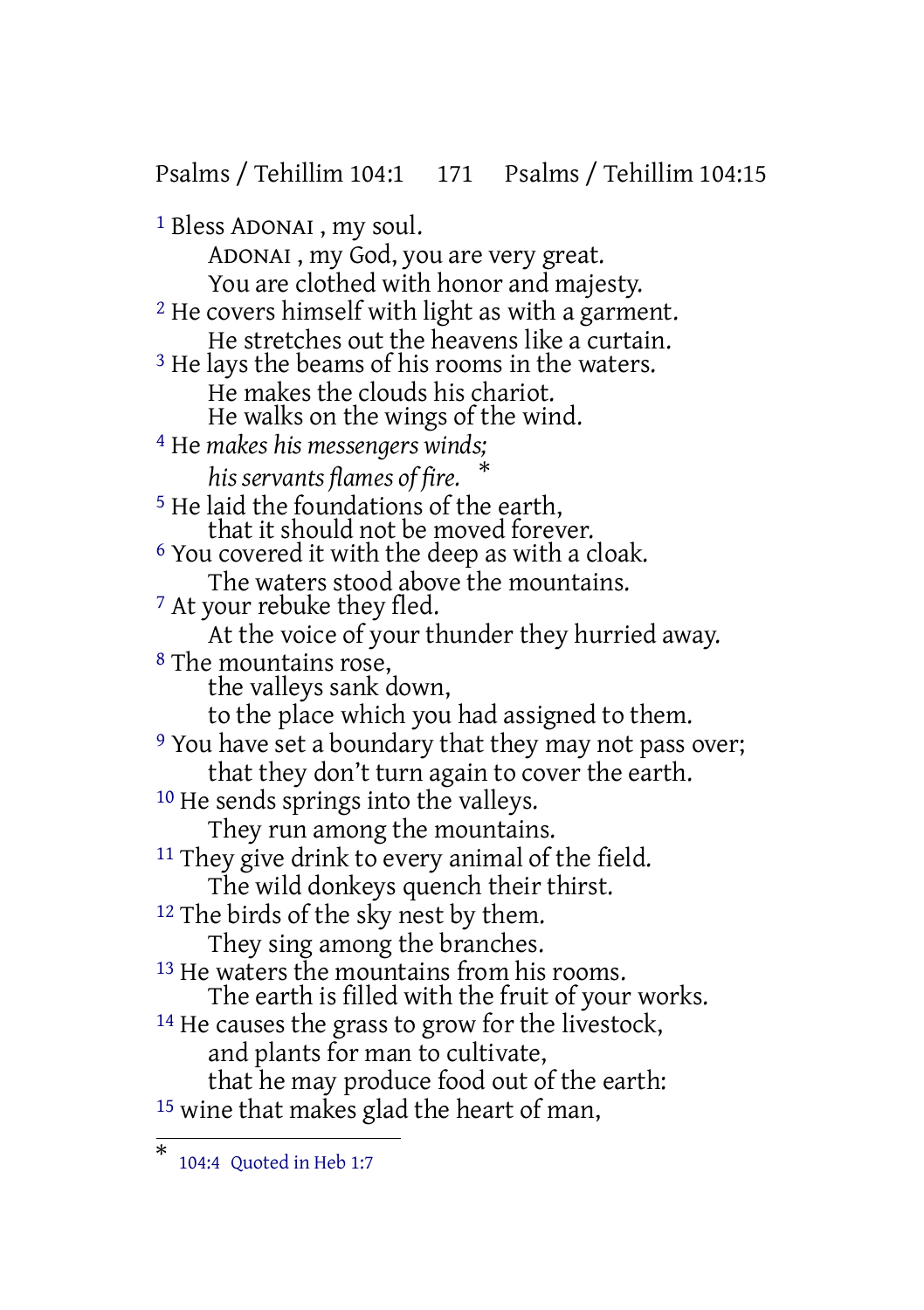oil to make his face to shine, and bread that strengthens man's heart. 16 ADONAI 's trees are well watered, the cedars of Lebanon, which he has planted; <sup>17</sup> where the birds make their nests. The stork makes its home in the cypress trees. <sup>18</sup> The high mountains are for the wild goats. The rocks are a refuge for the rock badgers. <sup>19</sup> He appointed the moon for seasons. The sun knows when to set. 20 You make darkness, and it is night, in which all the animals of the forest prowl. 21 The young lions roar after their prey, and seek their food from God. 22 The sun rises, and they steal away, and lay down in their dens. 23 Man goes out to his work, to his labor until the evening. 24 ADONAI , how many are your works! In wisdom have you made them all. The earth is full of your riches. <sup>25</sup> There is the sea, great and wide, in which are innumerable living things, both small and large animals. 26 There the ships go, and leviathan, whom you formed to play there. 27 These all wait for you, that you may give them their food in due season. 28 You give to them; they gather. You open your hand; they are satisfied with good. 29 You hide your face: they are troubled; you take away their breath: they die, and *teshuvah* ·completely return· to the dust. <sup>30</sup> You send out your Spirit and they are created.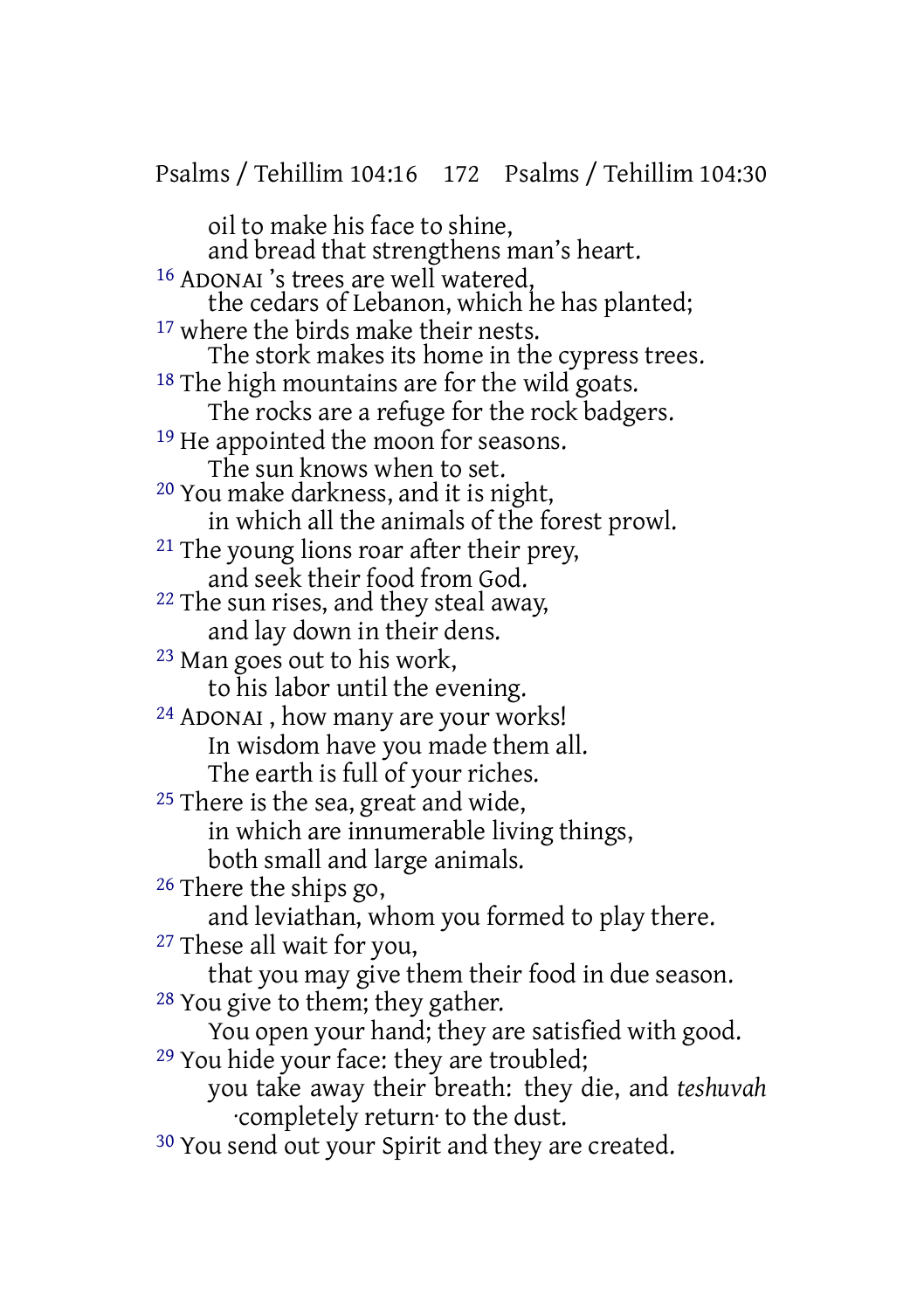Psalms / Tehillim 104:31 173 Psalms / Tehillim 105:4

You renew the face of the ground.

31 Let the *kavod Yahweh* ·weighty glory of He sustains breathing· endure forever.

Let ADONAI rejoice in his works.

<sup>32</sup> He looks at the earth, and it trembles.

- He touches the mountains, and they smoke.
- 33 I will sing to ADONAI as long as I live.
	- I will sing *zahmar* ·musical praise· to my God while I have any being.
- <sup>34</sup> Let your meditation be sweet to him.

I will rejoice in ADONAI .

<sup>35</sup> Let sinners be consumed out of the earth. Let the wicked be no more. Bless ADONAI , my soul. Halleluyah ·praise Yah·!

# 105

*Context: References the history of: God making covenant with the patriarchs. Joseph going down to Egypt. The people of Israel multiply in Egypt. The ten plagues and exodus up and outfromEgypt. And God sustaining Israel in thewilderness both physically and spiritually. God provides rulings on how to live upright. (Gen 41-50; Ex 1-23)*

*Historically, sung for Hanukkah along with Psalm 109:26-31.*

1 *Yadah* ·Extend hands in thankful praise· to ADONAI ! Call on his name!

Make his doings known among the peoples.

- 2 Sing to him, sing *zahmar* ·musical praise· to him! Tell of all his marvelous works.
- 3 Glory in his holy name.
	- Let the heart of those who seek ADONAI rejoice.
- 4 Seek ADONAI and his strength.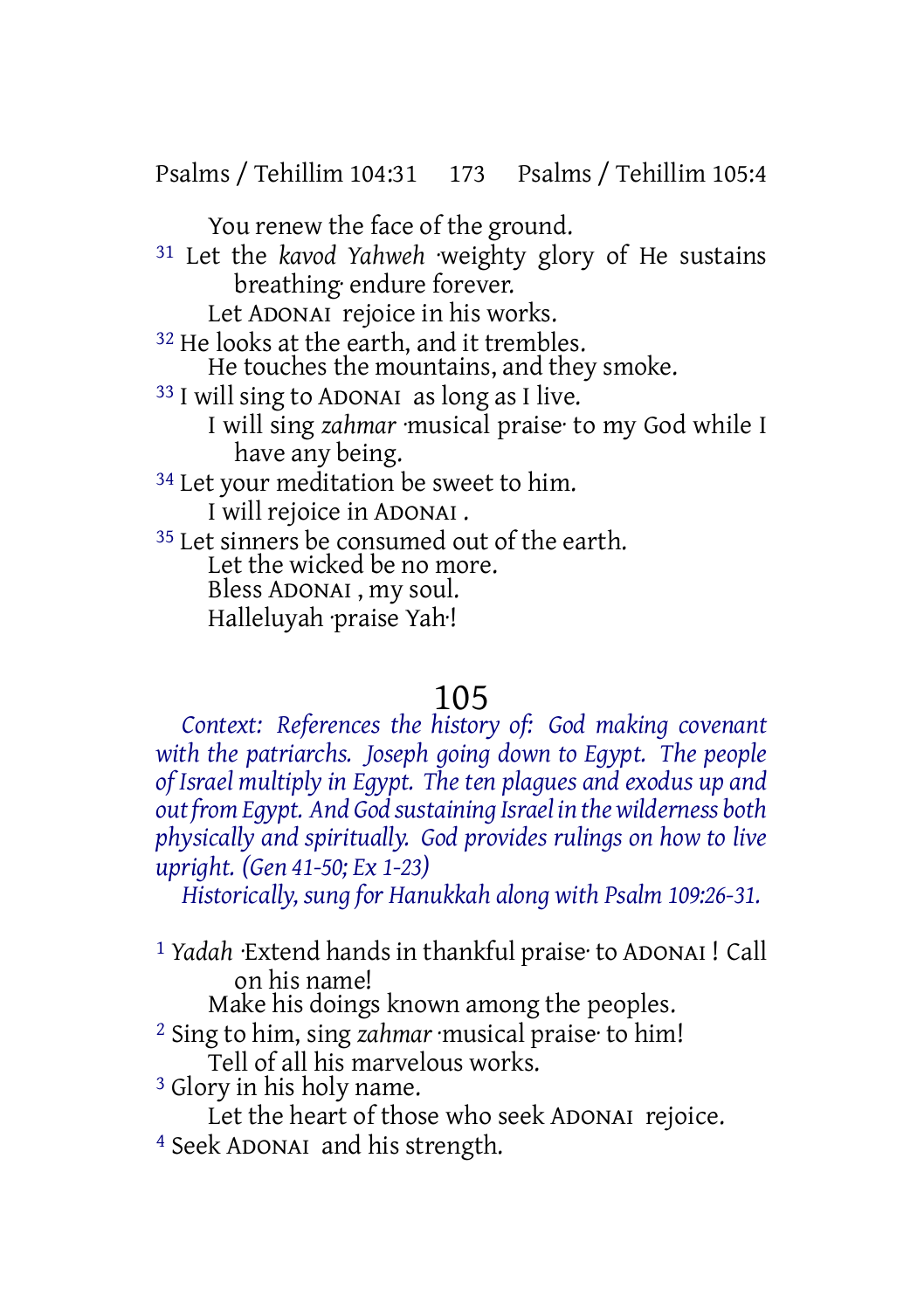Psalms / Tehillim 105:5 174 Psalms / Tehillim 105:17

Seek his face forever more.

- 5 Remember his marvelous works that he has done; his wonders, and the judgments of his mouth,
- <sup>6</sup> you *offspring of Abraham [Father of a multitude],* \* his servant,
- you children of Jacob [Supplanter], his chosen ones. 7 He is ADONAI , our God.

His judgments are in all the earth.

- <sup>8</sup> He has remembered his covenant binding contract between two or more parties· forever,
	- the word which he enjoined to a thousand generations,
- 9 the covenant which he made with Abraham [Father of a multitude],

his oath to Isaac [Laughter],

- 10 and confirmed the same to Jacob [Supplanter] for a statute;
	- to Israel [God prevails] for an everlasting covenant,
- 11 saying, "To you I will give the land of Canaan [Humbled],

the lot of your inheritance;"

<sup>12</sup> when they were but a few men in number,

- yes, very few, and foreigners in it.
- <sup>13</sup> They went about from nation to nation, from one kingdom to another people.
- <sup>14</sup> He allowed no one to do them wrong.

Yes, he reproved kings for their sakes,

15 "Don't touch my anointed ones!

Do my prophets no harm!"

- 16 He called for a famine on the land. He destroyed the food supplies.
- <sup>17</sup> He sent a man before them. Joseph [May he add] was sold for a slave.

<sup>\*</sup> 105:6 Quoted in Rom 11:1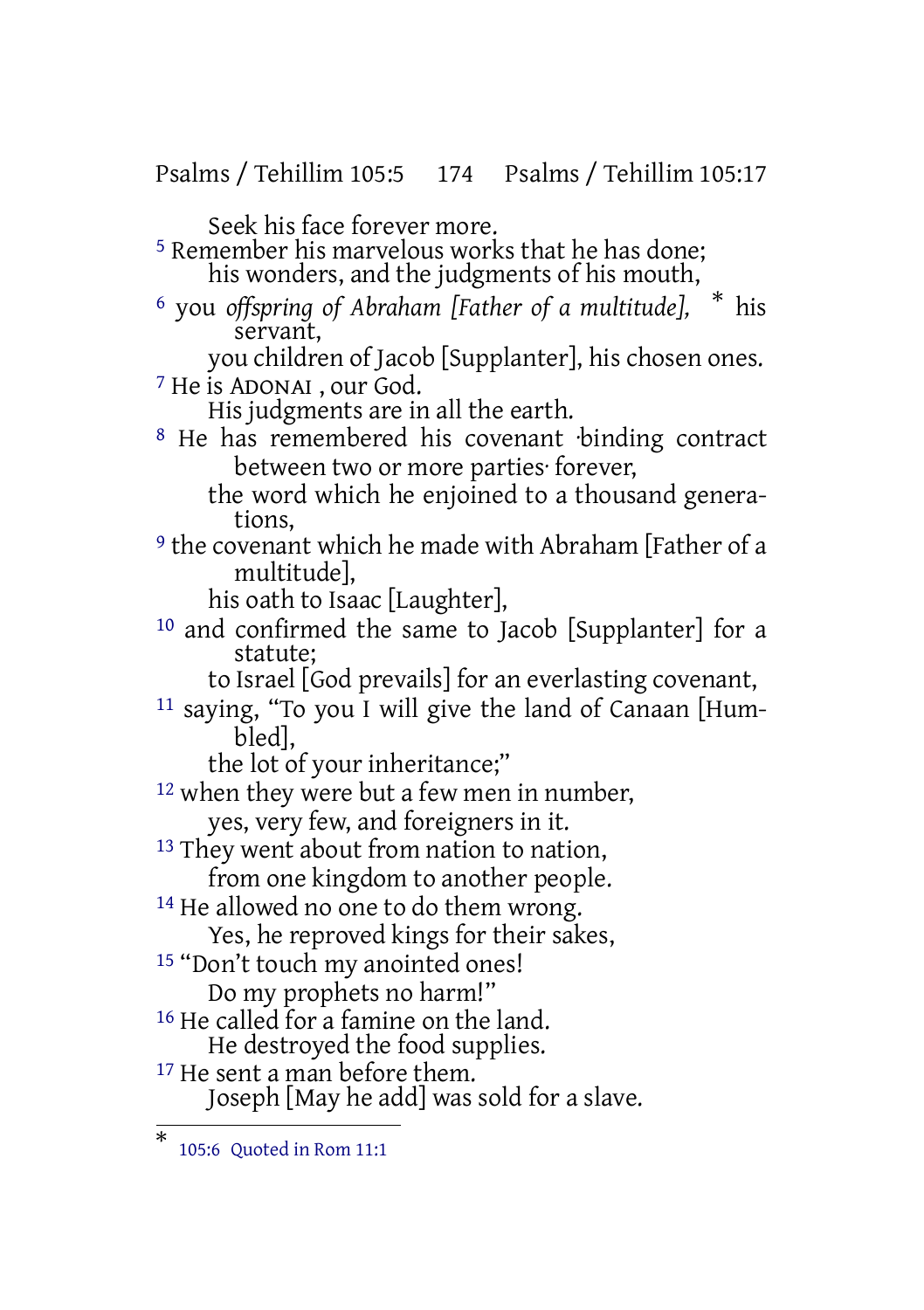Psalms / Tehillim 105:18 175 Psalms / Tehillim 105:33

18 They bruised his feet with shackles. His neck was locked in irons, 19 until the time that his word happened, and ADONAI 's word proved him true. 20 The king sent and freed him; even the ruler of peoples, and let him go free. 21 He made him lord of his house, and ruler of all of his possessions; 22 to discipline his princes at his pleasure, and to teach his elders wisdom. 23 Israel [God prevails] also came into Egypt [Abode of slavery]. Jacob [Supplanter] lived in the land of Ham [Hot, Intensity, Passion]. 24 He increased his people greatly, and made them stronger than their adversaries. 25 He turned their heart to hate his people, to conspire against his servants. 26 He sent Moses [Drawn out], his servant, and Aaron [Light-bringer], whom he had chosen. <sup>27</sup> They performed miracles among them, and wonders in the land of Ham [Hot, Intensity, Passion]. 28 He sent darkness, and made it dark. They didn't rebel against his words. 29 He turned their waters into blood, and killed their fish. 30 Their land swarmed with frogs, even in the rooms of their kings. <sup>31</sup> He spoke, and swarms of flies came, and lice in all their borders. <sup>32</sup> He gave them hail for rain, with lightning in their land. <sup>33</sup> He struck their vines and also their fig trees,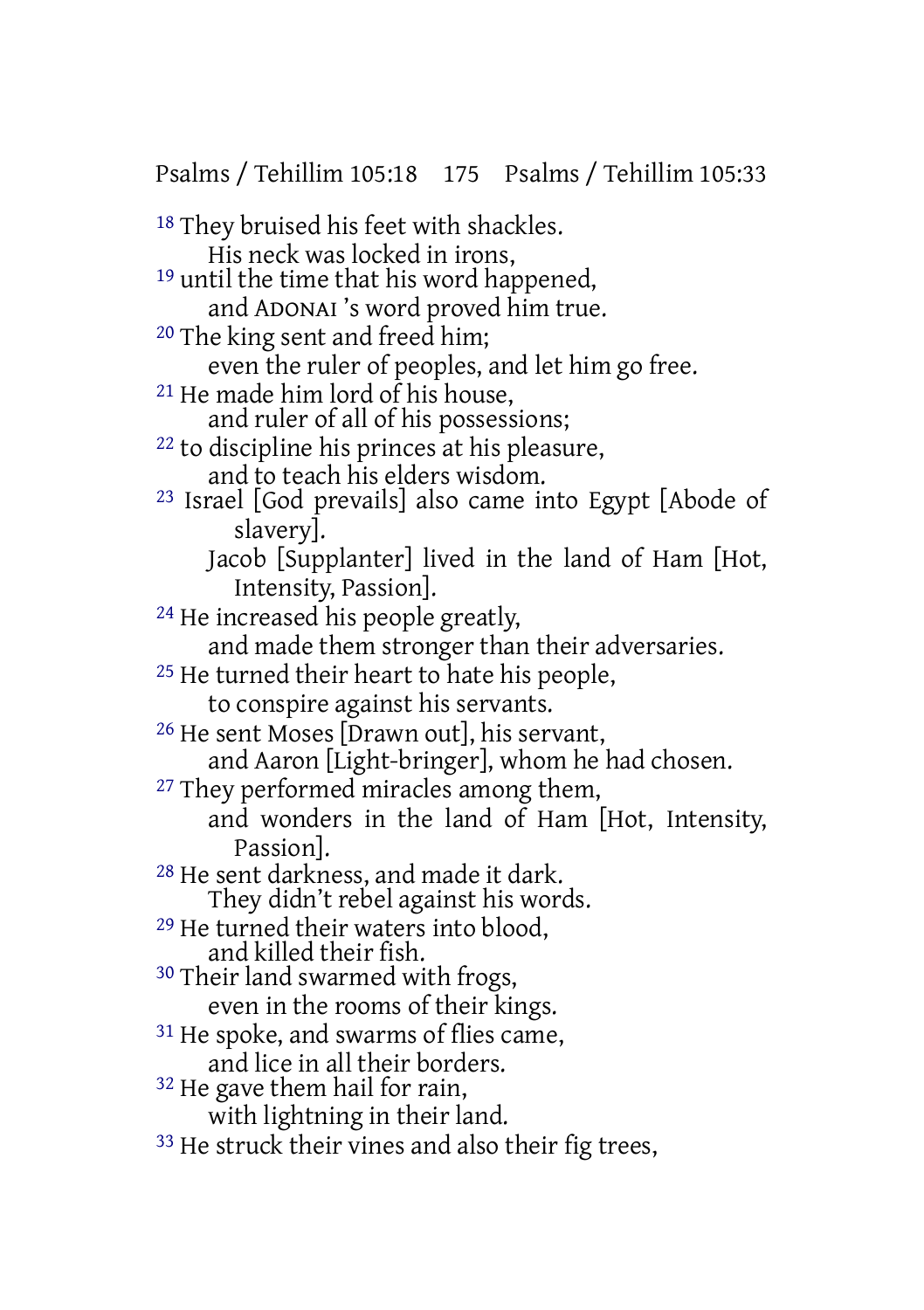and shattered the trees of their country. <sup>34</sup> He spoke, and the locusts came, and the grasshoppers, without number, <sup>35</sup> ate up every plant in their land; and ate up the fruit of their ground. 36 He struck also all the firstborn in their land, the first fruits of all their manhood. <sup>37</sup> He brought them out with silver and gold. There was not one feeble person among his tribes. 38 Egypt [Abode of slavery] was glad when they departed, for the fear of them had fallen on them. <sup>39</sup> He spread a cloud for a covering, fire to give light in the night. 40 They asked, and he brought quails, and satisfied them with the bread of the sky. <sup>41</sup> He opened the rock, and waters gushed out. They ran as a river in the dry places. 42 For he remembered his holy word, and Abraham [Father of a multitude], his servant. 43 He brought his people out with joy, his chosen with singing. 44 He gave them the lands of the nations. They took the labor of the peoples in possession, 45 that they might keep his statutes, and observe his *torot* ·teachings·. Halleluyah ·praise Yah·!

# 106

*Context: The writer asks God to remember the covenant mercies while recalling Israel's history. Psalms history: Israel trusts Yahweh with covenant, then Moses in Egypt, exodus out, delay, then entering Canaan and onto the Judges. (References from Exodus to Judges)*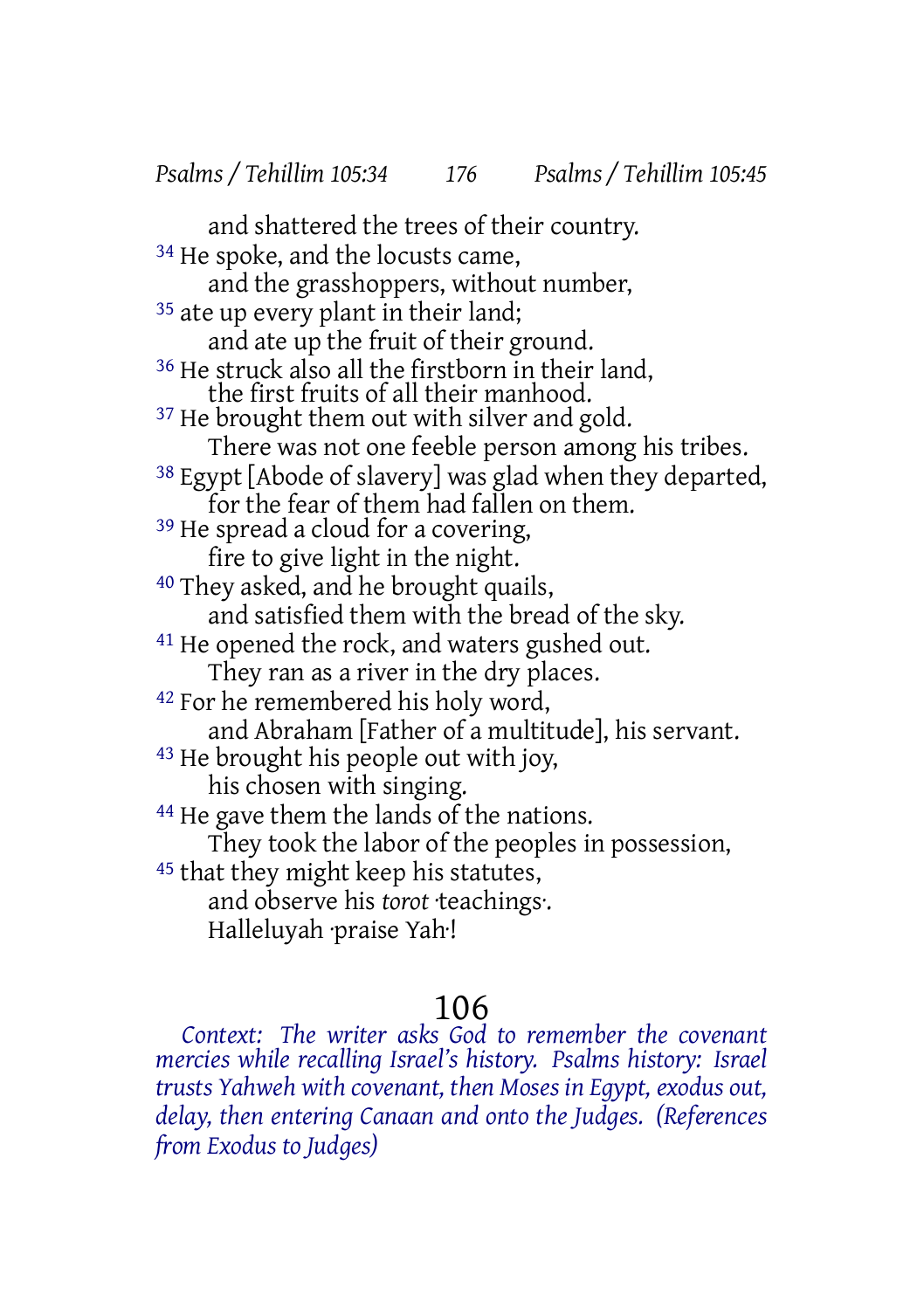1 Praise ADONAI ! *Yadah* ·Extend hands in thankful praise· to ADONAI , for he is good, for his *cheshed* ·loving-kindness· endures forever. 2 Who can utter the mighty acts of ADONAI , or *sh'ma* ·hear obey, fully declare· all his praise? 3 Blessed are those who keep *mishpat* ·justice·. Blessed is one who does what is right at all times. 4 Remember me, ADONAI , with the favor that you show to your people. Visit me with your *yishu'ah* ·salvation·, 5 that I may see the prosperity of your chosen, that I may rejoice in the gladness of your nation, that I may glory with your inheritance. 6 We have sinned with our fathers. We have committed iniquity. We have done wickedly. 7 Our fathers didn't understand your wonders in Egypt [Abode of slavery]. They didn't remember the multitude of your *cheshed* ·loving-kindnesses·,

but were rebellious at the sea, even at the *Sea of Suf* [Reed Sea].

8 Nevertheless he saved them for his name's sake, that he might make his mighty power known.

- 9 He rebuked the *Sea of Suf* [Reed Sea] also, and it was dried up;
	- so he led them through the depths, as through a desert.
- 10 He saved them from the hand of him who hated them, and redeemed them from the hand of the enemy.
- 11 The waters covered their adversaries. There was not one of them left.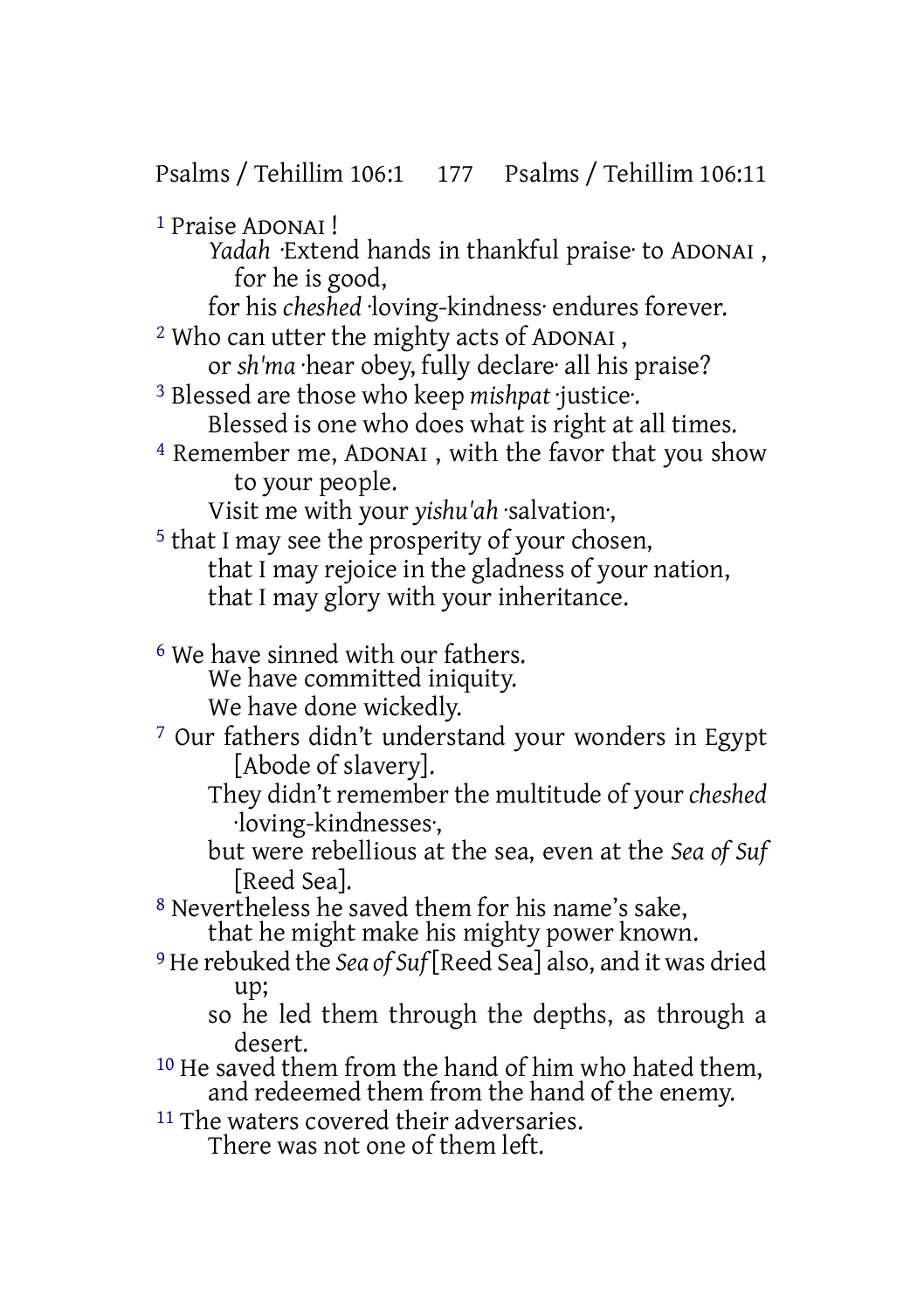Psalms / Tehillim 106:12 178 Psalms / Tehillim 106:25

12 Then they believed his words. They sang his *tehilah* ·praise song·.

13 They soon forgot his works. They didn't wait for his counsel, <sup>14</sup> but gave in to craving in the desert, and tested God in the wasteland. <sup>15</sup> He gave them their request, but sent leanness into their soul. 16 They envied Moses [Drawn out] also in the camp, and Aaron [Light-bringer], ADONAI 's saint. <sup>17</sup> The earth opened and swallowed up Dathan, and covered the company of Abiram. 18 A fire was kindled in their company. The flame burned up the wicked. <sup>19</sup> They made a calf in Horeb [Desert], and *hawa* ·bowed low, prostrated· worshiped a molten image. 20 Thus they exchanged their *kavod* ·weighty glory· for an image of a bull that eats grass. 21 They forgot God, their source of salvation, who had done great things in Egypt [Abode of slavery], 22 Wondrous works in the land of Ham [Hot, Intensity, Passion], and awesome things by the *Sea of Suf* [Reed Sea]. <sup>23</sup> Therefore he said that he would destroy them, had Moses [Drawn out], his chosen, not stood before him in the breach, to turn away his wrath, so that he would not destroy them. 24 Yes, they despised the pleasant land. They didn't believe his word,

25 but murmured in their tents,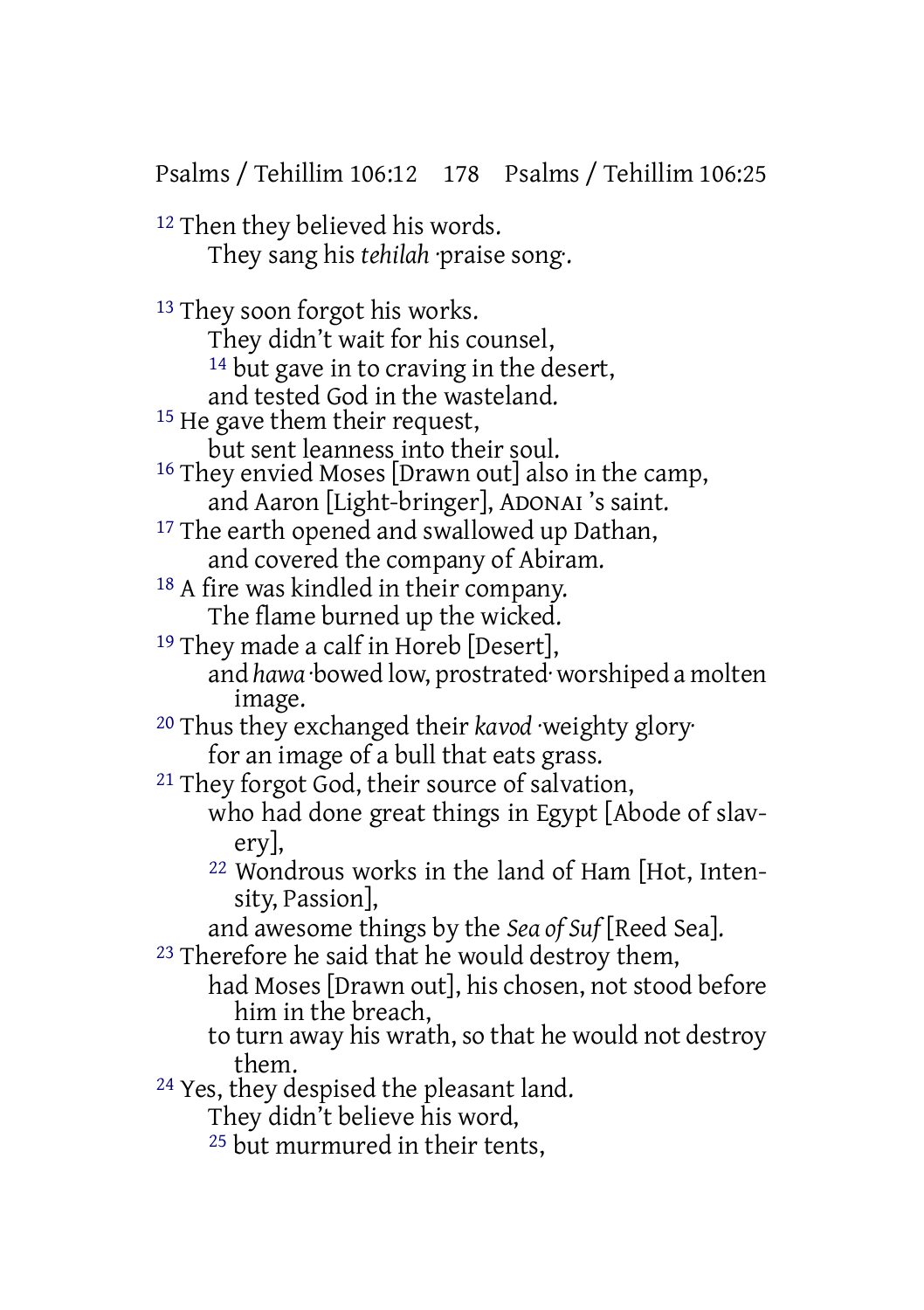Psalms / Tehillim 106:26 179 Psalms / Tehillim 106:39

and didn't *sh'ma* ·hear obey· ADONAI 's voice.

26 Therefore he swore to them

that he would overthrow them in the wilderness,

27 that he would overthrow their offspring among the nations,

and scatter them in the lands.

28 They joined themselves also to Baal Peor,

- and ate the sacrifices of the dead.
- 29 Thus they provoked him to anger with their deeds. The plague broke in on them.
- 30 Then Pinchas [Bronze skin] stood up, and executed judgment,

so the plague was stopped.

- <sup>31</sup> That was credited to him for righteousness, for all generations to come.
- 32 They angered him also at the waters of Meribah [Quarreling],

so that Moses [Drawn out] was troubled for their sakes;

- 33 because they were rebellious against his spirit, he spoke rashly with his lips.
- <sup>34</sup> They didn't destroy the peoples,
	- as ADONAI ordered them to do,
- 35 but mixed themselves with the nations, and learned their works.
- 36 They *abad* ·served· their idols,

- which became a snare to them.
- 37 Yes, they sacrificed their sons and their daughters to demons.

38 They shed innocent blood,

even the blood of their sons and of their daughters,

whom they sacrificed to the idols of Canaan [Humbled].

The land was polluted with blood.

<sup>39</sup> Thus were they defiled with their works,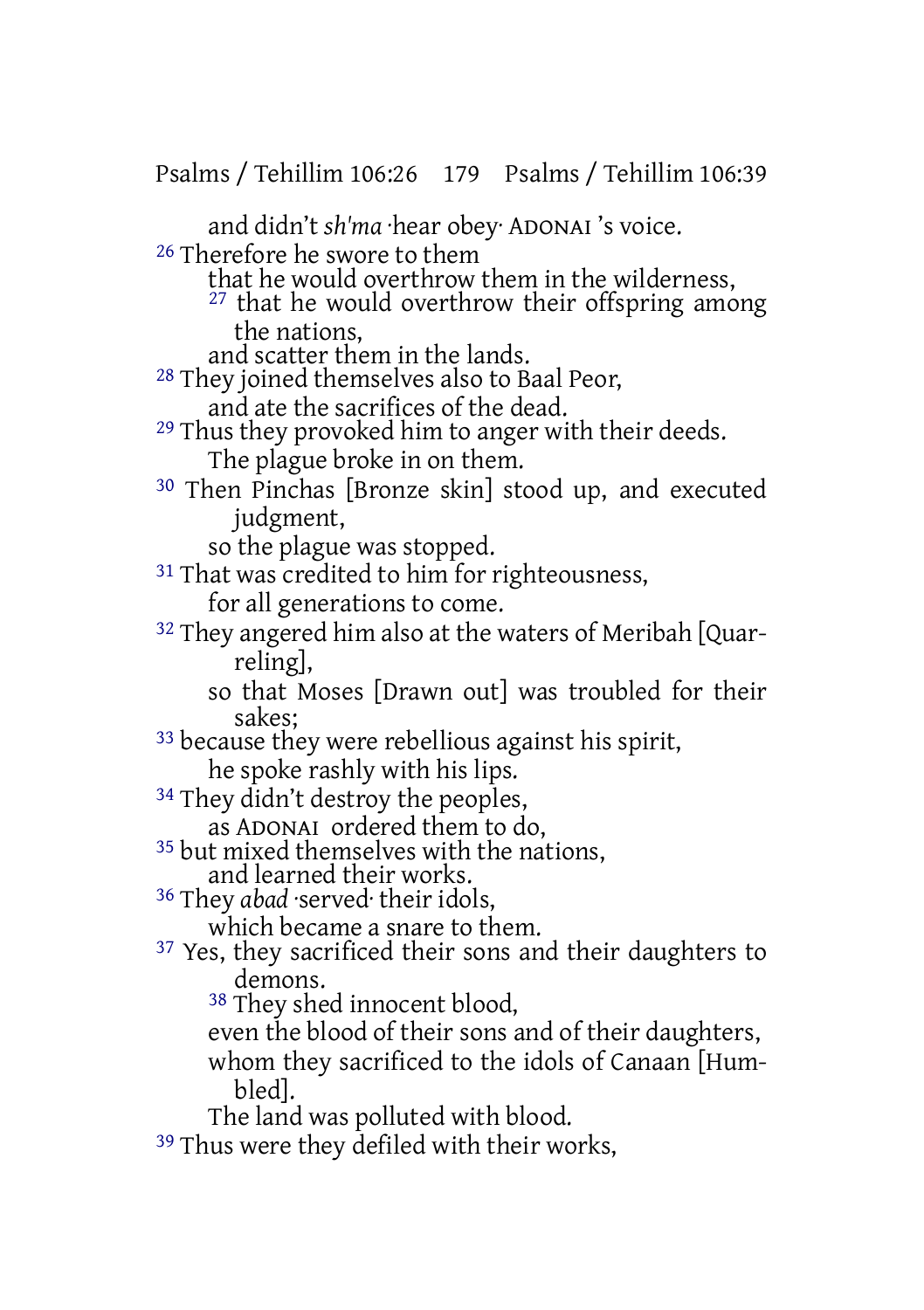#### *Psalms / Tehillim 106:40 180 Psalms / Tehillim 106:48*

and prostituted themselves in their deeds.

40 Therefore ADONAI burned with anger against his people.

He abhorred his inheritance.

41 He gave them into the hand of the nations.

Those who hated them ruled over them.

<sup>42</sup> Their enemies also oppressed them.

They were brought into subjection under their hand.

43 Many times he delivered them,

but they were rebellious in their counsel,

and were brought low in their iniquity.

44 Nevertheless he regarded their distress, when he *sh'ma* ·heard obeyed· their cry.

45 He remembered for them his covenant,

and relented according to the multitude of his *cheshed* ·loving-kindnesses·.

46 He made them also to be shown *racham* ·compassionate love·

by all those who carried them captive.

<sup>47</sup> Save us, ADONAI, our God, gather us from among the nations, *yadah* ·extend hands in thankful praise· to your holy name, to triumph in your *tehilah* ·praise song·!

<sup>48</sup> *Blessed be ADONAI, the God of Israel [God prevails],* \* from everlasting even to everlasting! Let all the people say, "*Amen* ·So be it·." Halleluyah ·praise Yah·!

#### BOOK 5

<sup>\*</sup> 106:48 Quoted in Luke 1:68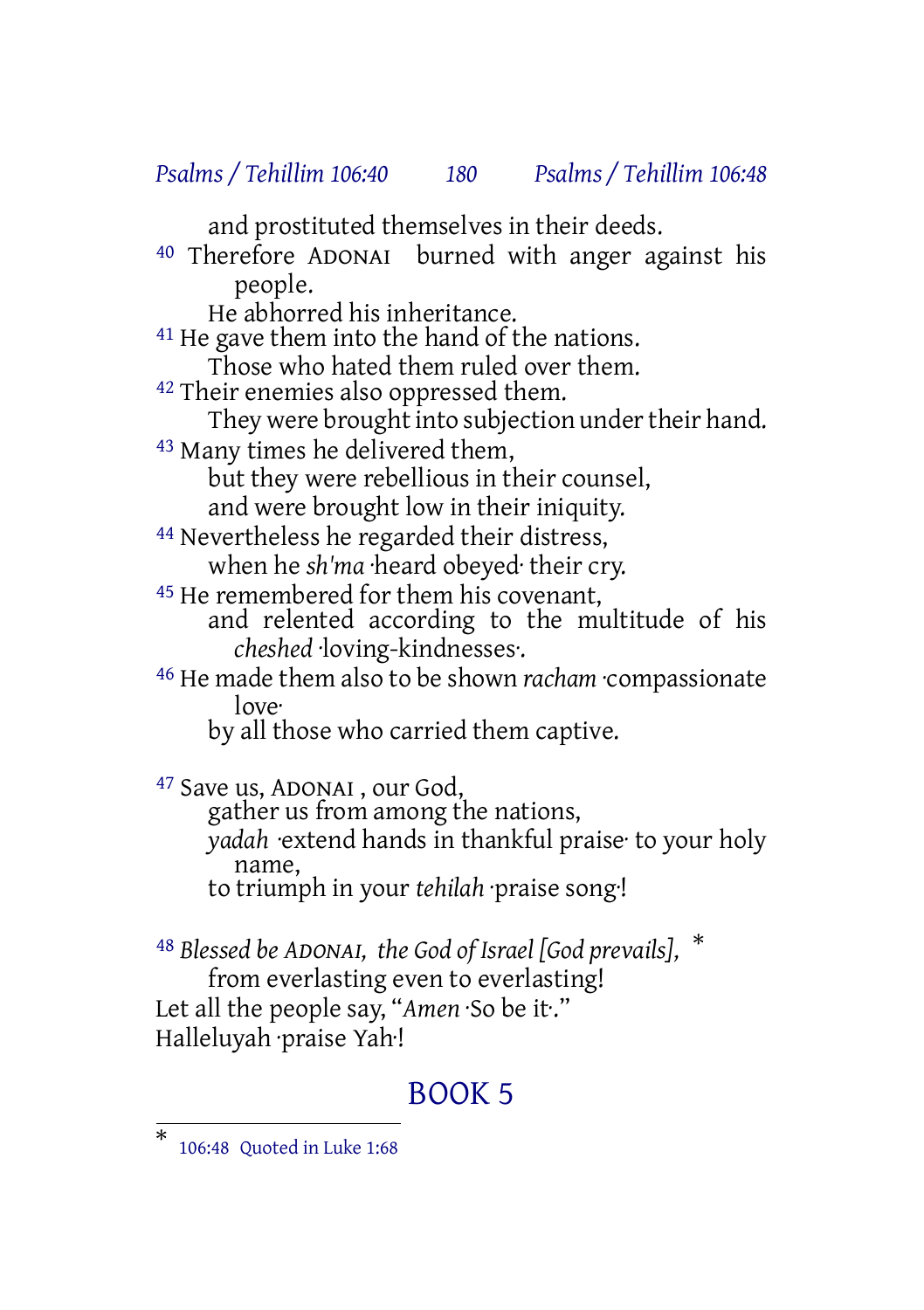# 107

*Context: Written post-exile from Babylon [Confusion]. Recalling God's dealings with Israel [God prevails] in history and prophecy. (Ezra 1:1-7; Is 45:1-8) (Ps 107:16 references Is 45:2)*

1 *Yadah* ·Extend hands in thankful praise· to ADONAI , for he is good, for his *cheshed* ·loving-kindness· endures forever. 2 Let the redeemed by ADONAI say so, whom he has redeemed from the hand of the adversary, 3 And gathered out of the lands, from the east and from the west, from the north and from the south. 4 They wandered in the wilderness in a desert way. They found no city to live in. 5 Hungry and thirsty, their soul fainted in them. 6 Then they cried to ADONAI in their trouble, and he delivered them out of their distresses, 7 he led them also by a straight way, that they might go to a city to live in. 8 Let them *yadah* ·extend hands in thankful praise· to ADONAI for his *cheshed* ·loving-kindness·, for his wonderful deeds to the children of men! 9 For he satisfies the longing soul. He fills the hungry soul with good. 10 Some sat in darkness and in the shadow of death, being bound in affliction and iron, <sup>11</sup> because they rebelled against the words of God, and condemned the counsel of *haElyon* [the Most High].

<sup>12</sup> Therefore he brought down their heart with labor.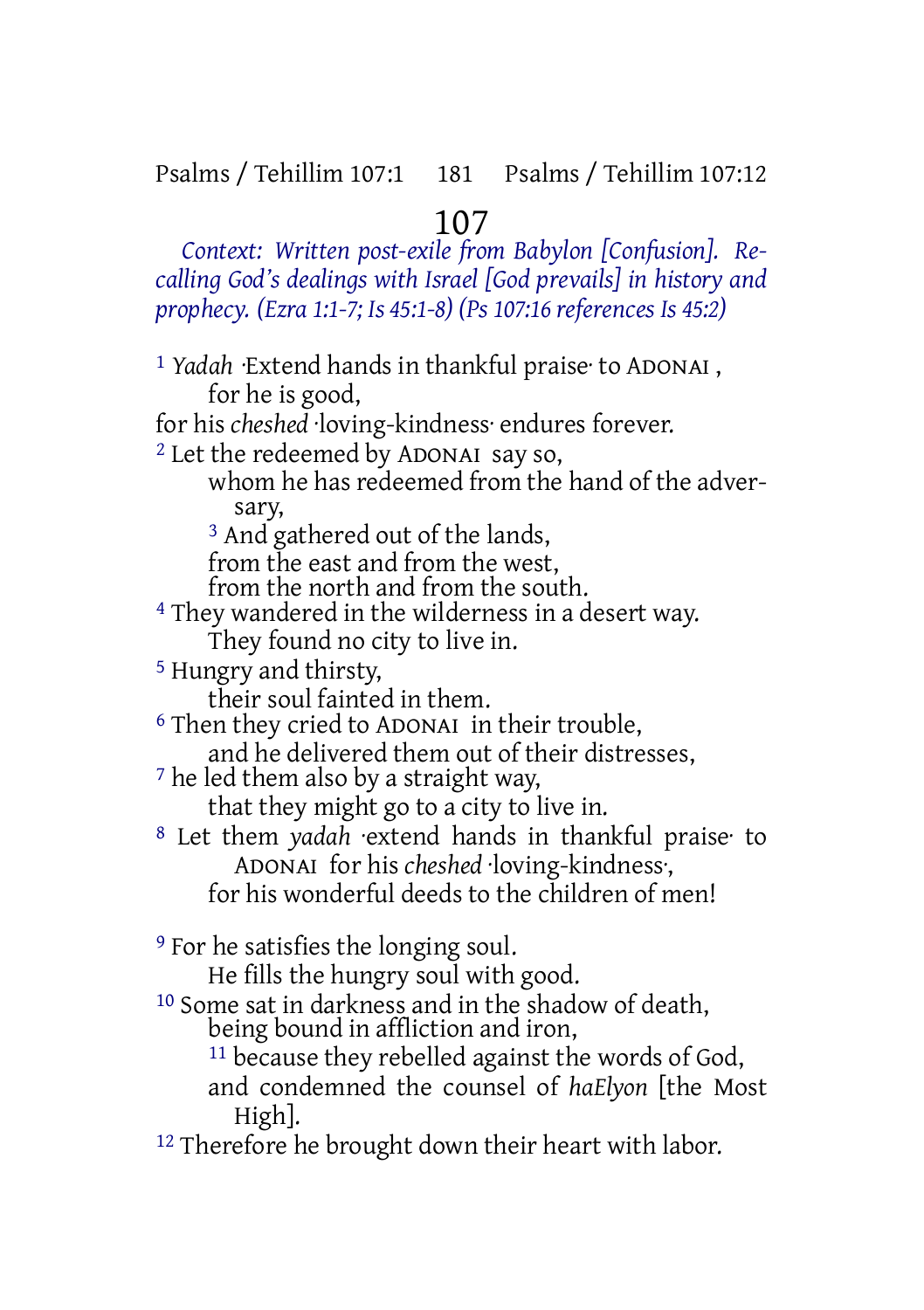Psalms / Tehillim 107:13 182 Psalms / Tehillim 107:25

They fell down, and there was no one to help. 13 Then they cried to ADONAI in their trouble,

and he saved them out of their distresses. 14 He brought them out of darkness and the shadow of death,

and broke away their chains.

15 Let them *yadah* ·extend hands in thankful praise· to ADONAI for his *cheshed* ·loving-kindness·, for his wonderful deeds to the children of men!

16 For he has broken the gates of bronze, and cut through bars of iron.

17 Fools are afflicted because of their disobedience, and because of their iniquities.

18 Their soul abhors all kinds of food. They draw near to the gates of death.

19 Then they cry to ADONAI in their trouble, he saves them out of their distresses.

20 He sends his word, and heals them, and delivers them from their graves.

21 Let them *yadah* ·extend hands in thankful praise· to ADONAI for his *cheshed* ·loving-kindness·, for his wonderful deeds to the children of men!

<sup>22</sup> *Let them offer the sacrifices of thanksgiving,* \* and declare his deeds with singing.

23 Those who go down to the sea in ships, who do business in great waters;

24 These see ADONAI 's deeds,

and his wonders in the deep.

<sup>25</sup> For at his word the stormy wind arose, lifting up its towering waves.

<sup>\*</sup> 107:22 Quoted in Heb 13:15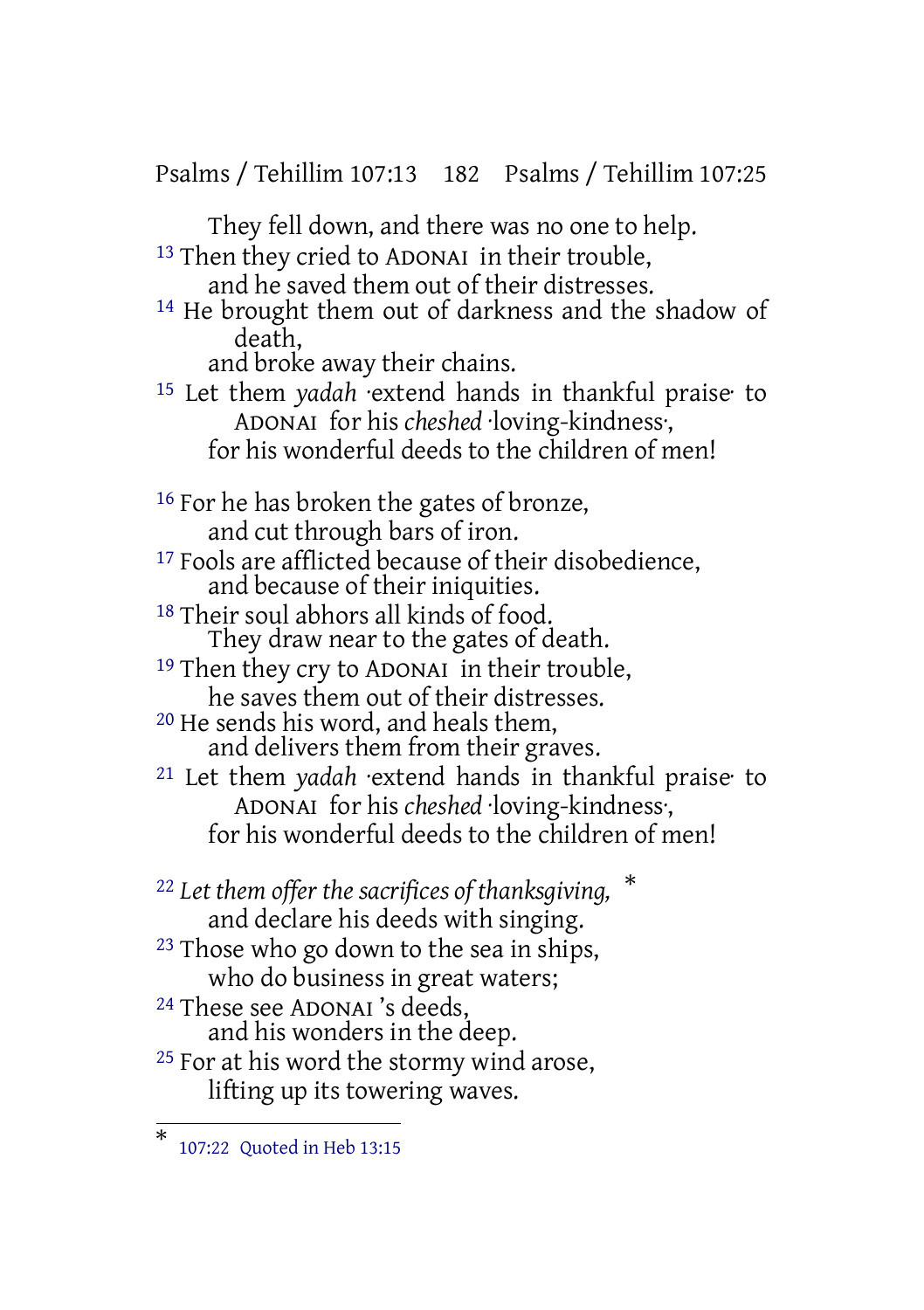Psalms / Tehillim 107:26 183 Psalms / Tehillim 107:41

26 They mount up to the sky; they go down again to the depths.

Their soul melts away because of trouble.

27 They reel back and forth, and stagger like a drunken man,

and are at their wits' end.

- 28 Then they cry to ADONAI in their trouble, and he brings them out of their distress.
- 29 He makes the storm a calm, so that its waves are still.
- 30 Then they are glad because it is calm, so he brings them to their desired haven.
- 31 Let them *yadah* ·extend hands in thankful praise· to ADONAI for his *cheshed* ·loving-kindness·, for his wonderful deeds for the children of men!
- 32 Let them exalt him also in the assembly of the people, and praise him in the seat of the elders.
- 33 He turns rivers into a desert,
	- water springs into a thirsty ground,
	- 34 and a fruitful land into a salt waste,
	- for the wickedness of those who dwell in it.
- <sup>35</sup> He turns a desert into a pool of water, and a dry land into water springs.
- 
- <sup>36</sup> There he makes the hungry live,
	- that they may prepare a city to live in,
	- 37 sow fields, plant vineyards,
	- and reap the fruits of increase.
- $38$  He blesses them also, so that they are multiplied greatly. He does not allow their livestock to decrease.
- 39 Again, they are diminished and bowed down through oppression, trouble, and sorrow.
- 40 He pours contempt on princes,
- and causes them to wander in a trackless waste.
- 41 Yet he lifts the needy out of their affliction,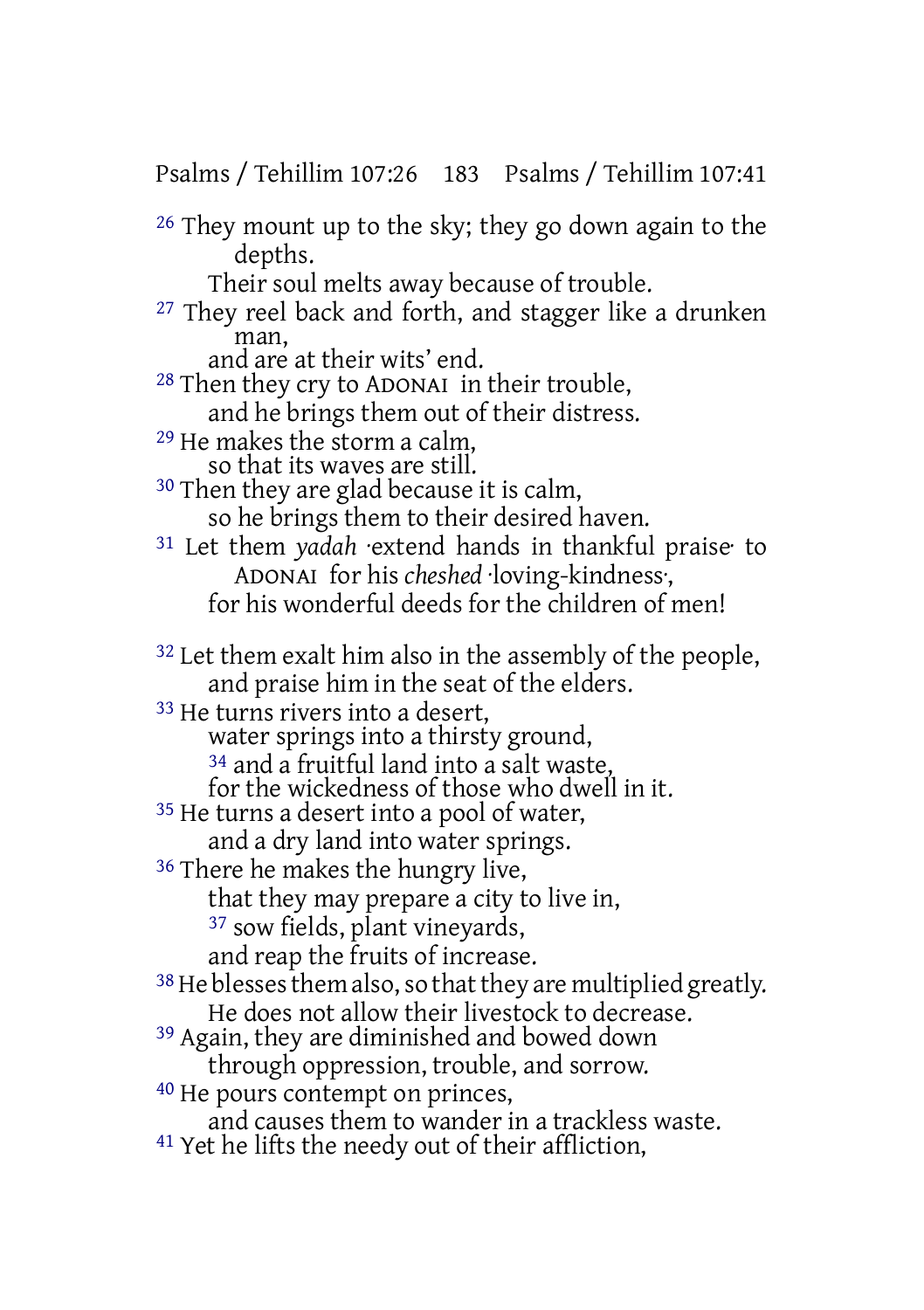Psalms / Tehillim 107:42 184 Psalms / Tehillim 108:8

and increases their families like a flock. <sup>42</sup> The upright will see it, and be glad.

All the wicked will shut their mouths.

43 Whoever is wise will pay attention to these things. They will consider the *cheshed* ·loving-kindnesses· of ADONAI .

### 108

*A Song. A Psalm by David [Beloved].*

*Context: David [Beloved] fights in many wars with success, the contemporary battle is not yet finished and the war's end is not yet determined. (2 Sam 8)*

<sup>1</sup> My heart is steadfast, God.

I willsing *zahmar*·musical praise· and I will give *kavod* ·weighty glory·.

2 Wake up, harp and lyre!

I will wake up the dawn.

- 3 I will *yadah* ·extend hands in thankful praise· to you, ADONAI , among the nations.
	- I will sing *zahmar* ·musical praise· to you among the peoples.
- 4 For your *cheshed* ·loving-kindness· is great above the heavens.

Your faithfulness reaches to the skies.

5 Be exalted, God, above the heavens!

Let your *kavod* weighty glory be over all the earth.

6 That your *yadid* ·beloved· may be delivered,

save with your right hand, and answer us.

7 God has spoken from his sanctuary: "In triumph,

I will divide Shechem, and measure out the valley of Sukkot.

8 Gilead is mine. Manasseh [Causing to forget] is mine.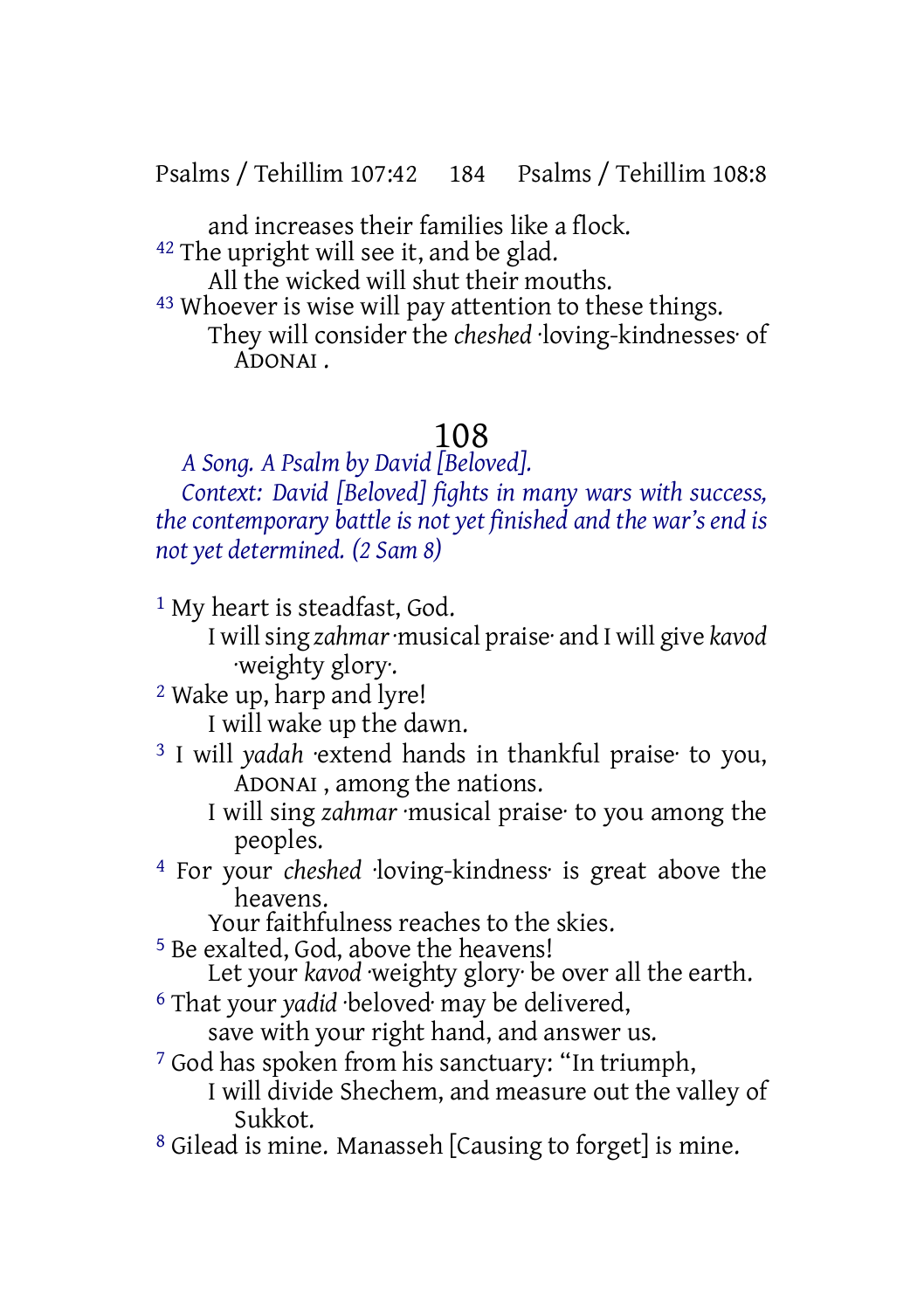Psalms / Tehillim 108:9 185 Psalms / Tehillim 109:4

Ephraim [Fruit] also is my helmet. Judah [Praised] is my scepter. <sup>9</sup> Moab [From father] is my wash pot. I will toss my sandal on Edom [Red]. I will shout over Philistia." 10 Who will bring me into the fortified city? Who has led me to Edom [Red]? 11 Haven't you rejected us, God? You don't go out, God, with our armies. 12 Give us help against the enemy, for the help of man is vain. <sup>13</sup> Through God, we will do valiantly. For it is he who will tread down our enemies.

### 109

*For the Chief Musician. A Psalm by David [Beloved]. Context: Possibly, many friends are unreliable; David [Beloved] flees trusting nearly no one. (1 Sam 22:1-5) Historically, the concluding verses (Ps 109:26-31) are sung for Hanukkah with Psalm 105.*

1 God of my *tehilah* ·praise song·, don't remain silent, <sup>2</sup> for they have opened the mouth of the wicked and the mouth of deceit against me. They have spoken to me with a lying tongue. 3 *They* have also surrounded me with words of *hatred,* and fought against me *without a cause.* \*

<sup>4</sup> † Making *teshuvah* ·complete return· for my love, they are my adversaries; but I am in prayer.

<sup>\*</sup> 109:3 Quoted in John 15:25 † 109:4 MP: Messiah will pray for his enemies. (Matt 23:37; Luke 23:34)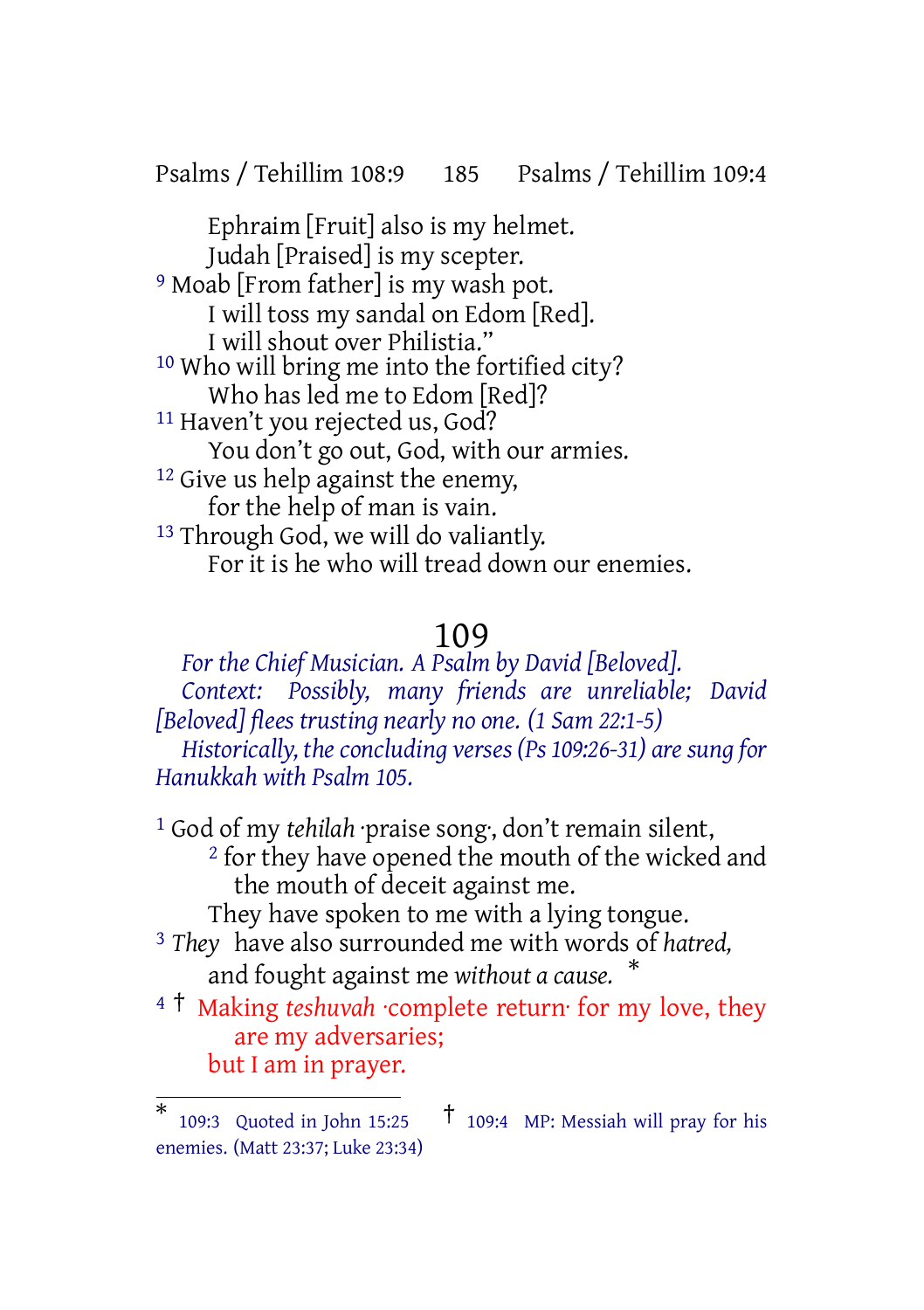Psalms / Tehillim 109:5 186 Psalms / Tehillim 109:17

5 They have rewarded me evil for good, and hatred for my love. 6 Set a wicked man over him. Let an adversary stand at his right hand. 7 When he is judged, let him come out guilty. Let his prayer be turned into sin. <sup>8</sup> ‡ Let his days be few. § *Let another take his office.* \* † <sup>9</sup> Let his children be fatherless, and his wife a widow. <sup>10</sup> Let his children be wandering beggars. Let them be sought from their ruins. <sup>11</sup> Let the creditor seize all that he has. Let strangers plunder the fruit of his labor. <sup>12</sup> Let there be no one to extend kindness to him, neither let there be anyone to have pity on his orphan children. <sup>13</sup> Let his posterity be cut off. In the generation following let their name be blotted out. <sup>14</sup> Let the iniquity of his fathers be remembered by ADONAI . Don't let the sin of his mother be blotted out. <sup>15</sup> Let them be before ADONAI continually, that he may cut off their memory from the earth; <sup>16</sup> because he didn't remember to show kindness, but persecuted the poor and needy man, the broken in heart, to kill them. 17 Yes, he *'ahav* ·affectionately loved· cursing, and it came to him. He didn't delight in blessing, and it was far from him.

<sup>‡</sup> 109:8 MP: The Messiah's betrayer will have <sup>a</sup> short life. (Matt 27:3-5; Acts

<sup>1:15-18)</sup>  $\frac{1}{5}$  109:8 MP: The Messiah's betrayer is replaced by another. (Acts

<sup>1:20-26)</sup> \* 109:8 Quoted in Acts 1:20 † 109:8 Paraphrase Quoted in John 17:12 with Acts 1:16-20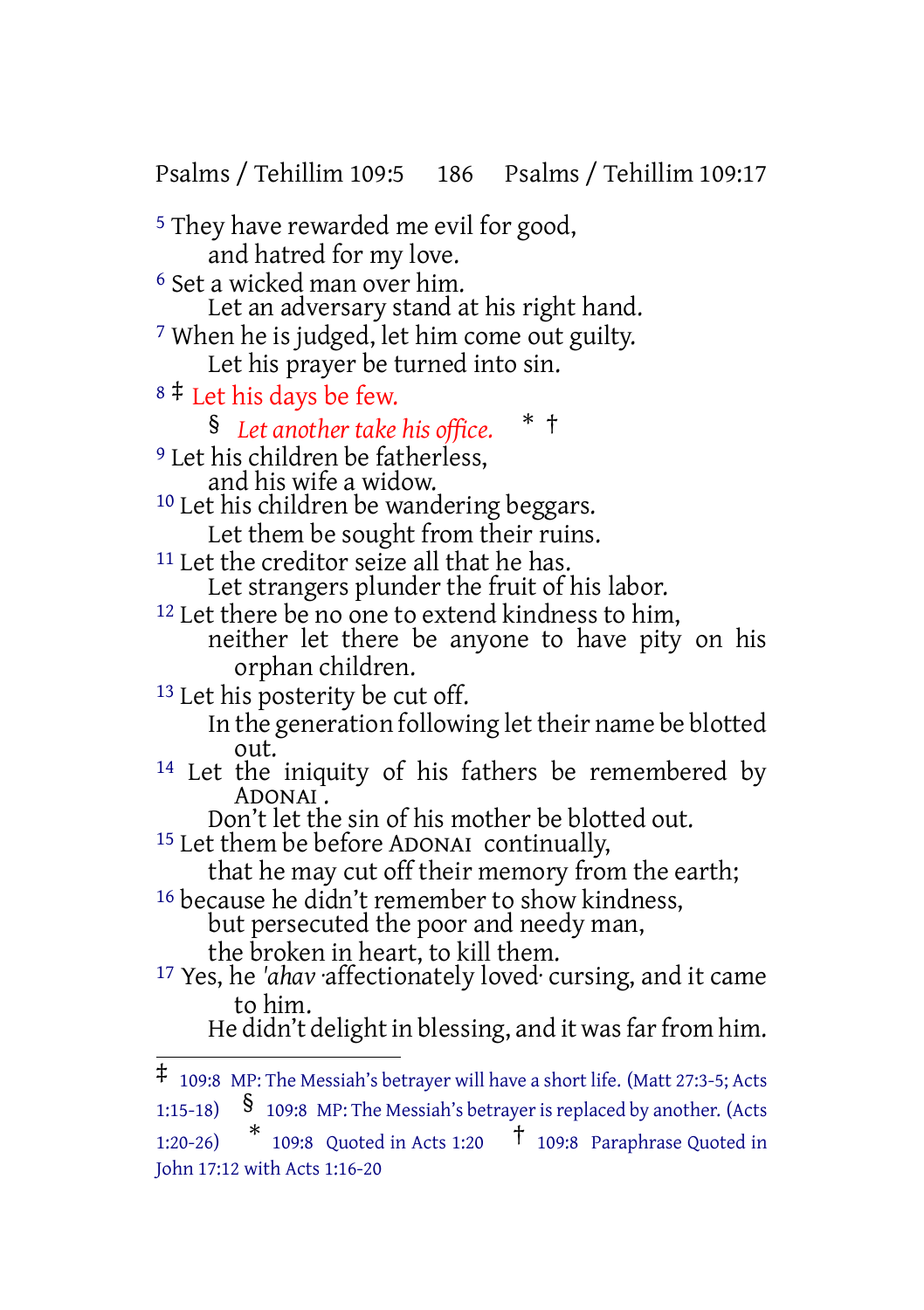Psalms / Tehillim 109:18 187 Psalms / Tehillim 109:29

18 He clothed himself also with cursing as with his garment.

It came into his inward parts like water,

like oil into his bones.

<sup>19</sup> Let it be to him as the clothing with which he covers himself,

for the belt that is always around him.

20 This is the reward of my adversaries from ADONAI , of those who speak evil against my soul.

21 But deal with me, ADONAI the Lord, for your name's sake,

because your *cheshed* ·loving-kindness· is good, deliver me;

<sup>22</sup> for I am poor and needy.

My heart is wounded within me.

23 I fade away like an evening shadow.

I am shaken off like a locust. <sup>24</sup> My knees are weak through fasting.

My body is thin and lacks fat.

 $25 \div 1$  have also become a reproach to them. When they see me, they shake their head.

26 Help me, ADONAI , my God.

Save me according to your *cheshed* ·loving-kindness·;

 $27$  that they may know that this is your hand; that you, ADONAI , have done it.

28 They may curse, but you bless.

When they arise, they will be shamed,

but your servant shall rejoice.

29 Let my adversaries be clothed with dishonor. Let them cover themselves with their own shame as with a robe.

<sup>‡</sup> 109:25 MP: Messiah is mocked by people shaking their heads. (Mark 15:29-30)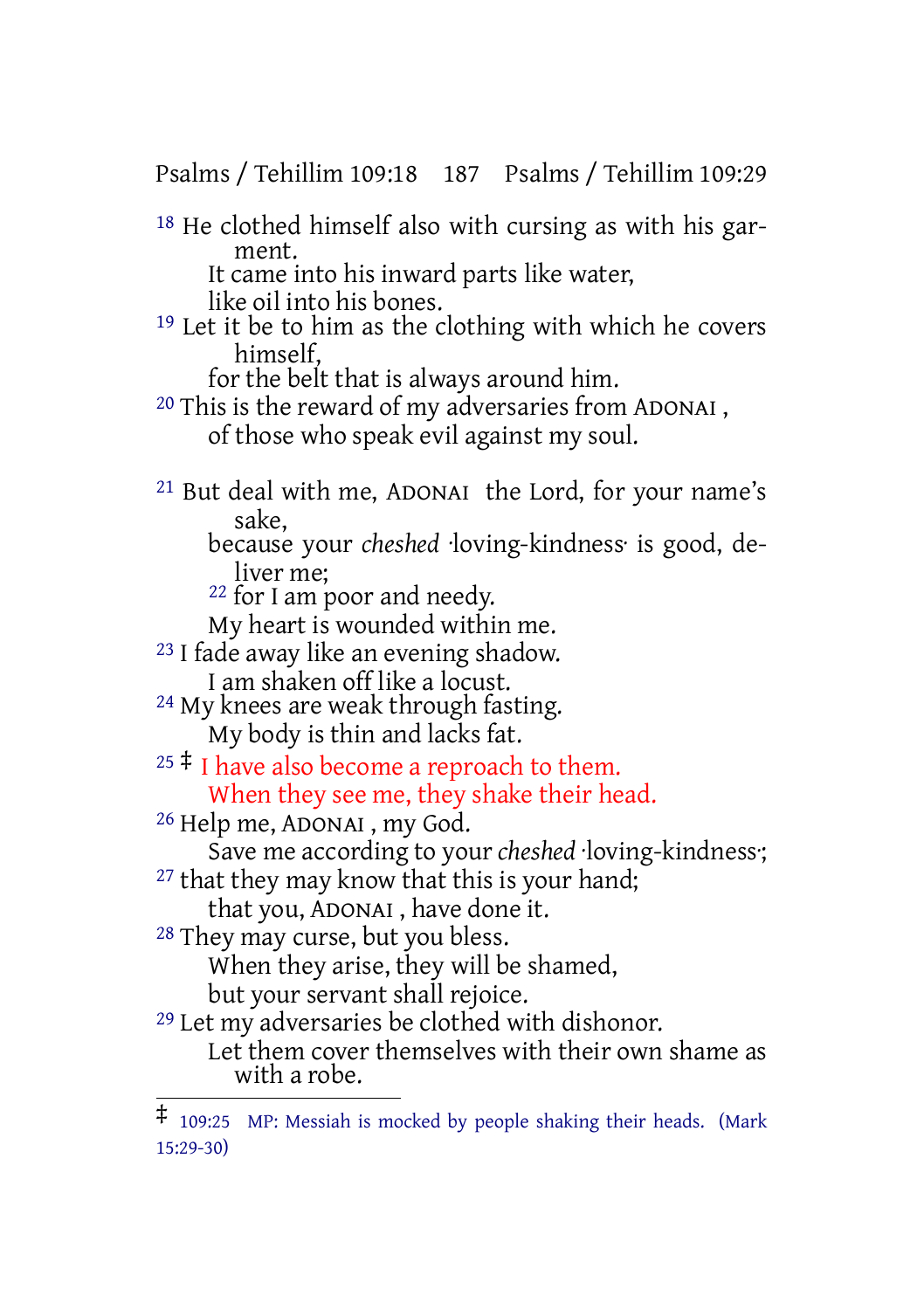Psalms / Tehillim 109:30 188 Psalms / Tehillim 110:1

30 I will give great thanks to ADONAI with my mouth. Yes, I will *yadah* ·extend hands in thankful praise· to him among the multitude.

<sup>31</sup> For he will stand at the right hand of the needy, to save him from those who judge his soul.

## 110

*A Psalm by David [Beloved]. Context: Messianic Psalm. (No reference) The King Priest that is exemplified in Gen 14:18-20 is discussed in Hebrews 6:13-7:22.*

<sup>1</sup> \* *ADONAI says to adoni [my Lord],* † "Sit at my right hand, ‡

*k until I make your enemies a footstool for your feet."* §  $*$ 

<sup>\*</sup> 110:1 MP: Messiah is called *adon* [Lord]. (Luke 20:41-44) † 110:1 MP: Messiah sits at the right hand of God with all enemies being made subject to him. (Matt 26:64; Mark 16:19; Acts 2:33; Rom 8:34; Col 3:1; Heb 1:3, 1:13, 8:1-2, 10:12; <sup>1</sup> Peter 3:22) ‡ 110:1 Quoted in Matt 26:64; Mark 14:62, 16:19; Luke 22:69; Acts 5:31, 7:55-56; Col 3:1; Heb 1:3, 8:1, 12:2; 1 Pet 3:22; Rev 3:21 § 110:1 Quoted in Acts 2:35; <sup>1</sup> Cor 15:25 \* 110:1 Quoted in Matt 22:44; Mark 12:36; Luke 20:43; Acts 2:33; Heb 1:13, 10:12-13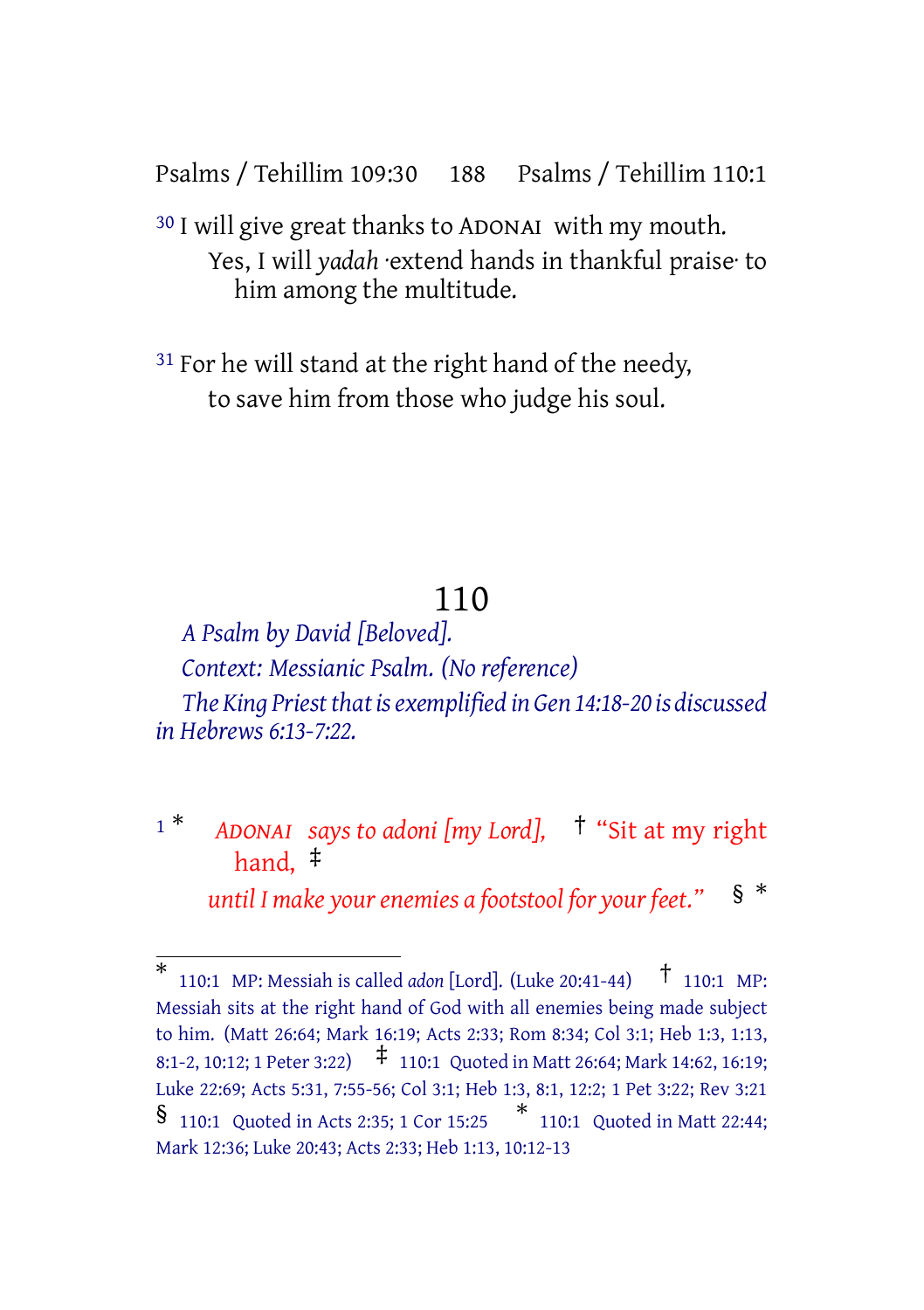### Psalms / Tehillim 110:2 189 Psalms / Tehillim 110:6

<sup>2</sup> † ADONAI will send out ‡ the rod of your strength out of Zion [Mountain ridge, Marking]. Rule among your enemies.

<sup>3</sup> Your people offer themselves willingly in the day of your power, in holy array.

- Out of the womb of the morning, you have the dew of your youth.
- <sup>4</sup> § *ADONAI has sworn, and will not change his mind: "You are a priest forever in the order of Malki-Tzedek [My king Righteousness]."* \*
- <sup>5</sup> <sup>†</sup> The Lord is at your right hand. He will crush kings in the day of his wrath. 6 He will judge among the nations. He will heap up dead bodies. He will crush the ruler of the whole earth.

<sup>†</sup> 110:2 MPr: "The rod of Thy strength" has an interesting mystic interpretation linking histories. The pledges which Tamar [Palm tree] took from Judah [Praised] (Gen 38:18) was a leading from the Holy Spirit. Judah's seal is interpreted as signifying the Kingdom of God, the bracelet as the Sanhedrin (the Jewish Court of Law), and the staff representing the King Messiah. (Ps 110:2 and Is 11 in Midrash Genesis 85). (Mal 3:3; Luke 3:16)  $\ddagger$  110:2 MPr: The staff of Aaron is said to have been in the hands of every king until the Temple was destroyed. Since then, it was hid and will be restored to King Messiah. (Midrash Numbers 18). The self-same staff was used by Jacob with which he crossed Jordan (Gen 32:22), the staff of Judah (Gen 38:18), and Moses' staff of miracles (Ex 4:17), and Aaron's budding staff (Num 17:8), and the young man David had this self-same staff in his hand when he slew Goliath [Exposer, Uncovered] (1 Sam 17:40). This very same staff will be restored to the Messiah. (Ps 110:2 in Yalkut on Psalm 110). (Rev 2:26-27)  $\frac{1}{2}$  110:4 MP: Messiah will be a priest, not from Levi but rather from Malki-Tzedek. (Heb 5:5-6, 6:17-20, 8:1-2) \* 110:4 Quoted in Heb 5:6, 5:10, 6:20, 7:11, 7:17, 7:21 † 110:5 MP: Messiah is at the right hand of God crushing the kings against him. (Mark 16:19; Luke 1:71; Acts 1:5-8, 2:33, 5:31, 7:55-58; Heb 8:1-2, 10:12, 12:2; 1 Peter 3:22)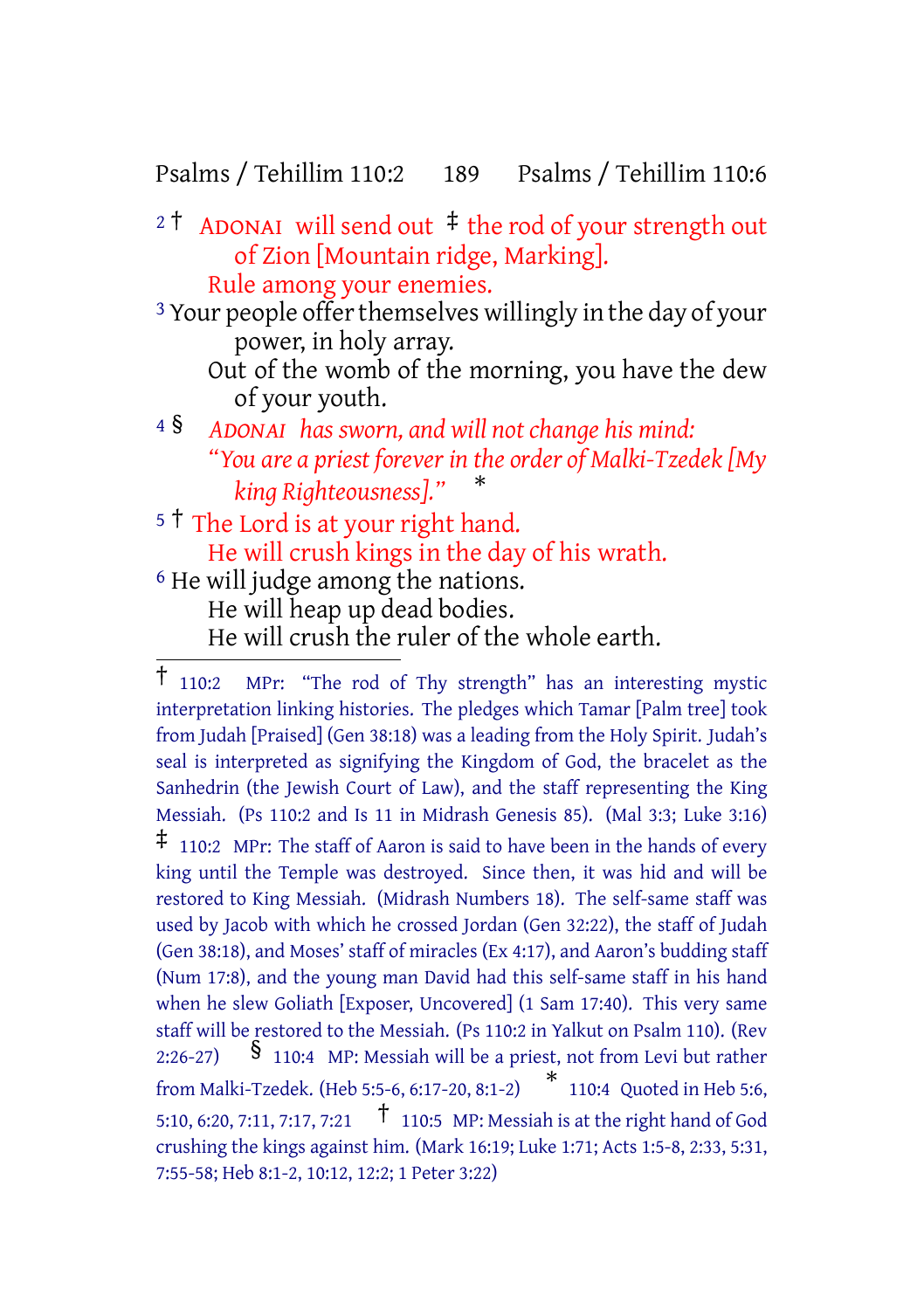Psalms / Tehillim 110:7 190 Psalms / Tehillim 111:8

 $7 \div 7$  He will drink of the brook on the way; therefore he will lift up his head.

### 111

*Context: God remembers His covenant, possibly as the Jews exiled in Babylon [Confusion] seecovenant faithfulness fulfilled by God's regathering and the rebuilding of the Temple. (Ezra 3:10-13)*

*Acrostic Psalm*

1 Halleluyah ·praise Yah·!

- I will *yadah* ·extend hands in thankful praise· to ADONAI with my whole heart,
- in the council of the upright, and in the congregation.
- 2 ADONAI 's works are great,

pondered by all those who delight in them.

3 His work is honor and majesty.

His righteousness endures forever.

- 4 He has caused his wonderful works to be remembered. *ADONAI is gracious and merciful.* \*
- 5 He has given food to those who fear him. He always remembers his covenant binding contract between two or more parties·.
- <sup>6</sup> He has shown his people the power of his works, in giving them the heritage of the nations.
- 7 The works of his hands are truth and *mishpat* ·justice·. All his precepts are sure.
- 8 They are established forever and ever.

<sup>‡</sup> 110:7 MPr: Applied in Messianic times. When streams of blood flow from the wicked, birds will come to drink that flood. (Ps 110:7 in Yalkut u. s. col. d). (Rev 19:17-18, 19:21) \* 111:4 Quoted in James 5:11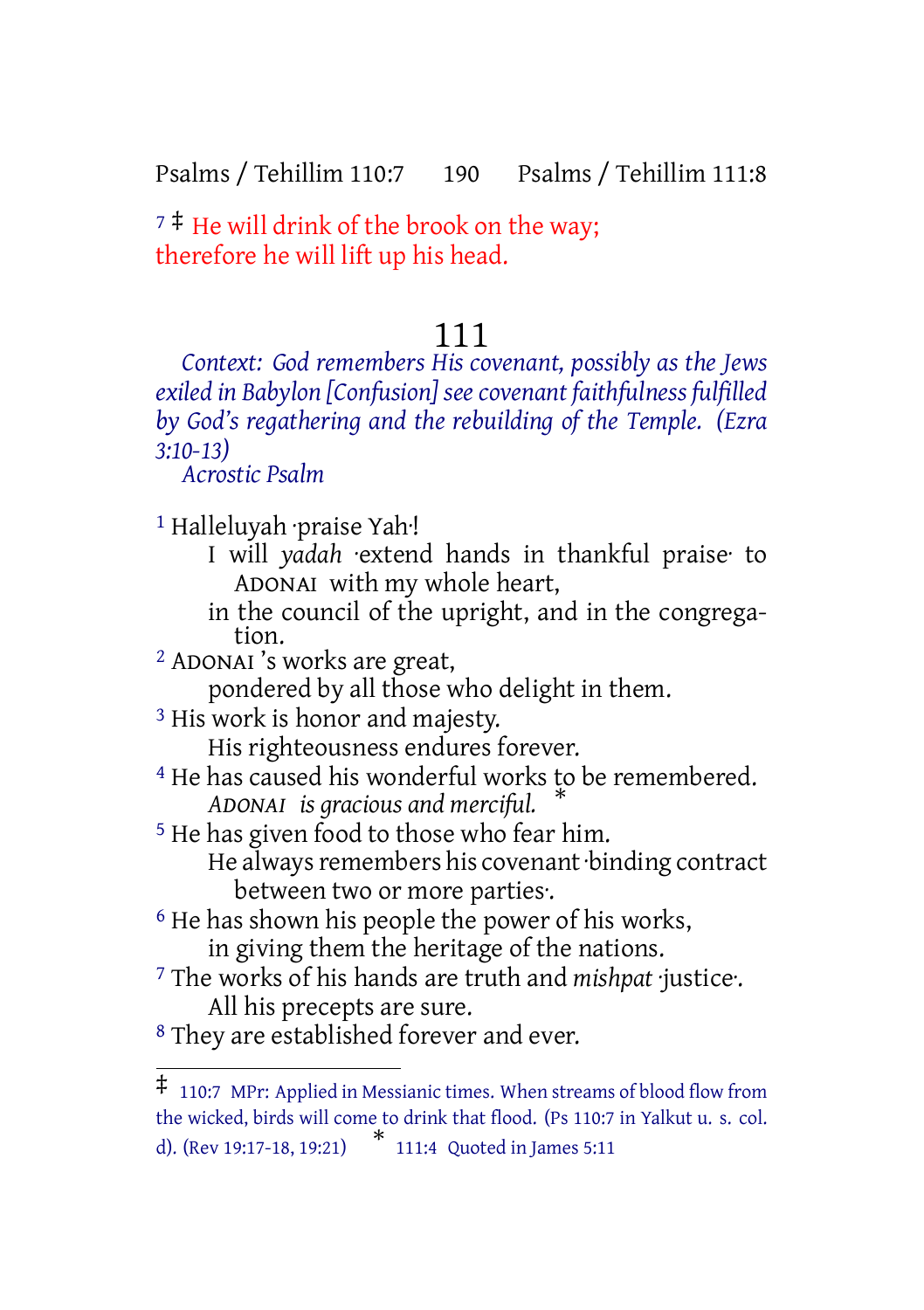Psalms / Tehillim 111:9 191 Psalms / Tehillim 112:8

They are done in truth and uprightness. <sup>9</sup> He has sent redemption to his people. He has enjoined his covenant forever. *His name is holy* † and awesome! 10 The fear of ADONAI is the beginning of wisdom.

All those who do his work have a good understanding. His *tehilah* ·praise song· endures forever!

## 112

*Context: Hallel 1:6. A reflection at the end of David's life. (No reference) Acrostic Psalm*

1 Halleluyah ·praise Yah·! Blessed is the man who fears ADONAI , who delights greatly in his *mitzvot* ·instructions·. 2 His offspring will be mighty in the land. The generation of the upright will be blessed. 3 Wealth and riches are in his house. His righteousness endures forever. 4 Light dawns in the darkness for the upright, gracious, merciful, and righteous. 5 It is well with the man who is merciful and lends. He will maintain his cause in judgment. 6 For he will never be shaken. The upright will be remembered forever. 7 He will not be afraid of evil news. His heart is steadfast, trusting in ADONAI . 8 His heart is established. He will not be afraid in the end when he sees his adversaries.

<sup>†</sup> 111:9 Quoted in Luke 1:49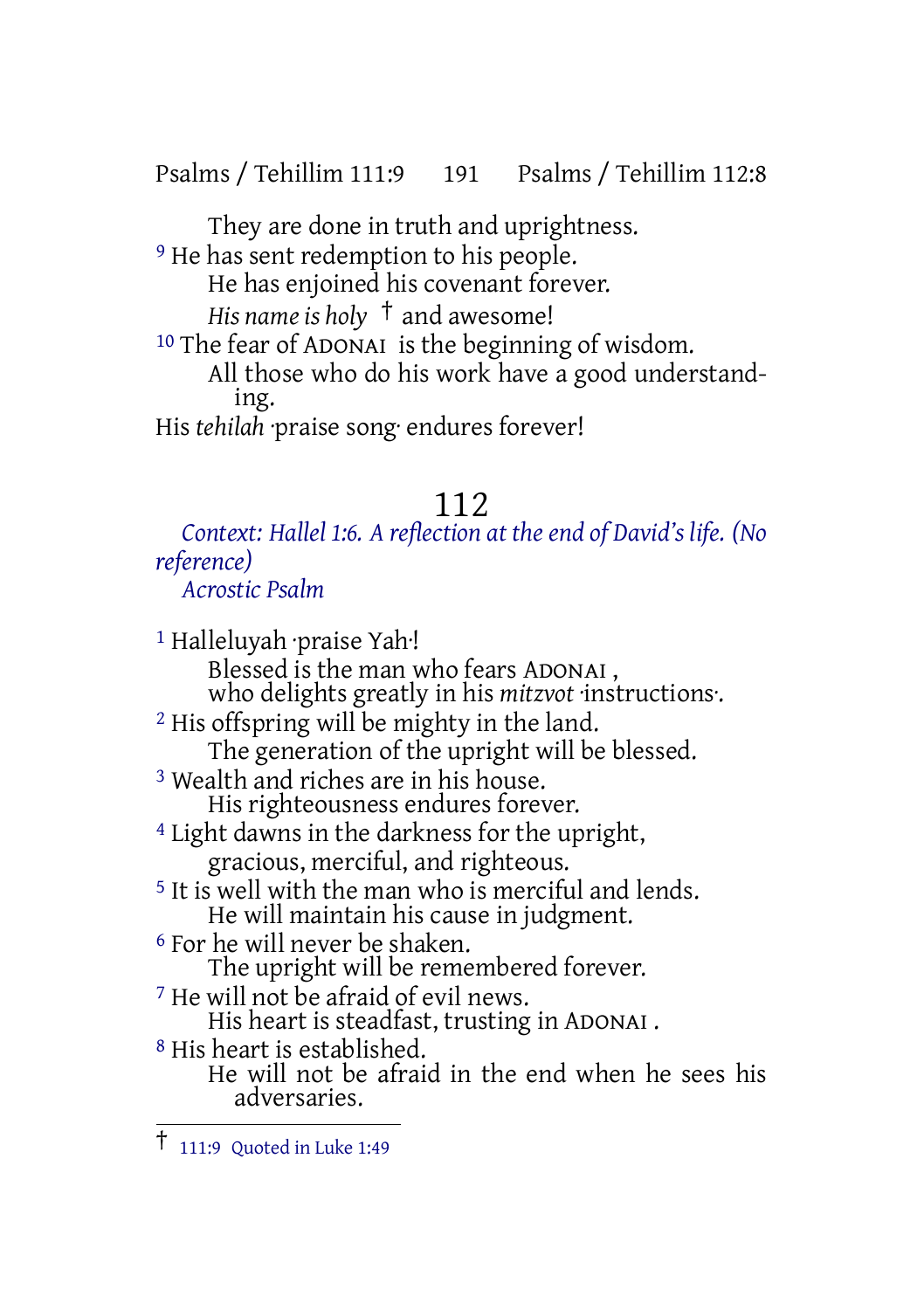### *Psalms / Tehillim 112:9 192 Psalms / Tehillim 113:9*

9 He has dispersed, *he has given to the poor. His righteousness endures forever.* \* His horn will be exalted with *kavod* ·weighty glory. <sup>10</sup> The wicked will see it, and be grieved. He shall gnash with his teeth, and melt away. The desire of the wicked will perish.

### 113

### *Context: Hallel 2:6. (No reference)*

1 Halleluyah ·praise Yah·! Praise, you servants of ADONAI , praise ADONAI 's name. 2 Blessed be ADONAI 's name, from this time forward and forever more. <sup>3</sup> From the rising of the sun to the going down of the same, ADONAI 's name is to be praised. 4 ADONAI is high above all nations, his *kavod* ·weighty glory· above the heavens. 5 Who is like ADONAI , our God, who has his seat on high, <sup>6</sup> Who stoops down to see in heaven and in the earth? <sup>7</sup> He raises up the poor out of the dust. Lifts up the needy from the ash heap; 8 that he may set him with princes, even with the princes of his people. <sup>9</sup> He settles the barren woman in her home, as a joyful mother of children. Halleluyah ·praise Yah·!

<sup>\*</sup> 112:9 Quoted in 2 Cor 9:9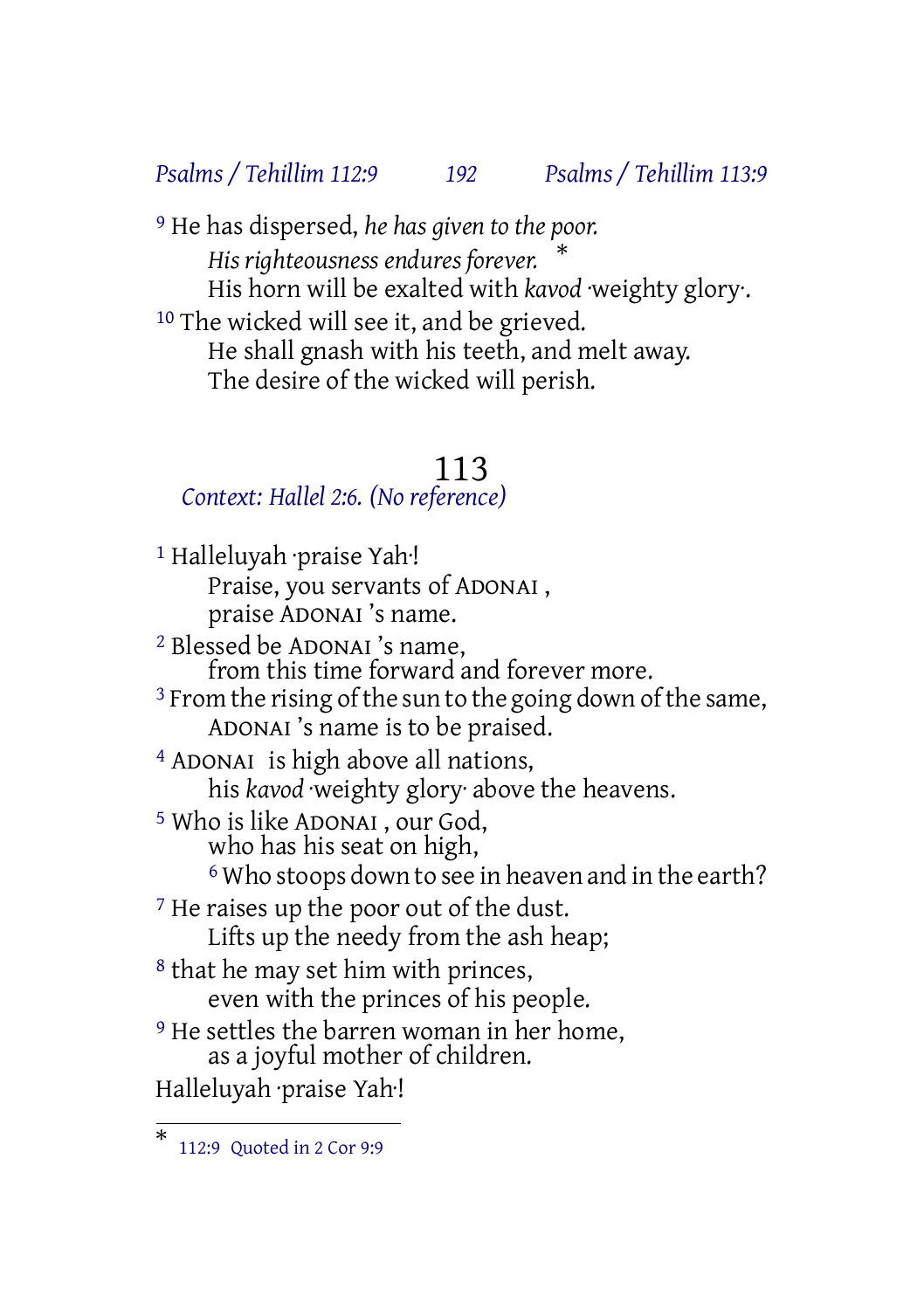## 114

*Context: Hallel 3:6. References: Sea of Suf [Reed Sea] and Jordan [Descender] River partings, also the Springs from the Rock. (Ex 14:13-22, 17:4-7; Josh 3:7-17)*

1 When Israel [God prevails] went out of Egypt [Abode of slavery], the house of Jacob [Supplanter] from a people of foreign language; 2 Judah [Praised] became his sanctuary, Israel [God prevails] his dominion. <sup>3</sup> The sea saw it, and fled. The Jordan [Descender] was driven back. 4 The mountains skipped like rams, the little hills like lambs. 5 What was it, you sea, that you fled? You Jordan [Descender], that you turned back? <sup>6</sup> You mountains, that you skipped like rams; you little hills, like lambs? <sup>7</sup> Tremble, you earth, at the presence of the Lord, at the presence of the God of Jacob [Supplanter], 8 who turned the rock into a pool of water, the flint into a spring of waters.

## 115

*Context: Hallel 4:6. God's action, our trust, God's glory. The dead cannot praise and idolscannotsave. (Ex 14:10-15, 14:23-31)*

1 Not to us, ADONAI , not to us, but to your name give *kavod* weighty glory, for your *cheshed* ·loving-kindness·, and for your truth's sake. 2 Why should the nations say,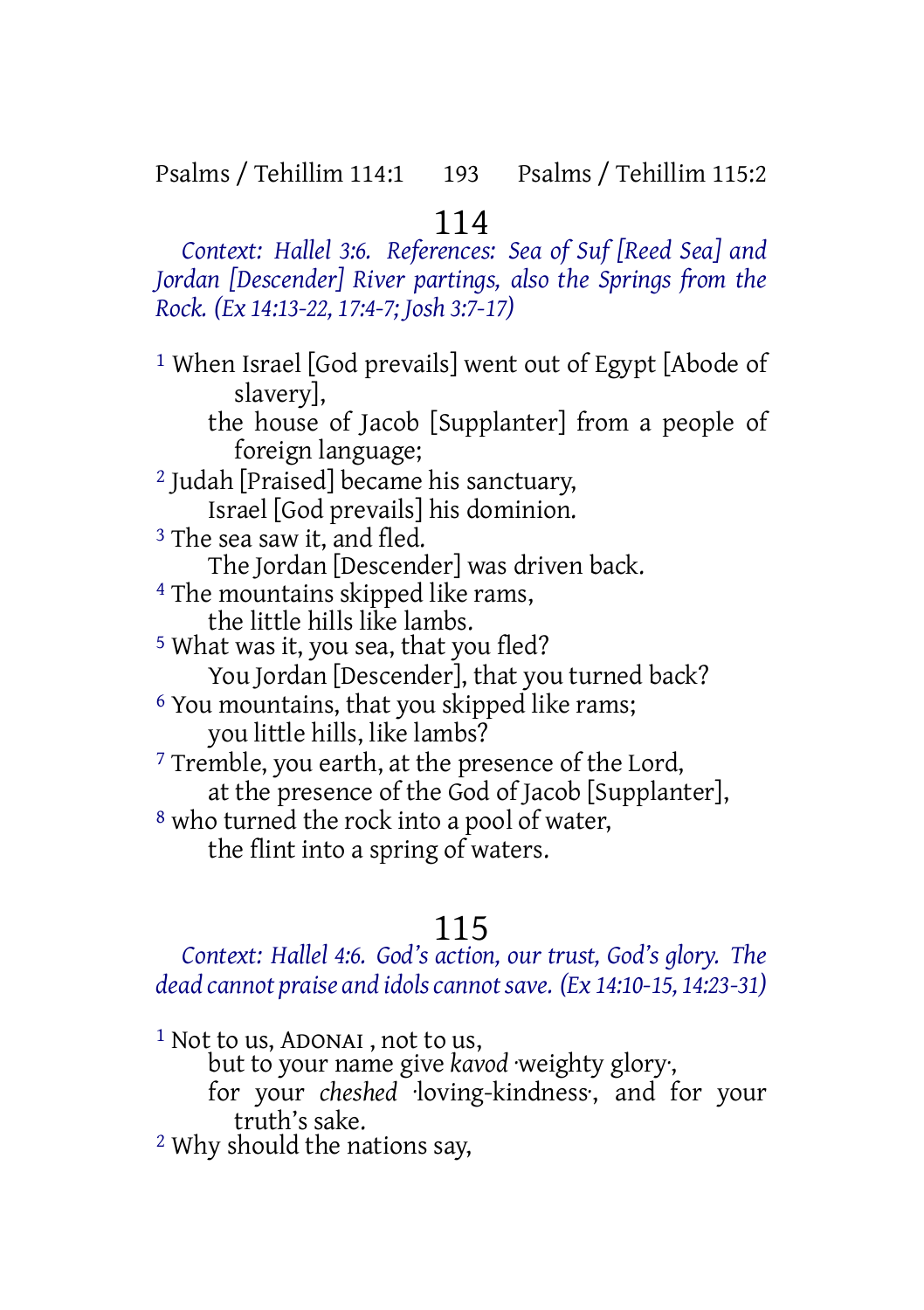Psalms / Tehillim 115:3 194 Psalms / Tehillim 115:17

"Where is their God, now?" 3 But our God is in the heavens. He does whatever he pleases. 4 Their *idols* are *silver and gold,* the work of men's hands. 5 They have mouths, but they don't speak. They have eyes, but they *don't see.* 6 They have ears, but they *don't sh'ma ·hear obey·.* They have noses, but they don't smell. <sup>7</sup> They have hands, but they don't feel. They have feet, but they *don't walk,* \* neither do they speak through their throat. 8 Those who make them will be like them; yes, everyone who trusts in them. <sup>9</sup> Israel [God prevails], trust in ADONAI ! He is their help and their shield. 10 House of Aaron [Light-bringer], trust in ADONAI ! He is their help and their shield. 11 You who fear ADONAI , trust in ADONAI ! He is their help and their shield. 12 ADONAI remembers us. He will bless us. He will bless the house of Israel [God prevails]. He will bless the house of Aaron [Light-bringer]. 13 He will bless those who fear ADONAI , *both small and great.* † 14 May ADONAI increase you more and more, you and your children. 15 Blessed are you by ADONAI , who made heaven and earth. <sup>16</sup> The heavens are the heavens of ADONAI ; but the earth has he given to the children of men.

<sup>17</sup> The dead don't Halleluyah ·praise Yah·,

<sup>\*</sup> 115:7 Quoted in Rev 9:20 † 115:13 Quoted in Rev 11:18; 19:5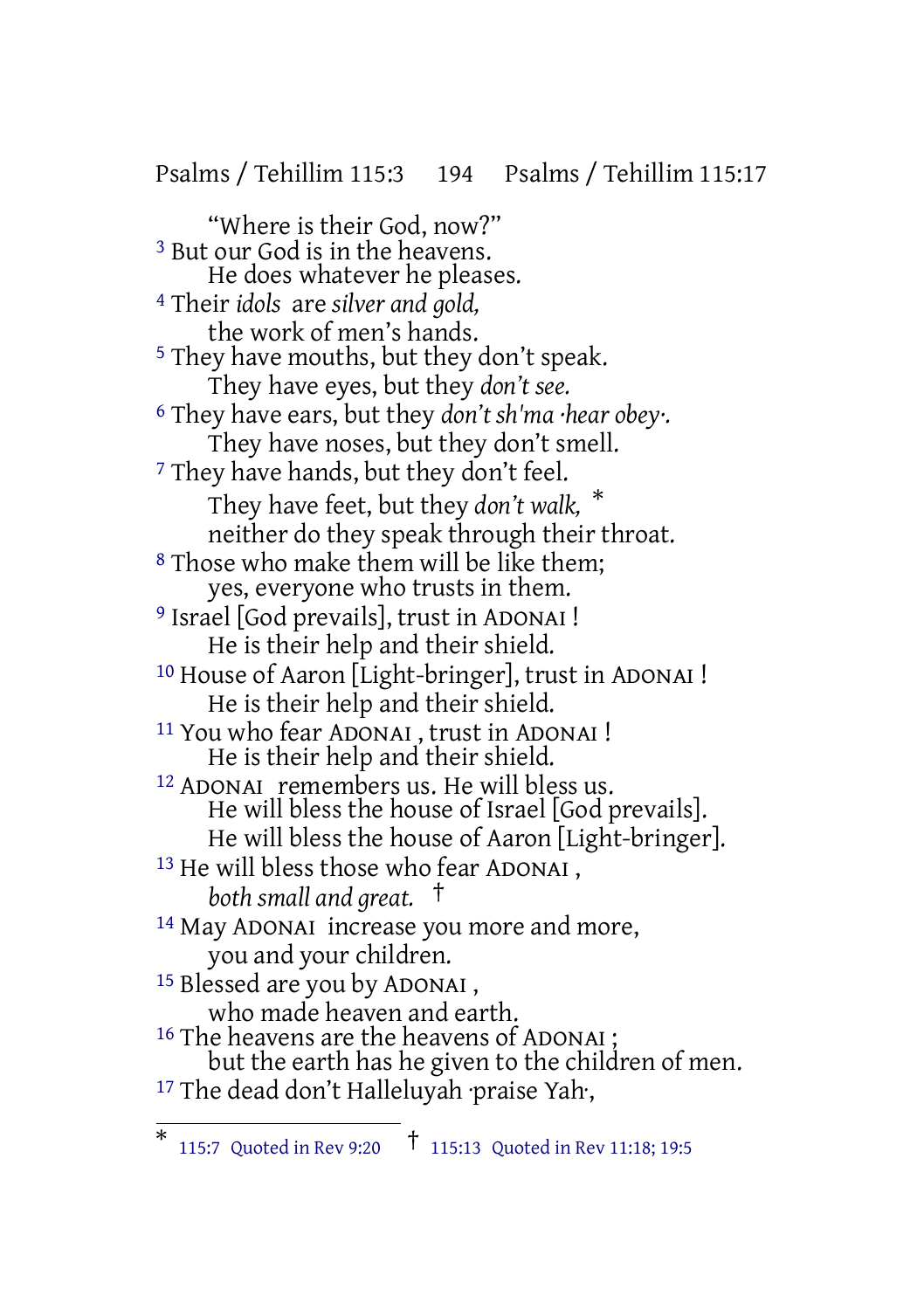Psalms / Tehillim 115:18 195 Psalms / Tehillim 116:8

neither any who go down into silence; 18 But we will bless Yah,

from this time forward and forever more. Halleluyah ·praise Yah·!

# 116

*Context: Hallel 5:6. Possible alternative version of the Psalm is found in 2 Sam 22.*

*Context: In Ps 116:13, the "cup of salvation / cup of deliverance" is reference to the third cup in the Passover seder. Seen in* Exodus 6:6-7 and Luke 22:20; the third cup follows dinner and *represents the blood of the passover lamb. (2 Sam 22) (Ps 116:13 with Ex 6:6-7; Luke 22:20)*

1 I *'ahav* ·affectionately love· ADONAI , because he *sh'ma* ·hears obeys· my voice, and my cries for mercy. 2 Because he has turned his ear to me, therefore I will call on him as long as I live. <sup>3</sup> The cords of death surrounded me, the pains of *Sheol* ·Place of the dead· got a hold of me. I found trouble and sorrow. 4 Then I called on ADONAI 's name: "ADONAI , I beg you, deliver my soul." 5 ADONAI is gracious and righteous. Yes, our God is *racham* ·merciful love·. 6 ADONAI preserves the simple. I was brought low, and he saved me. 7 *Teshuvah* ·Completely return· to your rest, my soul, for ADONAI has dealt bountifully with you. 8 For you have delivered my soul from death, my eyes from tears, and my feet from falling.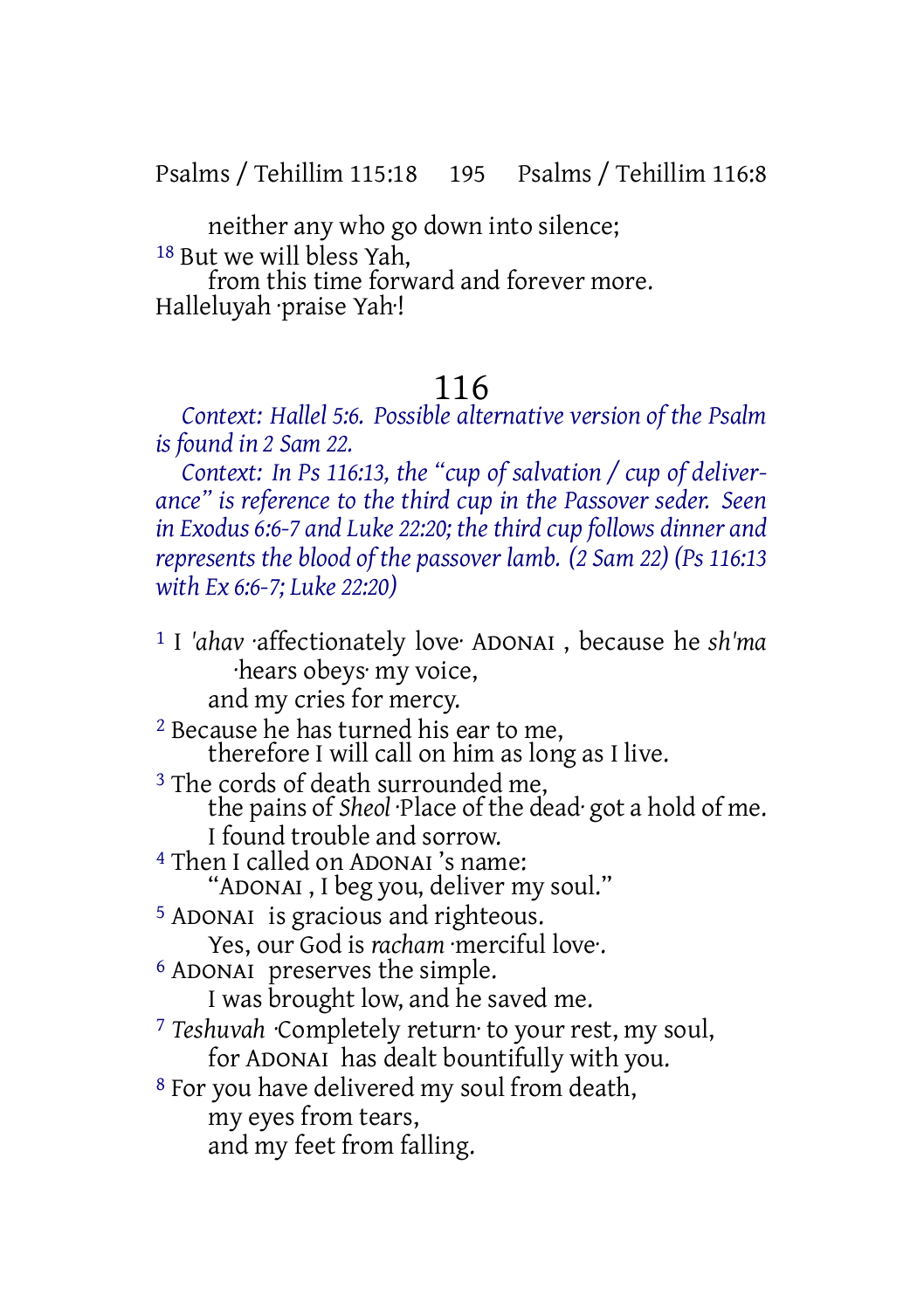Psalms / Tehillim 116:9 196 Psalms / Tehillim 117:2

9 I will walk before ADONAI in the land of the living. <sup>10</sup> *I believed, therefore I said,* \* "I was greatly afflicted." <sup>11</sup> I said in my haste, *"All men are liars."* † 12 What will I give to ADONAI for all his benefits toward me? 13 I will take the cup of *yishu'ah* ·salvation·, and call on ADONAI 's name. <sup>14</sup> I will pay my vows to ADONAI, yes, in the presence of all his people. 15 Precious in ADONAI 's sight is the death of his saints. 16 ADONAI , truly I am your servant. I am your servant, the son of your servant. You have freed me from my chains. <sup>17</sup> *I will offer to* you *the sacrifice of thanksgiving,* ‡ and will call on ADONAI 's name. <sup>18</sup> I will pay my vows to ADONAI, yes, in the presence of all his people, 19 in the courts of ADONAI 's house, in the middle of you, Jerusalem [City of peace]. Halleluyah ·praise Yah·!

# 117

## *Context: Hallel 6:6. (No reference)*

1 *Praise ADONAI, all you nations!*

*Extol him, all you peoples!* \*

2 For his *cheshed* ·loving-kindness· *cheshed* ·lovingkindness· is great toward us.

<sup>\* 116:10</sup> Quoted in 2 Cor 4:13  $\frac{1}{10}$  116:11 Quoted in Rom 3:4  $\frac{1}{10}$  116:17 Quoted in Heb 13:15 \* 117:1 Quoted in Rom 15:11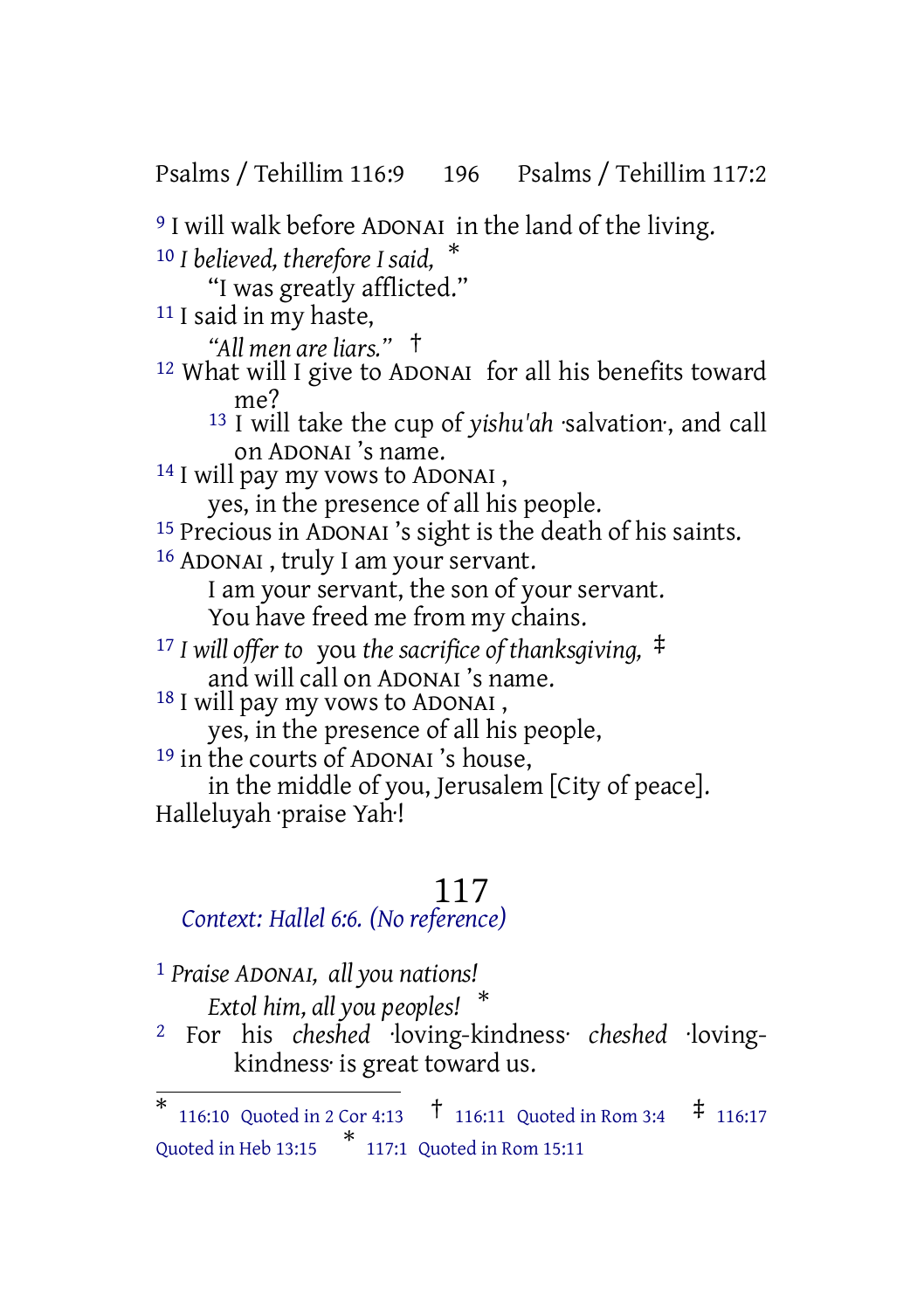Psalms / Tehillim 118:1 197 Psalms / Tehillim 118:11

ADONAI 's faithfulness endures forever. Halleluyah ·praise Yah·!

### 118

*Context: Possibly after David's mistakein taking a census. He trusts in God's discipline. Written as David's praise to God after the plague. (2 Sam 24:10-15)*

1 *Yadah* ·Extend hands in thankful praise· to ADONAI , for he is good, for his *cheshed* ·loving-kindness· endures forever. 2 Let Israel [God prevails] now say that his *cheshed* ·loving-kindness· endures forever. <sup>3</sup> Let the house of Aaron [Light-bringer] now say that his *cheshed* ·loving-kindness· endures forever. 4 Now let those who fear ADONAI say that his *cheshed* ·loving-kindness· endures forever. 5 Out of my distress, I called on Yah. Yah answered me with freedom. 6 With *ADONAI* on my side. *I will not be afraid. What can a human being do to me?* \* 7 ADONAI is on my side among those who help me. Therefore I will look in triumph at those who hate me. 8 It is better to take refuge in ADONAI , than to put confidence in man. <sup>9</sup> It is better to take refuge in ADONAI, than to put confidence in princes. 10 All the nations surrounded me, but in ADONAI 's name, I cut them off. <sup>11</sup> They surrounded me, yes, they surrounded me. In ADONAI 's name I indeed cut them off.

<sup>\*</sup> 118:6 Quoted in Heb 13:6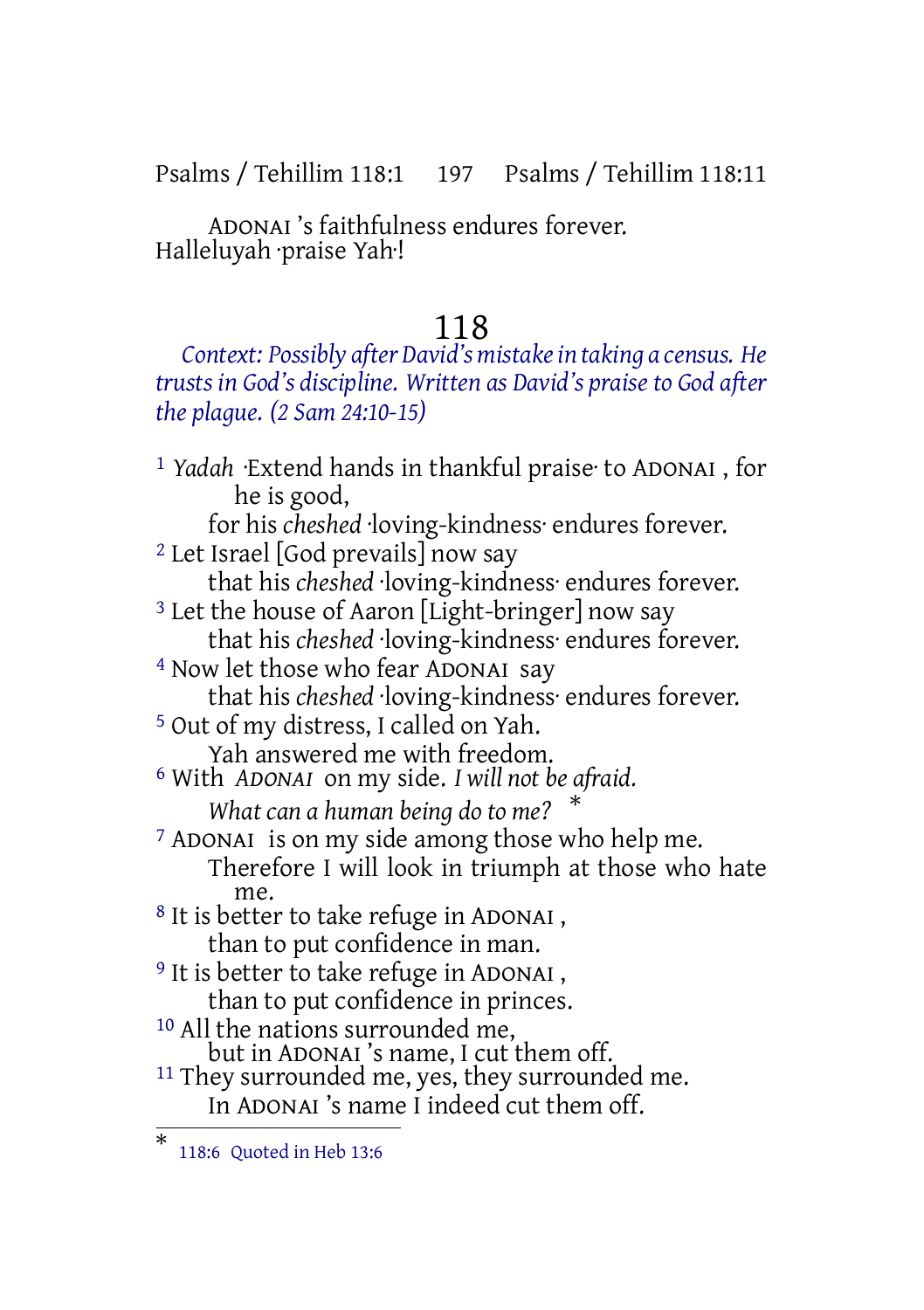Psalms / Tehillim 118:12 198 Psalms / Tehillim 118:21

- 12 They surrounded me like bees. They are quenched like the burning thorns. In ADONAI 's name I cut them off.
- <sup>13</sup> You pushed me back hard, to make me fall, but ADONAI helped me.
- 14 Yah is my strength and song. He has become my *yishu'ah* ·salvation·.
- 15 The voice of rejoicing and *yishu'ah* ·salvation· is in the tents of the upright. "The right hand of ADONAI does valiantly.
- 16 The right hand of ADONAI is exalted! The right hand of ADONAI does valiantly!"
- <sup>17</sup> † I will not die, but live, and declare Yah's works.
- 18 Yah has punished me severely, but he has not given me over to death.
- <sup>19</sup> Open to me the gates of righteousness. I will enter into them. I will *yadah* ·extend hands in thankful praise· to Yah.
- 20 This is the gate of ADONAI ; the upright will enter into it.
- 21 I will *yadah* ·extend hands in thankful praise· to you, for you have answered me, and have become my *yishu'ah* ·salvation·.

<sup>†</sup> 118:17 MP: The Messiah will not die but be Resurrected, himself being protected by Yahweh. The discipline is not for unrighteousness. (Combined with Is 53:4-5, 53:10-11; Ps 16:10, 30:3, 49:15, 118:17-18). (Consider John 19:7). (Matt 27:41-44)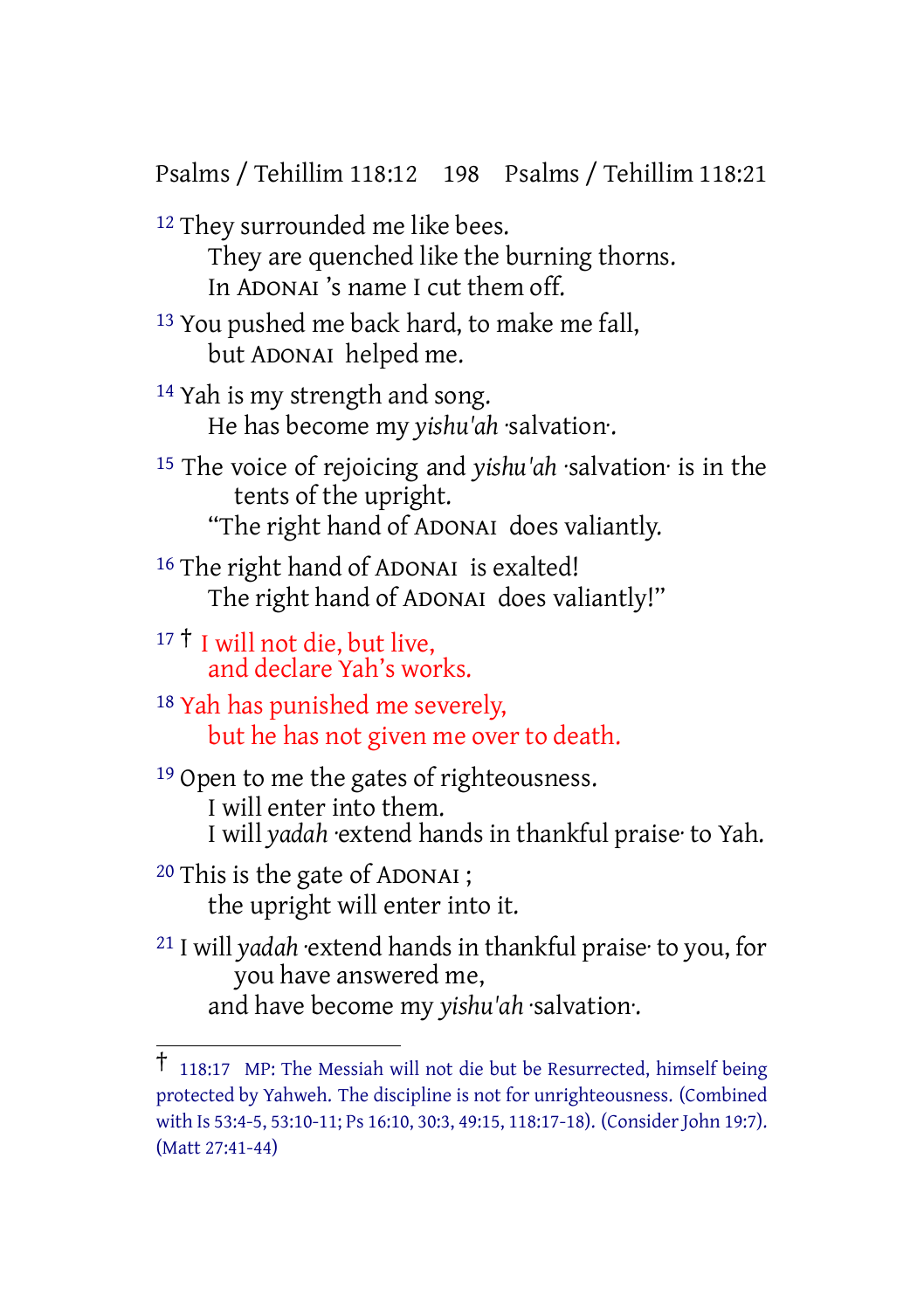#### *Psalms / Tehillim 118:22 199 Psalms / Tehillim 118:29*

<sup>22</sup> ‡ § *The stone which the builders rejected has become the cornerstone.* \*

23 *This is ADONAI 's doing. It is marvelous in our eyes.* †

- 24 This is the day that ADONAI has made. We will rejoice and be glad in it!
- <sup>25</sup> ‡ *Save us now,* we beg you, ADONAI ! ADONAI , we beg you, send prosperity now.
- <sup>26</sup> *Blessed is he who comes in the name of ADONAI !* § \* † We have blessed you out of ADONAI 's house.

27 ADONAI is God, and he has given us light. Bind the sacrifice with cords, even to the horns of the altar.

28 You are my God, and I will *yadah* ·extend hands in thankful praise· to you.

You are my God, I will exalt you.

29 Oh *yadah* ·extend hands in thankful praise· to ADONAI , for he is good,

for his *cheshed* ·loving-kindness· endures forever.

<sup>‡</sup> 118:22 MP: Messiah will be rejected by his own people. (See also Isaiah [Salvation of Yah] 8:14, 28:16, 53:3, 53:11). (Mark 12:10; Luke 20:17-19; Acts 4:11) § 118:22 MP: Messiah is the "stone" rejected by the Jews that becomes the chief cornerstone the entire building is align to and built upon. (Matt 21:42-46; Acts 4:11-12; <sup>1</sup> Peter 2:4-9) \* 118:22 Quoted in Matt 21:42; Mark 12:10-11; Luke 20:17; Acts 4:11; 1 Pet 2:4, 2:7, (Partially Quoted in 1 Pet 2:4, 5, 7) † 118:23 Quoted in Matt 21:42; Mark 12:10-11 ‡ 118:25 MP: Messiah comes in the name of Yahweh. This is also an appropriate greeting to Messiah. (Matt 21:9; John 12:13)  $\frac{1}{2}$  118:26 Quoted in Matt 21:9; Mark 11:9-10; John 10:34-35, 12:13 \* 118:26 Quoted in Matt 23:39; Luke 13:35, 19:38 † 118:26 MP: Messiah comes while the Temple is still standing. (Combined with Mal 3:1). (Matt 1:12-15)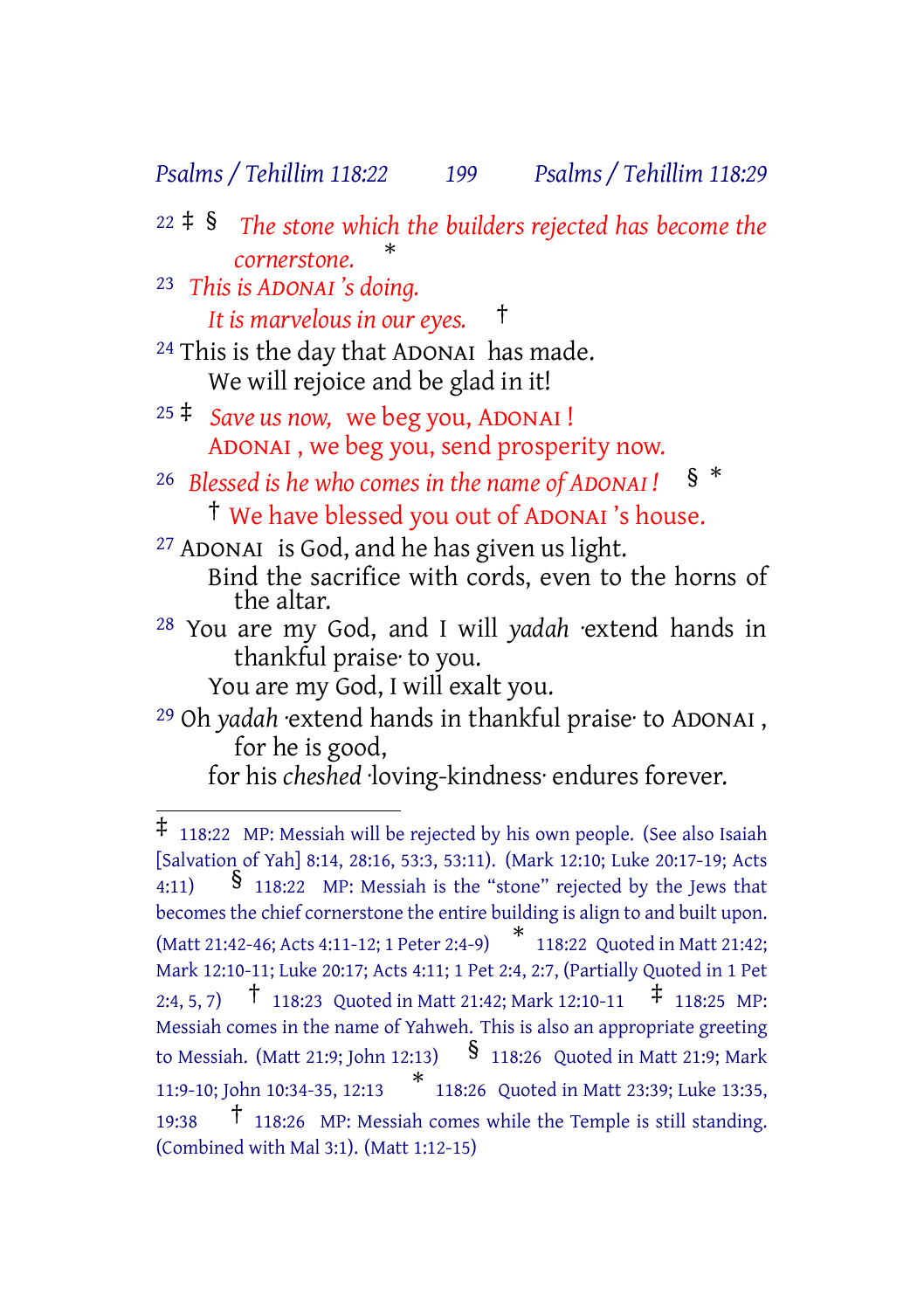# 119

*Context: An acrostic psalm used to teach Hebrewchildren the Alef-Bet by memorizing the entire Psalm. (No reference) Acrostic Psalm*

ALEPH

<sup>1</sup> Blessed are those whose ways are blameless, who walk according to ADONAI 's *Torah* ·Teaching·. 2 Blessed are those who keep his testimonies, who seek him with their whole heart. 3 Yes, they do nothing wrong. They walk in his ways. 4 You have enjoined your precepts, that we should fully obey them. 5 Oh that my ways were steadfast to obey your statutes! 6 Then I would not be disappointed, when I consider all of your *mitzvot* ·instructions·. 7 I will *yadah* ·extend handsin thankful praise· to you with uprightness of heart, when I learn your righteous judgments. 8 I will observe your statutes. Don't utterly forsake me. BET and VET <sup>9</sup> How can a young man keep his way pure? By living according to your word. 10 With my whole heart, I have sought you. Don't let me wander from your *mitzvot* ·instructions. 11 I have hidden your word in my heart, that I might not sin against you. 12 Blessed are you, ADONAI . Teach me your statutes. 13 With my lips,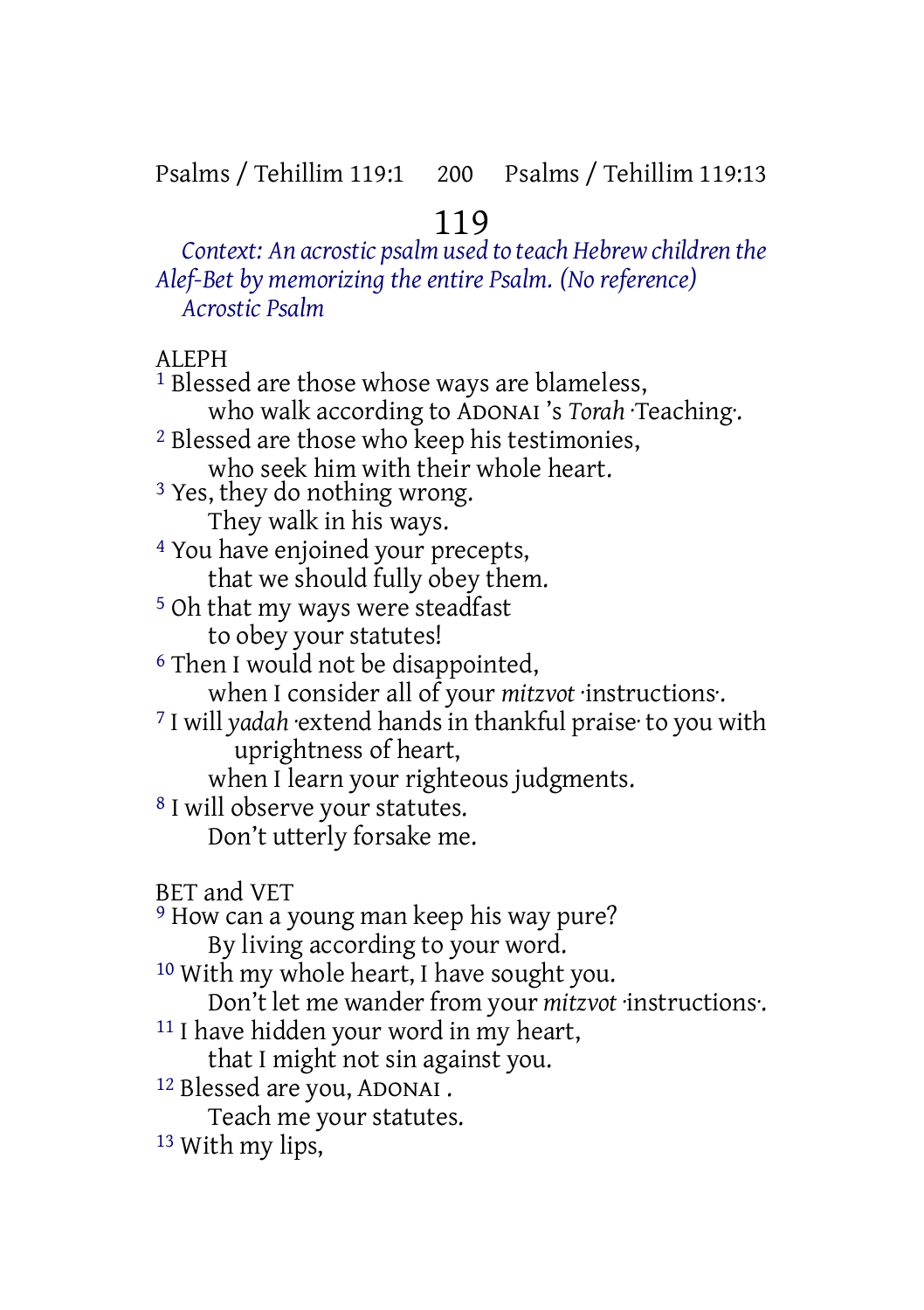Psalms / Tehillim 119:14 201 Psalms / Tehillim 119:27

I have declared all the judgments of your mouth.

<sup>14</sup> I have rejoiced in the way of your testimonies,

as much as in all riches.

15 I will meditate on your precepts, and consider your ways.

16 I will delight myself in your regulations. I will not forget your word.

GIMEL

17 Do good to your servant.

I will live and I will obey your word.

18 Open my eyes,

that I may see wondrous things out of your *Torah* ·Teaching·.

<sup>19</sup> I am a stranger on the earth.

Don't hide your *mitzvot* ·instructions·from me.

20 My soul is consumed with longing for your judgments at all times.

21 You have rebuked the proud who are cursed,

who wander from your *mitzvot* ·instructions·.

<sup>22</sup> Take reproach and contempt away from me,

for I have kept your testimonies.

23 Though princes sit and slander me,

your servant will meditate on your statutes.

24 Indeed your testimonies are my delight, and my counselors.

### DAI FT

25 My soul is laid low in the dust.

Revive me according to your word!

- <sup>26</sup> I declared my ways, and you answered me. Teach me your statutes.
- <sup>27</sup> Let me understand the teaching of your precepts! Then I will meditate on your wondrous works.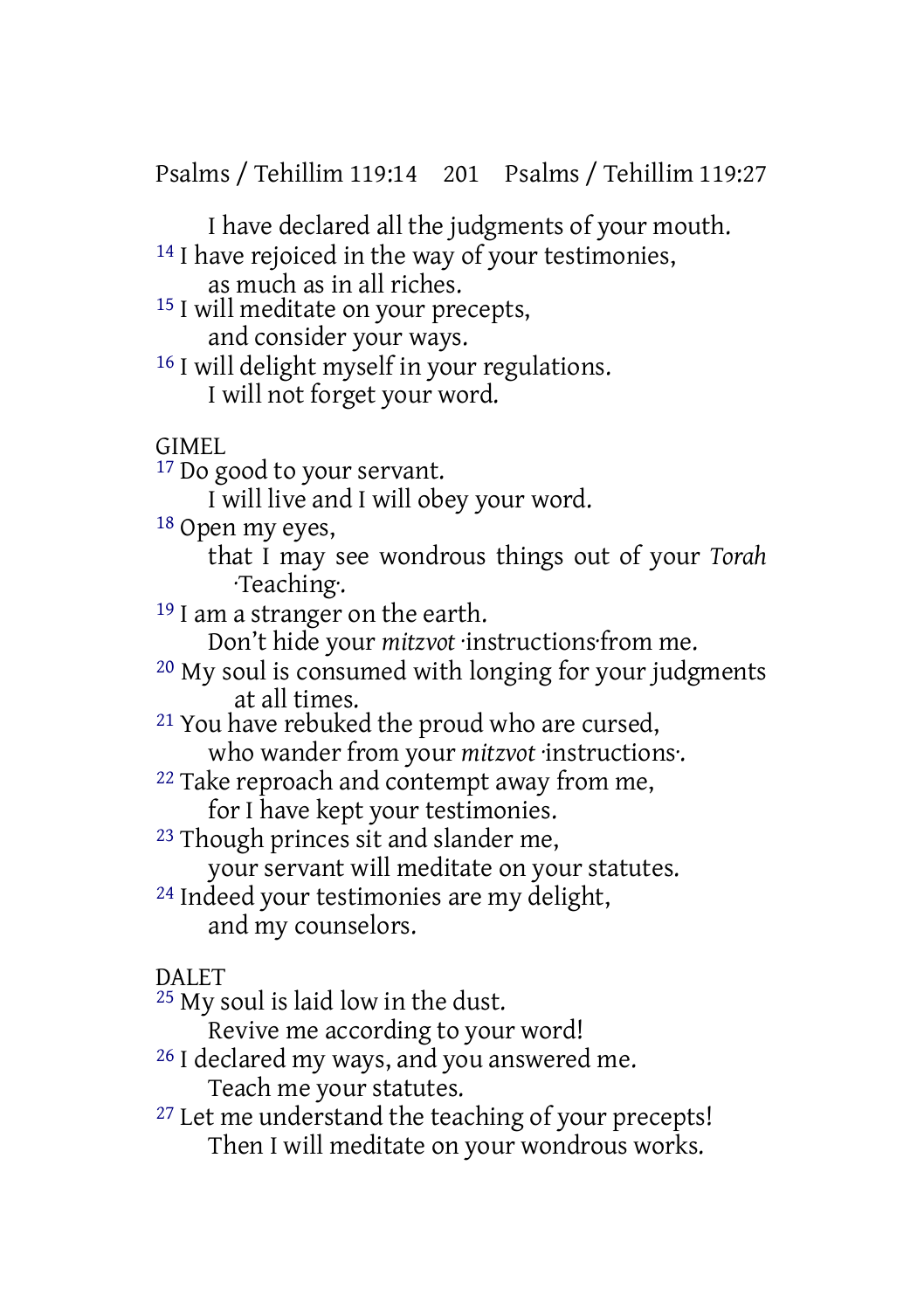Psalms / Tehillim 119:28 202 Psalms / Tehillim 119:41

- 28 My soul is weary with sorrow:
	- strengthen me according to your word.
- 29 Keep me from the way of deceit.
- Teach me your *Torah Teaching* in your favor! <sup>30</sup> I have chosen the way of truth.
	- I have set your judgments before me.
- 31 I cling to your testimonies, ADONAI . Don't let me be disappointed.
- 32 I run in the path of your *mitzvot* ·instructions·, for you have set my heart free.
- **HFY**
- <sup>33</sup> Teach me, ADONAI, the way of your statutes.
	- I will keep them to the end.
- 34 Give me understanding, and I will keep your *Torah* ·Teaching·.
	- Yes, I will obey it with my whole heart.
- 35 Direct me in the path of your *mitzvot* ·instructions·, for I delight in them.
- 36 Turn my heart toward your testimonies, not toward selfish gain.
- <sup>37</sup> Turn my eyes away from looking at worthless things. Revive me in your ways.
- 38 Fulfill your promise to your servant, that you may be feared.
- <sup>39</sup> Take away my disgrace that I dread, for your judgments are good.
- 40 Behold, I long for your precepts! Revive me in your righteousness.

### VAV

41 Let your *cheshed* ·loving-kindness· also come to me, ADONAI ,

your salvation, according to your word.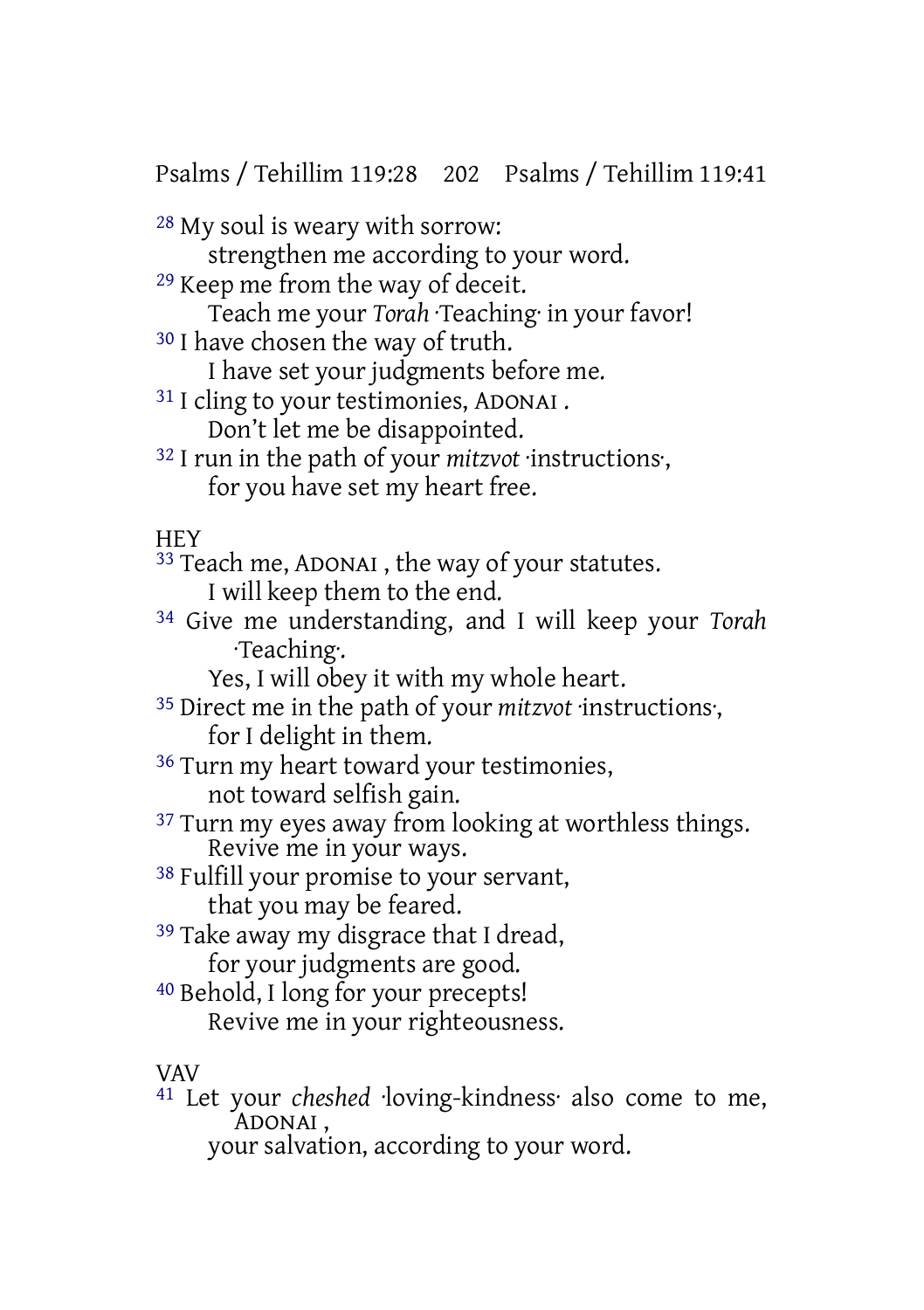Psalms / Tehillim 119:42 203 Psalms / Tehillim 119:56

42 So I will have an answer for him who reproaches me, for I trust in your word.

43 Don't snatch the word of truth out of my mouth, for I put my hope in your judgments.

44 So I will obey your *Torah* ·Teaching· continually, forever and ever.

45 I will walk in liberty,

for I have sought your precepts.

46 I will also speak of your testimonies before kings, and will not be disappointed.

47 I will delight myself in your *mitzvot* ·instructions·, because I *'ahav* ·affectionately love· them.

48 I reach out my hands for your *mitzvot* ·instructions·, which I 'ahav affectionately love. I will meditate on your statutes.

ZAYIN

49 Remember your word to your servant, because you gave me hope.

50 This is my comfort in my affliction,

for your word has revived me.

51 The arrogant mock me excessively,

but I don't swerve from your *Torah* ·Teaching·.

52 I remember your judgments of old, ADONAI , and have comforted myself.

53 Indignation has taken hold on me,

because ofthe wicked who forsake your *Torah* ·Teaching·.

54 Your statutes have been my songs, in the house where I live.

55 I have remembered your name, ADONAI , in the night, and I obey your *Torah* ·Teaching·.

56 This is my way,

that I keep your precepts.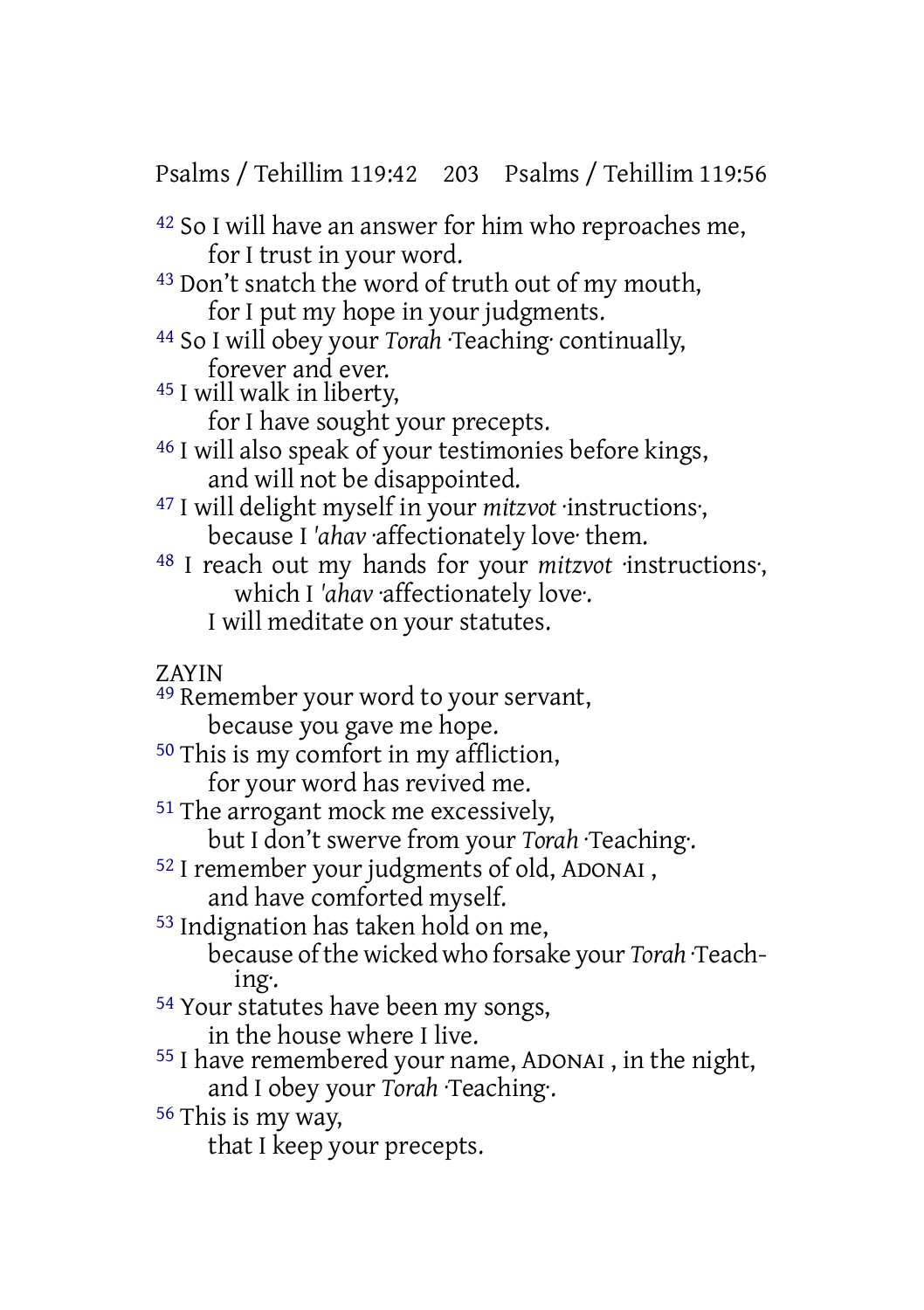Psalms / Tehillim 119:57 204 Psalms / Tehillim 119:71

HET or CHET

57 ADONAI is my portion.

I promised to obey your words.

58 I sought your favor with my whole heart.

Be merciful to me according to your word.

59 I considered my ways,

and turned my steps to your testimonies.

60 I will hurry, and not delay,

to obey your *mitzvot* ·instructions·.

61 The ropes of the wicked bind me,

but I won't forget your *Torah* ·Teaching·.

62 At midnight I will rise to *yadah* ·extend hands in thankful praise· to you,

because of your righteous judgments.

- 63 I am a friend of all those who fear you,
	- of those who observe your precepts.
- 64 The earth is full of your *cheshed* ·loving-kindness·, ADONAI .

Teach me your statutes.

**TFT** 

65 Do good to your servant,

according to your word, ADONAI .

66 Teach me good judgment and knowledge,

for I believe in your *mitzvot* ·instructions.

67 Before I was afflicted, I went astray;

but now I observe your word.

68 You are good, and do good.

Teach me your statutes.

69 The proud have smeared a lie upon me.

With my whole heart, I will keep your precepts.

70 Their heart is as callous as the fat,

but I delight in your *Torah* ·Teaching·.

 $71$  It is good for me that I have been afflicted,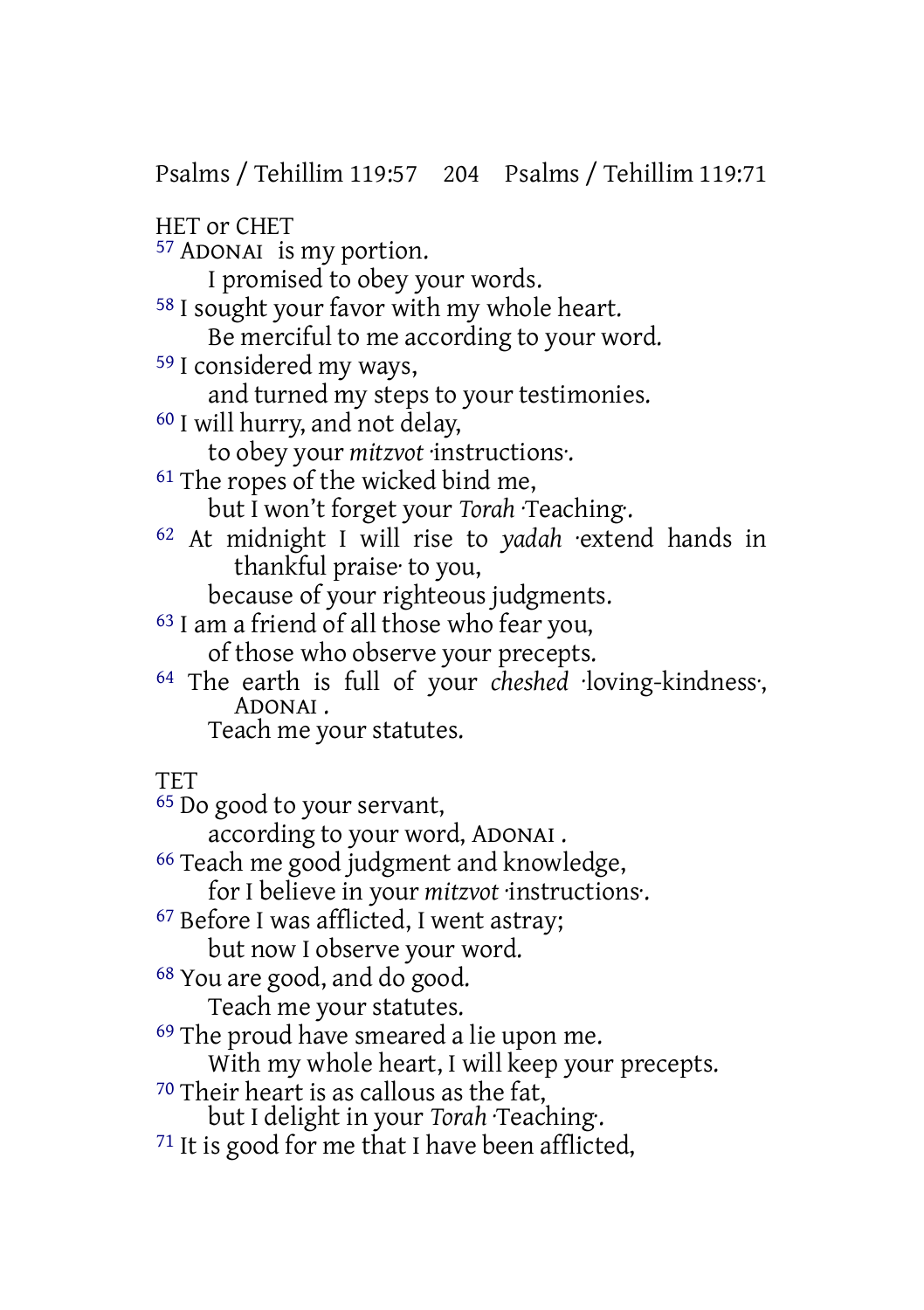Psalms / Tehillim 119:72 205 Psalms / Tehillim 119:84

that I may learn your statutes.

72 The *Torah* ·Teaching· of your mouth is betterto me than thousands of pieces of gold and silver.

YOD or YUD

73 Your hands have made me and formed me.

Give me understanding, thatI may learn your *mitzvot* ·instructions·.

<sup>74</sup> Those who fear you will see me and be glad, because I have put my hope in your word.

75 ADONAI , I know that your judgments are righteous, that in faithfulness you have afflicted me.

76 Please let your *cheshed* ·loving-kindness· be for my comfort,

according to your word to your servant.

77 Let your tender *racham* ·merciful love· come to me, that I may live;

for your *Torah* ·Teaching· is my delight.

78 Let the proud be disappointed, for they have overthrown me wrongfully.

I will meditate on your precepts.

79 Let those who fear you turn to me.

They will know your testimonies.

80 Let my heart be blameless toward your statutes, that I may not be disappointed.

### KAF

81 My soul faints for your salvation.

I hope in your word.

82 My eyes fail for your word.

I say, "When will you comfort me?"

- 83 For I have become like a wineskin in the smoke. I don't forget your statutes.
- 84 How many are the days of your servant?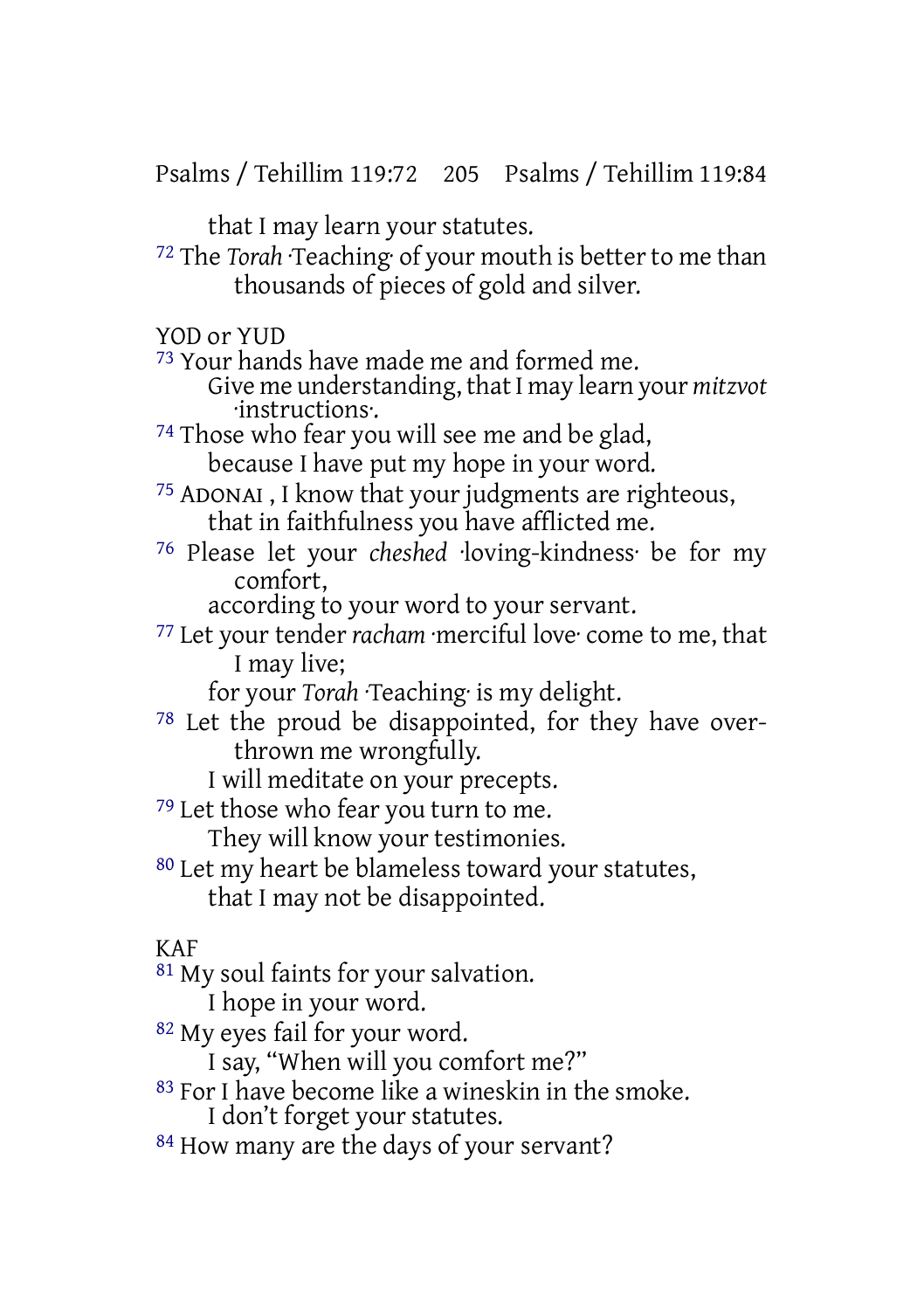Psalms / Tehillim 119:85 206 Psalms / Tehillim 119:98

When will you execute judgement on those who persecute me?

<sup>85</sup> The proud have dug pits for me,

contrary to your *Torah* ·Teaching·.

86 All of your *mitzvot* ·instructions· are faithful. They persecute me wrongfully. Help me!

<sup>87</sup> They had almost wiped me from the earth, but I didn't forsake your precepts.

88 Preserve my life according to your *cheshed* ·lovingkindness·,

so I will obey the testimonies of your mouth.

### LAMED

89 ADONAI , your word is settled in heaven forever.

<sup>90</sup> Your faithfulness is to all generations.

You have established the earth, and it remains.

<sup>91</sup> Your judgments remain to this day,

for all things serve you.

- 92 Unless your *Torah* ·Teaching· had been my delight, I would have perished in my affliction.
- 93 I will never forget your precepts,

for with them, you have revived me.

94 I am yours.

Save me, for I have sought your precepts.

- <sup>95</sup> The wicked have waited for me, to destroy me.
	- I will consider your testimonies.
- 96 I have seen a limit to all perfection,

but your *mitzvot* ·instructions· are boundless.

### MEM

97 How I *'ahav* ·affectionately love· your *Torah* ·Teaching·! It is my meditation all day.

98 I am wiser than my enemies,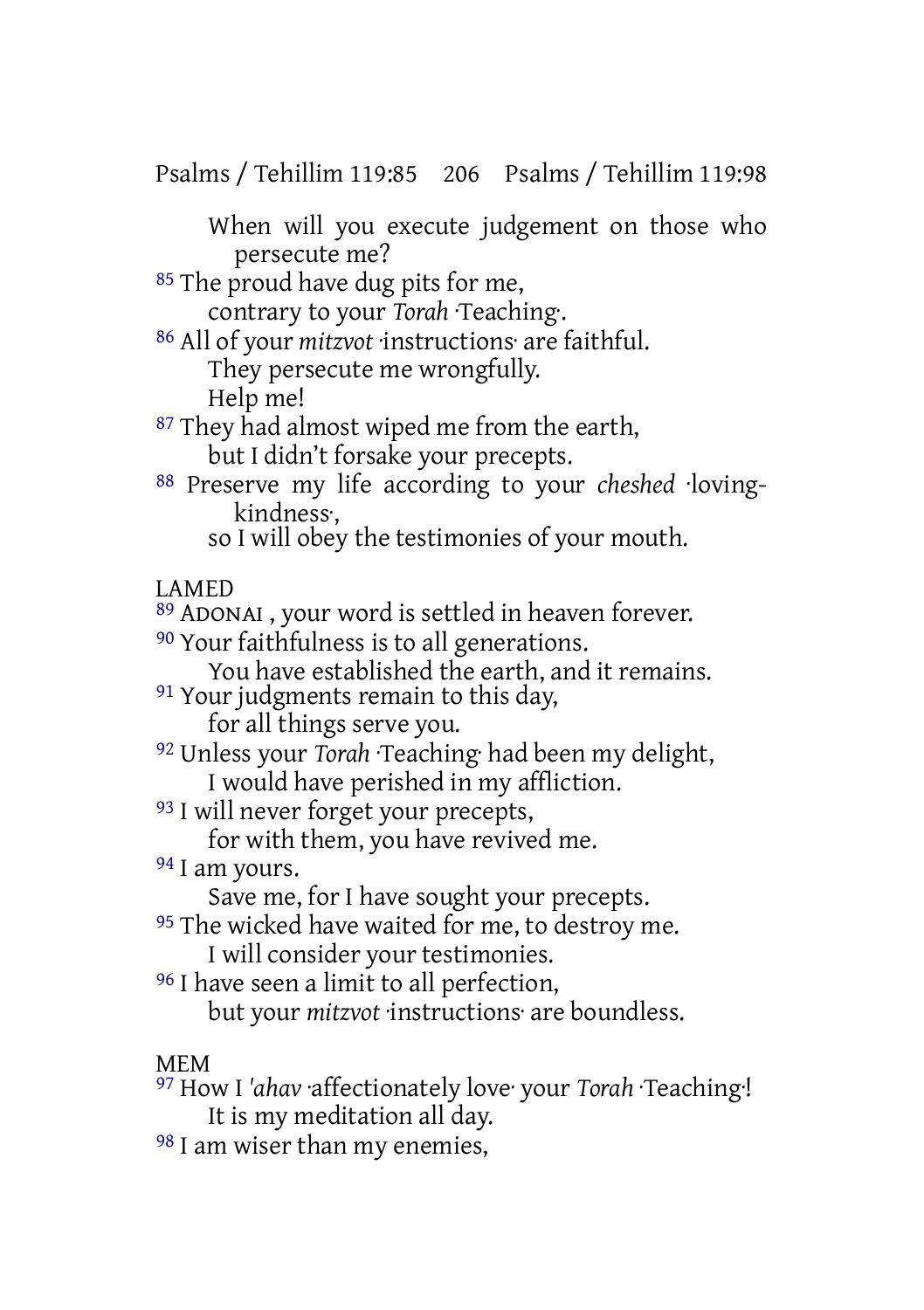Psalms / Tehillim 119:99 207 Psalms / Tehillim 119:113

for your *mitzvot* ·instructions· are always with me. 99 I have more understanding than all my teachers,

for your testimonies are my meditation.

100 I understand more than the aged,

because I have kept your precepts.

- <sup>101</sup> I have kept my feet from every evil way, that I might observe your word.
- 102 I have not turned aside from your judgments, for you have taught me.
- 103 How sweet are your promises to my taste, more than honey to my mouth!
- 104 Through your precepts, I get understanding; therefore I hate every false way.

### **NUN**

- 105 Your word is a lamp candle to my feet, and a light for my path.
- 106 I have sworn, and have confirmed it, that I will obey your righteous judgments.
- 107 I am afflicted very much.

Revive me, ADONAI , according to your word.

- 108 Accept, I beg you, the willing offerings of my mouth. ADONAI , teach me your judgments.
- 109 My soul is continually in my hand, yet I won't forget your *Torah* ·Teaching·.
- 110 The wicked have laid a snare for me, yet I haven't gone astray from your precepts.
- 111 I have taken your testimonies as a heritage forever, for they are the joy of my heart.
- 112 I have set my heart to perform your statutes forever, even to the end.
- SAMECH
- 113 I hate double-minded men,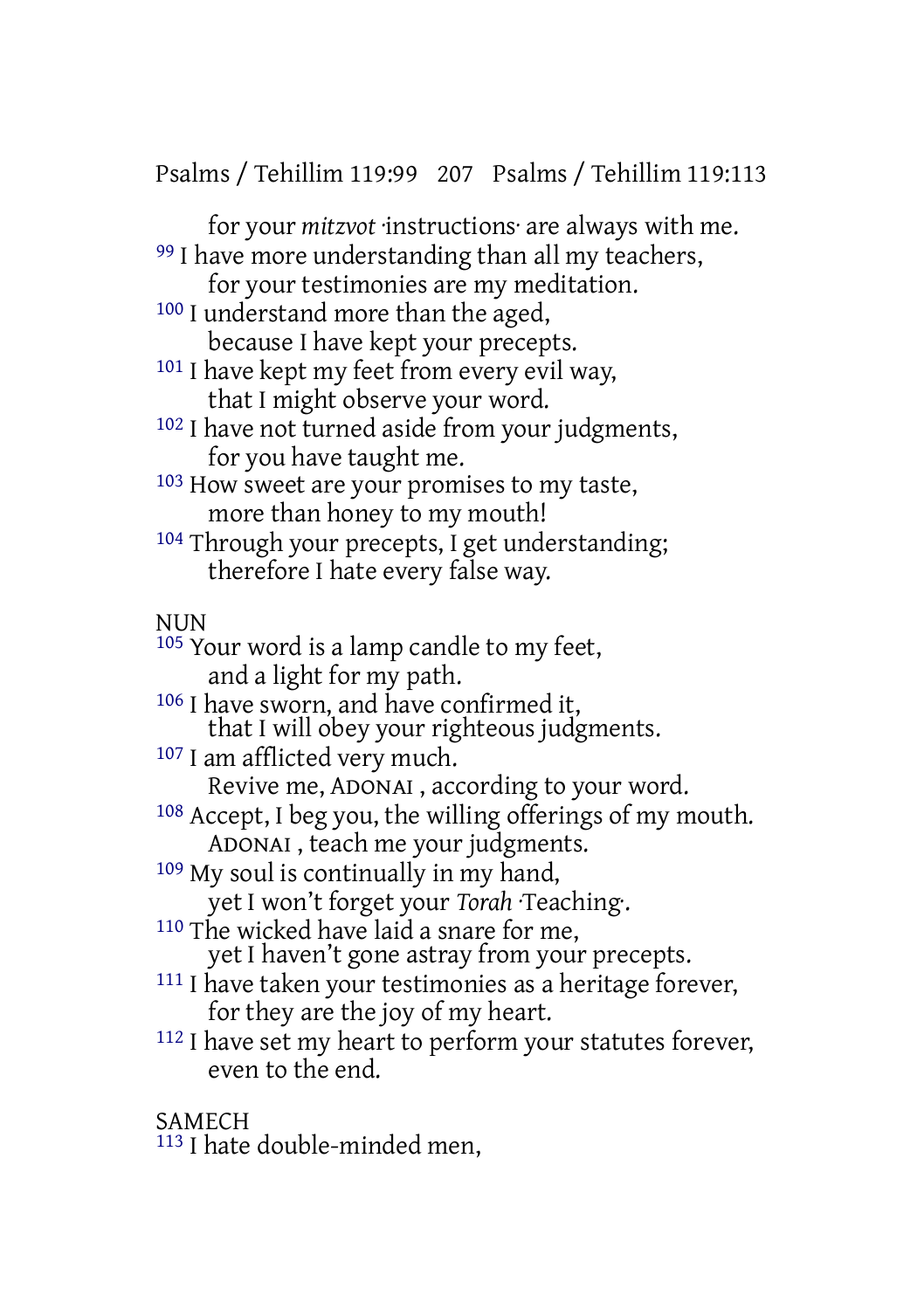Psalms / Tehillim 119:114 208 Psalms / Tehillim 119:127

but I *'ahav* ·affectionately love· your *Torah* ·Teaching·. 114 You are my hiding place and my shield.

I hope in your word.

115 Depart from me, you evildoers,

that I may keep the *mitzvot* ·instructions· of my God. 116 Uphold me according to your word, that I may live.

Let me not be ashamed of my hope.

117 Hold me up, and I will be safe,

and will have respect for your statutes continually.

118 You reject all those who stray from your statutes, for their deceit is in vain.

- 119 You put away all the wicked of the earth like dross. Therefore I *'ahav* ·affectionately love· your testimonies.
- 120 My flesh trembles for fear of you. I am afraid of your judgments.
- 'AYIN

121 I have done what is *mishpat* ·just· and upright. Don't leave me to my oppressors.

122 Ensure your servant's well-being.

Don't let the proud oppress me.

- 123 My eyes fail looking for your *yishu'ah* ·salvation·, for your righteous word.
- 124 Deal with your servant according to your *cheshed* ·loving-kindness·.

Teach me your statutes.

- 125 I am your servant. Give me understanding, that I may know your testimonies.
- 126 It is time to act, ADONAI , for they break your *Torah* ·Teaching·.
- 127 Therefore I *'ahav* ·affectionately love· your *mitzvot* ·instructions· more than gold,
	- yes, more than pure gold.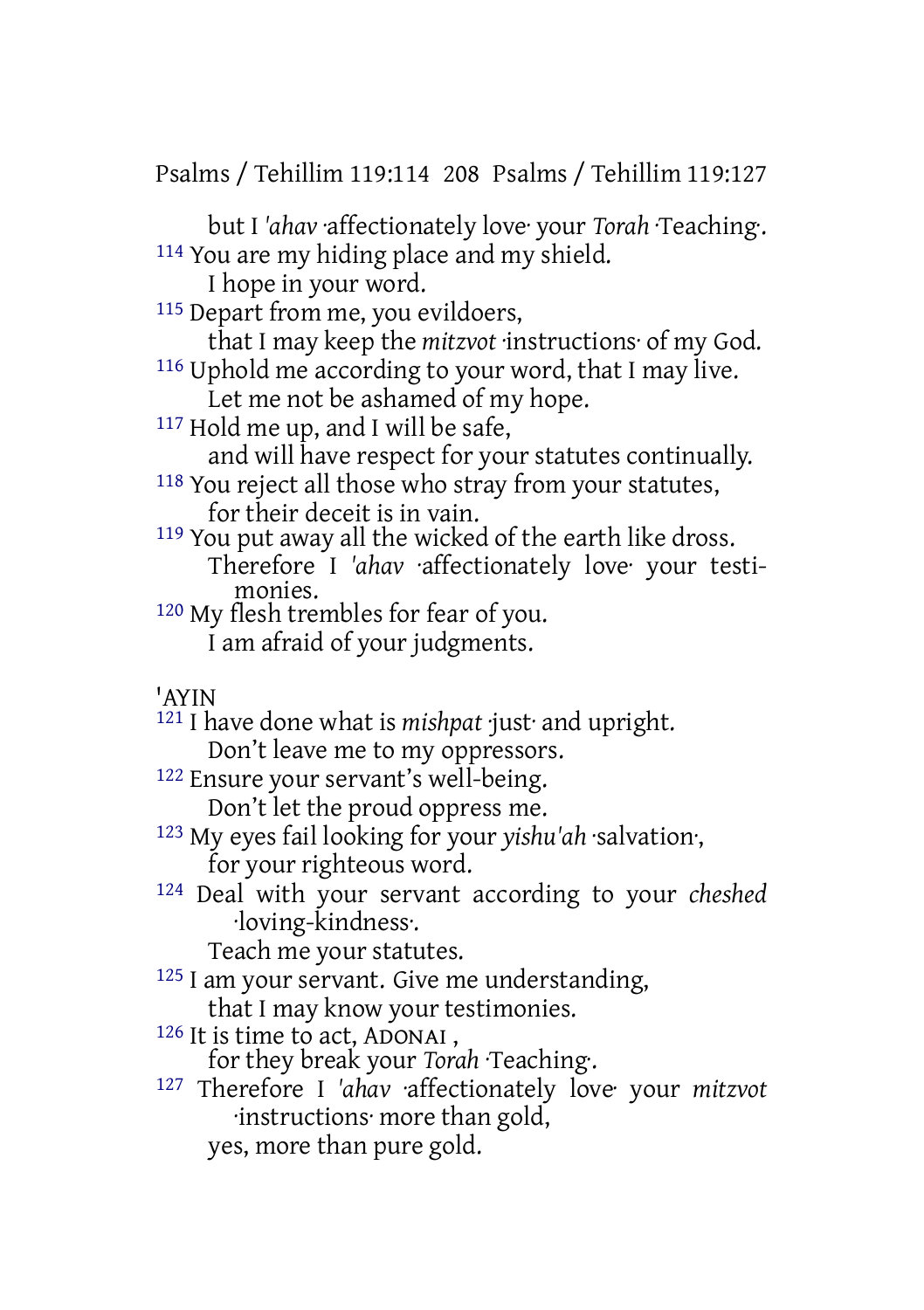Psalms / Tehillim 119:128 209 Psalms / Tehillim 119:141

128 Therefore I consider all of your precepts to be right. I hate every false way.

PEH or FEH

129 Your testimonies are wonderful, therefore my soul keeps them.

<sup>130</sup> The entrance of your words gives light. It gives understanding to the simple.

- <sup>131</sup> I opened my mouth wide and panted, for I longed for your *mitzvot* ·instructions·.
- <sup>132</sup> Turn to me, and be merciful towards me, as you always do *mishpat* ·justice· to those who *'ahav* ·affectionately love· your name.
- 133 Establish my footsteps in your word.
	- Don't let any iniquity have dominion over me.
- 134 Redeem me from the oppression of man, so I will observe your precepts.
- 135 Make your face shine on your servant. Teach me your statutes.
- 136 Streams of tears run down my eyes, because they don't observe your *Torah* ·Teaching·.

TZADI

137 You are righteous, ADONAI .

Your judgments are upright.

138 Your testimonies you have enjoined are in righteousness.

They are fully trustworthy.

139 My zeal wears me out,

because my enemies ignore your words.

140 Your promises have been thoroughly tested,

and your servant *'ahav* ·affectionately loves· them.

141 I am small and despised.

I don't forget your precepts.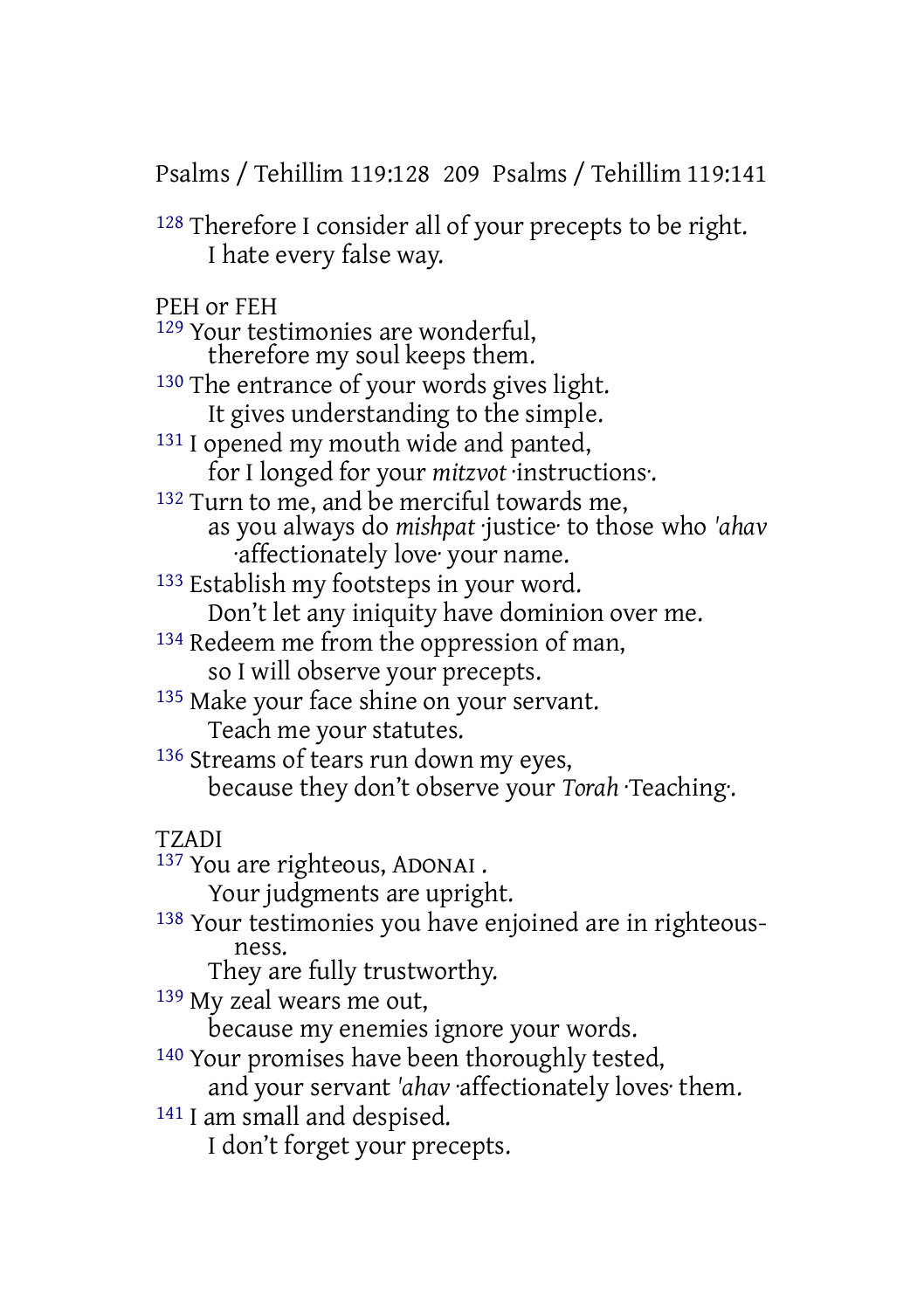Psalms / Tehillim 119:142 210 Psalms / Tehillim 119:155

142 Your righteousness is an everlasting righteousness. Your *Torah Teaching* is truth.

- 143 Trouble and anguish have taken hold of me. Your *mitzvot* ·instructions· are my delight.
- 144 Your testimonies are righteous forever. Give me understanding, that I may live.

KOF or KUF

- 145 Wholeheartedly I am calling on you; Answer me, ADONAI ! I will keep your statutes.
- 146 I have called to you. Save me! I will obey your testimonies.
- 147 I rise before dawn and cry for help.
	- I put my hope in your words.
- 148 My eyes stay open through the night watches,
	- that I might meditate on your word.
- 149 *Sh'ma* ·Hear obey· my voice according to your *cheshed* ·loving-kindness·.
	- Revive me, ADONAI , according to your judgments.
- 150 They draw near who follow after wickedness.
	- They are far from your *Torah* ·Teaching·.
- 151 You are near, ADONAI .
	- All your *mitzvot* ·instructions· are truth.
- 152 Of old I have known from your testimonies, that you have founded them forever.

### RESH

- 153 Consider my affliction, and deliver me,
	- for I don't forget your *Torah* ·Teaching·.
- 154 Plead my cause, and redeem me! Revive me according to your promise.
- 155 *Yishu'ah* ·Salvation· is far from the wicked, for they don't seek your statutes.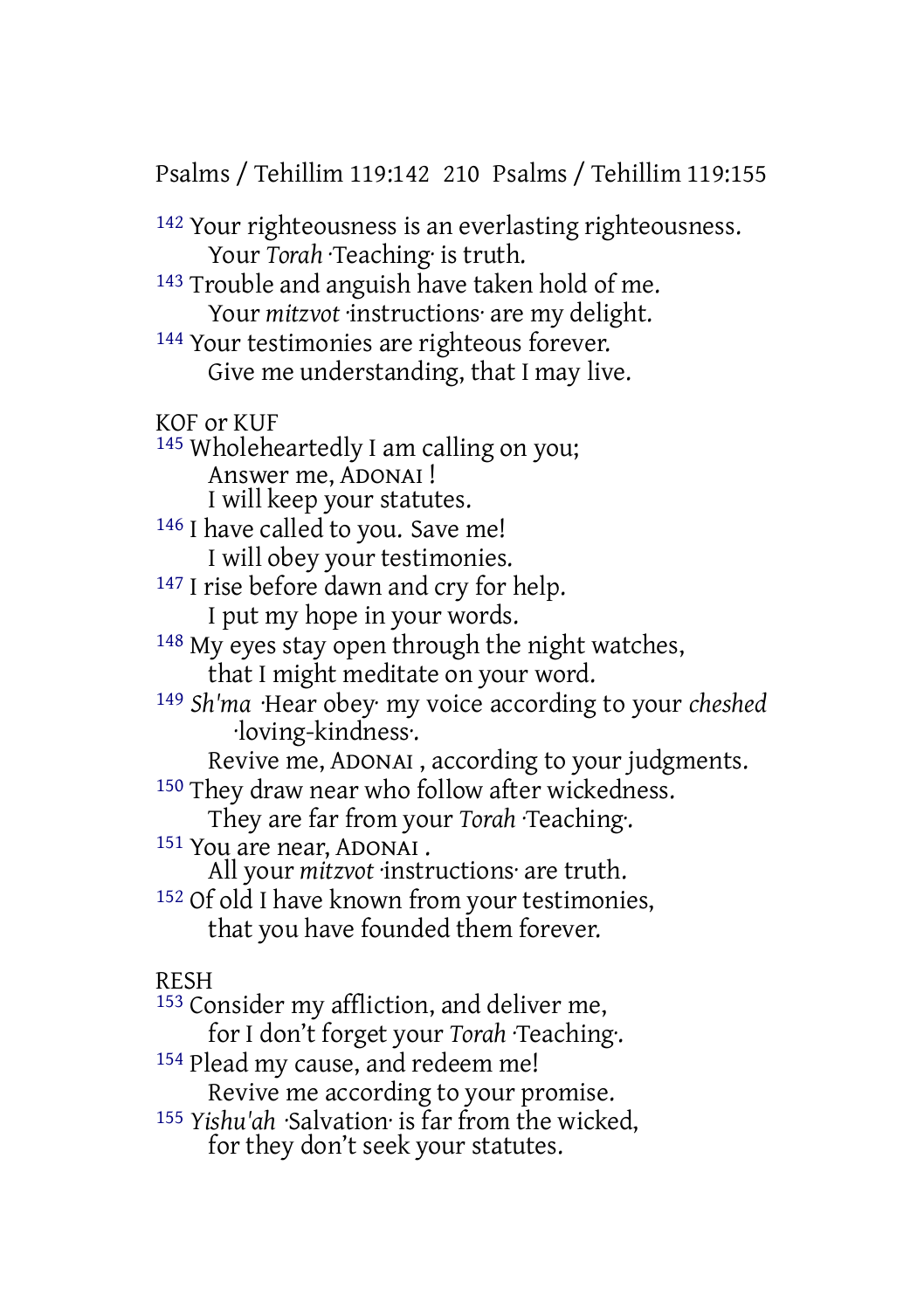Psalms / Tehillim 119:156 211 Psalms / Tehillim 119:168

156 Great is your tender *racham* ·merciful love· to me, ADONAI .

Revive me according to your judgments.

- 157 Many are my persecutors and my adversaries. I haven't deviated from your testimonies.
- 158 I look at the faithless with loathing, because they don't observe your word.
- 159 Consider how I *'ahav* ·affectionately love· your precepts.

Revive me, ADONAI , according to your *cheshed* ·loving-kindness·.

160 All of your words are truth.

Every one of your righteous judgments endures forever.

SIN and SHIN

161 Princes have persecuted me without a cause,

- but my heart stands in awe of your words.
- 162 I rejoice at your word,

as one who finds great plunder.

163 I hate and abhor falsehood.

I *'ahav* ·affectionately love· your *Torah* ·Teaching·.

164 Seven times a day, I praise you,

because of your righteous judgments.

165 Those who *'ahav* ·affectionately love· your *Torah* ·Teaching· have great peace.

Nothing causes them to stumble.

- 166 I have hoped for your *yishu'ah* ·salvation·, ADONAI . I obey your *mitzvot* ·instructions·.
- 167 My soul has observed your testimonies.

I *'ahav* ·affectionately love· them exceedingly.

168 I have obeyed your precepts and your testimonies, for all my ways are before you.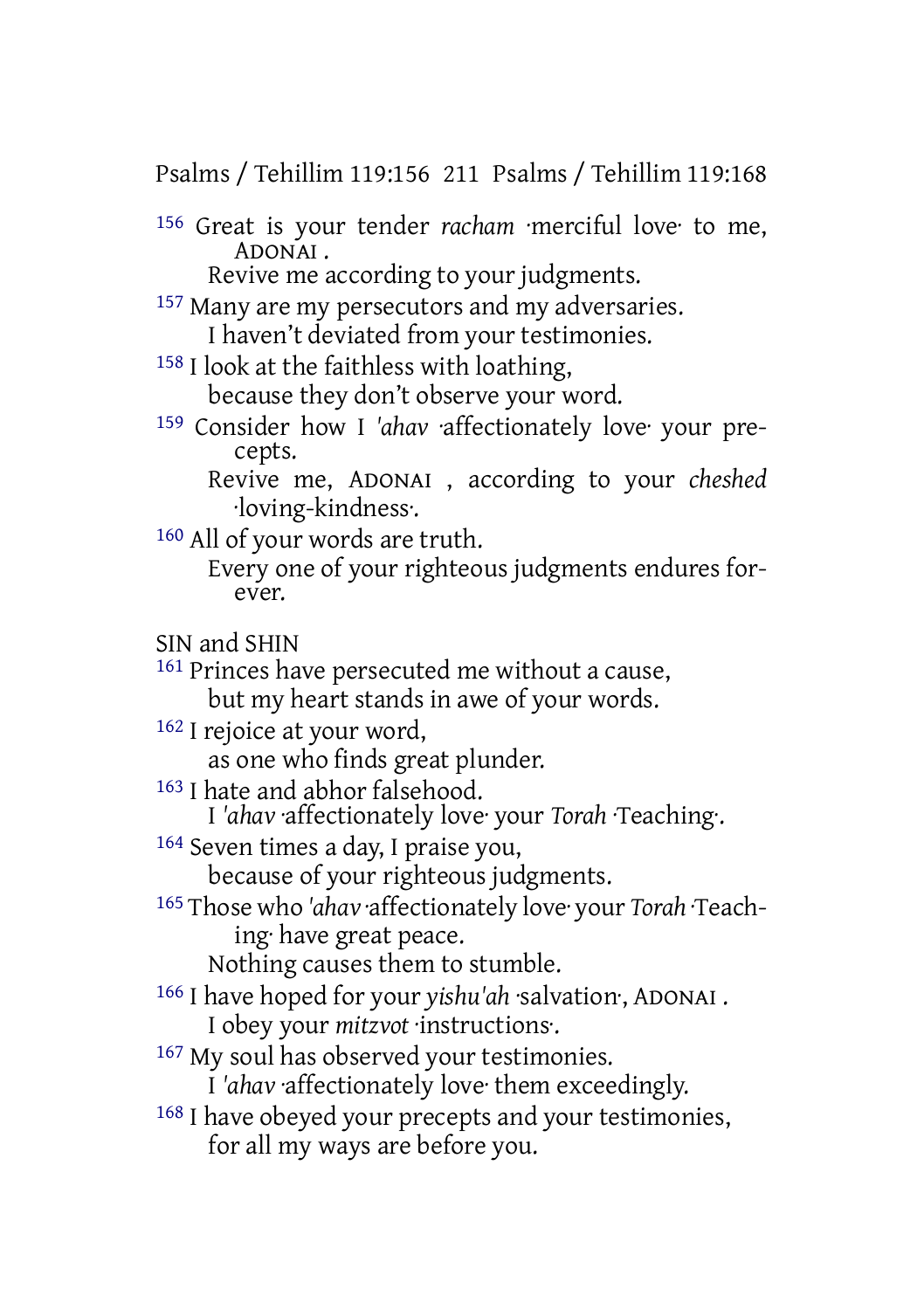Psalms / Tehillim 119:169 212 Psalms / Tehillim 120:2

**TAV** 

169 Let my cry come before you, ADONAI . Give me understanding according to your word. <sup>170</sup> Let my supplication come before you. Deliver me according to your word. 171 Let my lips utter *tehilah* ·praise song·, for you teach me your statutes. 172 Let my tongue sing of your word, for all your *mitzvot* ·instructions· are righteousness. <sup>173</sup> Let your hand be ready to help me, for I have chosen your precepts. 174 I have longed for your *yishu'ah* ·salvation·, ADONAI . Your *Torah Teaching* is my delight. <sup>175</sup> Let my soul live, that I may praise you. Let your judgments help me. 176 I have gone astray like a lost sheep. Seek your servant, for I don't forget your *mitzvot* ·instructions·.

## 120

*Pilgrim Feast Songs. 1:15*

*Context: Psalm of Ascent 1:15. Historically, sung by travelers ascending up to Jerusalem [City of peace] during the three pilgrim feasts of (Ex 23:15-17): Passover, Shavout / Pentacost, and Tabernacles. Sung by the Levites [Descendants of United with] at the Feast of Tabernacles during the water drawing ceremony. (Location Meshech: Ez 38:3; 39:1) (Location Kedar: Jer 49:28-33)*

1 In my distress, I cried to ADONAI . He answered me. 2 Deliver my soul, ADONAI , from lying lips, from a deceitful tongue.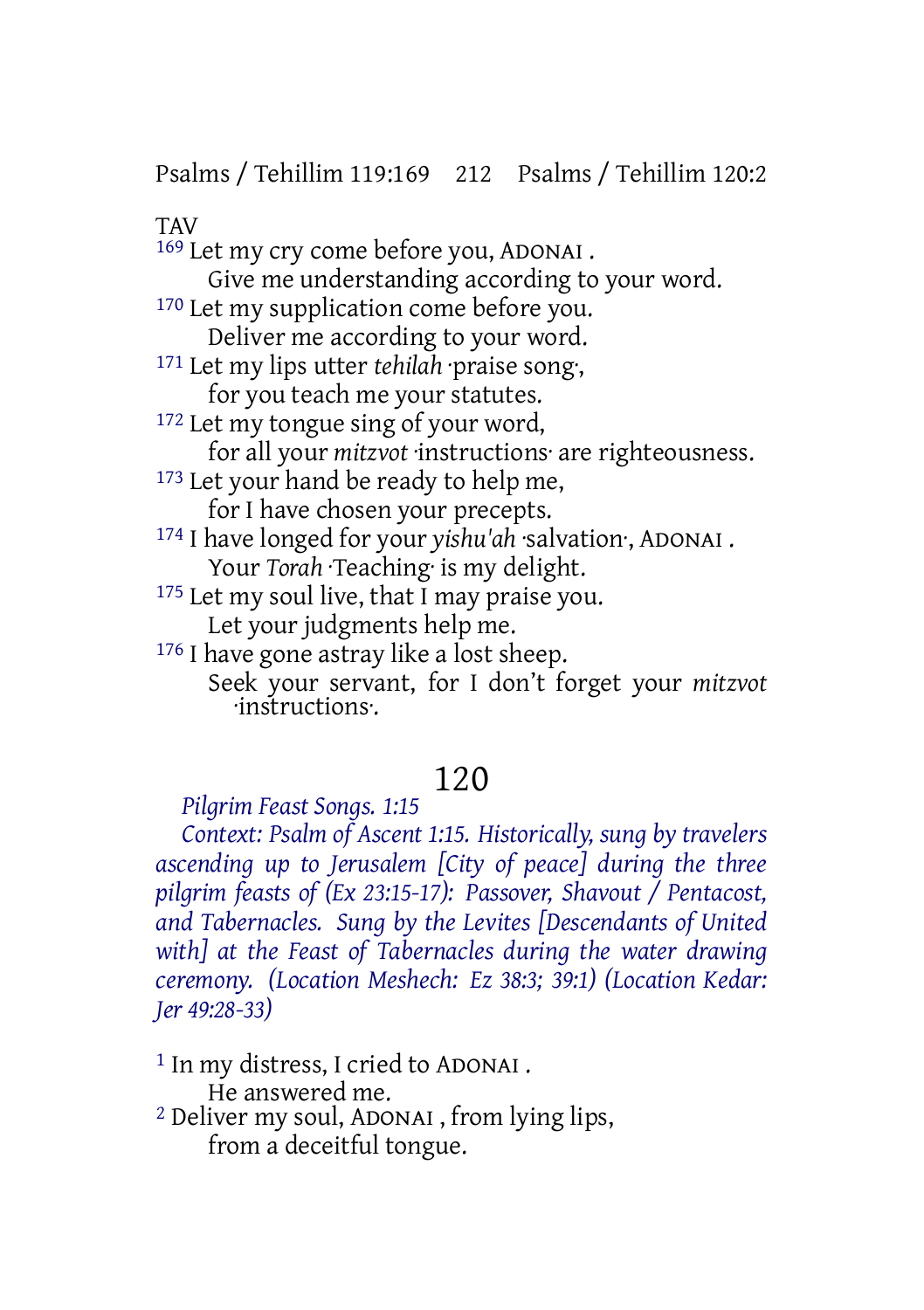Psalms / Tehillim 120:3 213 Psalms / Tehillim 121:6

3 What will be given to you, and what will be done more to you, you deceitful tongue?

4 Sharp arrows of the mighty, with coals of juniper. 5 Woe is me, that I live in Meshech, that I dwell among the tents of Kedar! 6 My soul has had her dwelling too long with him who hates peace. 7 I am for peace, but when I speak, they are for war.

# 121

*Pilgrim Feast Songs. 2:15*

*Context: Psalm of Ascent 2:15. Historically, sung by travelers ascending up to Jerusalem [City of peace] during the three pilgrim feasts of Ex 23:15-17: Passover, Shavout / Pentacost, and Tabernacles. Sung by the Levites [Descendants of United with] at the Feast of Tabernacles during the water drawing ceremony. Similar topic found in Isaiah 52:7-8. (Is 52:7-8)*

- 1 I will lift up my eyes to the hills. Where does my help come from? 2 My help comes from ADONAI , who made heaven and earth. <sup>3</sup> He will not allow your foot to be moved. He who keeps you will not slumber. 4 Behold, he who keeps Israel [God prevails] will neither slumber nor sleep. 5 ADONAI is your keeper. ADONAI is your shade on your right hand. 6 The sun will not harm you by day,
	- nor the moon by night.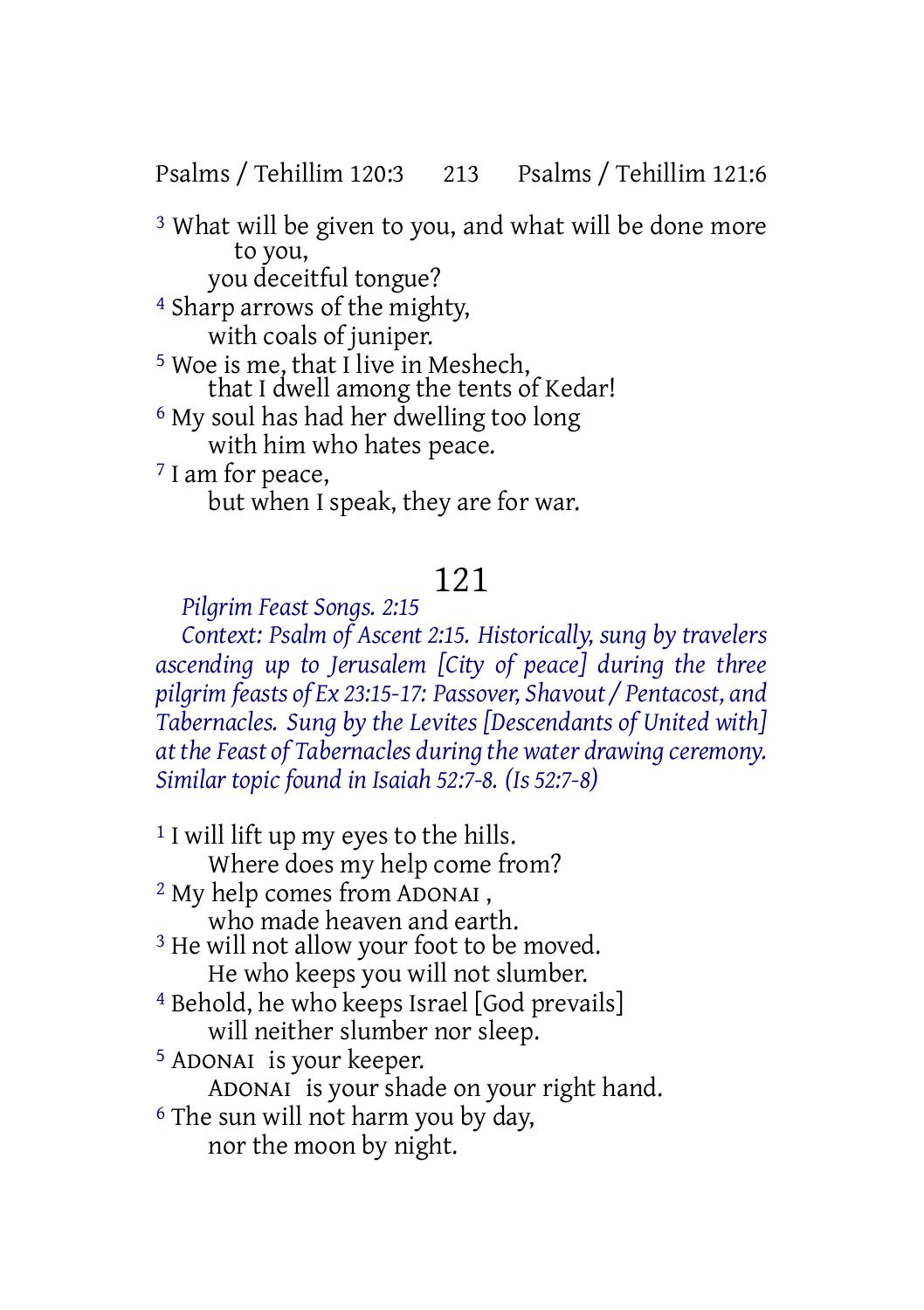Psalms / Tehillim 121:7 214 Psalms / Tehillim 122:8

7 ADONAI will keep you from all evil. He will keep your soul.

8 ADONAI will keep your going out and your coming in, from this time forward, and forever more.

### 122

*Pilgrim Feast Songs. By David [Beloved]. 3:15*

*Context: Psalm of Ascent 3:15. Historically, sung by travelers ascending up to Jerusalem [City of peace] during the three pilgrim feasts of Ex 23:15-17: Passover, Shavout / Pentacost, and Tabernacles. About Jerusalem [City of peace], which literally means [City of peace]. (No reference)*

- <sup>1</sup> I was glad when they said to me, "Let's go to ADONAI 's house!"
- 2 Our feet are standing within your gates, Jerusalem [City of peace];
	- 3 Jerusalem [City of peace], that is built as a city that is compact together;

4 where the tribes go up, even Yah's tribes, according to a testimony for Israel [God prevails], *yadah* ·extend hands in thankful praise· to ADONAI 's name.

- 5 For there are set thrones for judgment, the thrones of David [Beloved]'s house.
- 6 Pray for the peace of Jerusalem [City of peace]. Those who *'ahav* affectionately love you will prosper.
- 7 Peace be within your walls,

and prosperity within your palaces.

8 For my brothers' and companions' sakes, I will now say, "Peace be within you."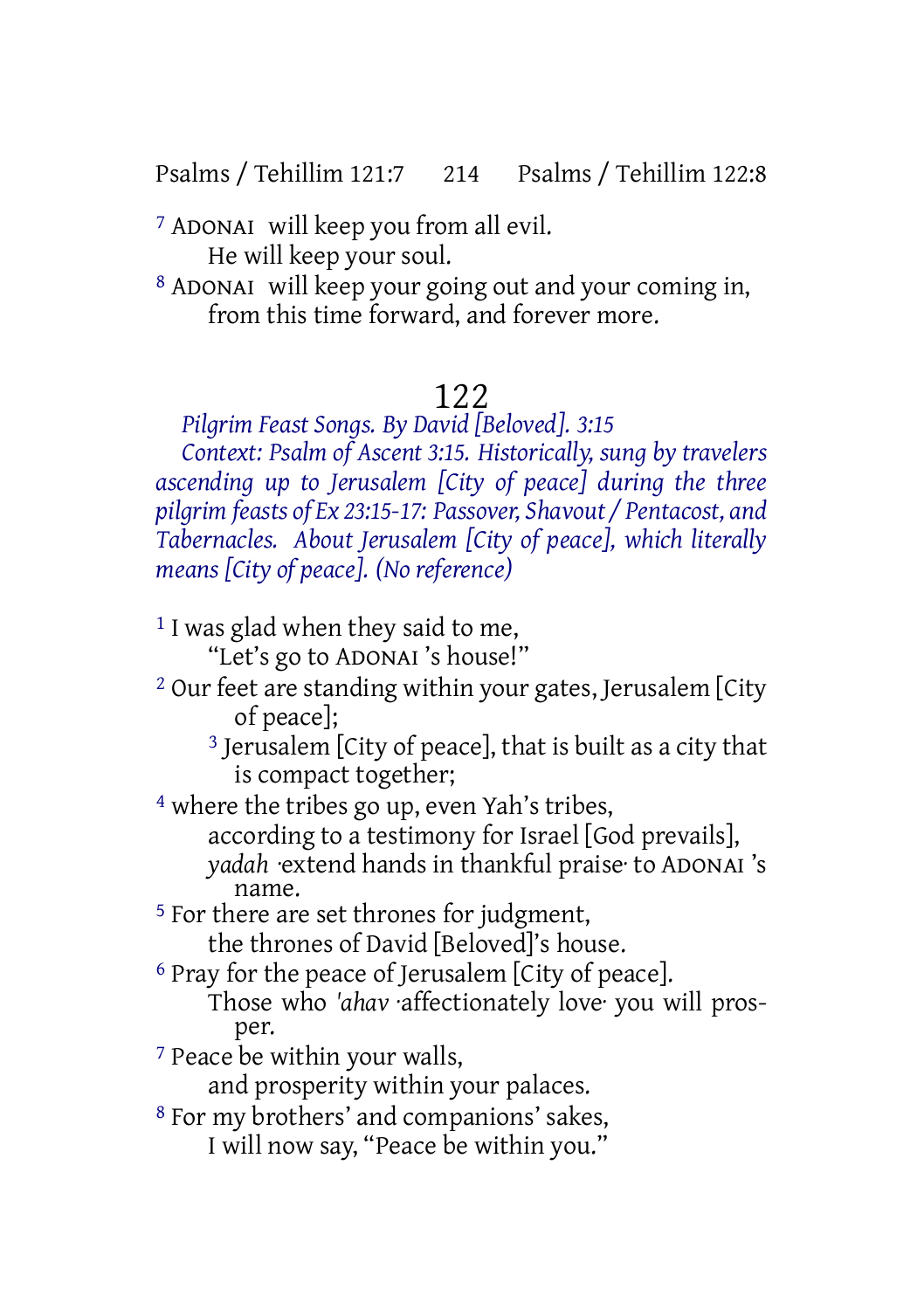*Psalms / Tehillim 122:9 215 Psalms / Tehillim 123:4*

9 For the sake of the house of *Yahweh Eloheikhem* [Yahweh our God], I will seek your good.

## 123

*Pilgrim Feast Songs. 4:15*

*Context: Psalm of Ascent 4:15. Historically, sung by travelers ascending up to Jerusalem [City of peace] during the three pilgrim feasts of Ex 23:15-17: Passover, Shavout / Pentacost, and Tabernacles. Sung by the Levites [Descendants of United with] at the Feast of Tabernacles during the water drawing ceremony. (No reference)*

1 To you I do lift up my eyes, you who sit in the heavens.

2 Behold, as the eyes of servants look to the hand of their master,

as the eyes of a maid to the hand of her mistress; so our eyes look to ADONAI , our God,

until he has mercy on us.

3 Have mercy on us, ADONAI , have mercy on us, for we have endured much contempt.

4 Our soul is exceedingly filled with the scoffing of those who are at ease,

with the contempt of the proud.

## 124

*Pilgrim Feast Songs. By David [Beloved]. 5:15*

*Context: Possible shorter version of the Psalm in 2 Sam 22:1- 21. (2 Sam 22:1-21)*

*Context: Psalm of Ascent 5:15. Historically, sung by travelers ascending up to Jerusalem [City of peace] during the three*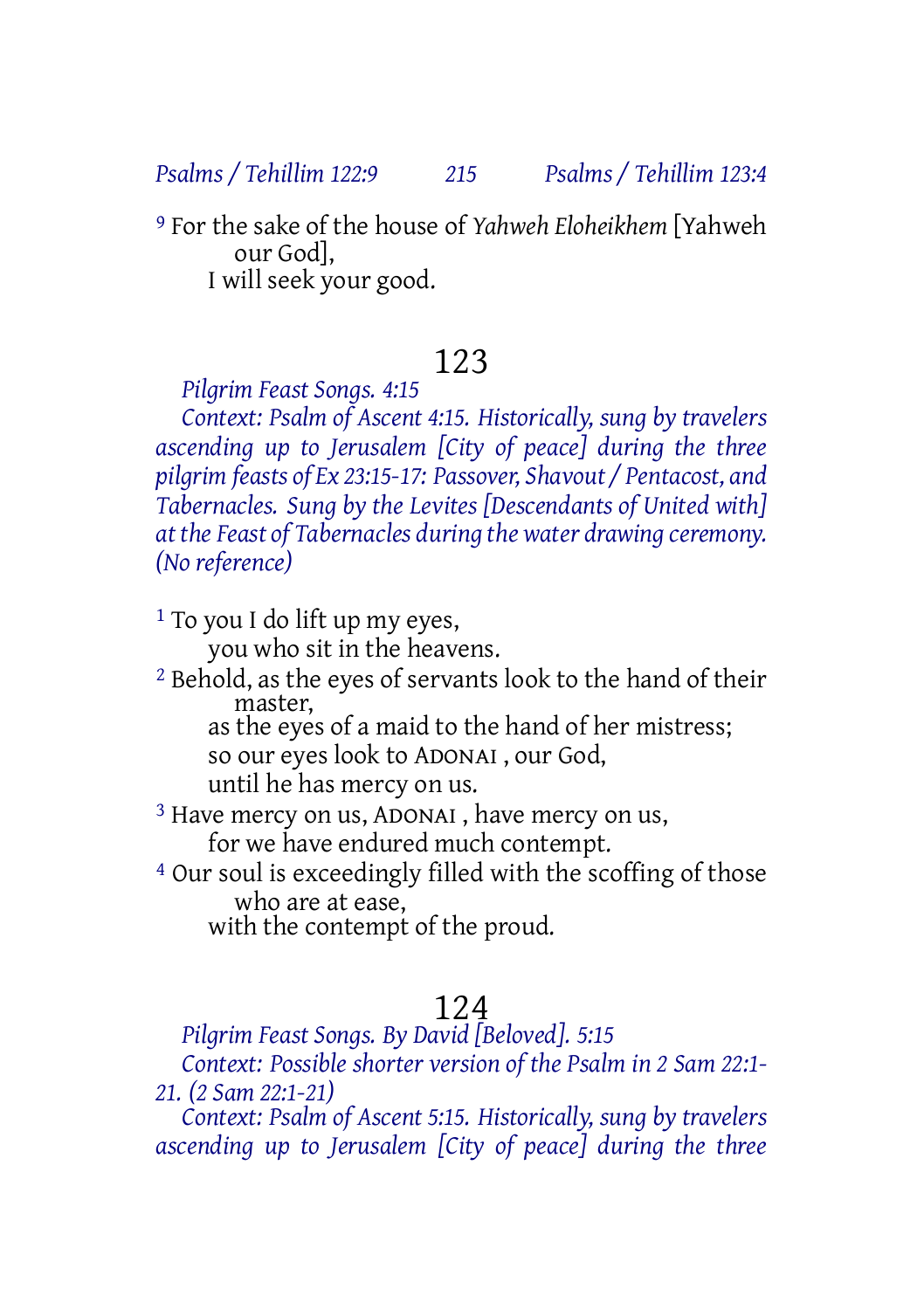*pilgrim feasts of Ex 23:15-17: Passover, Shavout / Pentacost, and Tabernacles. Sung by the Levites [Descendants of United with] at the Feast of Tabernacles during the water drawing ceremony.*

<sup>1</sup> If it had not been ADONAI who was on our side, let Israel [God prevails] now say, 2 if it had not been ADONAI who was on our side, when men rose up against us; <sup>3</sup> then they would have swallowed us up alive, when their wrath was kindled against us: <sup>4</sup> then the waters would have overwhelmed us, the stream would have gone over our soul; 5 then the proud waters would have gone over our soul. 6 Blessed be ADONAI , who has not given us as a prey to their teeth. <sup>7</sup> Our soul has escaped like a bird out of the fowler's snare. The snare is broken, and we have escaped. 8 Our help is in ADONAI 's name, who made heaven and earth.

## 125

*Pilgrim Feast Songs. 6:15*

*Context: Psalm of Ascent 6:15. Historically, sung by travelers ascending up to Jerusalem [City of peace] during the three pilgrim feasts of Ex 23:15-17: Passover, Shavout / Pentacost, and Tabernacles. Sung by the Levites [Descendants of United with] at the Feast of Tabernacles during the water drawing ceremony. (No reference)*

<sup>1</sup> Those who trust in ADONAI are as Mount Zion [Mountain ridge, Marking],

which can't be moved, but remains forever.

2 As the mountains surround Jerusalem [City of peace],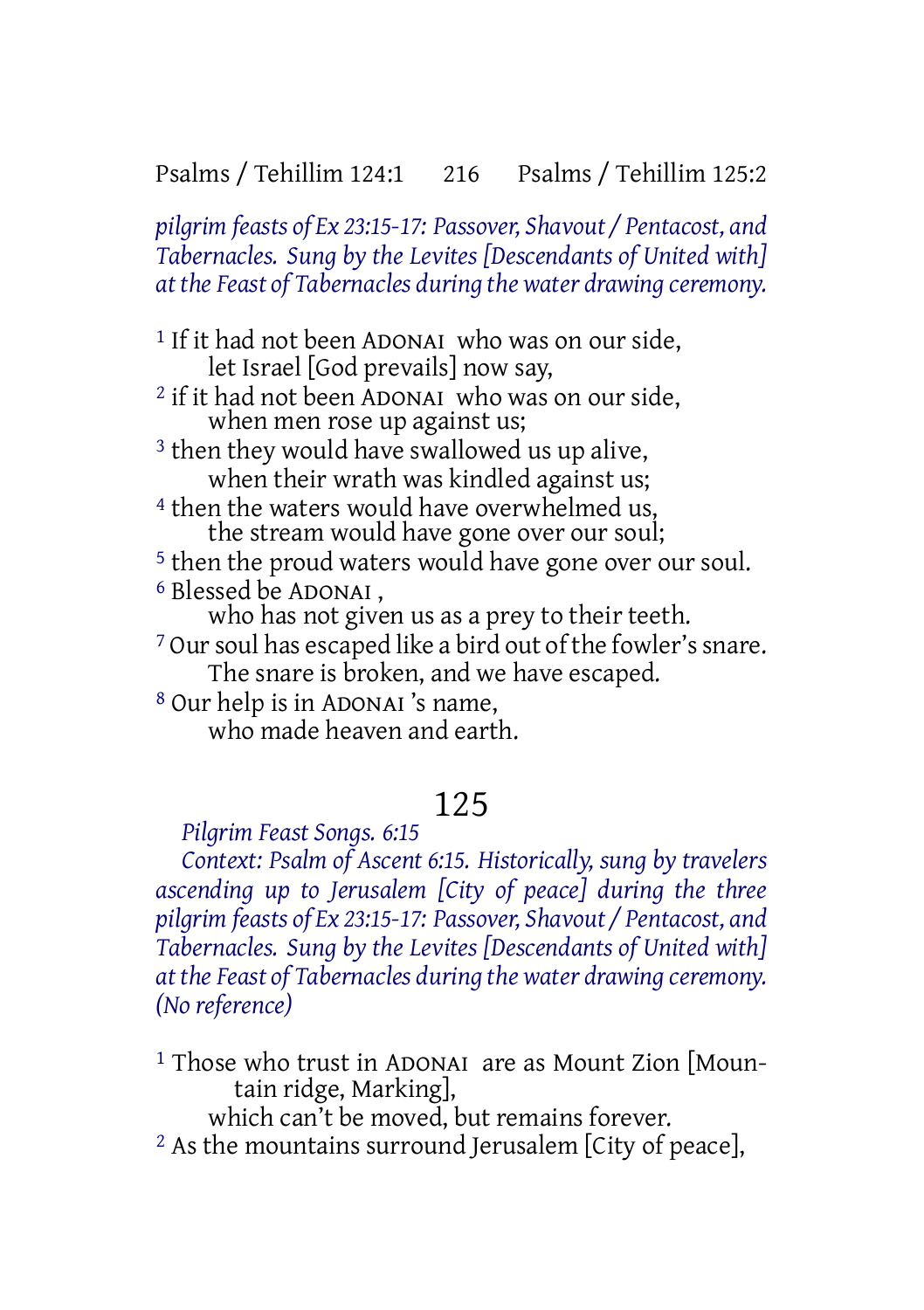Psalms / Tehillim 125:3 217 Psalms / Tehillim 126:3

so ADONAI surrounds his people from this time forward and forever more.

3 For the scepter of wickedness won't remain over the allotment of the upright;

so that the upright won't use their hands to do evil.

4 Do good, ADONAI , to those who are good,

to those who are upright in their hearts.

5 But as for those who turn aside to their crooked ways, ADONAI will lead them away with the workers of iniquity.

Peace be on Israel [God prevails].

## 126

#### *Pilgrim Feast Songs. 7:15*

*Context: Upon the return of the exiles from Babylon [Confusion] or the reestablishment of the Temple. (Ezra 1:2-6, 3:10-13)*

*Context: Psalm of Ascent 7:15. Historically, sung by travelers ascending up to Jerusalem [City of peace] during the three pilgrim feasts of Ex 23:15-17: Passover, Shavout / Pentacost, and Tabernacles. Sung by the Levites [Descendants of United with] at the Feast of Tabernacles during the water drawing ceremony.*

1 When ADONAI brought back those who *teshuvah* ·completely returned· to Zion [Mountain ridge, Marking],

we were like those who dream.

- 2 Then our mouth was filled with laughter, and our tongue with singing.
- Then they said among the nations,

"ADONAI has done great things for them."

3 ADONAI has done great things for us, and we are glad.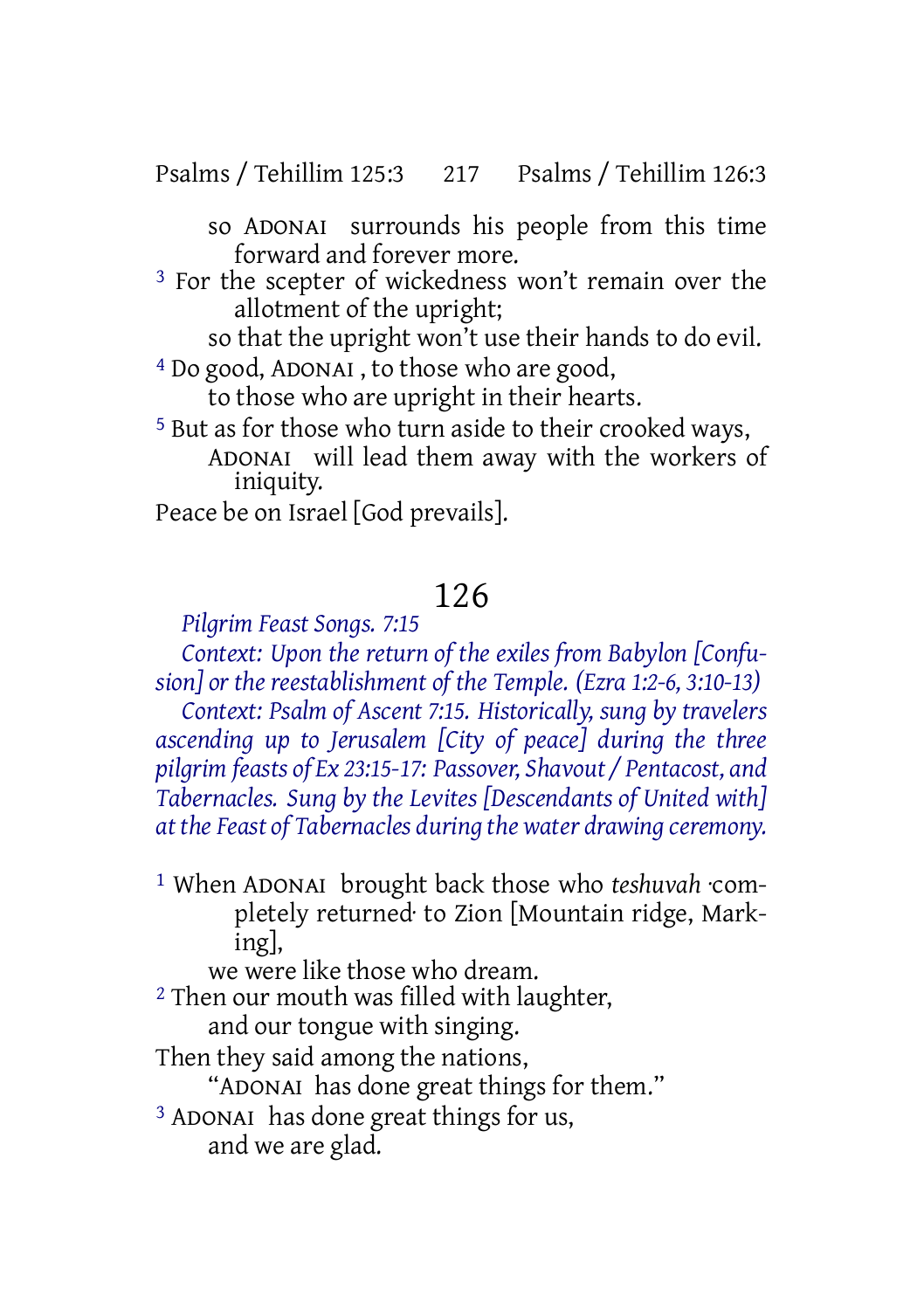*Psalms / Tehillim 126:4 218 Psalms / Tehillim 127:5*

4 Restore our fortunes again, ADONAI , like the streams in the Negev.

5 Those who sow in tears will reap in joy.

<sup>6</sup> He who goes out weeping, carrying seed for sowing, will certainly come again with joy, carrying his sheaves.

## 127

*Pilgrim Feast Songs. By Solomon. 8:15*

*Context: Before David's death, he charges Solomon concerning God, life, and goals. (1 Chr 22:6-19)*

*Context: Psalm of Ascent 8:15. Historically, sung by travelers ascending up to Jerusalem [City of peace] during the three pilgrim feasts of Ex 23:15-17: Passover, Shavout / Pentacost, and Tabernacles. Sung by the Levites [Descendants of United with] at the Feast of Tabernacles during the water drawing ceremony.*

1 Unless ADONAI builds the house, they labor in vain who build it. Unless ADONAI watches over the city, the watchman guards it in vain. 2 It is vain for you to rise up early, to stay up late, eating the bread of toil; for he gives sleep to his *yadid* ·beloved· ones. 3 Behold, children are a heritage of ADONAI . The fruit of the womb is his reward. 4 As arrows in the hand of a mighty man, so are the children of youth. 5 Happy is the man who has his quiver full of them. They won't be disappointed when they speak with their enemies in the gate.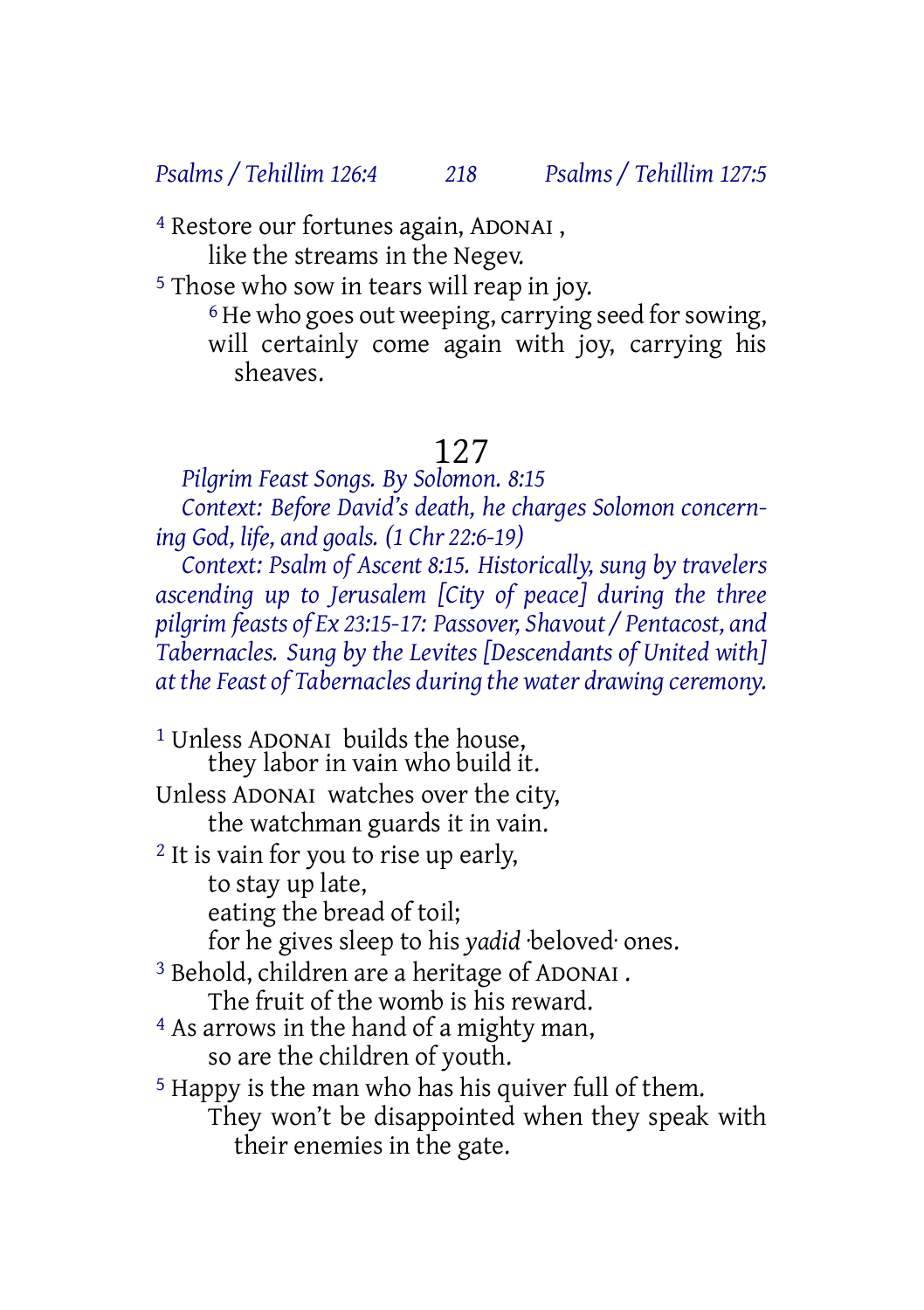## 128

*Pilgrim Feast Songs. 9:15*

*Context: Possibly, meditation on: Lev 25:18-19; 26:3-13. (No reference)*

*Context: Psalm of Ascent 9:15. Historically, sung by travelers ascending up to Jerusalem [City of peace] during the three pilgrim feasts of Ex 23:15-17: Passover, Shavout / Pentacost, and Tabernacles. Sung by the Levites [Descendants of United with] at the Feast of Tabernacles during the water drawing ceremony.*

1 Blessed is everyone who fears ADONAI , who walks in his ways.

2 For you will eat the labor of your hands. You will be happy, and it will be well with you.

3 Your wife will be as a fruitful vine, in the innermost parts of your house: your children like olive plants, around your table.

4 Behold, thus is the man blessed who fears ADONAI .

5 May ADONAI bless you out of Zion [Mountain ridge, Marking],

and may you see the good of Jerusalem [City of peace] all the days of your life.

6 Yes, may you see your children's children.

Peace be upon Israel [God prevails].

## 129

*Pilgrim Feast Songs. 10:15*

*Context: Possibly, reflection on Lev 26:13 applied in the times of the Judges. (No reference)*

*Context: Psalm of Ascent 10:15. Historically, sung by travelers ascending up to Jerusalem [City of peace] during the three*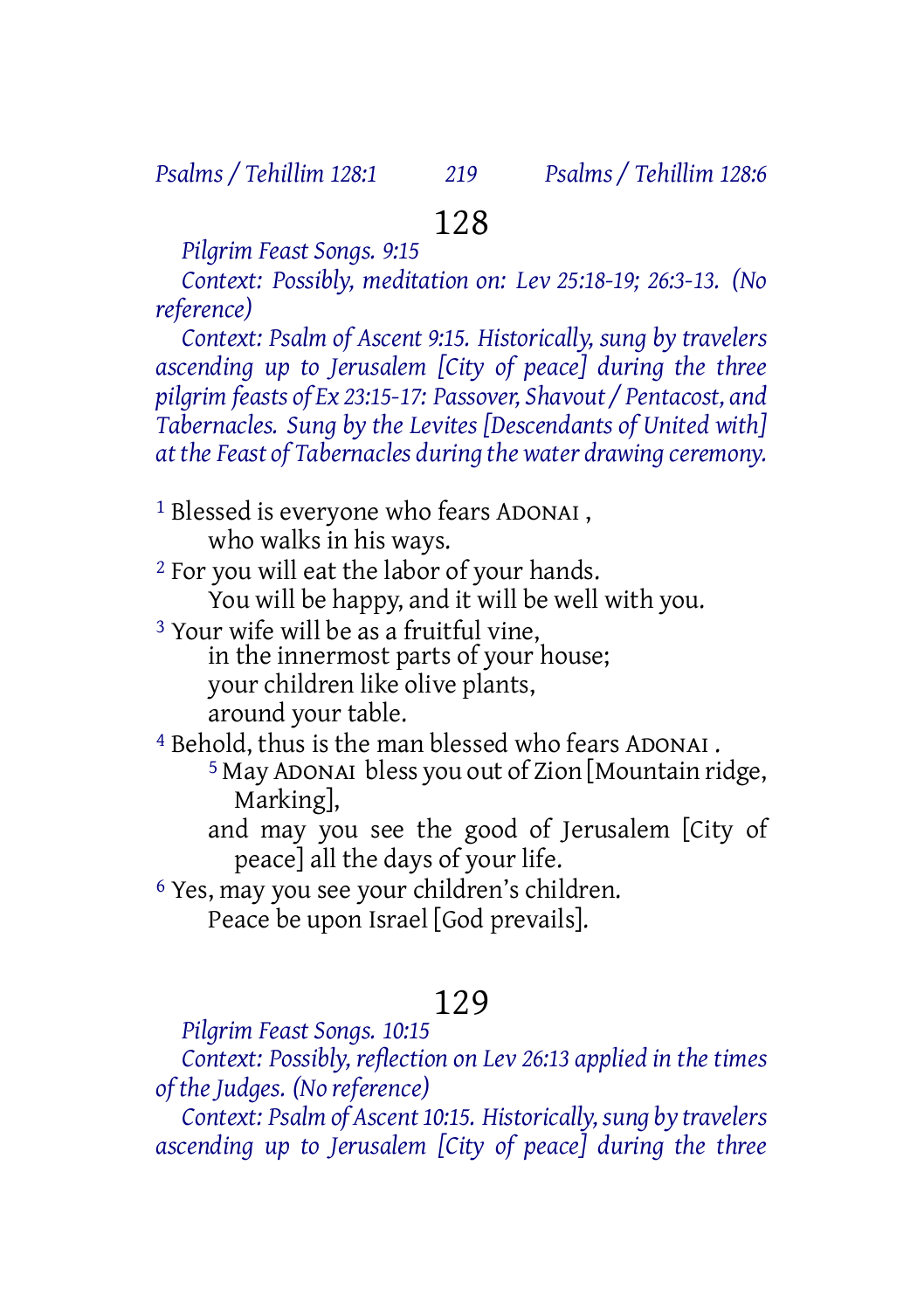*pilgrim feasts of Ex 23:15-17: Passover, Shavout / Pentacost, and Tabernacles. Sung by the Levites [Descendants of United with] at the Feast of Tabernacles during the water drawing ceremony.*

<sup>1</sup> Many times they have afflicted me from my youth up. Let Israel [God prevails] now say, 2 many times they have afflicted me from my youth up, yet they have not prevailed against me. <sup>3</sup> The plowers plowed on my back. They made their furrows long. 4 ADONAI is righteous. He has cut apart the cords of the wicked. 5 Let them be disappointed and turned backward, all those who hate Zion [Mountain ridge, Marking]. 6 Let them be as the grass on the housetops, which withers before it grows up; 7 with which the reaper does not fill his hand, nor he who binds sheaves, his bosom. 8 Neither do those who go by say, "The blessing of ADONAI be on you. We bless you in ADONAI 's name."

## 130

*Pilgrim Feast Songs. 11:15*

*Context: Psalm of Ascent 11:15. Historically, sung by travelers ascending up to Jerusalem [City of peace] during the three pilgrim feasts of Ex 23:15-17: Passover, Shavout / Pentacost, and Tabernacles. Sung by the Levites [Descendants of United with] at the Feast of Tabernacles during the water drawing ceremony. (No reference)*

1 Out of the depths I have cried to you, ADONAI .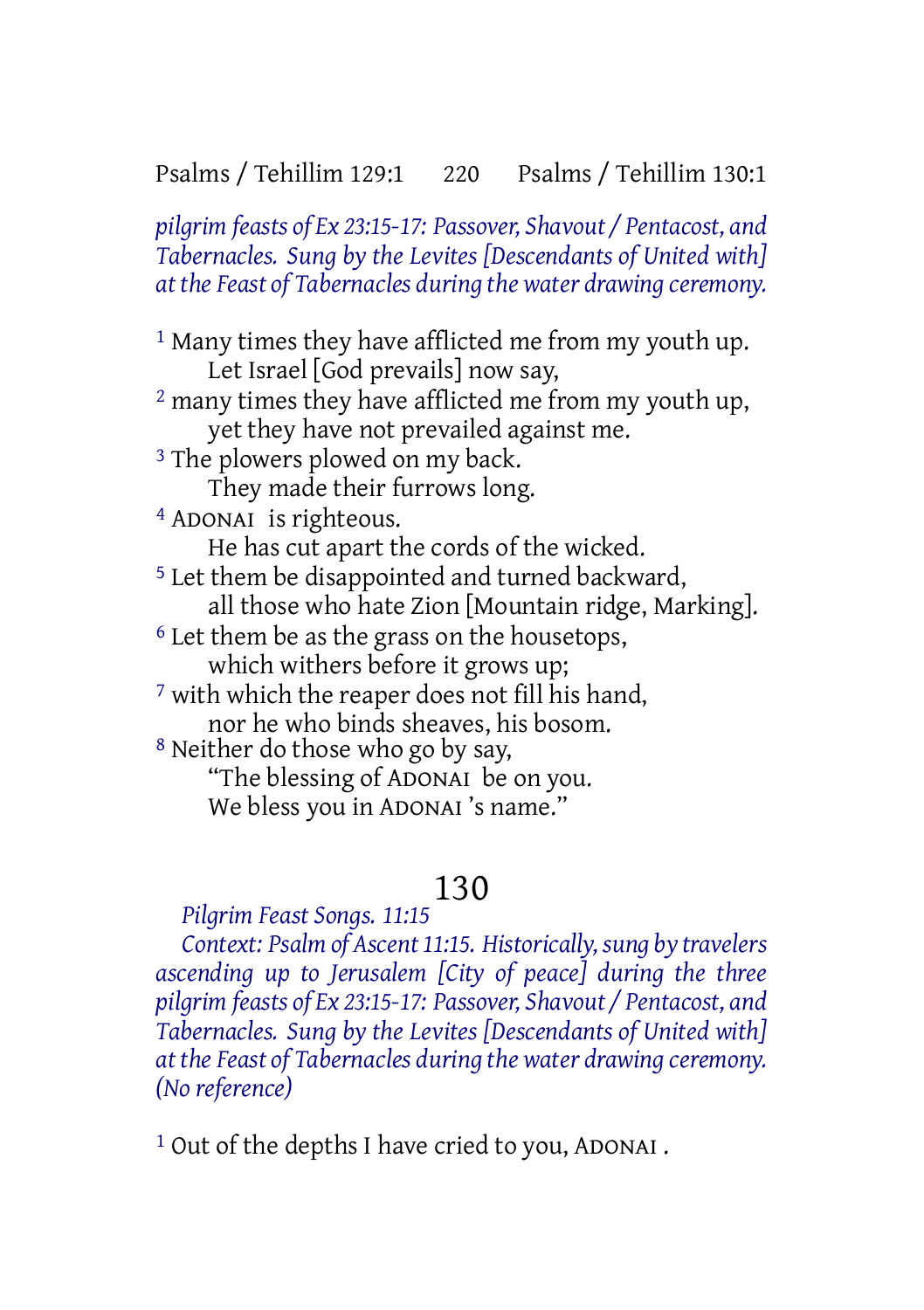Psalms / Tehillim 130:2 221 Psalms / Tehillim 131:2

2 Lord, *sh'ma* ·hear obey· my voice.

Let your ears be attentive to the voice of my petitions.

3 If you, Yah, kept a record of sins, Lord, who could stand?

4 But there is forgiveness with you, therefore you are feared.

5 I wait for ADONAI . My soul waits.

I hope in his word.

<sup>6</sup> My soul longs for the Lord more than watchmen long for the morning;

more than watchmen for the morning.

7 Israel [God prevails], hope in ADONAI ,

for with ADONAI there is *cheshed* ·loving-kindness·. With him is abundant redemption.

8 He will redeem Israel [God prevails] from all their sins.

#### 131

*Pilgrim Feast Songs. By David [Beloved]. 12:15*

*Context: Context: David [Beloved] is like a child to the greatness of Adonai. (1 Chr 17:16-19)*

*Context: Psalm of Ascent 12:15. Historically, sung by travelers ascending up to Jerusalem [City of peace] during the three pilgrim feasts of Ex 23:15-17: Passover, Shavout / Pentacost, and Tabernacles. Sung by the Levites [Descendants of United with] at the Feast of Tabernacles during the water drawing ceremony.*

1 ADONAI , my heart is not haughty, nor my eyes lofty; nor do I concern myself with great matters, or things too wonderful for me.

2 Surely I have stilled and quieted my soul, like a weaned child with his mother,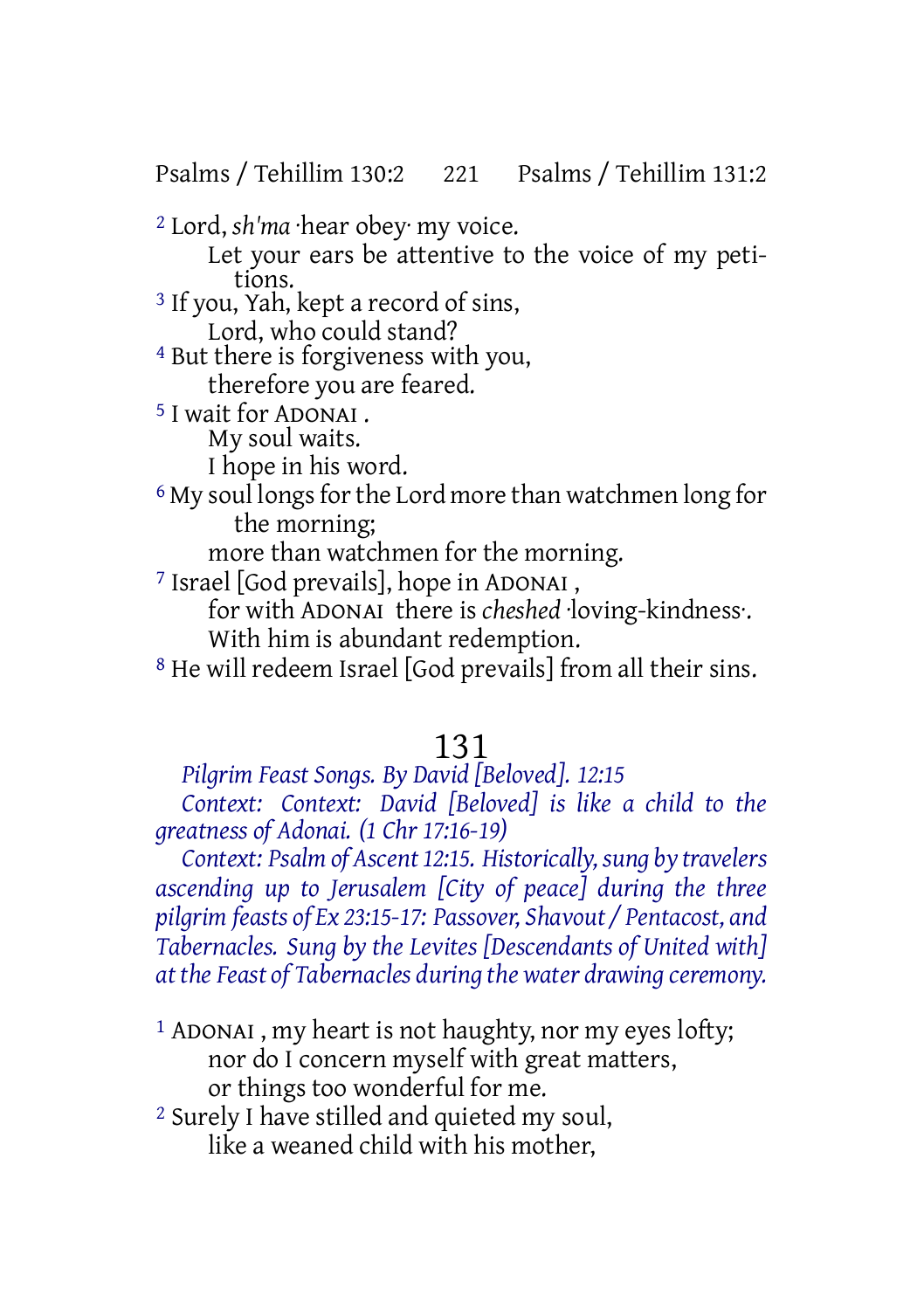Psalms / Tehillim 131:3 222 Psalms / Tehillim 132:4

like a weaned child is my soul within me.

3 Israel [God prevails], hope in ADONAI ,

from this time forward and forever more.

## 132

*Pilgrim Feast Songs. 13:15*

*Context: David [Beloved] vows to build a temple but Solomon completes the task. God resides with the ark in the Tent and the Temple located in Jerusalem [City of peace] called Zion [Mountain ridge, Marking].*

*Referenceto events: (Ps 132:3-5) David [Beloved] vowsto build temple (2 Sam 7:2). Verse 6 refers to locations the ark had been. Efrat is Bethlehem [House of Bread] (Gen 48:7) and Ja'ar is short poetic for Kirjath-jearim, where the ark remained after being returned from the land of the Philistines [To roll in dust (As an insult)] (1 Chr 13:5-13). In verse 8 David [Beloved] finally transfersthe ark to the Tabernaclein Jerusalem[City of peace](1 Chr 15:1-4+). (2 Sam 7:2; 1 Chr 13:5-13, 15:1-4+, 17:10-14; Solomon: 2 Chr 2:4-6, 5:6-14, 6:6-11, 6:40-42)*

*Context: Psalm of Ascent 13:15. Historically,sung by travelers ascending up to Jerusalem [City of peace] during the three pilgrim feasts of Ex 23:15-17: Passover, Shavout / Pentacost, and Tabernacles. Sung by the Levites [Descendants of United with] at the Feast of Tabernacles during the water drawing ceremony.*

<sup>1</sup> ADONAI, remember David [Beloved] and all his affliction,

2 how he swore to ADONAI ,

and vowed to the *'Avir Ya'akov* [Mighty One of Supplanter]:

3 "Surely I will not come into the structure of my house, nor go up into my bed;

<sup>4</sup> I will not give sleep to my eyes.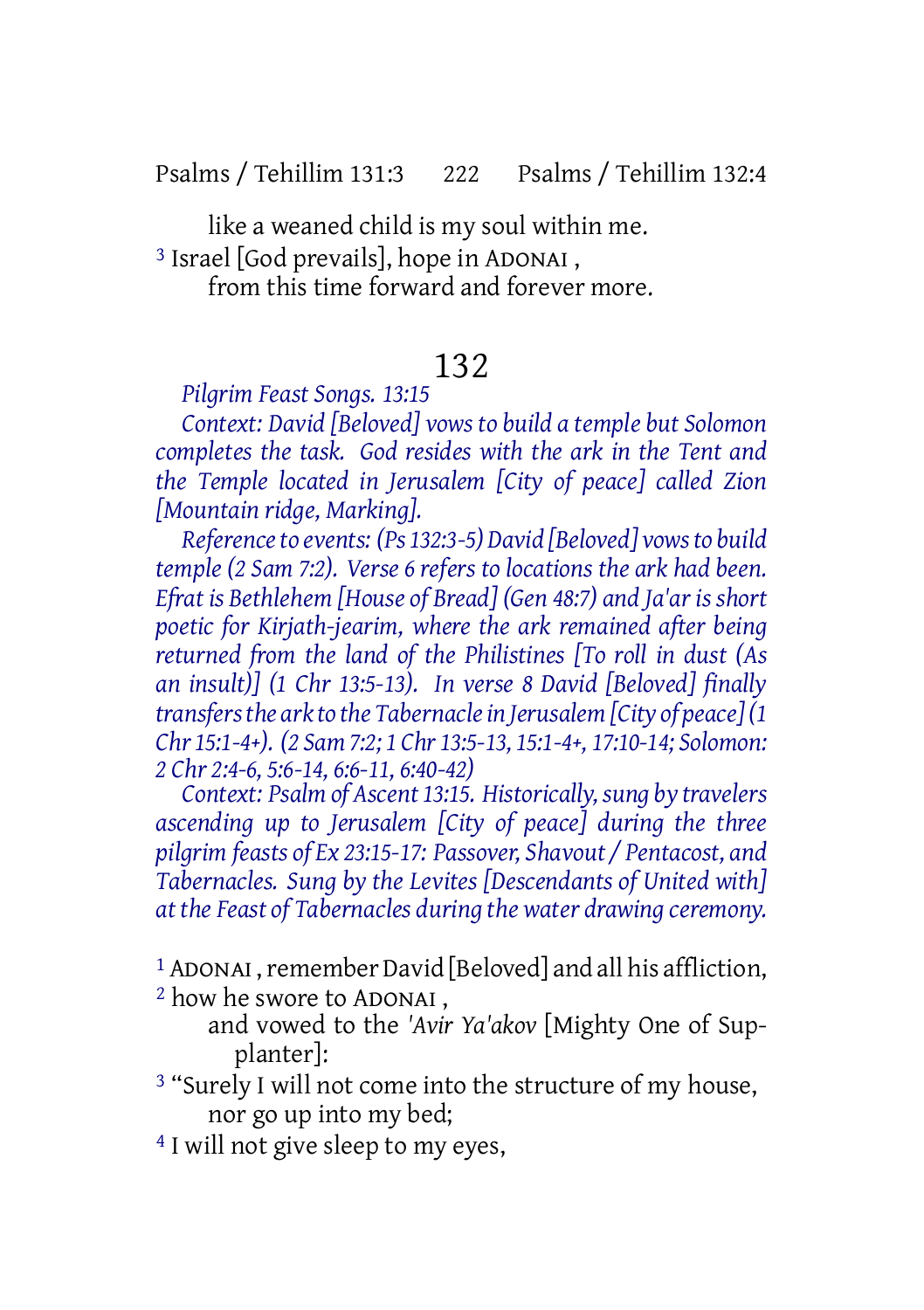Psalms / Tehillim 132:5 223 Psalms / Tehillim 132:16 or slumber to my eyelids; 5 until I find out a *place for ADONAI, a dwelling for the 'Avir Ya'akov [Mighty One of Supplanter]."* \* 6 Behold, we *sh'ma* ·heard obeyed· of it in Ephrathah. We found it in the field of Jaar: 7 "We will go into his dwelling place. We will *hawa* ·bow low, prostrate· to worship at his footstool. 8 Arise, ADONAI , into your resting place; you, and the ark of your strength. <sup>9</sup> Let your priest be clothed with righteousness. Let your saints shout for joy!" 10 For your servant David [Beloved]'s sake, don't turn away the face of your anointed one. 11 ADONAI has sworn to *David [Beloved]* in truth. He will not turn from it: "I will set the fruit of your body on your *throne.* † 12 If your children will keep my covenant ·binding contract between two or more parties·, my testimony that I will teach them, their *children* ‡ also will sit on your throne forever more." 13 For ADONAI has chosen Zion [Mountain ridge, Marking]. He has desired it for his habitation. <sup>14</sup> "This is my resting place forever. Here I will live, for I have desired it. 15 I will abundantly bless her provision. I will satisfy her poor with bread. 16 Her priests I will also clothe with *yesha'* ·salvation·.

<sup>\*</sup> 132:5 Quoted in Acts 7:46 † 132:11 Quoted in Luke 1:32 ‡ 132:12 Quoted in John 7:42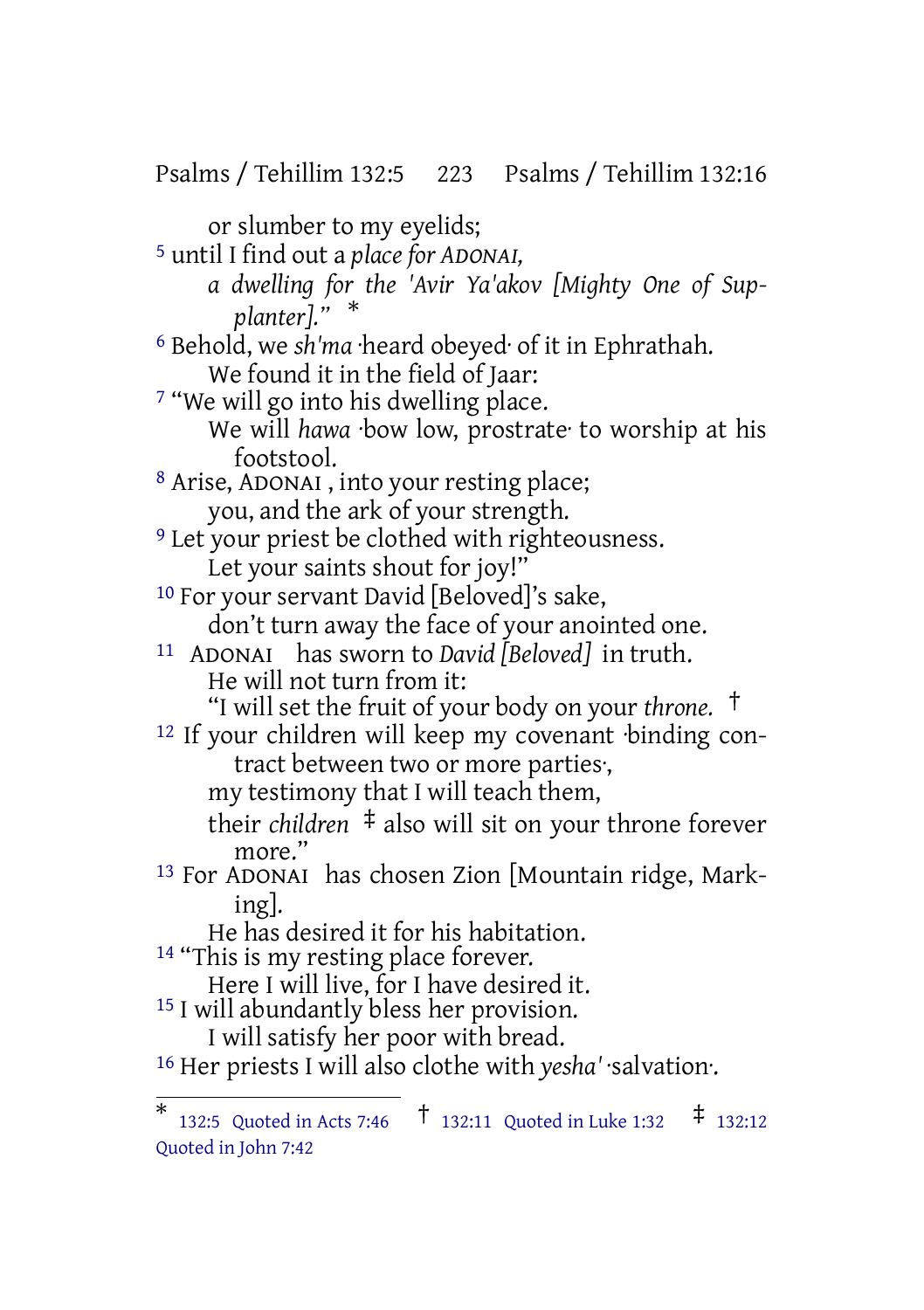*Psalms / Tehillim 132:17 224 Psalms / Tehillim 133:3*

Her saints will shout aloud for joy. <sup>17</sup> § There I will make the horn of David [Beloved] to bud. I have ordained a lamp for my anointed. 18 I will clothe his enemies with shame, but on himself, his crown will be resplendent."

# 133

*Pilgrim Feast Songs. By David [Beloved]. 14:15 Context: Psalm of Ascent 14:15. Historically, sung by travelers ascending up to Jerusalem [City of peace] during the three pilgrim feasts of Ex 23:15-17: Passover, Shavout / Pentacost, and Tabernacles. Sung by the Levites [Descendants of United with] at the Feast of Tabernacles during the water drawing ceremony. References the anointing oil of Aaron [Light-bringer] in Ex 29:4- 9. (No reference)*

<sup>1</sup> See how good and how pleasant it is for brothers to live together in unity! <sup>2</sup> It is like the precious oil on the head, that ran down on the beard, even Aaron [Light-bringer]'s beard; that came down on the edge of his robes; <sup>3</sup> like the dew of Hermon [Devoted to destruction], that comes down on the hills of Zion [Mountain ridge, Marking]:

for there ADONAI enjoined blessing, even life forever more.

### 134

*Pilgrim Feast Songs. 15:15*

<sup>§</sup> 132:17 MP: Messiah is the sprout from David's line. (Combined with Is 11:1). (Luke 1:68-70)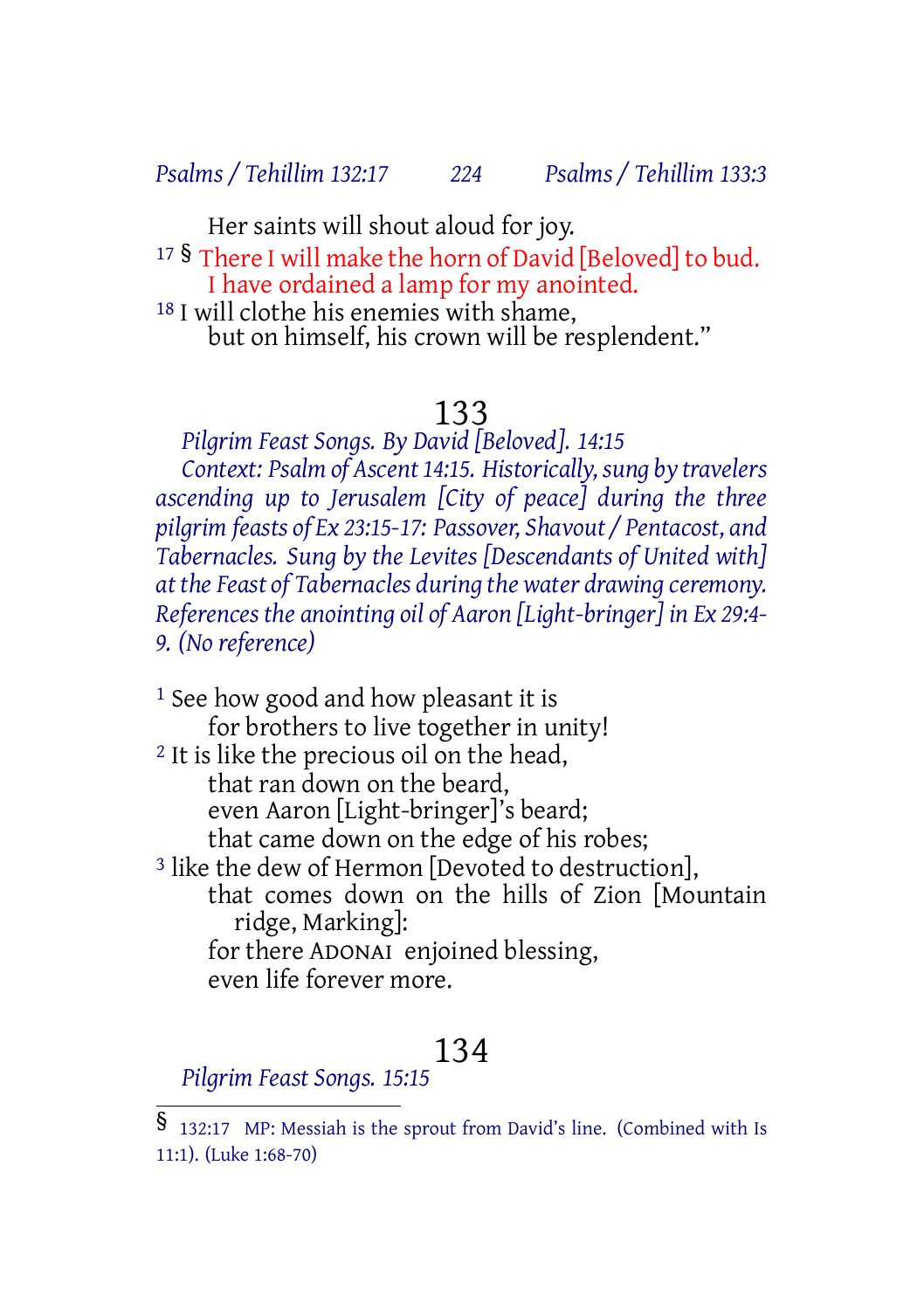#### Psalms / Tehillim 134:1 225 Psalms / Tehillim 135:3

*Context: Psalm of Ascent 15:15. Historically,sung by travelers ascending up to Jerusalem [City of peace] during the three pilgrim feasts of Ex 23:15-17: Passover, Shavout / Pentacost, and Tabernacles. Sung by the Levites [Descendants of United with] at the Feast of Tabernacles during the water drawing ceremony. (No reference)*

1 Look! Praise ADONAI , all you servants of ADONAI , who stand by night in ADONAI's house!

- 2 Lift up your hands in the sanctuary. Praise ADONAI !
- 3 May ADONAI bless you from Zion [Mountain ridge, Marking];

even he who made heaven and earth.

#### 135

*Context: History accounts of Covenant relationship God to Israel [God prevails], who is mighty to save contrasted to mere idols. Context Reference Ps 135 (v3) Gen 28:10-22; (v4) Ex 19:5; (v8) Ex 11-12; (v11) Deut 2:26-3:3; all Joshua [Salvation Yah]; (v12) Gen 13:14-18; Josh 1:1-9*

*Historically, recited antiphonally with the Levites [Descendants of United with] and the People. This means performed by two semi-independentchoirs in interaction, often by singing alternate musical phrases.*

1 Halleluyah ·praise Yah·! Praise ADONAI 's name! *Praise him, you servants* \* of ADONAI , 2 you who stand in ADONAI 's house, in the courts of our God's house. <sup>3</sup> Halleluyah praise Yah, for ADONAI is good.

<sup>\*</sup> 135:1 Quoted in Rev 19:5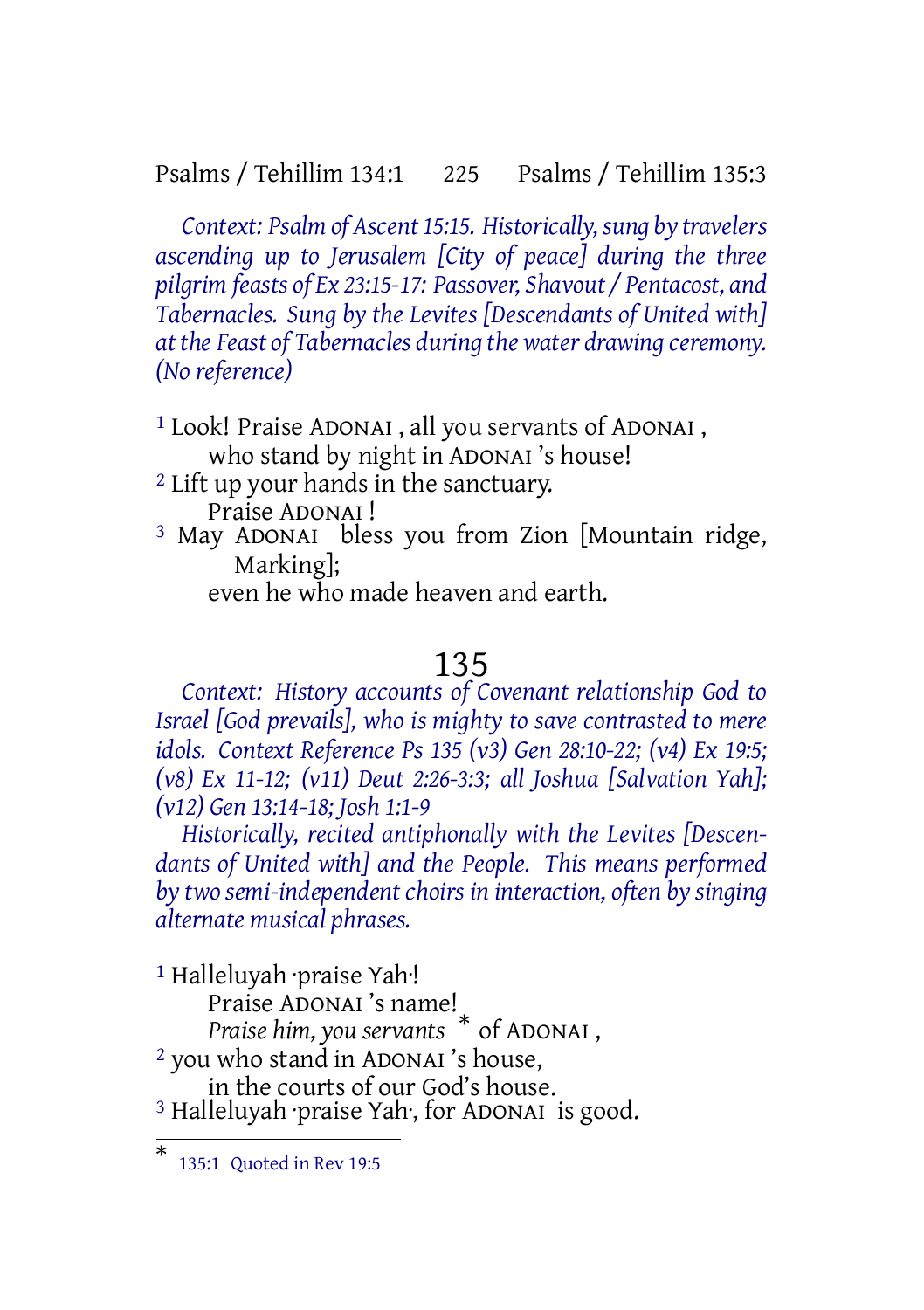Psalms / Tehillim 135:4 226 Psalms / Tehillim 135:17

Sing *zahmar* ·musical praise· to his name, for that is pleasant. 4 For Yah has chosen Jacob [Supplanter] for himself; Israel [God prevails] for his own *segulah* ·special treasure·. 5 For I know that ADONAI is great, that our Lord is above all deities. 6 Whatever ADONAI pleased, that he has done, in heaven and in earth, in the seas and in all deeps; <sup>7</sup> who causes the clouds to rise from the ends of the earth; who makes lightnings with the rain; who brings the wind out of his treasuries; 8 Who struck the firstborn of Egypt [Abode of slavery], both of man and animal; 9 Who sent signs and wonders into the middle of you, Egypt [Abode of slavery], on Pharaoh, and on all his servants; 10 who struck many nations, and killed mighty kings, <sup>11</sup> Sihon king of the Amorites [Descendants of Talkers], Og king of Bashan, and all the kingdoms of Canaan [Humbled], 12 and gave their land for a heritage, a heritage to Israel [God prevails], his people. 13 Your name, ADONAI , endures forever; your renown, ADONAI , throughout all generations. 14 For ADONAI will judge his people,

and have compassion on his servants.

15 The *idols* of the nations are *silver and gold,* the work of men's hands.

<sup>16</sup> They have mouths, but they can't speak. They have eyes, but they *can't see.*

<sup>17</sup> They have ears, but they *can't hear;* †

<sup>†</sup> 135:17 Quoted in Rev 9:20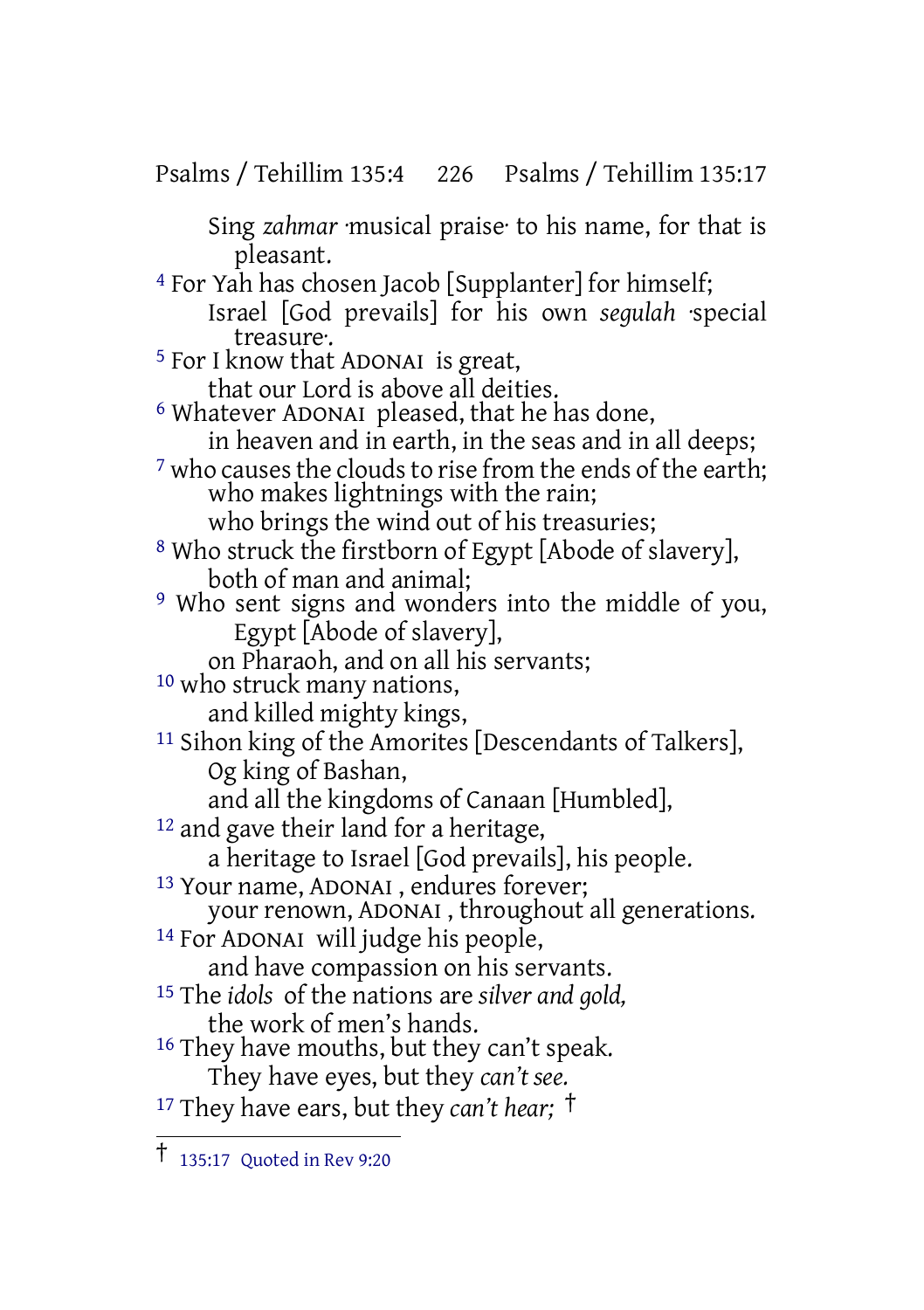Psalms / Tehillim 135:18 227 Psalms / Tehillim 135:21

neither is there any breath in their mouths. <sup>18</sup> Those who make them will be like them; yes, everyone who trusts in them. 19 House of Israel [God prevails], praise ADONAI ! House of Aaron [Light-bringer], praise ADONAI ! 20 House of Levi [United with], praise ADONAI ! *You who fear* ADONAI, ‡ praise ADONAI ! 21 Blessed be ADONAI from Zion [Mountain ridge, Marking],

Who dwells at Jerusalem [City of peace]. Halleluyah ·praise Yah·!

#### 136

*Context: Called the "Great Hallel" meaning "Great Praise". Historically, sung at Sabbath morning services, at festival gatherings, and the last day of Passover. This Great Hallel is partially referenced in 2 Chr 5:13, 7:3when Solomon is dedicating the first temple. The Levites [Descendants of United with] and people are praising God, God's manifest glory comes down and covers the temple in cloud 2 Chr 5:11-6:2. Also referenced in Ezra 3:11, when rebuilding of second temple at the laying of the foundation stone, some who recall the first dedication are crying, others are cheering Ezra 3:8-13.*

*Summary: Praise God, Sovereign Ruler over the earth, the nations, and the heavens. Context Reference Ps 136 (v5) Gen 1:6- 8; (v7) Gen 1:14-19; (v10) Ex 11; (v11) Ex 12:40-41; (v12-15) Ex 14 (v16)Num9:15-23; (v17-18) Deut 2-3; (v19-20) Deut 2:26-3:3; (v21- 22) Gen 28:10-22; (v23) Ex 3; 6:6-7*

*Historically, recited antiphonally with the Levites [Descendants of United with] and the People. This means performed*

<sup>‡</sup> 135:20 Quoted in Rev 19:5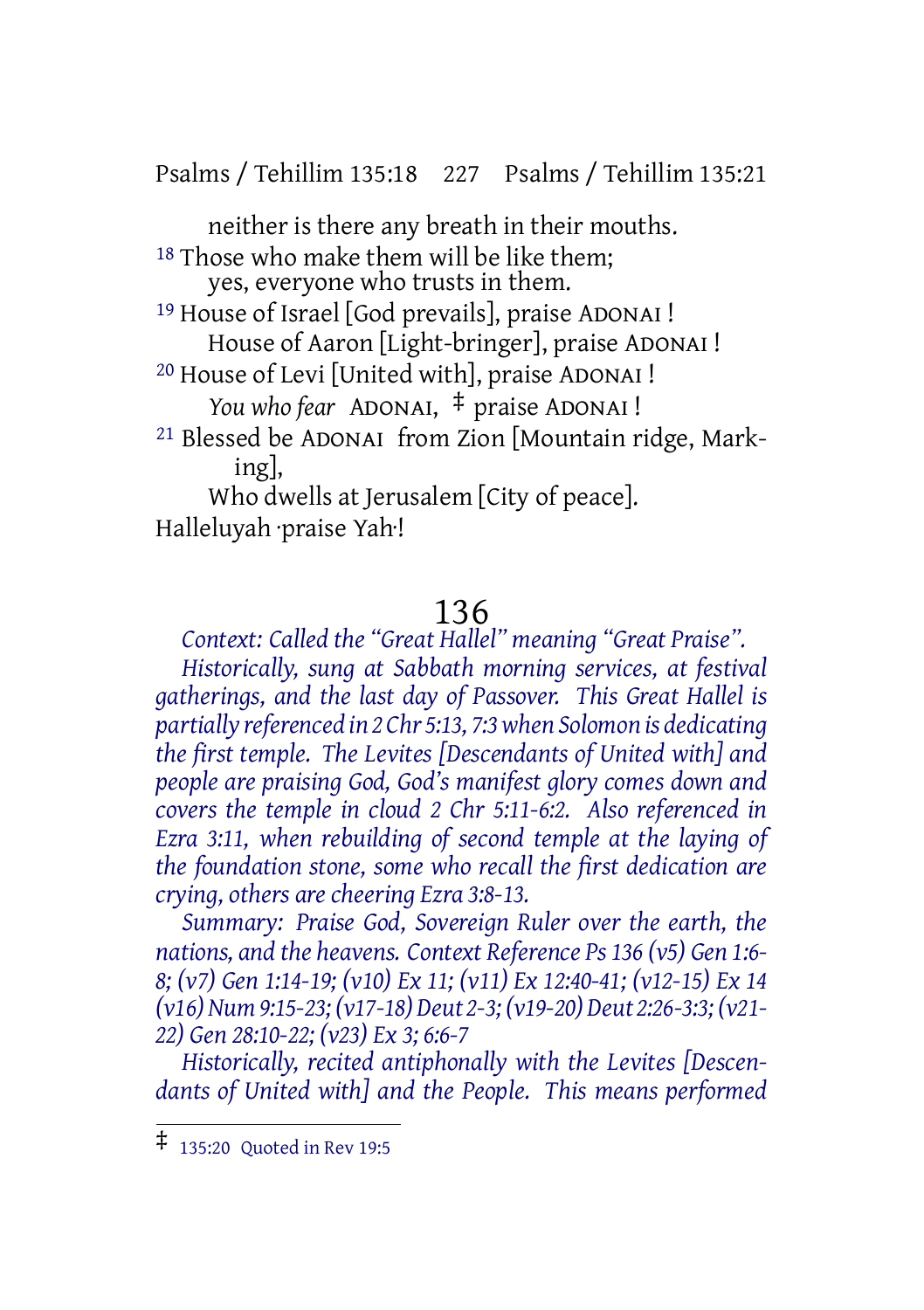#### Psalms / Tehillim 136:1 228 Psalms / Tehillim 136:10

*by two semi-independentchoirs in interaction, often by singing alternate musical phrases.*

1 *Hodu la-Yahweh ki'-tov* ·Give thanks to ADONAI for he is good·, and *yadah* ·extend hands in thankful praise·; *ki' li-olam chas'do* ·for his loving-kindness endures forever·. \* 2 *Yadah* ·Extend hands in thankful praise· to the God of deities; for his *cheshed* ·loving-kindness· endures forever. 3 *Yadah* ·Extend hands in thankful praise· to the Lord of lords; for his faithful love endures forever: <sup>4</sup> To him who alone does great wonders; for his steadfast love endures forever: <sup>5</sup> To him who by understanding made the heavens; for his loving kindness is everlasting: <sup>6</sup> To him who spread out the earth above the waters; for his loyal love endures forever: <sup>7</sup> To him who made the great lights; for his mercies are to eternity: 8 The sun to rule by day; for his gracious love is everlasting; <sup>9</sup> The moon and stars to rule by night; for his mercy continues forever: 10 To him who struck down the Egyptian [person from Abode of slavery] firstborn; for his grace endures forever;

<sup>\*</sup> 136:1 Note: Verse one shows the Hebrew for this verse and this Psalm's repeated second line. Instead of repeating the second phrase 26 times, OUR Bible has utilized the rational of Hebrew poetry and repeats the same idea in multiple ways from multiple accepted translations; like many facets of a diamond.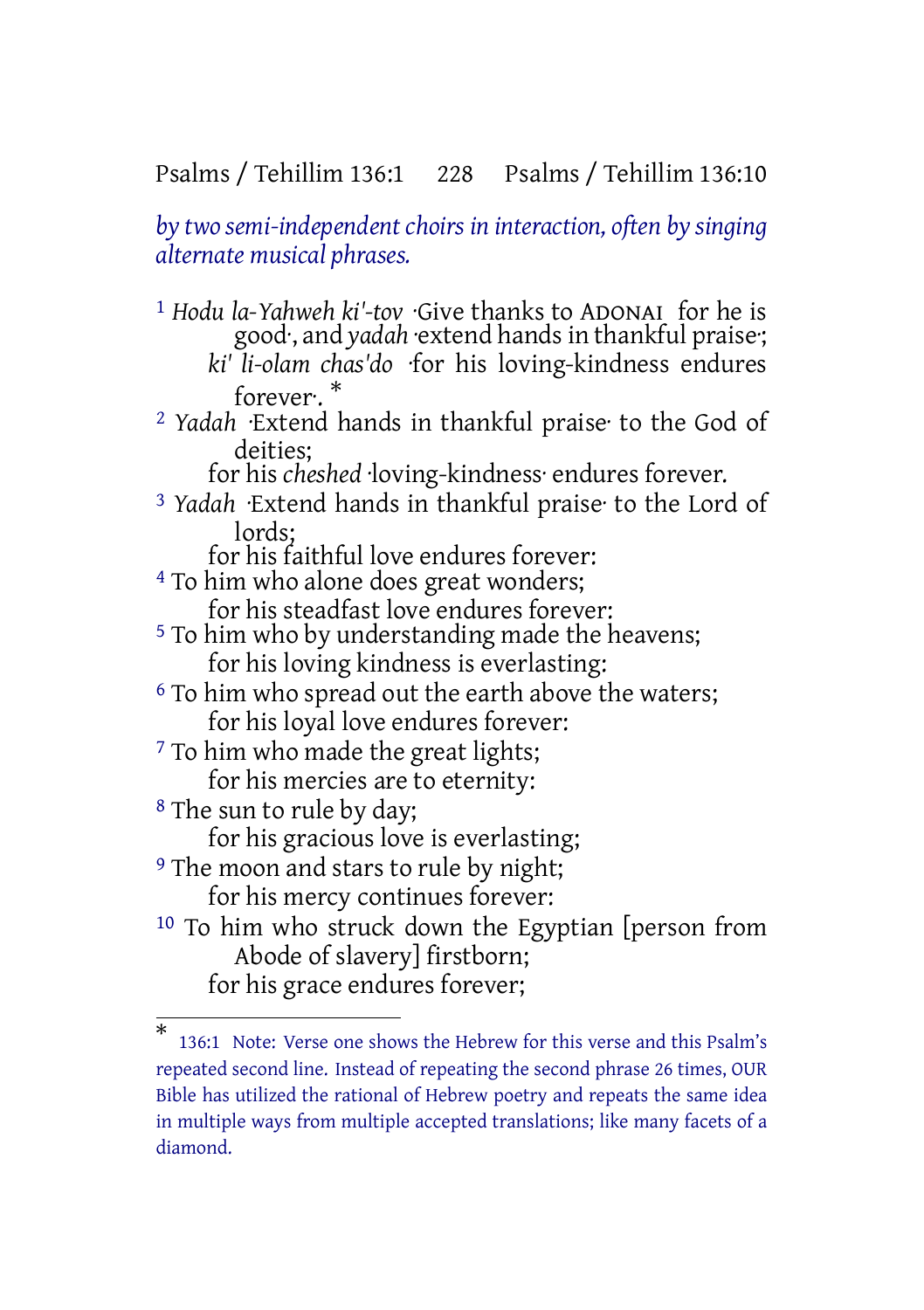Psalms / Tehillim 136:11 229 Psalms / Tehillim 136:25

11 And brought out Israel [God prevails] from among them;

for his loyal devotion endures forever;

- 12 With a strong hand, and with an outstretched arm; for his covenant binding contract between two or more parties· loyalty endures forever:
- 13 To him who divided the *Sea of Suf* [Reed Sea] apart; *ki' li-olam chas'do* ·for his loving-kindness endures forever·.
- 14 And made Israel [God prevails] to pass through the middle of it;

for his *cheshed* ·loving-kindness· endures forever.

- 15 But overthrew Pharaoh and his army in the *Sea of Suf* [Reed Sea];
	- for his faithful love endures forever:
- <sup>16</sup> To him who led his people through the wilderness; for his steadfast love endures forever:
- <sup>17</sup> To him who struck great kings;

for his loving kindness is everlasting:

18 And killed mighty kings;

for his loyal love endures forever:

19 Sihon king of the Amorites [Descendants of Talkers]; for his mercies are to eternity:

20 Og king of Bashan;

for his gracious love is everlasting;

- 21 And gave their land as an inheritance; for his mercy continues forever:
- 22 Even a heritage to Israel [God prevails] his servant; for his grace endures forever;
- 23 Who remembered us in our low estate; for his loyal devotion endures forever;
- 24 And has delivered us from our adversaries; for his loving kindness endures forever:
- <sup>25</sup> Who gives food to every creature;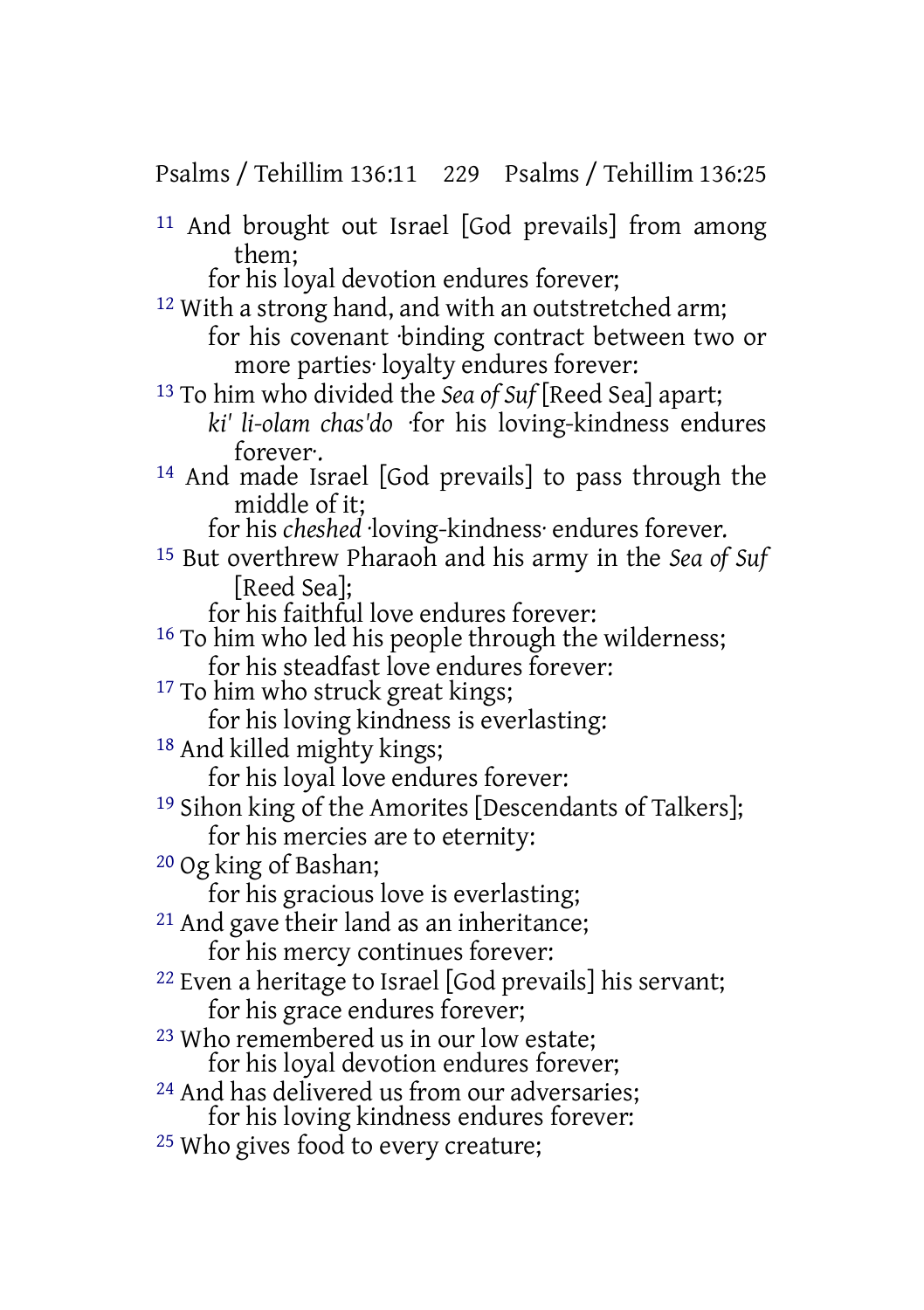Psalms / Tehillim 136:26 230 Psalms / Tehillim 137:8

for his *cheshed* ·loving-kindness· endures forever.

- 26 Oh *yadah* ·extend handsin thankful praise· to the God of heaven;
	- *ki' li-olam chas'do* ·for his loving-kindness endures forever·.

## 137

#### *Context: King Nebuchadnezzar carries Israel [God prevails] into exile. (2 Kings 24-25)*

- 1 By the rivers of Babylon [Confusion], there we sat down. Yes, we wept, when we remembered Zion [Mountain ridge, Marking].
- 2 On the willows in that land, we hung up our harps.
- <sup>3</sup> For there, those who led us captive asked us for songs. Those who tormented us demanded songs of joy: "Sing us one of the songs of Zion [Mountain ridge, Marking]!"
- 4 How can we sing ADONAI 's song in a foreign land?
- 5 If I forget you, Jerusalem [City of peace], let my right hand forget its skill.
- 6 Let my tongue stick to the roof of my mouth if I don't remember you;
	- if I don't prefer Jerusalem [City of peace] above my chief joy.
- 7 Remember, ADONAI , against the children of Edom [Red], the day of Jerusalem [City of peace]; who said, "Raze it!

Raze it even to its foundation!"

8 Daughter of Babylon [Confusion], doomed to destruction,

he will be happy who rewards you,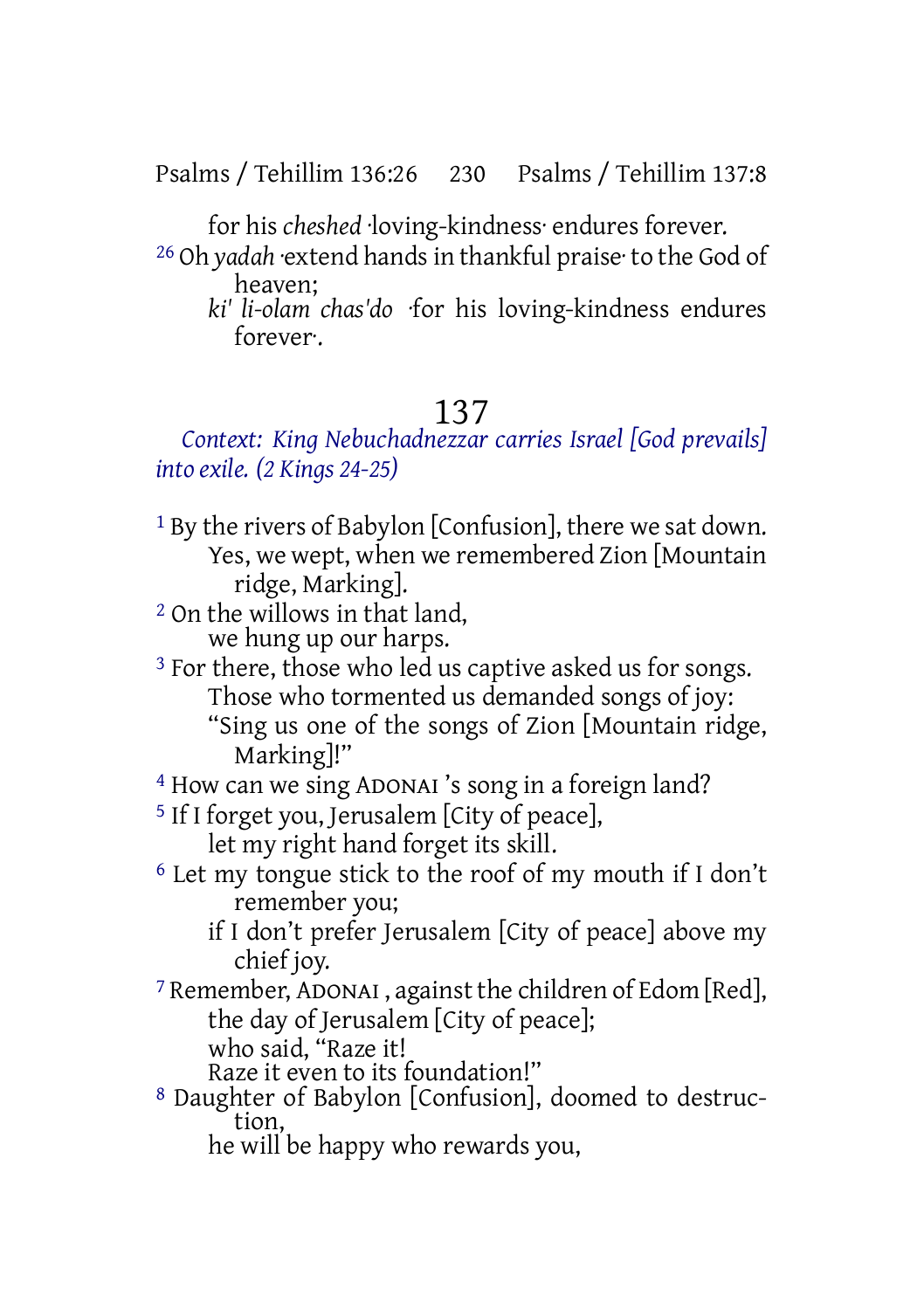Psalms / Tehillim 137:9 231 Psalms / Tehillim 138:7

as you have served us.

9 Happy shall he be,

who takes and dashes your little ones against the rock.

# 138

## *By David [Beloved].*

- 1 I will *yadah* ·extend hands in thankful praise· to with my whole heart.
	- Before the deities, I will sing *zahmar* ·musical praise· to you.
- <sup>2</sup> I will bow down toward your holy temple,
	- and *yadah* ·extend hands in thankful praise· to your Name for your *cheshed* ·loving-kindness· and for your truth;
	- for you have exalted your Name and your Word above all.
- <sup>3</sup> In the day that I called, you answered me.

You encouraged me with strength in my soul.

4 All the kings of the earth will *yadah* ·extend hands in thankful praise· to ADONAI ,

for they have *sh'ma* ·heard obeyed· the words of your mouth.

5 Yes, they will sing of the ways of ADONAI ;

- for great is the *kavod Yahweh* ·weighty glory of He sustains breathing·.
- 6 For though ADONAI is high, yet he looks after the lowly; but the proud, he knows from afar.
- 7 Though I walk in the middle of trouble, you will revive me.

You will stretch out your hand against the wrath of my enemies.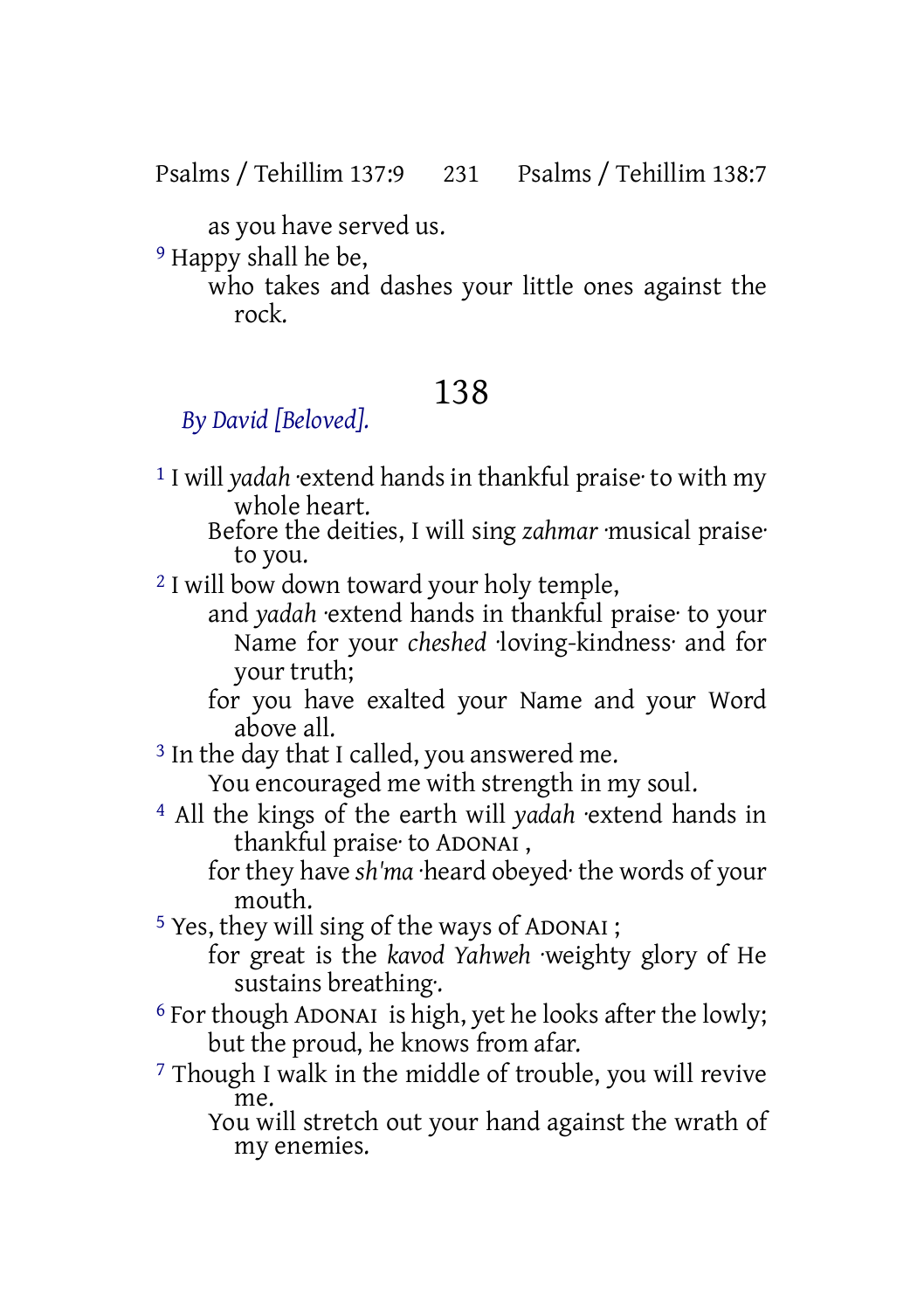Psalms / Tehillim 138:8 232 Psalms / Tehillim 139:11

Your right hand will save me.

8 ADONAI will fulfill that which concerns me; your *cheshed* ·loving-kindness·, ADONAI , endures forever. Don't forsake the works of your own hands.

#### 139

#### *For the Chief Musician. A Psalm by David [Beloved].*

1 ADONAI , you have searched me, and you know me. 2 You know my sitting down and my rising up. You perceive my thoughts from afar. <sup>3</sup> You search out my path and my lying down, and are acquainted with all my ways. 4 For there is not a word on my tongue, but, behold, ADONAI , you know it altogether. 5 You hem me in behind and before. You laid your hand on me. 6 This knowledge is beyond me. It's lofty. I can't attain it. 7 Where could I go from your Spirit? Or where could I flee from your presence? <sup>8</sup> If I ascend up into heaven, you are there. If I make my bed in *Sheol* ·Place of the dead·, behold, you are there! 9 If I take the wings of the dawn, and settle in the uttermost parts of the sea; <sup>10</sup> Even there your hand will lead me, and your right hand will hold me. <sup>11</sup> If I say, "Surely the darkness will overwhelm me; the light around me will be night;"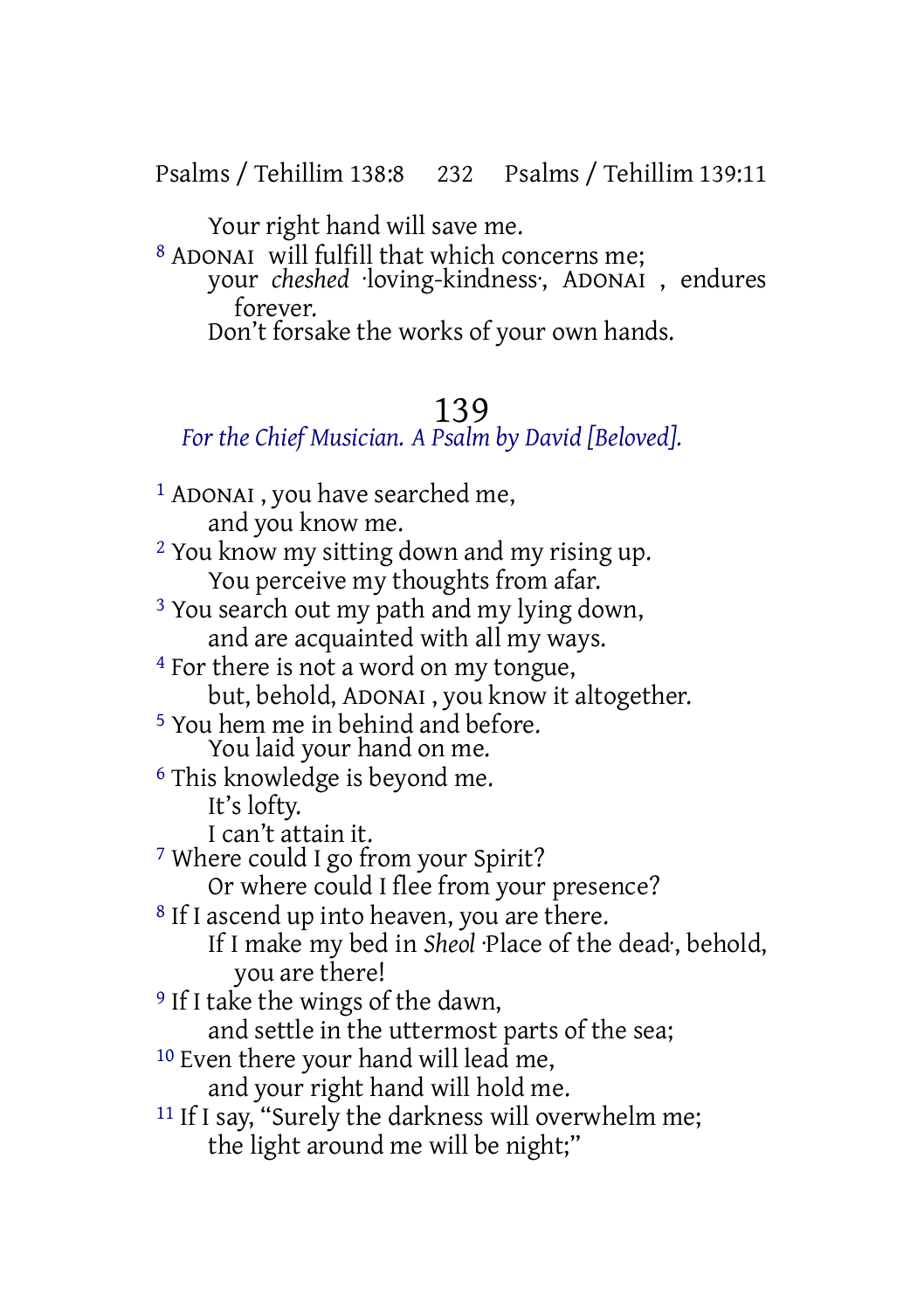#### Psalms / Tehillim 139:12 233 Psalms / Tehillim 139:22

12 even the darkness does not hide from you, but the night shines as the day. The darkness is like light to you.

<sup>13</sup> For you formed my inmost being. You knit me together in my mother's womb.

14 I will *yadah* ·extend hands in thankful praise· to you, for I am fearfully and wonderfully made.

Your works are wonderful. My soul knows that very well.

15 My frame was not hidden from you, when I was made in secret, woven together in the depths of the earth.

16 Your eyes saw my body. In your book they were all written, the days that were ordained for me, when as yet there were none of them.

<sup>17</sup> How precious to me are your thoughts, God! How vast is their sum!

<sup>18</sup> If I would count them, they are more in number than the sand. When I wake up, I am still with you.

19 If only you, God, would kill the wicked.

Get away from me, you bloodthirsty men!

20 For they speak against you wickedly. Your enemies take your name in vain.

21 ADONAI , don't I hate those who hate you? Am I not grieved with those who rise up against you?

22 I hate them with perfect hatred. They have become my enemies.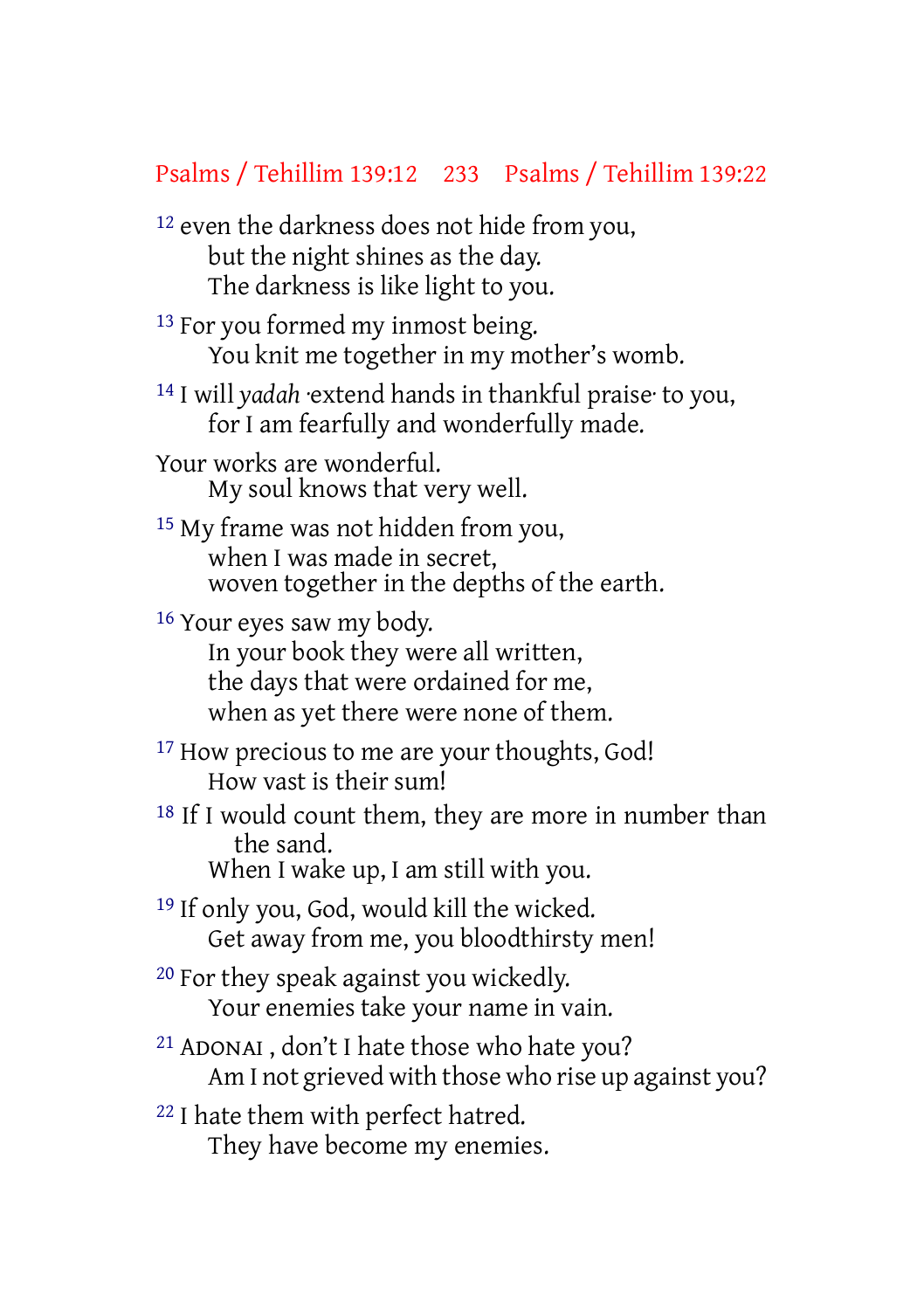Psalms / Tehillim 139:23 234 Psalms / Tehillim 140:5

<sup>23</sup> \* Search me, God, and know my heart. Try me, and know my thoughts. 24 See if there is any wicked way in me, and lead me in the everlasting way.

#### 140

*For the Chief Musician. A Psalm by David [Beloved].*

1 Deliver me, ADONAI , from the evil man. Preserve me from the violent man; 2 those who devise mischief in their hearts. They continually gather themselves together for war. <sup>3</sup> They have sharpened their tongues like a serpent. *Viper's poison is under their lips.* \* Selah ·contemplation with musical interlude·. 4 ADONAI , keep me from the hands of the wicked. Preserve me from the violent men who have determined to trip my feet. 5 The proud have hidden a snare for me, they have spread the cords of a net by the path. They have set traps for me. Selah contemplation with musical interlude.

<sup>\*</sup> 139:23 MPr: Rabbinic Tradition says, in the hour when King Messiah comes, He will stand on the roof of the Temple and proclaim the hour of their deliverance has come. Those who believe will rejoice in the light that had risen upon them (Is 60:1), "Arise, shine, for thy light is come." This light is for those who believe only (Is 60:2), "For darkness shall cover the earth." In that same hour, God uses the light of the Messiah and of Israel to shine on all nations that they should walk in the light of Messiah and of Israel (Is 60:3), "The Gentiles shall come to thy light, and kings to the brightness of thy rising." (Ps. 139:23-24, 26 in Yalkut, vol. ii. Par. 359, p. 56 c.). (Luke 4:16-22, 19:41-48; John 10:26-28, 10:16; Mark 16:15; Acts 1:8, 13:46-47) \*  $*$  140:3 Quoted in Rom 3:13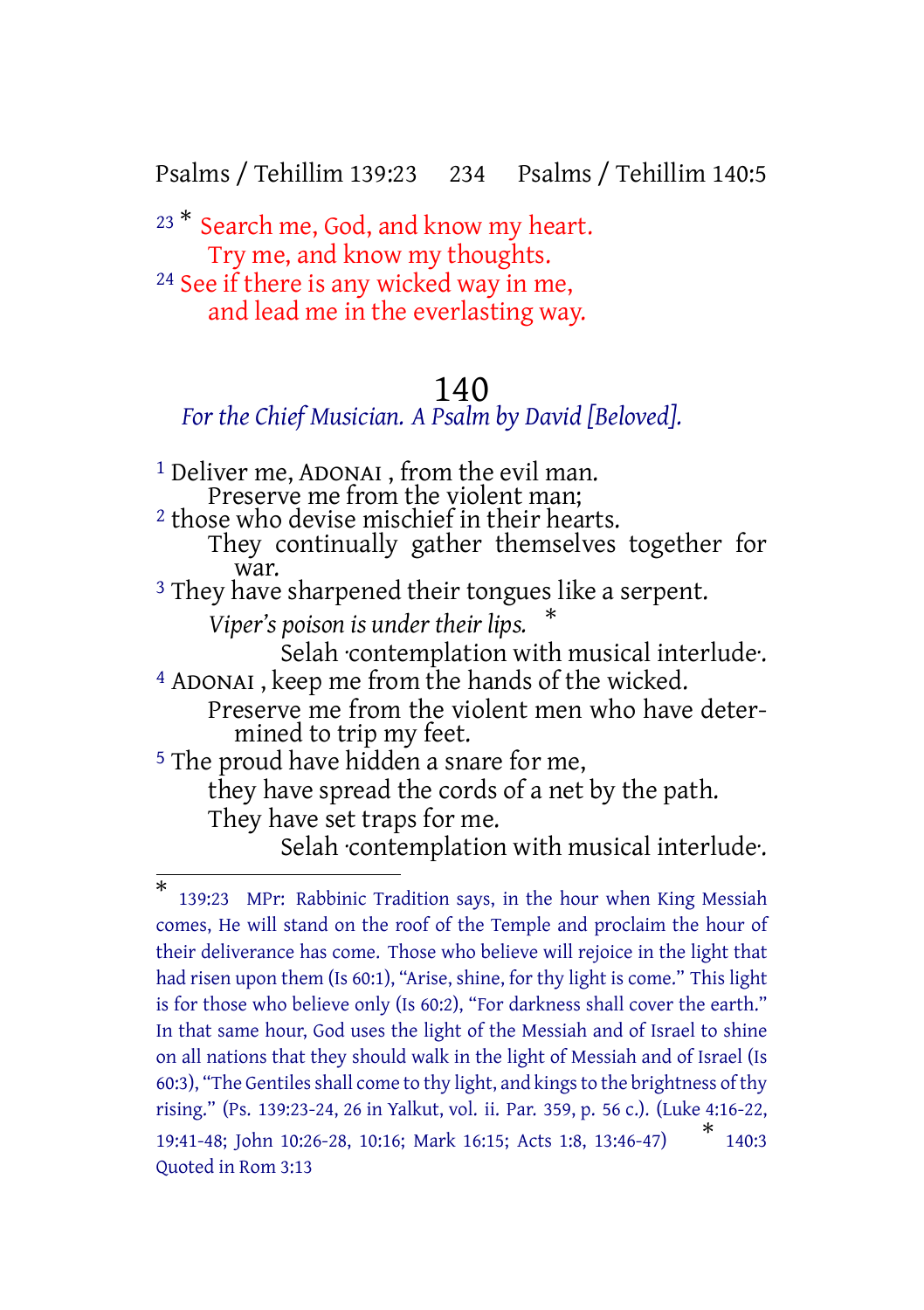Psalms / Tehillim 140:6 235 Psalms / Tehillim 141:2

6 I said to ADONAI , "You are my God."

Listen to the cry of my petitions, ADONAI .

<sup>7</sup> ADONAI, the Lord, the strength of my *yishu'ah* ·salvation. you have covered my head in the day of battle.

8 ADONAI , don't grant the desires of the wicked.

Don't let their evil plans succeed, or they will become proud.

Selah ·contemplation with musical interlude·.

<sup>9</sup> As for the head of those who surround me, let the mischief of their own lips cover them.

10 Let burning coals fall on them. Let them be thrown into the fire, into miry pits, from where they never rise. <sup>11</sup> An evil speaker won't be established in the earth.

Evil will hunt the violent man to overthrow him.

12 I know that ADONAI will maintain the cause of the afflicted,

and *mishpat* ·justice· for the needy.

13 Surely the upright will *yadah* ·extend hands in thankful praise· to your name.

The upright will dwell in your presence.

## 141

*A Psalm by David [Beloved]. Context: Plea from David [Beloved] to be kept safe when fleeing from someone. (No reference)*

1 ADONAI , I have called on you. Come to me quickly! Listen to my voice when I call to you.

<sup>2</sup> Let my *prayer* be set before you like *incense;* \* the lifting up of my hands like the evening sacrifice.

<sup>\*</sup> 141:2 Quoted in Rev 5:8, 8:3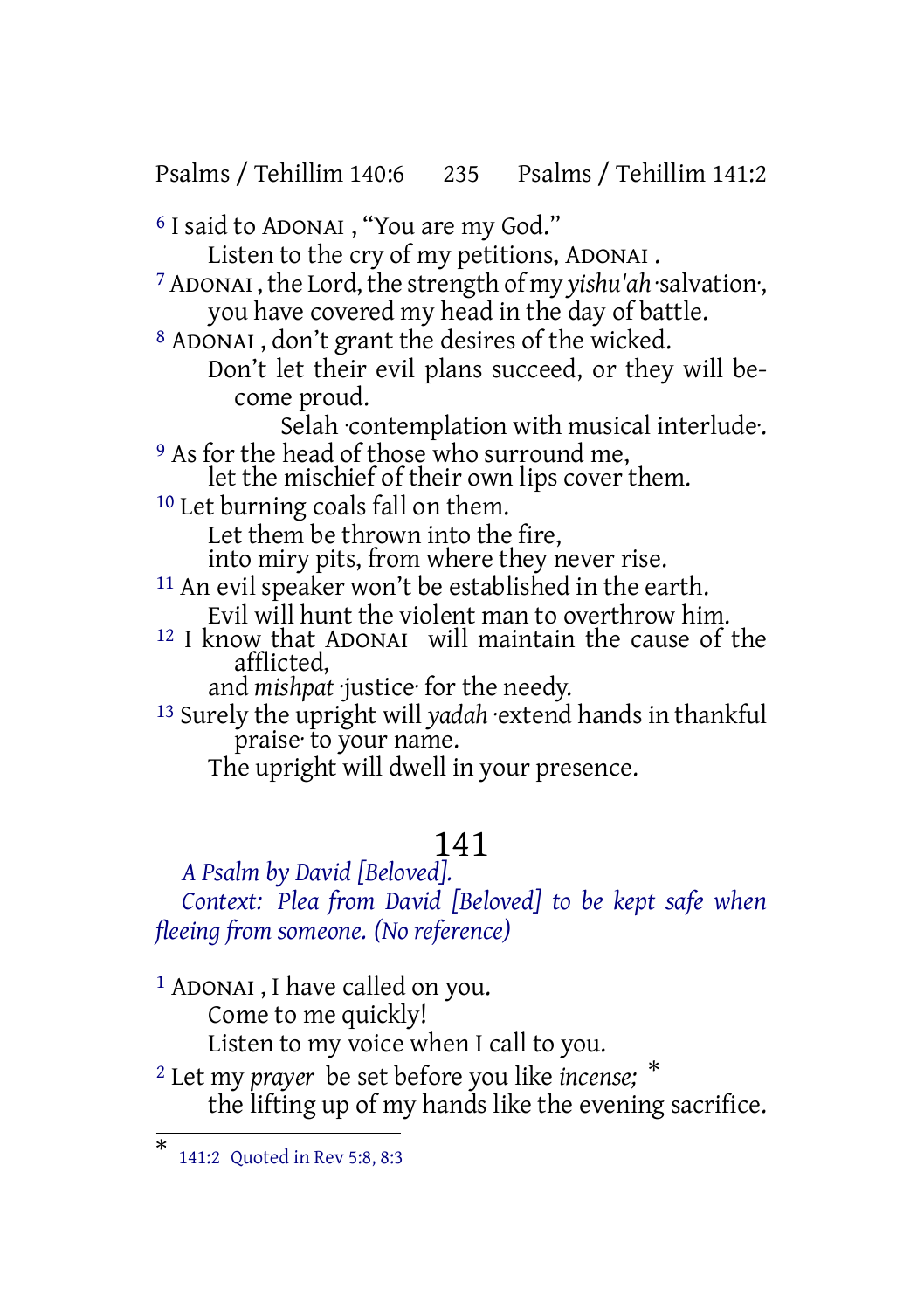Psalms / Tehillim 141:3 236 Psalms / Tehillim 142:1

3 Set a watch, ADONAI , before my mouth. Keep the door of my lips.

- 4 Don't incline my heart to any evil thing,
	- to practice deeds of wickedness with men who work iniquity.
	- Don't let me eat of their delicacies.

<sup>5</sup> Let the upright strike me, it is kindness; let him reprove me, it is like oil on the head; don't let my head refuse it;

Yet my prayer is always against evil deeds.

- <sup>6</sup> Their judges are thrown down by the sides of the rock. They will *sh'ma* ·hear obey· my words, for they are well spoken.
- 7 "As when one plows and breaks up the earth,
	- our bones are scattered at the mouth of *Sheol* ·Place of the dead·."
- 8 For my eyes are on you, ADONAI , the Lord. In you, I take refuge.

Don't leave my soul destitute.

9 Keep me from the snare which they have laid for me, from the traps of the workers of iniquity.

10 Let the wicked fall together into their own nets, while I pass by.

# 142

*A maskil ·instructional wisdom psalm· by David [Beloved], when he was in the cave. A Prayer.*

*Context: When David [Beloved] was in the cave. Recently escaped from King Saul [Asked for], discontent men gather around David [Beloved] as leader. (1 Sam 22:1-2)*

<sup>1</sup> I cry with my voice to ADONAI.

With my voice, I ask ADONAI for mercy.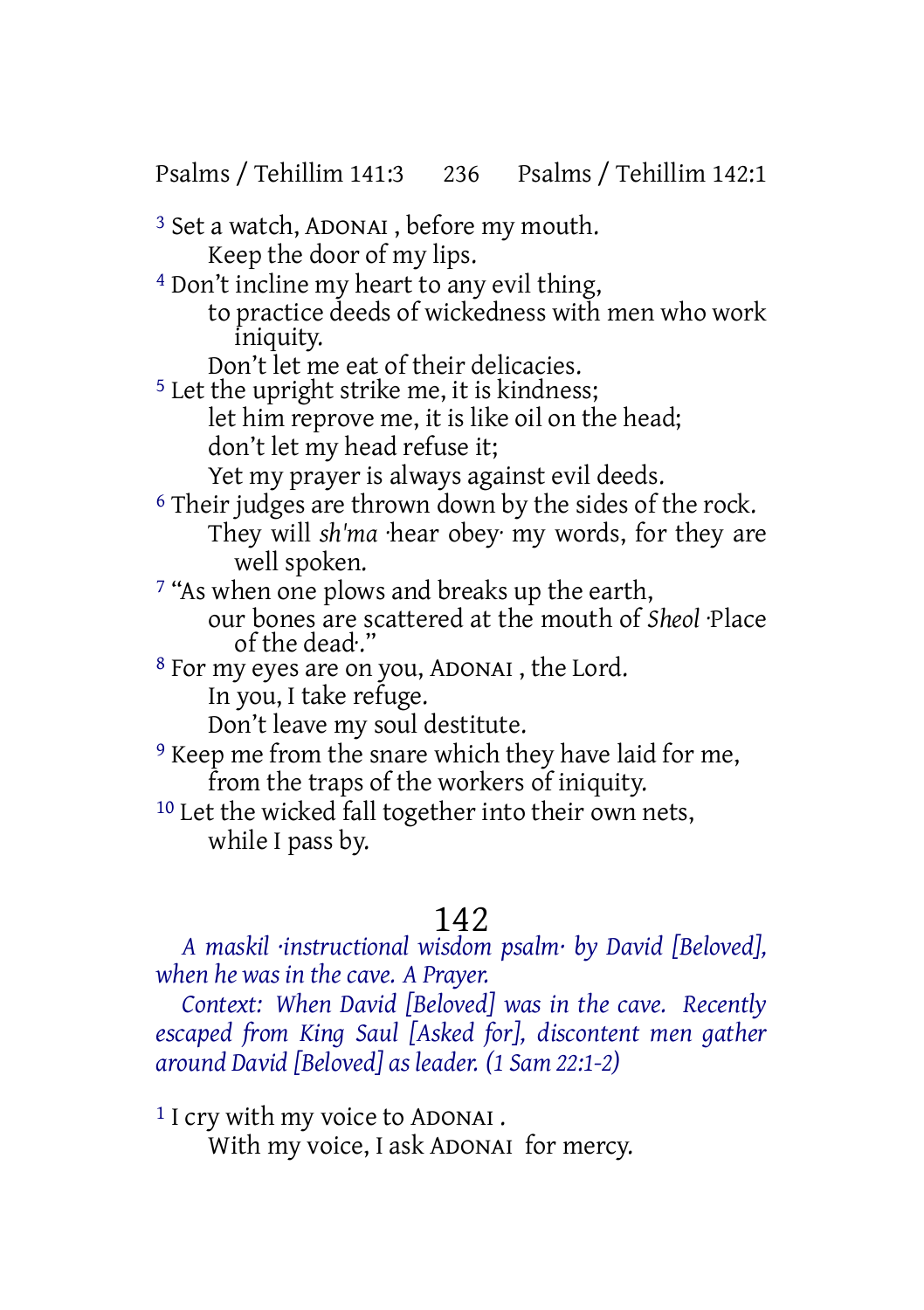Psalms / Tehillim 142:2 237 Psalms / Tehillim 143:2

2 I pour out my complaint before him. I tell him my troubles. 3 When my spirit was overwhelmed within me, you knew my route. On the path in which I walk, they have hidden a snare for me. 4 Look on my right, and see; for there is no one who is concerned for me. Refuge has fled from me. No one cares for my soul. 5 I cried to you, ADONAI . I said, "You are my refuge, my portion in the land of the living." 6 Listen to my cry, for I am in desperate need. Deliver me from my persecutors, For they are stronger than me. 7 Bring my soul out of prison, that I may *yadah* ·extend hands in thankful praise· to your name. The upright will surround me, for you will be good to me.

# 143

*A Psalm by David [Beloved]. Context: A prayer of David [Beloved] when distressed and displaced. (No reference)*

1 *Sh'ma* ·Hear obey· my prayer, ADONAI . Listen to my petitions. In your faithfulness and righteousness, relieve me. <sup>2</sup> Don't enter into judgment with your servant,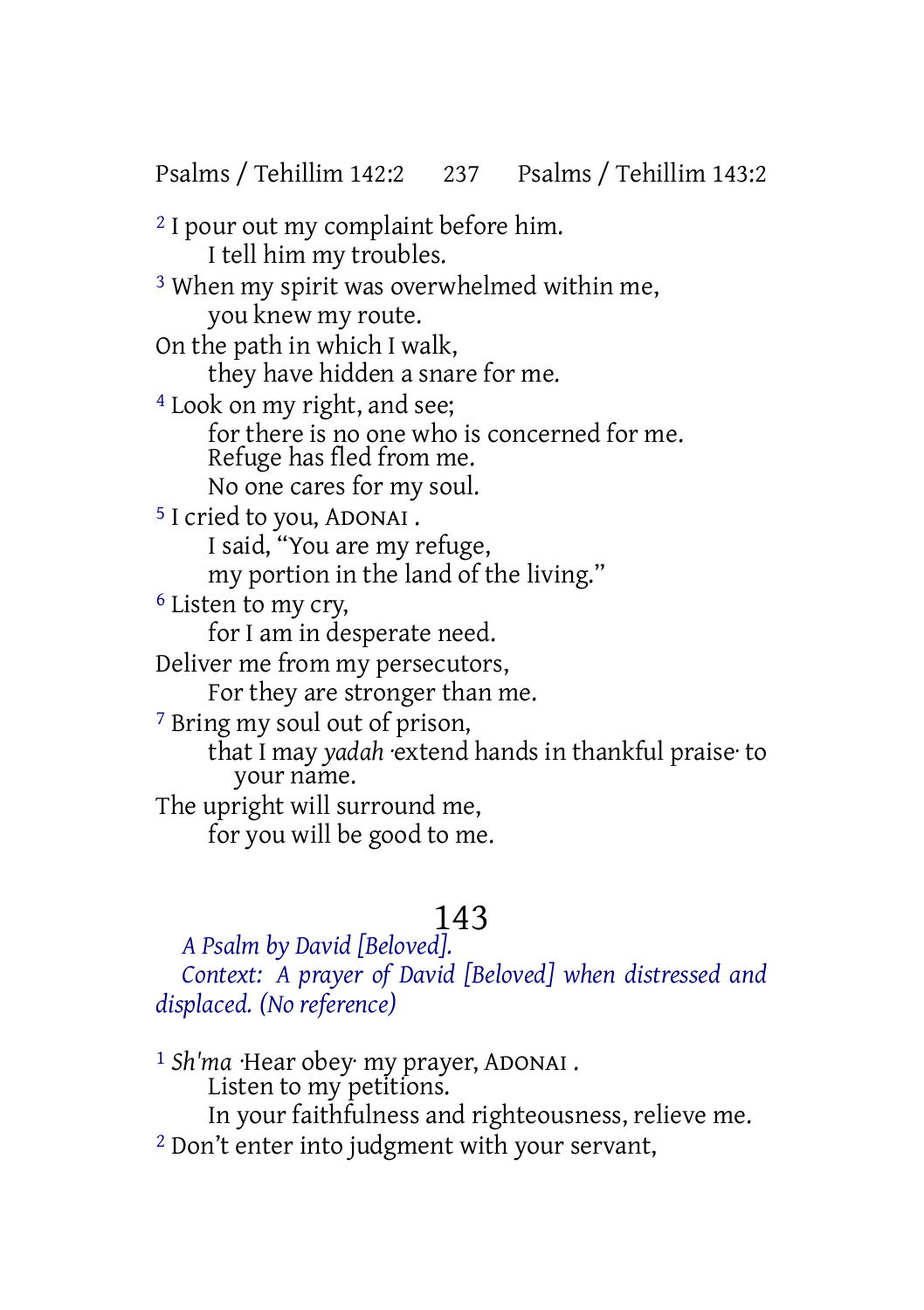Psalms / Tehillim 143:3 238 Psalms / Tehillim 143:11 *for in your sight no man living is upright.* \* <sup>3</sup> For the enemy pursues my soul. He has struck my life down to the ground. He has made me live in dark places, as those who have been long dead. 4 Therefore my spirit is overwhelmed within me. My heart within me is desolate. 5 I remember the days of old. I meditate on all your doings. I contemplate the work of your hands. 6 I spread out my hands to you. My soul thirsts for you, like a parched land. Selah contemplation with musical interlude. 7 Hurry to answer me, ADONAI . My spirit fails. Don't hide your face from me, so that I don't become like those who go down into the pit (of *Abbadon*, the unrighteous side of *Sheol*). 8 Cause me to *sh'ma* ·hear obey· your *cheshed* ·lovingkindness· in the morning, for I trust in you. Cause me to know the way in which I should walk, for I lift up my soul to you. 9 Deliver me, ADONAI , from my enemies. I flee to you to hide me. 10 Teach me to do your will, for you are my God. Your Spirit is good. Lead me in the land of uprightness. 11 Revive me, ADONAI , for your name's sake. In your righteousness, bring my soul out of trouble. \* 143:2 Quoted in Rom 3:20; Gal 2:16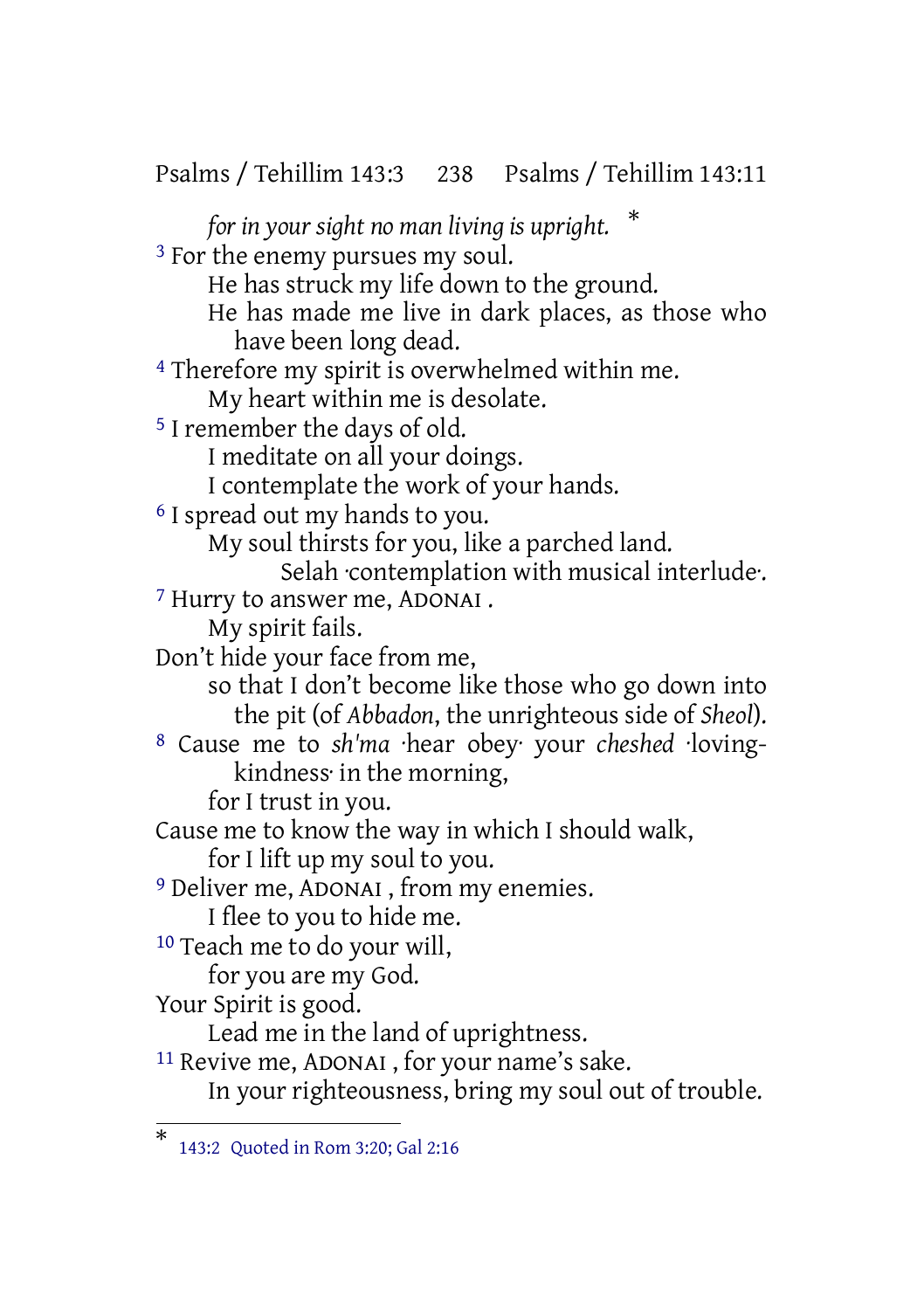Psalms / Tehillim 143:12 239 Psalms / Tehillim 144:10

12 In your *cheshed* ·loving-kindness·, cut off my enemies, and destroy all those who afflict my soul, For I am your servant.

## 144

#### *By David [Beloved].*

1 Blessed be ADONAI , my rock, who teaches my hands to war, and my fingers to battle: 2 my *cheshed* ·loving-kindness·, my fortress, my high tower, my deliverer, my shield, and he in whom I take refuge; who subdues my people under me. 3 ADONAI , what is man, that you care for him? Or the son of man, that you think of him? 4 Man is like a breath. His days are like a shadow that passes away. 5 Part your heavens, ADONAI , and come down. Touch the mountains, and they will smoke. 6 Throw out lightning, and scatter them. Send out your arrows, and rout them. 7 Stretch out your hand from above, rescue me, and deliver me out of great waters, out of the hands of foreigners; 8 whose mouths speak deceit, Whose right hand is a right hand of falsehood. <sup>9</sup> I will sing a new song to you, God. On a ten-stringed lyre, I will sing *zahmar* ·musical praise· to you. 10 You are he who gives salvation to kings, who rescues David [Beloved], his servant, from the deadly sword.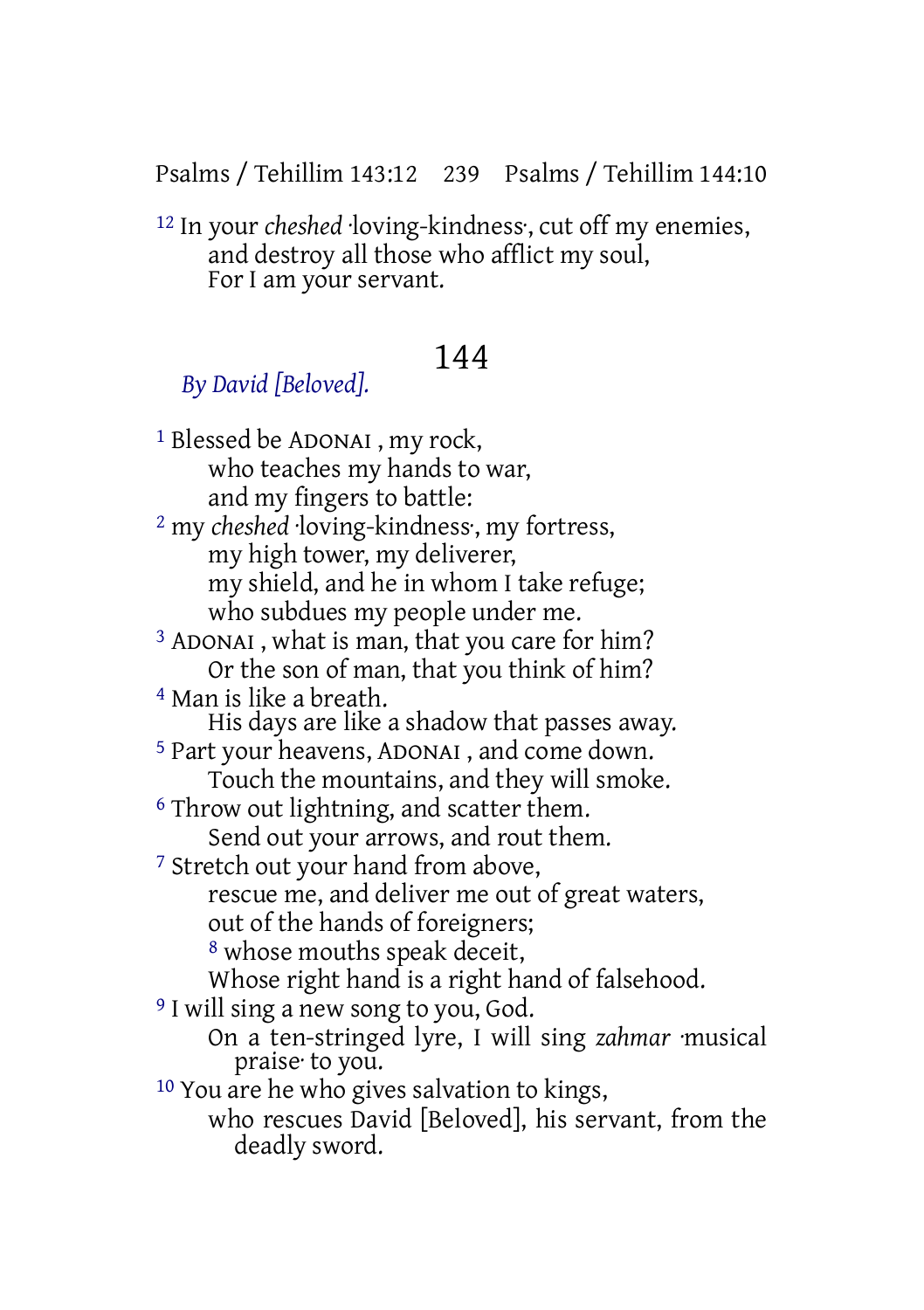Psalms / Tehillim 144:11 240 Psalms / Tehillim 145:3

11 Rescue me, and deliver me out of the hands of foreigners, whose mouths speak deceit.

whose right hand is a right hand of falsehood.

12 Then our sons will be like well-nurtured plants, our daughters like pillars carved to adorn a palace.

13 Our barns are full, filled with all kinds of provision. Our sheep produce thousands and ten thousands in our fields.

14 Our oxen will pull heavy loads.

There is no breaking in, and no going away,

and no outcry in our streets.

15 Happy are the people who are in such a situation. Happy are the people whose God is ADONAI .

#### 145

*A tehilah ·praise song· by David [Beloved].*

*Context: A meditation of God's self-definition, God's selfrevelation. (Ex 34:5-9) (Repeated in places like: Ex 20:5, 22:27, 33:19; Num 14:18; Deut 4:31, 5:10, 32:2-4; Jer 32:18; Joel 2:13; Mic 7:18; Nahum 1:3; Ps 86:5, 86:15-16, 103:8, 108:4; 111:4-5, 112:4, 116:5, 145:8; Lam 3:23; Jonah 4:2; Neh 9:17; 2 Chr 30:9; Rom 2:4, 5:20-21; Eph 1:7-8)*

*Historically, Jubilee song. Possibly incorporated during the 50th year of Jubilee, the Yovel year, mentioned in (Lev 25:8-13). Acrostic Psalm*

1 I will exalt you, my God, the King.

I will praise your name forever and ever.

2 Every day I will praise you.

I will extol your name forever and ever.

3 Great is ADONAI , and greatly to be praised!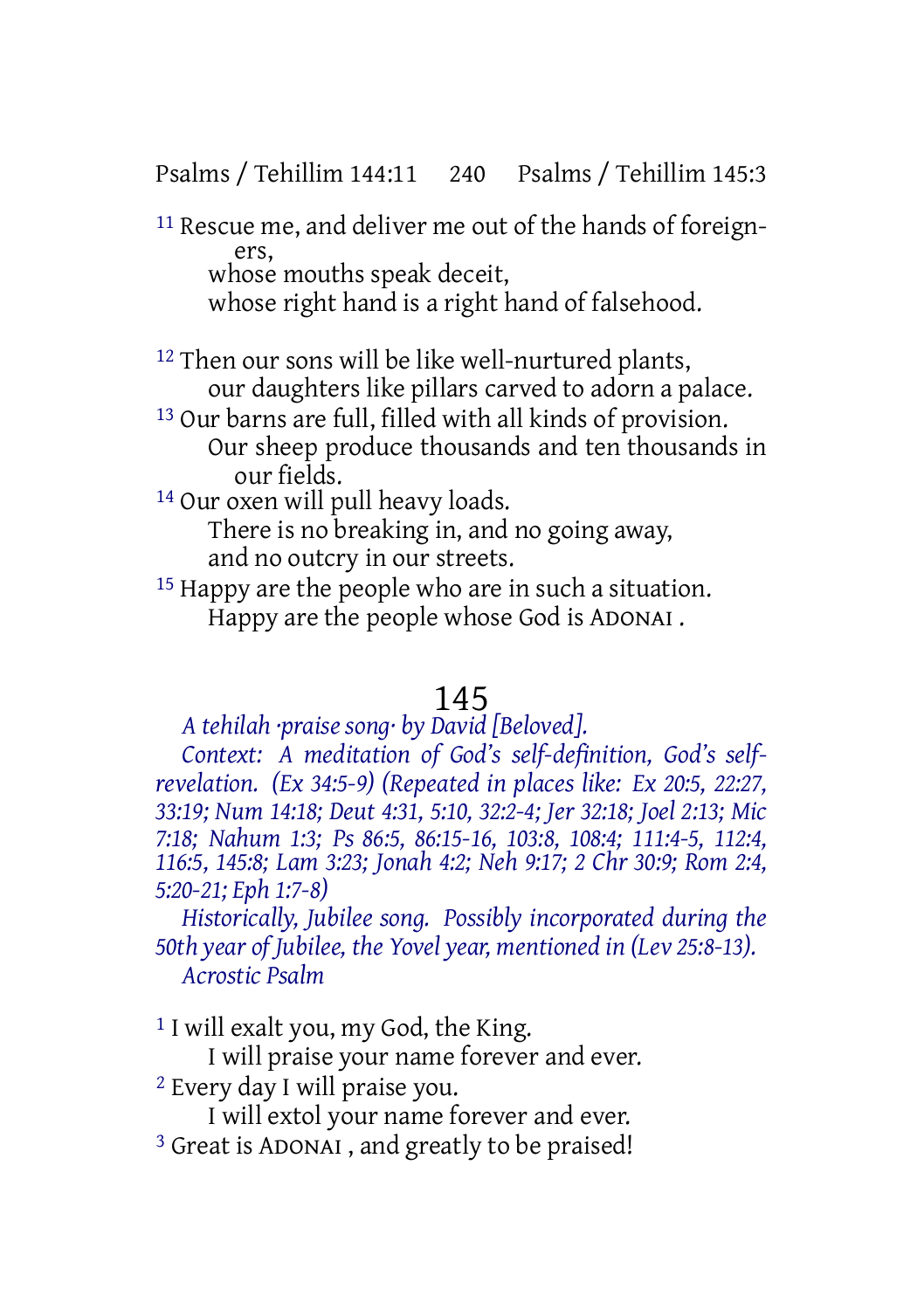Psalms / Tehillim 145:4 241 Psalms / Tehillim 145:17

His greatness is unsearchable.

4 One generation will commend your works to another, and will declare your mighty acts.

- 5 Of the glorious majesty of your *kavod* ·weighty glory·, of your wondrous works, I will meditate.
- <sup>6</sup> Men will speak of the might of your awesome acts. I will declare your greatness.
- <sup>7</sup> They will utter the memory of your great goodness, and will sing of your righteousness.
- 8 ADONAI is gracious, merciful,

slow to anger, and of great *cheshed* ·loving-kindness·.

9 ADONAI is good to all.

His tender *racham* ·merciful love· is over all his works.

10 All your works will *yadah* ·extend hands in thankful praise to you, ADONAI.

Your saints will extol you.

11 They will speak of the *kavod* ·weighty glory· of your kingdom,

and talk about your power;

12 to make known to the sons of men his mighty acts, the *kavod* ·weighty glory· of the majesty of his kingdom.

13 Your kingdom is an everlasting kingdom.

Your dominion endures throughout all generations.

ADONAI is faithful in all his words,

and loving in all his deeds.

14 ADONAI upholds all who fall,

and raises up all those who are bowed down.

15 The eyes of all wait for you.

You give them their food in due season.

16 You open your hand,

and satisfy the desire of every living thing.

17 ADONAI is righteous in all his ways,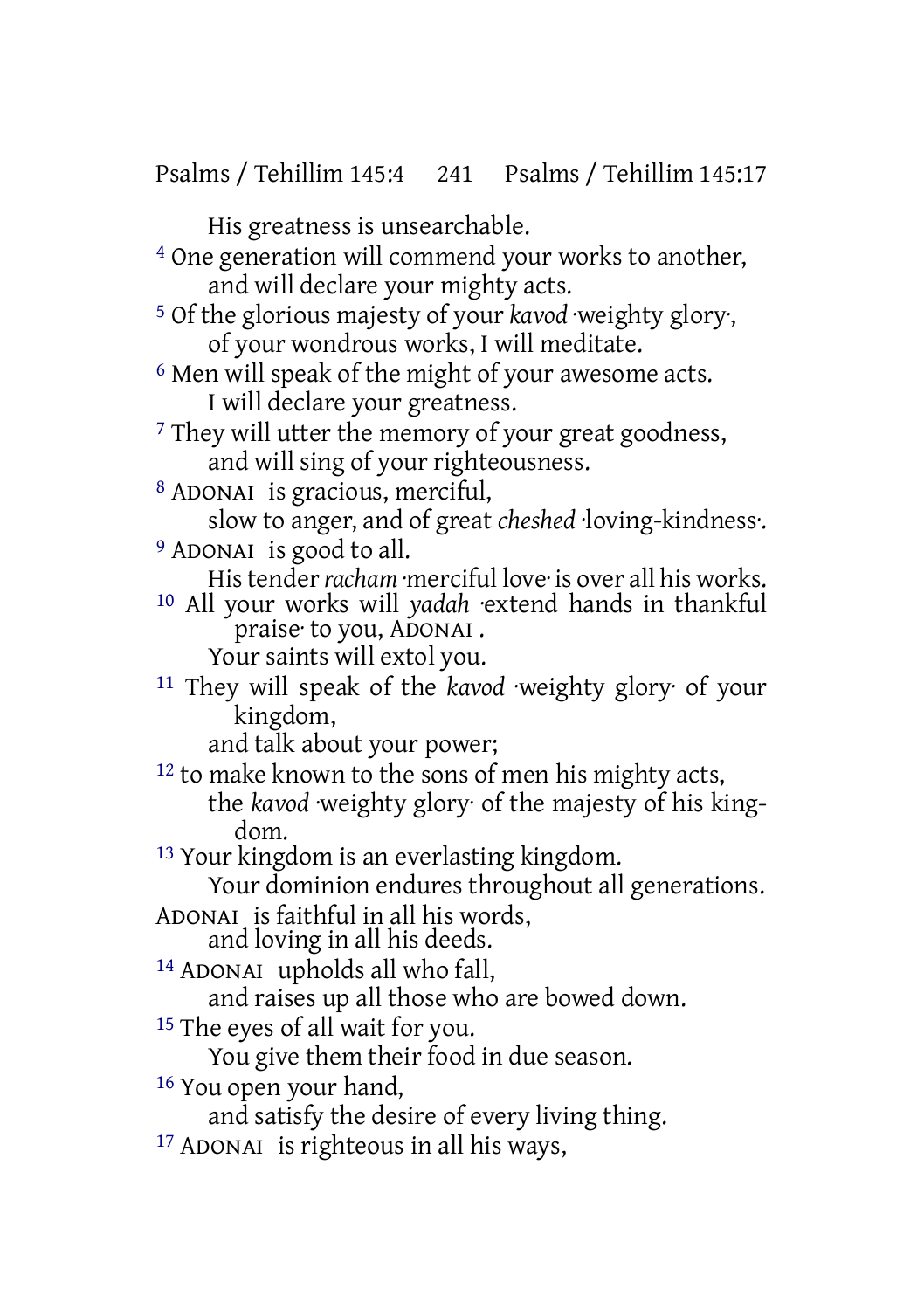Psalms / Tehillim 145:18 242 Psalms / Tehillim 146:7

and gracious in all his works.

- 18 ADONAI is near to all those who call on him, to all who call on him in truth.
- <sup>19</sup> He will fulfill the desire of those who fear him. He also will *sh'ma* ·hear obey· their cry, and will save them.
- 20 ADONAI preserves all those who *'ahav* ·affectionately love· him,

but all the wicked he will destroy.

21 My mouth will speak the *tehilah* ·praise song· of ADONAI

. Let all flesh bless his holy name forever and ever.

## 146

1 Halleluyah ·praise Yah·!

Praise ADONAI , my soul.

2 While I live, I will praise ADONAI .

I will sing *zahmar* ·musical praise· to my God as long as I exist.

3 Don't put your trust in princes,

each a son of man in whom there is no help.

4 His spirit departs, and he *teshuvah* ·completely returns· to the earth.

In that very day, his thoughts perish.

5 Happy is he who has the God of Jacob [Supplanter] for his help,

whose hope is in ADONAI , his God:

6 *who made heaven and earth,*

*the sea, and all that is in them;* \*

who keeps truth forever;

7 who executes *mishpat* ·justice· for the oppressed;

<sup>\*</sup> 146:6 Quoted in Acts 4:24, 14:15; Rev 10:6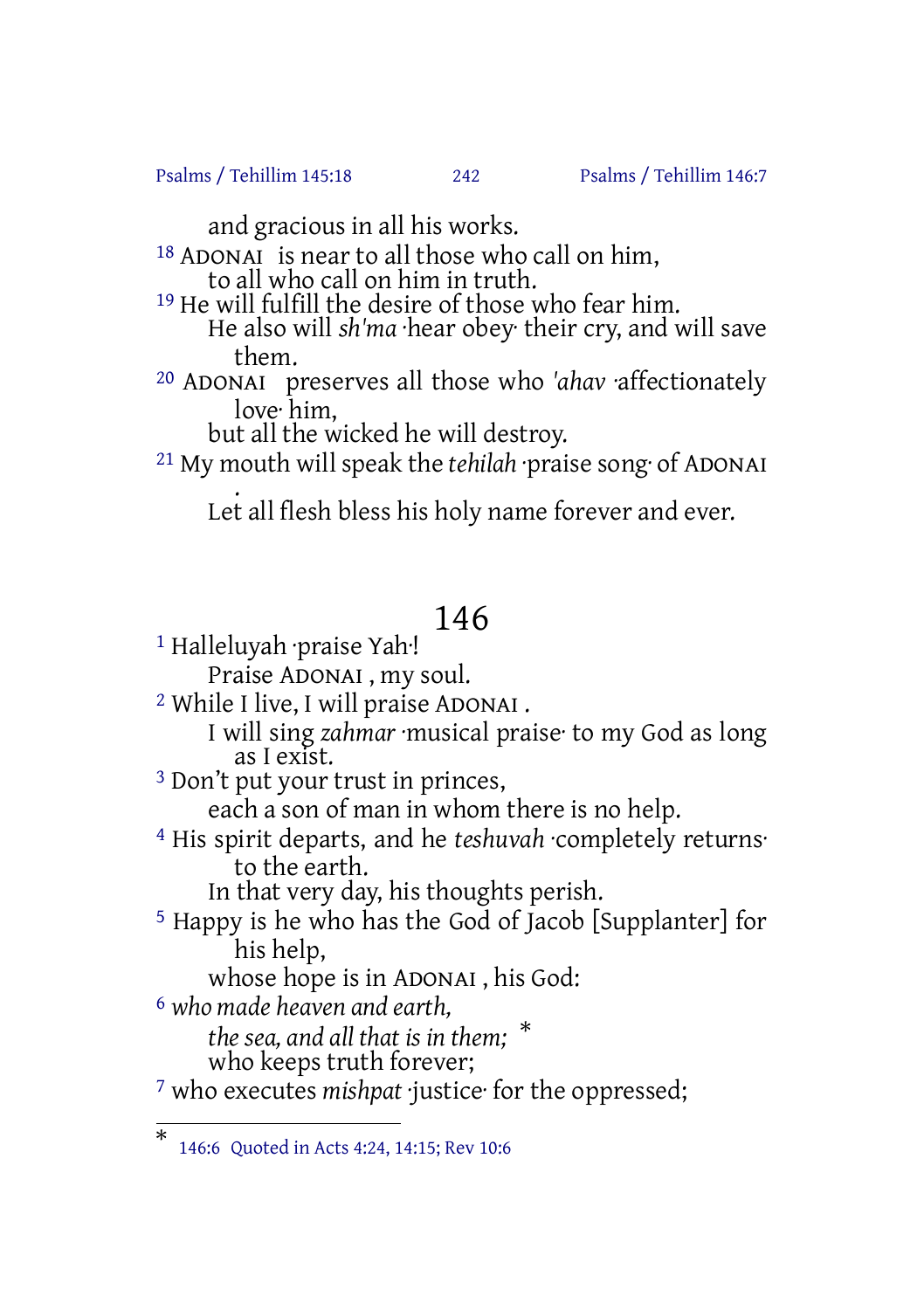who gives food to the hungry.

ADONAI frees the prisoners.

8 ADONAI opens the eyes of the blind.

ADONAI raises up those who are bowed down.

ADONAI *'ahav* ·affectionately loves· the upright.

9 ADONAI preserves the foreigners.

He upholds the fatherless and widow,

but the way of the wicked he turns upside down.

10 ADONAI will reign forever;

your God, O Zion [Mountain ridge, Marking], to all generations.

Halleluyah ·praise Yah·!

## 147

1 Halleluyah ·praise Yah·,

for it is good to sing *tehilahot* praise songs to our God; for it is pleasant and fitting to make *zahmar* ·musical praise· unto him.

2 ADONAI builds up Jerusalem [City of peace].

He gathers together the outcasts of Israel [God prevails].

3 He heals the broken in heart, and binds up their wounds.

4 He counts the number of the stars. He calls them all by their names.

5 Great is our Lord, and mighty in power. His understanding is infinite.

6 ADONAI upholds the humble.

He brings the wicked down to the ground.

7 Sing to ADONAI with thanksgiving.

Sing *zahmar* ·musical praise· on the harp to our God, 8 who covers the sky with clouds,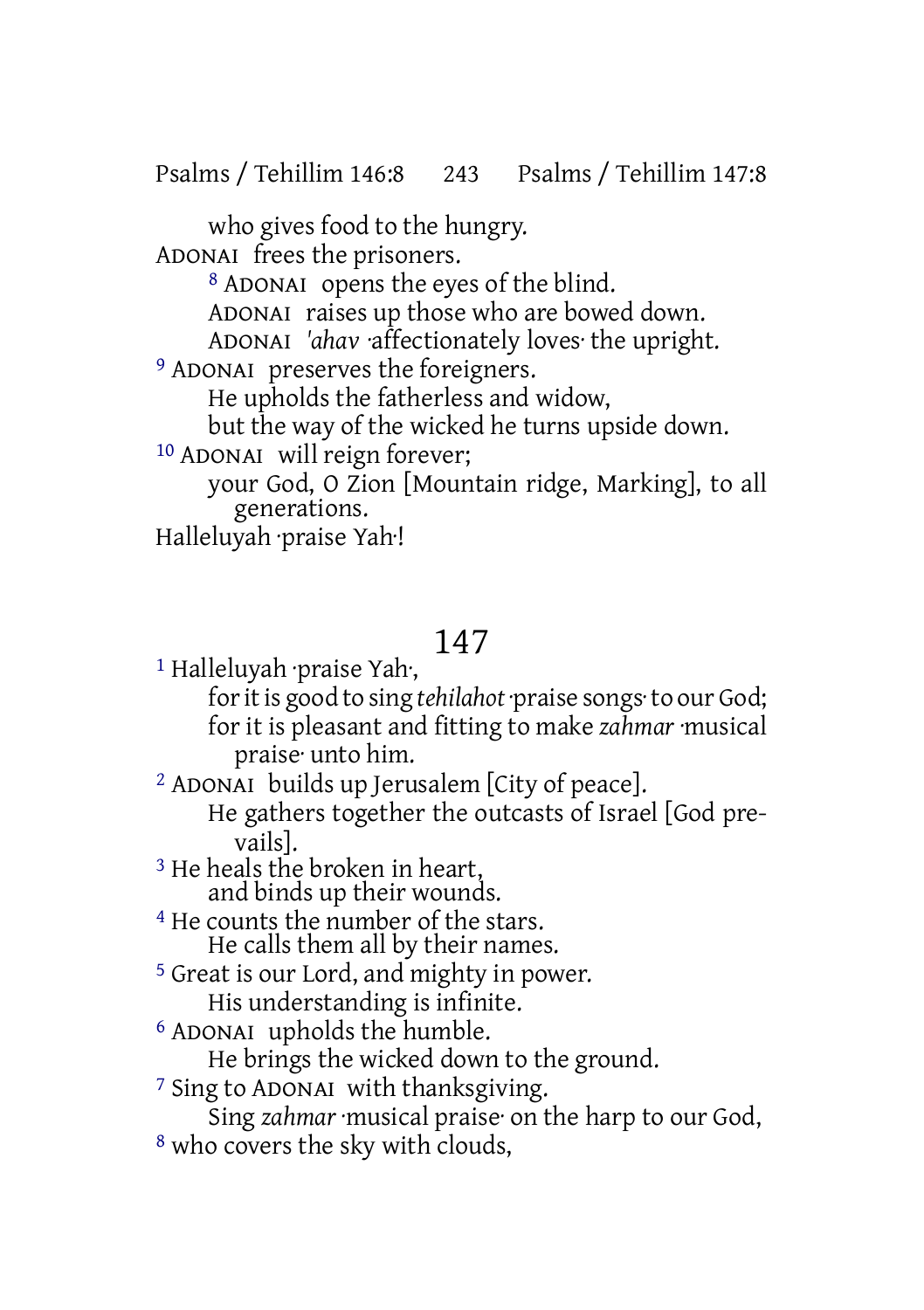who prepares rain for the earth, who makes grass grow on the mountains. <sup>9</sup> He provides food for the livestock, and for the young ravens when they call. 10 He does not delight in the strength of the horse. He takes no pleasure in the legs of a man. 11 ADONAI takes pleasure in those who fear him, in those who hope in his *cheshed* ·loving-kindness·. 12 Praise ADONAI , Jerusalem [City of peace]! Praise your God, Zion [Mountain ridge, Marking]! <sup>13</sup> For he has strengthened the bars of your gates. He has blessed your children within you. <sup>14</sup> He makes peace in your borders. He fills you with the finest of the wheat. <sup>15</sup> He sends his word out over the earth. His word runs very swiftly. 16 He gives snow like wool, and scatters frost like ashes. 17 He hurls down his hail like pebbles. Who can stand before his cold? <sup>18</sup> He sends out his word, and melts them. He causes his wind to blow, and the waters flow. <sup>19</sup> He shows his word to Jacob [Supplanter]; his statutes and his judgments to Israel [God prevails]. 20 He has not done this for just any nation. They don't know his judgments.

Halleluyah ·praise Yah·!

#### 148

*Context: All creation praises and obeys the Creator, Elohim God. (Jer 31:35-36) (Consider also Rom 8:19-22)*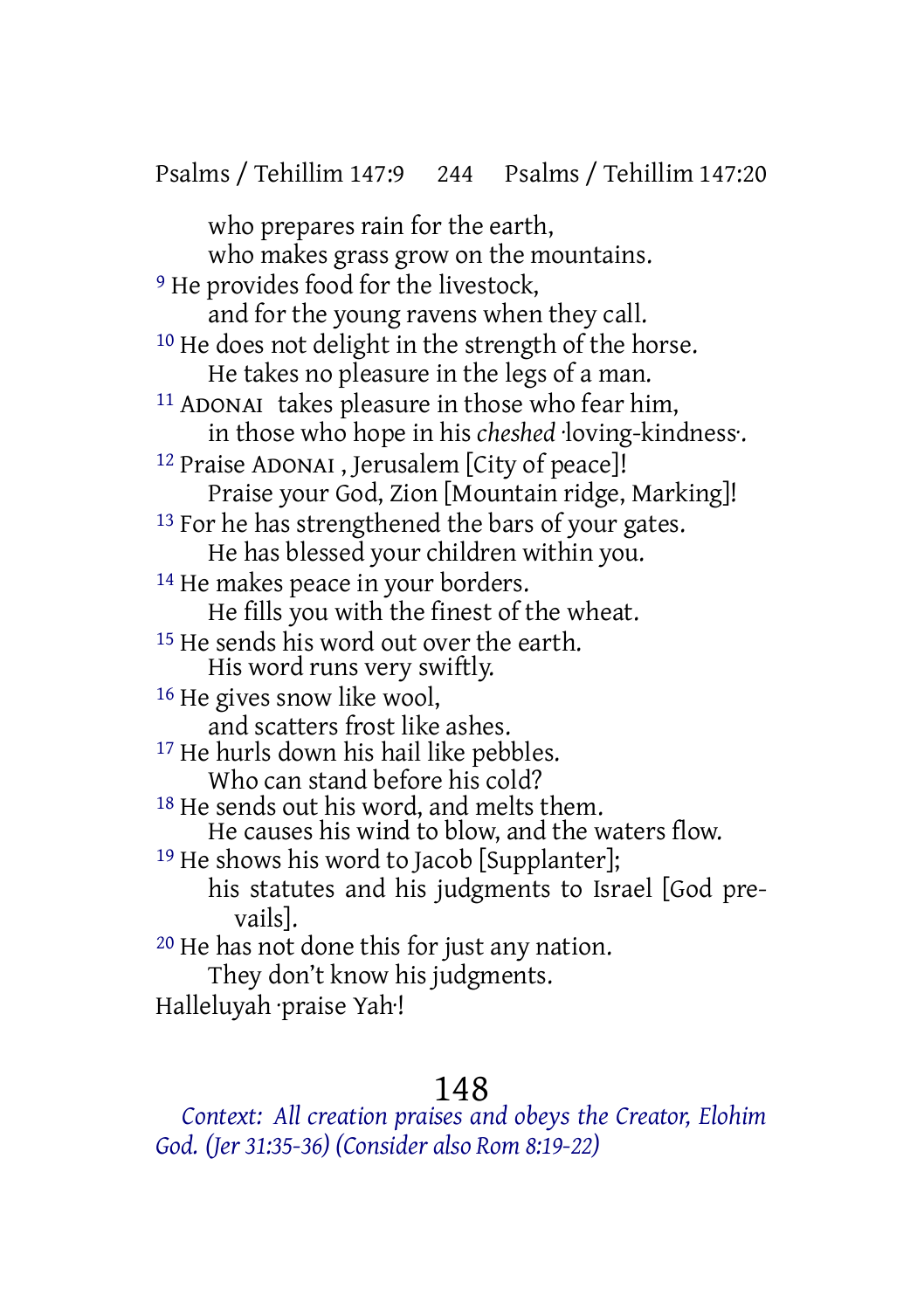1 Halleluyah ·praise Yah·! Praise ADONAI from the heavens! Praise him in the heights! 2 Praise him, all his angels! Praise him, all his army! 3 Praise him, sun and moon! Praise him, all you shining stars! 4 Praise him, you heavens of heavens, You waters that are above the heavens. 5 Let them praise ADONAI 's name, For he enjoined, and they were created. <sup>6</sup> He has also established them forever and ever. He has made a statute which will not pass away. 7 Praise ADONAI from the earth, you great sea creatures, and all depths! 8 Lightning and hail, snow and clouds; stormy wind, fulfilling his word; 9 mountains and all hills; fruit trees and all cedars; 10 wild animals and all livestock; small creatures and flying birds; <sup>11</sup> kings of the earth and all peoples: princes and all judges of the earth; 12 both young men and maidens; old men and children: 13 let them praise ADONAI 's name, for his name alone is exalted. His glory is above the earth and the heavens. <sup>14</sup> He has lifted up the horn of his people, the *tehilah* ·praise song· of all his saints; even of the children of Israel [God prevails], a people near to him. Halleluyah ·praise Yah·!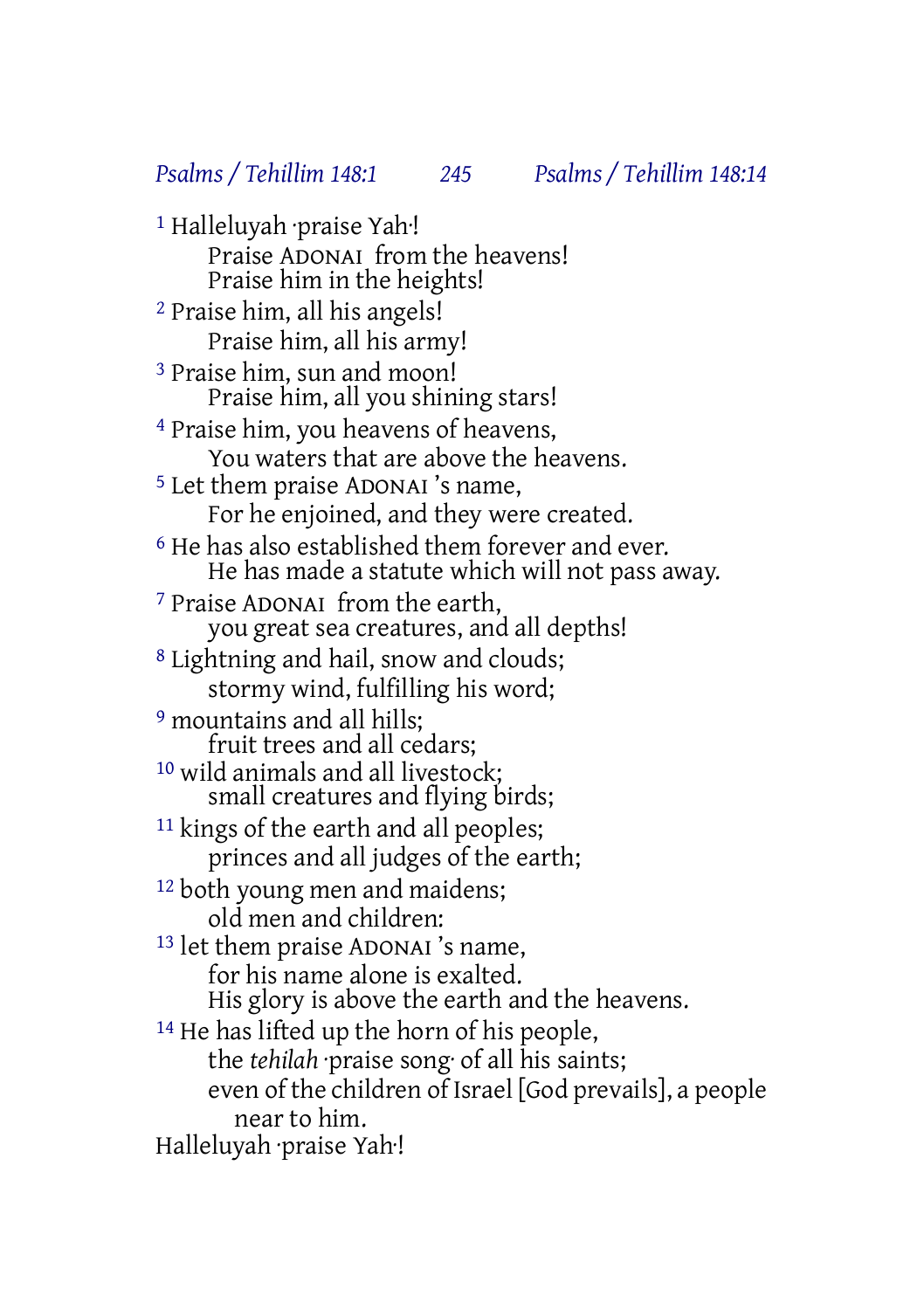#### 149

*Context: Possible, reflection on God's judgments at the Sea of Suf [Reed Sea] and aftertaking possession of theland of Canaan [Humbled]. (Gen 15:14-16; Ex 15:20-21; Joshua [Salvation Yah] 2:9-11; 1 Sam 15:1-3)*

1 Praise ADONAI ! Sing to ADONAI a new song, his *tehilah* ·praise song· in the assembly of the saints. 2 Let Israel [God prevails] rejoice in him who made them. Let the children of Zion [Mountain ridge, Marking] be joyful in their King. 3 Let them praise his name in the dance! Let them sing *zahmar* ·musical praise· to him with tambourine and harp! 4 For ADONAI takes pleasure in his people. He crowns the humble with *yishu'ah* ·salvation·. 5 Let the saints rejoice in *kavod* ·weighty glory·. Let them sing for joy on their beds. 6 May the high praises of God be in their mouths, and a two-edged sword in their hand; 7 To execute vengeance on the nations, and punishments on the peoples; 8 To bind their kings with chains, and their nobles with fetters of iron; <sup>9</sup> to execute on them the written judgment. All his saints have this honor. Halleluyah ·praise Yah·!

#### 150

1 Halleluyah ·praise Yah·! Praise God in his sanctuary!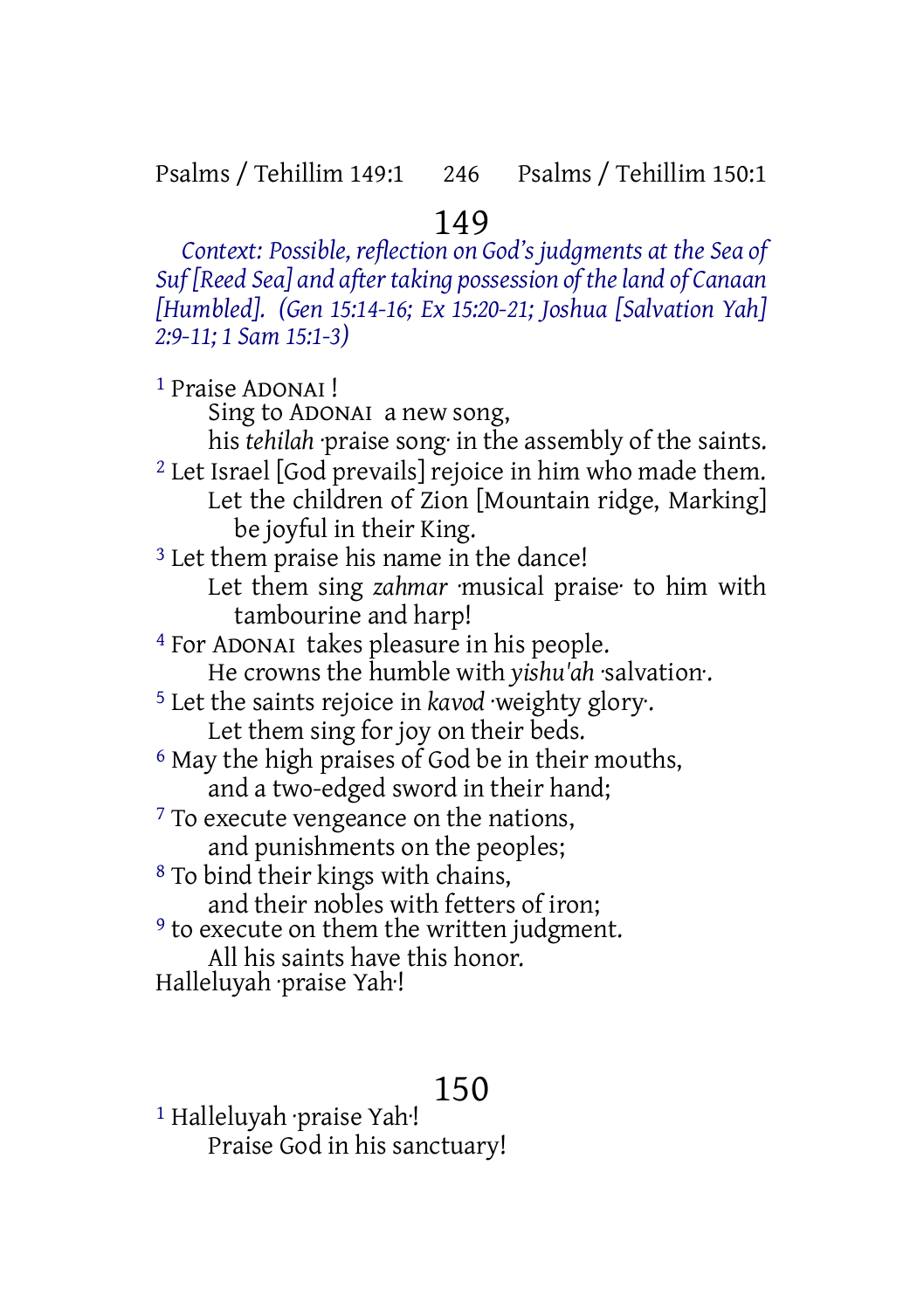Psalms / Tehillim 150:2 247 Psalms / Tehillim 150:6

Praise him in his heavens for his acts of power! 2 Praise him for his mighty acts!

Praise him according to his excellent greatness!

3 Praise him with the sounding of the *shofar* ·ram horn·! Praise him with harp and lyre!

4 Praise him with tambourine and dancing! Praise him with stringed instruments and flute!

5 Praise him with loud cymbals!

Praise him with resounding cymbals!

6 Let everything that has breath Halleluyah ·praise Yah·! Halleluyah ·praise Yah·!